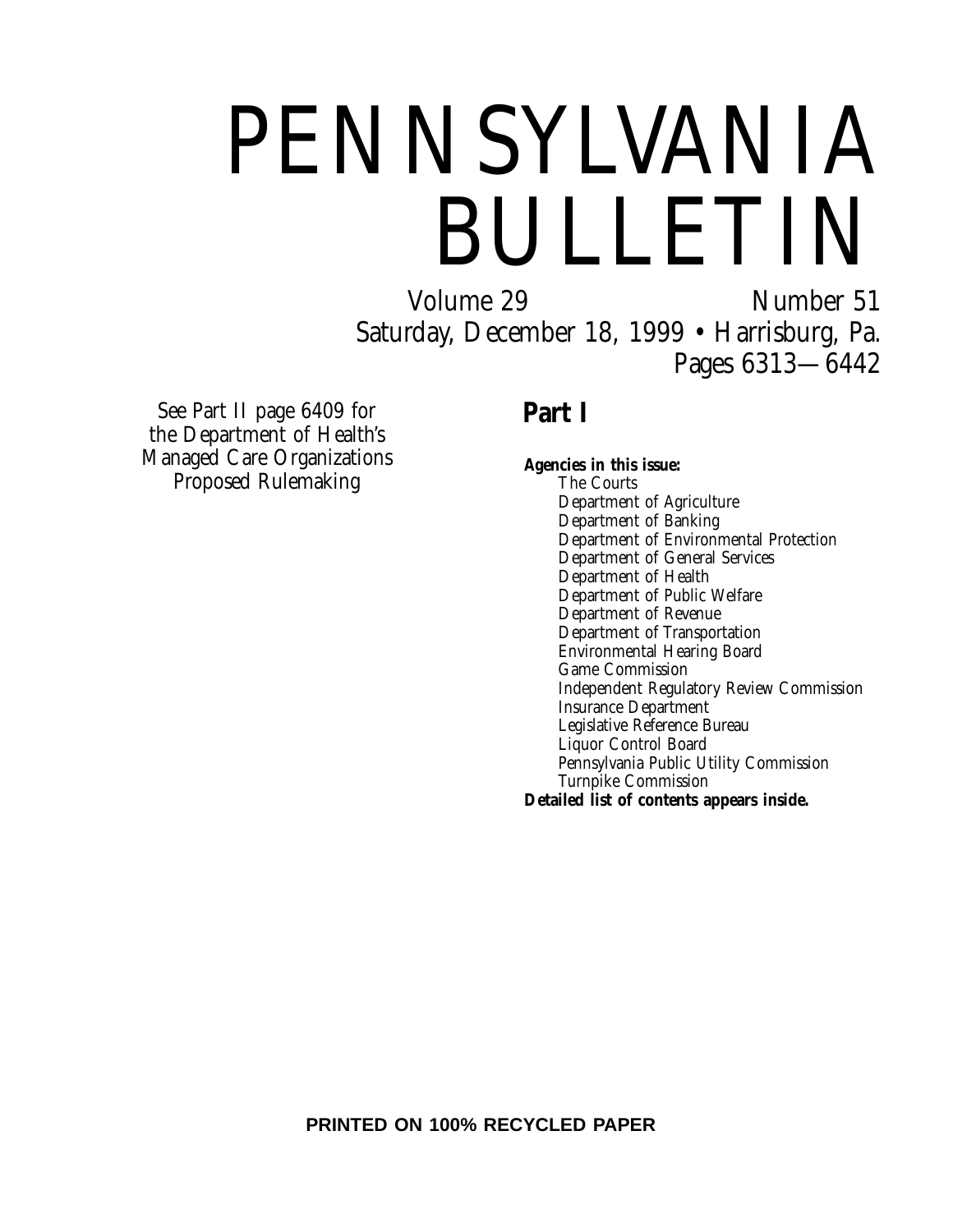**Latest Pennsylvania Code Reporter (Master Transmittal Sheet):**

**No. 301, December 1999**

## **PENNSYLVANIA**



**BULLETIN** (ISSN 0162-2137)

Postmaster send address changes to:

FRY COMMUNICATIONS Attn: *Pennsylvania Bulletin* 800 W. Church Rd. Mechanicsburg, Pennsylvania 17055-3198 (717) 766-0211 ext. 2340 (800) 334-1429 ext. 2340 (toll free, out-of-State) (800) 524-3232 ext. 2340 (toll free, in State)

Copyright 1999 Commonwealth of Pennsylvania ISBN 0-8182-0004-9

published weekly by Fry Communications, Inc. for the Commonwealth of Pennsylvania, Legislative Reference Bureau, 647 Main Capitol Building, State & Third Streets, Harrisburg, Pa. 17120, under the policy supervision and direction of the Joint Committee on Documents pursuant to Part II of Title 45 of the Pennsylvania Consolidated Statutes (relating to publication and effectiveness of Commonwealth Documents). Subscription rate \$82.00 per year, postpaid to points in the United States. Individual copies \$2.50. Checks for subscriptions and individual copies should be made payable to ''*Fry Communications, Inc.*'' Periodicals postage paid at Harrisburg, Pennsylvania.

Orders for subscriptions and other circulation matters should be sent to:

Fry Communications, Inc. Attn: *Pennsylvania Bulletin* 800 W. Church Rd. Mechanicsburg, PA 17055-3198

Editorial preparation, composition, printing and distribution of the *Pennsylvania Bulletin* is effected on behalf of the Commonwealth of Pennsylvania by FRY COMMUNICATIONS, Inc., 800 W. Church Road, Mechanicsburg, Pennsylvania 17055-3198.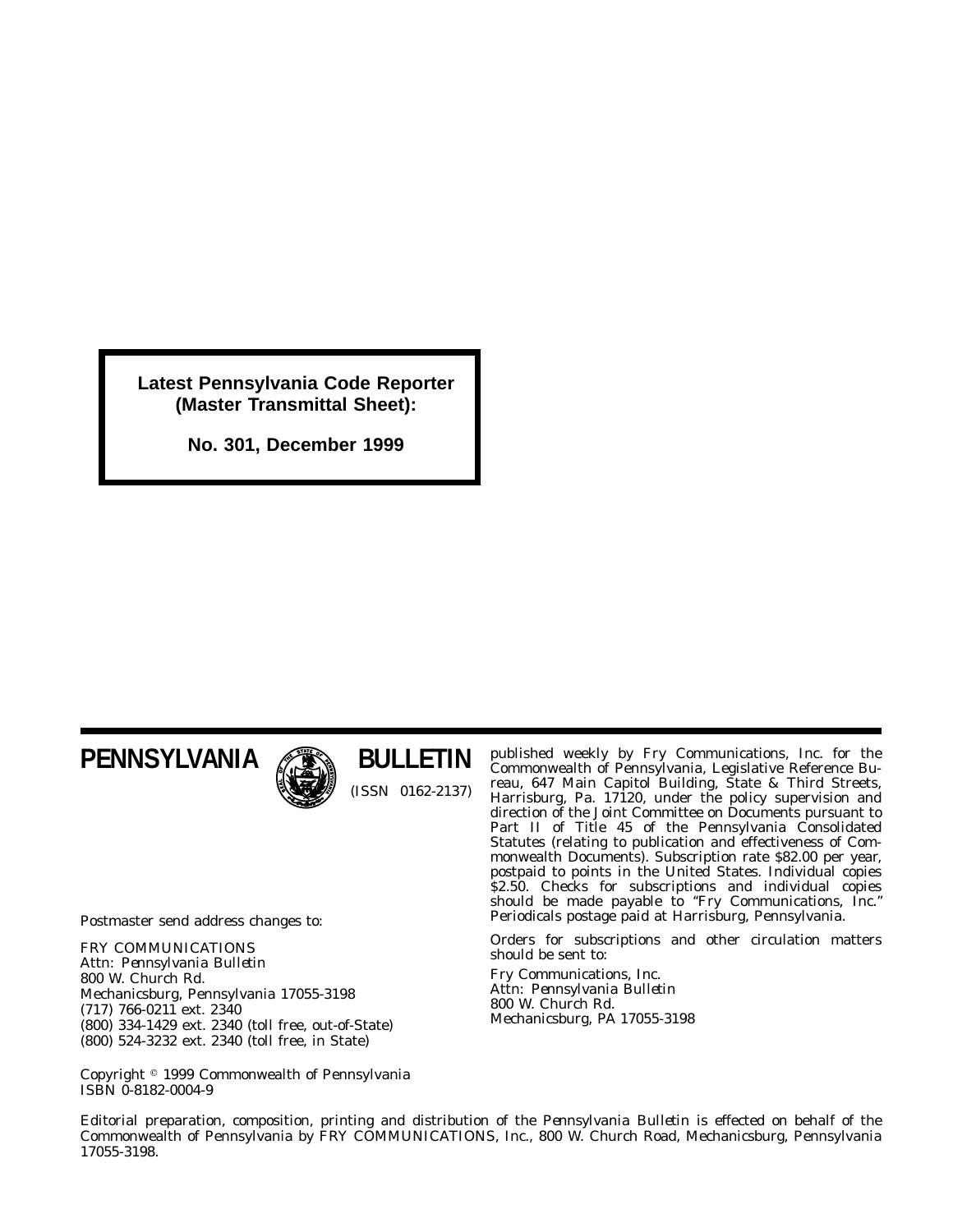## **THE COURTS**

#### **APPELLATE PROCEDURE**

| Proposed amendments to Pa.R.A.P. 341 and Or- |  |  |  |  |  |
|----------------------------------------------|--|--|--|--|--|
| phans Court Rules 7.1 and 7.2; revised joint |  |  |  |  |  |
|                                              |  |  |  |  |  |

#### **CIVIL PROCEDURE RULES**

| Amendment of Rule 4001(d) governing discovery; |  |
|------------------------------------------------|--|
|                                                |  |
| Proposed amendments to Pa.R.A.P. 341 and Or-   |  |
| phans Court Rules 7.1 and 7.2; revised joint   |  |
|                                                |  |

#### **JUDICAL CONDUCT**

| Amendment to the rules of procedure of the court of    |  |
|--------------------------------------------------------|--|
| judicial discipline; doc. No. 1 JD 94  6324            |  |
| Internal operating procedures of the court of judicial |  |
|                                                        |  |
| Rule 501, appointment of panel; doc no. 1 JD $946324$  |  |

#### **LOCAL COURT RULES**

#### **Delaware County**

| Amendment of rule of civil procedure 400.1 govern-  |  |
|-----------------------------------------------------|--|
| ing service of original process and other legal     |  |
| papers; misc. doc. no. 90-18200  6333               |  |
| Amendment of rule of criminal procedure             |  |
| 4006(c)(3)(d) governing bail conditions; misc. doc. |  |
|                                                     |  |
|                                                     |  |

#### **Luzerne County**

|  |  | Adoption of rules of criminal procedure; no. |  |
|--|--|----------------------------------------------|--|
|  |  | $1868-99$                                    |  |

#### **Schuylkill County**

| Termination of inactive cases; S-2339-99 6336 |  |
|-----------------------------------------------|--|
|-----------------------------------------------|--|

### **MINOR COURT CIVIL RULES**

| Emergency relief under the Protection from Abuse         |  |
|----------------------------------------------------------|--|
|                                                          |  |
| Judgements appealed to court of common pleas 6329        |  |
| Service of civil documents by certified constables  6327 |  |

#### **SUPREME COURT**

| Transfer of positions and employes to the unified |  |
|---------------------------------------------------|--|
| judicial system of Pennsylvania under Act 12 of   |  |
| 1999; no. 215 judicial administration doc.        |  |
|                                                   |  |

## **EXECUTIVE AGENCIES**

#### **DEPARTMENT OF AGRICULTURE**

#### **Notices**

| Agricultural Advisory Board; cancellation of meet- |  |
|----------------------------------------------------|--|
|                                                    |  |
| Land Trust Reimbursement Grant Program  6342       |  |

#### **DEPARTMENT OF BANKING**

#### **Notices**

|--|--|--|

## **DEPARTMENT OF ENVIRONMENTAL PROTECTION**

#### **Notices** Applications, actions and special notices............ 6345 Availability of technical guidance ..................... 6375 Coal mining: water supply replacement and bond release ......................................... 6375 **DEPARTMENT OF GENERAL SERVICES Notices** Contract awards .................................. 6405 State contracts information........................ 6396 **DEPARTMENT OF HEALTH Proposed Rulemaking** Managed care organizations (Part II)................. 6442 **DEPARTMENT OF PUBLIC WELFARE Statements of Policy** Release of children from day care .......................... 6341 **Notices** Expansion of the Long Term Care Capitated Assistance Program; request for information ........... 6376 Payments to nursing facilities October 1, 1999 final rates ........................................... 6376 **DEPARTMENT OF REVENUE Notices** Interest rate notice ............................... 6377 Pennsylvania \$30,000 clubs ............................ 6377 **DEPARTMENT OF TRANSPORTATION Notices** Bradford County finding .......................... 6378 Retention of engineering firms.......................... 6379 **ENVIRONMENTAL HEARING BOARD Notices** Nazareth Borough Municipal Authority v. DEP; EHB doc. no. 99-240-K .......................... 6384 **GAME COMMISSION Proposed Rulemaking** Deer control permits .............................. 6340 **INDEPENDENT REGULATORY REVIEW COMMISSION Notices** Actions taken by the Commission..................... 6384

#### Notice of comments issued ........................ 6385 Notice of filing of final rulemakings................... 6388

#### **INSURANCE DEPARTMENT**

#### **Notices**

| Allstate Insurance Company; private passenger au-<br>tomobile insurance program; revised rules, rates |  |
|-------------------------------------------------------------------------------------------------------|--|
|                                                                                                       |  |
|                                                                                                       |  |
| Application and request for approval to                                                               |  |
|                                                                                                       |  |
| Highmark Inc., d/b/a Highmark Blue Cross Blue                                                         |  |
| Shield, d/b/a Pennsylvania Blue Shield; filing No.                                                    |  |
|                                                                                                       |  |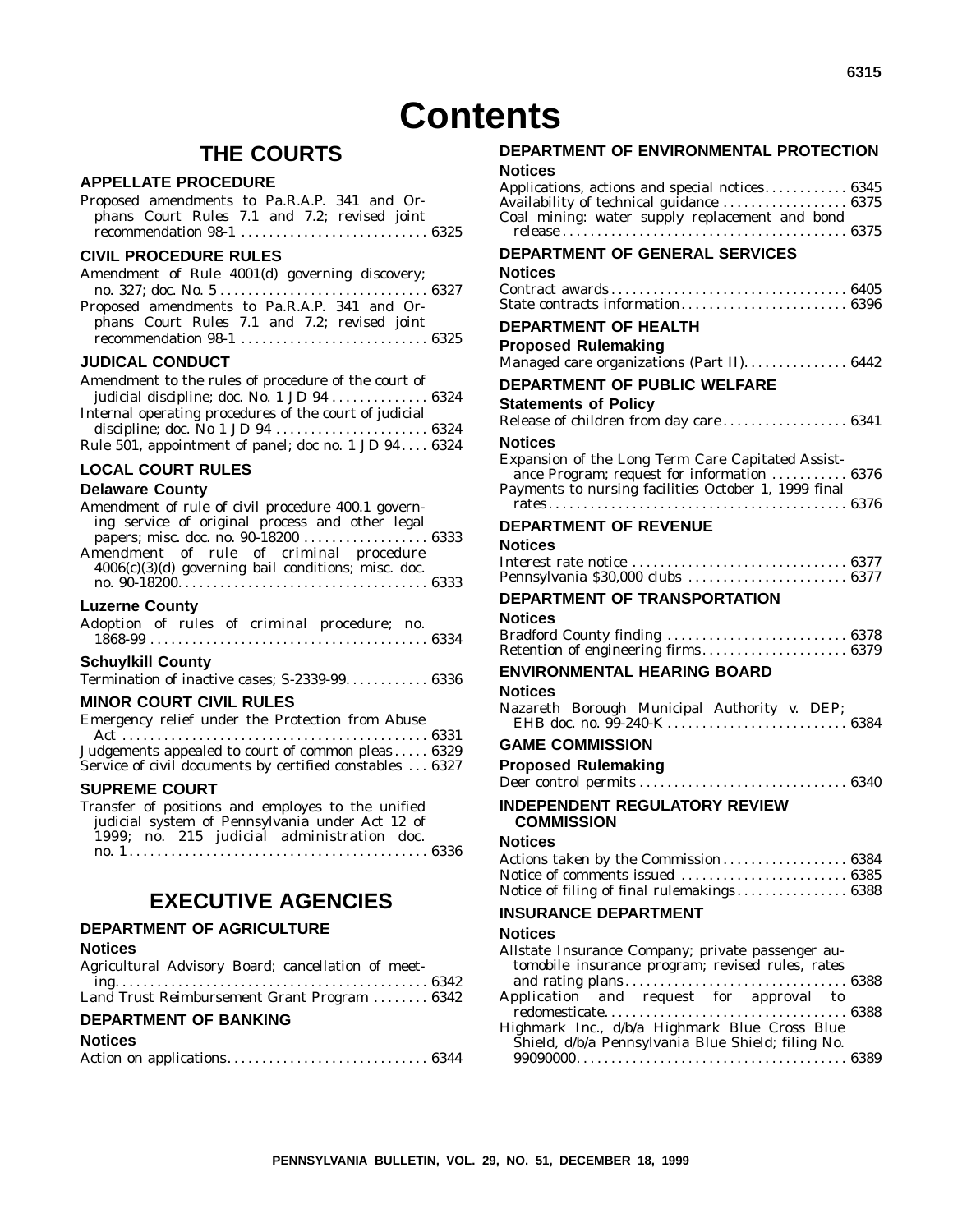#### **LEGISLATIVE REFERENCE BUREAU**

#### **Notices**

Documents filed but not published ................. 6389

#### **LIQUOR CONTROL BOARD**

#### **Rules and Regulations**

Vendor registration and New Year's Eve meal package . . . . . . . . . . . . . . . . . . . . . . . . . . . . . . . . . . . . . . . . . . . . 6337

#### **PENNSYLVANIA PUBLIC UTILITY COMMISSION**

#### **Notices**

GTE North Incorporated and Sprint Spectrum L.P.—telecommunications........................ 6390 Investigation into the year 2000 compliance by public utilities; doc. I-00980076; default orders re: complaints filed by the Law Bureau Prosecutory Staff ........................................... 6389 Service of notice of motor carrier applications....... 6390

### **TURNPIKE COMMISSION**

#### **Notices**

| Retention of an aerial photogrammetric mapping      |  |
|-----------------------------------------------------|--|
|                                                     |  |
| Retention of an engineering or construction manage- |  |
|                                                     |  |
| Retention of two surveying firms  6394              |  |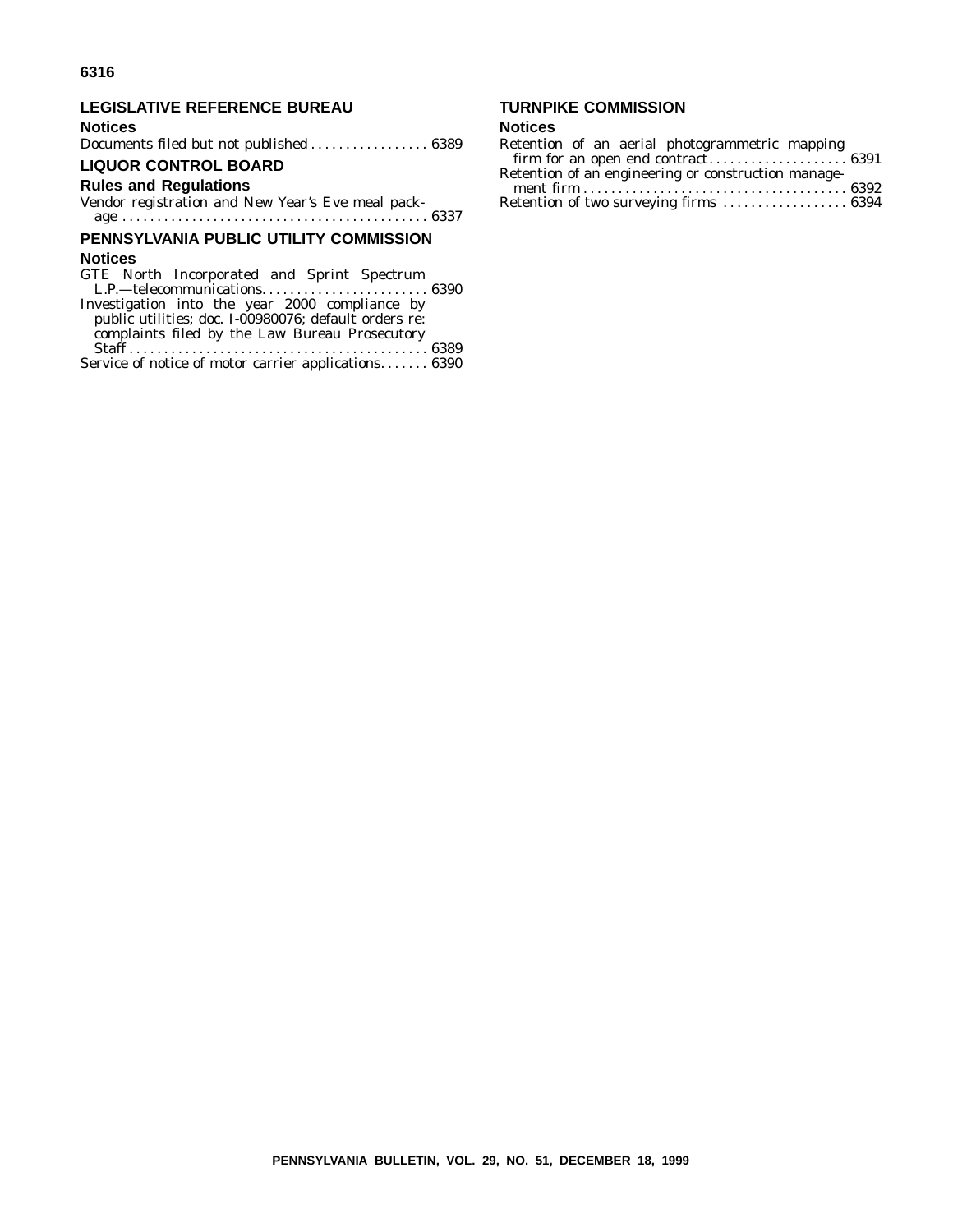## **READER'S GUIDE TO THE** *PENNSYLVANIA BULLETIN* **AND** *PENNSYLVANIA CODE*

#### *Pennsylvania Bulletin*

The *Pennsylvania Bulletin* is the official gazette of the Commonwealth of Pennsylvania. It is published every week and includes a table of contents. A cumulative subject matter index is published quarterly.

The *Pennsylvania Bulletin* serves several purposes. First, it is the temporary supplement to the *Pennsylvania Code*, which is the official codification of agency rules and regulations and other statutorily authorized documents. Changes in the codified text, whether by adoption, amendment, repeal or emergency action must be published in the *Pennsylvania Bulletin*. Further, agencies proposing changes to the codified text do so in the *Pennsylvania Bulletin*.

Second, the *Pennsylvania Bulletin* also publishes: Governor's Executive Orders; State Contract Notices; Summaries of Enacted Statutes; Statewide and Local Court Rules; Attorney General Opinions; Motor Carrier Applications before the Public Utility Commission; Applications and Actions before the Department of Environmental Protection; Orders of the Independent Regulatory Review Commission; and other documents authorized by law.

The text of certain documents published in the *Pennsylvania Bulletin* is the only valid and enforceable text. Courts are required to take judicial notice of the *Pennsylvania Bulletin*.

#### **Adoption, Amendment or Repeal of Regulations**

Generally an agency wishing to adopt, amend or repeal regulations must first publish in the *Pennsylvania Bulletin* a Notice of Proposed Rulemaking. There are limited instances where the agency may omit the proposal step; they still must publish the adopted version.

The Notice of Proposed Rulemaking contains the full text of the change, the agency contact person, a fiscal note required by law and background for the action.

The agency then allows sufficient time for public comment before taking final action. An adopted proposal must be published in the *Pennsylvania*

*Bulletin* before it can take effect. If the agency wishes to adopt changes to the Notice of Proposed Rulemaking to enlarge the scope, they must repropose.

#### **Citation to the** *Pennsylvania Bulletin*

Cite material in the *Pennsylvania Bulletin* by volume number and page number. Example: Volume 1, *Pennsylvania Bulletin*, page 801 (short form: 1 Pa.B. 801).

#### *Pennsylvania Code*

The *Pennsylvania Code* is the official codification of rules and regulations issued by Commonwealth agencies and other statutorily authorized documents. The *Pennsylvania Bulletin* is the temporary supplement to the *Pennsylvania Code*, printing changes as soon as they occur. These changes are then permanently codified by the *Pennsylvania Code Reporter*, a monthly, loose-leaf supplement.

The *Pennsylvania Code* is cited by title number and section number. Example: Title 10 *Pennsylvania Code*, § 1.1 (short form: 10 Pa.Code § 1.1).

Under the *Pennsylvania Code* codification system, each regulation is assigned a unique number by title and section. Titles roughly parallel the organization of Commonwealth government. Title 1 *Pennsylvania Code* lists every agency and its corresponding *Code* title location.

#### **How to Find Documents**

Search for your area of interest in the *Pennsylvania Code*.

The *Pennsylvania Code* contains, as Finding Aids, subject indexes for the complete *Code* and for each individual title, a list of Statutes Used As Authority for Adopting Rules and a list of annotated cases. Source Notes give you the history of the documents. To see if there have been recent changes, not yet codified, check the List of *Pennsylvania Code* Chapters Affected in the most recent issue of the *Pennsylvania Bulletin*.

The *Pennsylvania Bulletin* also publishes a quarterly List of Pennsylvania Code Sections Affected which lists the regulations in numerical order, followed by the citation to the *Pennsylvania Bulletin* in which the change occurred.

#### **SUBSCRIPTION INFORMATION: (717) 766-0211 GENERAL INFORMATION AND FINDING AIDS: (717) 783-1530**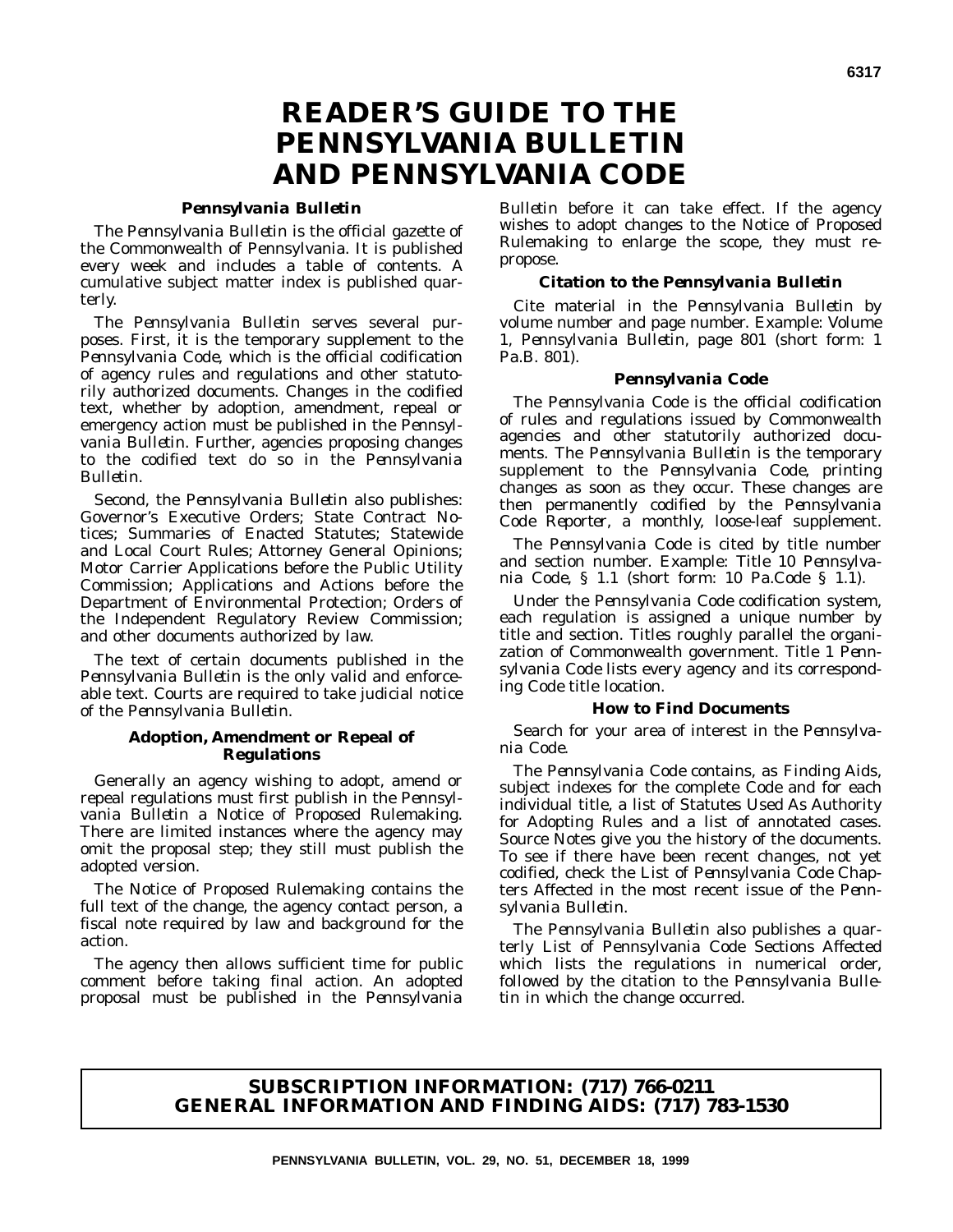#### **Printing Format**

Material proposed to be added to an existing rule or regulation is printed in **bold face** and material proposed to be deleted from such a rule or regulation is enclosed in brackets **[ ]** and printed in **bold face.** Asterisks indicate ellipsis of *Pennsylvania Code* text retained without change. Proposed new or additional regulations are printed in ordinary style face.

#### **Fiscal Notes**

Section 612 of The Administrative Code of 1929 (71 P. S. § 232) requires that the Office of Budget prepare a fiscal note for regulatory actions and administrative procedures of the administrative departments, boards, commissions or authorities receiving money from the State Treasury stating whether the proposed action or procedure causes a loss of revenue or an increase in the cost of programs for the Commonwealth or its political subdivisions; that the fiscal note be published in the *Pennsylvania Bulletin* at the same time as the proposed change is advertised; and that the fiscal note shall provide the following information: (1) the designation of the fund out of which the appropriation providing for expenditures under the action or procedure shall be made; (2) the probable cost for the fiscal year the program is implemented; (3) projected cost estimate of the program for each of the five succeeding fiscal years; (4) fiscal history of the program for which expenditures are to be made; (5) probable loss of revenue for the fiscal year of its implementation; (6) projected loss of revenue from the program for each of the five succeeding fiscal years; (7) line item, if any, of the General Appropriation Act or other appropriation act out of which expenditures or losses of Commonwealth funds shall occur as a result of the action or procedures; (8) recommendation, if any, of the Secretary of the Budget and the reasons therefor.

The required information is published in the foregoing order immediately following the proposed change to which it relates; the omission of an item indicates that the agency text of the fiscal note states that there is no information available with respect thereto. In items (3) and (6) information is set forth for the first through fifth fiscal years; in that order, following the year the program is implemented, which is stated. In item (4) information is set forth for the current and two immediately preceding years, in that order. In item (8) the recommendation, if any, made by the Secretary of Budget is published with the fiscal note. See 4 Pa. Code § 7.231 *et seq.* Where ''no fiscal impact'' is published, the statement means no additional cost or revenue loss to the Commonwealth or its local political subdivision is intended.

#### **Reproduction, Dissemination or Publication of Information**

Third parties may not take information from the *Pennsylvania Code* and *Pennsylvania Bulletin* and reproduce, disseminate or publish such information except as provided by 1 Pa. Code § 3.44. 1 Pa. Code § 3.44 reads as follows:

#### **§ 3.44. General permission to reproduce content of Code and Bulletin.**

Information published under this part, which information includes, but is not limited to, cross references, tables of cases, notes of decisions, tables of contents, indexes, source notes, authority notes, numerical lists and codification guides, other than the actual text of rules or regulations may be reproduced only with the written consent of the Bureau. The information which appears on the same leaf with the text of a rule or regulation, however, may be incidentally reproduced in connection with the reproduction of the rule or regulation, if the reproduction is for the private use of a subscriber and not for resale. There are no other restrictions on the reproduction of information published under this part, and the Commonwealth hereby consents to a reproduction.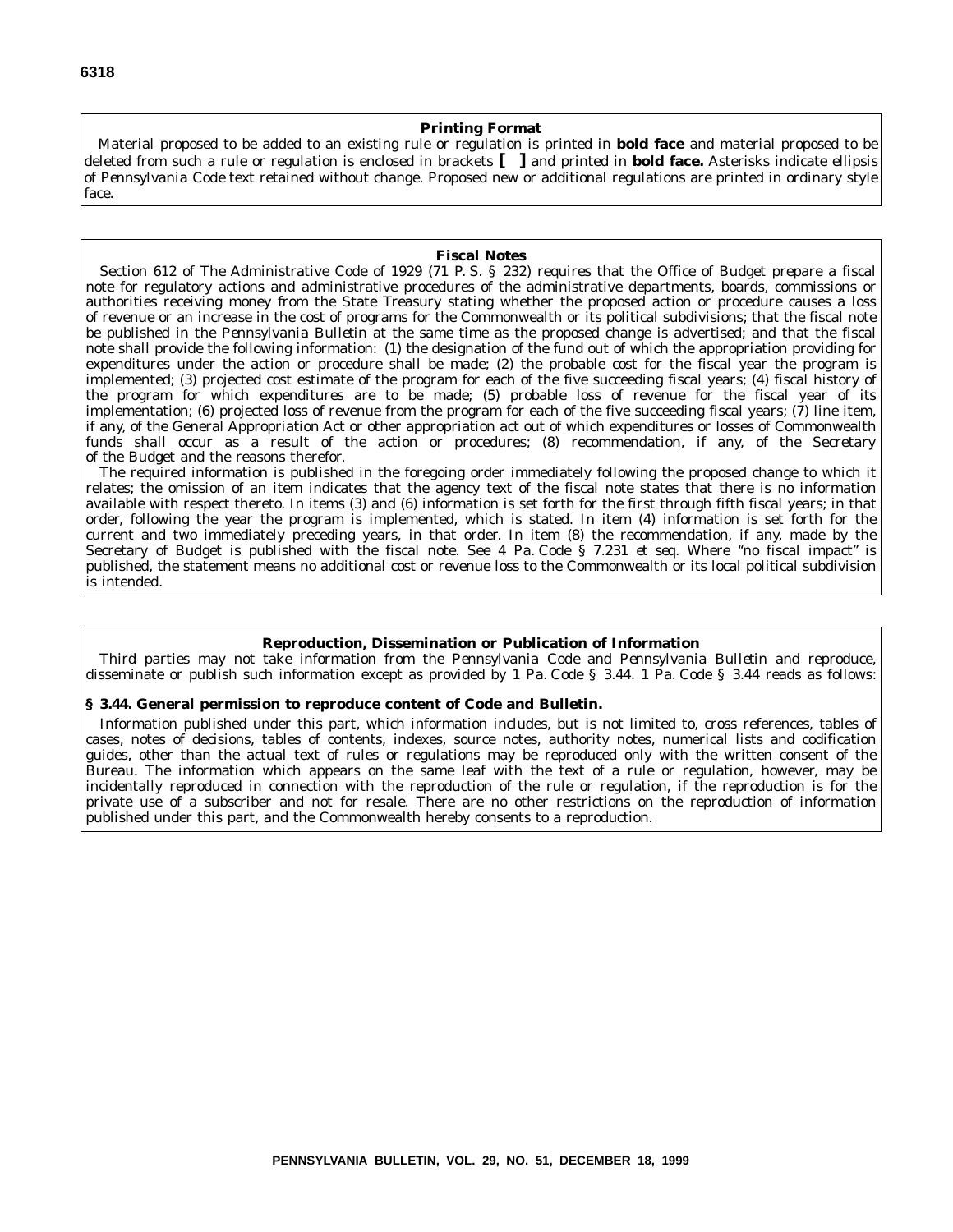## List of Pa. Code Chapters Affected

The following numerical guide is a list of the chapters of each title of the *Pennsylvania Code* affected by documents published in the *Pennsylvania Bulletin* during 1999.

#### 1 Pa. Code (General Provisions)

**Adopted Rules** 

#### **Proposed Rulemaking**

## 4 Pa. Code (Administration)<br>Adopted Rules

| Adopted Rules  |  |
|----------------|--|
| $5$ 2570, 2762 |  |
|                |  |
|                |  |
|                |  |
| $1173205$      |  |
|                |  |

#### **Proposed Rulemaking**

#### **Statements of Policy**

| $9\dots\dots\dots\dots\dots207$ , 457, 574, 1230, 2034, 2302, 2681, |  |                        |  |
|---------------------------------------------------------------------|--|------------------------|--|
| 3216, 3633, 4072, 4174, 4455, 4877.                                 |  |                        |  |
|                                                                     |  | 5107, 5616, 5733, 6120 |  |

## 6 Pa. Code (Aging)

| Proposed Rulemaking                                            |  |
|----------------------------------------------------------------|--|
| 7 Pa. Code (Agriculture)<br><b>Adopted Rules</b>               |  |
|                                                                |  |
|                                                                |  |
|                                                                |  |
| <b>Proposed Rulemaking</b>                                     |  |
|                                                                |  |
|                                                                |  |
|                                                                |  |
| <b>Statements of Policy</b>                                    |  |
|                                                                |  |
| 10 Pa. Code (Banks and Banking)<br><b>Statements of Policy</b> |  |
|                                                                |  |

| 12 Pa. Code (Community and Economic Development)    |  |
|-----------------------------------------------------|--|
| <b>Proposed Statements of Policy</b>                |  |
|                                                     |  |
|                                                     |  |
| <b>Statements of Policy</b>                         |  |
|                                                     |  |
|                                                     |  |
|                                                     |  |
| 16 Pa. Code (Community Affairs)                     |  |
| <b>Proposed Rulemaking</b>                          |  |
|                                                     |  |
|                                                     |  |
| 22 Pa. Code (Education)                             |  |
| <b>Adopted Rules</b>                                |  |
|                                                     |  |
|                                                     |  |
|                                                     |  |
|                                                     |  |
|                                                     |  |
|                                                     |  |
| <b>Proposed Rulemaking</b>                          |  |
|                                                     |  |
|                                                     |  |
| 25 Pa. Code (Environmental Protection)              |  |
| <b>Adopted Rules</b>                                |  |
|                                                     |  |
|                                                     |  |
|                                                     |  |
|                                                     |  |
| 93 (with corrections)  3720, 4063, 4350, 5999       |  |
|                                                     |  |
|                                                     |  |
| 121 (with correction)  1879, 5089, 5389, 6003, 6241 |  |
|                                                     |  |
|                                                     |  |
|                                                     |  |
|                                                     |  |
|                                                     |  |
| 260a (with correction) 2367, 2576                   |  |
|                                                     |  |
|                                                     |  |
|                                                     |  |
|                                                     |  |
|                                                     |  |
|                                                     |  |
|                                                     |  |
|                                                     |  |
|                                                     |  |
|                                                     |  |
|                                                     |  |
|                                                     |  |
|                                                     |  |
|                                                     |  |
|                                                     |  |
|                                                     |  |
|                                                     |  |
|                                                     |  |
|                                                     |  |
|                                                     |  |
|                                                     |  |
|                                                     |  |
|                                                     |  |
| <b>Proposed Rulemaking</b>                          |  |
|                                                     |  |
|                                                     |  |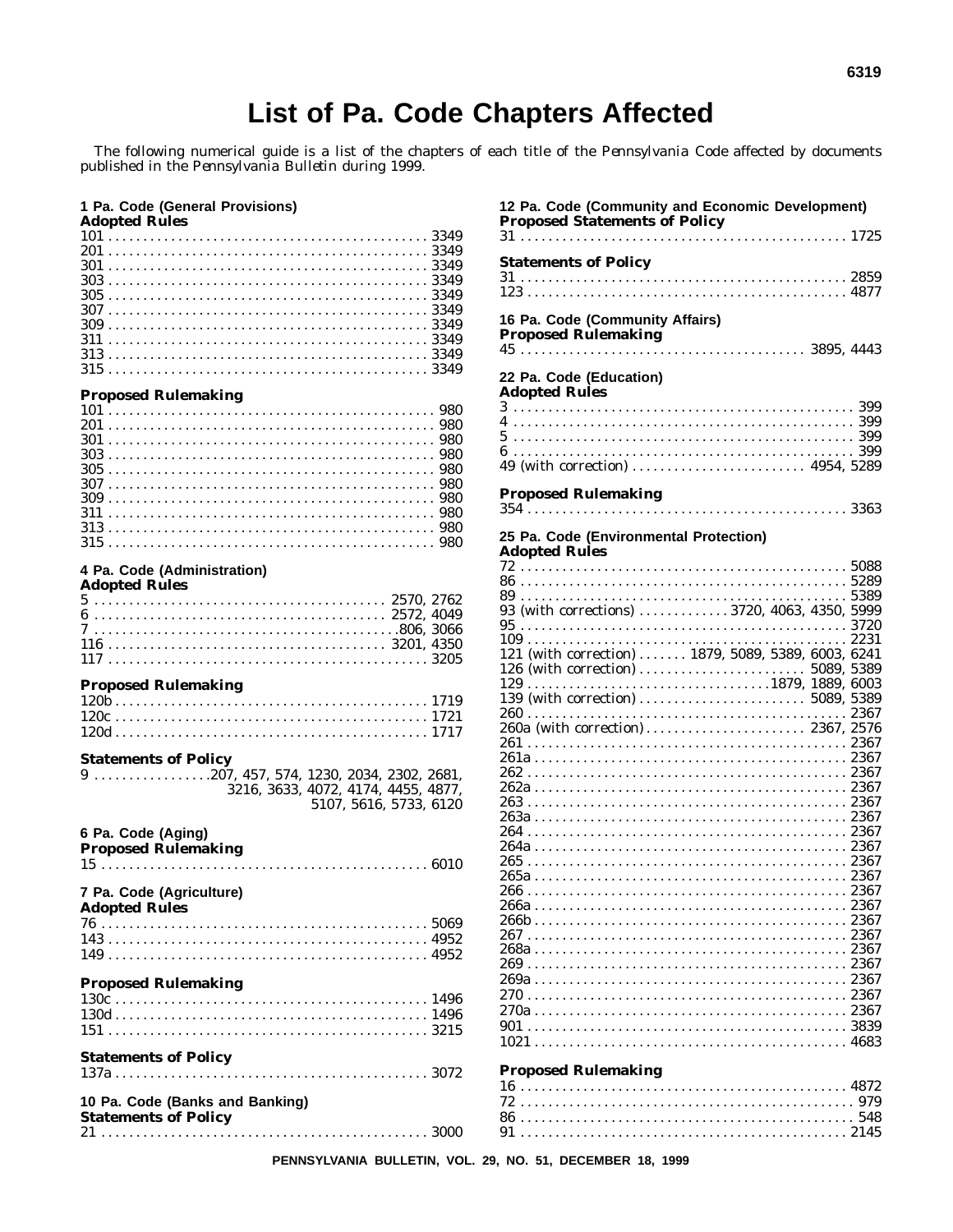#### 28 Pa. Code (Health and Safety)

| <b>Adopted Rules</b> |      |
|----------------------|------|
|                      |      |
|                      |      |
|                      |      |
|                      |      |
|                      |      |
|                      |      |
|                      |      |
| 551                  |      |
|                      |      |
|                      |      |
|                      |      |
|                      |      |
| 561                  |      |
|                      |      |
|                      |      |
|                      |      |
|                      |      |
|                      |      |
|                      |      |
|                      |      |
|                      |      |
|                      |      |
|                      |      |
|                      |      |
|                      |      |
| 1111                 | 3841 |
| 1113                 | 3841 |

#### **Proposed Rulemaking**

|      |  |  |  |  |  |  |  |  |  |  |  |  |  |  |  |  |  |  |  |  |  |  | 6409 |  |
|------|--|--|--|--|--|--|--|--|--|--|--|--|--|--|--|--|--|--|--|--|--|--|------|--|
|      |  |  |  |  |  |  |  |  |  |  |  |  |  |  |  |  |  |  |  |  |  |  | 820  |  |
|      |  |  |  |  |  |  |  |  |  |  |  |  |  |  |  |  |  |  |  |  |  |  | 5835 |  |
|      |  |  |  |  |  |  |  |  |  |  |  |  |  |  |  |  |  |  |  |  |  |  |      |  |
|      |  |  |  |  |  |  |  |  |  |  |  |  |  |  |  |  |  |  |  |  |  |  | 5835 |  |
|      |  |  |  |  |  |  |  |  |  |  |  |  |  |  |  |  |  |  |  |  |  |  |      |  |
|      |  |  |  |  |  |  |  |  |  |  |  |  |  |  |  |  |  |  |  |  |  |  |      |  |
|      |  |  |  |  |  |  |  |  |  |  |  |  |  |  |  |  |  |  |  |  |  |  | 332  |  |
|      |  |  |  |  |  |  |  |  |  |  |  |  |  |  |  |  |  |  |  |  |  |  | 332  |  |
| 1001 |  |  |  |  |  |  |  |  |  |  |  |  |  |  |  |  |  |  |  |  |  |  | 903  |  |
|      |  |  |  |  |  |  |  |  |  |  |  |  |  |  |  |  |  |  |  |  |  |  | 903  |  |
|      |  |  |  |  |  |  |  |  |  |  |  |  |  |  |  |  |  |  |  |  |  |  | 903  |  |
|      |  |  |  |  |  |  |  |  |  |  |  |  |  |  |  |  |  |  |  |  |  |  | 903  |  |
|      |  |  |  |  |  |  |  |  |  |  |  |  |  |  |  |  |  |  |  |  |  |  | 903  |  |
| 1011 |  |  |  |  |  |  |  |  |  |  |  |  |  |  |  |  |  |  |  |  |  |  | 903  |  |
| 1013 |  |  |  |  |  |  |  |  |  |  |  |  |  |  |  |  |  |  |  |  |  |  | 903  |  |
|      |  |  |  |  |  |  |  |  |  |  |  |  |  |  |  |  |  |  |  |  |  |  |      |  |
|      |  |  |  |  |  |  |  |  |  |  |  |  |  |  |  |  |  |  |  |  |  |  |      |  |
| 1101 |  |  |  |  |  |  |  |  |  |  |  |  |  |  |  |  |  |  |  |  |  |  |      |  |
| 1103 |  |  |  |  |  |  |  |  |  |  |  |  |  |  |  |  |  |  |  |  |  |  | 4695 |  |
|      |  |  |  |  |  |  |  |  |  |  |  |  |  |  |  |  |  |  |  |  |  |  | 4695 |  |

**Statements of Policy** 31 Pa. Code (Insurance) **Adopted Rules Proposed Rulemaking**  $154...$ **Statements of Policy** 34 Pa. Code (Labor & Industry) **Adopted Rules Proposed Rulemaking** 37 Pa. Code (Law) **Proposed Rulemaking** 40 Pa. Code (Liquor) **Adopted Rules Proposed Rulemaking**  $5.............................................5301$ 49 Pa. Code (Professional and Vocational Standards) **Adopted Rules**  $15..........................................2295$ 

 $1107...$  $1109...$ 

PENNSYLVANIA BULLETIN, VOL. 29, NO. 51, DECEMBER 18, 1999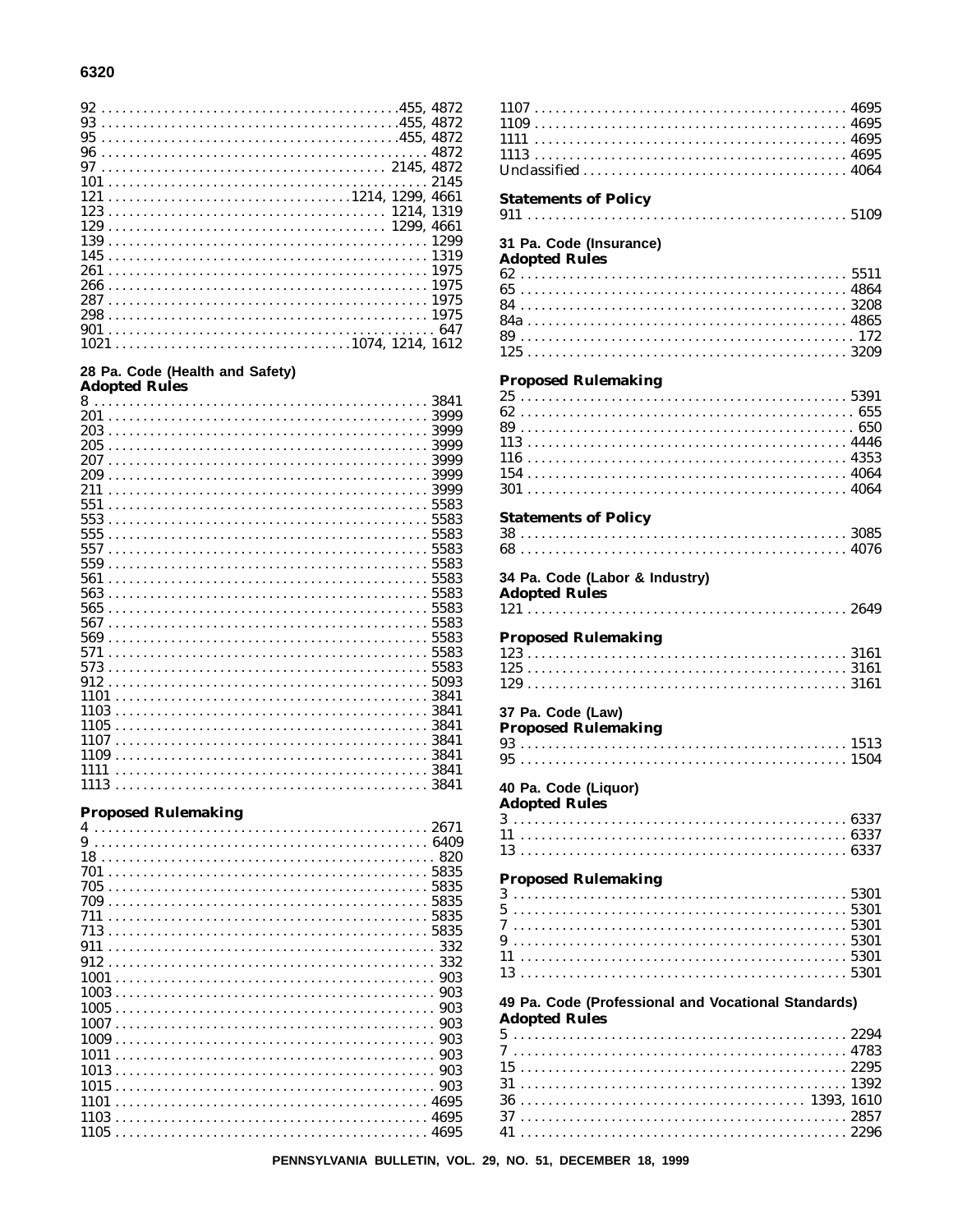#### **Proposed Rulemaking**

| 3                                    |  |
|--------------------------------------|--|
|                                      |  |
| 11                                   |  |
| 15                                   |  |
| 18                                   |  |
| 19                                   |  |
| 21                                   |  |
|                                      |  |
| 25                                   |  |
|                                      |  |
| 31                                   |  |
| 33                                   |  |
| $35565, 4171, 4451$                  |  |
|                                      |  |
|                                      |  |
| 39                                   |  |
| 40                                   |  |
| 42                                   |  |
|                                      |  |
|                                      |  |
|                                      |  |
| <b>Statements of Policy</b>          |  |
|                                      |  |
|                                      |  |
| 51 Pa. Code (Public Officers)        |  |
| <b>Adopted Rules</b>                 |  |
|                                      |  |
|                                      |  |
|                                      |  |
|                                      |  |
|                                      |  |
|                                      |  |
| 43                                   |  |
|                                      |  |
|                                      |  |
|                                      |  |
| <b>Proposed Rulemaking</b>           |  |
|                                      |  |
|                                      |  |
|                                      |  |
| 39                                   |  |
| 41                                   |  |
|                                      |  |
|                                      |  |
|                                      |  |
| 52 Pa. Code (Public Utilities)       |  |
| <b>Adopted Rules</b>                 |  |
|                                      |  |
|                                      |  |
|                                      |  |
| <b>Proposed Rulemaking</b>           |  |
|                                      |  |
|                                      |  |
|                                      |  |
|                                      |  |
|                                      |  |
|                                      |  |
| <b>Statements of Policy</b>          |  |
|                                      |  |
|                                      |  |
| <b>Proposed Statements of Policy</b> |  |
|                                      |  |
|                                      |  |
|                                      |  |
| 55 Pa. Code (Public Welfare)         |  |
| <b>Adopted Rules</b>                 |  |
|                                      |  |
|                                      |  |

| <b>Proposed Rulemaking</b>                                                               |      |
|------------------------------------------------------------------------------------------|------|
|                                                                                          |      |
|                                                                                          |      |
|                                                                                          |      |
|                                                                                          |      |
| <b>Statements of Policy</b>                                                              |      |
|                                                                                          |      |
|                                                                                          |      |
|                                                                                          |      |
|                                                                                          |      |
|                                                                                          |      |
|                                                                                          |      |
|                                                                                          |      |
|                                                                                          |      |
| 58 Pa. Code (Recreation)                                                                 |      |
| <b>Adopted Rules</b>                                                                     |      |
|                                                                                          |      |
|                                                                                          |      |
|                                                                                          |      |
|                                                                                          |      |
|                                                                                          |      |
|                                                                                          |      |
| 63 2298, 3211, 3212, 3629, 5717, 5719                                                    |      |
| 65  1069, 3210, 3212, 3626, 5717, 5719, 5720, 5722                                       |      |
|                                                                                          |      |
|                                                                                          |      |
|                                                                                          |      |
|                                                                                          |      |
|                                                                                          |      |
|                                                                                          |      |
|                                                                                          |      |
|                                                                                          |      |
|                                                                                          |      |
|                                                                                          |      |
| 111 (correction)  1070, 3210, 5723, 5834                                                 |      |
|                                                                                          |      |
|                                                                                          |      |
|                                                                                          |      |
|                                                                                          |      |
|                                                                                          |      |
|                                                                                          |      |
| 139 (with correction) 2454, 2576, 2999                                                   |      |
|                                                                                          |      |
|                                                                                          |      |
| 143 (with correction) 2458, 2577, 4562                                                   |      |
| 145                                                                                      |      |
|                                                                                          |      |
|                                                                                          |      |
|                                                                                          |      |
|                                                                                          |      |
|                                                                                          |      |
|                                                                                          |      |
| <b>Proposed Rulemaking</b>                                                               |      |
|                                                                                          |      |
|                                                                                          | 5725 |
|                                                                                          |      |
|                                                                                          |      |
| $\ldots \ldots \ldots \ldots \ldots \ldots \ldots 205, 822, 823, 1397, 4442, 5725$<br>63 |      |
| $65$ 823, 1224, 3631, 4442, 5725, 6116                                                   |      |
|                                                                                          |      |
|                                                                                          |      |
|                                                                                          |      |
|                                                                                          |      |
|                                                                                          |      |
|                                                                                          |      |
|                                                                                          |      |
| 111                                                                                      |      |
|                                                                                          |      |
|                                                                                          |      |
|                                                                                          |      |
|                                                                                          |      |
|                                                                                          |      |
|                                                                                          |      |
|                                                                                          |      |
|                                                                                          |      |
|                                                                                          |      |
|                                                                                          |      |
|                                                                                          |      |

PENNSYLVANIA BULLETIN, VOL. 29, NO. 51, DECEMBER 18, 1999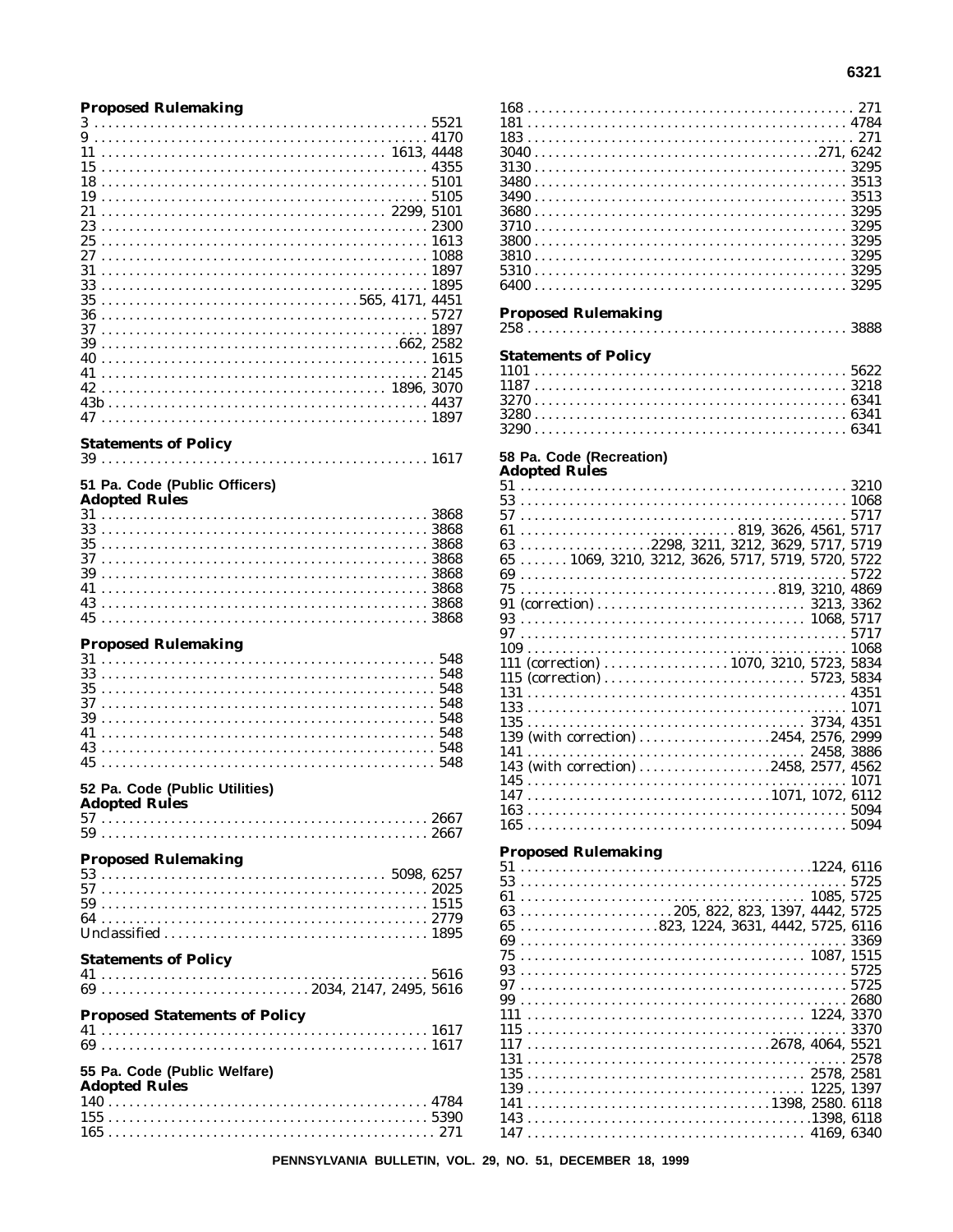| 6322                                         |  |
|----------------------------------------------|--|
| <b>Statements of Policy</b>                  |  |
|                                              |  |
| 61 Pa. Code (Revenue)                        |  |
| <b>Adopted Rules</b>                         |  |
|                                              |  |
|                                              |  |
|                                              |  |
|                                              |  |
|                                              |  |
|                                              |  |
|                                              |  |
|                                              |  |
| <b>Proposed Rulemaking</b>                   |  |
|                                              |  |
|                                              |  |
|                                              |  |
| <b>Statements of Policy</b>                  |  |
|                                              |  |
|                                              |  |
|                                              |  |
| 64 Pa. Code (Securities)                     |  |
| <b>Adopted Rules</b>                         |  |
| 202 (with correction) 202, 547               |  |
| 302 (with correction) 202, 547               |  |
| 606 (with correction) 202, 547               |  |
| 609 (with correction) 202, 547               |  |
|                                              |  |
| <b>Proposed Rulemaking</b>                   |  |
|                                              |  |
|                                              |  |
|                                              |  |
|                                              |  |
|                                              |  |
|                                              |  |
|                                              |  |
| 606<br>3898                                  |  |
|                                              |  |
| 67 Pa. Code (Transportation)                 |  |
| <b>Adopted Rules</b>                         |  |
|                                              |  |
| <b>Proposed Rulemaking</b>                   |  |
|                                              |  |
|                                              |  |
|                                              |  |
|                                              |  |
|                                              |  |
|                                              |  |
| 70 Pa. Code (Weights, Measures and Standard) |  |
|                                              |  |
|                                              |  |
|                                              |  |
|                                              |  |

 $7.............................................2460$ 

| <b>Statement of Policy</b>                                                                                                                   |  |
|----------------------------------------------------------------------------------------------------------------------------------------------|--|
| 201 Pa. Code (Rules of Judicial Administration)<br><b>Adopted Rules</b>                                                                      |  |
|                                                                                                                                              |  |
| 204 Pa. Code (Judicial System General Provisions)                                                                                            |  |
| <b>Adopted Rules</b>                                                                                                                         |  |
|                                                                                                                                              |  |
|                                                                                                                                              |  |
| <b>Proposed Rulemaking</b>                                                                                                                   |  |
| 207 Pa. Code (Judicial Conduct)<br><b>Adopted Rules</b>                                                                                      |  |
|                                                                                                                                              |  |
| 210 Pa. Code (Appellate Procedure)<br><b>Adopted Rules</b>                                                                                   |  |
|                                                                                                                                              |  |
| <b>Proposed Rulemaking</b>                                                                                                                   |  |
|                                                                                                                                              |  |
| 225 Pa. Code (Rules of Evidence)<br><b>Adopted Rules</b>                                                                                     |  |
| <b>Proposed Rulemaking</b>                                                                                                                   |  |
|                                                                                                                                              |  |
| 231 Pa. Code (Rules of Civil Procedure)<br><b>Adopted Rules</b>                                                                              |  |
| $1000$ 2266, 2767, 3191, 4859<br>$1300 \ldots \ldots \ldots \ldots \ldots \ldots \ldots \ldots \ldots \ldots \ldots \ldots 2266, 3191, 4859$ |  |
|                                                                                                                                              |  |

PENNSYLVANIA BULLETIN, VOL. 29, NO. 51, DECEMBER 18, 1999

 $10\,$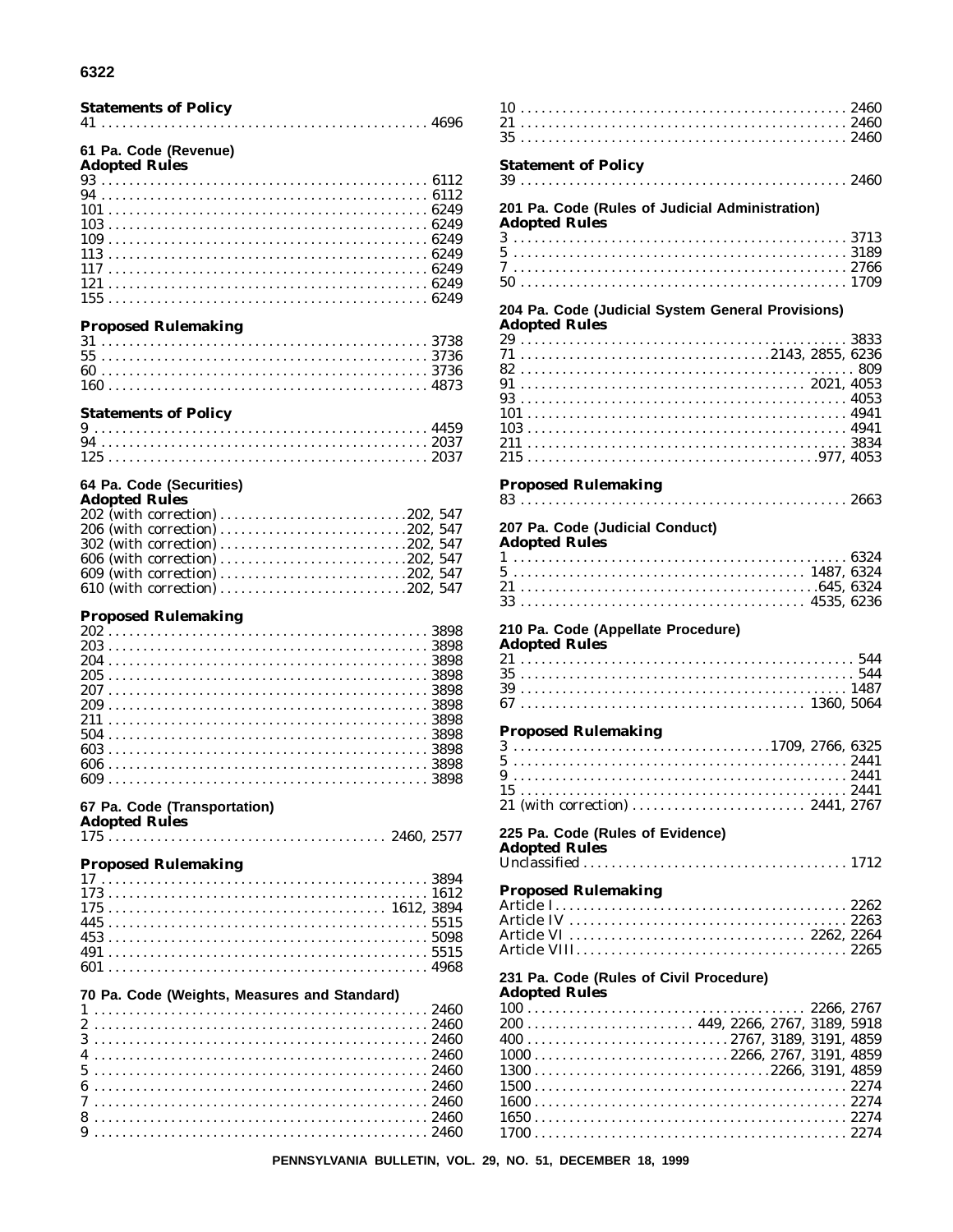|  |  |  |  |  |  |  |  |  |  |  |  |  |  |  |  |  |  |  |  |  |  |  | 1910 (with correction) 16, 645, 2767, 3191, 4859                                                    |  |
|--|--|--|--|--|--|--|--|--|--|--|--|--|--|--|--|--|--|--|--|--|--|--|-----------------------------------------------------------------------------------------------------|--|
|  |  |  |  |  |  |  |  |  |  |  |  |  |  |  |  |  |  |  |  |  |  |  |                                                                                                     |  |
|  |  |  |  |  |  |  |  |  |  |  |  |  |  |  |  |  |  |  |  |  |  |  |                                                                                                     |  |
|  |  |  |  |  |  |  |  |  |  |  |  |  |  |  |  |  |  |  |  |  |  |  |                                                                                                     |  |
|  |  |  |  |  |  |  |  |  |  |  |  |  |  |  |  |  |  |  |  |  |  |  |                                                                                                     |  |
|  |  |  |  |  |  |  |  |  |  |  |  |  |  |  |  |  |  |  |  |  |  |  |                                                                                                     |  |
|  |  |  |  |  |  |  |  |  |  |  |  |  |  |  |  |  |  |  |  |  |  |  |                                                                                                     |  |
|  |  |  |  |  |  |  |  |  |  |  |  |  |  |  |  |  |  |  |  |  |  |  |                                                                                                     |  |
|  |  |  |  |  |  |  |  |  |  |  |  |  |  |  |  |  |  |  |  |  |  |  |                                                                                                     |  |
|  |  |  |  |  |  |  |  |  |  |  |  |  |  |  |  |  |  |  |  |  |  |  |                                                                                                     |  |
|  |  |  |  |  |  |  |  |  |  |  |  |  |  |  |  |  |  |  |  |  |  |  | 23002274, 3191, 4859                                                                                |  |
|  |  |  |  |  |  |  |  |  |  |  |  |  |  |  |  |  |  |  |  |  |  |  |                                                                                                     |  |
|  |  |  |  |  |  |  |  |  |  |  |  |  |  |  |  |  |  |  |  |  |  |  |                                                                                                     |  |
|  |  |  |  |  |  |  |  |  |  |  |  |  |  |  |  |  |  |  |  |  |  |  |                                                                                                     |  |
|  |  |  |  |  |  |  |  |  |  |  |  |  |  |  |  |  |  |  |  |  |  |  |                                                                                                     |  |
|  |  |  |  |  |  |  |  |  |  |  |  |  |  |  |  |  |  |  |  |  |  |  |                                                                                                     |  |
|  |  |  |  |  |  |  |  |  |  |  |  |  |  |  |  |  |  |  |  |  |  |  | $3000 \ldots \ldots \ldots \ldots \ldots \ldots \ldots \ldots \ldots \ldots 2281, 2767, 3191, 4859$ |  |
|  |  |  |  |  |  |  |  |  |  |  |  |  |  |  |  |  |  |  |  |  |  |  |                                                                                                     |  |
|  |  |  |  |  |  |  |  |  |  |  |  |  |  |  |  |  |  |  |  |  |  |  |                                                                                                     |  |

#### **Proposed Rulemaking**

#### **234 Pa. Code (Rules of Criminal Procedure)**

**Adopted Rules**

| $1100 \ldots \ldots \ldots \ldots \ldots \ldots \ldots \ldots \ldots \ldots \ldots \ldots 2289, 2777, 6102$ |  |  |  |  |  |  |  |  |  |  |  |  |  |  |  |  |  |  |  |  |  |  |  |  |  |
|-------------------------------------------------------------------------------------------------------------|--|--|--|--|--|--|--|--|--|--|--|--|--|--|--|--|--|--|--|--|--|--|--|--|--|
|                                                                                                             |  |  |  |  |  |  |  |  |  |  |  |  |  |  |  |  |  |  |  |  |  |  |  |  |  |
|                                                                                                             |  |  |  |  |  |  |  |  |  |  |  |  |  |  |  |  |  |  |  |  |  |  |  |  |  |
|                                                                                                             |  |  |  |  |  |  |  |  |  |  |  |  |  |  |  |  |  |  |  |  |  |  |  |  |  |

#### **Proposed Rulemaking**

| $100 \ldots \ldots \ldots \ldots \ldots \ldots \ldots \ldots \ldots \ldots 1360, 2444, 4426, 4536$          |  |
|-------------------------------------------------------------------------------------------------------------|--|
|                                                                                                             |  |
| $300 \ldots \ldots \ldots \ldots \ldots \ldots \ldots \ldots \ldots \ldots \ldots \ldots 1360, 2444, 4425$  |  |
| $1100 \ldots \ldots \ldots \ldots \ldots \ldots \ldots \ldots \ldots \ldots \ldots \ldots 1360, 2444, 4430$ |  |
|                                                                                                             |  |
|                                                                                                             |  |
|                                                                                                             |  |
|                                                                                                             |  |
|                                                                                                             |  |
|                                                                                                             |  |
|                                                                                                             |  |
|                                                                                                             |  |
| 227 De Code / Juvenile Dulect                                                                               |  |

#### **237 Pa. Code (Juvenile Rules)**

**Statements of Policy** 201 . . . . . . . . . . . . . . . . . . . . . . . . . . . . . . . . . . . . . . . . . . . . . . 3633

#### **246 Pa. Code (Minor Court Civil Rules)**

**Adopted Rules**

100 . . . . . . . . . . . . . . . . . . . . . . . . . . . . . . . . . . . . . . . . . . . . . . 3198 300 . . . . . . . . . . . . . . . . . . . . . . . . . . . . . . . . . . . . . . . . . . . . . . 3198

#### **Proposed Rulemaking**

#### **249 Pa. Code (Philadelphia Rules)**

Unclassified ...... 544, 545, 2964, 5710, 5996, 6103, 6238

#### **252 Pa. Code (Allegheny County Rules)**

Unclassified . . . . . . . . . . . . . . . . . . . . . . . . . . . . . . . . . . .17, 1387

## **255 Pa. Code (Local Court Rules)**

| Unclassified 19, 24, 171, 330, 449, 453, 454, 809, |  |                        |  |
|----------------------------------------------------|--|------------------------|--|
| 977, 978, 1067, 1388, 1389, 1390, 1495, 1853,      |  |                        |  |
| 1873, 2143, 2575, 2855, 2995, 2996, 2997, 3069,    |  |                        |  |
| 3199, 3348, 3622, 3719, 4060, 4168, 4348, 4349,    |  |                        |  |
| 4432, 4433, 4434, 4435, 4436, 4543, 4544, 4558,    |  |                        |  |
| 4559, 4678, 4679, 4680, 4781, 4862, 4863, 4942,    |  |                        |  |
| 4947, 4948, 4949, 4950, 5065, 5067, 5288, 5388,    |  |                        |  |
| 5712, 5715, 5822, 5831, 5832, 5921, 5920, 5996,    |  |                        |  |
|                                                    |  | 6110, 6333, 6334, 6336 |  |
|                                                    |  |                        |  |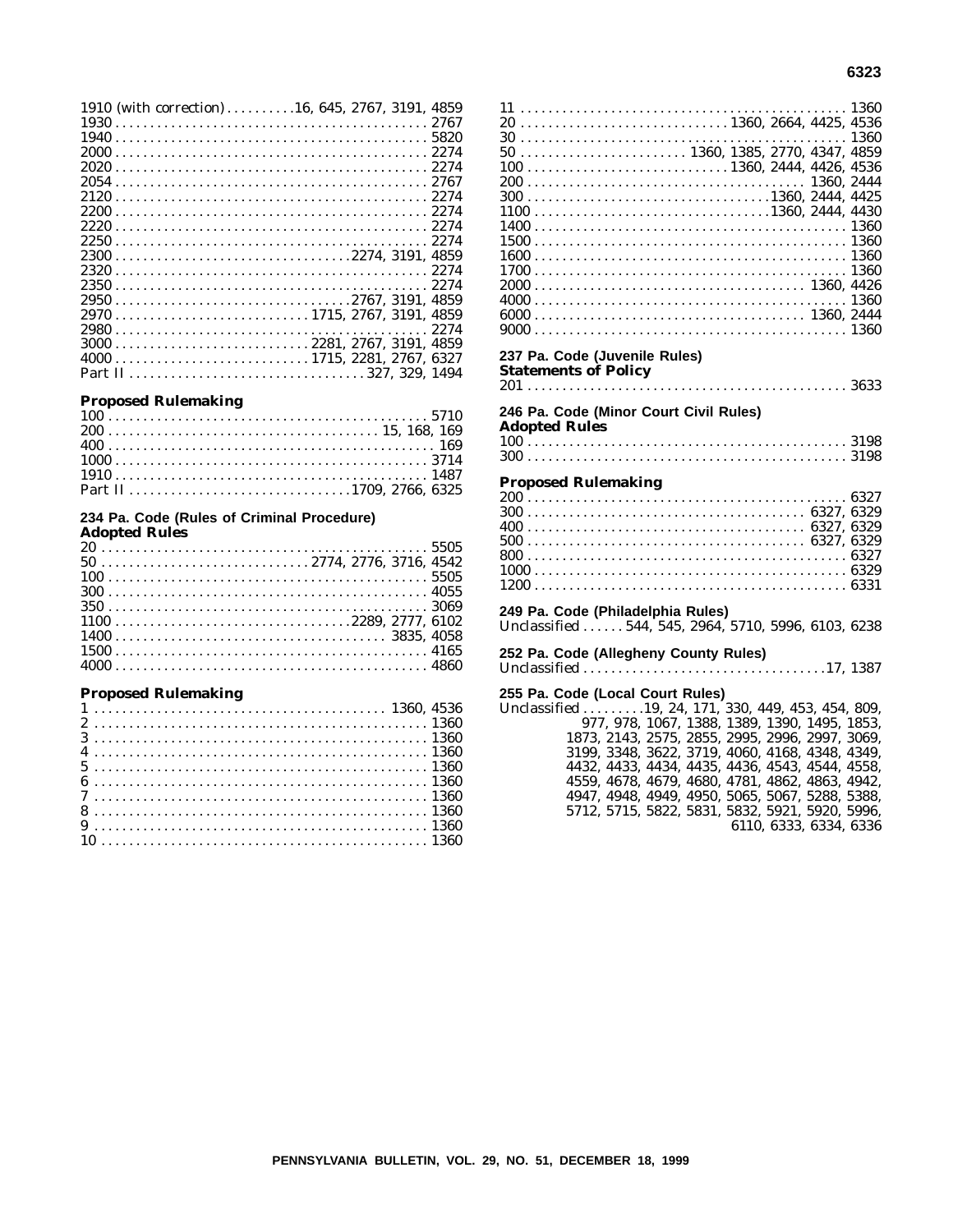# PENNSYLVANIA BULLETIN

Volume 29 Number 51 Saturday, December 18, 1999 • Harrisburg, Pa.

## **Part II**

This part contains the Department of Health's Managed Care Organizations Proposed Rulemaking

**PRINTED ON 100% RECYCLED PAPER**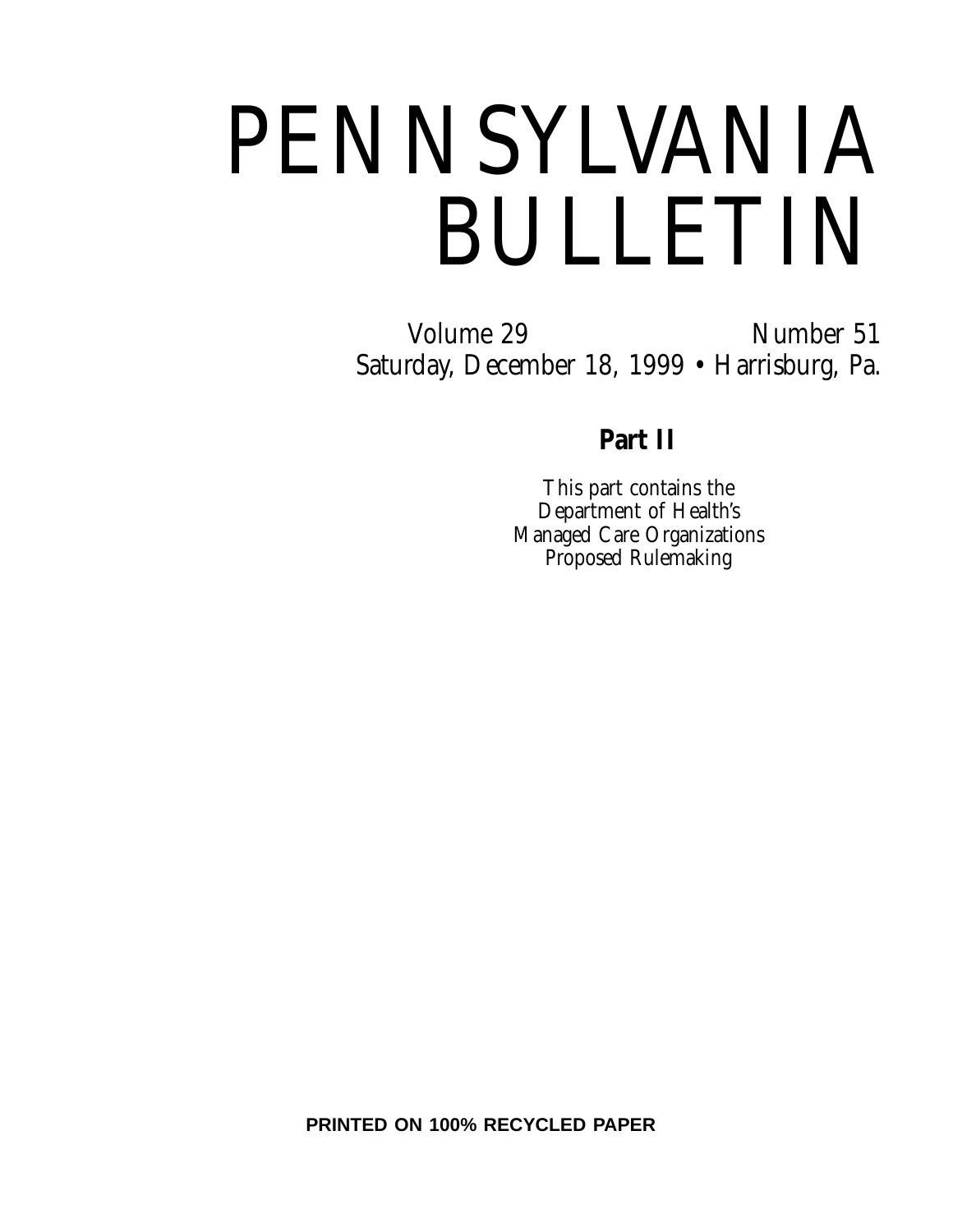## **PENNSYLVANIA BULLETIN**

(ISSN 0162-2137)

published weekly by Fry Communications, Inc. for the Commonwealth of Pennsylvania, Legislative Reference Bureau, 647 Main Capitol Building, State & Third Streets, Harrisburg, Pa. 17120, under the policy supervision and direction of the Joint Committee on Documents pursuant to Part II of Title 45 of the Pennsylvania Consolidated Statutes (relating to publication and effectiveness of Commonwealth Documents). Subscription rate \$82.00 per year, postpaid to points in the United States. Individual copies \$2.50. Checks for subscriptions and individual copies should be made payable to ''*Fry Communications, Inc.*'' Second class postage paid at Harrisburg, Pennsylvania.

Orders for subscriptions and other circulation matters should be sent to:

Fry Communications, Inc. Attn: *Pennsylvania Bulletin* 800 W. Church Rd. Mechanicsburg, PA 17055-3198

Postmaster send address changes to: FRY COMMUNICATIONS Attn: *Pennsylvania Bulletin* 800 W. Church Rd. Mechanicsburg, Pennsylvania 17055-3198 (717) 766-0211 ext. 2340 (800) 334-1429 ext. 2340 (toll free, out-of-State) (800) 524-3232 ext. 2340 (toll free, in State)

Copyright 1999 Commonwealth of Pennsylvania ISBN 0-8182-0004-9

Editorial preparation, composition, printing and distribution of the *Pennsylvania Bulletin* is effected on behalf of the Commonwealth of Pennsylvania by FRY COMMUNICATIONS, Inc., 800 W. Church Road, Mechanicsburg, Pennsylvania 17055-3198.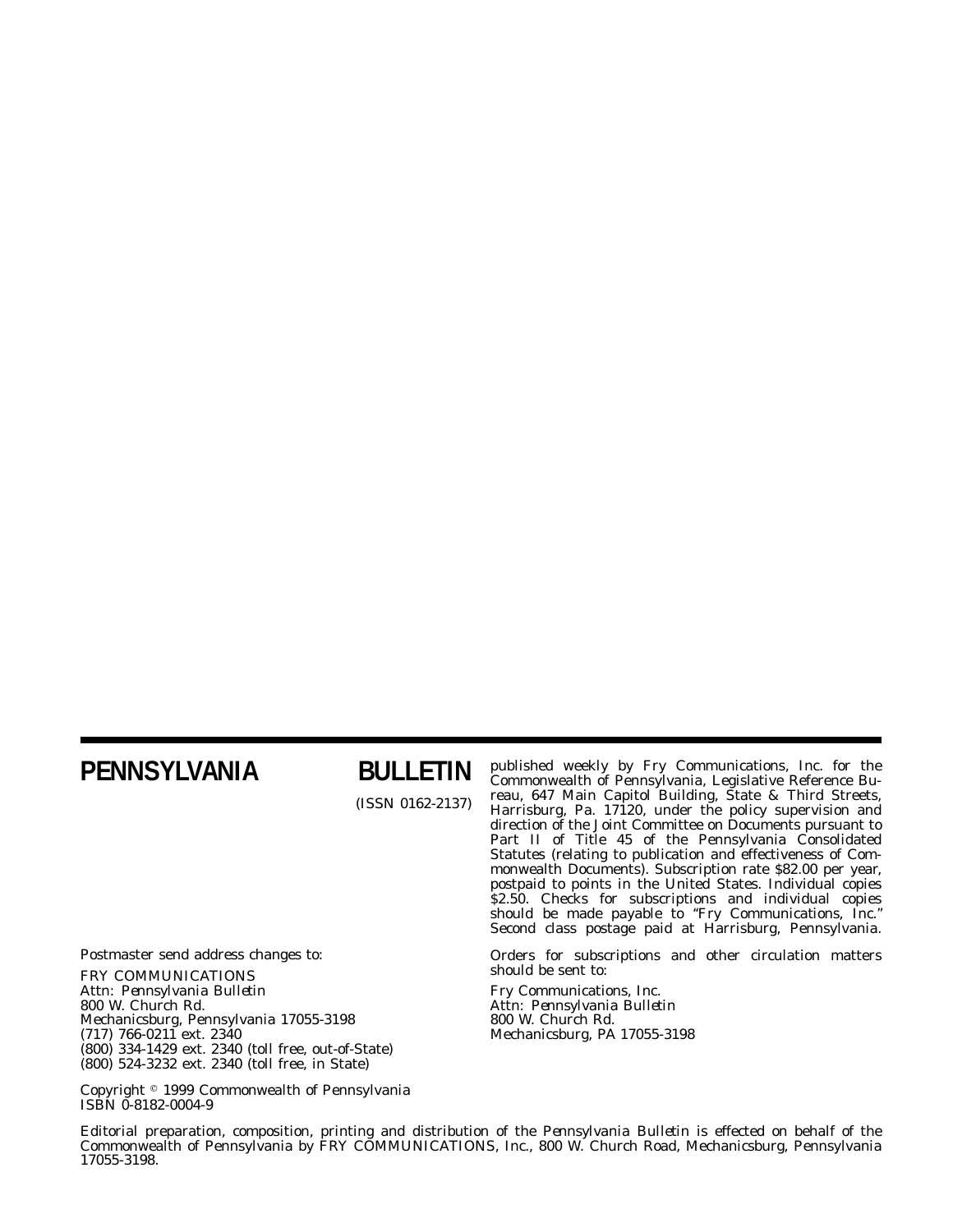**6324**

## **THE COURTS**

## **Title 207—JUDICIAL CONDUCT**

#### **PART IV. COURT OF JUDICIAL DISCIPLINE [207 PA. CODE CH. 1]**

#### **Amendment to the Rules of Procedure of the Court of Judicial Discipline; Doc. No. 1 JD 94**

*Per Curiam*

#### **Order**

*And Now*, this 3rd day of December, 1999, the Court, pursuant to Article 5, Section 18(b)(4) of the Constitution of Pennsylvania, having adopted a proposed amendment to Rule of Procedure No. 102 (Panel), as more specifically hereinafter set forth, *It Is Hereby Ordered*:

*That* Court Administrator Wanda W. Sweigart provide for the publication of the Amendment in the *Pennsylvania Bulletin*, and

*That* interested parties shall submit suggestions, comments, or objections no later than thirty days from the publication of this Order in that Bulletin.

#### **Annex A**

#### **TITLE 207. JUDICIAL CONDUCT**

#### **PART IV. COURT OF JUDICIAL DISCIPLINE**

#### **ARTICLE I. PRELIMINARY PROVISIONS**

#### **CHAPTER 1. GENERAL PROVISIONS**

#### **IN GENERAL**

#### **Rule 102. Definitions.**

The following words and phrases when used in these rules shall have the following meanings, unless the context or subject matter otherwise requires:

\*\*\*\*\*

*Panel* is a group of **no fewer than** three members of the Court appointed by the President Judge **[ to act on behalf of the Court, one of whom is a member of the bar of the Supreme Court of Pennsylvania and one of whom is a non-lawyer elector ].**

\*\*\*\*\* [Pa.B. Doc. No. 99-2117. Filed for public inspection December 17, 1999, 9:00 a.m.]

## **PART IV. COURT OF JUDICIAL DISCIPLINE [207 PA. CODE CH. 5]**

**Rule 501, Appointment of Panel; Doc. No. 1 JD 94**

#### **Order**

*And Now,* this 3rd day of December, 1999, the Court, pursuant to Article 5, Section 18(b)(4) of the Constitution of Pennsylvania, having adopted a proposed amendment to Rule of Procedure No. 501(B), as more specifically hereinafter set forth, *It Is Hereby Ordered*:

*That* Court Administrator Wanda W. Sweigart provide for the publication of the Amendment in the *Pennsylvania Bulletin*, and

*That* interested parties shall submit suggestions, comments, or objections no later than thirty days from the publication of this Order in that *Bulletin.*

#### **Annex A**

#### **TITLE 207. JUDICIAL COURT PART IV. COURT OF JUDICIAL DISCIPLINE CHAPTER 5. TRIAL PROCEDURES**

#### **Rule 501. Appointment of Panel.**

\*\*\*\*\*

(B) The Panel shall consist of no fewer than three members of the Court, **[ at least ]** one of whom shall be **[ a non-lawyer elector, and one of whom shall be ]** the Conference Judge**,** appointed pursuant to Rule 301(B)**, and, whenever possible, one of whom shall be a non-lawyer elector.**

[Pa.B. Doc. No. 99-2118. Filed for public inspection December 17, 1999, 9:00 a.m.]

#### **PART IV. COURT OF JUDICIAL DISCIPLINE [207 PA. CODE CH. 21]**

**Internal Operating Procedures of the Court of Judicial Discipline; Doc. No. 1 JD 94**

*Per Curiam*

#### **Order**

*And Now*, this 6th day of December, 1999, the Court, pursuant to Article 5, Section 18(b)(4) of the Constitution of Pennsylvania, having adopted Section 110 of the Internal Operating Procedures, as more specifically hereinafter set forth, *It Is Hereby Ordered*:

*That* Section 110 of the Internal Operating Procedures shall become effective immediately.

#### **Annex A**

#### **TITLE 207. JUDICIAL CONDUCT**

#### **PART IV. COURT OF JUDICIAL DISCIPLINE**

#### **ARTICLE IV. INTERNAL OPERATING PROCEDURES**

#### **CHAPTER 21. INTERNAL OPERATING PROCEDURES**

#### **GENERAL PROVISIONS**

#### **§ 110. Recusal.**

**Recusal is an official means by which a member may disqualify himself or herself from participating in a pending matter. In this regard members shall be guided by Rule 5(C) of the Rules Governing the Conduct of Members of the Court of Judicial Discipline, pertaining to disqualification. When a member determines that he or she must recuse themselves from participation in a pending matter, they shall submit to the Court Administrator a memo indicating that they have recused themselves from participating in the pending matter. Such memo is**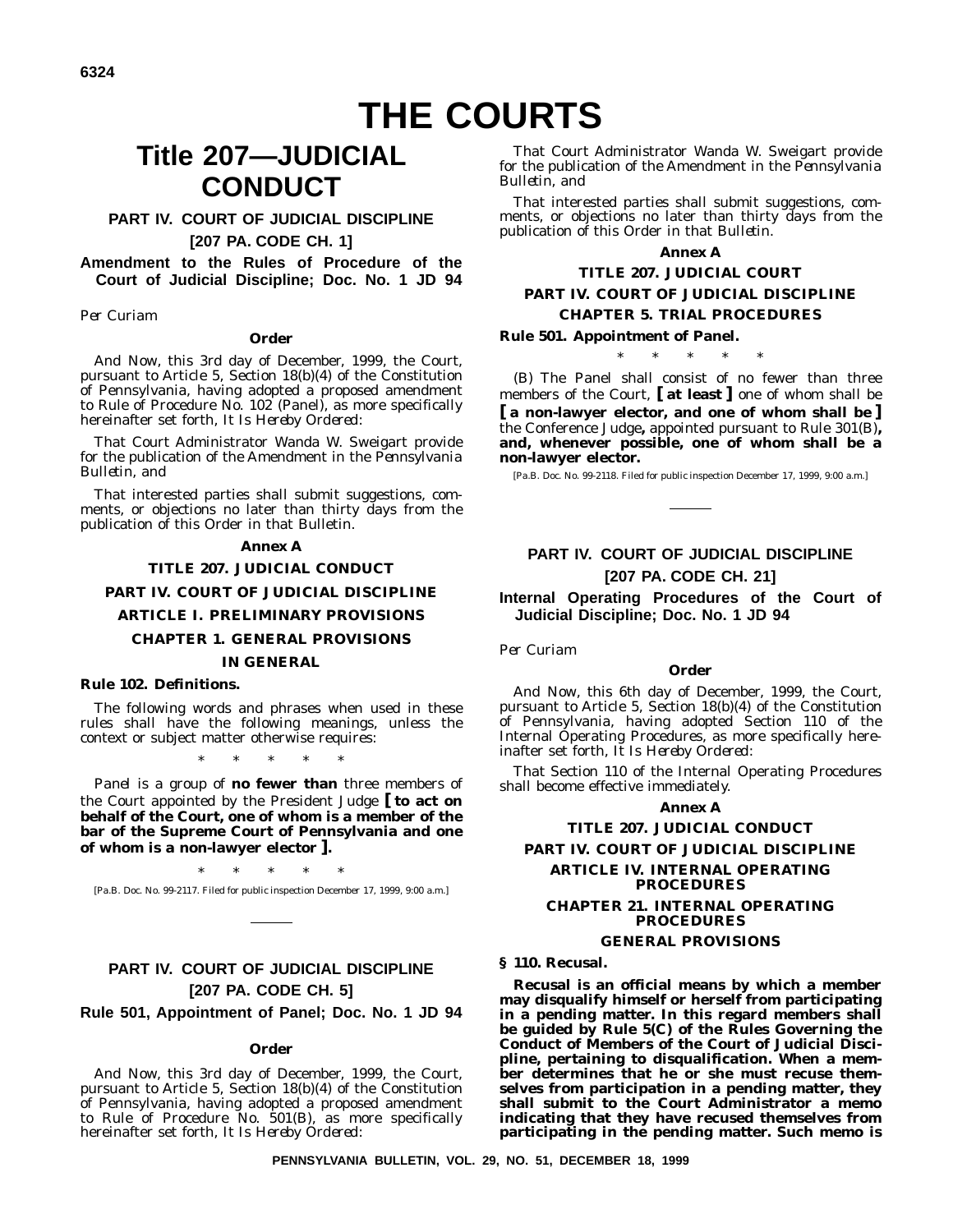**necessary even if the member has officially recused himself or herself during the course of a Court proceeding. The memo need not specify the reasons for recusal.**

[Pa.B. Doc. No. 99-2119. Filed for public inspection December 17, 1999, 9:00 a.m.]

## **Title 210—APPELLATE PROCEDURE**

**PART I. RULES OF APPELLATE PROCEDURE [210 PA. CODE CH. 3]**

## **Title 231—RULES OF CIVIL PROCEDURE**

#### **PART II. ORPHANS' COURT RULES**

#### **[231 PA. CODE PART II]**

**Proposed Amendments to Pa.R.A.P. 341 and Orphans' Court Rules 7.1 and 7.2; Revised Joint Recommendation 98-1**

The Appellate Court Procedural Rules Committee and the Orphans' Court Procedural Rules Committee have determined to publish for comment its revised proposals to amend Rule 341 of the Pennsylvania Rules of Appellate Procedure, together with Rule 7.1 of the Orphans' Court Rules. The amendments are being submitted to the Bench and Bar for comments and suggestions prior to their submission to the Supreme Court.

All communications in reference to the proposed amendments should be sent not later than February 15, 2000 to the Appellate Court Procedural Rules Committee or the Orphans' Court Procedural Rules Committee, P. O. Box 447, Ridley Park, PA 19078-0447.

The Revised Explanatory Comment which appears in connection with these proposed amendments has been inserted by the Committee for the convenience of the Bench and Bar. It will not constitute part of the rules nor will it be officially adopted or promulgated by the Court. The original Joint Recommendation 98-1 and Explanatory Comment was published in the *Pennsylvania Bulletin* on April 3, 1999 at Vol. 29, pages 1709-1712 with a revision appearing on May 29, 1999 in Vol. 29, page 2766.

*By the Appellate Court Procedural Rules Committee* HONORABLE JOSEPH M. AUGELLO, *Chair*

*By the Orphans' Court Procedural Rules Committee* HONORABLE JANE CUTLER GREENSPAN,

*Chair*

#### **Explanatory Comment—Revised Joint Recommendation 98-1**

On April 3, 1999, the Orphans' Court Procedural Rules Committee and the Appellate Court Procedural Rules Committee published for comment Joint Recommendation 98-1 addressing the related issues of exceptions practice in the Orphans' Court and finality for purposes of appeal with respect to Orphans' Court orders, decrees and adjudications.

Following review of comments from the Bench, Bar and court administrators, the Orphans' Court Procedural Rules Committee at its meeting on July 22, 1999 and the Appellate Court Procedural Rules Committee at its October 22, 1999 meeting recommended republication with the following changes to the Joint Recommendation:

1. Proposed new subdivision (f) to Rule 341 is moved to Rule 342 of the Rules of Appellate Procedure. Since orders determining an interest in personalty, realty or the status of individuals are not true final orders because they do not dispose of all claims and all parties, see Rule 341, the Committee determined that Rule 342 was the appropriate location for an exception to the strict finality requirement for Orphans' Court orders. Following receipt of comments from the Bench and Bar, the Committees are satisfied that the orderly administration of estates requires a vehicle for immediate appeal once certain interests are determined. The Committees received no criticism of such an exception. Rule 342 had previously permitted appeals from nonfinal orders of distribution upon a determination of the Orphans' Court that the order is sufficiently definite to determine the substantial issues between the parties. The original Joint Recommendation had recommended deletion of Rule 342 in its entirety. The revised Joint Recommendation retains the right of the Orphans' Court to determine finality as to nonfinal orders of distribution. Following an informal work session with interested Orphans' Court judges, the consensus was that nonfinal orders of distribution should continue to result in an immediate appeal.

The Committees rejected several comments suggesting that the scope of the proposed amendment should be expanded to include orders ''impacting'' on realty, personalty or individual rights. The Committees agreed to recommend that only orders ''determining'' such rights be immediately appealable.

All references to a standard for a determination of finality were previously deleted and the Orphans' Court Procedural Rules Committee recommended that the Orphans' Court have sole discretion to determine finality under the proposed amendment to Rule 342. Nothing in this proposed amendment limits the right of a party to seek leave to appeal pursuant to subdivision (c) of Rule 341 or pursuant to Rules 311, 312, 313 or 1311. Also, nothing in the proposed amendment to Rule 342 is intended to preclude a party from an appeal pursuant to Rule 341(b) where an Orphans' Court order ends a case as to all claims or parties.

2. Following review of comments, the Orphans' Court Procedural Rules Committee has proposed that the original proposed amendment to Orphans' Court Rule 7.1 be modified to make exceptions optional with the aggrieved party. This optional exceptions practice would apply statewide. The original Joint Recommendation had proposed a rule of statewide application mandating exceptions to preserve issues statewide. Current Rule 7.1 permits local courts to prescribe if exceptions are required.

Under the proposed revision, an aggrieved party would have the option of filing exceptions to an order that would otherwise be final or taking an immediate appeal. Failure to file exceptions would not result in waiver of issues on appeal. This is analogous to the practice under the Pennsylvania Rules of Criminal Procedure and under the Federal Rules of Procedure. It is generally agreed that exceptions are rarely granted and that the goals of judicial economy and finality are best achieved if exceptions are limited to those cases in which an aggrieved party perceives a realistic possibility that the trial court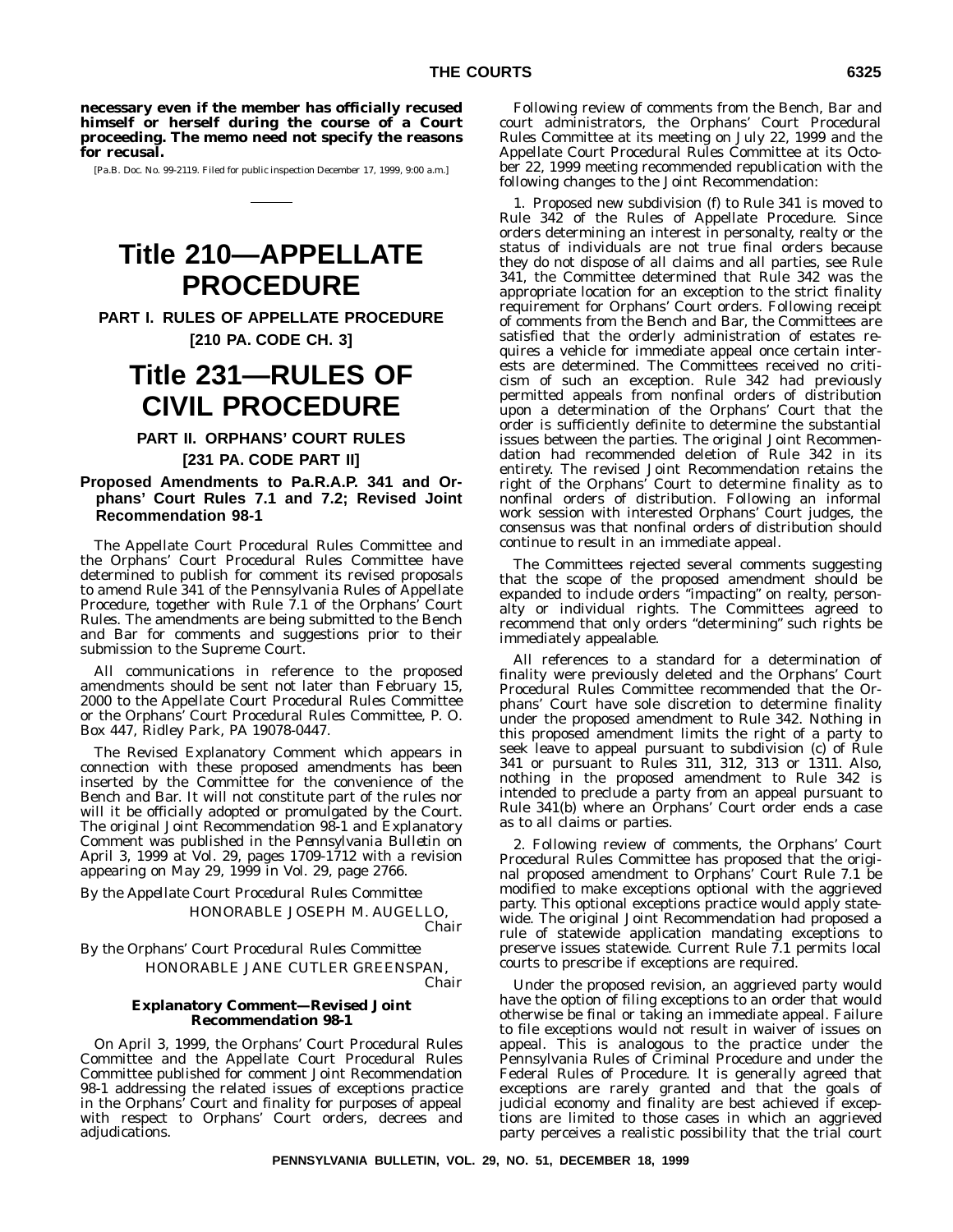is inclined to change its mind. It should be noted that the idea of optional exceptions was favorably received by the judges attending the work session, although two judges recommended that exceptions be permitted only when requested by the judge, as is the current practice in Montgomery County.

3. Subsequent to publication of the original Joint Recommendation, the Superior Court requested that the Orphans' Court Procedural Rules Committee consider amendments to Rule 7.1 eliminating exceptions in adoptions and involuntary termination of parental rights' cases. See *In Re: A.L.A.*, 719 A.2d 363 (Pa. Super. 1998) (en banc). In that opinion, the Superior Court held that post-trial practice does not apply to adoption and termination matters in Philadelphia because such matters fall within the jurisdiction of Family Court. Pa.R.Civ.P. 1930.2 eliminates post-trial practice in domestic relations' matters. In broad dicta, the Superior Court in *A.L.A.* suggested elimination of post-trial practice in termination and adoption matters arising in all other counties where such matters fall within Orphans' Court jurisdiction stating:

We believe that the time sensitive nature of these proceedings warrants the elimination of post-trial practice. Such a practice often extends the process to the detriment of the child, natural parents, and prospective adoptive parents.''

Id. at 364. See also *In Re: J.J.F.*, 729 A.2d 79 (Pa. Super. 1999). The Committees believe that consideration of such a dramatic departure from prior practice should involve input from the Bench and Bar familiar with such matters and, accordingly, solicit your comments on this issue.

4. The title of Rule 7 has been changed from Post-Trial Practice to Exceptions.

5. Proposed Rule 7.3 has been renumbered Rule 7.2

#### **Annex A**

#### **TITLE 210. APPELLATE PROCEDURE**

#### **PART I. RULES OF APPELLATE PROCEDURE**

#### **ARTICLE I. PRELIMINARY PROVISIONS**

#### **CHAPTER 3. ORDERS FROM WHICH APPEALS MAY BE TAKEN**

#### **FINAL ORDERS**

#### Rule 342. **[ Final Distribution Orders ] Orphans' Court Orders Determining Property, Interest and Status of Individuals.**

**[ An appeal may be taken as of right from any order of distribution entered in an orphans' court division which is not final within the meaning of Rule 341 (final orders generally) if the lower court shall certify that the order is sufficiently definite to determine the substantial issues between the parties. ]**

**In addition to final orders pursuant to subdivision (b) of Rule 341, an order of the Orphans' Court Division determining an interest in realty, personalty, the status of individuals or entities or an order of distribution not final under subdivision (b) of Rule 341 shall constitute a final order upon a determination of finality by the Orphans' Court.**

#### **TITLE 231. RULES OF CIVIL PROCEDURE PART II. ORPHANS' COURT RULES**

#### **RULE 7. EXCEPTIONS**

#### **Rule 7.1. Exceptions.**

**[ Exceptions shall be filed at such place and time, shall be in such form, copies thereof served and disposition made thereof as local rules shall prescribe. ]**

**(a)** *General Rule.* **No later than twenty (20) days after entry of an order, decree or adjudication, a party may file exceptions to any order, decree or adjudication which would become a final appealable order under Pa.R.A.P. 341(b) or Rule 342 following disposition of the exceptions. If exceptions are filed, no appeal shall be filed until the disposition of exceptions. Failure to file exceptions shall not result in waiver if grounds for appeal are preserved as provided in subdivision (b) of this Rule.**

**(b)** *Waiver.* **Exceptions may not be sustained unless the grounds are specified in the exceptions and were raised by petition, motion, answer, claim, objection, offer of proof or other appropriate method.**

**(c)** *Time for Filing Exceptions.* **If a party files timely exceptions, any other party may file cross exceptions within ten (10) days after the filing of exceptions.**

**(d)** *Time Limits for Decision on Exceptions.* **The Orphans' Court shall decide exceptions including supplemental exceptions and cross exceptions within one hundred and twenty (120) days of the filing of the initial exceptions. If the Orphans' Court fails to decide the exceptions within one hundred and twenty (120) days, the exceptions shall be deemed denied by operation of law on the one hundred and twenty first (121st) day and the clerk is directed to enter the deemed denial on the docket as of that date. The appeal period shall begin to run as of the one hundred and twenty first (121st) day.**

**(e)** *Exceptions.* **Exceptions shall be the exclusive procedure for review by the Orphans' Court of a final order, decree or adjudication. A party may not file a motion for reconsideration of a final order.**

*Official Note***: The 2000 amendment discontinues the prior practice permitting local rules to govern whether exceptions are required after entry of an order, decree or adjudication. The 2000 amendment limits the filing of exceptions to order, decree or adjudication which are final appealable orders after disposition of exceptions under Pa.R.A.P. 341(b) or amended Pa.R.A.P. 342. If an aggrieved party appeals from such order, that appeal shall not affect proceedings with regard to other aspects of the case.**

**It is understood that failure to appeal may constitute a waiver of any issues in the order which the Orphans' Court has determined as final.**

**The 30 day appeal period pursuant to Pa.R.A.P. 903 from such final orders begins to run from the date of entry of an order disposing of exceptions or on the date of a deemed denial pursuant to subdivision (d) of this rule.**

**PENNSYLVANIA BULLETIN, VOL. 29, NO. 51, DECEMBER 18, 1999**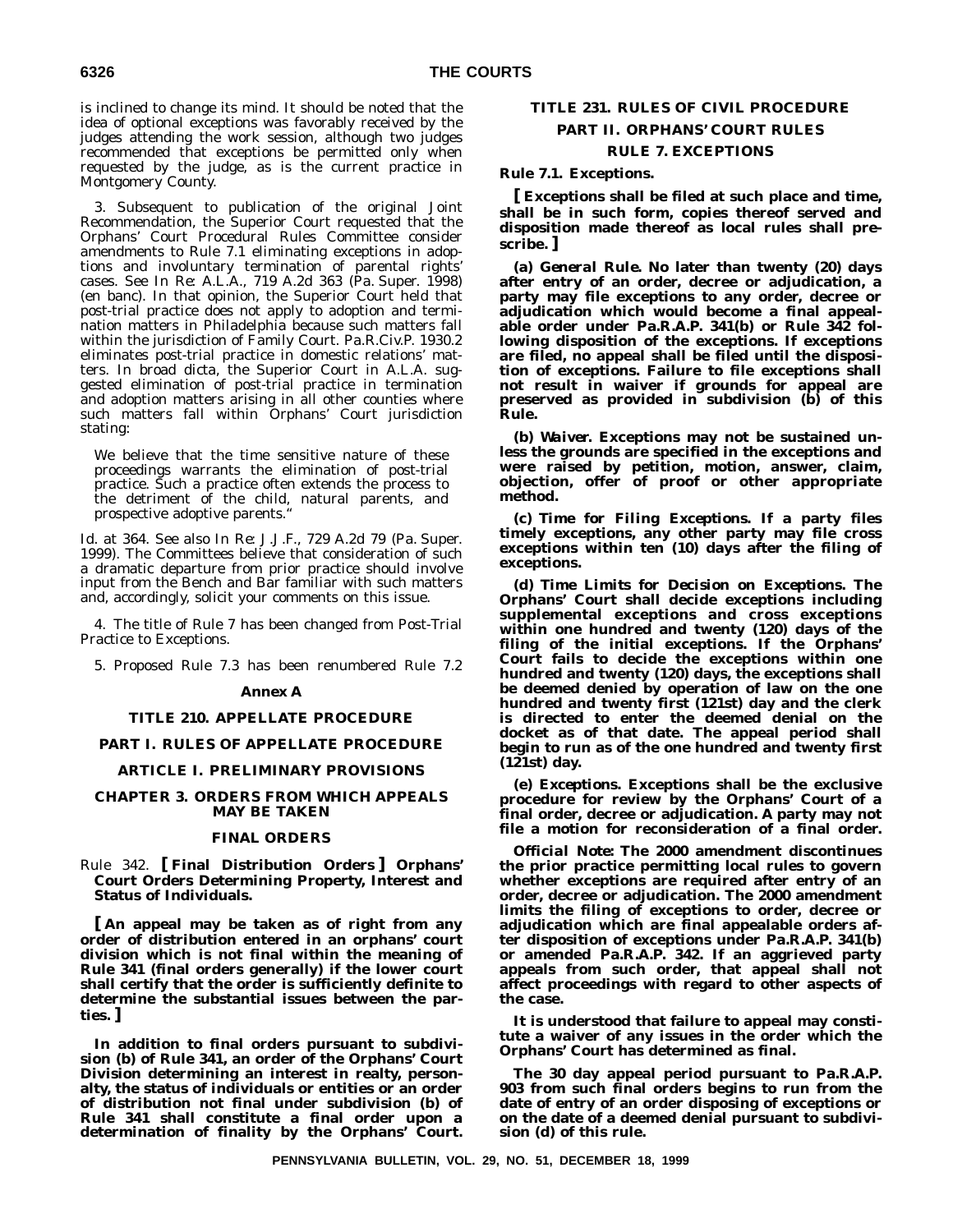**If an order would not become final within the definition of Pa.R.A.P. 341(b) or Pa.R.A.P. 342, then no exceptions may be filed until subsequent entry of a final order within the definition of Pa.R.A.P. 341(b) or Pa.R.A.P. 342. This will eliminate the practice in some counties of permitting issues to be raised by exception following entry of an otherwise interlocutory order and raising the same issues in exceptions to a final order, decree or adjudication. See, e.g., Estate of McCutcheon, 699 A.2d 746 (Pa. Super. 1997).**

**Rule 7.1 permits but does not require exceptions to orders pursuant to Pa.R.A.P. 341(b) and 342. The election of an aggrieved party not to file exceptions will not result in waiver of issues on appeal. However, nothing in this rule is intended to abrogate the requirement of decisional law or court rule mandating that issues on appeal be preserved by a timely petition, answer, claim, objection, offer of proof or other appropriate vehicle.**

**The 2000 amendments to Rule 7.1 and to Pa.R.A.P. 341 resolve the dilemma that the judiciary and litigants have faced in determining whether exceptions are required under local practice and whether issues have been preserved for appeal in accordance with the disparate rules throughout the Commonwealth. The prior practice also made it difficult to draw conclusions as to whether an appellate decision constituted controlling authority on a statewide basis or whether the holding was based in whole or part on the vagaries of a local rule.**

**Local practice shall continue to govern with respect to place of filing, briefs, oral argument, courts en banc, etc. Neither Pa.R.C.P. 227.1 nor 1517 shall apply to Orphans' Court matters.**

**Rule 7.2. Transcript of Testimony.**

**All exceptions shall contain a request designating a portion of the record to be transcribed in order to enable the court to dispose of the exceptions. Within ten days after the filing of the exceptions, any other party may file an objection requesting that an additional, lesser or different portion of the record be transcribed. If no portion is indicated, the transcription of the record shall be deemed unnecessary to the disposition of the exceptions. The trial judge shall promptly decide the objection to the portion of the record to be transcribed.**

[Pa.B. Doc. No. 99-2120. Filed for public inspection December 17, 1999, 9:00 a.m.]

## **PART I. GENERAL**

#### **[231 PA. CODE CH. 4000]**

**Amendment of Rule 4001(d) Governing Discovery; No. 327; Doc. No. 5**

#### **Order**

*Per Curiam:*

*And Now,* this 1st day of December, 1999, Pennsylvania Rule of Civil Procedure 4001(d) is amended by the addition of a note to read as follows.

Whereas prior distribution and publication of the amendment would otherwise be required, it has been

determined that the amendment is of a perfunctory nature and that immediate promulgation is required in the interest of efficient administration.

This Order shall be processed in accordance with Pa.R.J.A. 103(b) and shall be effective January 1, 2000.

#### **Annex A**

#### **TITLE 231. RULES OF CIVIL PROCEDURE PART I. GENERAL**

#### **CHAPTER 4000. DEPOSITIONS AND DISCOVERY**

**Rule 4001. Scope. Definitions**

\*\*\*\*\*

(d) Subject to the provisions of this chapter, any party may obtain discovery by one or more of the following methods: depositions upon oral examination (Rule 4007.1) or written interrogatories (Rule 4004); written interrogatories to a party (Rule 4005); production of documents and things and entry for inspection and other purposes (Rule 4009); physical and mental examinations (Rule 4010); and requests for admission (Rule 4014).

*Official Note:* **Under subdivision (d), for example, a party may discover documents and things in the possession of a person not a party by means of a subpoena duces tecum issued in connection with a deposition upon oral examination under Rule 4007.1, a subpoena for the production of documents and things under Rule 4009.21 et seq., and an independent action.**

[Pa.B. Doc. No. 99-2121. Filed for public inspection December 17, 1999, 9:00 a.m.]

## **Title 246—MINOR COURT CIVIL RULES**

**PART I. GENERAL**

#### **[246 PA. CODE CHS. 200—500 AND 800]**

**Service of Civil Documents by Certified Constables**

#### **Introduction**

The Minor Court Rules Committee is planning to recommend that the Supreme Court of Pennsylvania adopt the following proposed amendments to Rules 202, 307, 403, 404, 405, 506, 508, 516 and 811 of the Rules of Conduct, Office Standards and Civil Procedure for District Justices. These amendments will allow a district justice to effectuate service of civil documents by the use of any certified constable in the Commonwealth, when his/her district is located in a county where there are no certified constables and the sheriff is unwillingly to make service.

These proposals have not been submitted for review by the Supreme Court of Pennsylvania.

The following explanatory *Report* highlights the Committee's considerations in formulating this proposal. Please note that the Committee's *Reports* should not be confused with the official Committee *Comments* to the rules. Also note that the Supreme Court does not adopt the Committee's *Comments* or the contents of the explanatory *Reports.*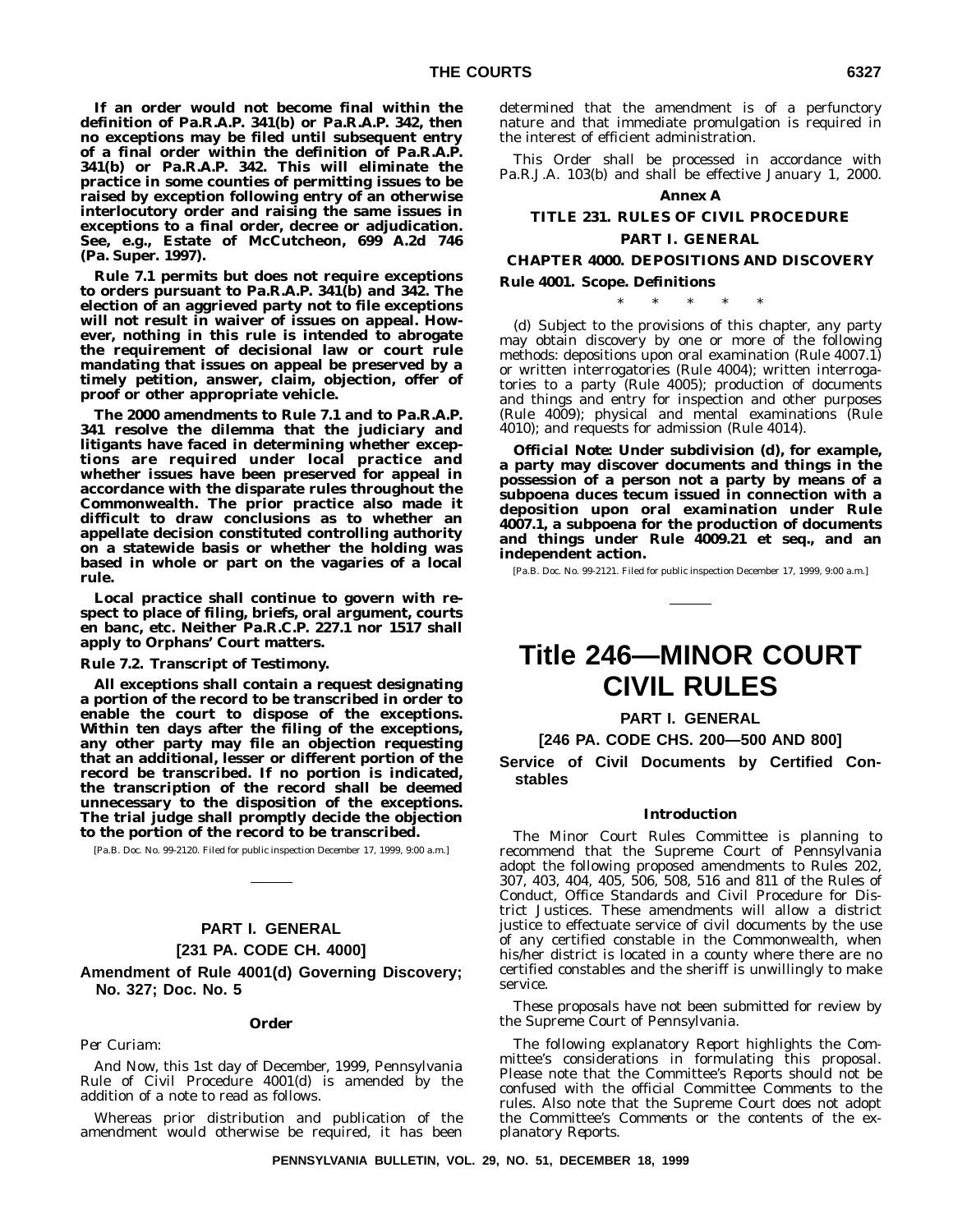We request that interested persons submit suggestions, comments, or objections concerning this proposal to the Committee through: The Honorable Kenneth E. Deatelhauser, District Justice, 66 County Line Road, Sounderton, PA 18964-1252, no later than Friday, January 28, 2000.

*By the Minor Court Rules Committee*:

FRED A. PIERANTONI, III, *Chair*

#### **Annex A**

**TITLE 246. MINOR COURT CIVIL RULES**

#### **PART I. GENERAL**

#### **CHAPTER 200. RULES OF CONSTRUCTION; GENERAL PROVISIONS**

**Rule 202. Definitions.**

As used in these rules:

\*\*\*\*\*

(3) ''Constable'' includes a **certified or** deputy constable.

\*\*\*\*\*

#### **CHAPTER 300. CIVIL ACTION**

#### **Rule 307. Service of the Complaint.**

Service shall be made at least ten (10) days before the hearing, in the following manner:

(1) A copy of the complaint for each defendant shall be delivered by the district justice for service to the sheriff of, or any **certified** constable in, the county in which the magisterial district of the district justice is situated. **If this service is not available to the district justice, service may be made by any certified constable of the Commonwealth.** If the complaint is delivered for service to the sheriff and service is to be made in a county other than the one in which the magisterial district of the district justice is situated, the sheriff shall deputize the sheriff of the county in which service is to be made. A **certified** constable may serve the complaint anywhere in the Commonwealth.

(2) If service is to be made in a county other than the one in which his magisterial district is situated, the district justice, instead of acting in accordance with (1), above, may:

(a) send the copy of the complaint for service to a district justice in the county in which service is to be made who shall deliver it for service to the sheriff of, or any **certified** constable in, that county**[ , or ]. If this service is not available to the district justice, service may be made by any certified constable of the Commonwealth, or**

\*\*\*\*\*

**Official Note**: This rule provides a number of alternative methods of serving the complaint. Subdivision (1) permits a **certified** constable to serve the complaint anywhere in the Commonwealth and authorizes deputized service by sheriffs. Subdivision (2)(a) permits service out of the county through district justices in the county in which service is to be made, a method of service which might be preferable to service under subdivision (1) by a **certified** constable of the county where the complaint was filed when that county is a considerable distance from the county of service. Subdivision (2)(b) provides for service in Philadelphia by writ servers of the Philadelphia Municipal Court or by the Sheriff of Philadelphia, although service may still be made in accordance with subdivision (1) if the district justice so desires. Subdivision (3) makes service by mail, when permitted, at the option of the plaintiff. This was done because service by mail will ordinarily reduce costs.

#### **CHAPTER 400. EXECUTION OF JUDGMENTS FOR THE PAYMENT OF MONEY**

#### **Rule 403. Issuance and Reissuance of Order of Execution.**

A. Upon the filing of the request form, the district justice shall note on the form the time and date of its filing and shall issue the order of execution thereon. The district justice shall deliver the order of execution for service and execution to the sheriff of, or any **certified** constable in, the county in which the office of the district justice issuing the order is situated. **If this service is not available to the district justice, service may be made by any certified constable of the Commonwealth.**

\*\*\*\*\*

**Official Note**: Under subdivision A, the order may be executed by the sheriff of the county in which the office of the issuing district justice is situated, as well as by any **certified** constable in that county.

#### **Rule 404. Notation of Time of Receipt.**

The sheriff or **certified** constable receiving the order shall note upon the form the date and time that he received it.

#### **Rule 405. Service of Order of Execution.**

A. **[ Service of the order of execution shall be made by the sheriff or constable by levy within sixty (60) days of the issuance or reissuance of the order. ] Service of the order of execution shall be made by the sheriff of, or any certified constable in, the county in which the office of the district justice is situated by levy within sixty (60) days of the issuance or reissuance of the order. If this service is not available to the district justice, service may be made by any certified constable of the Commonwealth.**

\*\*\*\*\*

#### **CHAPTER 500. ACTIONS FOR THE RECOVERY OF POSSESSION OF REAL PROPERTY**

#### **Rule 506. Service of Complaint.**

A. The district justice shall serve the complaint by mailing a copy of it to the defendant by first class mail and by delivering a copy of it for service to the sheriff of, or any **certified** constable in, the county in which the office of the district justice is situated. **If this service is not available to the district justice, service may be made by any certified constable of the Commonwealth.** The officer receiving the copy shall serve it by handing it to the defendant or to an adult person in charge for the time being of the premises possession of which is sought to be recovered or, if none of the above is found, by posting it conspicuously on those premises.

\*\*\*\*\*

**Rule 508. Claim by Defendant.**

\*\*\*\*\*

**PENNSYLVANIA BULLETIN, VOL. 29, NO. 51, DECEMBER 18, 1999**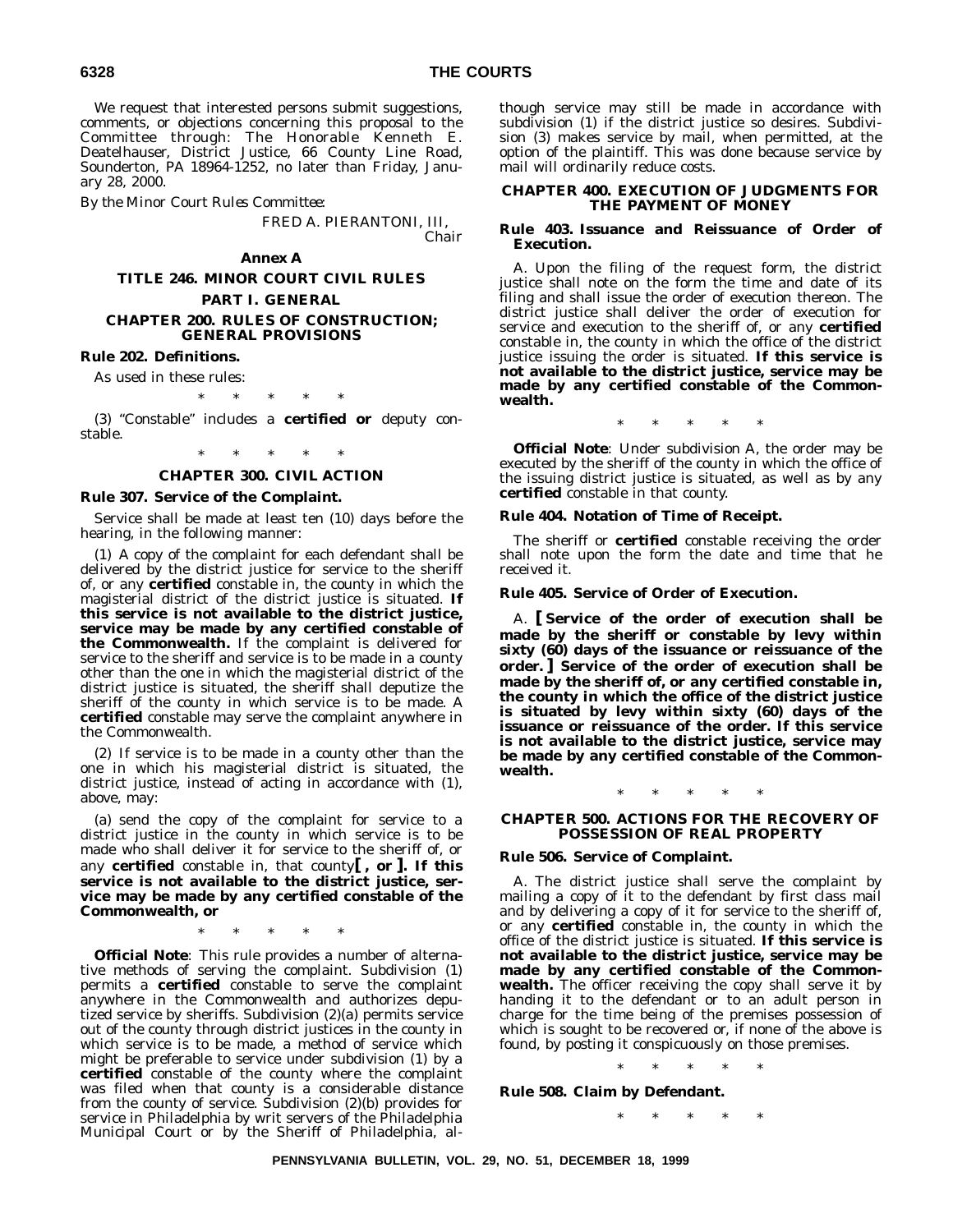C. The defendant's cross-complaint shall be served on the plaintiff at least five (5) days before the hearing. At the option of the defendant, the district justice shall serve the cross-complaint by mailing a copy of it to the plaintiff. If the defendant does not request service by mail, the district justice shall deliver a copy of the cross-complaint for service to the sheriff of, or any **certified** constable in, the county in which the office of the district justice is located. **If this service is not available to the district justice, service may be made by any certified constable of the Commonwealth.** The officer receiving the copy shall serve it by handing it to the plaintiff or to an adult person in charge for the time being of the plaintiff's residence or usual place of business.

\*\*\*\*\*

#### **Rule 516. Issuance of Order for Possession.**

Upon the filing of the request form, the district justice shall issue the order for possession and shall deliver it for service and execution to the sheriff of, or any **certified** constable in, the county in which the office of the district justice is situated. **If this service is not available to the district justice, service may be made by any certified constable of the Commonwealth.** The order shall direct the officer executing it to deliver actual possession of the real property to the plaintiff.

#### \*\*\*\*\* **CHAPTER 800. MINORS AND INCOMPETENTS AS PARTIES**

#### **Rule 811. Service of the Complaint.**

Service of the complaint upon a defendant who is an incompetent, or of a cross-complaint upon a plaintiff who is an incompetent, shall be upon his guardian. This **service shall be made in accordance with Rule 307.**

#### \*\*\*\*\*

#### *Explanatory Report*

The current rules for service of district justice court process require service be made by, ''the sheriff of, or any constable in, the county in which the magisterial district of the district justice is situated.'' As of November 1, 1998, all constables that effect this service must be certified by the Pennsylvania Commission on Crime and Delinquency. Therefore, the Committee believes that the Rules should be amended to provide that service shall be made by ''the sheriff of, or any certified constable in, the county in which the magisterial district of the district justice is situated.''

In addition, this requirement that only a certified constable can effectuate service has created a problem for some district justices in that their districts are in counties where there are no certified constables and the sheriff is unwillingly to perform service. Thus, the Committee believes in order to alleviate this problem, the Rules should be amended to state that service be made by ''the sheriff of, or any certified constable in, the county in which the magisterial district of the district justice is situated. If this service is not available to the district justice, service may be made by any certified constable of the Commonwealth.''

[Pa.B. Doc. No. 99-2122. Filed for public inspection December 17, 1999, 9:00 a.m.]

#### **PART I. GENERAL**

#### **[246 PA. CODE CHS. 300—500 AND 1000] Judgments Appealed to Court of Common Pleas**

#### **Introduction**

The Minor Court Rules Committee is planning to recommend that the Supreme Court of Pennsylvania adopt these proposed amendments to the following Rules of Conduct, Office Standards and Civil Procedure for District Justices: the Note following Rule 315 (Claim by Defendant) to clarify that only one money judgment should be entered even when cross-complaints are filed in a case; Rule 402 (Request for Order of Execution; Entry of Judgment in Court of Common Pleas) and the Note following to clarify when a Request for an Order of Execution should be filed as well as when a judgment can be filed in the Court of Common Pleas; Rule 510 (Subpoena of Witnesses) to provide that a district justice may issue a subpoena that requires an individual to produce documents or things which are in their possession, custody, or control; Rule 517 (Notation of Time of Receipt; Service of Order of Possession) to clarify that the district justice shall mail a copy of the order for possession to the defendant by first class mail; Rule 1002 (Time and Method of Appeal) to clarify the appeal period for judgments for money as well as judgments for the delivery of possession of real property arising out of a nonresidential lease; and the Note following Rule 1004 (Filing Complaint or Praecipe on Appeal; Appeals Involving Cross-Complaints) to clarify that all judgments (in one case) must be appealed to the Court of Common Pleas to preserve all issues.

These proposals have not been submitted for review by the Supreme Court of Pennsylvania. In addition, the Supreme Court does not adopt the Committee's *Comments.*

We request that interested persons submit suggestions, comments, or objections concerning this proposal to the Committee through: The Honorable Dennis Joyce, District Justice, 136 Bradford Ave., Pittsburgh, PA 15205, no later than Friday, January 28, 2000.

*By The Minor Court Rules Committee*

FRED A. PIERANTONI, III, *Chair*

#### **Annex A**

#### **TITLE 246. MINOR COURT CIVIL PROCEDURE**

#### **PART I. GENERAL**

#### **CHAPTER 300. CIVIL ACTION**

#### **Rule 315. Claim by Defendant.**

\*\*\*\*\*

C. A money judgment for the plaintiff or for the defendant, but not for both, **[ may ] shall** be entered with respect to such cross-complaints, any lesser amount found due on the claim asserted in one being deducted from the greater amount found due on the claim asserted in the other.

\*\*\*\*\*

\*\*\*\*\*

**Official Note:**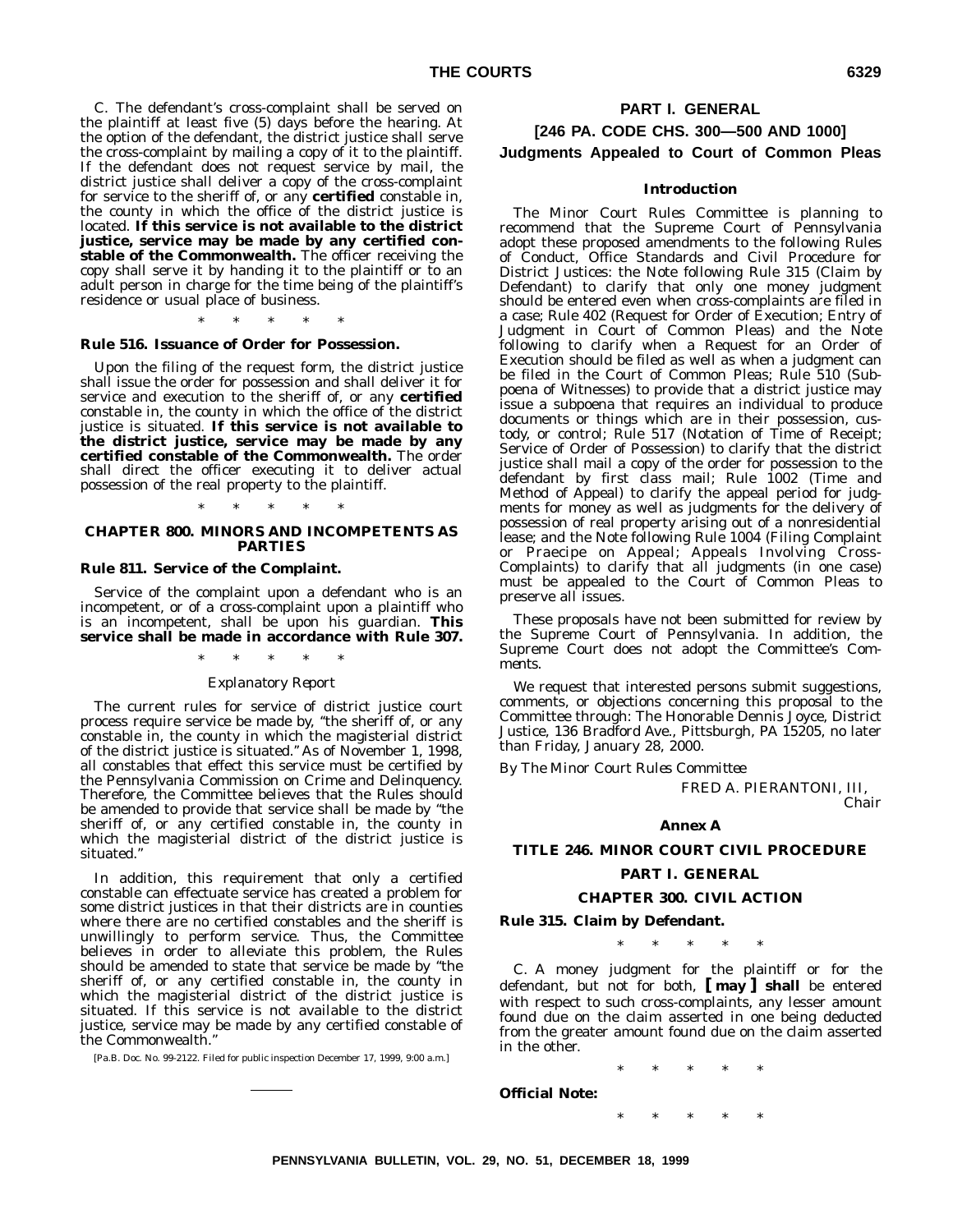**Under subdivision C, a judgment shall be entered on both complaints where a cross-complaint has been filed, but the award of money shall only be for one party.**

#### **CHAPTER 400. EXECUTION OF JUDGMENTS FOR THE PAYMENT OF MONEY**

#### **Rule 402. Request for Order of Execution. Entry of Judgment in Court of Common Pleas.**

A. Execution of a judgment for the payment of money rendered by a district justice may be ordered by a district justice in whose office the judgment was rendered or entered, provided the plaintiff files in that office

(1) not before the expiration of thirty (30) days after the date **[ of ]** the judgment **is entered by the district justice**, and

\*\*\*\*\*

D. The plaintiff may enter the judgment in the court of common pleas in any county. When so entered, the indexing, revival and execution of the judgment shall be in accordance with procedures applicable in the court of common pleas. The judgment may be entered in the court of common pleas by filing with the prothonotary a copy of the record of the proceedings containing the judgment, certified to be a true copy by the district justice in whose office the judgment was rendered or by any other official custodian of the record. The judgment may **[ not ]** be entered in the court of common pleas **[ until ]** after thirty (30) days **[ after ] from** the date the **[ of ]** judgment **is entered by the district justice. The judgment may not be entered in the court of common pleas after five (5) years from the date the judgment is entered by the district justice.**

#### **Official Note:**

\*\*\*\*\*

As to subdivision D, see the Judicial Code, § 1516, 42 Pa.C.S. § 1516. The thirty day limitation appears to be required by this Section. **Certification by the district justice should not be done before the expiration of thirty (30) days after the date of entry of the judgment. The only method available to renew a judgment would be to record the judgment in the Prothonotary's office prior to the expiration of the five year period and then follow the applicable Rules of Civil Procedure for the Revival of a Judgment, Rule 1521 and 3025 et seq. Also, Subdivision D is intended that when the judgment is entered in the court of common pleas, that all further process shall come from the court of common pleas and that no further process shall be issued by the district justice.**

#### **CHAPTER 500. ACTIONS FOR THE RECOVERY OF POSSESSION OF REAL PROPERTY**

#### **Rule 510. Subpoena of Witnesses.**

A district justice may issue subpoenas throughout the Commonwealth to require the attendance of witnesses in any cause of action triable before him. **The subpoena may also require the person to produce documents or things which are in the possession, custody or control of that person.**

**Official Note:** This rule is the same as Rule 317 (of the trespass and assumpsit rules) **governing subpoenas in civil actions.**

#### **Rule 517. Notation of Time of Receipt; Service of Order of Possession.**

The **[ plaintiff ] district justice** shall **[ serve ] mail a copy of** the order for possession **[ by mailing a copy of it ]** to the defendant by first class mail and shall deliver a copy of it for service to the sheriff of, or any **certified** constable in, the county in which the office of the district justice is situated. **If this service is not available to the district justice, service may be made by any certified constable of the Commonwealth.** The officer receiving the order for possession shall note upon the form the time and date that he received it. He shall serve the order within forty-eight (48) hours by handing a copy of it to the defendant or to an adult person in charge for the time being of the premises possession of which is to be delivered or, if none of the above is found, by posting it conspicuously on those premises. The service copy of the order shall contain the following notice:

#### \*\*\*\*\*

#### **CHAPTER 1000. APPEALS**

#### **Rule 1002. Time and Method of Appeal.**

A. A party aggrieved by a judgment for money, or a judgment affecting the delivery of possession of real property arising out of a nonresidential lease, may appeal therefrom within thirty (30) days after the date of the entry of the judgment by filing with the prothonotary of the court of common pleas a notice of appeal on a form which shall be prescribed by the State Court Administrator together with a copy of the Notice of Judgment issued by the district justice. The Prothonotary shall not accept an appeal from an aggrieved party which is presented for filing more than thirty (30) days after the date of **entry** of judgment without leave of Court and upon good cause shown.

B. A party aggrieved by a judgment for the delivery of possession of real property arising out of a residential lease may appeal therefrom within ten (10) days after the date of the entry of judgment by filing with the prothonotary of the court of common pleas a notice of appeal on a form which shall be prescribed by the State Court Administrator, together with a copy of the Notice of Judgment issued by the district justice. The prothonotary shall not accept an appeal from an aggrieved party which is presented for filing more than ten (10) days after the date of **entry** of judgment without leave of Court and upon good cause shown.

**Official Note:** The thirty day limitation in subdivision A of this rule is the same as that found in the Judicial Code, § 5571(b), 42 Pa.C.S. § 5571(b), as amended by § 10(67) of the Judiciary Act Repealer Act, Act of April 28, 1978, P. L. 202, No. 53. The ten day limitation in subdivision B of this rule is designed to implement the time for appeal set forth in § 513 of the Landlord and Tenant Act of 1951 (Act No.1995-33, approved July 6, 1995) **(Act No. 1995-33 was suspended by the Pa. Supreme Court on March 28, 1996 by Order of Court insofar as the Act is inconsistent with Rules of Civil Procedure Governing Actions and Proceedings Before District Justices, as adopted by that Order).** The two subdivisions of this rule are intended to clarify that where the right of possession of residential real estate is at issue, the shorter, ten day period for appeal applies; where **[ judgment from which ]** the appeal is taken **from any judgment [ is a judgment ]** for money, or a judgment affecting a nonresidential lease,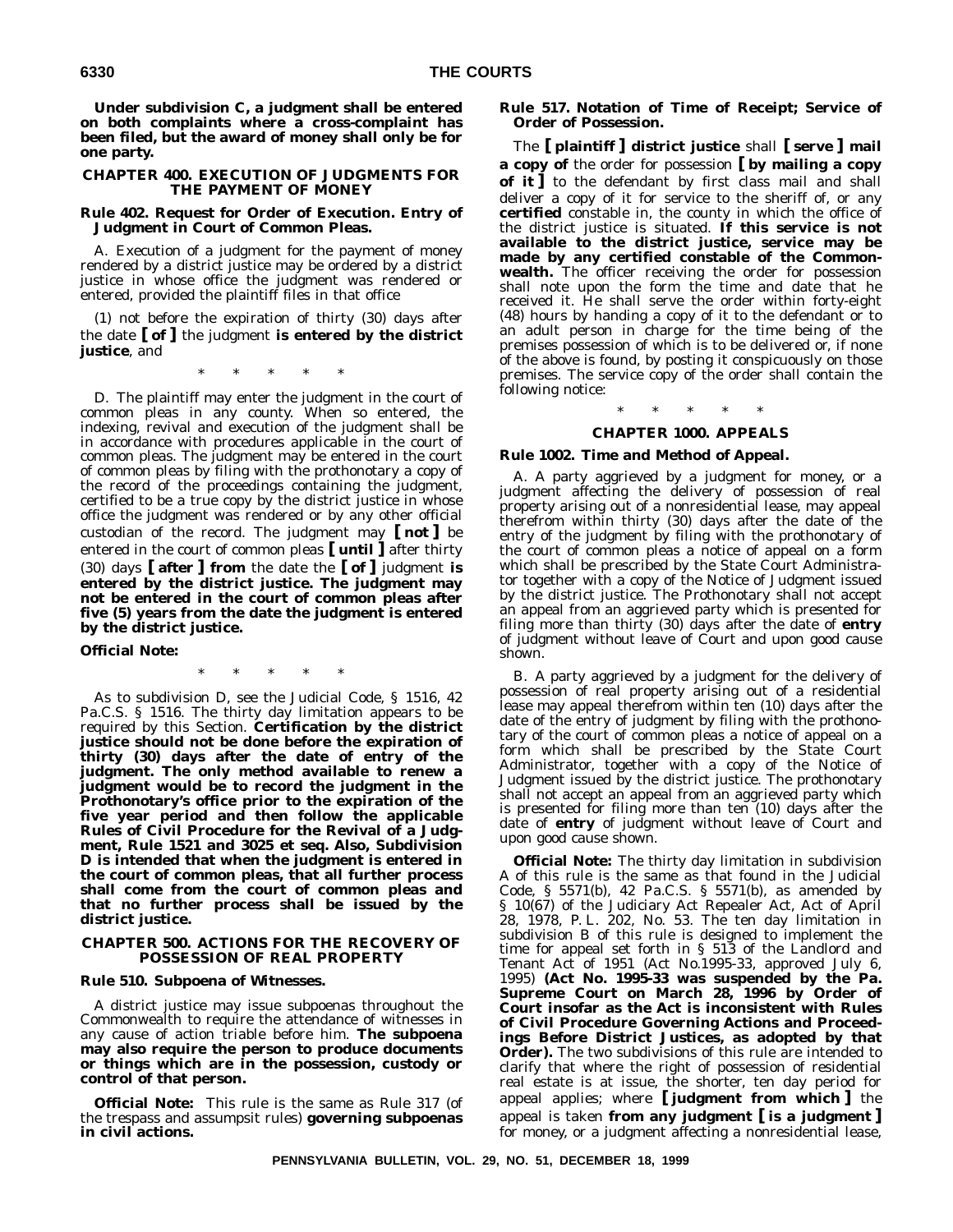under these rules, the thirty day period of time for appeal applies. **A party may appeal the money portion of a judgment only within the thirty day appeal period specified in subsection A of this rule. It is the intent of this rule that no supersedeas under Pa.R.C.P.D.J. No. 1008 shall be issued by the Prothonotary after the ten (10) days period for filing an appeal, unless by order of court.**

#### *Explanatory Comment to Rule 1002*

The proposed amendments to 1002A and 1002B are to make the language within the Rule consistent. Previously, the Rule used the words ''date of entry of judgment'' and then "date of judgment." It is the opinion of the Committee that the phrase ''date of entry of judgment'' should be used and that it should be used consistently throughout the Rule.

The amendment to the Note is necessitated because Rule 514 of the Rules of Civil Procedure Governing Action Before District Justices requires that a judgment be rendered for the delivery of possession of the real property to the plaintiff and a separate entry of a judgment for money, whether it be for rent, damages, or costs. The separate entry of the judgment for money should be treated the same as a judgment in a Civil Action and there are no additional exigencies requiring an accelerated appeal period. The ten (10) day appeal period should only be applicable to the possession judgment and not to the money judgment.

The purpose of this amendment to the Note and this comment is to clarify the intent of the Rule and permit an appeal of the money judgment only within the thirty (30) day appeal period. (See *Cherry Ridge Development v. Chenoga,* 703 A.2d 1061 (Pa.Super. 1997).

#### **Rule 1004. Filing Complaint or Praecipe on Appeal. Appeals Involving Cross-Complaints.**

#### **Official Note:**

\*\*\*\*\*

**All judgments entered must be appealed to preserve all issues, if such issue can be properly pleaded in the court of common pleas. This is of particular importance under subdivision C, where both complaints must be appealed to preserve all issues. See** *Borough of Downingtown v. Wagner***, 702 A.2d 593 (Commonwealth Ct. 1997).**

[Pa.B. Doc. No. 99-2123. Filed for public inspection December 17, 1999, 9:00 a.m.]

#### **PART I. GENERAL [246 PA. CODE CH. 1200]**

#### **Emergency Relief under the Protection from Abuse Act**

#### **Introduction**

The Minor Court Rules Committee is planning to recommend that the Supreme Court of Pennsylvania adopt these proposed amendments to the following Rules of Conduct, Office Standards and Civil Procedure for District Justices: Rule 1201 (Applicability) and the Note following the Rule, to clarify that a District Justice has jurisdiction to grant emergency relief from abuse under 23 Pa.C.S. § 6110; Rule 1202 (Definitions) and the Note following the Rule, to clarify that the meanings of the words "abuse," "adult," and "family or household member'

are the same as set forth in 23 Pa.C.S. § 6102. In the ,definition of the word ''Court,'' the phrase ''district justice'' is replaced with ''hearing officer''; Rule 1203 (Limitation on Jurisdiction) and the Note following the Rule, to clarify that a District Justice has jurisdiction under 23 Pa.C.S. § 6110 to grant emergency relief from abuse when the Court is unavailable; Rule 1204 (Venue) and the Note following the Rule, to set forth that a proceeding for emergency relief may only be brought within the county in which the plaintiff resides or where the abuse occurred; however, if the relief sought includes possession of the residence or household to the exclusion of the defendant, the action shall only be brought in the county in which the residence or household is located; Rule 1205 (Persons who may seek emergency relief) and the Note following the Rule, to clarify that a person who may seek emergency relief includes but is not limited to an adult, an emancipated minor, a guardian ad litem, or a guardian of an incapacitated person (as defined in 20 Pa.C.S. Chapter 55); Rule 1206 (Commencement of Proceedings) and the Note following the Rule, to set forth that the petition for emergency relief from abuse shall be filed and served without prepayment of fees; the Note following Rule 1207 (Hearing) to make some editorial corrections to various citations; Rule 1208 (Findings and Protection Orders) and the Note following the Rule, to clarify that a District Justice may grant emergency relief in accordance with 23 Pa.C.S. § 6110(a); Rule 1209 (Execution of Protection Orders) and the Note following the Rule, to set forth the procedure for serving and executing a protection order upon a defendant; Rule 1210 (Duration of Protection Orders) and the Note following the Rule, to clarify that an emergency protection order issued by a District Justice expires at the end of the next business day the Court deems itself available; Rule 1211 (Certification to Court) and the Note following the Rule, to set forth that a District Justice may certify to the Court any emergency protection order it issued together with any supporting documentation.

These proposals have not been submitted for review by the Supreme Court of Pennsylvania. In addition, the Supreme Court does not adopt the Committee's Comments.

We request that interested persons submit suggestions, comments, or objections concerning this proposal to the Committee through: Michael F. Krimmel, Special Court Administrator, Berks County Courthouse, 633 Court Street, Reading, PA 19601, no later than Friday, January 28, 2000.

*By the Minor Court Rules Committee*

FRED A. PIERANTONI, III, *Chair*

#### **Annex A**

#### **TITLE 246. MINOR COURT CIVIL RULES PART I. GENERAL**

#### **CHAPTER 1200. EMERGENCY RELIEF UNDER THE PROTECTION FROM ABUSE ACT**

#### **Rule 1201. Applicability.**

The rules in this chapter apply to the exercise by a hearing officer of jurisdiction under Section 6110**[ , Title 23 ]** of the Protection From Abuse Act**, 23 Pa.C.S. § 6110,** to grant emergency relief from abuse.

**Official Note**: See the Protection From Abuse Act set forth in the Domestic Relations Code, 23 Pa.C.S.**[ A., Section ] §** 6101 et seq.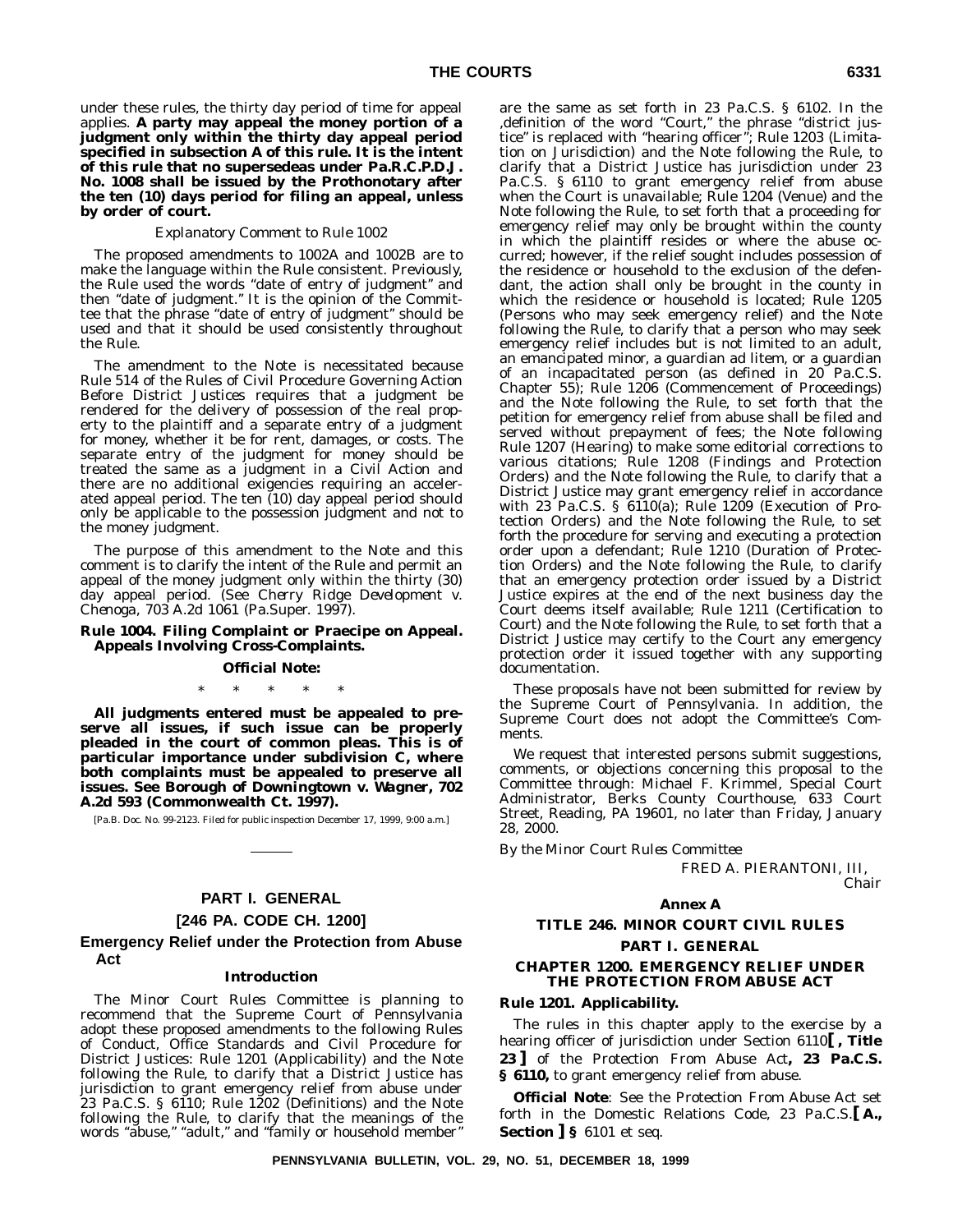#### **Rule 1202. Definitions.**

As used in these rules:

(1) *Abuse*, *adults and family or household members* shall have the meanings given to those words in Section 6102 **[ , Title 23 ]** of the Protection From Abuse Act**, 23 Pa.C.S. § 6102.**

(2) *Court* means the court of common pleas of the judicial district in which the office of the **[ district justice ] hearing officer** taking action under these rules is located.

\*\*\*\*\*

**[ Official Note: The definition of ''court'' varies somewhat from the definition in Section 6102, Title 23 of the Protection from Abuse Act, which merely defines ''court'' as ''the court of common pleas,'' since under 6110(c), orders issued by the hearing officer must be certified to ''the court'' and it was thought necessary to define more particularly the court of common pleas to which the order will be certified. ]**

#### **Rule 1203. Limitation on jurisdiction.**

The hearing officer may grant relief under these rules only when the court is unavailable to do so pursuant to the provisions of Section 6110**[ , Title 23 ]** of the Protection From Abuse Act**, 23 Pa.C.S. § 6110,** or local rule of court.

**Official Note:** The limitation in this rule is taken from Section 6110**[ , Title 23 ]** of the Protection From Abuse Act**, 23 Pa.C.S. § 6110**

#### **Rule 1204. Venue.**

**A. Except as provided in subdivision B, [ A ] a** proceeding for emergency relief **[ shall ] may** be brought in **[ the ] a** magisterial district **within the county** in which **[ the abuse for which relief is requested occurred ]**

**(1) the plaintiff resides, either temporarily or permanently, or**

**(2) the abuse occurred.**

**B. If the relief sought includes possession of the residence or household to the exclusion of the defendant, the action shall be brought only in a magisterial district within the county in which the residence or household is located.**

**Official Note: [ In view of the nature of the proceedings and the type of relief that may be granted, it was thought best to limit venue to the magisterial district in which the abuse occurred. ] This rule is consistent with Pa.R.C.P. No. 1901.1 and provides the necessary flexibility to a plaintiff who may have to flee the county of permanent residence to escape further abuse.** A proceeding is considered to have been brought in a magisterial district even if it is before a hearing officer serving temporarily in that district, or before a hearing officer who has been invested by local rule with temporary county-wide jurisdiction.

#### **Rule 1205. Persons who may seek emergency relief.**

**[ A person ] An adult or an emancipated minor** may seek emergency relief from abuse for himself or herself. Also, any parent **[ or ],** adult household member **or guardian ad litem** may seek emergency relief from

abuse on behalf of minor children. In addition, a guardian of the person of an **[ incompetent adult ] incapacitated person as defined in 20 Pa.C.S. Chapter 55** may seek emergency relief on behalf of the **[ incompetent adult ] incapacitated person.**

**Official Note**: This rule **[ was taken ] is derived** from Section 6106**[ , Title 23 ]** of the Protection From Abuse Act**, 23 Pa.C.S. § 6110**.

#### **Rule 1206. Commencement of Proceedings**

\*\*\*\*\* **C. The petition shall be filed and service shall be made without prepayment of fees.**

**Official Note:** It was thought desirable to require the petition to be on a simple, prescribed form since this is an emergency proceeding and the plaintiff is apt to be in an excited state at the time of the filing. Subdivision B is added to assure compliance with the requirement of Section 6110(d) **[ , Title 23 ]** of the **Protection From Abuse** Act**, 23 Pa.C.S. § 6110(d). Subdivision C is consistent with Section 6106(b) of the Act, 23 Pa.C.S. § 6106(b).**

#### **Rule 1207. Hearing.**

\*\*\*\*\*

**Official Note**: Under Section 6110(a)**[ , Title 23 ]** of the Protection From Abuse Act, **23 Pa.C.S. § 6110(a),** the hearing is ex parte, and under Section 6110(b)**[ , Title 23 ]** of the Act**, 23 Pa.C.S. § 6110(b),** the emergency orders issued by the hearing officer as a result of the hearing are of short duration. Accordingly, there are no provisions in these rules for notice to the defendant prior to hearing. The hearing need not be held at the office of the hearing officer. The last phrase was added to insure compliance with Section 6112**[ , Title 23 ]** of the Act**, 23 Pa.C.S. § 6112.**

#### **Rule 1208. Findings and protection orders.**

A. If the hearing officer, upon good cause shown, finds it necessary to protect the plaintiff or minor children from abuse, he may grant relief in accordance with Section **[ 6108(a) ] 6110(a) [ , Title 23 ]** of the Protection from Abuse Act**, 23 Pa.C.S. § 6110(a),** and make any protection orders necessary to effectuate that relief. Immediate and present danger of abuse to the plaintiff or minor children shall constitute good cause.

\*\*\*\*\*

**Official Note**: Subdivision A of this rule is **[ taken ] derived** from Section 6110(a)**[ , Title 23 ]** of the Protection From Abuse Act**, 23 Pa.C.S. § 6110(a), which permits the hearing officer to grant limited relief in accordance with Section 6108(a)(1), (2) and (6) or (1) and (6) of the Act (relating to relief).**

Rule 1209. **Service and [ Execution ] execution** of **emergency** protection orders.

**The hearing officer shall provide to the plaintiff a copy of a protection order made under Rule 1208.** The hearing officer **or, when necessary, the plaintiff** shall immediately deliver **a service copy of** any protection order made under Rule 1208 to a police officer, police department, sheriff or **certified** constable for **service upon the defendant and** execution. **[ If the defendant is present at the time the protection order is executed, the executing officer shall serve a copy of**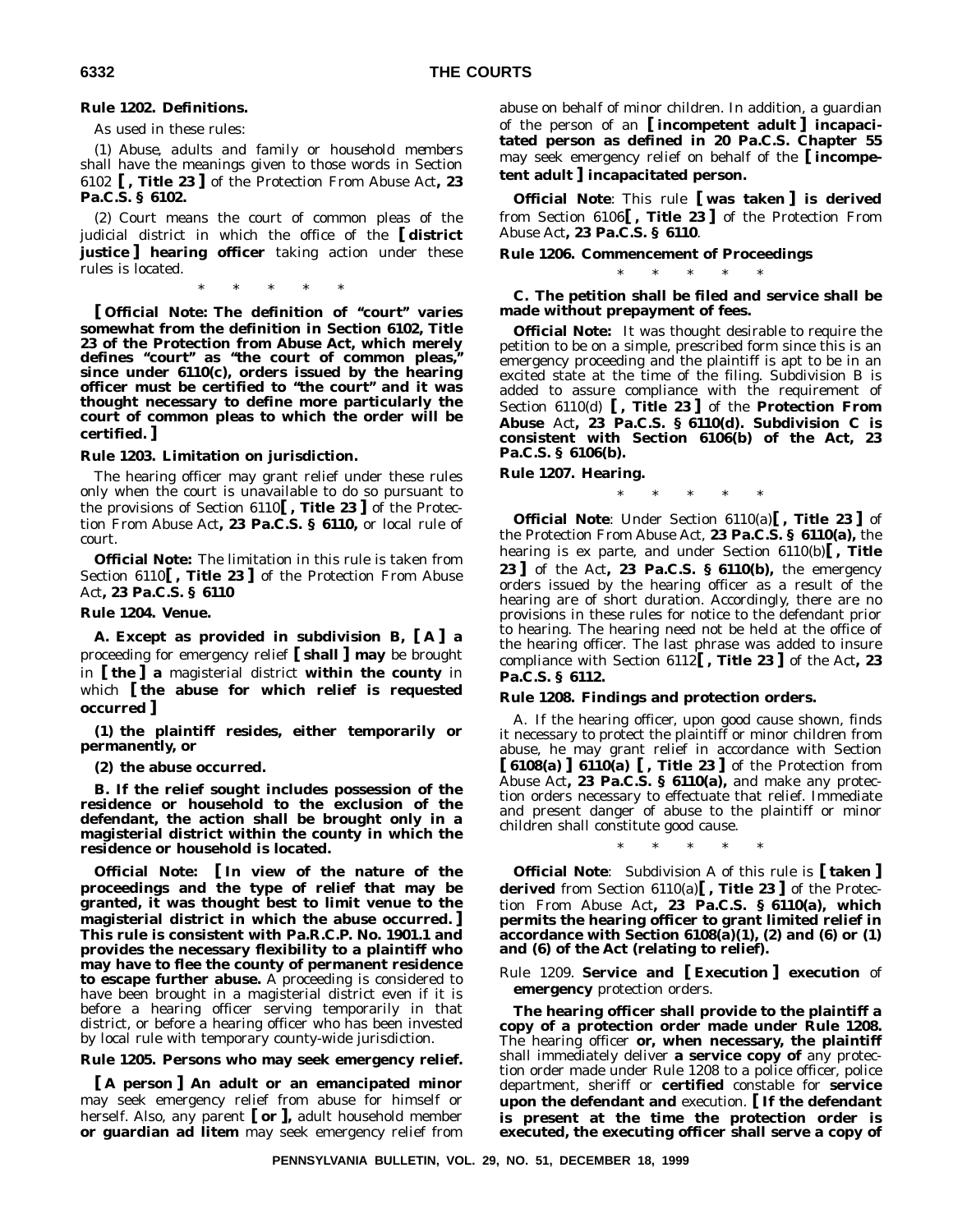**the petition form containing the order upon the defendant. Otherwise, ] After making reasonable effort, if** the executing officer **is unable to serve the protection order upon the defendant in a timely fashion, the executing officer [ shall ] may** leave **[ the ] a** service copy of the petition form containing the order with the plaintiff for service upon the defendant.

**Official Note: The hearing officer should provide the plaintiff with at least one copy of a protection order, but more than one copy may be needed. For example, the plaintiff may wish to serve the order upon multiple police departments when the plaintiff lives and works in different police jurisdictions, etc. If it is necessary for the plaintiff to deliver the protection order to the executing officer, the hearing officer should make sure that the plaintiff fully understands the process and what must be done to have the order served upon the defendant.** Due to the emergency nature of these protection orders and the fact that to be meaningful they must be **served and** executed **at night or** on a weekend, the hearing officer should have the authority to use police officers as well as sheriffs and **certified** constables to **serve and** execute these orders. See Section  $6109(a)$ , Title 23 of the Protection From Abuse Act**, 23 Pa.C.S. § 6109(a).**

**Service shall be made without prepayment of fees. See Rule 1206(C).**

Service of protection orders upon the defendant at the time of execution may not be possible under some circumstances.

Rule 1210. Duration of **emergency** protection orders.

Protection orders issued under Rule 1208 shall expire **[ as of the resumption of business of the court at the beginning of the next business day ] at the end of the next business day the court deems itself available.**

**Official Note:** This rule is **[ taken ] derived** from Section 6110(b)**[ , Title 23 ]** of the Protection From Abuse Act**, 23 Pa.C.S. § 6110(b). Practice varies among the judicial districts as to what procedures the plaintiff must follow to seek a temporary protection order from the Court of Common Pleas upon the expiration of an emergency protection order. The hearing officer should provide clear instructions to the plaintiff as to what must be done to continue in effect the protection order in the Court of Common Pleas. See Rule 1211 and Note.**

#### **Rule 1211. Certification to court.**

A. Any protection order issued under Rule 1208, together with any documentation in support thereof, **[ shall immediately ] may** be certified to the court by the hearing officer.

B. Certification under subdivision A of this Rule **[ shall ] may** be accomplished by sending to the prothonotary of the court by first class mail or messenger a certified **[ true ]** copy of the petition form containing the order, with any supporting documentation attached.

**Official Note: [ Certification under subdivision A of this rule is required by Section 6110(c), Title 23 of the Protection From Abuse Act. ] This rule is consistent with Pa.R.C.P. No. 1901.3(b) which permits commencement of an action by filing with the prothonotary a certified copy of an emergency** **protection order. However, practice varies among the judicial districts as to how this is accomplished. For example, some judicial districts may require that the plaintiff appear in person to commence an action in the Court of Common Pleas. Others may automatically commence an action in the Court of Common Pleas upon receipt of a certified copy of the emergency order from the hearing officer. See Rule 1210 and Note.**

**[ At the request of the plaintiff, the hearing officer may appoint ] Depending on local practice,** the plaintiff or the plaintiff's representative **[ to ] may** act as a messenger under subdivision B of this rule.

[Pa.B. Doc. No. 99-2124. Filed for public inspection December 17, 1999, 9:00 a.m.]

## **Title 255—LOCAL COURT RULES**

#### **DELAWARE COUNTY**

**Amendment of Rule of Civil Procedure 400.1 Governing Service of Original Process and Other Legal Papers; Misc. Doc. No. 90-18200**

#### **Amended Order**

*And Now*, to wit, this 23rd day of November, 1999, in conformity with Pa. R.C.P. 400.1(b)(1), as recently amended and adopted by the Supreme Court of Pennsylvania, and which amendment was scheduled to take effect on September 1, 1999, it is hereby *Ordered* and *Decreed* that original process shall be served within Delaware County

(a) by the Sheriff or a competent adult in the actions in equity, partition, prevent waste and declaratory judgment when declaratory judgment is the only relief sought; and

(b) by the sheriff in all other actions, or such other means, as provided in the Pennsylvania Rules of Civil Procedure.

This Order shall remain in effect until the matter may be more closely examined by the Delaware County Civil Rules Committee and the Board of Judges of Delaware County and a local rule passed thereafter.

*By the Court*

A. LEO SERENI, *President Judge*

[Pa.B. Doc. No. 99-2125. Filed for public inspection December 17, 1999, 9:00 a.m.]

#### **DELAWARE COUNTY**

**Amendment of Rule of Criminal Procedure 4006(c)(3)(d) Governing Bail Conditions; Misc. Doc. No. 90-18200**

#### **Order**

*And Now*, to wit, this 23rd day of November, 1999, it is hereby *Ordered* and *Decreed* that Local Rule of Criminal Procedure 4006(c)(3)(d) is hereby *Amended* as follows: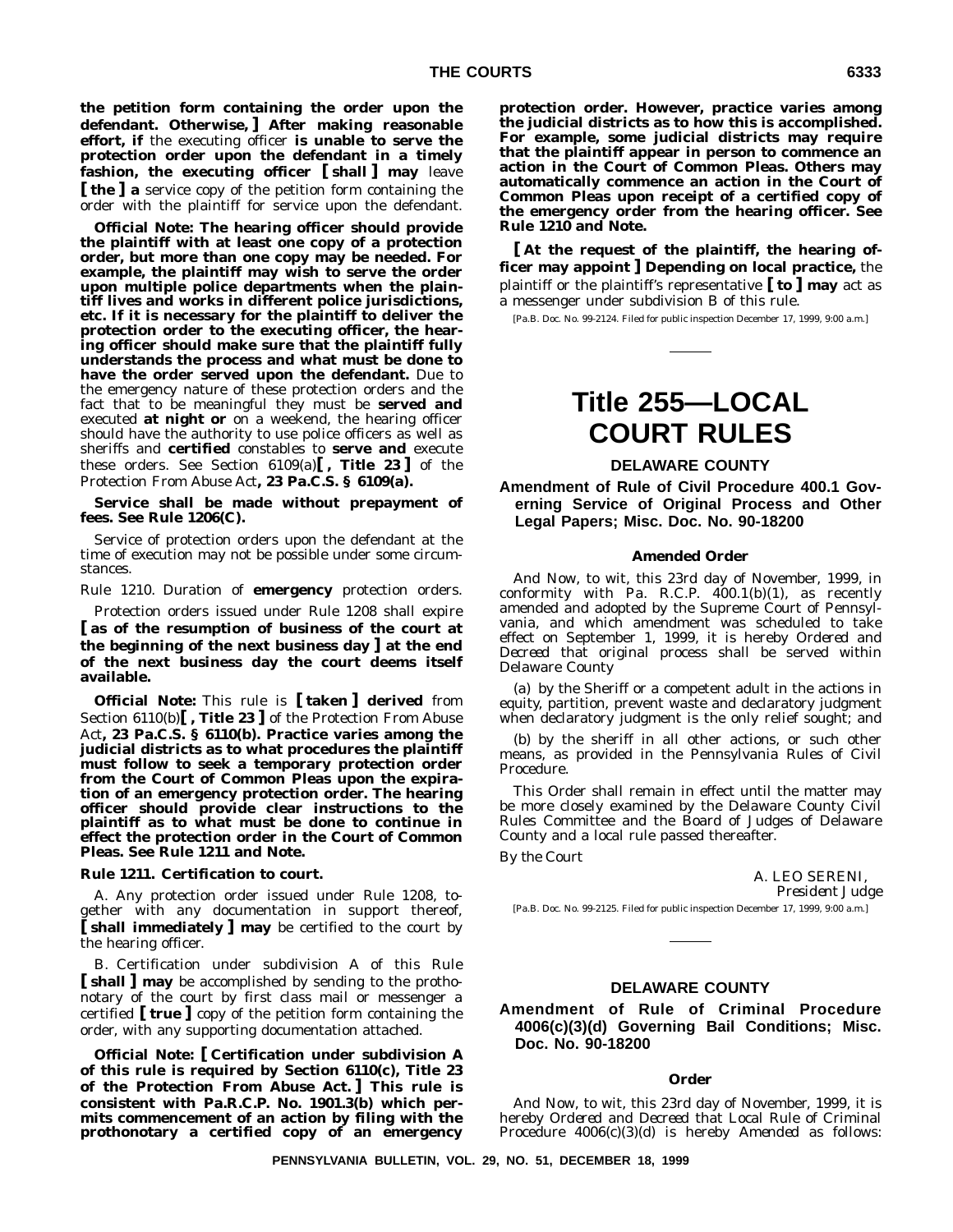If the defendant does not appear or surrender to the Court within twenty (20) days after the Notice of Bail Forfeiture is sent, the Court shall enter a certification order for judgment in favor of the County for the full amount of bail.

This Order is effective immediately and shall remain in effect until further Order of Court.

*By the Court*

A. LEO SERENI, *President Judge*

[Pa.B. Doc. No. 99-2126. Filed for public inspection December 17, 1999, 9:00 a.m.]

#### **LUZERNE COUNTY**

#### **Adoption of Rules of Criminal Procedure; No. 1868-99**

*Now This* 6th day of December, 1999, the Court hereby adopts Luzerne County Rules of Criminal Procedure Nos. 4, 107, 161, 303, 310, 316, 324, 1409 and 2002A to be effective thirty (30) days after the date of publication in the *Pennsylvania Bulletin.* The following Luzerne County Court Rules are hereby rescinded, effective thirty (30) days after the date of publication in the *Pennsylvania Bulletin*, 107, 130(c), 176, 288, 289, 290, 291, 293, 303, 317 and 323.

It is further ordered that the District Court Administrator shall file seven (7) certified copies of this Rule with the Administrative Office of Pennsylvania Courts, two (2) certified copies to the Legislative Reference Bureau for publication in the *Pennsylvania Bulletin*, one (1) certified copy to the Criminal Procedural Rules Committee, one (1) certified copy to the Judicial Council of Pennsylvania Statewide Rules Committee, and one (1) copy to the *Luzerne Legal Register* for publication in the next issue.

It is further ordered that these local rules shall be kept continuously available for public inspection and copying in the Clerk of Court's Office.

*By the Court*

#### JOSEPH M. AUGELLO, *President Judge*

#### **Rule 4. Citing the Criminal Procedural Rules.**

All criminal procedural rules adopted by the Court of Common Pleas of Luzerne County shall be known as the Luzerne County Rules of Criminal Procedure and shall be cited as "Luz. Co. Crim. P.

#### **Rule 107. Approval of Police Complaints and Arrest Warrant Affidavits by Attorney for the Commonwealth—Local Option.**

The District Attorney of Luzerne County having filed a certification pursuant to Pa.R.Crim.P. 107, criminal complaints and arrest warrant affidavits by police officers, as defined in the Rules of Criminal Procedure charging one or more of the following offenses, or an attempt, solicitation, or conspiracy to commit any of the following:

(a) All offenses set forth in Chapter 25 of the Crimes Code (relating to criminal homicide): Murder of the first degree; Murder of the second degree; Murder of the third degree; Voluntary manslaughter; Involuntary manslaughter; Causing or aiding suicide; and Drug delivery resulting in death;

(b) Rape, in violation of 18 Pa.C.S.A. § 3121;

(c) Statutory sexual assault, in violation of 18 Pa.C.S.A. § 3121.1;

(d) Involuntary deviate sexual intercourse, in violation of 18 Pa.C.S.A. § 3123;

(e) Sexual Assault, in violation of 18 Pa.C.S.A. § 3124.1;

(f) Aggravated indecent assault in violation of 18 Pa.C.S.A. § 3125;

(g) Robbery, in violation of 18 Pa.C.S.A. § 3701;

(h) Arson, in violation of 18 Pa.C.S.A. § 3301;

(i) All prohibited acts set forth in the Controlled Substance, Drug, Device and Cosmetic Act, 35 P. S. § 780- 113(a)(30);

(j) Kidnapping, in violation of 18 Pa.C.S.A. § 2901;

(k) Homicide by vehicle, in violation of 75 Pa.C.S.A. § 3732;

(l) Homicide by vehicle while driving under the influence, in violation of 75 Pa.C.S.A. § 3735;

(m) Corrupt organizations, in violation of 18 Pa.C.S.A. § 911;

(n) Ethnic intimidation, in violation of 18 Pa.C.S.A. § 2710;

(o) All offenses as set forth in Chapter 47 of the Crimes Code, relating to bribery and corrupt influence;

(p) Obstructing administration of law or other governmental function, in violation of 18 Pa.C.S.A. § 5101;

(q) All offenses as set forth in Chapter 53 of the Crimes Code, relating to abuse of office;

(r) All offenses as set forth in Chapter 57 of the Crimes Code, relating to wiretapping and electronic surveillance;

(s) Obscene and other sexual materials and performances, in violation of 18 Pa.C.S.A. § 5903;

shall not hereafter be accepted by any judicial officer unless the complaint and/or affidavit has the approval of an attorney for the Commonwealth prior to filing.

#### **Rule 161. Procedures for Accelerated Rehabilitative Disposition in Summary Cases before the Minor Judiciary.**

(a) Eligibility: All summary offenders may apply for admission to the program with the following exceptions:

i. Any offense which is excluded by statute.

ii. Any offense under Title 75 (Vehicles).

iii. Any offense charged by local ordinance.

iv. Any offense, which is the result of an original charge, classified as a misdemeanor or above, which is subsequently reduced.

v. Any offense which is joined with a court case which is held or waived for trial at a preliminary hearing.

vi. In order to be considered eligible, a defendant must specifically waive all statutes of limitations and speedy trial rights, and agrees to abide by all terms, conditions and monetary obligations imposed by the issuing authority.

(b) Program Costs: The administrative fee taxable under each application shall be \$50 (fifty dollars), which shall be paid over to Luzerne County in addition to restitution, if any, both of which shall be payable no later than the day of admission to the program. The defendant shall further agree, as a condition of the ARD program, to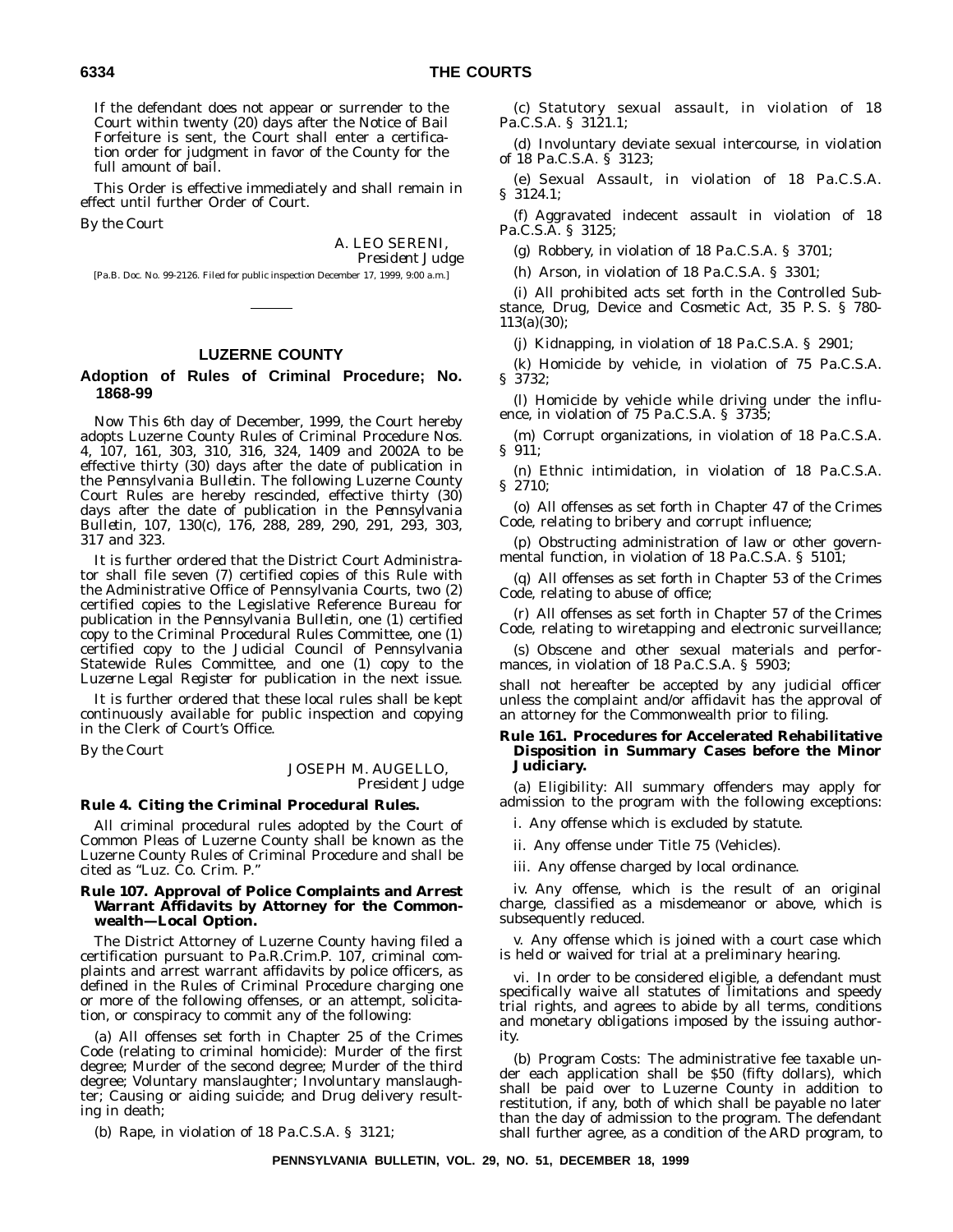pay the fees of any recommended treatment and/or community service program and/or approved alternative adjudication program.

(c) Application:

i. Application for summary ARD shall be made upon the same forms as used in the Court of Common Pleas in court cases.

ii. The issuing authority shall establish the duration and conditions of defendant's probation, and transmit two copies of the application, and note thereon the transmittal date to the District Attorney. If the District Attorney disapproves the application, he shall retain one copy and transmit one copy back to the issuing authority noting disapproval within 20 days of the transmittal of the application.

(d) Program Conditions: An offender admitted to ARD shall comply with the following:

i. Obey all federal, state and local penal laws, and all rules of probation; and,

ii. Complete an approved adjudication alternative program as directed by the issuing authority; and,

iii. Undergo a drug and alcohol evaluation, if required by the issuing authority, and complete any recommended treatment.

(e) Program Admission and Completion: Unless the district attorney has disapproved the application, an eligible offender may be admitted to ARD by the issuing authority thirty days after transmittal of the application to the District Attorney. Bail, security or other collateral shall terminate upon entry. Admission to ARD shall not affect any period of license suspension/revocation directed by statute. Upon satisfactory completion of the program, the charges against the defendant shall be dismissed. The record of arrest shall not be affected by the operation of this local rule, however upon successful completion of the program, the case record shall be sealed by the issuing authority.

(f) Program Monitoring: Representatives from an approved adjudication alternative program are hereby authorized to monitor and supervise a defendant's progress in the summary ARD program. Further such organizations shall inform the issuing authority of either the offender's successful completion, or the failure to complete, and in the latter case may testify as to the reasons therefor in program revocation proceedings.

(g) Revocation: Should a defendant fail to comply with any condition of the ARD program, he or she may be revoked from the program by order of the issuing authority at a revocation hearing where the defendant will be afforded an opportunity to be heard. The issuing authority may issue such process as is necessary to bring the defendant before the Court. Should the defendant fail to appear after receiving notice of a revocation hearing, the issuing authority may issue a warrant pursuant to Pa.R.Crim.P. 75. No appeal shall be allowed from a revocation order.

Upon disapproval of the application by the district attorney, or upon revocation of the defendant's summary ARD program, or if a defendant declines to accept the program the case shall thereafter be scheduled for trial pursuant to Chapter 50 of the Pennsylvania Rules of Criminal Procedure.

(h) Monthly Report: Issuing authority shall submit a monthly report on the final disposition of all cases in

which a defendant has applied for entry into the ARD program to the District Attorney.

(i) Adjudication alternative programs shall be approved by the Court of Common Pleas.

#### **Rule 303. Arraignment.**

(a) Each Defendant in a criminal case shall be arraigned before a judge or before the court administrator or a deputy court administrator when such court administrator or deputy is designated and authorized by order of the president judge.

(1) Whenever arraignments are held before the court administrator or a deputy court administrator, and the defendant stands mute, the clerk is authorized and directed to enter a plea of not guilty for the defendant.

(2) Whenever arraignments are held before the court administrator or a deputy court administrator, and the defendant fails to appear, the court administrator, or deputy court administrator, shall report such fact in writing to the judge of the court, and the court may authorize that a bench warrant be issued for the apprehension and arrest of the defendant so that he or she may be brought before the court and that the bail be forfeited.

(3) Arraignment shall take place at the Luzerne County Courthouse, at the Luzerne County Prison, Luzerne County, Pennsylvania, or at such other places in the County of Luzerne as may from time to time be designated by a judge of the Court of Common Pleas and may be conducted by means of video conferencing.

(b) A defendant who is represented by counsel may waive formal arraignment in writing if the requirements of Pa.R.Crim.P. 303(c) are met.

#### **Rule 310. Dispositions of Pretrial Motions.**

Pretrial motions shall be decided in advance of trial by the trial judge on the day scheduled for trial or such other day selected by the trial judge unless:

(1) A party requests earlier determination by presenting a copy of the motion together with a comprehensive brief in support of the motion and a scheduling order to the court administrator when no trial judge has been assigned; or

(2) The president judge or the court administrator assigns the motion for determination.

(3) No brief is required for pretrial bail motions.

#### **Rule 316. Assignment of Counsel.**

Requests for the expenditure of public funds on behalf of a defendant who is without financial resources shall be presented by assigned counsel to the president judge for approval prior to the obligation being incurred. Notice to the district attorney is not required.

#### **Rule 324. Motion for Return of Property.**

(b) Except as provided in (c) motions for return of property shall be heard in criminal miscellaneous court.

(c) A motion for return of property joined with a motion to suppress evidence under Rule 323 shall be heard by the judge assigned to the Rule 323 motion.

#### **Rule 1409. Probation, Intermediate Punishment or Parole.**

(1) When a defendant is sentenced and the sentence is to be supervised by the Luzerne County Adult Probation and Parole Department, unless incarcerated, the defendant shall report immediately to the department for intake and supervision. The defendant shall be subject to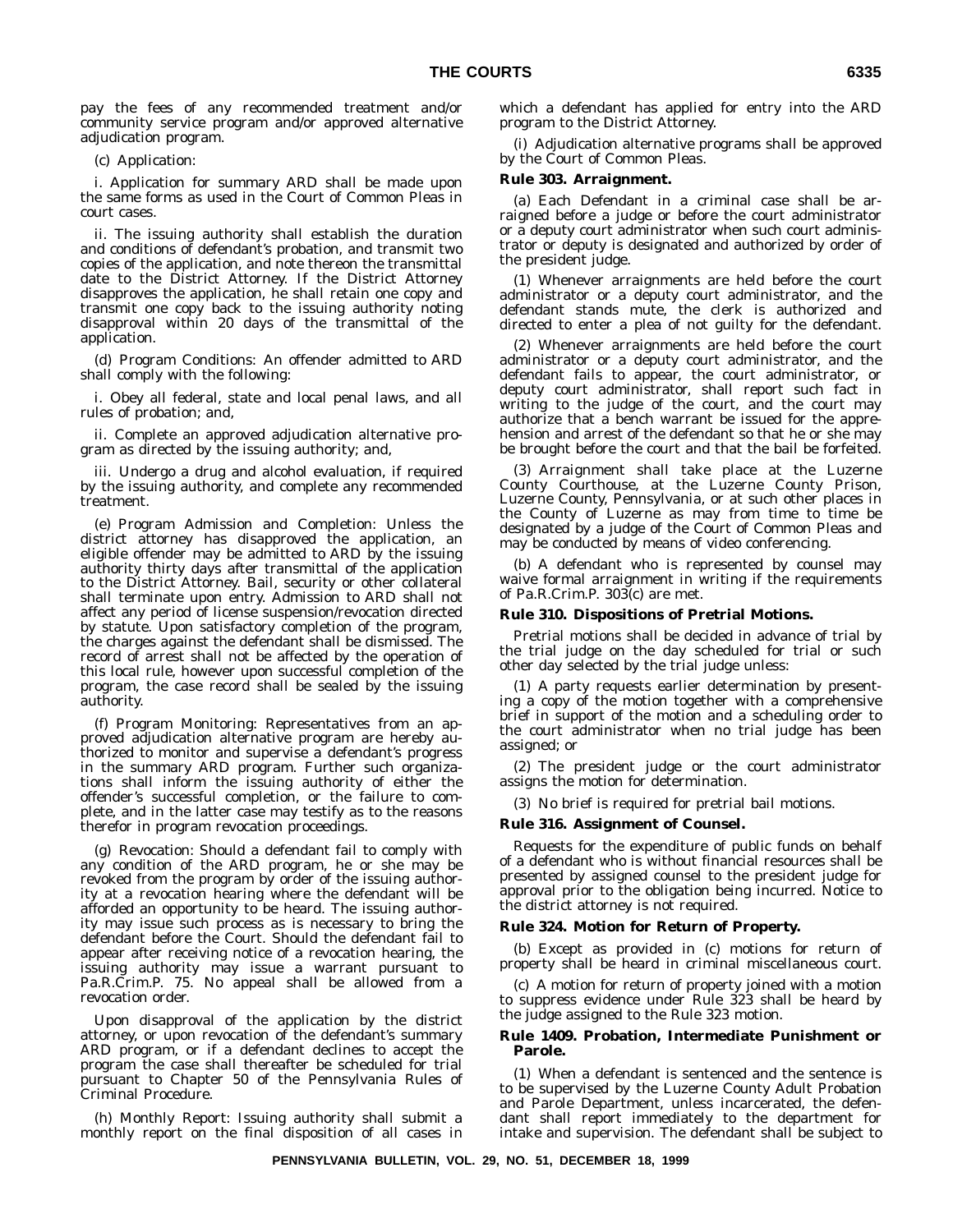rules, regulations and direction of the department immediately upon imposition of sentence. Defendants incarcerated only on weekends or other short periods each week shall be subject to supervision of the department during non-incarceration intervals.

(2) This rule does not govern parole or probation cases under the jurisdiction of the Pennsylvania Board of Probation and Parole.

#### **Rule 2002A. Approval of Search Warrant Applications by Attorney for the Commonwealth—Local Option.**

The District Attorney of Luzerne County having filed a certification pursuant to Pa.R.Crim.P. 2002A, search warrants, in all circumstances, shall not hereafter be issued by any judicial officer unless the search warrant application has the approval of an attorney for the Commonwealth prior to filing.

[Pa.B. Doc. No. 99-2127. Filed for public inspection December 17, 1999, 9:00 a.m.]

#### **SCHUYLKILL COUNTY**

#### **Termination of Inactive Cases; S-2339-99**

*And Now*, this 3rd day of December, 1999, at 8:30 a.m., the Court hereby amends Schuylkill County Rule of Civil Procedure 1901(b)(1)(a) for use in the Court of Common Pleas of Schuylkill County, Pennsylvania (21st Judicial District). This rule shall be effective thirty days after publication in the *Pennsylvania Bulletin*.

The Prothonotary of Schuylkill County is Ordered and Directed to do the following:

1) File ten (10) certified copies of this Order and Rule with the Administrative Office of Pennsylvania Courts.

2) File two (2) certified copies of this Order and Rule with the Legislative Reference Bureau for publication in the *Pennsylvania Bulletin* together with a diskette reflecting the text in the hard copy version.

3) File one (1) certified copy of this Order and Rule with the Pennsylvania Civil Procedural Rules Committee.

4) Forward one (1) copy to the Schuylkill County Law Library for publication in the *Schuylkill Legal Record*.

5) Keep continuously available for public inspection copies of this Order and Rule.

*By the Court*

#### WILLIAM E. BALDWIN, *President Judge*

#### **Rule 1901: Termination of Inactive Cases.**

(b)(1)(a) The Prothonotary shall prepare on or before the second Monday of August each year, or on such other date as the Court by special order may direct, a list containing all civil matters in which no steps or proceedings have been taken for two years or more prior to the preceding June 30 and shall give notice thereof to counsel of record and to those parties for whom no appearance has been entered as required by Pa.R.J.A. No. 1901(c). The notice shall inform them that the case shall be terminated by order of Court for inactivity unless a written motion is filed setting forth good cause for continuing the matter.

Counsel and unrepresented parties who have received notice that a case is on the list of inactive cases may file a motion to remove the case from the purge list, alleging in said motion whatever facts may support good cause for continuing the matter. The motion must be filed not later than forty-five (45) days after the date of notice, and the moving party shall immediately serve all other counsel of record and unrepresented parties in accordance with Pa.R.C.P. No. 440. Any party opposing such motion must file an answer not later than twenty (20) days after service of the motion.

When a motion has been timely filed to remove the case from the purge list and alleges on its face facts setting forth good cause for continuing the matter, and when no answer thereto has been timely filed opposing its continuance, the Court shall enter an order striking the case from the purge list. In those cases where a timely motion and answer thereto have both been filed, the Court will notify the parties of the date and time where they may be heard on said motion and answer. When no motion is timely filed to remove the case from the purge list, or when the facts alleged in the motion fail to set forth good cause for continuing the matter, the Court shall enter an order dismissing the case.

[Pa.B. Doc. No. 99-2128. Filed for public inspection December 17, 1999, 9:00 a.m.]

## **SUPREME COURT**

**Transfer of Positions and Employes to the Unified Judicial System of Pennsylvania Under Act 12 of 1999; No. 215 Judicial Administration Doc. No. 1**

#### **Order**

#### *Per Curiam:*

*And Now*, this 1st day of December, 1999, it is *Ordered* that the transfer of county-level court administrators specified in Act 12 of 1999 shall occur on January 1, 2000. [Pa.B. Doc. No. 99-2129. Filed for public inspection December 17, 1999, 9:00 a.m.]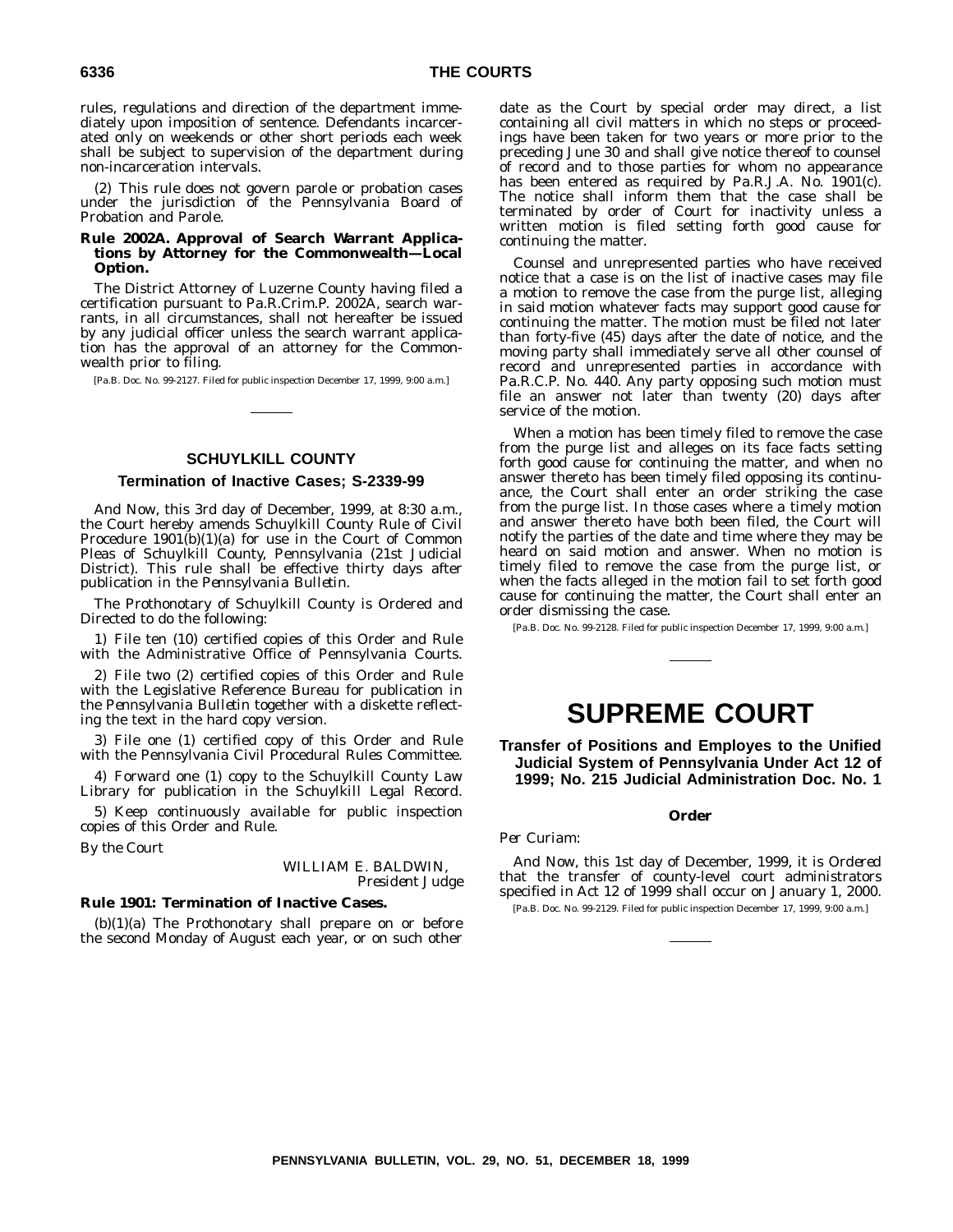# **RULES AND REGULATIONS**

## **Title 40—LIQUOR**

#### **LIQUOR CONTROL BOARD**

**[40 PA. CODE CHS. 3, 11 and 13]**

#### **Vendor Registration and New Year's Eve Meal Package**

The Liquor Control Board (Board) amends §§ 3.31, 3.33, 3.63, 3.73, 11.91, 11.92, 13.71—13.75, 13.77—13.79, 13.81, 13.86 and 13.87, relating to registration of vendors' agents and § 13.102 relating to discount pricing practices to read as set forth in Annex A.

The Board no longer has any need to register agents of vendors. The practice of registration and subsequent issuance of photo-identification to vendors' agents is cumbersome to the Board as well as the vendors and their agents. Permitting hotels to offer an open bar to registered overnight guests of their hotel after 7 a.m. on December 31, 1999, until 2 a.m. the following day codifies a policy the Board desires to implement for hotel licensees. The Board realizes that time is of the essence and intends to notify all hotel licensees prior to publication of this final-omitted rulemaking in the *Pennsylvania Bulletin.*

Notice of proposed rulemaking is omitted under section 204(1) of the act of July 31, 1968 (P. L. 769, No. 240) (45 P. S. § 1204(1)) (CDL) since these regulatory amendments are related to agency practice and procedure and all affected licensees have been notified of these regulatory changes.

#### *Fiscal Impact*

These regulatory changes will impose no new costs upon vendors' agents, hotel licensees, the Board or the public. Elimination of vendor registration and issuance of photo-identification will be a cost savings to the Board as well as its vendors.

#### *Paperwork Requirements*

These amendments will not impose additional paperwork requirements.

#### *Statutory Authority*

The authority for these amendments is section 207(i) of the Liquor Code (47 P. S. § 2-207(i)).

#### *Contact Person*

Anyone requiring an explanation of these amendments or information related thereto, should contact Jerry Danyluk, Room 513, Northwest Office Building, Harrisburg, PA 17124-0001.

#### *Regulatory Review*

Under section 5(f) of the Regulatory Review Act (71 P. S. § 745.5(f)), on November 8, 1999, the Board submitted copies of these amendments with proposed rulemaking omitted to the Independent Regulatory Review Commission (IRRC) and to the Chairpersons of the House Committee on Liquor Control and Senate Committee on Law and Justice. On the same date, the amendments were submitted to the Office of Attorney General for review and approval under the Commonwealth Attorneys Act (71 P. S. § 732-101—732-506).

In accordance with section 5(c) of the Regulatory Review Act, these amendments were deemed approved by the House and Senate Committees on November 28, 1999. IRRC approved the amendments on December 2, 1999.

#### *Findings*

The Board finds that:

(1) The notice of proposed rulemaking is omitted under the authority of section 204(1) of the CDL since these regulatory amendments relate to Board policy, practice and procedure and all affected parties have been notified.

(2) The amendment of the Board's regulations in this order is necessary and appropriate for the administration and enforcement of the authorizing statutes.

#### *Order*

The Board, acting under the enabling statute, orders that:

(a) The regulations of the Board, 40 Pa. Code Chapters 3, 11 and 13, are amended by amending §§ 3.31, 3.63, 3.73, 11.91, 13.71, 13.73, 13.77—13.79, 13.81, 13.86, 13.87 and 13.102; and by deleting §§ 3.33, 11.92, 13.72, 13.74 and 13.75 to read as set forth in Annex A.

(b) The Board shall submit this order and Annex A to the Office of Attorney General for approval as to form and legality as required by law.

(c) The Board shall certify this order and Annex A and deposit them with the Legislative Reference Bureau as required by law.

(d) That this order shall take effect upon publication in the *Pennsylvania Bulletin.*

> JOHN E. JONES, III, *Chairperson*

(*Editor's Note*: For the text of the order of the Independent Regulatory Review Commission relating to this document, see 29 Pa. B. 6384 (December 18, 1999).)

**Fiscal Note:** 54-56. No fiscal impact; (8) recommends adoption.

#### **Annex A**

#### **TITLE 40. LIQUOR**

#### **PART I. LIQUOR CONTROL BOARD**

#### **CHAPTER 3. LICENSE APPLICATIONS Subchapter D. PHOTOGRAPHS AND CRIMINAL**

## **HISTORY RECORD INFORMATION CHECKS**

#### **PHOTOGRAPHS**

#### **§ 3.31. Personal photographs.**

(a) A photograph shall be furnished to the Board's representative by the following:

(1) Individuals; members of partnerships; and principal officers of a corporation applying for Retail Liquor Licenses, Retail Dispenser Malt Beverage Licenses, Distributor Licenses and Importing Distributor Licenses, except Public Service and Club Licenses.

(2) Current managers/stewards and proposed managers/stewards.

(b) The photograph shall:

(1) Be 1 1/2 inches square and unmounted with a matte finish.

(2) Bear the name of the individual and the address of the licensed premises.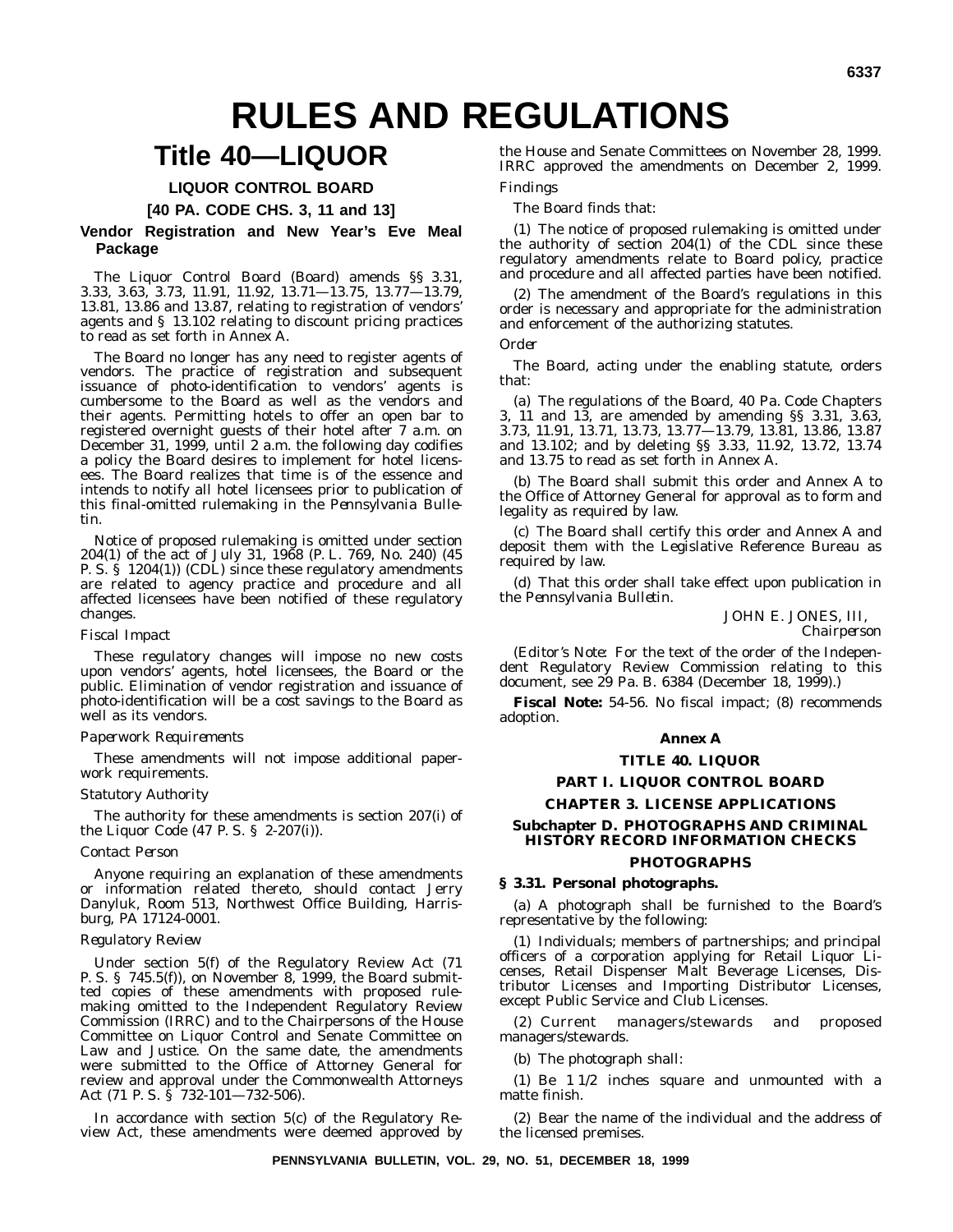(3) Be taken within 60 days of the date submitted.

#### **§ 3.33. (Reserved).**

#### **Subchapter G. LIMITED WINERY LICENSES**

#### **§ 3.63. Agents.**

A limited winery licensee may employ individuals to solicit orders, off the licensed premises, for wine produced by it or to promote the sale of wines off the premises. Agents may advertise and promote the sale of merchandise by ''missionary work'' of only brands sold by the limited winery licensee by whom the agents are employed and may solicit orders from licensees and make deliveries in properly registered vehicles.

#### **Subchapter H. LICENSED DISTILLERIES OF HISTORICAL SIGNIFICANCE**

#### **§ 3.73. Agents.**

Agents may advertise and promote the sale of merchandise of brands sold by the licensed distillery of historical significance by whom the agents are employed.

#### **Subchapter C. WINES**

#### **AGENTS OF SACRAMENTAL WINE LICENSEES**

#### **§ 11.91. Employment of agents.**

A sacramental wine licensee may employ individuals to solicit orders for sacramental wines or to promote the sale of the wines.

#### **§ 11.92. (Reserved).**

#### **CHAPTER 13. PROMOTION**

#### **Subchapter B. PROMOTION OF SALE OF LIQUOR BY VENDORS**

#### **§ 13.71. Definitions.**

The following words and terms, when used in this subchapter, have the following meanings, unless the context clearly indicates otherwise:

*Agent*—An individual employed by a licensed vendor, to promote the sale of liquor through State Liquor Stores. A person who is a licensee or the holder of a Malt or Brewed Beverage License, or an officer, director, agent or employe of either a licensee or such a licensee, or who is not at least 21 years of age, and of good character, is not eligible to be an agent of a vendor under this subchapter.

*Licensed vendor*—A licensee holding a Manufacturer or Importer License, or a vendor's permit, and selling liquors to the Board.

*Licensee*—A natural person, partnership, association or corporation holding a Hotel, Restaurant, Club or Public Service Liquor License issued by the Board.

*Miniature*—A container containing less than 6 ounces of a liquor, as prepared for the market.

*Special order listing*—The formal filing with the Board, on its prescribed form, of information the Board requires as to brand, age, proof, type, blend, cost, and the like, of liquors to be sold through the Special Liquor Order Division. The listing does not become effective until approved by the Board or its authorized representative.

*Stock merchandise*—Liquors which are obtainable at a State Liquor Store, without placing a special liquor order.

*Vendor's permit*—A permit issued to a nonresident vendor under section 208(j) of the Liquor Code (47 P. S. § 2-208(j)). An application for the permit shall be filed with the Board accompanied by proper fees in accordance

with section 614-A of The Administrative Code of 1929 (71 P. S. § 240.14A). A permit will be issued for the calendar year only.

#### **§ 13.72. (Reserved).**

#### **§ 13.73. Privileges of vendors' agents.**

(a) Agents may advertise and promote the sale of stock merchandise by ''missionary work'' of only those brands sold to the Board by the vendor by whom the agents are employed. The work may include the use of the ''Agents Order'' form approved by the Board.

(b) Agents may solicit orders from retail purchasers for stock merchandise or gift certificates for the merchandise.

(c) Agents may solicit from licensees or other persons, orders for those brands of liquor which have been listed with the Special Liquor Purchase Division by the vendors by whom the agents are employed. Special orders obtained by vendors' agents shall be filed with one of the State Liquor Stores as required in this subchapter.

#### **§ 13.74. (Reserved).**

#### **§ 13.75. (Reserved).**

#### **§ 13.77. Agents' order books.**

(a) The Board, upon request, will issue order books to vendors for themselves and their agents, in which each special order for liquors shall be entered. Each order shall be prepared in quadruplicate and bear the signature and address of the person from whom it is obtained, and the signature of the agent. In the case of a licensee, the order shall include the license number. The original order shall be forwarded to a State Liquor Store not later than the business day after the order is obtained. One copy of the order shall be furnished by the licensed vendor or the vendor's agent to the person from whom the order is obtained and one copy shall be retained by the vendor for vendor's records; and the other copy shall remain in the order book. The Board reserves the right to examine the records of any licensed vendor or the vendor's agents.

#### **§ 13.78. Special orders: requirements and conditions.**

(a) Orders obtained in accordance with this subchapter and presented by licensed vendors or their agents to State Liquor Stores for licensees shall be filed at the established wholesale case prices prescribed by the Board for sales to licensees. The wholesale prices apply only when the retail value of the order equals or exceeds the minimum retail value established by the Board.

(b) Orders presented at State Liquor Stores by agents on behalf of persons other than licensees shall be at the established retail special liquor order prices. No order may be taken for less than case quantities.

(c) A licensed vendor or the vendor's agents may not obtain an order from either a licensee or other person unless there is obtained at the same time a sum not less than the amount required by the Board for deposit on special order sales under the Liquor Code. State Liquor Stores may, at the time of receiving the order or releasing the liquor to the purchaser, accept the checks of licensees in payment.

(d) A licensed vendor or the vendor's agent may not extend credit to a licensee or any other person.

#### **§ 13.79. Special orders: restrictions.**

(a) Licensed vendors and their agents shall place special orders for liquor at State Liquor Stores on the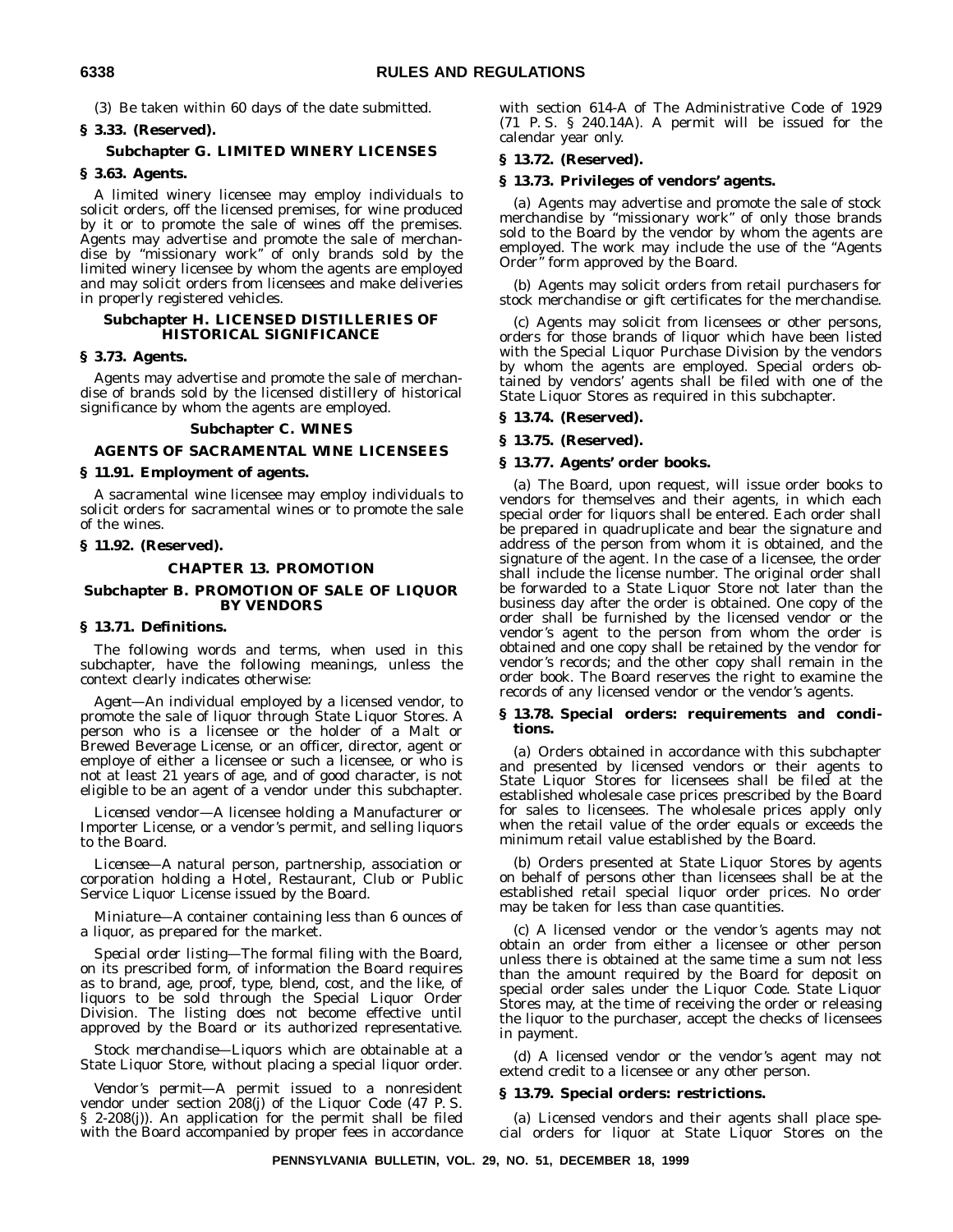prescribed order book forms signed by the licensee or an authorized agent, or in the case of a retail sale, by the customer.

(b) Except by special permission of the Board, no special order merchandise may be delivered to a State Liquor Store until the licensed vendor has received from the Board a formal purchase order calling for the delivery of the liquor. Each case of liquor so delivered shall have clearly marked thereon, in addition to the information required by Federal or State regulations, the purchase order number, the store order number, the brand and size, the code number as called for in the purchase order, and other information the Board may prescribe.

(c) Liquor sold to licensees will be released only at the State Store, to the licensee or the licensee's agent as named on the Wholesale Purchase Permit Card of the licensee.

(d) Special orders placed by a licensed vendor or the vendor's agent for a retail customer may be released by the State Liquor Store for delivery to the customer.

#### **§ 13.81. Samples of liquor.**

(a) Each agent of a licensed vendor may not use more than one case of each brand of liquor sold by the vendor as samples during any calendar month. The samples shall be purchased only through the Board, at a sum equal to the cost price to the Board plus 25% and any required taxes. The purchase of samples at retail in any State Store is prohibited. A separate order for samples shall be placed for each agent, and the name of the agent shall appear on the order. The vendor (or the vendor's authorized supervisor) may be permitted to purchase and distribute to the vendor's agents the prescribed allotment for all agents under the vendor's supervision. The vendor shall, upon request, file with the Board a statement giving the name of the vendor's authorized supervisor, together with the territories and names of all agents under his supervision.

(b) The samples described in subsection (a) shall be restricted in size to half pints of distilled spirits, and to half bottles or smaller sizes of wine, except when operating conditions do not permit supplying the sizes, in which cases the Board may, upon proper application setting forth satisfactory reasons, permit the use of other sizes as samples.

(c) Sample bottles, before leaving the State Liquor Store, shall have affixed thereto a separate label, or lettering on the commercial label, at least 1/4 inch high, reading: ''Sample. Not to be sold. Possession of this bottle by licensee unlawful.''

(d) Each licensed vendor shall keep a permanent stock ledger record of all the samples purchased by him, the names of the agents to whom samples were issued, and the quantity and brand. Each authorized supervisor of a vendor shall keep in his office in this Commonwealth a permanent stock ledger record of all samples purchased and distributed by him to his agents as provided in this section. A requisition shall be prepared for each package removed from sample stock, bearing the signature of the agent receiving the merchandise.

#### **§ 13.86. Agency provisions.**

Licensed vendors and their agents shall, except as otherwise restricted in this title, be considered the agents of the persons from whom they obtain special liquor orders. Neither the Commonwealth nor the Board will be responsible for the proper disposition of moneys collected from a licensee or other person by a licensed vendor or

his agents, and under no circumstances will the Commonwealth or the Board be responsible for actions of a licensed vendor or his agents.

#### **§ 13.87. Records.**

(a) Every licensed vendor shall maintain and keep complete records of all operations in this Commonwealth for 2 years, which shall be open to inspection by authorized representatives of the Board during normal business hours. These records shall include salaries or commissions of all agents and other employes working in this Commonwealth, expenses of the employes supported by detailed vouchers, all promotional and advertising expenditures, special order sales, and stock merchandise requests.

(b) The agents of vendors operating in this Commonwealth shall maintain complete records covering their operations in this Commonwealth. The records shall also be open to inspection by authorized representatives of the Board during normal business hours.

#### **§ 13.102. Discount pricing practices.**

(a) *General.* Retail licensees may discount the price of alcoholic beverages for a consecutive period of time not to exceed 2 hours in a business day, but may not engage in discount pricing practices between 12 midnight and the legal closing hour. Retail licensees may not engage in the following discount pricing practices unless specifically excepted in subsection (b):

(1) The sale or serving, or both, of more than one drink of liquor, wine, or malt or brewed beverages at any one time to any one person, for the price of one drink.

(2) The sale or serving, or both, of an increased volume of one drink of liquor, wine, or malt or brewed beverages without a corresponding and proportionate increase in the price for the drink.

(3) The sale or serving, or both, of an unlimited or indefinite amount of liquor, wine, or malt or brewed beverages for a set price.

(4) The pricing of alcoholic beverages in a manner which permits the price to change within the 2-hour period.

(b) *Exceptions.* Nothing in subsection (a) prohibits:

(1) The sale or serving, or both, of an unlimited or indefinite amount of liquor, wine or malt or brewed beverages for a fixed price for catered events which have been arranged at least 24 hours in advance.

(2) The offering for sale of one specific type of alcoholic beverage or drink per day or a portion thereof at a reduced price, if the offering does not violate subsection (a).

(3) The sale, serving or offering of an unlimited or indefinite amount of alcoholic beverages as part of a meal package after 7 a.m. on December 31, 1999, until 2 a.m. on the following day by a hotel licensee to registered overnight guests of the hotel.

[Pa.B. Doc. No. 99-2130. Filed for public inspection December 17, 1999, 9:00 a.m.]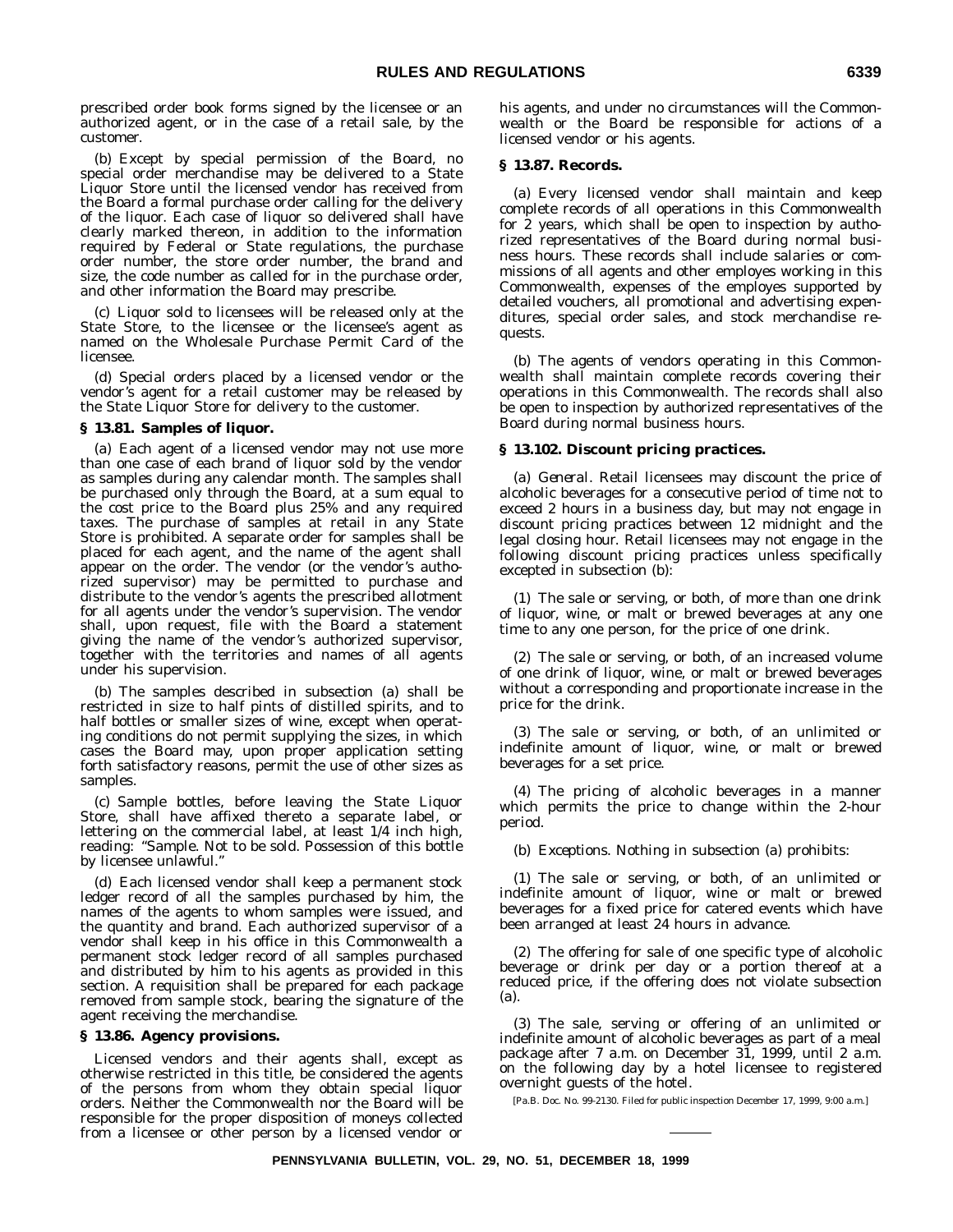# **PROPOSED RULEMAKING**

## **GAME COMMISSION**

#### **[58 PA. CODE CH. 147] Deer Control Permits**

To effectively manage the wildlife resources of this Commonwealth, the Game Commission (Commission) at its October 5, 1999, meeting proposed the following amendments:

Amend Chapter 147, Subchapter R (relating to agriculture deer control) to provide more relief to qualified farmers and expand opportunities for junior resident license holders.

These proposed amendments will have no adverse impact on the wildlife resources of this Commonwealth.

The authority for the proposal of these proposed amendments is 34 Pa.C.S. (relating to Game and Wildlife Code) (code).

This proposal was made public at the October 5, 1999, meeting of the Commission, and comments on this proposal may be sent to the Executive Director of the Game Commission, 2001 Elmerton Avenue, Harrisburg, PA 17110-9797, until December 31, 1999.

#### 1. *Introduction*

To more effectively manage the wildlife resources of this Commonwealth, the Commission at its October 5, 1999, meeting proposed amendments to Chapter 147, Subchapter R (relating to deer control). The changes involve the authorization of twice the number of subpermits, the issuance of subpermits to residents under 18 years of age and to those who qualify for license and fee exemptions, and reporting on a monthly rather than weekly basis. This change was proposed under section  $2901(b)$  of the code (relating to regulations for permits).

#### 2. *Purpose and Authority*

The regulations currently in place for the issuance of agricultural deer control permits currently authorize the issuance of a maximum of one subpermit for every 10 acres under cultivation (§ 147.553), prohibit issuance of subpermits to residents under 18 years of age (§ 147.554), do not provide for issuance of subpermits to individuals exempt from license and fee requirements and require weekly reports of activities conducted under the permits (§ 147.557). As a result of comments and input received from the agricultural community, the Commission has decided to propose changes in the requirements as outlined previously.

Section 2901(b) of the code authorizes the Commission to promulgate regulations for the issuance of any permit. This provides the authority for the proposed changes.

#### 3. *Regulatory Requirements*

The proposed changes will relax and expand existing requirements.

#### 4. *Persons Affected*

Persons wishing to obtain an agricultural deer control permit and their subpermittees will be affected by the proposed changes.

5. *Cost and Paperwork Requirement*

The proposed changes will increase the number of subpermits that can be issued but will reduce the number of required reports.

#### 7. *Effective Date*

These changes will be effective on final publication in the *Pennsylvania Bulletin* and will remain in effect until changed by the Commission.

#### 8. *Contact Person*

For further information on the proposed changes, contact Thomas R. Littwin, Acting Director, Bureau of Law Enforcement, (717) 783-6526, 2001 Elmerton Avenue, Harrisburg, PA 17110-9797.

> VERNON R. ROSS, *Executive Director*

**Fiscal Note:** 48-115. No fiscal impact; (8) recommends adoption.

#### **Annex A**

#### **TITLE 58. RECREATION PART III. GAME COMMISSION CHAPTER 147. SPECIAL PERMITS Subchapter R. DEER CONTROL AGRICULTURE**

#### **§ 147.553. Permit.**

The deer control permit authorizes the permittee to enlist the aid of a limited number of subpermits. The maximum number of subpermits issued will be no more than one for every **[ 10 ] 5** acres of land that is under cultivation enrolled in the Deer Damage Area Program unless the wildlife conservation officer recommends an increase in the number due to warranted circumstances.

#### \*\*\*\*\*

#### **§ 147.554. Subpermit.**

The permittee may acquire from the Commission subpermits, not to exceed the number provided for in § 147.553 (relating to permit), to be issued to qualified individuals of the permittee's choosing for the purpose of removing deer from the permittee's property by shooting. There is no fee charged for the subpermit. Qualifications are as follows:

(1) A subpermit will only be issued to residents of this Commonwealth who **[ are at least 18 years of age and ]** possess a valid resident hunting license **or qualify for license and fee exemptions under section 2706 of the act (relating to resident license and fee exemptions).**

\*\*\*\*\*

#### **§ 147.557. Reporting of deer taken.**

The permittee shall report, on a form provided by the Commission, the number of deer killed and other information the Commission deems necessary. The completed report shall be submitted to the district wildlife conservation officer within 5 days after the end of each **[ week ] month** while the permit is valid. If no deer are killed, a negative report shall be submitted.

[Pa.B. Doc. No. 99-2131. Filed for public inspection December 17, 1999, 9:00 a.m.]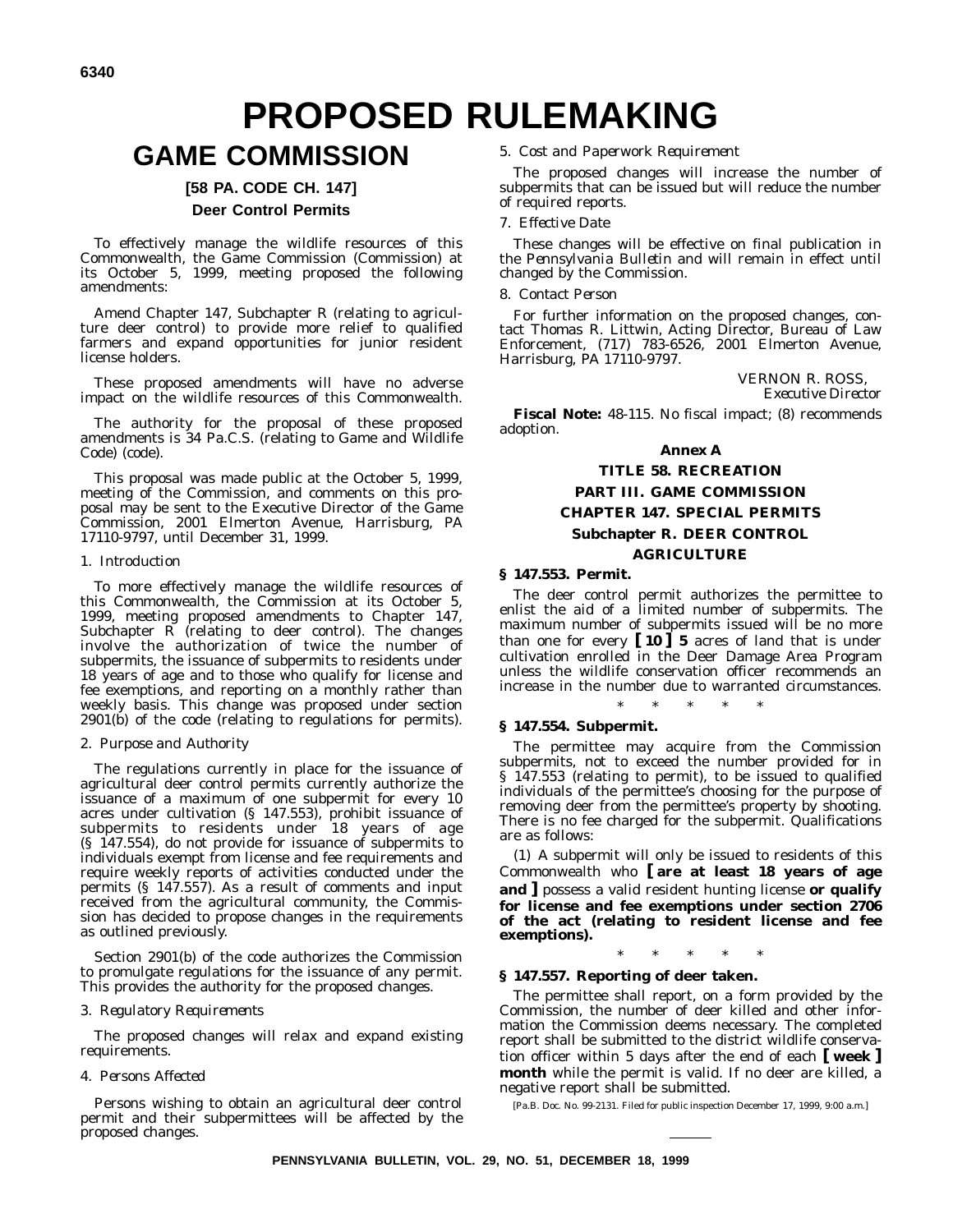## **STATEMENTS OF POLICY**

## **Title 55—PUBLIC WELFARE**

**DEPARTMENT OF PUBLIC WELFARE [55 PA. CODE CHS. 3270, 3280 and 3290] Release of Children from Day Care**

#### *Scope*

These statements of policy apply to:

- (1) Child day care center operators.
- (2) Group day care home operators.
- (3) Family day care home operators.

#### *Purpose*

The purpose of these statements of policy is to clarify the requirements regarding release of a child in care at the facility.

#### *Discussion*

The Department of Public Welfare regulations require that a child shall be released only to the child's parent or to an individual designated in writing by the enrolling parent. See §§ 3270.117(a), 3280.117(a) and 3290.116(a)). Questions have been raised about the interpretation of these regulations, specifically whether the reference to ''the child's parent'' means only the enrolling parent or both parents.

According to State statute, the singular includes the plural when constructing regulatory language (See 1 Pa.C.S. § 1902 (relating to number; gender; tense).). This means that the reference to ''the child's parent,'' in the singular, also means the child's parents, in the plural.

Unless stated otherwise by court order, either parent always has the right of release of that person's child and an operator may not refuse to release the child to either parent.

#### *Policy*

A facility operator shall release a child to either parent unless a court order states otherwise.

#### *Contact Person*

Refer comments and questions regarding these statements of policy to: Jennifer Lau, Bureau of Child Day Care Services, 4th Floor Bertolino Building, 1401 N. 7th St., P. O. Box 2675, Harrisburg, PA 17105-2675, (717) 787-8691.

*Effective Date*

These statements of policy are effective September 7, 1999.

FEATHER O. HOUSTOUN,

*Secretary*

(*Editor's Note*: The regulations of the Department, 55 Pa. Code Chapters 3270, 3280 and 3290, are amending by adding statements of policy in §§ 3270.117a, 3280.117a and 3290.116a to read as set forth in Annex A.)

**Fiscal Note:** 14-BUL-059. No fiscal impact; (8) recommends adoption.

#### **Annex A**

#### **TITLE 55. PUBLIC WELFARE**

#### **PART V. CHILDREN, YOUTH AND FAMILIES MANUAL**

#### **Subpart D. NONRESIDENTIAL AGENCIES, FACILITIES AND SERVICES**

#### **ARTICLE I. LICENSING/APPROVAL**

#### **CHAPTER 3270. CHILD DAY CARE CENTERS PROGRAM**

#### **§ 3270.117a. Release of children—statement of policy.**

The facility operator shall release a child to either parent unless a court order states otherwise.

#### **CHAPTER 3280. GROUP DAY CARE HOMES PROGRAM**

#### **§ 3280.117a. Release of children—statement of policy.**

The facility operator shall release a child to either parent unless a court order states otherwise.

#### **CHAPTER 3290. FAMILY DAY CARE HOMES PROGRAM**

#### **§ 3290.116a. Release of children—statement of policy.**

The facility operator shall release a child to either parent unless a court order states otherwise.

[Pa.B. Doc. No. 99-2132. Filed for public inspection December 17, 1999, 9:00 a.m.]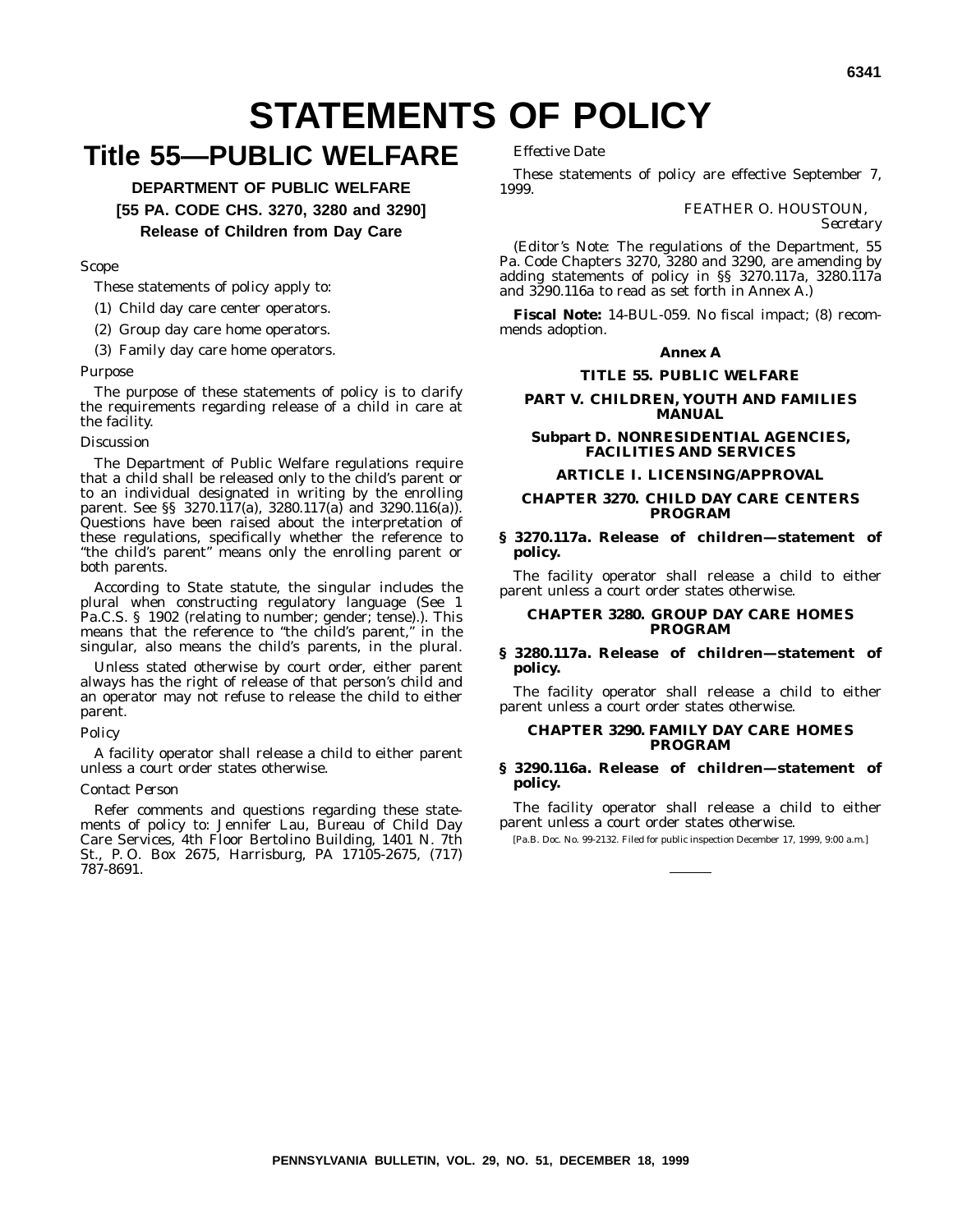## **DEPARTMENT OF AGRICULTURE**

#### **Agricultural Advisory Board; Cancellation of Meeting**

Due to a lack of agenda items, the Agricultural Advisory Board's (Board) December 15, 1999, meeting has been cancelled. The Board's next scheduled meeting will be held on February 16, 2000, at 10 a.m. in room 105 of the Rachel Carson State Office Building in Harrisburg.

For further information, contact Dean Auchenbach at (717) 772-5668.

> JAMES M. SEIF, *Secretary*

[Pa.B. Doc. No. 99-2133. Filed for public inspection December 17, 1999, 9:00 a.m.]

#### **Land Trust Reimbursement Grant Program**

The Department of Agriculture (Department) hereby gives notice that the State Agricultural Land Preservation Board (State Board) has allocated \$500,000 from the Supplemental Agricultural Conservation Easement Purchase Account for the purposes of the grant program described in section 1716(a)(3) of The Administrative Code of 1929 (71 P. S. § 456(a)(3)), and for reimbursing the Department the expenses it incurs in administrating this grant program. The allocation was made at the State Board meeting held on December 3, 1999. The grant program funded by this allocation shall be known as the Land Trust Reimbursement Grant Program (Program).

Act 15 of 1999 added a new section—Section 1716 (71 P. S. § 456)—to The Administrative Code of 1929. That section authorizes the State Board to allocate up to \$500,000 from the Supplemental Agricultural Conservation Easement Purchase Account for reimbursement grants to be awarded among qualified land trusts and to the Department for expenses it incurs in administering the distribution of these grants. Funds from this allocation may be encumbered through June 30, 2000. Beyond that date, the allocation expires and the Department may no longer encumber these funds for grants under the Program.

An individual grant will reimburse a qualified land trust up to \$5,000 of the expenses it has incurred in acquiring an ''agricultural conservation easement,'' as that term is defined in the Agricultural Area Security Law (3 P. S. §§ 901—915). These expenses include appraisal costs, legal services, title searches, document preparation, title insurance, closing fees and survey costs.

The statutory language establishing the Program is self-executing. The following restates the statutory procedures and standards under which grants will be awarded under the Program, and provides references to sources of further information or assistance.

1. *Eligible Land Trust.* In order to be eligible to register with State Board and to receive reimbursement grants under the Program, a land trust must be a tax-exempt institution under section 501(c)(3) of the

Internal Revenue Code of 1986 (Public Law 99-514, 26 U.S.C.A.  $\S$  501(c)(3)) and include the acquisition of agricultural conservation easements or other conservation easements in its stated purpose.

2. *Registration of Eligible Land Trust.* An eligible land trust seeking reimbursement grants under the Program shall register with the State Board. Registration shall be accomplished by delivering a registration letter to the following address: Department of Agriculture, ATTN: Bureau of Farmland Protection, 2301 North Cameron Street, Harrisburg, PA 17110-9408.

3. *Contents of Registration Letter.* A registration letter shall:

a. Set forth a request that the eligible land trust be registered with the State Board for the purpose of receiving reimbursement grants under the Program;

b. Be signed by the president or other appropriate officer of the land trust;

c. Have enclosed a true and correct copy of the section 501(c)(3) tax-exempt certification issued to the land trust by the Internal Revenue Service, and any other documentation necessary to demonstrate the section  $501(c)(3)$ tax-exempt status of the land trust and that the land trust has the acquisition of agricultural conservation easements or other conservation easements as its stated purpose; and

d. *If* the land trust seeks to be registered to receive reimbursement grants with respect to agricultural conservation easements it acquires in a county that is an ''eligible county'' under section 3 (3 P. S. § 913) of the Agricultural Area Security Law (an ''eligible county'' is a county whose agricultural conservation easement purchase program has been approved by the State Board), have enclosed a letter from either the Director or the Chairperson of the Agricultural Land Preservation Board in that eligible county verifying that the land trust coordinates its farmland preservation activities with the farmland preservation activities of the county.

4. *Acknowledgement of Registration.* The Department will promptly provide an eligible land trust that delivers a complete registration letter as described in the preceding paragraph with written confirmation that the eligible land trust is registered to receive reimbursement grants under the Program.

5. *Application for Reimbursement Grant—Forms.* Reimbursement grant application forms may be downloaded from the Department's website: www.pda.state.pa.us. The Department will also provide reimbursement grant application forms upon written request to the address set forth in paragraph (2) or upon requests telephoned to the Department's Bureau of Farmland Protection, at (717) 783-3167. The Department will also enclose a reimbursement grant application form with any ''Acknowledgement of Registration'' described in paragraph (4).

6. *Application for Reimbursement Grant—Timing.* If an eligible land trust is registered to receive reimbursement grants under the Program it may, within 60 days of closing on the acquisition of an agricultural conservation easement, deliver to the State Board a written application for a reimbursement grant under the Program. An eligible land trust may submit a reimbursement grant application with respect to an agricultural conservation easement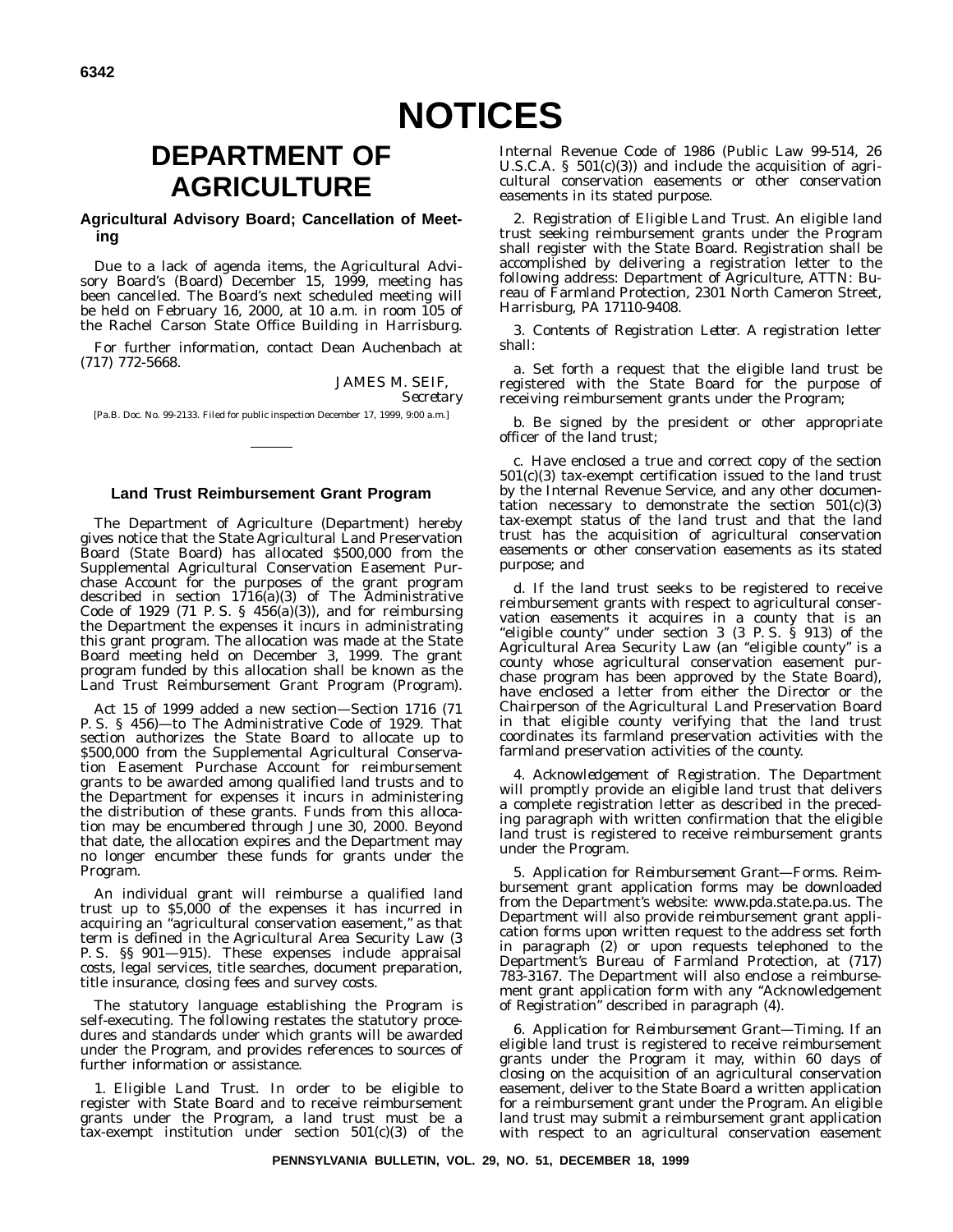acquisition that predates the publication date of this notice, as long as it meets the referenced 60-day filing deadline.

7. *Application for Reimbursement Grant—Content.* A reimbursement grant application shall be delivered to the address set forth in paragraph (2) and shall:

a. Request a reimbursement of costs incidental to the acquisition of an agricultural conservation easement;

b. Have enclosed a statement of the costs (such as costs of appraisals, legal services, title searches, document preparation, title insurance, closing fees and surveys) incidental to the acquisition of the agricultural conservation easement; and

c. Have enclosed a true and correct copy of the recorded deed of agricultural conservation easement.

8. *State Board Review.* The State Board will review any complete, timely application for a reimbursement grant within 60 days of receipt. The Department shall stamp or otherwise identify each complete reimbursement grant application to record the date and the order in which these applications are received. The State Board will consider reimbursement grant applications in the order they are received. The State Board may not approve a reimbursement grant application unless all of the following criteria are met:

a. The application meets the requirements of 71 P. S. § 456.

b. The land use restrictions imposed under the deed of agricultural conservation easement are comparable to restrictions imposed under a deed of agricultural conservation easement acquired in accordance with the Agricultural Area Security Law.

c. The land subject to the agricultural conservation easement is economically viable for agricultural production. A tract of land is economically viable for agricultural production if it meets the criteria set forth in 7 Pa. Code § 138e.16(a) (relating to minimum criteria for applications), which are as follows:

i. The land is in an agricultural security area consisting of 500 acres or more.

ii. The land is contiguous acreage of at least 50 acres in size unless the tract is at least 10 acres in size and is either utilized for a crop unique to the area or is contiguous to a property which has a perpetual conservation easement in place which is held by a ''qualified conservation organization,'' as that term is defined in section 170(h)(3) of the Internal Revenue Code (26 U.S.C.A. § 170(h)(3)).

iii. The land contains at least 50% of soils which are both available for agricultural production and of land capability classes I-IV, as defined by the USDA-NRCS.

iv. The land contains the greater of 50% or 10 acres of harvested cropland, pasture or grazing land.

d. There are sufficient unencumbered funds available to fund the reimbursement grant amount sought in the reimbursement grant application.

9. *Notice of Decision.* The State Board will, within 10 days of completing its review, mail a reimbursement grant applicant written notice as to whether the reimbursement grant application is approved. If the application is not approved, the written notice will specify the basis for disapproval.

10. *Counties that are not ''Eligible Counties.''* Under the Agricultural Area Security Law (at 3 P. S. § 903), an ''eligible county'' is a county whose agricultural conservation easement purchase program has been approved by the State Board. If an eligible land trust that is registered to receive reimbursement grants seeks a reimbursement grant with respect to an agricultural conservation easements it acquires in a county that is not an ''eligible county,'' it must coordinate its farmland preservation activities in that county with the farmland preservation activities of the State Board.

11. *Expiration of Allocation/Encumbrance of Allocated Funds.* The \$500,000 allocation made in this notice is available through June 30, 2000. Allocated funds that are not ''encumbered'' by that date will not be available for distribution under the Program. Allocated funds will be considered encumbered as of the date the Department receives a complete, timely reimbursement grant application and records the date of receipt on the application in accordance with paragraph (8). For example, if an eligible land trust delivers a complete, timely reimbursement grant application to the Department on or before June 30, 2000, and there remain allocated funds for the grant, these allocated funds will be considered encumbered and the grant may subsequently be awarded. If an eligible land trust delivers a complete, timely reimbursement grant application to the Department after June 30, 2000, though, the allocation of funds for reimbursement grants under the Program will have lapsed and no grant may be awarded.

12. *No Right or Entitlement to Allocated or Encumbered Funds.* The referenced allocation of funds does not create in an eligible land trust a right or entitlement to a grant from these allocated funds. Similarly, the encumbrance of allocated funds does not create such a right or entitlement. State Board approval of a reimbursement grant application is the event that establishes entitlement of the applicant to the grant funds sought, provided allocated funds are available in an amount adequate to fund the grant.

13. *Additional Information.* Further information may be obtained by contacting the Department of Agriculture, Attn: Raymond C. Pickering, Director, Bureau of Farmland Protection, 2301 North Cameron Street, Harrisburg, PA 17110-9408, (717) 783-3167.

> SAMUEL E. HAYES, Jr., *Secretary*

[Pa.B. Doc. No. 99-2134. Filed for public inspection December 17, 1999, 9:00 a.m.]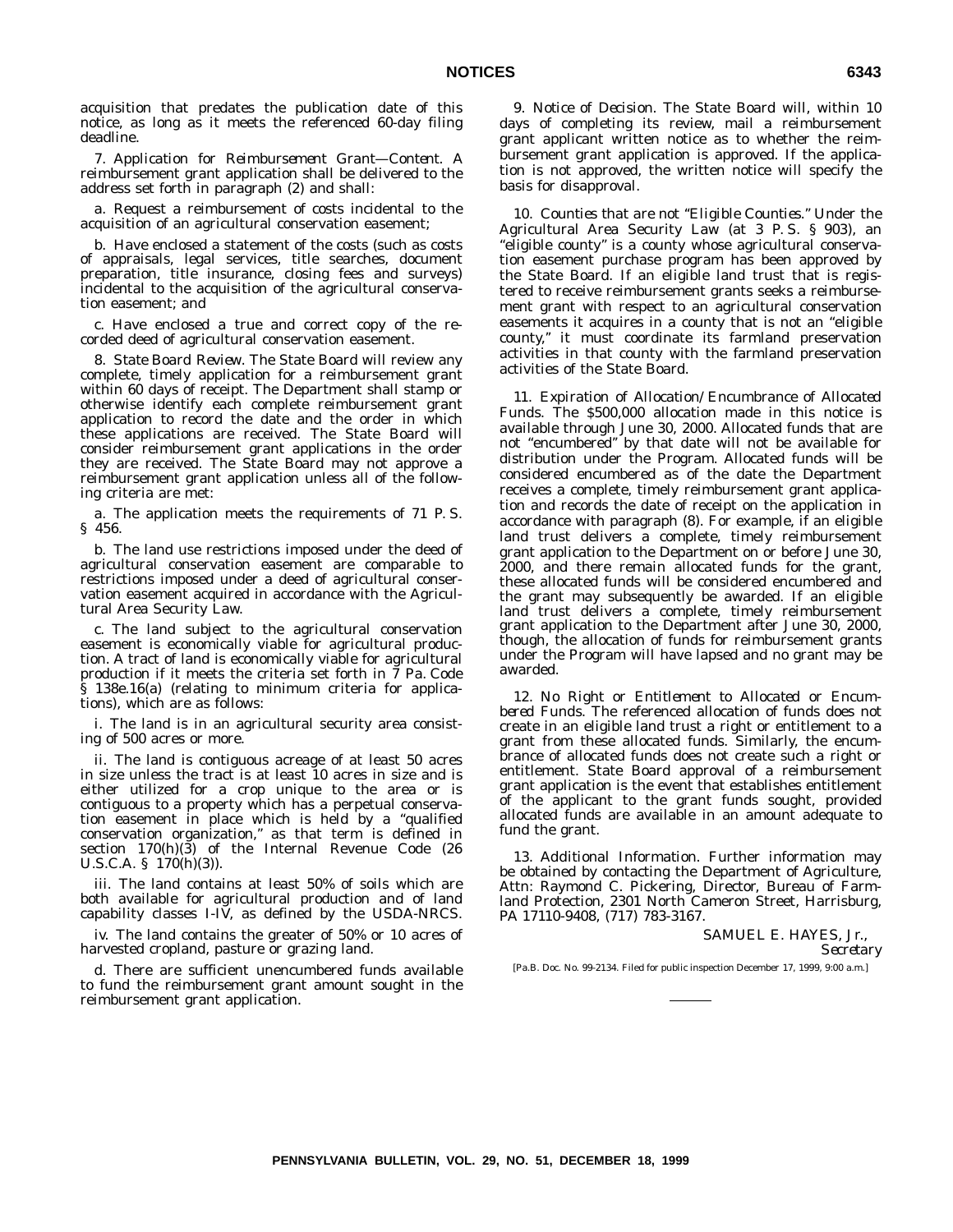## **DEPARTMENT OF BANKING**

#### **Action on Applications**

The Department of Banking of the Commonwealth of Pennsylvania, under the authority contained in the act of November 30, 1965 (P. L. 847, No. 356), known as the Banking Code of 1965; the act of December 14, 1967 (P. L. 746, No. 345), known as the Savings Association Code of 1967; the act of May 15, 1933 (P. L. 565, No. 111), known as the Department of Banking Code; and the act of December 19, 1990 (P. L. 834, No. 198), known as the Credit Union Code, has taken the following action on applications received for the week ending December 7, 1999.

#### **BANKING INSTITUTIONS**

#### **Holding Company Acquisitions**

| Date          | Name of Corporation                                                                                                                                                                                                           | Location                                                                                                                    | Action    |
|---------------|-------------------------------------------------------------------------------------------------------------------------------------------------------------------------------------------------------------------------------|-----------------------------------------------------------------------------------------------------------------------------|-----------|
| $12 - 1 - 99$ | NBT Bancorp, Inc., Norwich, New<br>York, to acquire 100% of the voting<br>shares of Lake Ariel Bancorp, Inc.,<br>Lake Ariel, Pennsylvania, and<br>thereby indirectly acquire LA Bank,<br>National Association, Lake Ariel, PA | Norwich, NY                                                                                                                 | Approved  |
|               |                                                                                                                                                                                                                               | <b>Consolidations, Mergers and Absorptions</b>                                                                              |           |
| Date          | Name of Bank                                                                                                                                                                                                                  | Location                                                                                                                    | Action    |
| $12 - 1 - 99$ | <b>First Union National Bank.</b><br>Charlotte, NC, and Meridian Trust<br>Company, Reading, PA<br>Surviving Institution-First Union<br>National Bank, Charlotte, NC                                                           | Charlotte, NC                                                                                                               | Effective |
|               |                                                                                                                                                                                                                               | <b>Branch Applications</b>                                                                                                  |           |
| Date          | Name of Bank                                                                                                                                                                                                                  | Location                                                                                                                    | Action    |
| $12 - 2 - 99$ | East Penn Bank<br>Emmaus<br>Lehigh County                                                                                                                                                                                     | <b>Emmaus High School</b><br>851 North Street<br>Emmaus<br>Lehigh County                                                    | Opened    |
| $12 - 3 - 99$ | Mauch Chunk Trust Company<br><b>Jim Thorpe</b><br><b>Carbon County</b>                                                                                                                                                        | 1202 North Street<br><b>Jim Thorpe</b><br><b>Carbon County</b>                                                              | Approved  |
| $12 - 3 - 99$ | The Drovers & Mechanics Bank<br>York<br><b>York County</b>                                                                                                                                                                    | 30 West Patrick St.<br>Frederick<br><b>Frederick County, MD</b>                                                             | Approved  |
| $12 - 6 - 99$ | The Glen Rock State Bank<br>Glen Rock<br><b>York County</b>                                                                                                                                                                   | 3090 Cape Horn Road<br>Red Lion<br><b>York County</b>                                                                       | Approved  |
|               |                                                                                                                                                                                                                               | <b>Articles of Amendment</b>                                                                                                |           |
| Date          | Name of Bank                                                                                                                                                                                                                  | Purpose                                                                                                                     | Action    |
| $12 - 1 - 99$ | Meridian Trust Company<br>Reading<br><b>Berks County</b>                                                                                                                                                                      | <b>Amendment to Article Three</b><br>provides for a change in the<br>purpose clause to that of a<br>bank and trust company. | Effective |

#### **SAVINGS ASSOCIATIONS**

No activity.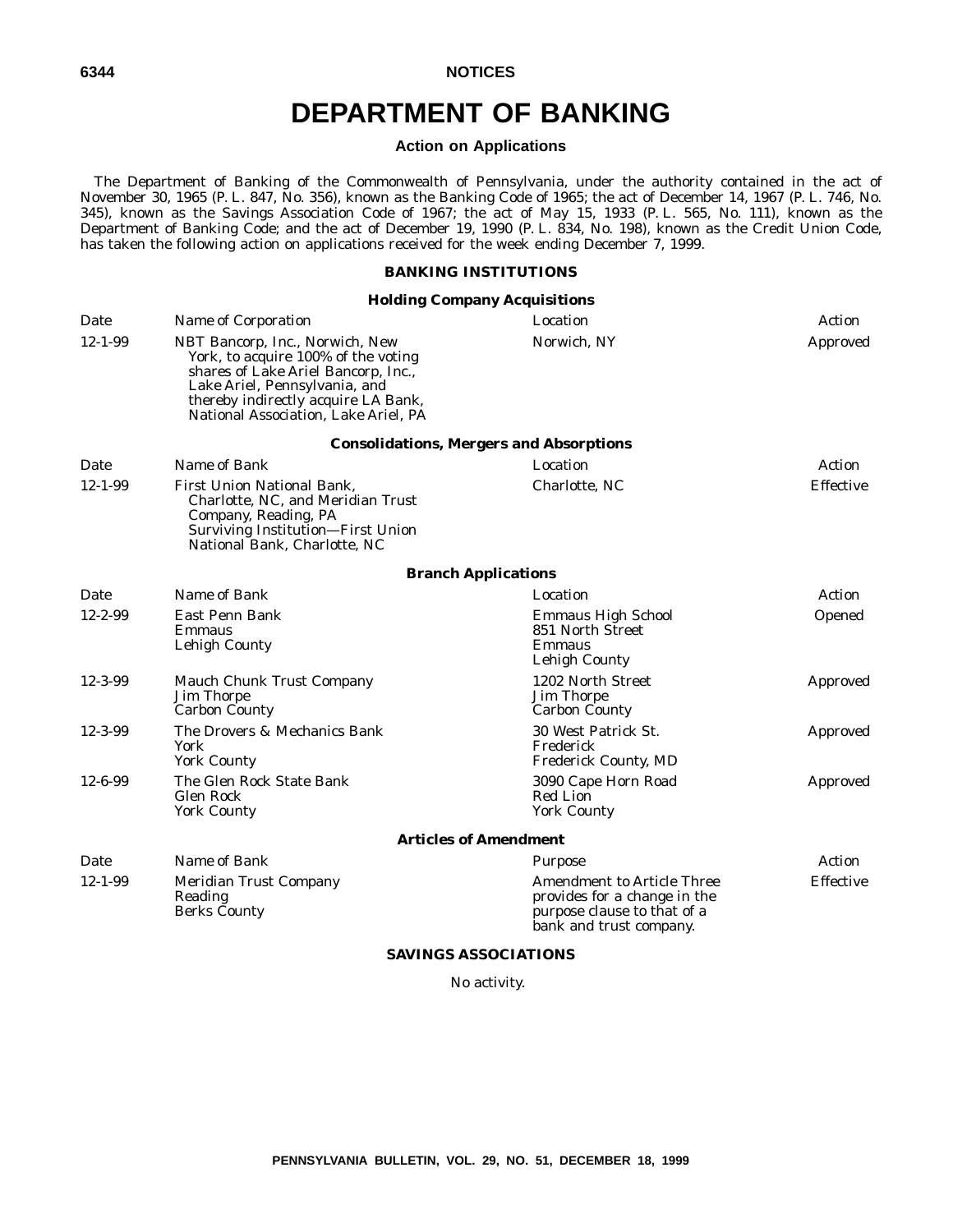#### **CREDIT UNIONS**

#### **Conversions**

| Date          | Name of Credit Union                                                                                                                                                                                                                         | Location                                                               | Action           |
|---------------|----------------------------------------------------------------------------------------------------------------------------------------------------------------------------------------------------------------------------------------------|------------------------------------------------------------------------|------------------|
| $12 - 1 - 99$ | <b>Atlantic Employees Federal</b><br><b>Credit Union</b><br><b>Newtown Square</b><br><b>Delaware County</b><br>To:<br><b>Atlantic Credit Union</b><br><b>Newtown Square</b><br><b>Delaware County</b>                                        | 16 Campus Boulevard<br><b>Newtown Square</b><br><b>Delaware County</b> | <b>Effective</b> |
|               | Represents conversion from a Federally-chartered credit union to a State-chartered credit union.                                                                                                                                             |                                                                        |                  |
|               |                                                                                                                                                                                                                                              | <b>Consolidations, Mergers and Absorptions</b>                         |                  |
| Date          | Name of Credit Union                                                                                                                                                                                                                         | Location                                                               | Action           |
| $12 - 1 - 99$ | Philadelphia District Railway<br>Postal Clerks Federal Credit Union,<br>Philadelphia, and Mutual Credit<br>Union, Philadelphia<br>Surviving Institution-Philadelphia<br>District Railway Postal Clerks<br>Federal Credit Union, Philadelphia | Philadelphia                                                           | <b>Effective</b> |
| $12 - 2 - 99$ | Atlantic Credit Union,<br>Newtown Square, and P.S.W.C.<br>Employees Credit Union,<br>Bryn Mawr<br>Surviving Institution—Atlantic<br>Credit Union, Newtown Square                                                                             | <b>Newtown Square</b>                                                  | Approved         |
|               |                                                                                                                                                                                                                                              |                                                                        | DAVID E. ZUERN   |

DAVID E. ZUERN, *Secretary*

[Pa.B. Doc. No. 99-2135. Filed for public inspection December 17, 1999, 9:00 a.m.]

## **DEPARTMENT OF ENVIRONMENTAL PROTECTION**

**Applications, Actions and Special Notices**

#### **APPLICATIONS**

#### **APPLICATIONS RECEIVED UNDER THE PENNSYLVANIA CLEAN STREAMS LAW AND THE FEDERAL CLEAN WATER ACT**

**[National Pollution Discharge Elimination System Program (NPDES)]**

**DISCHARGE OF CONTROLLED INDUSTRIAL WASTE AND SEWERAGE WASTEWATER**

#### **(Part I Permits)**

The following parties have applied for an NPDES permit to discharge controlled wastewaters into the surface waters of this Commonwealth. Unless otherwise indicated on the basis of preliminary review and application of lawful standards and regulations, the Department of Environmental Protection (Department) proposes to issue a permit to discharge, subject to certain effluent limitations and special conditions. These proposed determinations are tentative.

Where indicated the EPA, Region III, Administrator has waived the right to review or object to this proposed permit action under the waiver provision 40 CFR 123.6E.

Persons wishing to comment on the proposed permit are invited to submit a statement to the office noted above the application within 30 days from the date of this public notice. Comments received within this 30-day comment period will be considered in the formulation of the final determinations regarding this application. Responses should include the name, address and telephone number of the writer and a concise statement to inform the Department of the exact basis of a comment and the relevant facts upon which it is based. A public hearing may be held if the responsible office considers the public response significant.

Following the 30-day comment period, the Water Management Program Manager will make a final determination regarding the proposed permit. Notice of this determination will be published in the *Pennsylvania Bulletin* at which time this determination may be appealed to the Environmental Hearing Board.

**PENNSYLVANIA BULLETIN, VOL. 29, NO. 51, DECEMBER 18, 1999**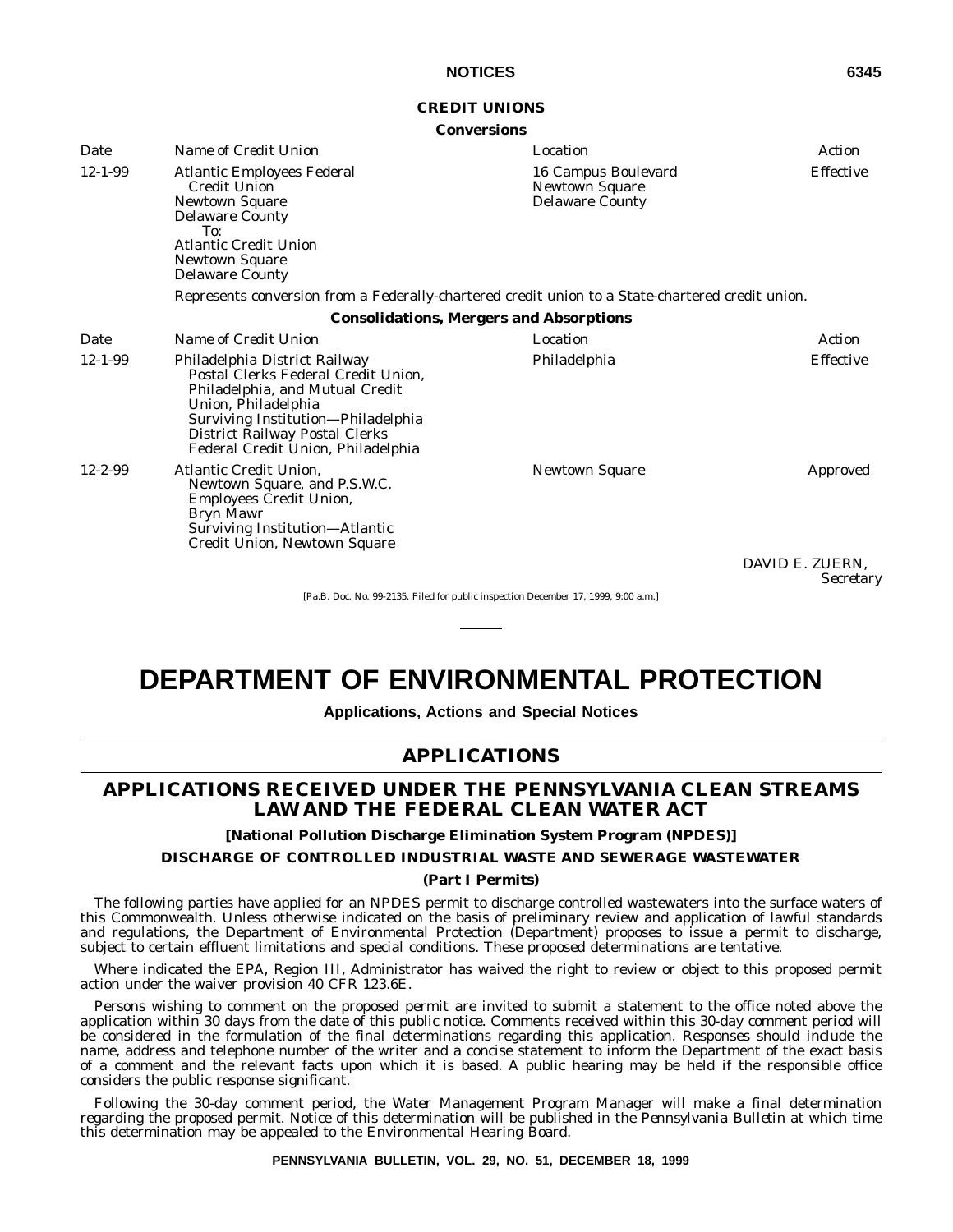The application and related documents, proposed effluent limitations and special conditions, comments received and other information are on file and may be inspected and arrangements made for copying at the office indicated above the application.

Persons with a disability who wish to attend the hearing and require an auxiliary aid, service or other accommodations to participate in the proceeding should contact the Secretary to the Board at (717) 787-3483. TDD users may contact the Department through the Pennsylvania AT&T Relay Service at (800) 654-5984.

#### **Applications for National Pollutant Discharge Elimination System (NPDES) permit to discharge to State waters.**

*Southeast Regional Office: Regional Manager, Water Management, Lee Park, Suite 6010, 555 North Lane, Conshohocken, PA 19428, (610) 832-6130.*

**PA 0057720.** Industrial waste, **Sunny Dell Foods, Inc.**, 214 South Mill Road, Kennett Square, PA 19348.

This application is for issuance of an NPDES permit to discharge treated process wastewater (Outfall 001) and cooling water (Outfall 002) from Sunny Dell Foods, Inc. facility in Kennett Township, **Chester County**. This is a new discharge to West Branch Red Clay Creek.

The receiving stream is classified for the following uses: trout stocking fishery, aquatic life, water supply and recreation.

The proposed effluent limits for Outfall 001 (process water), based on an average flow of 50,000 gpd are as follows:

|                               | Average                                              | Maximum        | Instantaneous    |
|-------------------------------|------------------------------------------------------|----------------|------------------|
| Parameter                     | Monthly $(mg/l)$                                     | Daily $(mg/l)$ | Maximum $(mg/l)$ |
| CBOD <sub>5</sub>             | 10                                                   | 20             | 25               |
| <b>Total Suspended Solids</b> | 30                                                   | 45             | 60               |
| Oil and Grease                | 15                                                   |                | 30               |
| pH                            | within limits of 6.0–9.0 standard units at all times |                |                  |
| <b>Total Dissolved Solids</b> | 1.000                                                | 2.000          | 2,500            |
| $NH_{3}-N$                    | 2.0                                                  | 4.0            | 5.0              |
| Dissolved Oxygen              | minimum of $5.0$ mg/l at all times                   |                |                  |
| <b>Fecal Coliform</b>         | $\# 200/100$ ml                                      |                |                  |
|                               |                                                      |                |                  |

The effluent limits for Outfall 002 (cooling water) based on an average flow of 90,000 gpd are as follows:

|                                | Average                                                            | Maximum        | Instantaneous    |
|--------------------------------|--------------------------------------------------------------------|----------------|------------------|
| Parameter                      | Monthly $(mg/l)$                                                   | Daily $(mg/l)$ | Maximum $(mg/l)$ |
| CBOD <sub>5</sub>              | 10                                                                 | 20             | 25               |
| <b>Total Suspended Solids</b>  | 30                                                                 | 45             | 60               |
| $NH_{3}-N$                     | 2.0                                                                | 4.0            | 5.0              |
| <b>Fecal Coliform</b>          | #200/100 ml                                                        |                |                  |
| <b>Total Residual Chlorine</b> | 0.5                                                                | 1.0            | $1.2\,$          |
| Dissolved Oxygen               | minimum of $5.0$ mg/l at all times                                 |                |                  |
| pH                             | within limits of $6.\overline{0}$ -9.0 standard units at all times |                |                  |

| <i>Temperature</i>      | Daily Average <i>F</i> | Instantaneous<br>Maximum °F |
|-------------------------|------------------------|-----------------------------|
| January 1-January 31    | 87                     | 110                         |
| February 1-February 29  | 83                     | 110                         |
| March 1-May 31          | 110                    | 110                         |
| June 1-June 15          | 92                     | 110                         |
| June 16-June 30         | 108                    | 110                         |
| July 1-July 31          | 78                     | 110                         |
| August 1-October 15     | 110                    | 110                         |
| October 16-October 31   | 98                     | 110                         |
| November 1-November 15  | 110                    | 110                         |
| November 16-November 30 | 73                     | 110                         |
| December 1-December 31  |                        | 110                         |

*Other Conditions*:

The EPA waiver is in effect.

Conditions for future permit modification.

Effective disinfection.

Thermal Requirements.

TRC Requirement

No Chemical Additives

TMDL/WLA Data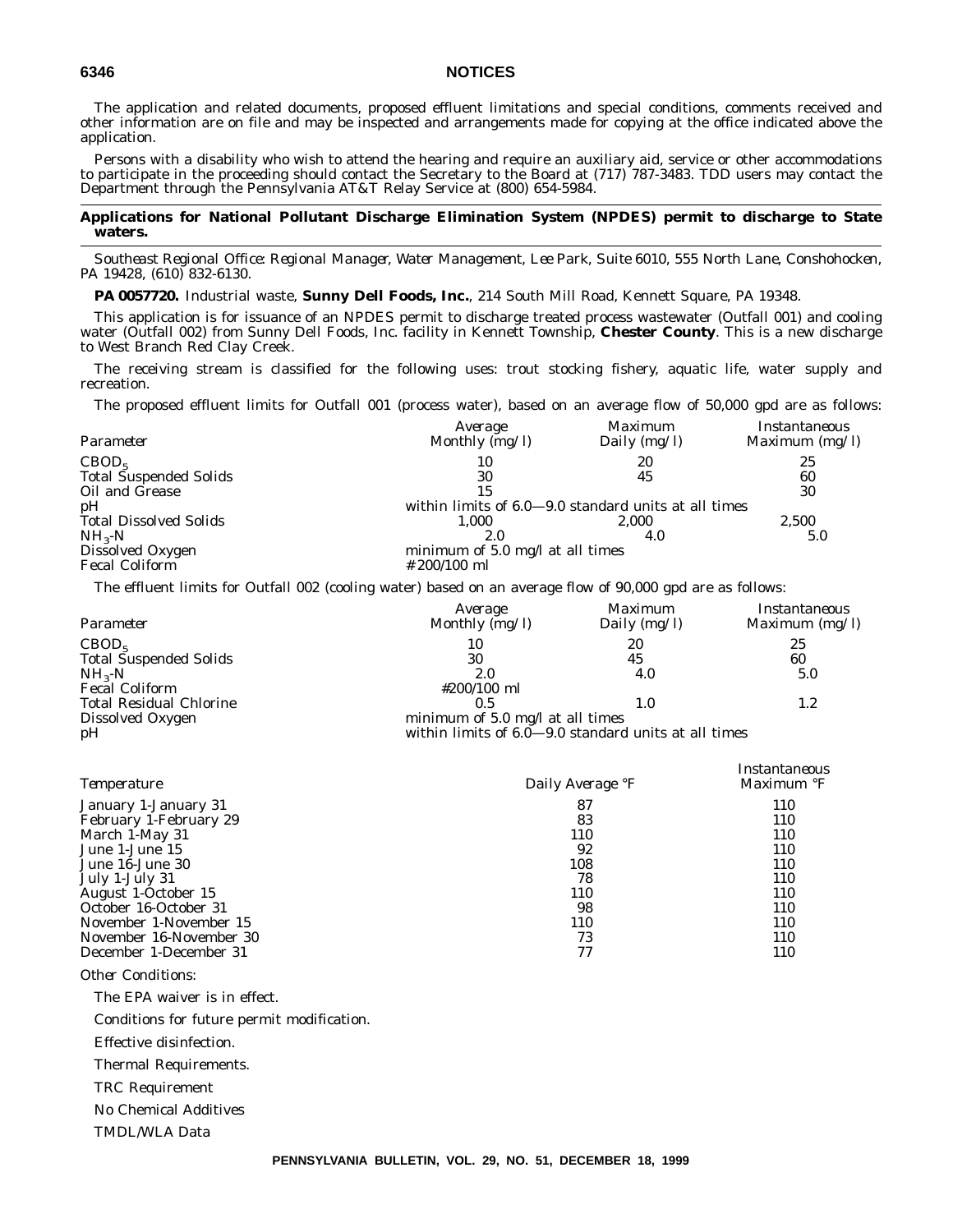# **NOTICES 6347**

**PA 0050911.** Sewage, **Upper Perkiomen School District**, 201 West Fifth Street, East Greenville, PA 18041.

This application is for renewal and amendment of an NPDES permit to discharge treated sewage from Marlborough Elementary School District STP in Marlborough Township, **Montgomery County**. This is an existing discharge to Green Lane Reservoir.

The receiving stream is classified for the following uses: trout stocking fishery, aquatic life, water supply and recreation.

The proposed effluent limits for Outfall 001, from permit issuance lasting through completion of new WWTP based on an average flow of 4,000 gpd are as follows:

|                                | Average                                              | Instantaneous    |
|--------------------------------|------------------------------------------------------|------------------|
| Parameter                      | Monthly $(mg/l)$                                     | Maximum $(mg/l)$ |
| CBOD <sub>5</sub>              | 25                                                   | 50               |
| <b>Suspended Solids</b>        | 30                                                   | 60               |
| Ammonia (as N)                 | 20                                                   | 40               |
| Phosphorus (as P)              | 0.5                                                  | 1.0              |
| <b>Fecal Coliform</b>          | 200 colonies/100 ml as a geometric average           |                  |
| Dissolved Oxygen               | minimum of 2.0 mg/l at all times                     |                  |
| pH                             | within limits of 6.0-9.0 standard units at all times |                  |
| <b>Total Residual Chlorine</b> |                                                      |                  |
| (issuance thru year 2)         | 0.7                                                  | 1.5              |
| (year 3 thru expiration)       | 0.5                                                  | 1.2              |

The proposed effluent limits for Outfall 001, from completion of new WWTP lasting through expiration, based on an average flow of 4,250 gpd are as follows:

| Parameter              | Average<br>Monthly (mg/l)                            | Instantaneous<br>Maximum $(mg/l)$ |
|------------------------|------------------------------------------------------|-----------------------------------|
| CBOD <sub>5</sub>      | 25                                                   | 50                                |
| Total Suspended Solids | 30                                                   | 60                                |
| Ammonia as N           | 20                                                   | 40                                |
| Phosphorus as P        | 0.5                                                  |                                   |
| Fecal Coliform         | 200 colonies/100 ml as a geometric average           |                                   |
| Dissolved Oxygen       | minimum of 2.0 mg/l at all times                     |                                   |
| pН                     | within limits of 6.0–9.0 standard units at all times |                                   |

*Other Conditions*:

The EPA waiver is in effect. Conditions for future permit modification. Effective disinfection.

#### **DISCHARGE OF CONTROLLED INDUSTRIAL WASTE AND SEWERAGE WASTEWATER**

#### **Applications under the Pennsylvania Clean Streams Law**

#### **(Part II Permits)**

The following permit applications and requests for plan approval have been received by the Department of Environmental Protection. Persons objecting on the grounds of public or private interest to the approval of an application or submitted plan may file a written protest with the Department of Environmental Protection at the address indicated above each permit application or plan. Each written protest should contain the following: name, address and telephone number; identification of the plan or application to which the protest is addressed and a concise statement in sufficient detail to inform the Department of the exact basis of the protest and the relevant facts upon which it is based. The Department may conduct a fact-finding hearing or an informal conference in response to any given protests. Each writer will be notified in writing of the time and place if a hearing or conference concerning the plan, action or application to which the protest relates is held. To insure consideration by the Department prior to final action on permit applications and proposed plans, initial protests and additions or amendments to protests already filed should be filed

within 15 calendar days from the date of this issue of the *Pennsylvania Bulletin.* A copy of each permit application and proposed plan is on file in the office indicated and is open to public inspection.

Persons with a disability who wish to attend the hearing and require an auxiliary aid, service or other accommodation to participate in the proceedings, should contact the specified program. TDD users may contact the Department through the Pennsylvania AT&T Relay Service at (800) 654-5984.

**Industrial waste and sewerage applications received under The Clean Streams Law (35 P. S. §§ 691.1—691.1001).**

*Northwest Regional Office: Regional Water Management Program Manager, 230 Chestnut Street, Meadville, PA 16335-3481, (814) 332-6942.*

**WQM Permit No. 2099414.** Sewage. **Spartansburg Borough**, P. O. Box 222, Spartansburg, PA 16434. This project is for the construction and operation of a wastewater treatment facility located in Spartansburg Borough and Sparta Township, **Crawford County**.

**WQM Permit No. 6299415.** Sewage. **Glade Township Municipal Authority**, 99 Cobham Park Road, Warren, PA 16365. This project is for the construction and opera-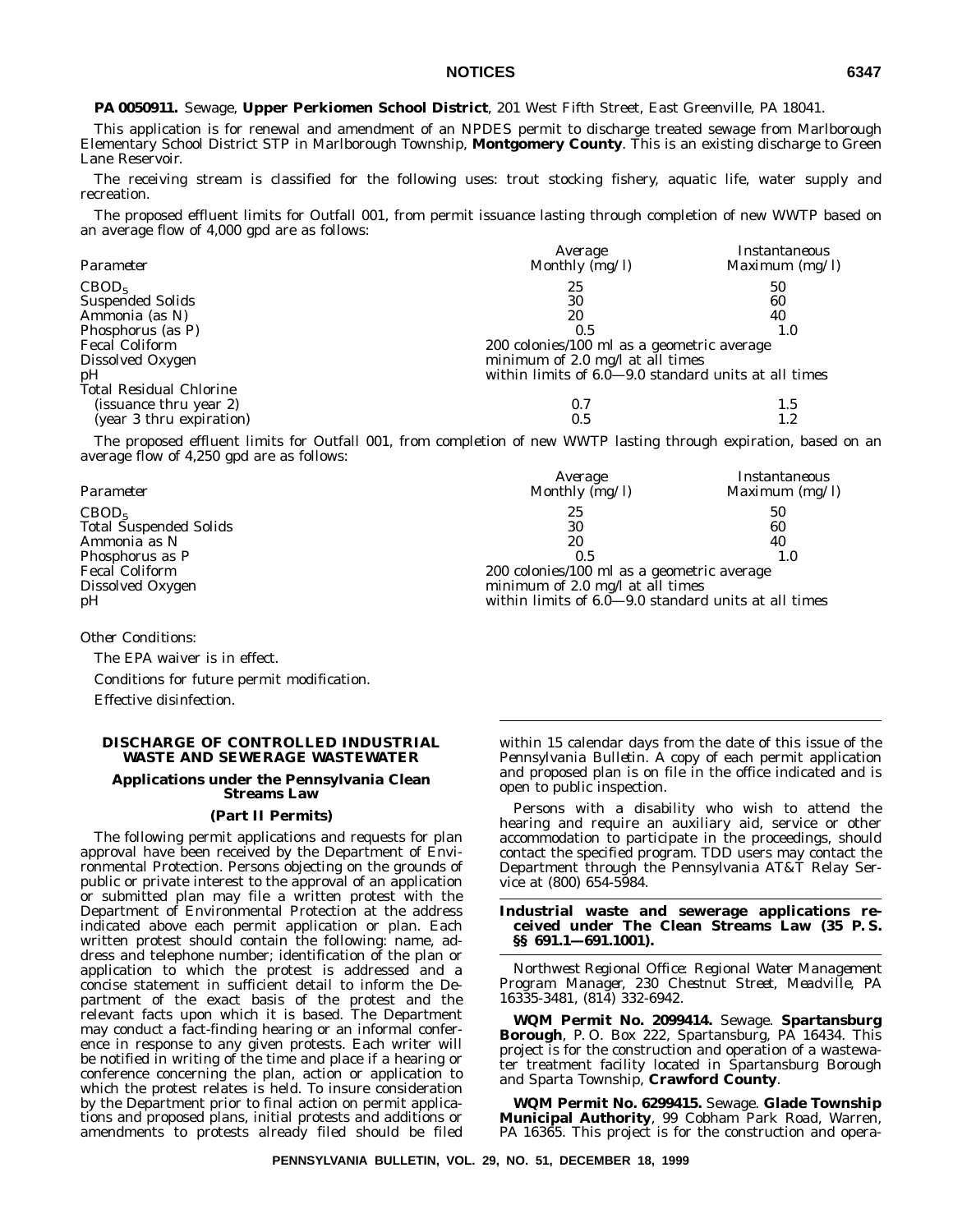tion of pump stations and sewer extensions to service several areas in Glade Township, **Warren County**.

**WQM Permit No. 4399428.** Sewage, **Jay C. Lynch**, 69 S. Summit Road, Greenville, PA 16125. This project is for the construction of a Single Residence Sewage Treatment Plant in West Salem Township, **Mercer County**.

## **INDIVIDUAL PERMITS**

# **(PAS)**

# **NPDES INDIVIDUAL**

The following parties have applied for an NPDES permit to discharge storm water from a proposed construction activity into the surface waters of the Commonwealth. Unless otherwise indicated, on the basis of preliminary review and application of lawful standards and regulations, the Department of Environmental Resources proposes to issue a permit to discharge, subject to certain limitations set forth in the permit and special conditions. The proposed determinations are tentative. Limitations are provided in the permit as erosion and sedimentation control measures and facilities which restrict the rate and quantity of sediment discharged.

Where indicated, the EPA, Region III, Regional Administrator has waived the right to review or object to this proposed permit action under the waiver provision of 40 CFR 123.24(d).

Persons wishing to comment on the proposed permit are invited to submit a statement to the office noted above the application within 30 days from the date of this public notice. Comments reviewed within this 30-day permit will be considered in the formulation of the final determinations regarding this application. Responses should include the name, address and telephone number of the writer and a concise statement to inform the Department the exact basis of a comment and the relevant facts upon which it is based. A public hearing may be held if the responsible office considers the public response significant.

Following the 30-day comment period, the Water Management Program Manager will make a final determination regarding the proposed permit. Notice of this determination will be published in the *Pennsylvania Bulletin* at which time this determination may be appealed to the Environmental Hearing Board.

The application and related documents, including the erosion and sedimentation control plan for the construction activity, are on file and may be inspected at the office noted above the application.

Persons with a disability who wish to attend the hearing and require an auxiliary aid, service or other accommodation to participate in the proceedings, should contact the specified program. TDD users may contact the Department through the Pennsylvania AT&T Relay Service at (800) 654-5984.

*Southeast Regional Office: Regional Water Management Program Manager, Lee Park, Suite 6010, 555 North Lane, Conshohocken, PA 19428-2233, (610) 832-6130.*

**NPDES Permit PAS10-G393.** Stormwater. **Brian F. Forcine**, Forcine Concrete, 2403 Yellow Springs Road, Malvern, PA 19355, has applied to discharge stormwater from a construction activity located in East Whiteland Township, **Chester County**, to Little Valley Creek.

**NPDES Permit PAS10-J046.** Stormwater. **Edgemont Realty Associates**, 1595 Paoli Pike, West Chester, PA 19380-6167, has applied to discharge stormwater from a

construction activity located in Edgmont Township, **Delaware County**, to Ridley Creek.

*Northeast Regional Office: Water Management Program, Two Public Square, Wilkes-Barre, PA 18711.*

**NPDES Permit PAS142202.** Stormwater. **Packaging Corporation of America**, P. O. Box 58, Trexlertown, PA 18087 has applied to discharge stormwater from an industrial site located in Upper Macungie Township, **Lehigh County**, to Iron Run.

*Northampton County Conservation District, District Manager, Greystone Building, Gracedale Complex, Nazareth, PA 18064-9211, (610) 746-1971.*

**NPDES Permit PAS10U122.** Stormwater. **Atul Patel, President, H.M.B. Management, Inc.**, 2375 Woodland Drive, Allentown, PA 18103, has applied to discharge stormwater from a construction activity located in Palmer Township, **Northampton County**, to Bushkill Creek.

**NPDES Permit PAS10U123.** Stormwater. **Dave Schumacher, Schumacher, Inc.**, 3765 Highland St., Allentown, PA 18104, has applied to discharge stormwater from a construction activity located in Forks Township, **Northampton County**, to Bushkill Creek.

*Northcentral Regional Office: Regional Water Management Program Manager, 208 W. 3rd St., Suite 101, Williamsport, PA 17701, (717) 327-3574.*

*Centre County Conservation District, 414 Holmes Ave., Suite 5, Bellefonte, PA 16823.*

**NPDES Permit PAS10F081.** Stormwater. **David Nevins, Cedar Cliff Subdivision**, P. O. Box 10414, State College, PA 16805 has applied to discharge stormwater from a construction activity located in Patton Township, **Centre County** to Buffalo Run.

*Southwest Regional Office: Regional Water Management Program Manager, 400 Waterfront Drive, Pittsburgh, PA 15222-4745, (412) 442-4000.*

**NPDES PAS1021022.** Stormwater. **Jackson Township Water Authority**, 2949 William Penn Avenue, Johnstown, PA 15909 has applied to discharge stormwater from a construction site located in Jackson Township, **Cambria County** to Laurel Run and Saltlick Run.

# **SAFE DRINKING WATER**

#### **Application received under the Pennsylvania Safe Drinking Water Act (35 P. S. §§ 721.1—721.17).**

*Northeast Regional Office: Sanitarian Regional Manager, 2 Public Square, Wilkes-Barre, PA 18711-0790, (570) 826-2511.*

**5499505.** Public water supply. **Mountain Water Authority of Joliett**, Charles Yerges, Treasurer, 23 Joliett Street, Joliett, PA 17981. This proposal involves the addition of Corrosion Control treatment facilities consisting of pH/Alkalinity adjustment with soda ash with provisions for the addition of corrosion inhibitor, zinc orthophosphate. It is located in Porte and Tremont Townships, **Schuylkill County**. *Engineer:* Angelo Tesoriero, PE, Geo Source Engineers.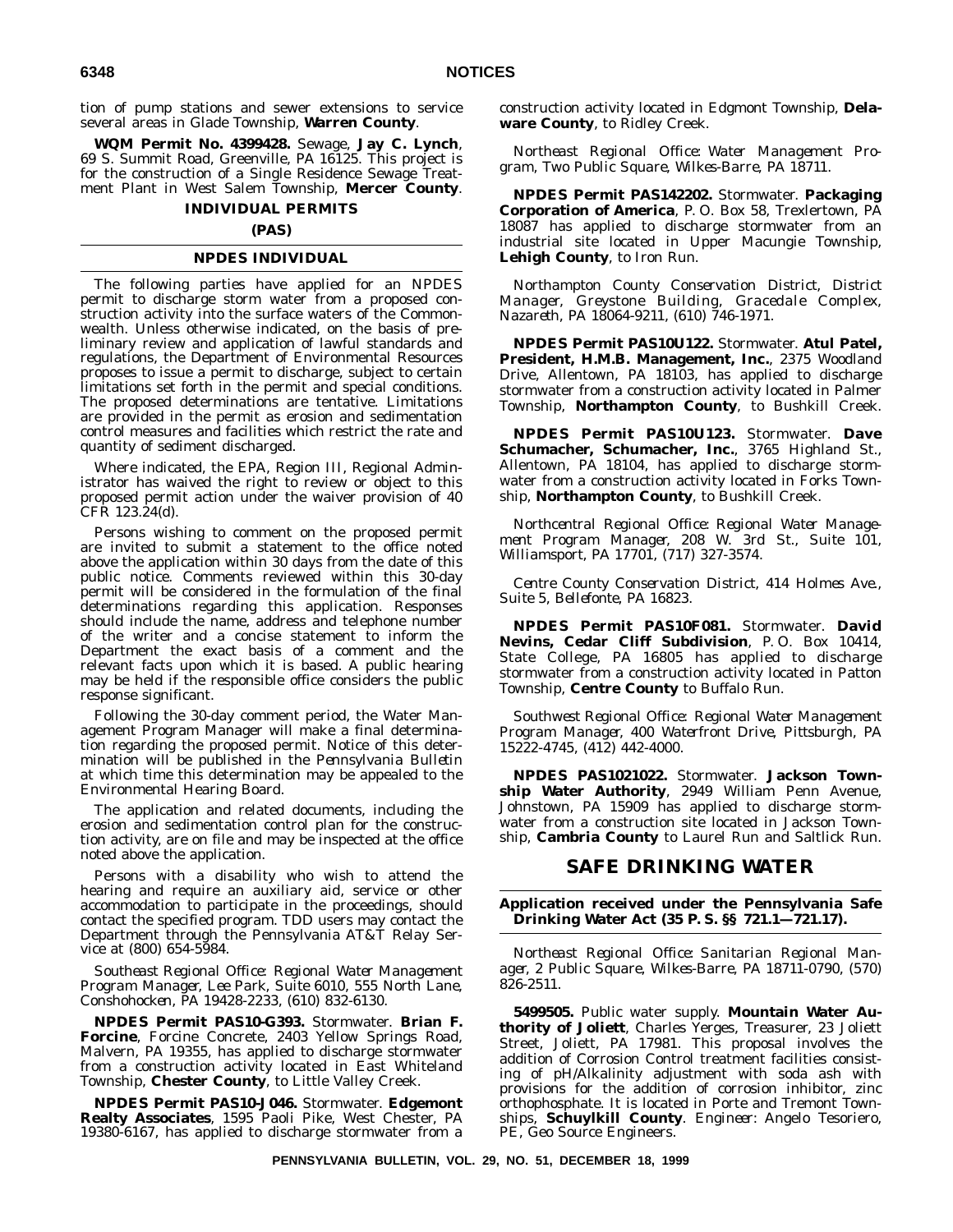# **LAND RECYCLING AND ENVIRONMENTAL REMEDIATION**

# **Under Act 2, 1995**

# **Preamble 1**

#### **Acknowledgment of Notices of Intent to Remediate submitted under the Land Recycling and Environmental Remediation Standards Act (35 P. S. §§ 6026.101—6026.908).**

Sections 302, 303, 304 and 305 of the Land Recycling and Environmental Remediation Standards Act (act) require the Department of Environmental Protection (Department) to publish in the *Pennsylvania Bulletin* an acknowledgment noting receipt of any Notices of Intent to Remediate. An acknowledgment of the receipt of a Notice of Intent to Remediate is used to identify a site where a person proposes to, or has been required to, respond to a release of a regulated substance at a site. Persons intending to use the background standard, Statewide health standard, the site-specific standard, or who intend to remediate a site as a special industrial area, must file a Notice of Intent to Remediate with the Department. A Notice of Intent to Remediate filed with the Department provides a brief description of the location of the site, a list of known suspected contaminants at the site, the proposed remediation measures for the site, and a description of the intended future use of the site. A person who demonstrates attainment of one, or a combination of the cleanup standards, or who receives approval of a special industrial area remediation identified under the act, will be relieved of further liability for the remediation of the site for any contamination identified in reports submitted to and approved by the Department. Furthermore, the person shall not be subject to citizen suits or other contribution actions brought by responsible persons not participating in the remediation.

Under sections  $304(n)(l)(ii)$  and  $305(c)(2)$  of the act, there is a 30-day public and municipal comment period for sites proposed for remediation using a site-specific standard, in whole or in part, and for sites remediated as a special industrial area. This period begins when a summary of the Notice of Intent to Remediate is published in a newspaper of general circulation in the area of the site. For the site(s) identified below proposed for remediation to a site-specific standard or as a special industrial area, the municipality, within which the site is located, may request to be involved in the development of the remediation and reuse plans for the site if the request is made within 30 days of the date specified. During this comment period the municipality may request that the person identified below, as the remediator of the site, develop and implement a public involvement plan. Requests to be involved, and comments, should be directed to the remediator of the site.

For further information concerning the content of a Notice of Intent to Remediate, please contact the Environmental Cleanup Program Manager in the Department of Environmental Protection Regional Office under which the notice appears. If information concerning this acknowledgment is required in an alternative form, contact the Community Relations Coordinator at the appropriate Regional Office listed. TDD users may telephone the Department through the AT&T Relay Service at (800) 654-5984.

The Department has received the following Notices of Intent to Remediate:

*Southeast Regional Office: Environmental Cleanup Program Manager, Lee Park, Suite 6010, 555 North Lane, Conshohocken, PA 19428, (610) 832-5950.*

**Estate of Martin Spinelli**, Tredyffrin Township, **Chester County**. William G. Murray, URS Greiner Woodward Clyde, 1400 Union Meeting Road, Suite 202, Blue Bell, PA 19422-1972, has submitted a Notice of Intent to Remediate site soil contaminated with lead and BTEX. The applicant proposes to remediate the site to meet the Statewide health standard. A summary of the Notice of Intent to Remediate was reported to have been published in *Suburban & Wayne Times*, on October 28, 1999.

**L. B. Smith Property**, Plymouth Township, **Montgomery County**. J. Curtis Hatfield, P.E., Pennoni Associates, Inc., 3001 Market Street, Philadelphia, PA 19104, has submitted a Notice of Intent to Remediate site soil/fill and groundwater contaminated with asbestos. The applicant proposes to remediate the site to meet a combination of Statewide health and site specific standards. A summary of the Notice of Intent to Remediate was reported to have been published in *The Times Herald* on November 8, 1999.

**Schramm, Inc.**, West Goshen Township, **Chester County**. David B. Farrington, P. G., Walter B. Sattherthwaite Associates, Inc., 720 Old Fern Hill Road, West Chester, PA 19380, has submitted a Notice of Intent to Remediate site groundwater contaminated with solvents. The applicant proposes to remediate the site to meet background standards. A summary of the Notice of Intent to Remediate was reported to have been published in *Daily Local News* on November 19, 1999.

*Northeast Regional Field Office: Joseph A. Brogna, Regional Environmental Cleanup Program Manager, 2 Public Square, Wilkes-Barre, PA 18711-0790, (570) 826- 2511.*

**Pennsylvania Power & Light Company (PP&L)— Distribution Pole No. 71189S53648 (Rt. 611)**, Bangor Borough, **Northampton County**. PP&L, Environmental Management Division, 2 North Ninth Street, Allentown, PA 18101 has submitted a Notice of Intent to Remediate concerning the remediation of site soils found to be contaminated with PCBs (polychlorinated biphenyls). The notice indicates that the site will be remediated to meet the Statewide human health standard.

**Industrial Engraving—Knox Facility (1101 Knox Avenue)**, Forks Township, **Northampton County**. Floyd R. Lear, III, President, Industrial Engraving Company, Inc., 1350 Sullivan Trail, P. O. Box 311, Easton, PA 18044-0311, has submitted a Notice of Intent to Remediate concerning the remediation of site groundwater found to have been contaminated with chlorinated solvent compounds. The applicant proposes to remediate the site to meet the site-specific standard. A summary of the Notice of Intent to Remediate was reportedly published in *The Express Times* on October 24, 1999. This notice corrects one previously published on November 13, 1999.

*Southwest Field Office: John J. Matviya, Environmental Cleanup Program Manager, 400 Waterfront Drive, Pittsburgh, PA 15222-4745, (412) 442-5217.*

**Engineered Products, Inc. Property**, Canonsburg Borough and North Strabane Township, **Washington County**. Engineered Products, Inc. Property, 1844 Ardmore Boulevard, Pittsburgh, PA 15221 and James S. Zubrow, Key Environmental, Inc., Rosslyn Farms Industrial Park, 1200 Arch Street, Suite 200, Carnegie, PA 15106 has submitted a Notice of Intent to Remediate soil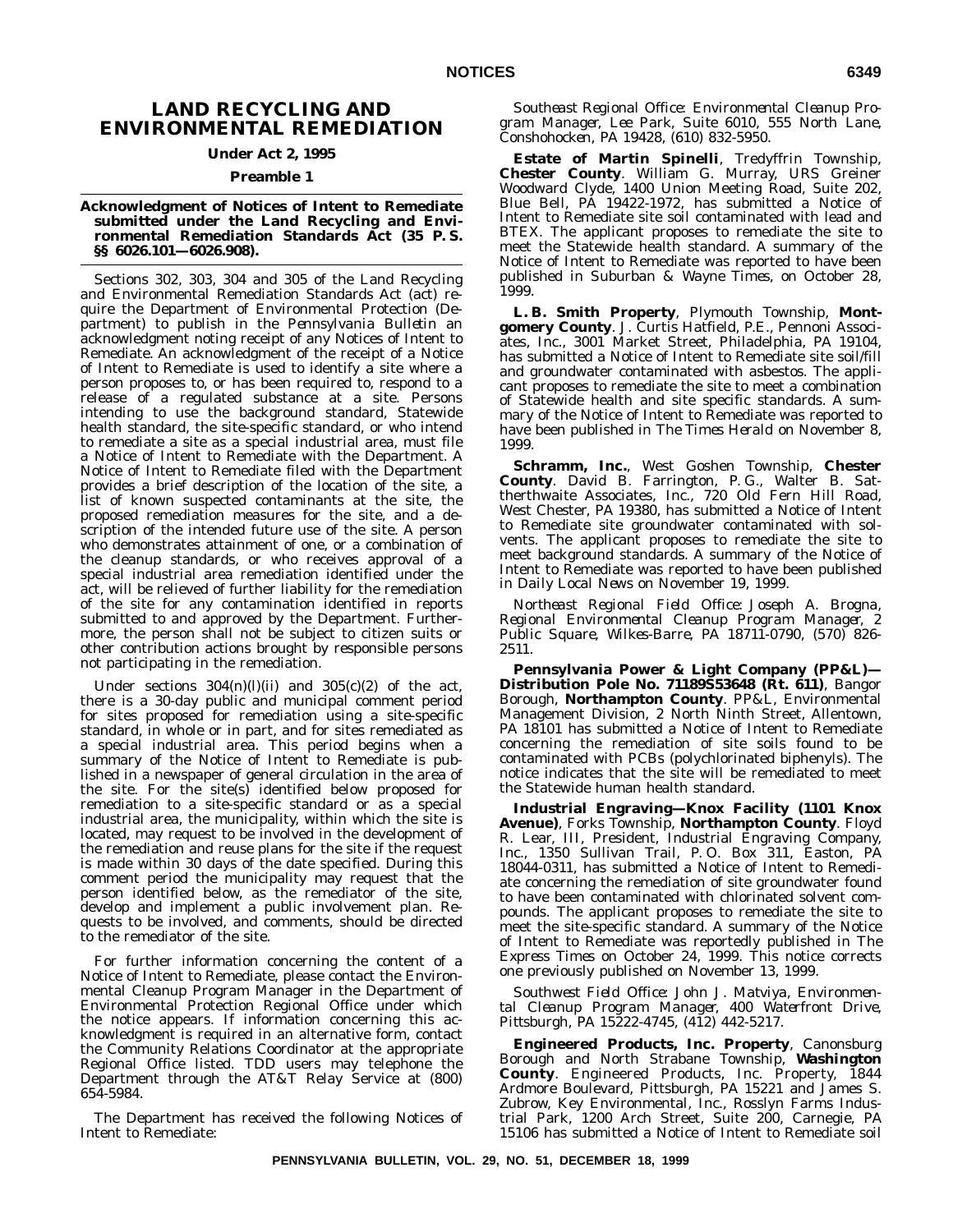contaminated with lead. The applicant proposes to remediate the site to meet the Statewide Health Standard. A summary of the Notice of Intent to Remediate was reported to have been published in the *Washington Observer Reporter* on November 22, 1999.

# **SOLID AND HAZARDOUS WASTE BENEFICIAL USE DETERMINATIONS**

**Application received under the Solid Waste Management Act (35 P. S. §§ 6018.101—6018.1003); the Municipal Waste Planning, Recycling and Waste Reduction Act (53 P. S. §§ 4000.101—4000.1904); and the residual waste regulations for a general permit to operate residual waste processing facilities and the beneficial use of residual waste other than coal ash.**

*Central Office: Division of Municipal and Residual Waste, 14th Floor, Rachel Carson State Office Building, 400 Market Street, Harrisburg, PA 17101-2301.*

**General Permit Application No. WMGR065. Bethlehem Steel Corporation**, 1170 Eighth Avenue, Bethlehem, PA 18106-7699. General Permit Number WMGR065 for beneficial use, in the Northeast Region, of various wastes from steelmaking and foundry operations for use as construction fill at a site undergoing remediation under Act 2. The Department accepted the application as administratively complete on December 3, 1999. Comments concerning the application should be directed to Ronald C. Hassinger, Chief, General Permits and Beneficial Use Section, Division of Municipal and Residual Waste, Bureau of Land Recycling and Waste Management, P. O. Box 8472, Harrisburg, PA 17105-8472. Persons interested in obtaining more information about the general permit application may contact the Division at (717) 787-7381. TDD users may contact the Department through the Pennsylvania Relay Service, (800) 654-5984. Public comments must be submitted within 60 days of this notice and may recommend revisions to, and approval or denial of the application.

#### **OPERATE WASTE PROCESSING OR DISPOSAL AREA OR SITE**

**Applications submitted under the Solid Waste Management Act (35 P. S. §§ 6018.101—6018.1003), the Municipal Waste Planning, Recycling and Waste Reduction Act (53 P. S. §§ 4000.101—4000.1904) and regulations to operate solid waste processing or disposal area or site.**

*Regional Office: Northeast Regional Office, Regional Solid Waste Manager, 2 Public Square, Wilkes-Barre, PA 18711-0790, (717) 826-2511.*

**Permit I. D. No. 603281**. **Pocono Grow Fertilizer Corporation**, P. O. Box 406, East Stroudsburg, PA 18301. An application for permit reissuance of this municipal waste (special handling waste/sewage sludge septage) processing facility, located in East Stroudsburg Borough, **Monroe County**. The application was received in the Regional Office on September 15, 1999; and as of November 3, 1999, the application was found to be administratively complete.

**Permit I. D. No. 100020**. **IESI PA Bethlehem Landfill (Eastern Waste of Bethlehem, Inc. Landfill)**, IESI PA Bethlehem Landfill Corporation, 2335 Applebutter Road, Bethlehem, PA 18015. A major permit modification to revise the excavation grades of Cell 3-D and lower the final contours to maintain the capacity without a change in volume at this municipal waste landfill, located in Lower Saucon Township, **Northampton County**. The application was received in the Regional Office on October  $26, 1999$ ; and as of November 3, 1999, the application was found to be administratively complete.

### **REQUEST FOR PROPOSALS FOR MUNICIPAL SOLID WASTE CAPACITY**

#### **The following notices are placed through the Department of Environmental Protection as required by section 502(d) of the Municipal Waste Planning, Recycling and Waste Reduction Act (53 P. S. § 4000.502)**

**Luzerne County** through the Solid Waste Department is soliciting disposal/processing facilities to provide all or part of the disposal capacity required annually for Luzerne County municipal waste for the next 10 years. Interested parties should contact the Luzerne County Solid Waste Department at (570) 820-6300 to obtain a copy of the Facility Qualification Request, which will be used to qualify facilities to participate in the Luzerne County Municipal Waste Management Plan. Responses to the Facility Qualification Request must be submitted on or before March 31, 2000, at 3 p.m.

# **AIR QUALITY**

#### **Notice of Plan Approval and Operating Permit Applications**

#### **Nonmajor Sources and Modifications**

The Department of Environmental Protection (Department) has developed an ''integrated'' plan approval, State operating permit and Title V operating permit program. This integrated approach is designed to make the permitting process more efficient for the Department, the regulated community and the public. This approach allows the owner or operator of a facility to complete and submit all the permitting documents relevant to its application one time, affords an opportunity for public input and provides for sequential issuance of the necessary permits.

Notice is hereby given that the Department has received applications for plan approvals and/or operating permits from the following facilities. Although the sources covered by these applications may be located at a major facility, the sources being installed or modified do not trigger major new source review or prevention of significant deterioration requirements.

Copies of these applications, subsequently prepared draft permits, review summaries and other support materials are available for review in the Regional Offices identified in this notice. Persons interested in reviewing the application files should contact the appropriate regional office to schedule an appointment.

Persons wishing to file protests or comments on the proposed plan approval and/or operating permits must submit the protest or comment within 30 days from the date of this notice. Interested person may also request that a hearing be held concerning the proposed plan approval and operating permit. Any comments or protests filed with the Department Regional Offices must include a concise statement of the objections to the issuance of the plan approval or operating permit and relevant facts which serve as the basis for the objections. If DEP schedules a hearing, a notice will be published in the *Pennsylvania Bulletin* at least 30 days prior the date of the hearing.

Final plan approvals and operating permits will contain terms and conditions to ensure that the source is con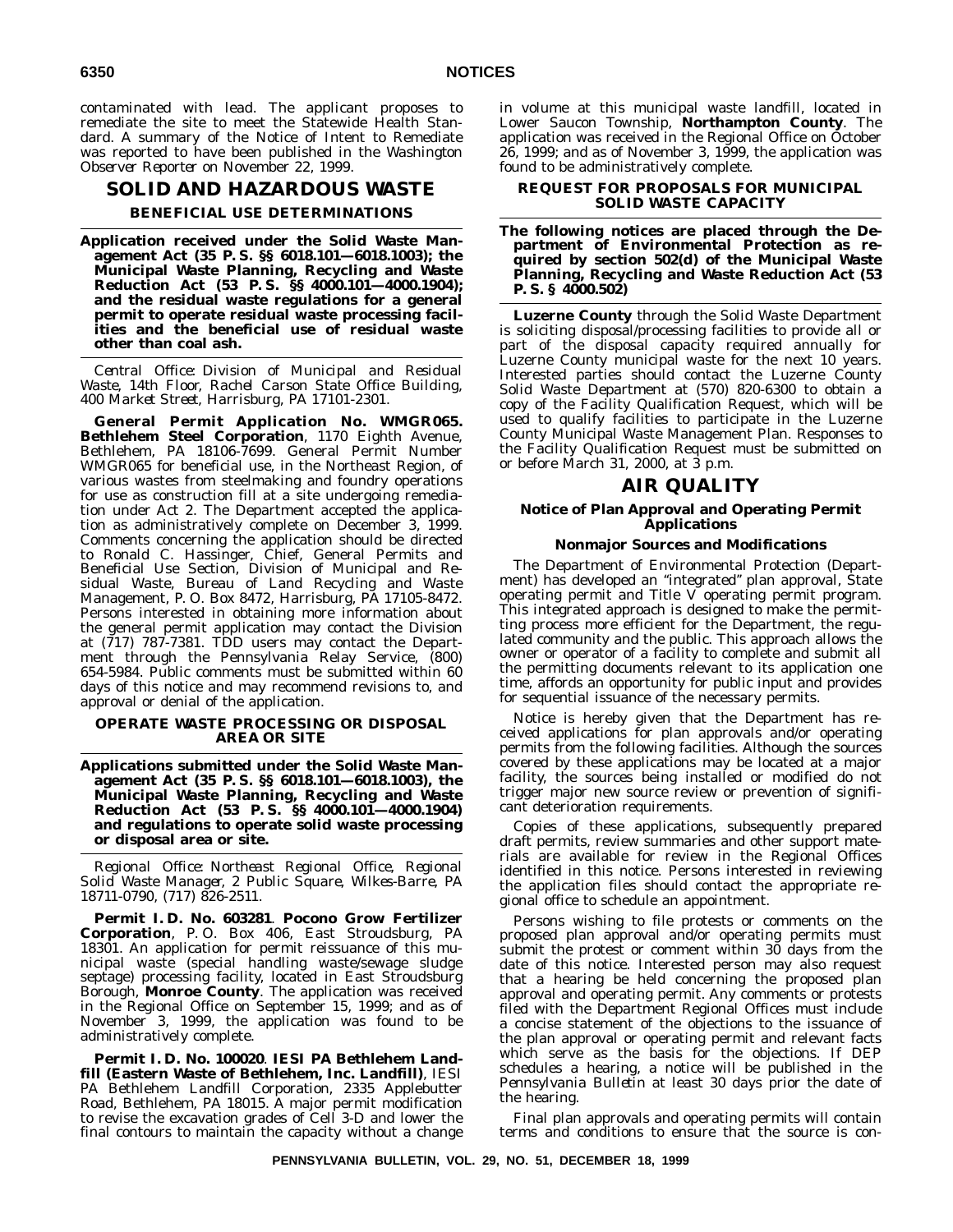structed and operating in compliance with applicable requirements in 25 Pa. Code Chapters 121 through 143, the Federal Clean Air Act and regulations adopted under the act.

#### **OPERATING PERMITS**

**Applications received and intent to issue Operating Permits under the Air Pollution Control Act (35 P. S. §§ 4001—4015).**

*Southcentral Regional Office: Air Quality Program, 909 Elmerton Avenue, Harrisburg, PA 17110, (717) 705-4702.*

**38-03003A: Bayer Corp.** (400 W. Stoever Avenue, Myerstown, PA 17067) for operation of a tablet spray coater controlled by a fabric collector in Myerstown Borough, **Lebanon County**.

**06-05080: O. B. Dyers, Inc.** (45 Noble Street, Reading, PA 19611) for a Synthetic Minor Operating Permit for a fabric dyeing process in the City of Reading, **Berks County**.

*Northcentral Regional Office: Air Quality Program, 208 West Third Street, Suite 101, Williamsport, PA 17701, (570) 327-3637.*

**49-319-001: Arcos Alloys** (1 Arcos Drive, Mt. Carmel, PA 17851) for operation of four cold continuous web wire degreasers (No. 14, 15, 16 and 17) in Mt. Carmel Township, **Northumberland County**. These degreasers are subject to Subpart T of the National Emission Standards for Hazardous Air Pollutants.

*City of Philadelphia: Air Management Services, 321 University Avenue, Philadelphia, PA 19104, (215) 685- 7584.*

**V99-002: ST Services Terminal** (67th Street and the Schuylkill River, Philadelphia, PA 19153) for operation of a bulk liquid storage and distribution terminal. The facility's air emission sources include a 30 MMBTU/hr thermal fluid heater, a 20 MMBTU/hr thermal fluid heater, a vapor incinerator, 12 petroleum products storage tanks, truck loading, non-gasoline marine loading, barge cleaning, and washwater treatment in the City of Philadelphia, **Philadelphia County**. The facility is a Title V Facility.

**V95-088: Tasty Baking Co.** (2801 Hunting Park Avenue, Philadelphia, PA 19129-1392) for operation of a facility which makes baked goods. The facility's air emission sources include a 15 MMBTU/hr boiler, a boiler that is limited to 49 MMBTU/hr, a 3950 kW cogen unit turbine, an emergency generator, and two donut fryers in the City of Philadelphia, **Philadelphia County**. The facility is a Title V Facility.

**S95-060**: **Anchor Dye & Finishing Co., Inc.** (Adams Avenue and Leiper Street, Philadelphia, PA 19124) for operation of a textile manufacturing facility. The facility's air emission sources includes 300 HP, 400 HP, and 600 HP boilers, two dryers, spray gun cleaners, and four cyclones as control devices for wool flock collection systems in the City of Philadelphia, **Philadelphia County**.

**S97-012**: **Hahnemann University Hospital** (Broad and Vine Streets, Philadelphia, PA 19102). The facility's air emission sources include a 200lbs/hr pathological incinerator, four <5 MMBTU/hr boilers, nine emergency generators, and three fire pumps in the City of Philadelphia, **Philadelphia County**.

**S95-067**: **Ryder Truck Rental, Inc.** (9751 Blue Grass Road, Philadelphia, PA 19114) for operation of a truck renting and leasing facility. The facility's air emission sources include a paint booth in the City of Philadelphia, **Philadelphia County**.

**S95-040**: **SmithKline Beecham Pharmaceuticals** (1500 Spring Garden Street, Philadelphia, PA 19130) for operation of offices and warehouse operations from mail, packaging components and paper, and unassigned space. The facility's air emission sources include two 33.5 MMBTU/hr boilers and one emergency generator in the City of Philadelphia, **Philadelphia County**.

**N97-009**: **Belmont Center for Comprehensive Treatment** (4200 Monument Avenue, Philadelphia, PA 19131) for operation of a psychiatric hospital. The facility's air emission sources include two 200 HP boilers, one 45 HP boiler, and one emergency generator in the City of Philadelphia, **Philadelphia County**.

**N98-001**: **Consolidated Drake Press** (5050 Parkside Avenue, Philadelphia, PA 19131) for operation of a commercial printing facility. The facility's air emission sources include five non-heatset sheetfed offset lithographic printing presses and two 70 HP boilers in the City of Philadelphia, **Philadelphia County**.

**N96-046**: **National Publishing Co.** (11311 Roosevelt Boulevard, Philadelphia, PA 19154) for operation of a facility that prints and publishes bibles and books. The facility's air emission sources include a 10 MMBTU/hr boiler, a 6.7 MMBTU/hr boiler, eight 275,000 BTU/hr space heaters, two heatset web offset presses and ovens, and two aqueous-based spray booths in the City of Philadelphia, **Philadelphia County**.

**N95-062**: **Simkar Corp.** (601 E. Cayuga Street, Philadelphia, PA 19120) for operation of a facility that manufactures lighting fixtures. The facility's air emission sources include a 4.5 MMBTU/hr paint bake and part dryoff oven, a 1.2 MMBTU/hr boiler, a 7.5 MMBTU/hr boiler, a manual powder spray booth, and an automatic powder spray booth in the City of Philadelphia, **Philadelphia County**.

#### **Notice of Intent to Issue Title V Operating Permits**

Under 25 Pa. Code § 127.521, notice is given that the Department of Environmental Protection (Department) intends to issue a Title V Operating Permit to the following facilities. These facilities are major facilities subject to the operating permit requirements under Title V of the Federal Clean Air Act and 25 Pa. Code Chapter 127, Subchapters F (relating to operating permit requirements) and G (relating to Title V operating permits).

Appointments to review copies of the Title V application, proposed permit and other relevant information must be made by contacting Records Management at the regional office telephone number noted below. For additional information, contact the regional office noted below.

Interested persons may submit written comments, suggestions or objections concerning the proposed Title V permit to the regional office within 30 days of publication of this notice. Written comments submitted to the Department during the 30-day public comment period shall include the name, address and telephone number of the person(s) submitting the comments, along with the reference number of the proposed permit. The commentator should also include a concise statement of any objections to the permit issuance and the relevant facts upon which the objections are based.

The Department reserves the right to hold a public hearing on the proposed action based upon the informa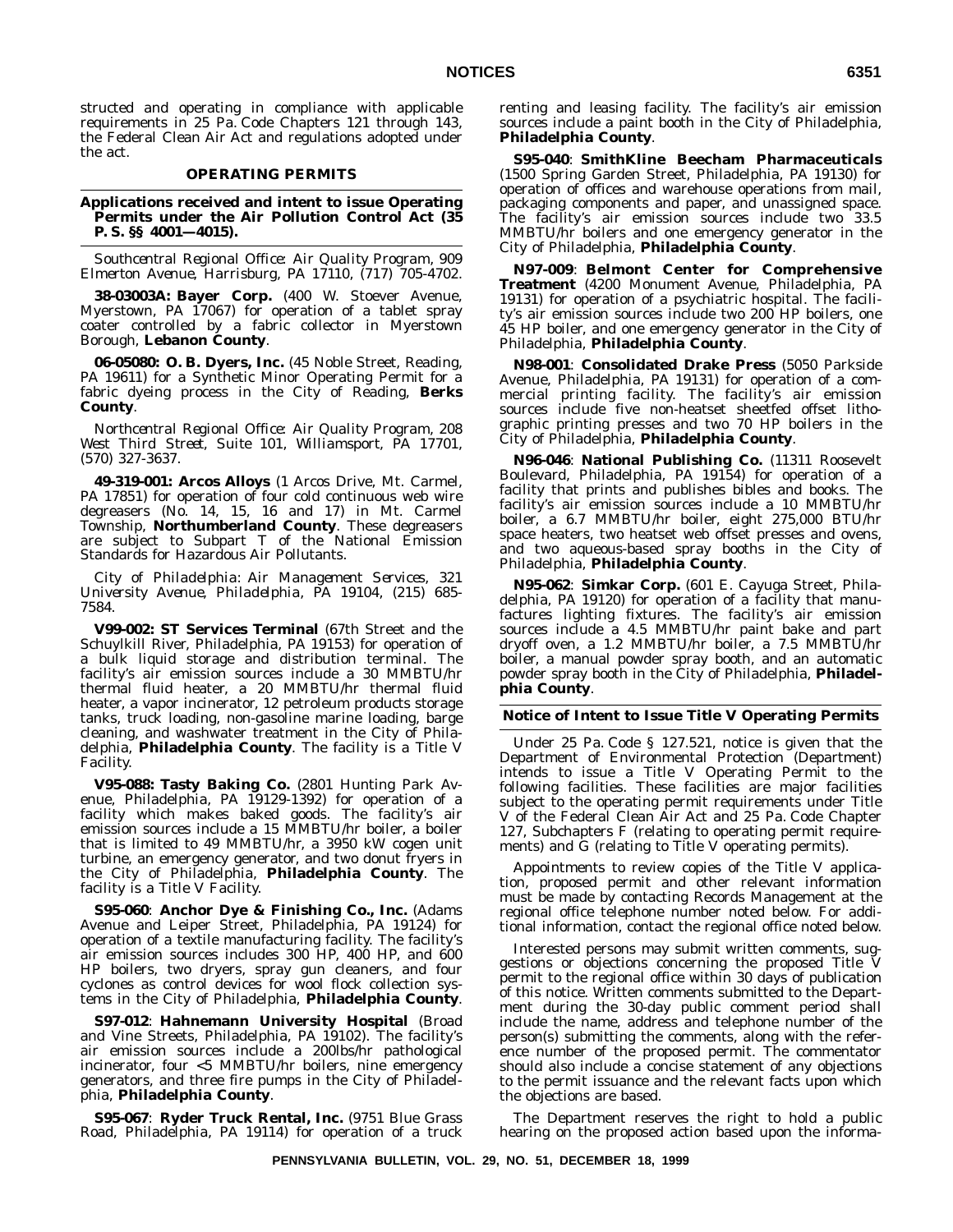tion received during the public comment period and will provide notice of any scheduled public hearing at least thirty days in advance of the hearing. The hearing notice will be published in the *Pennsylvania Bulletin* and a newspaper of general circulation where the facility is located.

*Southwest Regional Office: Air Quality Program, 400 Waterfront Drive, Pittsburgh, PA 15222-4745, Attn: Mark Wayner, (412) 442-4161.*

**TV-65-00042**: **Ranbar Electrical Materials, Inc., Manor Division** (Route 993, Box 607, Manor, PA 15665) for their paint and coatings manufacturing facility in Manor Township, **Westmoreland County**. The facility's major sources of emissions include paint and resin manufacturing which emit major quantities of volatile organic compounds (VOCs).

#### **PLAN APPROVALS**

**Applications received and intent to issue Plan Approvals under the Air Pollution Control Act (35 P. S. §§ 4001—4015).**

*Northeast Regional Office: Air Quality Program, Two Public Square, Wilkes-Barre, PA 17811-0790, (570) 826- 2531.*

**40-320-010**: **Plainwell Tissue** (901 Sathers Drive, P. O Box 6000, Pittston, PA 18640) for construction of a napkin water-based printing operation in Pittston Township, **Luzerne County**.

**48-313-086**: **Elementis Pigments, Inc.** (1525 Wood Avenue, Easton, PA 18042) for construction of a finish plant milling operation in Easton, **Northampton County**.

**54-308-019**: **Alcoa Extrusions, Inc.** (P. O. Box 187, Cressona, PA 17929) for modification of a dross loading process on 53 Pottsville Street, Cressona Borough, **Schuylkill County**.

**54-320-002**: **OMNOVA Solutions, Inc.** (Hickory Drive, Auburn, PA 17922) for construction of a rotogravure printer in West Brunswick Township, **Schuylkill County**.

*Southcentral Regional Office: Air Quality Program, 909 Elmerton Avenue, Harrisburg, PA 17110, (717) 705-4702.*

**28-03029**: **Cumberland Valley Animal Shelter, Inc.** (2325 County Road, Chambersburg, PA 17201) for installation of an animal cremator in Guilford Township, **Franklin County**.

**67-05068**: **Highway Materials, Inc.** (1750 Walton Road, P. O. Box 1667, Blue Bell, PA 19422) for construction of a new asphalt batch plant to replace the existing asphalt batch plant in Hellam Township, **York County**.

*Northcentral Regional Office: Air Quality Program, 208 West Third Street, Suite 101, Williamsport, PA 17701, (570) 327-3637.*

**OP-14-0004C**: **Graybec Lime, Inc.** (P. O. Box 448, Bellefonte, PA 16823) for construction of a bituminous coal/petroleum coke-fired rotary lime kiln (#6) and associated air cleaning device (a fabric collector), a bituminous coal-fired rotary lime kiln (#7) and associated air cleaning device (a fabric collector), a glass stone dryer and associated air cleaning devices (3 fabric collectors), a hydrator, lime handling operations and associated air cleaning devices (6 fabric collectors) and limestone handling operations and associated air cleaning device (a fabric collector). This construction is subject to Federal Prevention of

Significant Deterioration (PSD) regulations as well as to Subpart HH of the Federal Standards for Performance for New Stationary Sources.

**08-310-003**: **State Aggregates, Inc.** (4401 Camp Meeting Road, Center Valley, PA 18034) for construction of a sand and gravel processing plant (Scrivens plant) in Sheshequin Township, **Bradford County**. This plant will be subject to Subpart OOO of the Federal Standards of Performance for New Stationary Sources.

**41-318-046**: **Sonoco Products Co.** (P. O. Box 4008, Williamsport, PA 17701-4008) for modification of a steel reel surface coating operation in the City of Williamsport, **Lycoming County**.

*Southwest Regional Office: Air Quality Program, 400 Waterfront Drive, Pittsburgh, PA 15222-4745, (412) 442- 4174.*

**PA-32-348A**: **DLR Mining, Inc.** (R. D. 3, Box 115-A, Indiana, PA 15701) for installation of coal crushing/ cleaning/storage at Nolo Deep Mine in Buffington Township, **Indiana County**.

**PA-04-699E**: **National Gypsum Co.** (2001 Rexford Road, Charlotte, NC 28211) for installation of wallboard manufacturing at Shippingport Plant in Shippingport Borough, **Beaver County**.

**PA-65-914A**: **Preform Specialties, Inc.** (R. D. 3, Box 250-I, Blairsville, PA  $1571\overline{7}$  for installation of tungsten carbide preform mfg. in Derry Township, **Westmoreland County**.

**PA-11-288A**: **Johnstown America Corp.** (17 Johns Street, Johnstown, PA 15907) for installation of cleaning booth at Franklin Plant in Franklin Borough, **Cambria County**.

**PA-03-168A**: **Rosebud Mining Co.** (R. D. 9, Box 379A, Kittanning, PA 16201) for installation of diesel generator in Kittanning Borough, **Armstrong County**.

*Northwest Regional Office: Air Quality Program, 230 Chestnut Street, Meadville, PA 16335-3481, (814) 332- 6940.*

**PA-25-069C**: **Engelhard Corp.** (1729 East Avenue, Erie, PA 16503-2367) for construction of a pneumatic conveying system and installation of a dust collector at the catalyst manufacturing plant in the City of Erie, **Erie County**.

**PA-37-051C**: **Reactive Metals & Alloys Corp.** (Route 168, West Pittsburg, PA 16160) for installation of a third mill, feed system, larger cyclone, duct and fan in the existing VICT grinding system in Taylor Township, **Lawrence County**.

#### **REASONABLY AVAILABLE CONTROL TECHNOLOGY**

#### **(RACT)**

The Department of Environmental Protection (Department) will conduct a public hearing on January 28, 2000, beginning at 1 p.m. in the Air Quality conference room at the Meadville Regional Office located at 230 Chestnut Street.

The hearing is for the Department to accept testimony concerning the Department's decision to approve, with conditions, the case by case Reasonably Available Control Technology (RACT) plans by: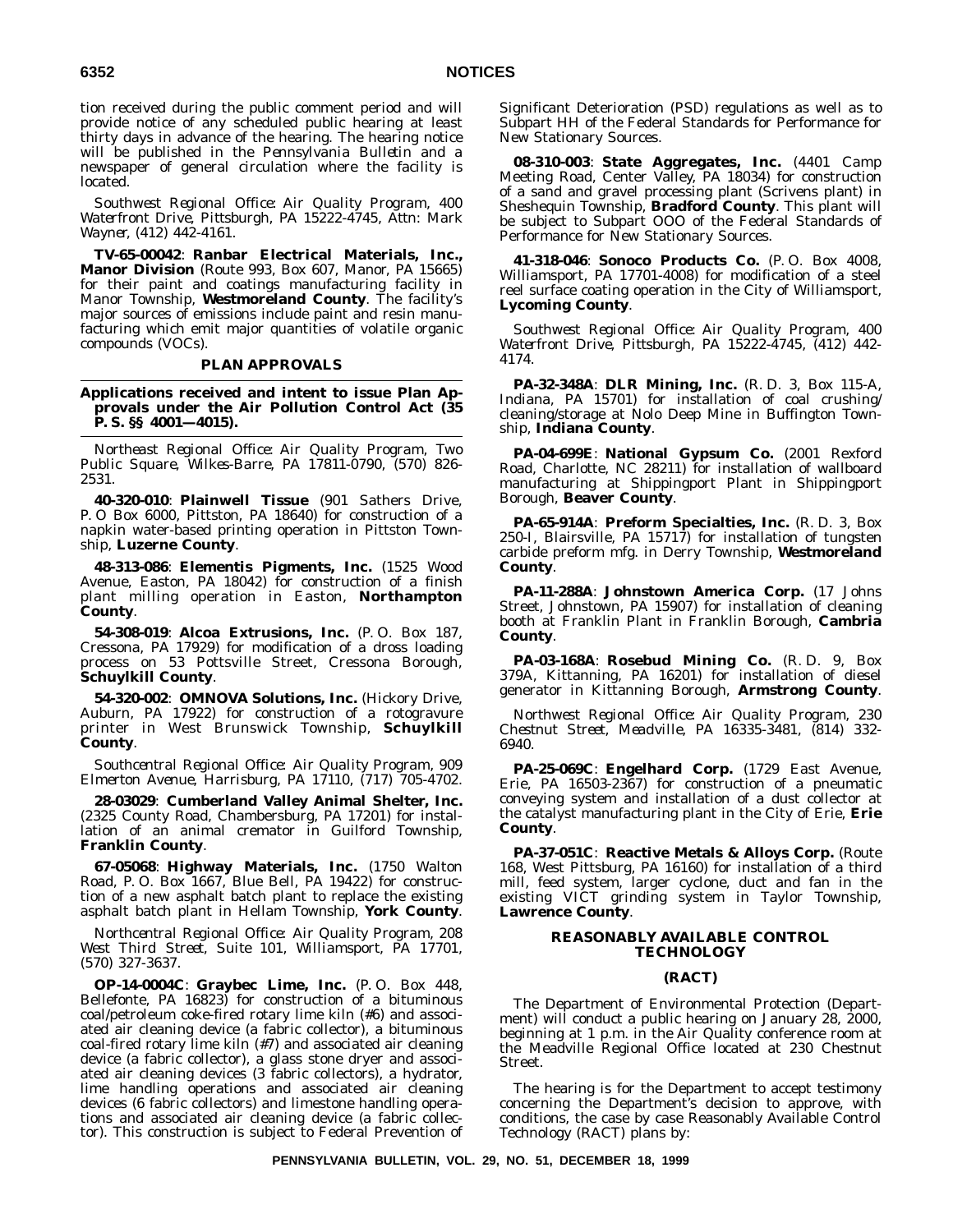Erie Forge & Steel, Inc. (1341 W. 16th Street, Erie, PA 16512) in Erie, Erie County to meet the requirements under 25 Pa. Code §§ 129.91—129.95 (RACT), concerning the emissions of oxides of nitrogen (NOx) from various air contamination sources. The final RACT proposals will be submitted to the United States Environmental Protection Agency (EPA) as a revision to Pennsylvania's State Implementation Plan.

The proposed SIP revisions do not adopt any new regulations. They incorporate the provisions and requirements contained in RACT approvals for these facilities to comply with current regulations.

The preliminary RACT determinations, if finally approved, will be incorporated into Plan Approvals and/or Operating Permits for the facilities and will be submitted to the United States Environmental Protection Agency (EPA) as a revision to Pennsylvania's State Implementation Plan.

The following is a summary of the preliminary NOx RACT determination for the above listed facility:

Electric Arc Furnaces 6 & 8 and Ladle Refining Furnace No. 7

Case by Case determination that no technically feasible control alternatives exist for NOx reduction from these sources.

A public hearing will be held for the purpose of receiving comments on the above proposed Operating Permit and the proposed SIP revisions. The public hearing is scheduled as follows:

DEP Meadville Regional Office, Air Quality Conference Room, 230 Chestnut Street, Meadville, PA 16335, January 28, 2000, 1 p.m. to 3 p.m.

Persons wishing to present testimony at the hearing should contact Robert Huston, Air Pollution Control Engineer, DEP, 230 Chestnut Street, Meadville, PA 16335- 3494, (814) 332-6940 at least 1 week in advance of the hearing to reserve a time to present testimony. Oral testimony will be limited to a maximum of 10 minutes and two written copies of the oral testimony are required. Each organization is requested to designate one witness to present testimony in its own behalf.

Persons with a disability who wish to comment and require an auxiliary aid, service or other accommodations to do so should contact Robert Huston, (814) 332-6940 or the Pennsylvania AT&T relay service at (800) 654-5984 (TDD) to discuss how the Department may accommodate their needs.

Those unable to attend the hearing but wish to comment should provide written comments to Robert Huston, Air Pollution Control Engineer, Department of Environmental Protection, 230 Chestnut Street, Meadville, PA 16335-3494. Comments should be submitted within 30 days of the date of this publication notice.

All the pertinent documents (applications, review memos, and draft approvals) are also available for review from 8 a.m. to 4 p.m. at the Meadville Regional DEP office (Air Quality). Appointments for scheduling a review must be made by calling the DEP contact person noted previously.

# **MINING**

## **APPLICATIONS TO CONDUCT COAL AND NONCOAL ACTIVITIES**

## **MINING ACTIVITY APPLICATIONS**

Applications under the Surface Mining Conservation and Reclamation Act (52 P. S. §§ 1396.1—1396.31); the Noncoal Surface Mining Conservation and Reclamation Act (52 P. S. §§ 3301—3326); The Clean Streams Law (35 P. S. §§ 691.1—691.1001); the Coal Refuse Disposal Control Act (52 P. S. §§ 30.51—30.66); The Bituminous Mine Subsidence and Land Conservation Act (52 P. S. §§ 1406.1—1406.21). Mining activity permits issued in response to such applications will also address the applicable permitting requirements of the following statutes: the Air Pollution Control Act (35 P. S. §§ 4001— 4015); the Dam Safety and Encroachments Act (32 P. S. §§ 693.1—693.27); and the Solid Waste Management Act (35 P. S. §§ 6018.101—6018.1003).

The following permit applications to conduct mining activities have been received by the Department of Environmental Protection. A copy of the application is available for inspection at the District mining office indicated above each application. Where a 401 water quality certification is needed for any aspect of a particular proposed mining activity, the submittal of the permit application will serve as the request for such certification.

Written comments or objections, or requests for informal conferences on applications, may be submitted by any person or any officer or head of any Federal, State or local government agency or authority to the Department at the same address within 30 days of this publication, or within 30 days after the last publication of the applicant's newspaper advertisement, as provided by 25 Pa. Code §§ 77.121—23 and 86.31—34 (relating to public notices of filing of permit applications, opportunity for comment, and informal conferences).

Where any of the mining activities listed will have discharges of wastewater to streams, the Department will incorporate NPDES permits into the mining activity permits issued in response to these applications. The NPDES permits will contain, at a minimum, technologybased effluent limitations (as described in the Department's regulations—25 Pa. Code §§ 77.522, 87.102, 88.92, 88.187, 88.242, 89.52, and 90.102) for iron, manganese, suspended solids, settleable solids, alkalinity, and pH. In addition to the above, more restrictive effluent limitations, restrictions on discharge volume, or restrictions on the extent of mining which may occur will be incorporated into a mining activity permit when necessary for compliance with water quality standards (in accordance with 25 Pa. Code Chapter 93 and 95). Persons or agencies which have requested review of the NPDES permit requirements for a particular mining activity within the above-mentioned public comment period will be provided with a 30-day period to review and submit comments on those requirements.

Written comments or objections should contain the name, address and telephone number of persons submitting comments or objections; application number; and a statement of sufficient detail to inform the Department on the basis of comment or objection and relevant facts upon which it is based. Requests for an informal conference must contain the name, address and telephone number of requestor; application number; a brief summary of the issues to be raised by the requestor at the conference; and a statement whether the requestor de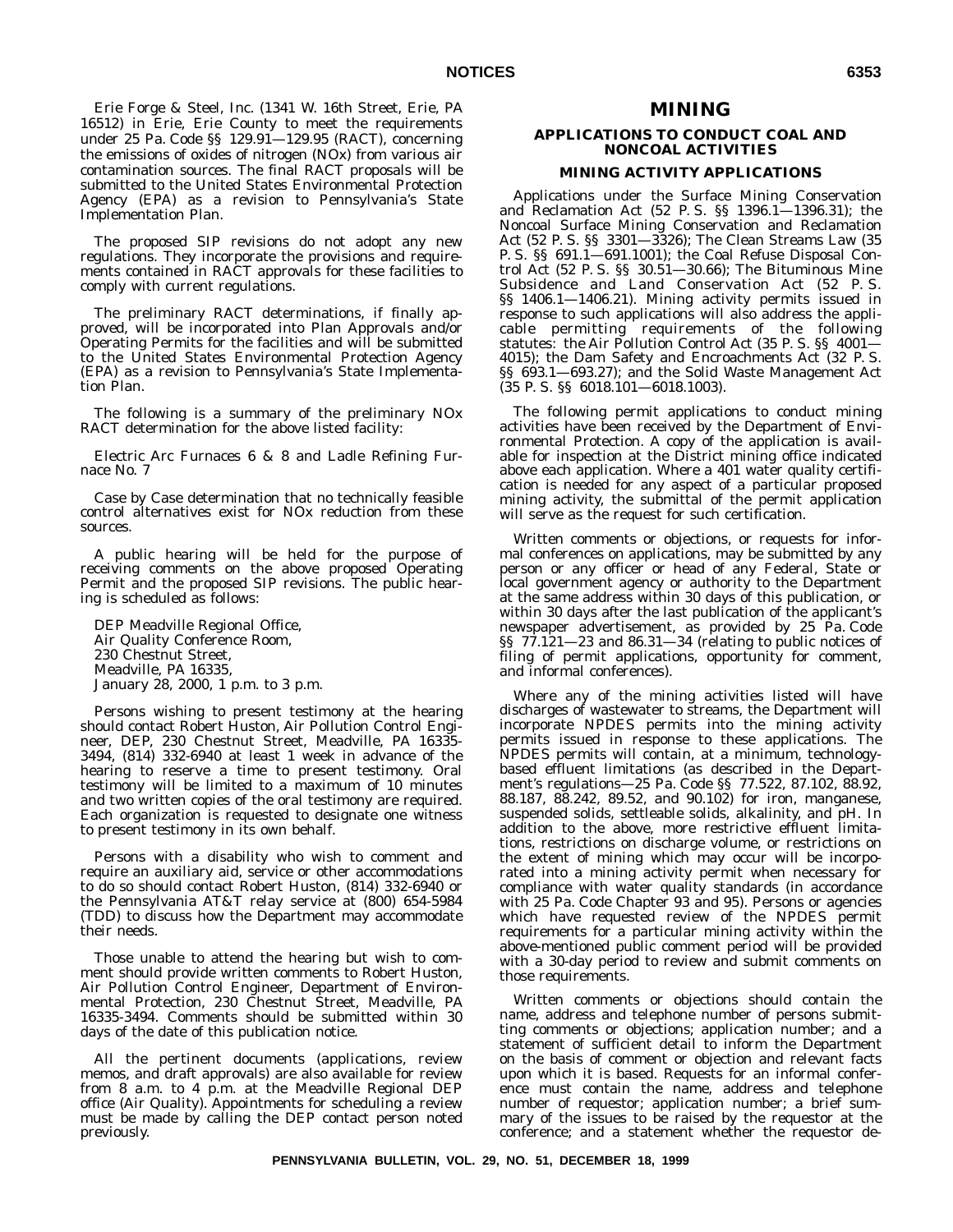sires to have the conference conducted in the locality of the proposed mining activities.

*Hawk Run District Office, P. O. Box 209, Off Empire Road, Hawk Run, PA 16840.*

#### *Coal Applications Received*

**17970107**. **Al Hamilton Contracting Company** (R. D. 1, Box 87, Woodland, PA 16681), major permit revision to an existing bituminous surface mine permit to apply biosolids (stabilized sewage sludge) to enhance vegetation on a 458 acre permit located in Boggs Township, **Clearfield County**. Application received November 15, 1999.

*Greensburg District Office, R. R. 2, Box 603-C, Greensburg, PA 15601.*

**26980104**. **Gary Gioia Coal Company** (319 Karen Drive, Elizabeth, PA 15037). Application received for commencement, operation and reclamation of a bituminous surface mine located in Wharton Township, **Fayette County**, proposed to affect 133.6 acres. Receiving streams: Big Sandy Creek and unnamed tributary to Big Sandy Creek to Cheat River and McIntire Run and unnamed tributaries to McIntire Run to Big Sandy Creek to the Cheat River. A social and economic justification is included with this application. Application received: December 1, 1999.

*Ebensburg District Office, 437 South Center Street, P. O. Box 625, Ebensburg, PA 15931-0625.*

**11890103**. Permit renewal for reclamation only, **Marquise Mining Corporation** (3889 Menoher Boulevard, Johnstown, PA 15905), for continued restoration of a bituminous strip mine in Lower Yoder Township, **Cambria County**, affecting 67.0 acres, receiving streams unnamed tributaries to/and St. Clair Run, application received November 24, 1999.

**32890107.** Permit Renewal for reclamation only, **T.L.H. Coal Company** (R. D. 1, Box 170, Rochester Mills, PA 15771), for continued restoration of a bituminous strip mine in Rayne and East Mahoning Townships, **Indiana County**, affecting 16.0 acres, receiving stream Dixon Run and unnamed tributaries to Rayne Run, application received December 1, 1999.

*Pottsville District Office, 5 West Laurel Boulevard, Pottsville, PA 17901-2454.*

**13890201R2**. **Panther Creek Partners**, (1001 Industrial Road, Nesquehoning, PA 18240-2244), renewal of an existing coal refuse reprocessing operation in Nesquehoning Borough, **Carbon County**, affecting 428.0 acres, receiving stream—Deep Run. Application received November 19, 1999.

#### *McMurray District Office, 3913 Washington Road, McMurray, PA 15317.*

**32991301**. **DLR Mining, Inc.** (R. D. 3, Box 115-A, Indiana, PA 15701), to develop and operate a new deep mine for the Nolo Mine in Buffington Township, **Indiana County**, permit application for a new deep mine, Little Yellow Creek and unnamed tributary to Little Yellow Creek. Application received November 8, 1999.

**32840701**. **Tanoma Coal Company, Inc.** (600 Rayne Run Road, Marion Center, PA 15759-8004), to renew the permit for the No. 2 Refuse Area in Rayne Township, **Indiana County** to renew the coal refuse disposal permit which expires 5/6/2000, no additional discharges. Application received November 8, 1999.

**63733708**. **Mon View Mining Company** (P. O. Box 1203, 250 West Main St., Uniontown, PA 15401), to renew the permit for the Mathis Coal Refuse Disposal Area in Carroll and Union Townships, **Washington County** to renew application for an existing coal refuse disposal area, no additional discharges. Application received November 15, 1999.

**63831302**. **Eighty Four Mining Company** (P. O. Box 284, Eighty Four, PA 15330), to revise the permit for the Mine No. 84 in South Strabane Township, **Washington County**, revision to add 30 acres to the surface permit area for a new ventilation shaft, unnamed tributary to Little Chartiers Creek. Application received November 15, 1999.

**33901602**. **Energy Resources, Inc.** (P. O. Box 259, Brockway, PA 15824), to transfer the permit for the Brockway Tipple in Snyder Township, **Jefferson County** to transfer of permit from Hepburnia Coal Co. to Energy Resources, Inc., no additional discharges. Application received November 18, 1999.

*Pottsville District Office, 5 West Laurel Boulevard, Pottsville, PA 17901-2454.*

*Noncoal Applications Received*

**8175SM3A1C5**. **Warner Company** (Yellow Springs Road, P. O. Box 457, Devault, PA 19432), correction to an existing quarry operation in Tredyffrin Township, **Chester County** affecting 262.0 acres, receiving stream—unnamed tributary to Valley Creek. Application received November 18, 1999.

# **APPLICATIONS RECEIVED UNDER SECTION 401: FEDERAL WATER POLLUTION CONTROL ACT**

## **ENCROACHMENTS**

The following Dam Safety and Encroachment permit applications, requests for Environmental Assessment approval, and requests for water quality certification have been received by the Department of Environmental Protection. Section 401(a) of the Federal Water Pollution Control Act (33 U.S.C.A. § 1341(a) requires the State to certify that the involved projects will not violate the applicable provisions of 33 U.S.C.A. §§ 1311—131, 1316 and 1317, as well as relevant State requirements. Initial requests for 401 certification will be published concurrently with the permit application. Persons objecting to approval of a request for certification under Section 401 or the issuance of a Dam Safety or Encroachment Permit or the approval of Environmental Assessments must submit any comments, suggestions or objections within 30 days of the date of this notice as well as any questions to the office noted above the application.

Persons with a disability who wish to attend the hearing and require an auxiliary aid, service or other accommodation to participate in the proceedings, should contact the specified program. TDD users may contact the Department through the Pennsylvania AT&T Relay Service at (800) 654-5984.

**Applications received under the Dam Safety and Encroachments Act (32 P. S. §§ 693.1—693.27) and section 302 of the Flood Plain Management Act (32 P. S. § 679.302) and requests for certification under Section 401 of the Federal Water Pollution Control Act.**

*Northeast Regional Office: Soils and Waterways Section, 2 Public Square, Wilkes-Barre, PA 18711-0790, (570) 826-2511.*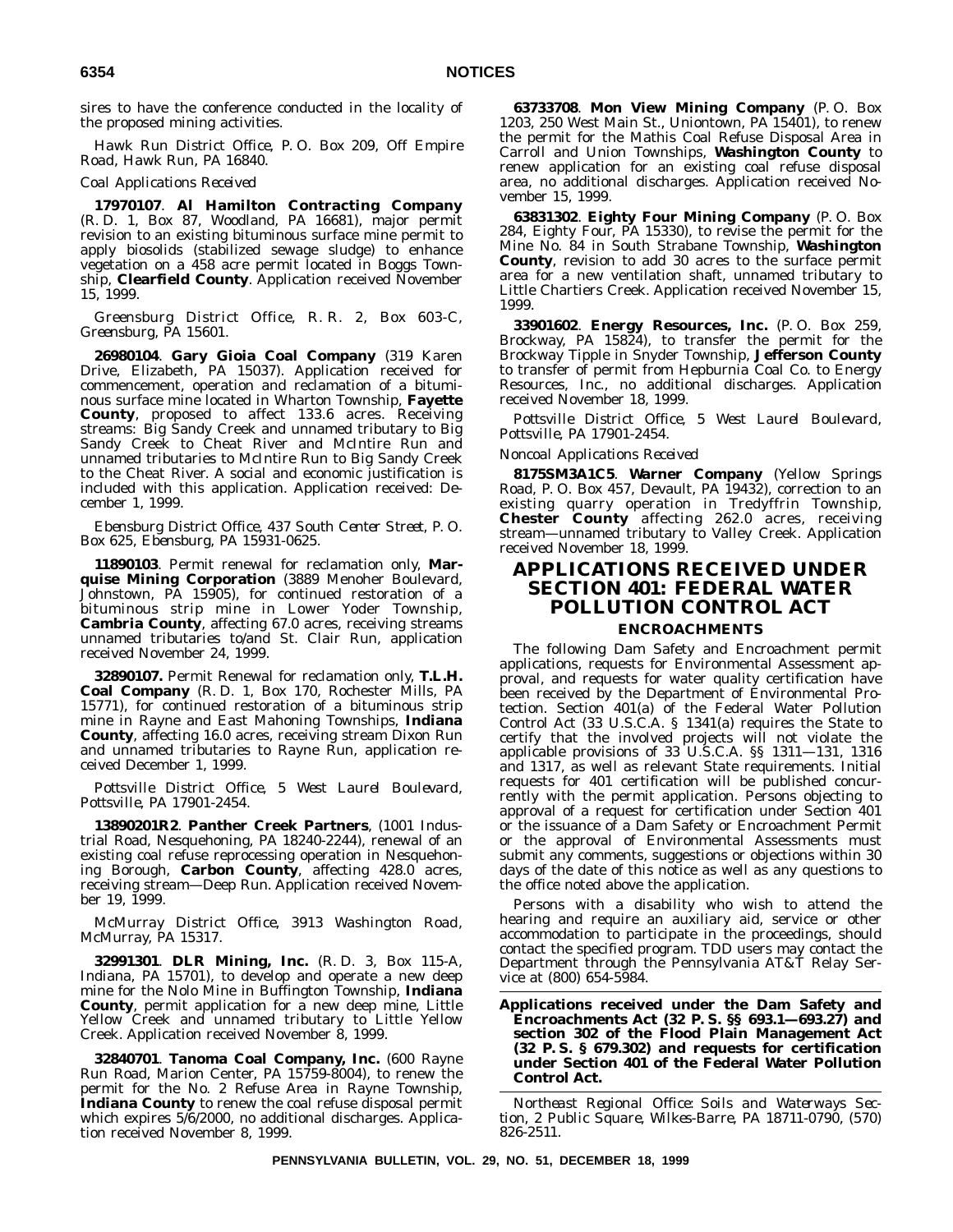**E58-232.** Encroachment. **Department of Transportation**, Engineering District 4-0, P. O. Box 111, Scranton, PA 18501. To remove the existing structure, to place fill in a de minimis area of wetlands equal to 0.03 acre and to construct and maintain a 4-span prestressed concrete I-beam bridge or an alternative 3-span steel I-beam bridge having a total span of approximately 537 feet and underclearance of approximately 26 feet across the Susquehanna River.  $\overrightarrow{A}$  temporary 4-span bridge is also proposed immediately downstream of S. R. 0011 to detour traffic during construction. The project is located along S. R. 0011, approximately 0.2 mile downstream of the S. R. 0081 bridge. (Great Bend, PA Quadrangle N: 18.8 inches; W: 17.3 inches), Hallstead Borough and Great Bend Township, **Susquehanna County** (Baltimore District, U. S. Army Corps of Engineers).

*Southcentral Regional Office: Section Chief, Water Management Program, Soils and Waterways Section, 909 Elmerton Avenue, 2nd Floor, Harrisburg, PA 17110, (717) 705-4707.*

**E05-279.** Encroachment. **Janet Fetter**, 217 Watson Road, Manns Choice, PA 15550. To fill in 0.044 acre of wetland (after-the-fact) in order to expand the width of the property located about 2,000 feet north of Manns Choice Borough (Bedford, PA Quadrangle N: 2.83 inches; W: 12.55 inches) in Harrison Township, **Bedford County**.

**E22-409.** Encroachment. **Robert Fried**, 2323 Patton Road, Harrisburg, PA 17112. To place fill within a 0.046 acre wetland area which drains to a tributary to Manada Creek (WWF) and is located at the intersection of Route 39 and Old Jonestown Road (Hershey, PA Quadrangle N: 8.4 inches; W: 2.5 inches) for the purpose of construction of a commercial development in West Hanover Township, **Dauphin County**.

**E22-410.** Encroachment. **Hershey Trust Co.**, P. O. Box 830, Founders Hall, Hershey, PA 17033. To remove an existing bridge and to construct and maintain a pedestrian bridge having a span of 40 feet and an underclearance of 6 feet across the channel of a tributary to Spring Creek (WWF) at a point immediately upstream of Meadow Lane (Hershey, PA Quadrangle N: 6.0 inches; W: 1.5 inches) in Derry Township, **Dauphin County**.

**E34-094.** Encroachment. **Robert & Kathryn Ewing Trust**, 113 E. Roland Rd., Parkside, PA 19015. To construct and maintain a bridge having a span of 22 feet and an underclearance of 2.7 feet across the channel of Doyle Run (CWF) at a point approximately 2.2 miles upstream of its mouth (McCoysville, PA Quadrangle N: 21.6 inches; W: 3.4 inches) for the purpose of providing access to form fields in Beale Township, **Juniata County**.

**E36-683.** Encroachment. **Steven Beiler**, 405 Red Hill Road, Narvon, PA 17555. To construct and maintain a bridge having a clear span of 40-foot with an underclearance of 7-foot across Pequea Creek (HQ-TSF) for an access driveway from Jacobs Road to a 57 acre farm land tract (New Holland, PA Quadrangle N: 11.5 inches; W: 12.5 inches) in Salisbury Township, **Lancaster County**.

**E67-679.** Encroachment. **Blackford Development, Inc.**, 1891 Santa Barbara Drive, Ste. 201, Lancaster, PA 17601. To place fill in 0.13 acre of wetlands in association with a 240 foot long stream enclosure (with a drainage area of less than 100 acres) in an unnamed tributary to Kreutz Creek (WWF) for the proposed Windsor Commons Industrial Development located east of Cape Horn Road and Chapel Church Road (York, PA Quadrangle N: 8.0

inches; W: 0.0 inches) in Windsor Township, **York County**. The permittee is required to provide a minimum of 0.13 acre of replacement wetlands.

*Northcentral Region: Water Management, Soils and Waterways Section, F. Alan Sever, Chief, 208 West Third St., Suite 101, Williamsport, PA 17701.*

**E14-362.** Encroachment. **Edward Sherman, Chairperson**, East Nittany Valley Joint Municipal Authority, P. O. Box 314, Lamar, PA 16848. To construct and maintain a total of 19 sewer line crossings and 6 pump stations. The crossings will consist of one 10-inch line, eleven 8-inch lines, one 4-inch line, three 3-inch lines, and three 2-inch lines. There are three methods of crossing consisting of boring at a minimum of 3 feet under the stream, hanging the line from an existing bridge, or using an open trench. If the open trench method is utilized the work will be completed when the stream is dry. The crossings will be through Fishing Creek (HQ-CWF), Little Fishing Creek (HQ-CWF), Cedar Run (HQ-CWF), Long Run (HQ-CWF), Roaring Run (HQ-CWF), and Axe Factory Hollow (CWF). The project's centralized location is at the intersection of SR 80 and SR 64 (Beech Creek, PA Quadrangle N: 5.65 inches, W: 2.69 inches) in Porter Township, **Clinton County**. This project proposes to impact 550 linear feet of stream and does not propose to impact any wetlands.

**E18-289.** Encroachment. **Edward Sherman, Chairperson**, East Nittany Valley Joint Municipal Authority, P. O. Box 314, Lamar, PA 16848. To construct and maintain a total of 19 sewer line crossings and 6 pump stations. The crossings will consist of one 10 inch line, eleven 8 inch lines, one 4 inch line, three 3 inch lines, and three 2 inch lines. There are three methods of crossing consisting of boring at a minimum of 3 feet under the stream, hanging the line from an existing bridge, or using an open trench. If the open trench method is utilized the work will be completed when the stream is dry. The crossings will be through Fishing Creek (HQ-CWF), Little Fishing Creek (HQ-CWF), Cedar Run (HQ-CWF), Long Run (HQ-CWF), Roaring Run (HQ-CWF), and Axe Factory Hollow (CWF). The project's centralized location is at the intersection of SR 80 and SR 64 (Beech Creek, PA Quadrangle N: 5.65 inches; W: 2.69 inches) in Porter Township, **Clinton County**. This project proposes to impact 550 linear feet of stream and does not propose to impact any wetlands.

*Southwest Regional Office, Soils & Waterways Section, 400 Waterfront Drive, Pittsburgh, PA 15222-4745.*

**18531.** Encroachment. **Aspinwall Marina, Inc.**, 285 River Avenue, Pittsburgh, PA 15215. To amend Permit No. E18531 to rearrange, operate and maintain the existing boat docking facility in the channel of and along the right bank of the Allegheny River (WWF) located at River Mile 7.3 approximately 2,500 feet upstream from the Highland Park Bridge (Pittsburgh East, PA Quadrangle N: 20.5 inches; W: 3.9 inches) in Aspinwall Borough, **Allegheny County**.

**E04-269.** Encroachment. **Dennis and Kathleen Costa**, 1501 Tevebaugh Road, Baden, PA 15005-1512. To construct and maintain a 5 foot diameter CMP culvert in Tevebau Run (WWF) to provide access to the private residence. The project is located on the northwest side of Tevebaugh Hollow Road approximately 1 mile northeast of its intersection with SR 0065 (Baden, PA Quadrangle N: 4.9 inches; W: 13.3 inches) in Baden Borough, **Beaver County**.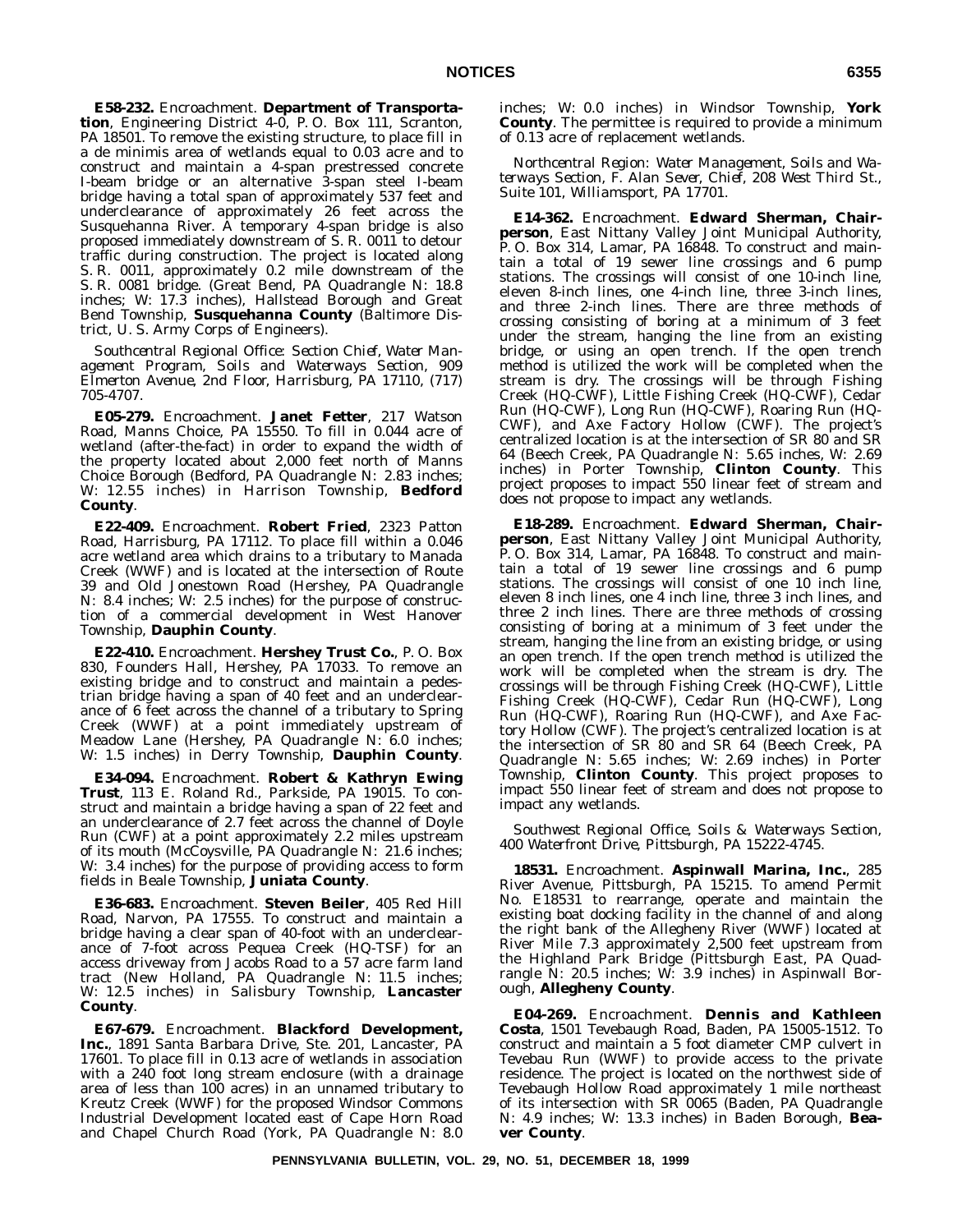*Northwest Regional Office: Soils and Waterways Section, 230 Chestnut Street, Meadville, PA 16335-3481, (814) 332-6942.*

**E16-113.** Encroachment. **Limestone Township**, R. D. 2, Box 313A, Summerville, PA 15864-9027. To remove the existing structure and to construct and maintain a composite steel I-beam bridge having a single normal span of 9.449 meters, a minimum underclearance of 2.46 meters on a skew of 50 degrees across Little Piney Creek (CWF) on T-539 (McGregor Road). The new structure will be placed downstream of the existing bridge approximately 9.5 meters to provide a safer roadway alignment. The project is located on T-539 (McGregor Road) across Little Piney Creek approximately 0.15 mile west of the intersection of T-539 (McGregor Road) and SR 66 (Strattanville, PA Quadrangle N: 2.9 inches; W: 10.4 inches) located in Limestone Township, **Clarion County**.

**E43-275.** Encroachment. **Mercer Raceway Park, LLC**, R. D. 1, Pulaski, PA 16143. To operate and maintain an existing 280-foot-long by 3-inch-diameter corrugated metal pipe stream enclosure and to place and maintain an additional 60 feet of 36-inch-diameter corrugated metal pipe stream enclosure in a tributary to Munnell Run (TSF) (contributory drainage area 160 acres) to allow for expansion of an existing parking area at Mercer Raceway Park. The project is located at Mercer Raceway Park on the south side of SR 2013 approximately 1,000 feet east of the intersection of SR 19 and SR 62 (Mercer, PA Quadrangle N: 20.0 inches; W: 15.1 inches) located in Findley Township, **Mercer County**.

**E62-359.** Encroachment. **PA Electric Company d/b/a GPU Energy**, 2800 Pottsville Pike, Reading, PA 19640- 0001. To install an aerial fiber optic utility crossing and to operate and maintain existing aerial electric utility crossings (WD line) across Brokenstraw Creek (CSF, Trout Stocked, Nominated 1-A Scenic) on existing support structures. The project is located across Brokenstraw Creek approximately 2,000 feet south of the intersection of SR 6 and SR 957 in the village of Columbus (Columbus, PA-NY Quadrangle N: 10.3 inches; W: 12.1 inches) located in Columbus Township, **Warren County**.

**E62-360.** Encroachment. **John Johnson**, Bob's Garage, R. D. 1, Box 167, Youngsville, PA 16371. To remove the existing structure and to construct and maintain a steel girder/wooden deck bridge having a single clear span of 30 feet and a maximum underclearance of approximately 11.5 feet across Matthews Run (CWF) for private driveway access. The new bridge will be located approximately 15 feet upstream of the existing bridge across Matthews Run approximately 1.4 miles on SR 27 north of the Borough of Youngsville limits (Sugar Grove, PA Quadrangle N: 0.5 inch; W: 12.0 inches) located in Brokenstraw Township, **Warren County**.

#### **ENVIRONMENTAL ASSESSMENT**

**Requests for Environmental Assessment approval under section 105.15 of 25 Pa. Code and requests for certification under section 401 of the Federal Water Pollution Control Act.**

*Central Office: Bureau of Waterways Engineering, 400 Market Street, 3rd Floor, P. O. Box 8554, Harrisburg, PA 17105-8555, (717) 787-8568.*

**D65-081EA.** Environmental Assessment. **Westmoreland County Girl Scout Council**, (545 South Main Street, Greensburg, PA 15601). To breach and remove the Lake Janet Ruth Dam across Loyalhanna Creek (HQ-CWF) for the purpose of restoring the stream to a free

flowing condition. The dam is located approximately 4,000 feet southwest of the intersection of S. R. 381 and Weaver Mill Rector Road (Stahlstown, PA Quadrangle N: 11.00 inches; W: 0.15 inch) in Cook Township, **Westmoreland County**.

**D54-001EA.** Environmental Assessment. **Pennsylvania Game Commission** (2001 Elmerton Avenue, Harrisburg, PA 17110). To breach and remove the Lofty Reservoir Dam across Messers Run (HQ-CWF) for the purpose of restoring the stream to a free flowing condition (Delano, PA Quadrangle N: 22.25 inches; W: 6.30 inches).

# **ACTIONS**

# **FINAL ACTIONS TAKEN UNDER THE PENNSYLVANIA CLEAN STREAMS LAW AND THE FEDERAL CLEAN WATER ACT**

**[National Pollution Discharge Elimination System Program (NPDES)]**

# **DISCHARGE OF CONTROLLED INDUSTRIAL WASTE AND SEWERAGE WASTEWATER**

## **(Part I Permits)**

The Department of Environmental Protection has taken the following actions on previously received permit applications and requests for plan approval and has issued the following significant orders.

Any person aggrieved by this action may appeal, under section 4 of the Environmental Hearing Board Act (35 P. S. § 7514) and 2 Pa.C.S. §§ 501—508 and 701—704 (relating to the Administrative Agency Law), to the Environmental Hearing Board, Second Floor, Rachel Carson State Office Building, 400 Market Street, P. O. Box 8457, Harrisburg, PA 17105-8457, (717) 787-3483. TDD users may contact the Board through the Pennsylvania Relay Service, (800) 654-5984. Appeals must be filed with the Environmental Hearing Board within 30 days of receipt of written notice of this action unless the appropriate statute provide a different time period. Copies of the appeal form and the Board's rules of practice and procedure may be obtained from the Board. The appeal form and the Board's rules of practice and procedure are also available in Braille or on audiotape from the Secretary to the Board at (717) 787-3483. This paragraph does not, in and of itself, create any right of appeal beyond that permitted by applicable statutes and decisional law.

#### **Actions under The Clean Streams Law (35 P. S. §§ 691.1—691.1001).**

*Southeast Regional Office: Regional Water Management Program Manager, Lee Park, Suite 6010, 555 North Lane, Conshohocken, PA 19428, (610) 832-6130.*

**NPDES Permit No. PA0011436.** Industrial waste. **Handy and Harmon Tube Company**, 701 West Township Line Road, Norristown, PA 19403-4629 is authorized to discharge from a facility located in East Norriton Township, **Montgomery County** to receiving waters named Stoney Creek.

**NPDES Permit No. PA0056316.** Sewerage. **Robert G. Fitton**, 3260 Mink Road, Kintnersville, PA 18930- 9547, is authorized to discharge from a facility located in Springfield Township, **Bucks County** to an unnamed tributary to Haycock Creek.

**NPDES Permit No. PA0036897**. Sewage. **Borough of South Coatesville**, 136 Modena Road, South Coatesville,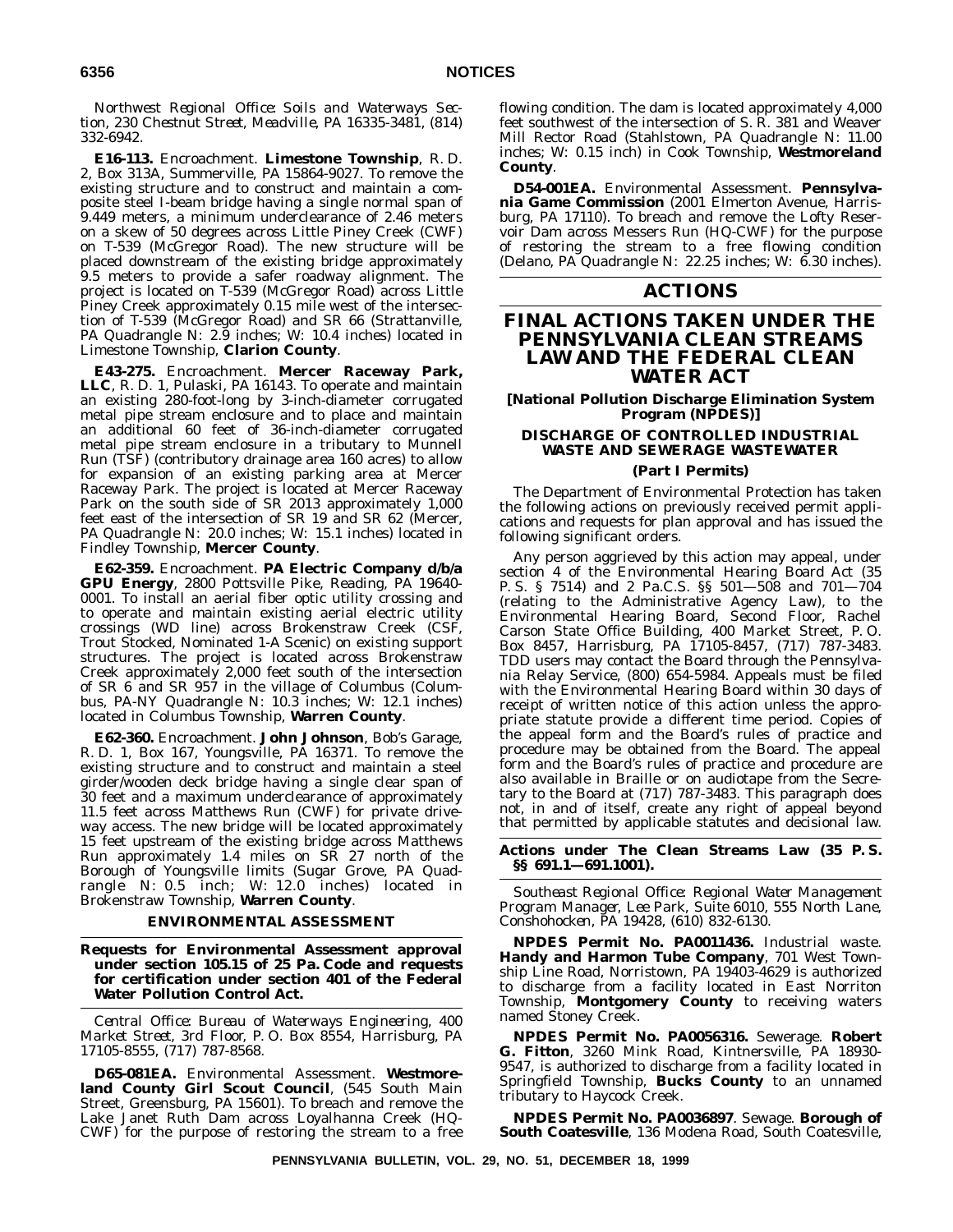PA 19320, is authorized to discharge from a facility located in South Coatesville Borough, **Chester County** to receiving waters named West Branch of Brandywine Creek.

**WQM Permit No. 1598201.** Sewerage. **Herr Foods, Inc.**, P. O. Box 300, Nottingham, PA 19362. Applicant was granted approval to upgrade the industrial wastewater treatment plant and to add a new 26.2 acre spray field located in West Nottingham Township, **Chester County**.

**WQM Permit No. 0998428**. Sewerage. **Bucks County Water and Sewer Authority**, 1275 Almshouse Road, Warrington, PA 18976. Applicant is granted approval for the construction and operation of sanitary sewers and pump station to serve Brayton Gardens Residential Subdivision located in Richland Township, **Bucks County**.

**WQM Permit No. 0999422.** Sewerage. **Newtown Bucks County Joint Municipal Authority**, P. O. Box 329, Newtown, PA 18940. Applicant is granted approval for the construction and operation of a pump station known as Eagle Glenn Pump Station located in Newtown Township, **Bucks County**.

**WQM Permit No. 0981420T1. Amendment No. 1.** Sewerage. **Quakerwoods Campground, Inc.**, 2225 Rosedale Road, Quakertown, PA 18951. Applicant is granted approval for the construction and operation of sewage treatment plant with infiltration beds located in Milford Township, **Bucks County**.

**WQM Permit No. 2399409.** Sewerage. **Upper Provi**dence Township Sewer Authority, 935 North Providence Road, Media, PA 19063. Applicant is granted approval for the construction and operation of a low pressure sanitary sewer extension known as Wooded Way located in Upper Providence Township, **Delaware County**.

*Northeast Regional Office: Water Management Program Manager, 2 Public Square, Wilkes-Barre, PA 18711-0790, (570) 826-2511.*

**NPDES Permit No. PA-0060691.** Sewerage. **Luzerne County Parks Department**, R. R. 2, Box 301, Hunlock Creek, PA 18621 is authorized to discharge from a facility located in Plymouth Township, **Luzerne County**.

**NPDES Permit No. PA-0060917.** Sewerage. **Chestnut Ridge Associates**, P. O. Box 1085, Mechanicsburg, PA 17055 is authorized to discharge from a facility located in Lehman Township, **Luzerne County**.

*Southcentral Regional Office: Regional Water Management Program Manager, 909 Elmerton Avenue, Harrisburg, PA 17110, (717) 705-4795.*

**Permit No. 0699406.** Sewage. **Kutztown School District**, 50 Trexler Avenue, Kutztown, PA 19530. This permit approves the construction of Sewage Treatment Facilities in Greenwich Township, **Berks County**.

**Permit No. 2199408.** Sewage. **Lower Allen Township Authority**, 120 Limekiln Road, New Cumberland, PA 17070. This permit approves the construction of Pump Station in Lower Allen Township, **Cumberland County**.

**Permit No. 0699408.** Sewage. **Lower Heidelberg Township Municipal Authority**, 720 Brownsville Road, Sinking Springs, PA 19608. This permit approves the construction of Sewers and Appurtenances in Lower Heidelberg Township, **Berks County**.

**Permit No. 0007391.** Industrial waste. **The York Water Company**, 130 East Market Street, P. O. Box 15089, York, PA 17405-7089 is authorized to discharge from a facility located in Spring Garden Township, **York** **County** to the receiving waters named the south branch of Codorus Creek (Outfall 001) and an unnamed tributary of Codorus Creek (Outfall 002).

**Permit No. 0081515.** Sewerage. **Lancaster County Career & Technology Center**, (Brownstown Campus), 1730 Hans Herr Drive, P. O. Box 527, Willow Street, PA 17584 is authorized to discharge from a facility located in West Earl Township, **Lancaster County** to the receiving waters named Conestoga River.

**Permit No. 0086304.** Sewerage. **Earl Township Sewer Authority**, 517 North Railroad Avenue, New Holland, PA 17557 is authorized to discharge from a facility located in Earl Township, **Lancaster County** to the receiving waters named Mill Creek.

**Permit No. 0080764.** Industrial waste. **Red Lion Municipal Authority**, (Cabin Creek Water Treatment Plant), P. O. Box 190, Red Lion, PA 17356 is authorized to discharge from a facility located in Windsor Township, **York County** to the receiving waters named Cabin Creek.

**Permit No. PA0088064.** Concentrated Animal Feeding Operations. **Ruth Family Farms, L. P.**, 357 Yorktown Road, Hershey, PA 17033 is authorized to operate a 1277 Animal Equivalent Unit Concentrated Animal Feeding Operation (CAFO) located at Perry Meadows Farm, R. D. 1, Box 150-A, Blain, PA 17006 in Jackson Township, **Perry County**.

**Permit No. PAG043508.** Sewerage—Single Family Residence. Michael J. McDermott, 1113 Seifrit Lane, Bernville, PA 19506 is authorized to discharge from a facility located in Bern Township, **Berks County** to the receiving waters named unnamed tributary to Plum Creek.

**Permit No. PAG053529.** Groundwater Cleanup. **Former Wolfe's Repair**, P. O. Box 9, Fishertown, PA 15539 is authorized to discharge from a facility located at Route 56E in East St. Clair Township, **Bedford County** to the receiving waters named unnamed tributary to Dunning Creek.

**Permit No. PA0087009.** Industrial waste. **Hanover Cold Storage**, 1301 Carlisle Pike, Hanover, PA 17331 is authorized to discharge from a facility located in Penn Township, **York County** to the receiving waters named South Branch of West Conewago Creek.

*Northwest Regional Office: Regional Water Management Program Manager, 230 Chestnut Street, Meadville, PA 16335, (814) 332-6942.*

**NPDES Permit No. PA0101664.** Sewage. **Orchard** Park Plan of Lots, John B. Best, Bredinsburg Road, Franklin, PA 16323 is authorized to discharge from a facility located in Cranberry Township, **Venango County** to an unnamed tributary to Lower Twomile Run.

**NPDES Permit No. PA0222968.** Sewage. **Humane Society of Mercer County, Inc.**, P. O. Box 331, Sharpsville, PA 16150 is authorized to discharge from a facility located in Jefferson Township, **Mercer County** to an unnamed tributary to Daley Run.

**NPDES Permit No. PA0222852.** Sewage. **West Fallowfield Township,** 6993 Westford Road, Hartstown, PA 16131 is authorized to discharge from a facility located in West Fallowfield Township, **Crawford County** to Patton Creek.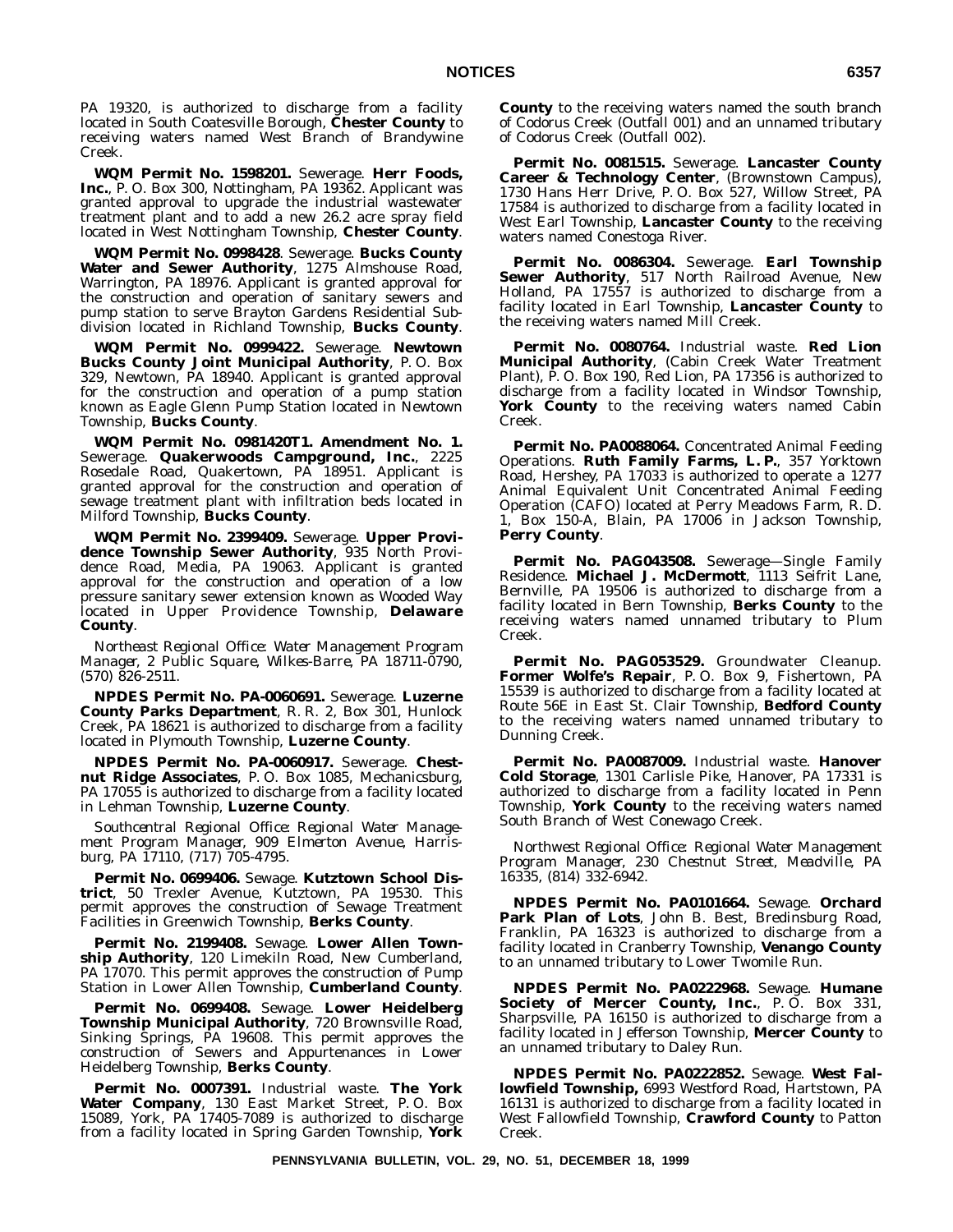**NPDES Permit No. PA0222976.** Sewage. **Albert R. Shouey**, R. R. 2, Box 113B, Worthington, PA 16262 is authorized to discharge from a facility located in Barnett Township, **Jefferson County** to an unnamed tributary to Cathers Run.

**NPDES Permit No. PA0004251.** Industrial Waste. **Advanced Cast Products, Inc.**, P. O. Box 417, Mill Street, Meadville, PA 16335 is authorized to discharge from a facility located in Vernon Township, **Crawford County** to French Creek.

**NPDES Permit No. PA0030724.** Sewage. **Pleasant Ridge Manor—West**, 8300 West Ridge Road, Girard, PA 16417 is authorized to discharge from a facility located in Fairview Township, **Erie County** to Trout Run.

**NPDES Permit No. PA0005061.** Industrial Waste. **Pennsylvania Power Company**, New Castle Plant, 76 South Main Street, Akron, OH 44308 is authorized to discharge from a facility located in Taylor Township, **Lawrence County** to the Beaver River and McKee Run.

**WQM Permit No. 2499402.** Sewage **City of St. Marys**, 808 South Michael Road, St. Marys, PA 15857. This project is for the sewer replacement project at the 4th Street Bridge in the City of St. Marys, **Elk County**.

**WQM Permit No. 2599419.** Sewage. **Washington Township Sewer Authority**, 11800 Edinboro Road, Edinboro, PA 16412. This project is for the installation of a new, additional microscreen at the existing wastewater treatment plant in Washington Township, **Erie County**.

# **INDIVIDUAL PERMITS**

#### **(PAS)**

The following NPDES Individual Permits for Discharges of Stormwater from Construction Activities have been issued.

*Southeast Regional Office: Regional Water Management Program Manager, Lee Park, Suite 6010, 555 North Lane, Conshohocken, PA 19428-2233, (610) 832-6130.*

| <i>NPDES</i> | <i>Applicant Name</i>                                                              | County and                                     | Receiving               |
|--------------|------------------------------------------------------------------------------------|------------------------------------------------|-------------------------|
| Permit No.   | and Address                                                                        | Municipality                                   | Stream or Body of Water |
| PAS10-G345   | Megill Development Com-<br>pany, Inc.<br>2 Huntrise Lane<br>West Chester, PA 19382 | Lower Oxford Township<br><b>Chester County</b> | McDonald Run            |

*Northeast Regional Office: Regional Water Management Program Manager, 2 Public Square, Wilkes-Barre, PA 18711-0790, (570) 826-2511.*

| <b>NPDES</b><br>Permit No. | <b>Applicant Name</b><br>and Address                                                | County and<br><i>Municipality</i>                            | Receiving<br>Stream or Body of Water |
|----------------------------|-------------------------------------------------------------------------------------|--------------------------------------------------------------|--------------------------------------|
| <b>PAS10U121</b>           | Saint Jane Frances<br>DeChantal Church<br>1918 Washington Blvd.<br>Easton, PA 18042 | <b>Northampton County</b><br><b>Palmer Township</b>          | <b>Bushkill Creek</b>                |
| PAS101319                  | Ray C. Tuthill<br>P. O. Box 216<br>Palmerton, PA 18701                              | <b>Carbon County</b><br><b>Lower Towamensing</b><br>Township | Aquashicola Creek                    |
| PAS10Q013-R                | Anthony Koneski<br>5202 Mill Rd.<br>Emmaus, PA 18049                                | Lehigh County<br><b>Upper Milford Township</b>               | Little Lehigh Creek                  |
| PAS10Q177                  | Lehigh West Land<br>Associates<br>4445 Harriet Lane<br>Bethlehem, PA 18017          | Lehigh County<br>Lower Macungie Township                     | Little Lehigh Creek                  |

*Southcentral Regional Office: Section Chief, Water Management Program, Soils and Waterways Section, 909 Elmerton Avenue, Harrisburg, PA 17110-8200, (717) 705-4707.*

**PAS-10-I016-1.** Individual NPDES. **The McNaughton Company**, 4400 Deer Path Road, Harrisburg, PA 17110. To Implement an Erosion and Sedimentation Control Plan for a residential development (Deer Path Woods PRD) on 309.1 acres in Susquehanna Township, **Dauphin County**. The project is located north of Route 39 near Crooked Hill Road (Harrisburg East, PA Quadrangle N: 15.0 inches; W: 20.1 inches). Drainage will be to a tributary to Wildwood Lake and Paxton Creek. (WWF).

*Southwest Regional Office: Regional Water Management Program Manager, 400 Waterfront Drive, Pittsburgh, PA 15222-4745, (412) 442-4000.*

| <i>NPDES</i> | <i>Applicant Name</i>                                  | County and                                           | Receiving               |
|--------------|--------------------------------------------------------|------------------------------------------------------|-------------------------|
| Permit No.   | and Address                                            | Municipality                                         | Stream or Body of Water |
| PAS10A109    | Ron Plis Co.<br>P. O. Box 545<br>Monroeville, PA 15146 | <b>Allegheny County</b><br>North Versailles Township | Jack's Run              |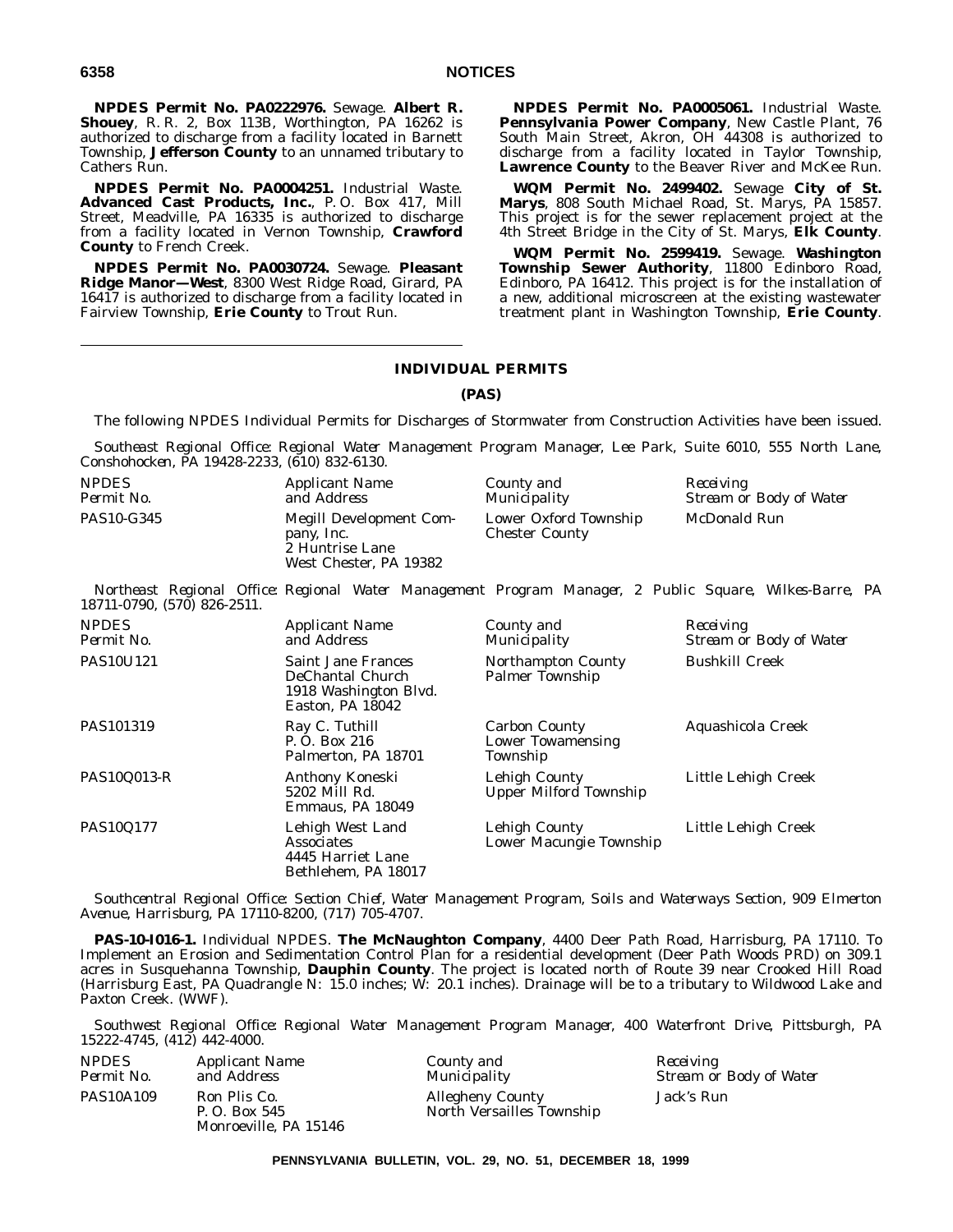# **NOTICES 6359**

| <b>NPDES</b><br>Permit No. | <b>Applicant Name</b><br>and Address                                                                                                                                                 | County and<br>Municipality                                                                                                                                                                                                                                                                                                                                                  | Receiving<br>Stream or Body of Water                                                                                                                                                                                                                                                                                                                                                                                                                                                                                         |
|----------------------------|--------------------------------------------------------------------------------------------------------------------------------------------------------------------------------------|-----------------------------------------------------------------------------------------------------------------------------------------------------------------------------------------------------------------------------------------------------------------------------------------------------------------------------------------------------------------------------|------------------------------------------------------------------------------------------------------------------------------------------------------------------------------------------------------------------------------------------------------------------------------------------------------------------------------------------------------------------------------------------------------------------------------------------------------------------------------------------------------------------------------|
| <b>PAS10B011</b>           | <b>Armstrong County Industrial</b><br><b>Development Authority</b><br>Armstrong County Dept. of<br><b>Planning and Development</b><br>402 Market Street<br>Kittanning, PA 16201-1485 | <b>Armstrong County</b><br>North Buffalo Township<br>South Buffalo Township                                                                                                                                                                                                                                                                                                 | <b>Pine Creek</b><br>Nicholson Run                                                                                                                                                                                                                                                                                                                                                                                                                                                                                           |
| PAS100245                  | Chippewa Township<br>2568 Darlington Road<br>Beaver Falls, PA 15010                                                                                                                  | <b>Beaver County</b><br>Chippewa Township                                                                                                                                                                                                                                                                                                                                   | North Fork of Little<br><b>Beaver Creek</b>                                                                                                                                                                                                                                                                                                                                                                                                                                                                                  |
| <b>PAS10L021</b>           | <b>Level 3 Communications</b><br>14023 Denver West Parkway<br>Golden, CO 80401-3107                                                                                                  | <b>Fayette County</b><br><b>Brownsville Borough</b><br>Henry Clay Township<br>Menallen Township<br>North Union Township<br>Redstone Township<br><b>Uniontown City</b><br><b>Wharton Township</b>                                                                                                                                                                            | <b>Beaver Creek</b><br><b>Bennington Spring Run</b><br><b>Big Sandy Creek</b><br><b>Braddock Run</b><br>Coal Lick Run<br>Deadman Run<br>Jennings Run<br>Meadow Run<br>Monongahela River<br>Noahs Glade Run<br>Pickham Run<br><b>Redstone Creek</b><br><b>UNT Beaver Creek</b><br><b>UNT Big Sandy Creek</b><br><b>UNT Braddock Run</b><br><b>UNT Deadman Run</b><br><b>UNT Dunlap Creek</b><br>Little Sandy Creek<br><b>UNT Meadow Run</b><br><b>UNT Pinkham Run</b><br><b>UNT Redstone Creek</b><br><b>UNT Saltlick Run</b> |
|                            |                                                                                                                                                                                      | <b>Washington County</b><br><b>Allenport Borough</b><br>California Borough<br>Carroll Township<br>Charleroi Borough<br><b>Coal Center Borough</b><br>Donora Township<br><b>Dunlevy Borough</b><br>Elco Borough<br>Monongahela City<br>New Eagle Borough<br>North Charleroi Borough<br>Roscoe Borough<br><b>Speers Borough</b><br>Union Township<br>West Brownsville Borough | Dry Run<br>Hooder Run<br><b>Houston Run</b><br>Lily Run<br>Maple Creek<br>Mingo Creek<br>Monongahela River<br><b>Pigeon Creek</b><br>Pike Run<br><b>UNT Monongahela</b><br>River<br>Wood Run                                                                                                                                                                                                                                                                                                                                 |
|                            |                                                                                                                                                                                      | <b>Allegheny County</b><br><b>Baldwin Borough</b><br><b>Clairton City</b><br>Dravosburg Borough<br>Duquesne City<br><b>Homestead Borough</b><br>Jefferson Borough<br>Pittsburgh City<br>West Homestead Borough<br>West Mifflin Borough<br><b>Whitaker Borough</b>                                                                                                           | Becks Run<br><b>Homestead Run</b><br>Lobbs Run<br>Monongahela River<br>Ohio River<br><b>Peters Creek</b><br>Sawmill Run<br>Thompson Run<br><b>UNT</b> Monongahela<br>River<br>West Run                                                                                                                                                                                                                                                                                                                                       |
| <b>PAS10X094</b>           | Ralph Smith & Son, Inc.<br>R. D. 1, Box 184C<br>Derry, PA 15627                                                                                                                      | <b>Westmoreland County</b><br>Salem Township                                                                                                                                                                                                                                                                                                                                | <b>UNT Porters Run</b>                                                                                                                                                                                                                                                                                                                                                                                                                                                                                                       |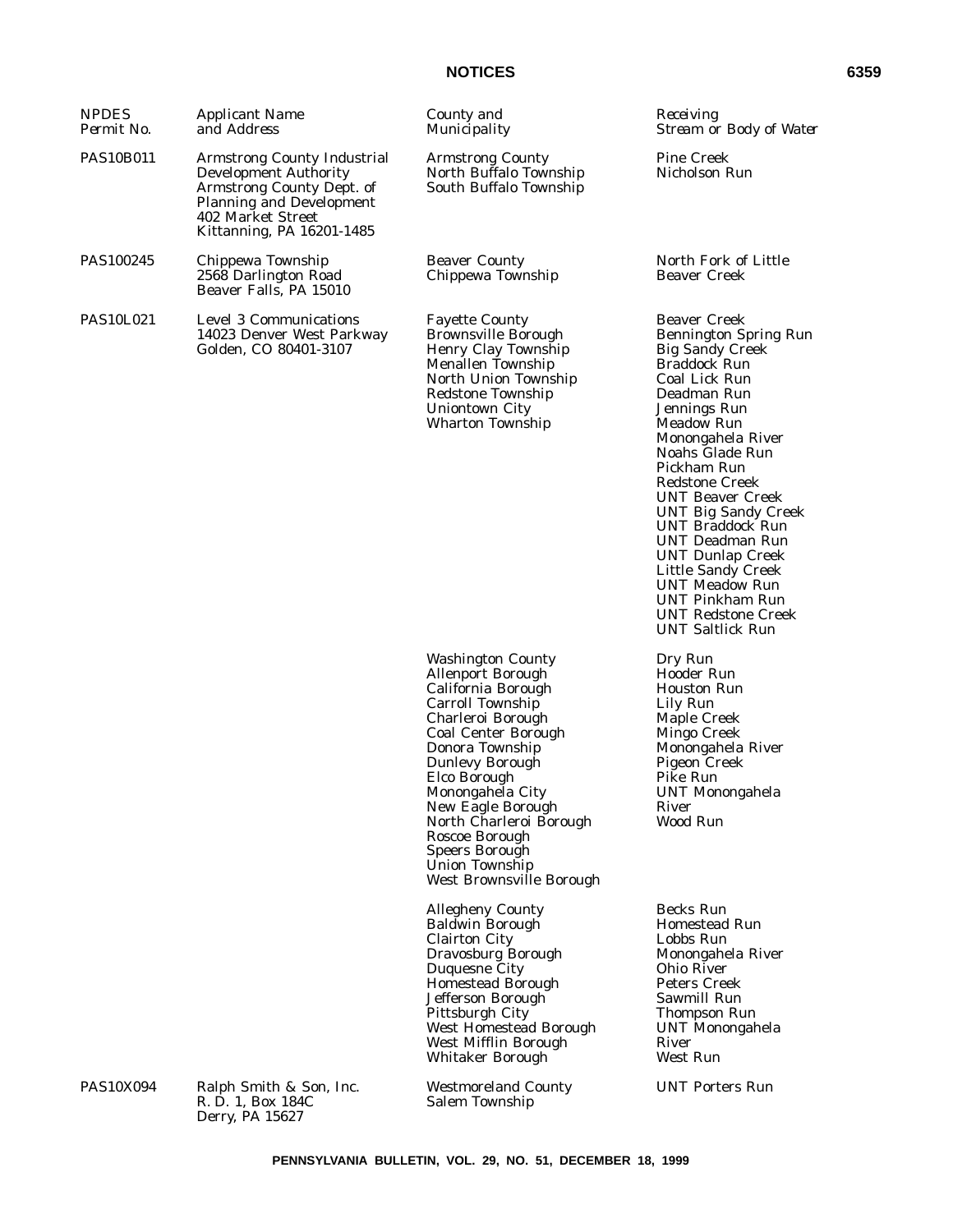*Northeast Regional Office: Regional Water Management Program Manager, 2 Public Square, Wilkes-Barre, PA 18711-0790, (570) 826-2511.*

| <i>NPDES</i> | <i>Applicant Name</i> |  |
|--------------|-----------------------|--|
| Permit No.   | and Address           |  |

PAS232207 Gellner & Company, Inc. P. O. Box 208 Tamaqua, PA 18252

*County and Receiving Permit Address Municipality* Stream

Schuylkill County Tamaqua Borough

Unnamed Tributary to Nesquehoning Creek

# **INDIVIDUAL PERMITS**

#### **(PAR)**

## **APPROVALS TO USE NPDES AND OTHER GENERAL PERMITS**

The following parties have submitted (1) Notices of Intent (NOIs) for coverage under General NPDES Permit(s) to discharge wastewater into the surface waters of this Commonwealth; (2) NOIs for coverage under General Permit(s) for Beneficial Use of Sewage Sludge or Residential Septage by Land Application in Pennsylvania; or (3) Notifications for First Land Application of Sewage Sludge.

The approval of coverage under these General Permits may be subject to one or more of the following: pollutant or effluent discharge limitations, monitoring and reporting, pathogen and vector attraction reduction requirements, operational standards, general requirements, management practices and other conditions set forth in the respective general permit. The Department of Environmental Protection (Department) has reviewed the NOIs and determined that they comply with administrative requirements of the respective permit application. Also, the Department has evaluated the First Land Application of Sewage Sludge for the sites applying for coverage under PAG-7, PAG-8, and PAG-9 and determined that the sites are suitable for land application of sewage sludge.

The EPA Region III Regional Administrator has waived the right to review or object to this permit action under the waiver provision: 40 CFR 123.24.

The application and related documents, effluent limitations, permitting requirements and other information are on file and may be inspected and arrangement made for copying at the contact office noted.

The Department has acted on the following requests for coverage under the specified General Permit as follows:

| List of<br>General Permit Type |                                                                                                                                                                                    |
|--------------------------------|------------------------------------------------------------------------------------------------------------------------------------------------------------------------------------|
| $PAG-1$                        | General Permit for Discharges From Stripper Oil Well Facilities                                                                                                                    |
| $PAG-2$                        | General Permit for Discharges of Stormwater Construction Activities                                                                                                                |
| PAG-3                          | General Permit for Discharges of Stormwater From Industrial Activities                                                                                                             |
| PAG-4                          | General Permit for Discharges From Single Residence Sewage Treatment Plant                                                                                                         |
| PAG-5                          | General Permit for Discharges From Gasoline Contaminated Ground Water Remediation<br><b>Systems</b>                                                                                |
| PAG-6                          | General Permit for Wet Weather Overflow Discharges From Combined Sewer Systems                                                                                                     |
| PAG-7                          | General Permit for Beneficial Use of Exceptional Quality Sewage Sludge By Land Applica-<br>tion                                                                                    |
| PAG-8                          | General Permit for Beneficial Use of Non-Exceptional Quality Sewage Sludge By Land Ap-<br>plication to Agricultural Land, Forest, a Public Contact Site or a Land Reclamation Site |
| PAG-9                          | General Permit for Beneficial Use of Residential Septage By Land Application to Agricul-<br>tural Land, Forest or a Land Reclamation Site                                          |
| <b>PAG-10</b>                  | General Permit for Discharges Resulting From Hydrostatic Testing of Tanks and Pipelines                                                                                            |

*General Permit Type—PAG-2*

| <b>Facility Location</b><br>County and<br><i>Municipality</i>   | Permit No. | <b>Applicant Name</b><br>and Address                                                       | <i>INCLUTING DUCAIN</i> ,<br><b>Body of Water</b><br>or Site Name<br>and Address | Contact Office and<br>Telephone No.                                                  |
|-----------------------------------------------------------------|------------|--------------------------------------------------------------------------------------------|----------------------------------------------------------------------------------|--------------------------------------------------------------------------------------|
| <b>Lower Pottsgrove</b><br>Township<br><b>Montgomery County</b> | PAR10-T447 | Sanatoga Ridge Community, Sanatoga Creek<br>Inc.<br>2461 East High Street<br>Pottstown, PA |                                                                                  | Suite 6010, Lee Park<br>555 North Lane<br>Conshohocken, PA 19428<br>$(610)$ 832-6130 |

*Receiving Stream,*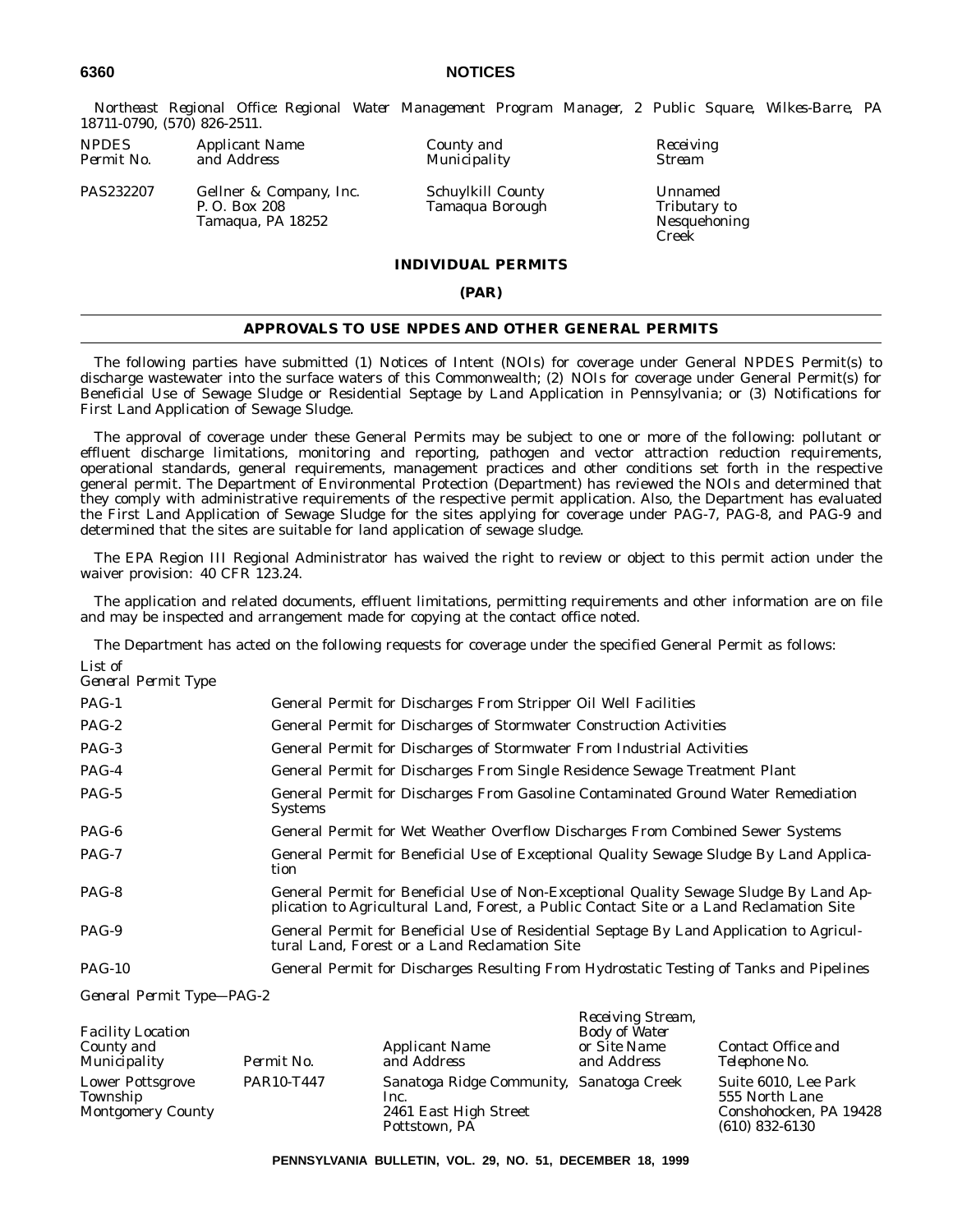# **NOTICES** 6361

| <b>Facility Location</b><br>County and<br>Municipality          | Permit No.       | <b>Applicant Name</b><br>and Address                                                                                     | Receiving Stream,<br><b>Body of Water</b><br>or Site Name<br>and Address | Contact Office and<br>Telephone No.                                                                            |
|-----------------------------------------------------------------|------------------|--------------------------------------------------------------------------------------------------------------------------|--------------------------------------------------------------------------|----------------------------------------------------------------------------------------------------------------|
| Whitpain Township<br><b>Montgomery County</b>                   | PAR10-T592       | <b>Wings Field Preservation</b><br>Assoc., LP, Inc.<br><b>Wings Field</b><br>1501 Narcissa Road<br>Blue Bell, PA 19422   | <b>Prophecy Creek</b>                                                    | Suite 6010, Lee Park<br>555 North Lane<br>Conshohocken, PA 19428<br>$(610)$ 832-6130                           |
| Antis Township<br><b>Snyder Township</b><br><b>Blair County</b> | PAR-10-0689      | <b>Bellwood Road &amp; Roots</b><br>Area Sewer<br>N. Blair Regional Sewer<br>Auth.                                       | Bells Gap Run &<br>Little Juniata                                        | <b>Blair County CD</b><br>1407 Blair Street<br>Hollidaysburg, PA 16648<br>$(814)$ 696-0877                     |
| Hampden Township<br><b>Cumberland County</b>                    | PAR-10-H207      | <b>Pinehurst Hills LP</b><br><b>Watts Tract</b><br>2171 Tall Oaks Lane<br>York, PA 17403                                 | <b>Sears Run</b>                                                         | <b>Cumberland County CD</b><br>43 Brookwood Avenue,<br>Suite 4<br>Carlisle, PA 17013<br>$(717)$ 240-7812       |
| Monroe Township<br><b>Cumberland County</b>                     | PAR-10-H212      | Ridge Marketing Associates Hogestown Run<br><b>Mountain View Subdivision</b><br>621 Lemar Avenue<br>Harrisburg, PA 17112 |                                                                          | <b>Cumberland County CD</b><br>43 Brookwood Avenue<br>Suite 4<br>Carlisle, PA 17013<br>$(717)$ 240-7812        |
| <b>Bethel Township</b><br><b>Lebanon County</b>                 | PAR-10-P108      | <b>CDS Storage Facility</b><br>Donald Smith<br>5023 Trindle Road<br><b>PO Box 688</b><br>Mechanicsburg, PA 17055         | Little Swatara                                                           | <b>Lebanon County CD</b><br>2120 Cornwall Rd.<br>Suite 5<br>Lebanon, PA 17042<br>$(717)$ 272-3908 Ext. 3       |
| <b>Bethel Township</b><br><b>Lebanon County</b>                 | PAR-10-P116      | Leroy Geesaman<br>Subdivision<br>Leroy Geesaman<br>53 Maple Drive<br>Fredericksburg, PA 17026                            | <b>Beach Run</b><br>Little Swatara                                       | <b>Lebanon County CD</b><br>2120 Cornwall Rd.<br>Suite 5<br>Lebanon, PA 17042<br>$(717)$ 272-3908 Ext. 3       |
| Derry Township<br>Lewistown Borough<br><b>Mifflin County</b>    | PAR-10-4503      | <b>Municipal Authority of</b><br>Lewistown<br><b>70 Chestnut Street</b><br>P. O. Box 68<br>Lewistown, PA 17044-0068      | <b>Jacks Creek</b>                                                       | Mifflin County CD<br>20 Windmill Hill, Rm. 4<br>Burnham, PA 17009<br>$(717)$ 248-4695                          |
| <b>Luzerne County</b><br><b>Hanover Township</b>                | <b>PAR10R191</b> | Greater Wilkes-Barre Ind.<br>Fund, Inc.<br>2 Public Square<br>P.O. Box 5340<br>Wilkes-Barre, PA<br>18710-5340            | E. Branch<br><b>Warrior Run</b><br>(Garringers Creek)                    | Luzerne CD<br>$(570)$ 674-7991                                                                                 |
| <b>Schuylkill County</b><br>Schuylkill Township                 | PAR105794        | Tamaqua Anthracite, Inc.<br>DEP/Bur. of Abandoned<br>Mine Reclamation<br>P.O. Box 8476<br>Harrisburg, PA 17105-8476      | Schuylkill<br>River                                                      | Schuylkill CD<br>$(570)$ 622-3742                                                                              |
| <b>Luzerne County</b><br><b>Sugar Notch Borough</b>             | PAR10R182        | Mericle Commercial<br>600 Baltimore Dr.<br>E. Mountain Corp. Ctr.<br>Wilkes-Barre, PA 18702                              | Unnamed Trib.<br>to Warrior Creek                                        | Luzerne CD<br>$(570)$ 674-7991                                                                                 |
| <b>Butler County</b><br><b>Buffalo Township</b>                 | <b>PAS10E070</b> | South Pike Square L. P.<br>100 Highland Avenue<br>Cheswick, PA 15024                                                     | <b>Buffalo Creek</b><br>Little Buffalo<br>Creek                          | <b>Butler Conservation</b><br><b>District</b><br>122 McCune Drive<br>Butler, PA 16001-6501<br>$(724)$ 284-5270 |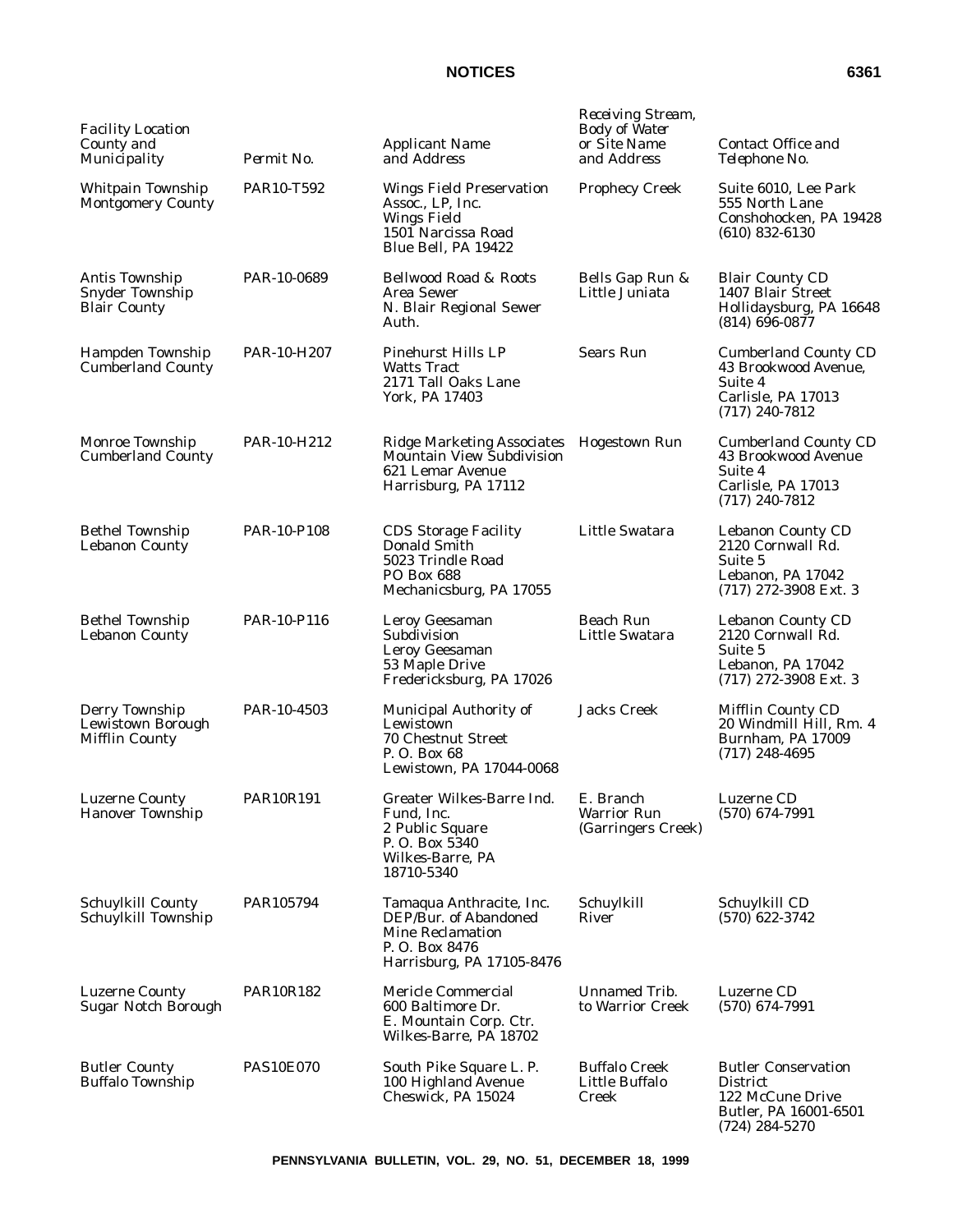# **6362 NOTICES**

| <b>Facility Location</b><br>County and<br>Municipality                   | Permit No.       | <b>Applicant Name</b><br>and Address                                                                                        | Receiving Stream,<br><b>Body of Water</b><br>or Šite Name<br>and Address                                  | Contact Office and<br>Telephone No.                                                                                     |
|--------------------------------------------------------------------------|------------------|-----------------------------------------------------------------------------------------------------------------------------|-----------------------------------------------------------------------------------------------------------|-------------------------------------------------------------------------------------------------------------------------|
| <b>Forest County</b><br><b>Howe Township</b>                             | PAR102700        | Azco Oil Company, Inc.<br>HC-1, Box 645<br>Sheffield, PA 16347-9738                                                         | <b>Bush Creek</b><br><b>UNT</b> to Bush<br>Creek<br><b>Tionesta Creek</b>                                 | Northwest Region<br>Oil and Gas<br>Management<br>230 Chestnut Street<br>Meadville, PA<br>16335-3481<br>$(814)$ 332-6860 |
| <b>Mercer County</b><br>West Salem Township<br><b>Greenville Borough</b> | PAR104345        | West Salem Township<br>Municipal Sewage Authority and Big Run<br>610 Vernon Road<br>Greenville, PA 16125                    | <b>Shenango River</b><br><b>Tributaries</b>                                                               | <b>Mercer Conservation</b><br><b>District</b><br>747 Greenville Road<br><b>Mercer, PA 16137</b><br>$(724)$ 662-2242     |
| <b>Centre County</b><br><b>Union Township</b>                            | <b>PAR10F093</b> | Eagle Creek Mfg. Home<br>Community<br>1901 East College Ave.<br>State College, PA 16801                                     | <b>Bald Eagle Creek</b>                                                                                   | <b>Centre County CD</b><br>414 Holmes Ave.,<br>Suite 4<br>Bellefonte, PA 16823<br>$(814)$ 355-6817                      |
| <b>Centre County</b><br><b>College Township</b>                          | <b>PAR10F105</b> | Penn State Research Park<br>PSRP Developers, Inc.<br>The Belgravia Suite 701<br>1811 Chestnut St.<br>Philadelphia, PA 19102 | Unt. Spring Creek                                                                                         | <b>Centre County CD</b><br>414 Holmes Ave.,<br>Suite 4<br>Bellefonte, PA 16823<br>$(814)$ 355-6817                      |
| Columbia County<br><b>Town of Bloomsburg</b>                             | PAR102139        | Franklin Heights Develop.<br>Susquehanna Valley Dev.<br>Gp.<br>R. R. 2, Box 181<br>Turbotville, PA 17772                    | Muni Separate<br>Storm Sew/<br><b>Fishing Creek</b><br>(Main Stem, Green<br>Creek to Mouth)<br><b>WWF</b> | Columbia County CD<br>702 Sawmill Rd., Suite<br>202<br>Bloomsburg, PA 17815<br>$(570) 784 - 1310$                       |
| General Permit Type-PAG-8                                                |                  |                                                                                                                             |                                                                                                           |                                                                                                                         |
| <b>Facility Location</b><br>County and<br>Municipality                   | Permit No.       | <b>Applicant Name</b><br>and Address                                                                                        | Receiving Stream,<br><b>Bod of Water</b><br>or Site Name<br>and Address                                   | Contact Office and<br>Telephone No.                                                                                     |
| Schuylkill County<br><b>Butler Township</b>                              | PAG08-2209       | <b>Frackville WWTP</b><br>41 N. Lehigh Ave.<br>Frackville, PA 17931                                                         | N/A                                                                                                       | Northeast Reg. Office<br>Water Mgmt. Program<br>2 Public Sq.<br>Wilkes-Barre, PA 18711<br>$(570)$ 826-2511              |

#### **SEWAGE FACILITIES ACT**

#### **PLAN APPROVAL**

The Department of Environmental Protection has taken actions on municipal requests for Act 537 Plan Approval.

Any person aggrieved by this action may appeal, under section 4 of the Environmental Hearing Board Act (35 P. S. § 7514), and 2 Pa.C.S. §§ 501—508 and 701—704 (relating to the Administrative Agency Law), to the Environmental Hearing Board, Second Floor, Rachel Carson State Office Building, 400 Market Street, P. O. Box 8457, Harrisburg, PA 17105-8457, (717) 787-3483. TDD users may contact the Board through the Pennsylvania Relay Service, (800) 654-5984. Appeals must be filed with the Environmental Hearing Board within 30 days of receipt of written notice of this action unless the appropriate statute provides a different time period. Copies of the appeal form and the Board's rules of practice and procedure are also available in Braille or on audio tape from the Secretary to the Board at (717) 787-3483. This paragraph does not, in and of itself, create any right of appeal beyond that permitted by applicable statutes and decisional law.

#### **Actions under the Pennsylvania Sewage Facilities Act (35 P. S. §§ 750.1—750.20).**

*Southeast Regional Office: Sewage Planning Specialist Supervisor, Lee Park, Suite 6010, 555 North Lane, Conshohocken, PA 19428.*

The Plan Approval is granted for a revision to the **Official Sewage Facilities Plan of Marple Township, Morton Borough, Nether Providence Township, Prospect Park Borough, Ridley Park Borough, Ridley Township, Rutledge Borough, Springfield Township and Swarthmore Borough, Delaware County** to provide for the diversion of existing sewage flows currently treated at the City of Philadelphia Southwest Wastewater Treatment Facility to the DELCORA Western Regional Wastewater Treatment Facility (WRWWTF). This will be accomplished by upgrade, expansion and modification to the Central Delaware County Sewer Authority Service Area Pump Station to 12 mgd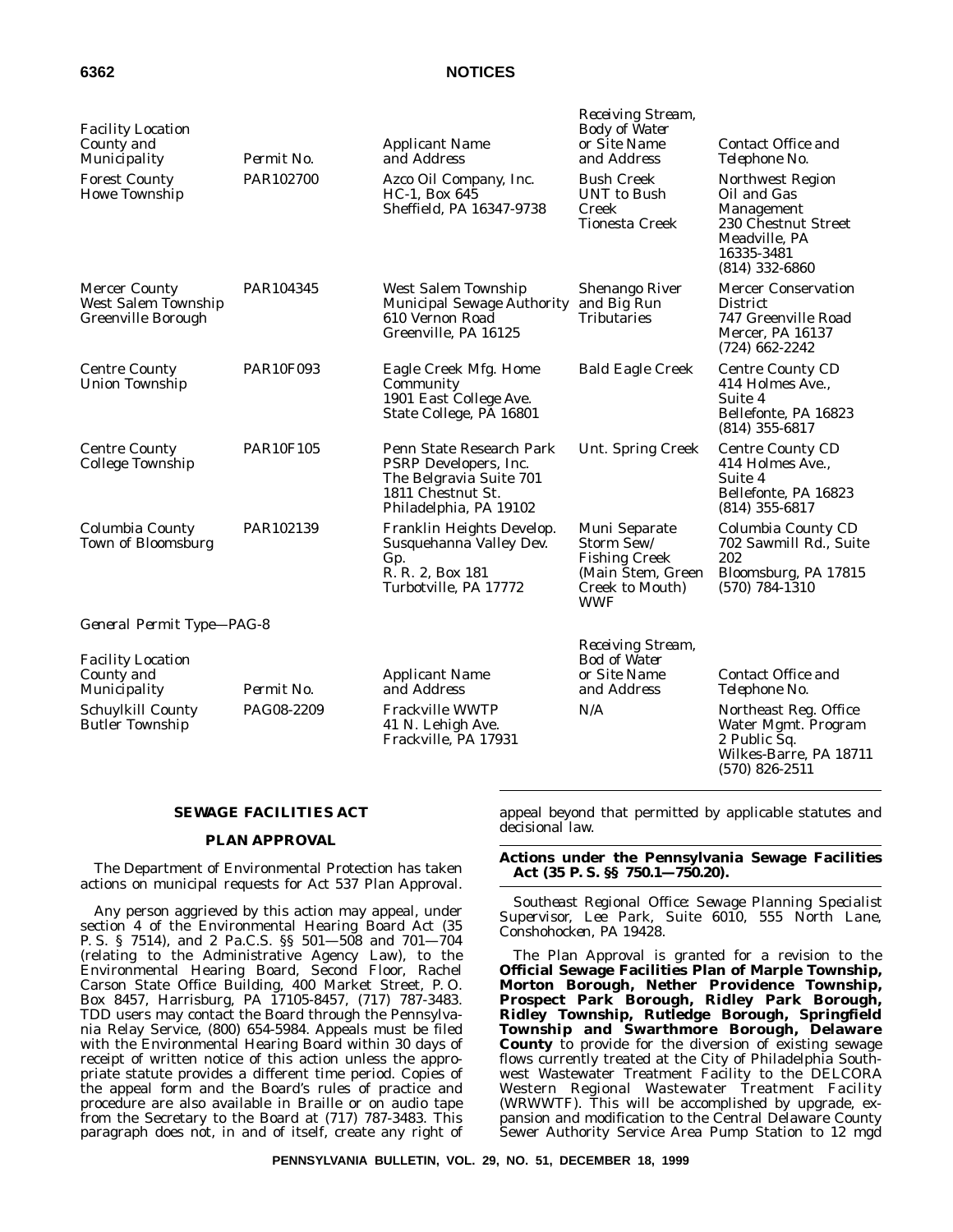average annual and 40 mgd peak instantaneous and construction of a new force main to connect to the existing Chester Force Main at Concord Avenue. The diverted flows will be managed so as to not cause an exceedance of the permitted capacity at the WRWWTF nor exceed maximum daily flow of 12 million gallons. The balance of the sewage flow above 12 million gallons will continue to be pumped to the City of Philadelphia Southwest Wastewater Treatment Facility. The Department's review of the sewage facilities update has not identified any significant environmental impacts resulting from this approval. A Water Quality Part II permit is required for the facility.

# **SAFE DRINKING WATER**

**Actions taken under the Pennsylvania Safe Drinking Water Act (35 P. S. §§ 721.1—721.17).**

*Northeast Regional Office: Sanitarian Regional Manager, 2 Public Square, Wilkes-Barre, PA 18711-0790, (717) 826-2511.*

**Permit No. 3599502.** Public water supply. **Pennsylvania American Water Company**, 800 West Hershey Park Drive, Hershey, PA 17033. David R. Kaufman, Oper. Manager, 20 East Union Street, Wilkes-Barre, PA 18701. This proposal involves an extension to the existing PAWC system that services a large portion of **Lackawanna County**. The project will serve the PEI Power Park, to provide the necessary pressure to serve the PEI Power Park. Water will be taken from the existing White Oak Finished Water Storage Tank (1MG) and pumped to the new Salem Mountain finished water tank via a 16" water main. The Salem Mountain Water Tank (05.MG) feeds the PEI Power Park by gravity. The elevation difference from the White Oak Water Tank to the Salem Mountain Water Tank is approximately 300 feet. Thus, the booster station is required to adequately maintain the new Salem Mountain Water Tank.

**Permit Transfer. Lake Side Mobile Home Park to George H. Roeder**, 2465 Milford Square Pike, Quakertown, PA 18951. Permit issued on November 15, 1999.

**Minor Amendment.** Public water supply. **Montrose** Water Treatment Plant, PAWC, 800 West Hershey Drive, Hershey, PA 17033, Paul Zielinski. Service Pump Replacement located in Bridgewater Township, **Susquehanna County**. Permit issued November 16, 1999.

**Operations Permit** issued to **Community Association of Pocono Farms** on November 12, 1999, located in Coolbaugh Township, **Monroe County**.

**Operations Permit** issued to **Lehigh County Authority, Far View Farms Pump Station**, on November 16, 1999, located in Upper Milford Township, **Lehigh County**.

**Operations Permits** issued to **Schuylkill County Municipal Authority, Mount Laurel, Indian Run, Broad Mountain Sites**, November 12, 1999, located in **Schuylkill County**.

**Operations Permit** issued to **Country Estates Mobile Home Park** on November 23, 1999, located in Salem Township, **Luzerne County**.

**Operations Permit** issued to **Upper Saucon Township** on November 23, 1999, located in Upper Saucon Township, **Lehigh County**.

*Regional Office: Northcentral Field Operations, Environmental Program Manager, 208 West Third Street, Suite 101, Williamsport, PA 17701.*

**Permit No. 1999501. Construction Innovative Technology**. The Department issued an Innovative Technology Construction Permit to Benton Municipal Water & Sewer Authority, P. O. Box 516, Benton, PA 17814-0516, Benton Borough, **Columbia County**. This permit authorizes construction of an Environmental Products Division (EPD) pressure sand filtration plant to treat water from the existing Artesian Well #1.

*Northwest Regional Office: Regional Manager, 230 Chestnut Street, Meadville, PA, (814) 332-6899.*

**Permit No. 2099501.** Public water supply. **Cambridge Springs Borough**, 26 Federal Street, Cambridge Springs, PA 16403 has been issued a permit for the construction of new water filtration facilities to include raw water pumps, chemical addition, flash mix, flocculation, settling, filtration, clearwell and finished water pumps in Cambridge Springs Borough, **Crawford County**.

*Type of Facility:* Community Water Supply.

*Consulting Engineer:* John F. Larimer, P.E., The EADS Group, Inc., 1126 Eighth Avenue, Altoona, PA 16602.

*Permit to Construct Issued:* November 30, 1999.

# **LAND RECYCLING AND ENVIRONMENTAL REMEDIATION**

### **Under Act 2, 1995**

#### **Preamble 2**

**The following final reports were submitted under the Land Recycling and Environmental Remediation Standards Act (35 P. S. §§ 6026.101—6026.908).**

Provisions of Chapter 3 of the Land Recycling and Environmental Remediation Standards Act (Act) require the Department of Environmental Protection (Department) to publish in the *Pennsylvania Bulletin* a notice of submission of final reports. A final report is submitted to document cleanup of a release of a regulated substance at a site to one of the Act's remediation standards. A final report provides a description of the site investigation to characterize the nature and extent of contaminants in environmental media, the basis for selecting the environmental media of concern, documentation supporting the selection of residential or nonresidential exposure factors, a description of the remediation performed, and summaries of sampling methodology and analytical results which demonstrate that the remediation has attained the cleanup standard selected.

For further information concerning the final report, please contact the Environmental Cleanup Program Manager in the Department of Environmental Protection Regional Office under which the notice of receipt of a final report appears. If information concerning a final report is required in an alternative form, contact the community relations coordinator at the appropriate Regional Office listed. TDD users may telephone the Department through the AT&T Relay Service at 1-(800) 654- 5984.

The Department has received the following final reports:

*Southeast Regional Office: Environmental Cleanup Program Manager, Lee Park, Suite 6010, 555 North Lane, Conshohocken, PA 19428, (610) 832-5950.*

**Estate of Martin Spinelli**, Tredyffrin Township, **Chester County**. William G. Murray, URS Greiner Woodward Clyde, 1400 Union Meeting Road, Suite 202,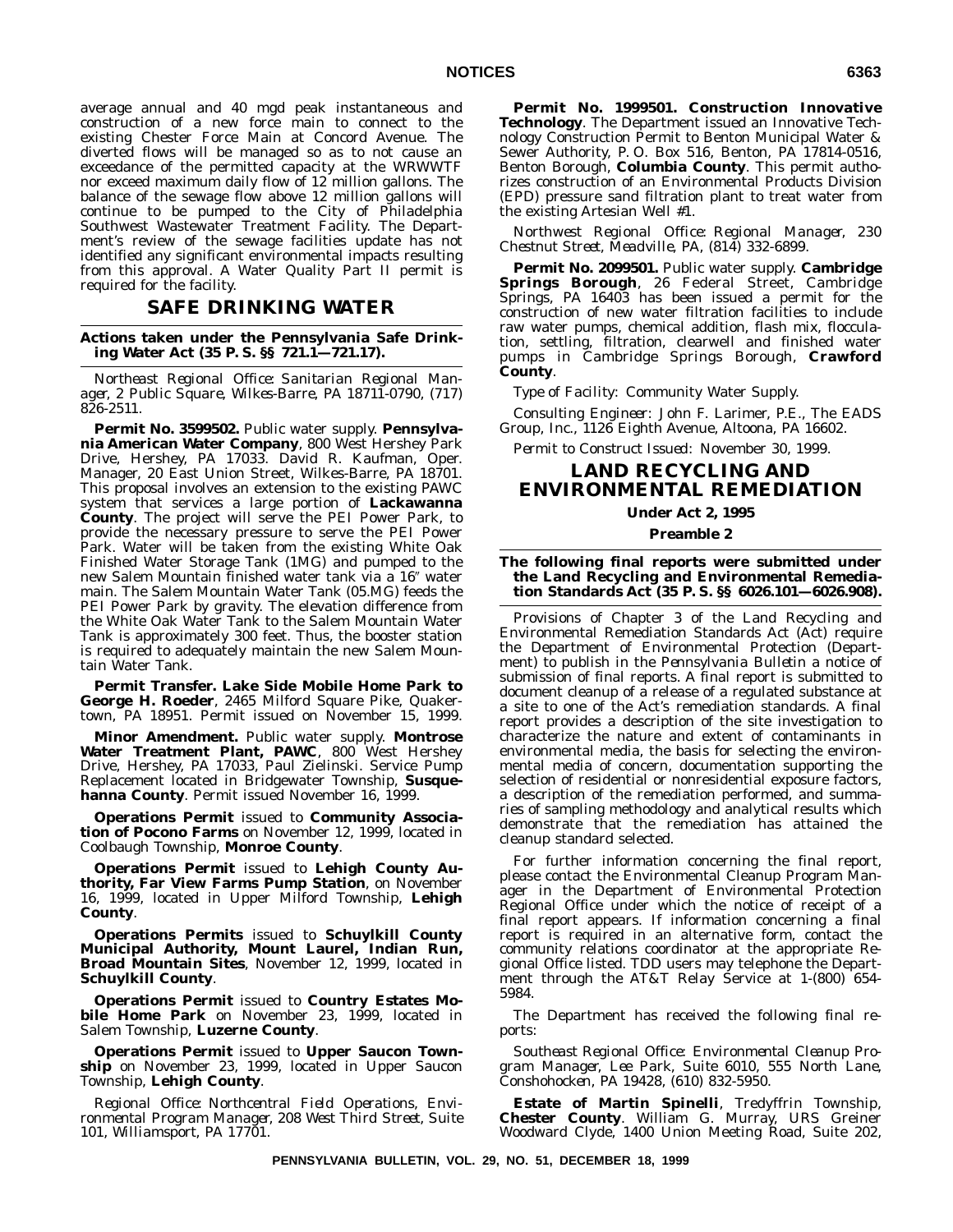Blue Bell, PA 19422-1972, has submitted a Final Report concerning remediation of site soil contaminated with lead and BTEX. The report is intended to document remediation of the site to meet the Statewide health standard.

**Eddystone Crossing**, Eddystone Borough, **Delaware County**. J. Anthony Sauder, P.E., P.G., Pennoni Associates, Inc., 3001 Market Street, Philadelphia, PA 19104- 2897, has submitted a combined Remedial Investigation/ Final Report concerning remediation of site soil contaminated with lead, heavy metals and polycyclic aromatic hydrocarbons; and groundwater contaminated with polycyclic aromatic hydrocarbons. The report is intended to document remediation of the site to meet site-specific standards.

**Schramm, Inc.**, West Goshen Township, **Chester County**. David B. Farrington, P.G., Walter B. Satterthwaite Associates, Inc., 720 Old Fern Hill Road, West Chester, PA 19380, has submitted a Final Report concerning remediation of site groundwater contaminated with solvents. The report is intended to document remediation of the site to meet background standards.

*Northeast Regional Field Office: Joseph Brogna, Regional Environmental Cleanup Program Manager, 2 Public Square, Wilkes-Barre, PA 18711-0790, (570) 826-2511.*

**Former Penn Reed & Harness Factory**, City of Allentown, **Lehigh County**. Doug Sammak, President, American Analytical and Environmental, Inc., 738 Front Street, Catasauqua, PA 18032 has submitted a Final Report (on behalf of his client, Sally Kutz, Penn Reed & Harness Company, P. O. Box 1189, Allentown, PA 18105) concerning the remediation of site soils contaminated with lead, hexavalent chromium, selenium and arsenic. The report was submitted to document remediation of the site to meet the Statewide health standard.

**Former Penn Reed & Harness Factory**, City of Allentown, **Lehigh County**. Doug Sammak, President, American Analytical and Environmental, Inc., 738 Front Street, Catasauqua, PA 18032 has submitted a Final Report (on behalf of Robert Morgan, 127 South Aubrey Street, Allentown, PA 18103) concerning the remediation of site soils contaminated with lead, hexavalent chromium, selenium and arsenic. The report was submitted to document remediation of the site to meet the Statewide health standard.

**Former Penn Reed & Harness Factory**, City of Allentown, **Lehigh County**. Doug Sammak, President, American Analytical and Environmental, Inc., 738 Front Street, Catasauqua, PA 18032 has submitted a Final Report (on behalf of Eli J. Deily, Jr., 115 South Aubrey Street, Allentown, PA 18103) concerning the remediation of site soils contaminated with lead, hexavalent chromium, selenium and arsenic. The report was submitted to document remediation of the site to meet the Statewide health standard.

**Former Penn Reed & Harness Factory**, City of Allentown, **Lehigh County**. Doug Sammak, President, American Analytical and Environmental, Inc., 738 Front Street, Catasauqua, PA 18032 has submitted a Final Report (on behalf of Tami Van Horn, 117 South Aubrey Street, Allentown, PA 18103) concerning the remediation of site soils contaminated with lead, hexavalent chromium, selenium and arsenic. The report was submitted to document remediation of the site to meet the Statewide health standard.

*Northwest Regional Office: Craig Lobins, Environmental Cleanup Program Manager, 230 Chestnut Street, Meadville, PA 16335, (814) 332-6648.*

**Rockwell International Corporation**, New Castle, City of, **Lawrence County**, has submitted a Final Report concerning remediation of groundwater contaminated with Solvents and PAHs. The report is intended to document remediation of the site to meet the Site Specific Standard.

# **LAND RECYCLING AND ENVIRONMENTAL REMEDIATION**

### **Under Act 2, 1995**

#### **Preamble 3**

#### **The Department has taken action on the following plans and reports under the Land Recycling and Environmental Remediations Act (35 P. S. §§ 6026.101—6026.908) and Chapter 250 Administration of Land Recycling Program.**

Provisions of 25 Code § 250.8 Administration of Land Recycling Program requires the Department of Environmental Protection (Department) to publish in the *Pennsylvania Bulletin* a notice of its final actions on plans and reports. A final report is submitted to document cleanup of a release of a regulated substance at a site to one of the remediation standards of the Land Recycling and Environmental Remediations Standards Act (Act). Plans and reports required by provisions of the Act for compliance with selection of remediation to a site-specific standard, in addition to a final report, include a remedial investigation report, risk assessment report, and cleanup plan. A remedial investigation report includes conclusions from the site investigation, concentration of regulated substances in environmental media, benefits of reuse of the property, and in some circumstances, a fate and transport analysis. If required, a risk assessment report describes potential adverse effects caused by the presence of regulated substances. A cleanup plan evaluates the abilities of potential remedies to achieve remedy requirements. A final report provides a description of the site investigation to characterize the nature and extent of contaminants in environmental media, the basis for selecting the environmental media of concern, documentation supporting the selection of residential or nonresidential exposure factors, a description of the remediation performed, and summaries of sampling methodology and analytical results which demonstrate that the remediation has attained the cleanup standard selected. The Department may approve or disapprove plans and reports submitted. This notice provides the Department's decision and, if relevant, the basis for disapproval.

For further information concerning the plans and reports, please contact the Environmental Cleanup Program Manager in the Department of Environmental Protection Regional Office under which the notice of the plan or report appears. If information concerning a final report is required in an alternative form, contact the community relations coordinator at the appropriate Regional Office listed. TDD users may telephone the Department through the AT&T Relay Service at (800) 654-5984.

The Department of Environmental Protection has acted upon the following plans and reports:

*Southeast Regional Office: Environmental Cleanup Program Manager, Lee Park, Suite 6010, 555 North Lane, Conshohocken, PA 19428, (610) 832-5950.*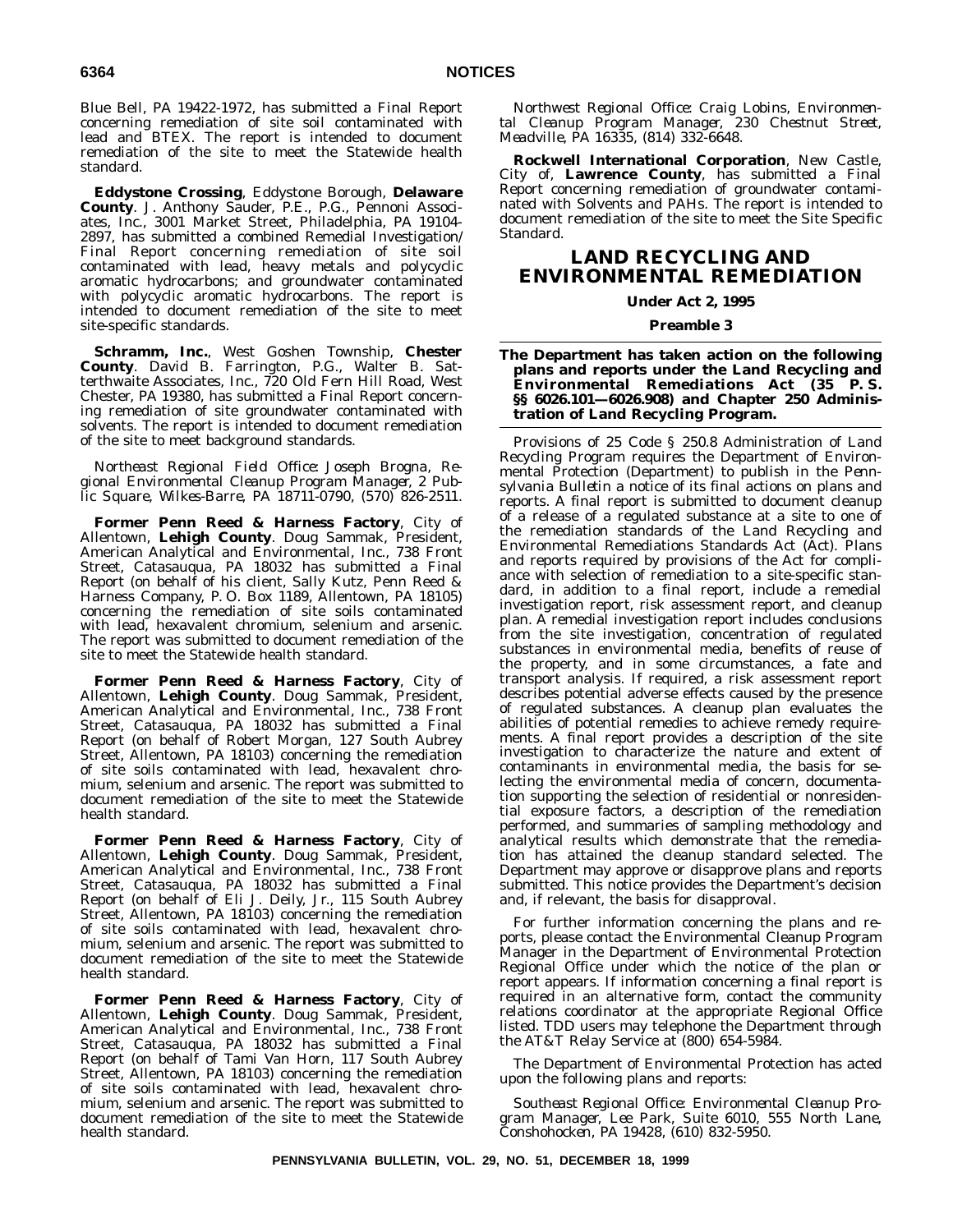**Norquay Technology, Inc.**, City of Chester, **Delaware County**. John F. Van Wagenen, P.G., Coventry Environmental Associates, Inc., 991 Ridge Road, Bucktown, PA 19165 has submitted a Baseline Remedial Report, concerning remediation of site soil contaminated with heavy metals, petroleum hydrocarbons and polycyclic aromatic hydrocarbons; and groundwater contaminated with solvents, petroleum hydrocarbons and polycyclic aromatic hydrocarbons. The report was disapproved by the Department on November 22, 1999.

*Southwest Field Office: John J. Matviya, Environmental Cleanup Program Manager, 400 Waterfront Drive, Pittsburgh, PA 15222-4745, (412) 442-5217.*

**Pittsburgh Tube Company**, Monaca Borough, **Beaver County**. Timothy M. Rea, Mount Research, Inc., 825 25th Street, Altoona, PA 16601 and the Pittsburgh Tube Company, Cherrington Corporate Center, 600 Clubhouse Drive, Moon Township, PA 15408-3195 has submitted a final report concerning remediation of site soil contaminated with heavy metals. The final report demonstrated attainment of the Statewide health standard and was approved by the Department on June 14, 1999.

# **SOLID AND HAZARDOUS WASTE**

#### **RESIDUAL WASTE PROCESSING FACILITIES**

**Registration revoked under the Solid Waste Management Act (35 P. S. §§ 6018.101—6018.1003); the Municipal Waste Planning, Recycling and Waste Reduction Act (53 P. S. §§ 4000.101—4000.1904); and the residual waste regulations for a general permit to operate residual waste processing facilities and the beneficial use of residual waste other than coal ash.**

*Central Office—Division of Municipal and Residual Waste, 14th Floor, Rachel Carson State Office Building, 400 Market Street, Harrisburg, PA 17101-2301.*

**Registration under General Permit No. WMGR011R003**. **Residua, Inc.**, P. O. Box 233, Malvern, PA 19355. Residua, Inc. no longer operates under General Permit Number WMGR011 for the processing of spent ethylene glycol base antifreeze in mobile processing units for the purpose of reconditioning spent antifreeze generated by coolant or heating systems. The Department revoked the registration on December 3, 1999.

#### **HAZARDOUS WASTE, TREATMENT, STORAGE AND DISPOSAL FACILITIES**

**Permits issued under the Solid Waste Management Act (35 P. S. §§ 6018.101—6018.1003) and regulations to operate a hazardous and mixed waste storage facility.**

*Southwest Regional Office: Regional Solid Waste Manager, 400 Waterfront Drive, Pittsburgh, PA 15222-4745, (412) 442-4000.*

**Permit ID No. PA0890090004**. **U. S. Department of Energy**, Pittsburgh Naval Reactors Office, Bettis Atomic Power Laboratory. Operation of a mixed waste storage facility in West Mifflin Borough, **Allegheny County**. Permit modified in the Regional Office on December 1, 1999.

#### **OPERATE WASTE PROCESSING OR DISPOSAL AREA OR SITE**

**Permits issued under the Solid Waste Management Act (35 P. S. §§ 6018.101—6018.1003) and regulations to operate solid waste processing or disposal area or site.**

*Southcentral Regional Office: Regional Solid Waste Program, 909 Elmerton Avenue, Harrisburg, PA 17110, (717) 705-4706.*

**Permit No. 101566**. **Hanover Area Transfer Station**, (Borough of Hanover, 44 Frederick Street, Hanover, PA 17311). Application for permit renewal of a transfer station in Penn Township, **York County**. Permit issued in the Regional Office December 3, 1999.

#### **Permits revoked under the Solid Waste Management Act (35 P. S. §§ 6018.101—6018.1003) and regulations to operate solid waste processing or disposal area or site.**

*Southcentral Regional Office: Regional Solid Waste Manager, 909 Elmerton Avenue, Harrisburg, PA 17110- 8200, (717) 705-4706.*

**Permit No. 603318**. **Sinking Springs Farm, Inc.**, Northeastern York County Sewer Authority, 175 Chestnut Street, Mount Wolf, PA 17347. This permit has been revoked at the request of the permittee for a site in Manchester Township, **York County**. Permit revoked in the Southcentral Regional Office November 18, 1999.

#### **AIR QUALITY**

#### **OPERATING PERMITS**

**General Plan Approval and Operating Permit issued under the Air Pollution Control Act (35 P. S. §§ 4001—4015) and regulations to construct, modify, reactivate or operate air contamination sources and associated air cleaning devices.**

*Northeast Regional Office: Air Quality Program, Two Public Square, Wilkes-Barre, PA 17811-0790, (570) 826- 2531.*

**48-323-007GP: M. A. Hanna Color** (2513 Highland Avenue, Bethlehem, PA 18020) for construction and operation of a burn off oven at its Wire and Cable Division facility in Bethlehem Township, **Northampton County**.

**48-323-008GP: M. A. Hanna Color** (2513 Highland Avenue, Bethlehem, PA 18020) for construction and operation of a burn off oven at its Wire and Cable Division facility in Bethlehem Township, **Northampton County**.

**54-310-023GP: Haines & Kibblehouse, Inc.** (P. O. Box 196, Skippack, PA 19474) for construction and operation of a portable stone crushing plant in Tremont Township, **Schuylkill County**.

**54-310-024GP: Haines & Kibblehouse, Inc.** (P. O. Box 196, Skippack, PA 19474) for construction and operation of a portable stone crushing plant in Tremont Township, **Schuylkill County**.

*Southcentral Regional Office: Air Quality Program, 909 Elmerton Avenue, Harrisburg, PA 17110, (717) 705-4702.*

**GP4-05-03001A: Bedford Burn Off Oven Services, Inc.** (528 Forbes Road, Bedford, PA 15522) issued a general permit for two burn off ovens in Fannett Township, **Franklin County**.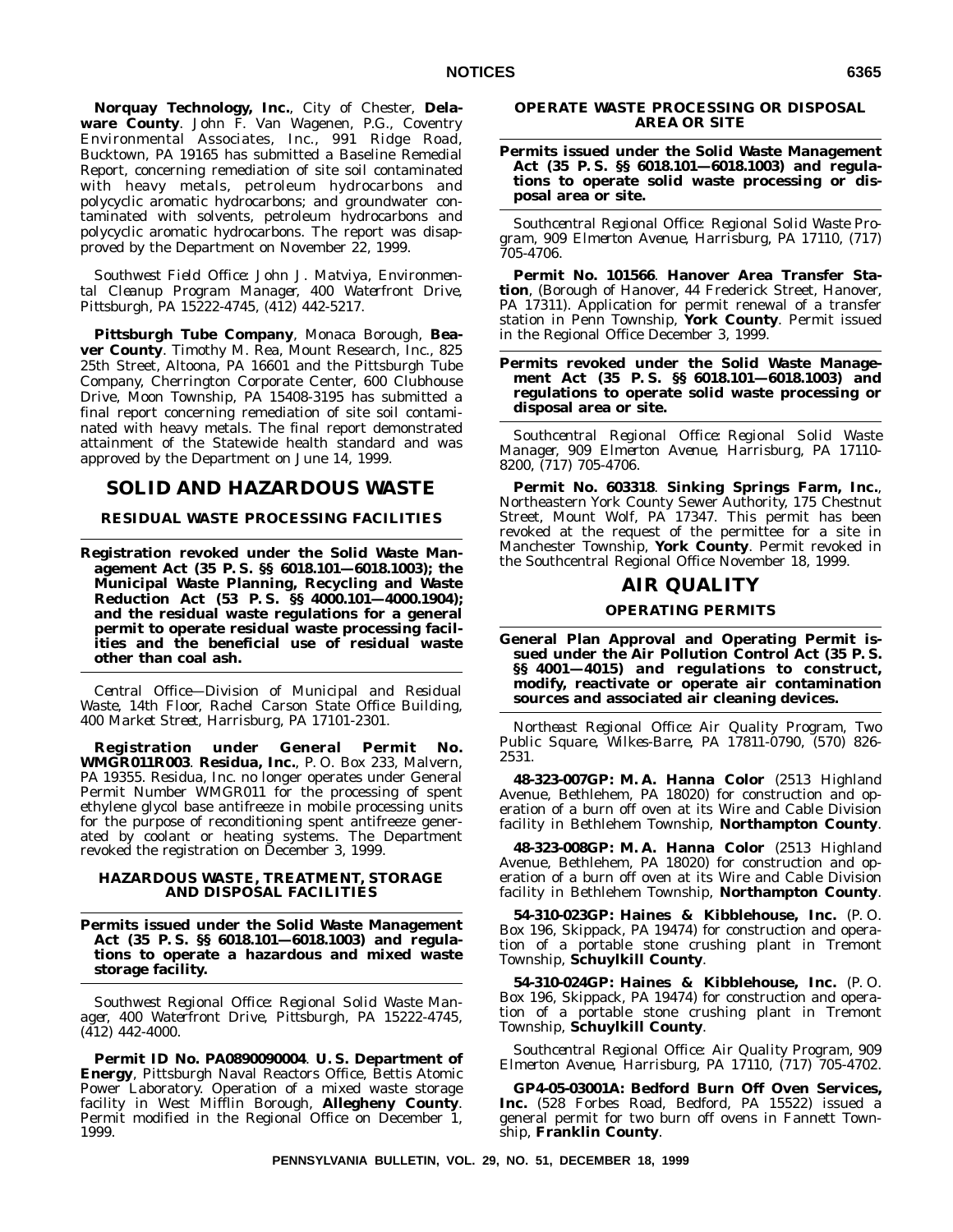**GP3-28-03028A: New Enterprise Stone & Lime Co., Inc.** (P. O. Box 77, New Enterprise, PA 16664) issued a general permit for a second portable nonmetallic mineral processing plant at the Dry Run Quarry in Fannett Township, **Franklin County**.

*Northwest Regional Office: Air Quality Program, 230 Chestnut Street, Meadville, PA 16335-3481, (814) 332- 6940.*

**GP-33-001: Brookville Area School District, Brookville Junior Senior High School** (Jenks Street, Brookville, PA 15825) on November 30, 1999, for operation of two natural gas fired boilers (Spencer, Models 6080115-6080130) in Brookville Borough, **Jefferson County**.

**Operating Permits Minor Modification issued under the Air Pollution Control Act (35 P. S. §§ 4001– 4015) and regulations to construct, modify, reactivate or operate air contamination sources and associated air cleaning devices.**

*Northeast Regional Office: Air Quality Program, Two Public Square, Wilkes-Barre, PA 17811-0790, (570) 826- 2531.*

**35-318-048C: Gentex Corp.** (P. O. Box 315, Carbondale, PA 18407) for minor modification of a Surface Coating Process in Fell Township, **Lackawanna County**.

*Northcentral Regional Office: Air Quality Program, 208 West Third Street, Suite 101, Williamsport, PA 17701, (570) 327-3637.*

**18-322-003: Clinton County Solid Waste Authority** (P. O. Box 209, McElhattan, PA 17748-0209) on December 1, 1999, to incorporate the provisions of a revised municipal waste landfill surface monitoring plan and change the surface monitoring frequency from monthly to quarterly at the Clinton County Landfill in Wayne Township, **Clinton County**.

**Administrative Amendment of Operating Permits issued under the Air Pollution Control Act (35 P. S. §§ 4001—4015) and regulations to construct, modify, reactivate or operate air contamination sources and associated air cleaning devices.**

*Southeast Regional Office: Air Quality Program, 555 North Lane, Conshohocken, PA 19428, (610) 832-6242.*

**CP-46-0005: Merck & Co., Inc.** (770 Sumneytown Pike, West Point, PA 19486) on November 29, 1999, for Facility VOCs/NOx RACT in Upper Gwynedd Township, **Montgomery County**.

**OP-15-0014A: Norwood Industries, Inc.** (57 Morehall Road, Frazer, PA 19355) on December 2, 1999, for Facility VOC/NOx RACT in East Whiteland Township, **Chester County**.

**Operating Permits issued under the Air Pollution Control Act (35 P. S. §§ 4001—4015) and regulations to construct, modify, reactivate or operate air contamination sources and associated air cleaning devices.**

*Southeast Regional Office: Air Quality Program, 555 North Lane, Conshohocken, PA 19428, (610) 832-6242.*

**NMOP-46-00173: New Hanover Incineration, Inc.** (3645 Church Road, Perkiomenville, PA 18074) for operation of a Natural Minor Operating Permit in New Hanover Township, **Montgomery County**.

*Southcentral Regional Office: Air Quality Program, 909 Elmerton Avenue, Harrisburg, PA 17110, (717) 705-4702.*

**06-01069D: East Penn Mfg. Co., Inc.** (P. O. Box 147, Lyon Station, PA 19536-0147) on December 1, 1999, for operation of a battery assembly facility at the Battery Assembly Plant in Richmond Township, **Berks County**. These sources are subject to 40 CFR Part 60, Subpart KK of the Standards of Performance for New Stationary Sources.

**06-03001A: Unicast Co.** (241 Washington Street, Boyertown, PA 19512) on December 1, 1999, for operation of a gray iron foundry controlled by various devices in Boyertown Borough, **Berks County**.

**06-307-068A: PA Steel Foundry & Machine Co.** (P. O. Box 128, Hamburg, PA 19526) on November 24, 1999, for operation of a steel foundry controlled by eight fabric collectors at the Hamburg Plant in Hamburg Borough, **Berks County**.

**21-03001A: Ahlstrom Filtration, Inc.** (P. O. Box A, Mount Holly Springs, PA 17065) on November 24, 1999, for operation of a No. 1 dual-fuel Johnston boiler in Mount Holly Springs, **Cumberland County**. This source is subject to 40 CFR Part 60, Subpart Dc—Standards of Performance for Small Industrial-Commercial-Institutional Stream Generating Units.

**28-02001A: Martin's Famous Pastry Shoppe, Inc.** (1000 Potato Roll Lane, Chambersburg, PA 17201-8800) on November 24, 1999, for operation of the Chambersburg Bakery in Guilford Township, **Franklin County**.

**67-05024B: Lehigh Portland Cement Co.** (200 Hokes Mill Road, York, PA 17404) on November 30, 1999, for operation of a raw mill feed system controlled by a fabric collector in West Manchester Township, **York County**.

**67-309-107: Lehigh Portland Cement Co.** (200 Hokes Mill Road, York, PA 17404) on November 30, 1999, for operation of a railcar cement loading system controlled by a cartridge collector in West Manchester Township, **York County**.

**67-310-054: Lehigh Portland Cement Co.** (200 Hokes Mill Road, York, PA 17404) on November 30, 1999, for operation of a plaster mold roll crusher in West Manchester Township, **York County**.

*Northcentral Regional Office: Air Quality Program, 208 West Third Street, Suite 101, Williamsport, PA 17701, (570) 327-3637.*

**17-303-006A: Clearfield Asphalt and Construction Supply, Inc.** (R. D. 1, Box 179, Curwensville, PA 16833) on November 2, 1999, for operation of a batch asphalt concrete plant and associated air cleaning device (a fabric collector) and 455 KW diesel generator in Lawrence Township, **Clearfield County**. The asphalt plant is subject to Subpart I of the Federal Standards of Performance for New Stationary Sources.

**41-318-043: John Savoy and Sons, Inc.** (P. O. Box 248, Montoursville, PA 17754) on November 2, 1999, for operation of a wood furniture finishing operation consisting of four spray booths and a UV coater in Montoursville Borough, **Lycoming County**.

**41-318-044: Ralph S. Alberts Co., Inc.** (60 Choate Circle, Montoursville, PA 17754) on November 2, 1999, for operation of molded plastic parts surface coating opera-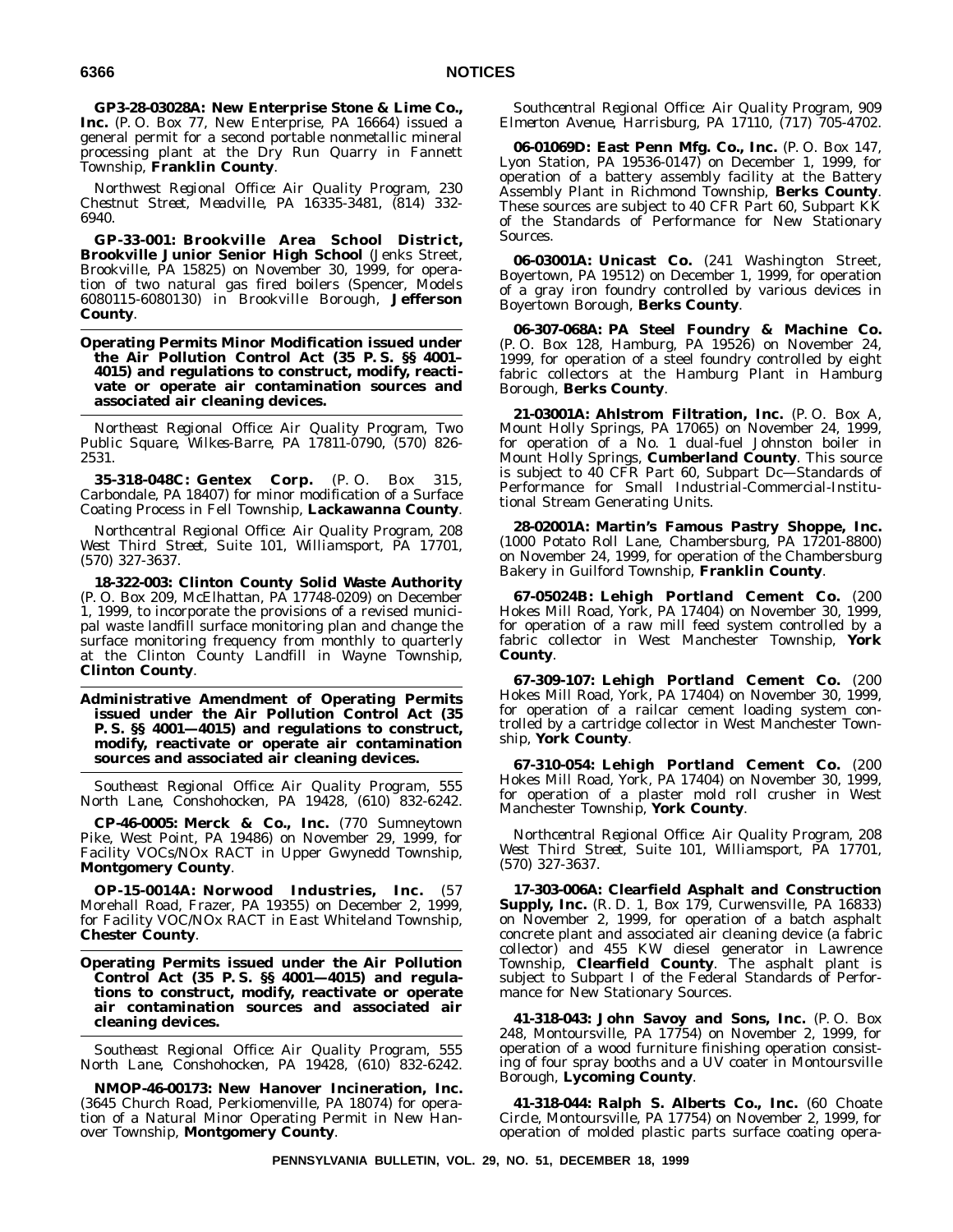tion consisting of five spray booths and a spray gun solvent cleaning sink in Fairfield Township, **Lycoming County**.

**12-399-014A: GKN Sinter Metals** (R. R. 2, Box 47, Emporium, PA 15834-9740) on November 16, 1999, for operation of two sintered metal parts induction hardening operations and associated air cleaning device (an electrostatic precipitator) at Plant #6 (Airport Road Plant) in Emporium Borough, **Cameron County**.

**55-303-003: Meckley's Limestone Products, Inc.** (R. D. 1, Box 950, Herndon, PA 17830) on November 16, 1999, for operation of a batch asphalt plant and associated air cleaning device (a fabric collector) in Franklin Township, **Snyder County**. This plant is subject to Subpart I of the Federal Standards of Performance for New Stationary Sources.

**08-303-006B: Dalyrmple Gravel and Contracting Co., Inc.** (2105 South Broadway, Pine City, NY 14871) on November 23, 1999, for operation of a drum mix asphalt concrete plant and associated air cleaning device (a fabric collector) in Athens Township, **Bradford County**. This plant is subject to Subpart I of the Federal Standards of Performance for New Stationary Sources.

**19-310-002C: Hanson Aggregates Pennsylvania, Inc.** (P. O Box 231, Easton, PA 18044-0231) on November 23, 1999, for operation of a vertical shaft impact stone crusher and associated air cleaning device (a fabric collector) in Hemlock Township, **Columbia County**. This crusher is subject to Subpart OOO of the Federal Standards of Performance for New Stationary Sources.

**41-310-001F: Hanson Aggregates Pennsylvania, Inc.** (P. O. Box 231, Easton, PA 18044-0231) on November 23, 1999, for operation of stone crushing and screening equipment and associated air cleaning device (a fabric collector) at the Pine Creek Quarry in Limestone Township, **Lycoming County**.

**08-302-041: Cummings Lumber Company, Inc.** (P. O. Box 6, Troy, PA 16947) on November 30, 1999, for operation of a 16.7 million BTU per hour wood-fired boiler and associated air cleaning devices (2 sets of multiclones in series) in Troy Township, **Bradford County**. This boiler is subject to Subpart Dc of the Federal Standards of Performance for New Stationary Sources.

**17-305-043: M. B. Energy, Inc.** (P. O. Box 1319, Indiana, PA 15701) on November 30, 1999, for operation of a coal crushing, stockpiling and loading facility at the Brink-Scollon No. 3 Strip Mine in Chest Township, **Clearfield County**. This facility is subject to Subpart Y of the Federal Standards of Performance for New Stationary Sources.

**TVOP-19-00007: Transcontinental Gas Pipeline Corp., Station 517** (Benton, PA 17814) on December 1, 1999, for operation of three natural gas fired turbines, several small heaters, storage tanks and an emergency generator in Jackson Township, **Columbia County**.

*Southwest Regional Office: Air Quality Program, 400 Waterfront Drive, Pittsburgh, PA 15222-4745, (412) 442- 4174.*

**OP-04-445A: VEKA, Inc.** (100 Veka Drive, Fombell, PA 16123) on December 1, 1999, for operation of coating of PVC lineals in Marion Township, **Beaver County**.

#### **PLAN APPROVALS**

**Plan Approvals issued under the Air Pollution Control Act (35 P. S. §§ 4001—4015) and regulations to construct, modify, reactivate or operate air contamination sources and associated air cleaning devices.**

*Southeast Regional Office: Air Quality Program, 555 North Lane, Conshohocken, PA 19428, (610) 832-6242.*

**PA-46-0025G: Lonza, Inc.** (900 River Road, Conshohocken, PA 19428) on December 2, 1999, for operation of two prescrubbers in Upper Merion Township, **Montgomery County**.

*Southcentral Regional Office: Air Quality Program, 909 Elmerton Avenue, Harrisburg, PA 17110, (717) 705-4702.*

**06-03107: Morgan Corp.** (P. O. Box 588, Morgantown, PA 19543) on November 24, 1999, for construction of a paint spray booth with dry filters at Plant 7 in New Morgan Borough, **Berks County**.

**06-05035: Glidden Co. DBA ICI Paints** (301 Bern Street, Reading, PA 19601-1252) on November 24, 1999, for modification of thinning tanks controlled by a fabric collector at the Glidden Plant in Reading City, **Berks County**.

**67-318-124: Root Corp./New York Wire Co.** (152 N. Main Street, Mount Wolf, PA 17347) on November 24, 1999, for modification of a tenter frame line No. 2 controlled by an electrostatic precipitator in Mount Wolf Borough, **York County**.

*Northcentral Regional Office: Air Quality Program, 208 West Third Street, Suite 101, Williamsport, PA 17701, (570) 327-3637.*

**49-309-008D: Watsontown Brick Co.** (P. O. Box 68, Watsontown, PA 17777) on November 3, 1999, for construction of a shale roll crusher and impact mill to be controlled by existing air cleaning devices (a water spray dust suppression system and a fabric collector) in Delaware Township, **Northumberland County**. The roll crusher and impact mill are subject to Subpart OOO of the Federal Standards of Performance for New Stationary Sources.

**TVOP-49-00003A: ACF Industries, Inc.** (P. O. Box 109, Milton, PA 17847) on November 4, 1999, for installation of an air cleaning device (a fabric collector) on a railcar grit blast operation in Milton Borough, **Northumberland County**.

**17-314-001E: Equimeter, Inc.** (P. O. Box 528, Dubois, PA 15801) on November 22, 1999, for modification of two rubber curing ovens and construction of a third curing oven, all three to be controlled by existing air cleaning devices (a venturi scrubber and a packed bed scrubber) at Plant #1 in the City of Dubois, **Clearfield County**.

**OP-18-0005A: International Paper Co.** (P. O. Box 268, Lock Haven, PA 17745) on November 22, 1999, for installation of air cleaning devices (flue gas recirculation systems) on two bituminous coal and tire derived fuelfired spreader stoker-equipped boilers (Boilers 1 and 2) at the Lock Haven Mill in Castanea Township, **Clinton County**.

**17-329-002: Petroleum Development Corp.** (P. O. Box 26, Bridgeport, WV 26330-1706) on November 23, 1999, for construction of a 115 horsepower natural gasfired reciprocating internal combustion compressor engine and a natural gas dehydrator at the Tate Compressor Site in Greenwood Township, **Clearfield County**.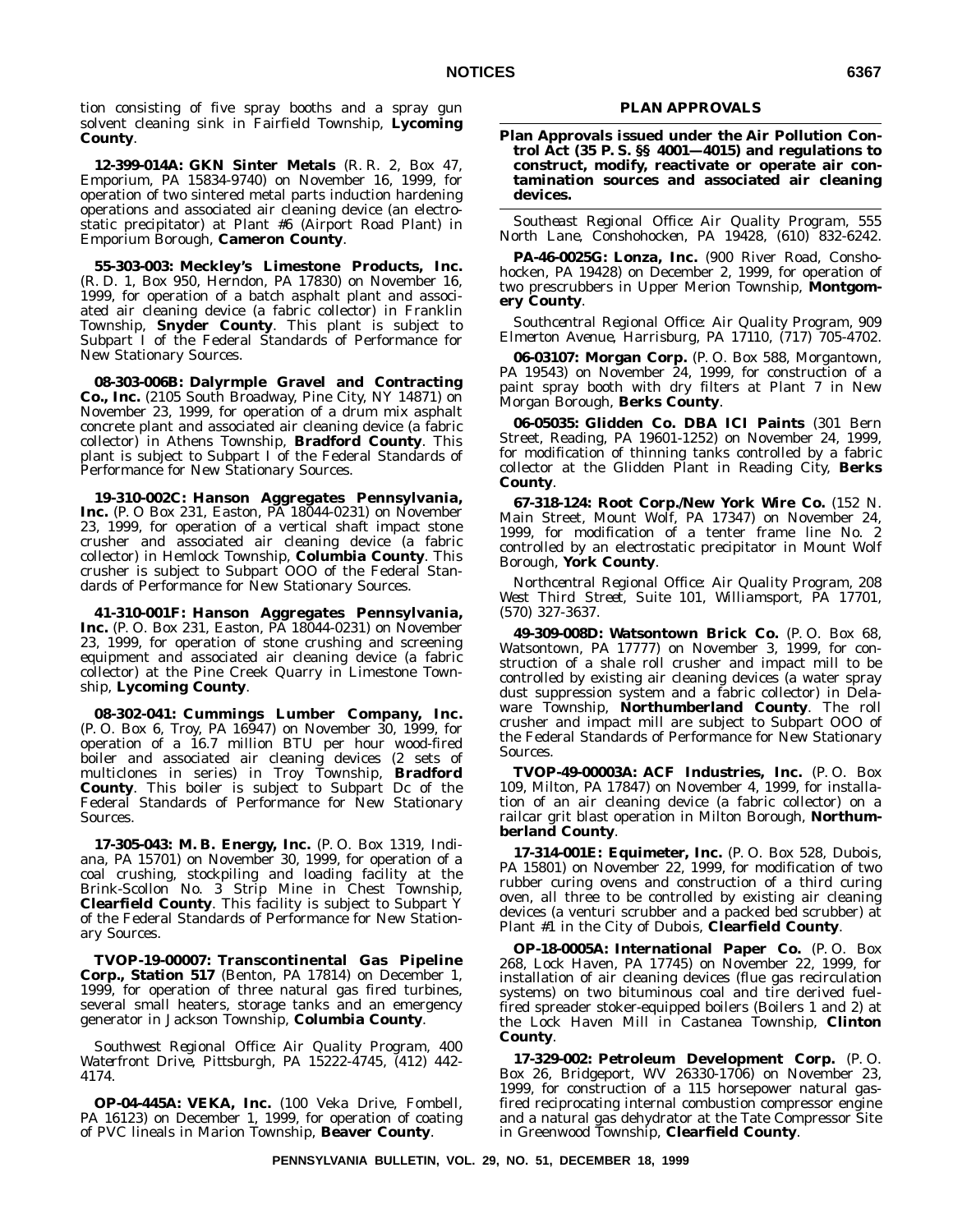**17-329-003: Petroleum Development Corp.** (P. O. Box 26, Bridgeport, WV 26330-1706) on November 23, 1999, for construction of a 180 horsepower natural gasfired reciprocating internal combustion compressor engine and a natural gas dehydrator at the Passmore Compressor Site in Bell Township, **Clearfield County**.

*Southwest Regional Office: Air Quality Program, 400 Waterfront Drive, Pittsburgh, PA 15222-4745, (412) 442- 4174.*

**PA-04-065A: Midland Foundry Division** (1 12th Street, Midland, PA 15059) on December 1, 1999, for operation of a sand storage silo at Midland Foundry Division in Midland Borough, **Beaver County**.

**PA-63-028E: Cerdec Corp.** (P. O. Box 519, Washington, PA 15301) on December 1, 1999, for operation of product packaging station at Drakenfeld Products in Canton Township, **Washington County**.

**PA-63-014B: Duquesne Light Co.** (411 Seventh Avenue, Mail Drop 14-705, Pittsburgh, PA 15230) on December 1, 1999, for operation of low-NOx burner, Unit #4 at Alrama Station in Union Township, **Washington County**.

*Northwest Regional Office: Air Quality Program, 230 Chestnut Street, Meadville, PA 16335-3481, (814) 332- 6940.*

**PA-42-310C: Duferco Farrell Corp.** (15 Roemer Boulevard, Farrell, PA 16121) on November 17, 1999, for operation of #4 Tandem Mill and oil mist emission control system in Farrell, **Mercer County**.

**PA-10-047E: Mine Safety Appliances, Co., Callery Chemical Division** (1420 Mars Evans City Road, Evans City, PA 16033) on November 29, 1999, for construction of an elemental potassium metal production facility in Forward Township, **Butler County**.

**PA-42-182B: Allegheny Store Fixtures, Inc.** (57 Holley Avenue, Bradford, PA 16701) on November 22, 1999, for operation of a surface coating operation in Bradford Township, **McKean County**.

#### **Plan Approvals extensions issued under the Air Pollution Control Act (35 P. S. §§ 4001—4015) and regulations to construct, modify, reactivate or operate air contamination sources and associated air cleaning devices.**

*Southcentral Regional Office: Air Quality Program, 909 Elmerton Avenue, Harrisburg, PA 17110, (717) 705-4702.*

**21-05021A: Arnold Fuel Oil, Inc.** (P. O. Box 2621, Harrisburg, PA 17105) on December 1, 1999, for temporary operation of three gasoline storage tanks, covered under this Plan Approval until March 29, 2000, at the Star Mechanicsburg Terminal, 127 Texaco Road in Silver Spring Township, **Cumberland County**.

**36-310-023E: Compass Quarries, Inc.** (47 McIlvaine Road, Paradise, PA 17562) on December 1, 1999, for temporary operation of an agriculture limestone production plant, covered under this Plan Approval until November 30, 2000, in Paradise Township, **Lancaster County**.

*Southwest Regional Office: Air Quality Program, 400 Waterfront Drive, Pittsburgh, PA 15222-4745, (412) 442- 4174.*

**PA-04-009A: Maverick Tube, LP** (4400 W. Fourth Avenue, Beaver Falls, PA 15010) on July 16, 1999, for

operation of boiler and metal heat furnaces at Beaver Falls site in Beaver Falls, **Beaver County**.

**PA-65-884A: IA Construction Corp.** (P. O. Box 290, Homer City, PA 15648) on July 27, 1999, for operation of bituminous concrete plant at Donegal Plant in Mt. Pleasant Township, **Westmoreland County**.

*Northwest Regional Office: Air Quality Program, 230 Chestnut Street, Meadville, PA 16335-3481, (814) 332- 6940.*

**PA-16-136A: Bituminous Road Maintenance** (521 South Street, Clarion, PA 16214) on November 30, 1999, for a drum type hot mix asphalt plant in Beaver and Licking Townships, **Clarion County**.

#### **Plan Approvals transferred under the Air Pollution Control Act (35 P. S. §§ 4001—4015).**

*Northcentral Regional Office: Air Quality Program, 208 West Third Street, Suite 101, Williamsport, PA 17701, (570) 327-3637.*

**17-305-042: DTE River Hill, LLC** (425 S. Main Street, Suite 201, Ann Arbor, MI 48107) owner, and Covol Technologies, Inc. (3280 Frontage Road, Lehi, UT 84043), operator, on November 17, 1999, for construction of a coal fines agglomeration (fuel pellet) facility previously owned by Commonwealth Synfuel LLC in Karthaus Township, **Clearfield County**.

#### **MINING**

#### **APPROVALS TO CONDUCT COAL AND NONCOAL ACTIVITIES**

## **MINING ACTIVITY ACTIONS**

Actions on applications under the Surface Mining Conservation and Reclamation Act, (52 P. S. §§ 1396.1— 1396.31); the Noncoal Surface Mining Conservation and Reclamation Act (52 P. S. §§ 3301—3326); The Clean Streams Law (35 P. S. §§ 691.1—691.1001); the Coal Refuse Disposal Control Act (52 P. S. §§ 30.51—30.66); The Bituminous Mine Subsidence and Land Conservation Act (52 P. S. §§ 1406.1—1406.21). The final action on each application also constitutes action on the request for 401 water quality certification. Mining activity permits issued in response to such applications will also address the applicable permitting requirements of the following statutes: the Air Quality Control Act (35 P. S. §§ 4401— 4015); the Dam Safety and encroachments Act (32 P. S. §§ 693.1—693.27); and the Solid Waste Management Act (35 P. S. §§ 6018.101—6018.1003).

*Ebensburg District Office, 437 South Center Street, P. O. Box 625, Ebensburg, PA 15931-0625.*

# *Coal Applications Issued*

**56803015, Permit Renewal. Action Mining, Inc.** (1117 Shaw Mines Road, Meyersdale, PA 15552), for continued operation and restoration of a bituminous strip mine in Elk Lick Township, **Somerset County**, affecting 375.8 acres, receiving stream unnamed tributaries of the Casselman River, application received October 9, 1998, issued November 24, 1999.

**56663069, Revision. Action Mining, Inc.** (1117 Shaw Mines Road, Meyersdale, PA 15552), to include a stream and road variance to conduct mining operations within the 100 foot barriers to an unnamed tributary to the Casselman River and to State Route 2014, in Elk Lick and Summit Townships, **Somerset County**, affecting 3110.0 acres, receiving streams unnamed tributaries of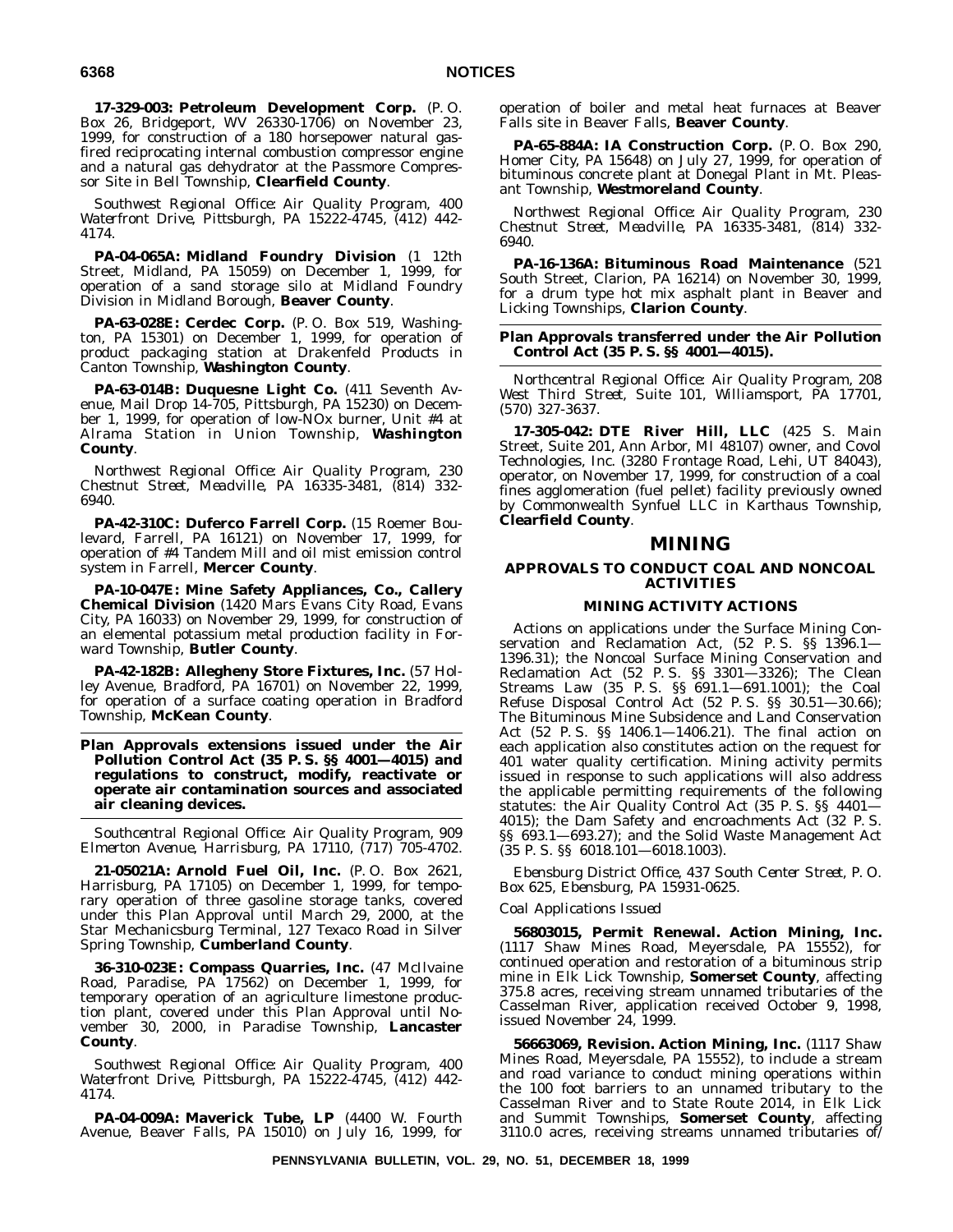and to the Casselman River; unnamed tributaries of and to Elk Lick Creek, application received October 9, 1998, issued November 24, 1999.

**56970103, Permit Revision. Marquise Mining Corporation** (3889 Menoher Boulevard, Johnstown, PA 15905), for a stream crossing relative to Fallen Timber Run in Shade Township, **Somerset County**, affecting 308.9 acres, receiving stream Fallen Timber Run and an unnamed tributary to Stonycreek, application received September 9, 1999, issued December 2, 1999.

*Pottsville District Office, 5 West Laurel Boulevard, Pottsville, PA 17901-2454.*

**54991301**. **Joliett Coal Company** (837 East Grand Avenue, Tower City, PA 17980), commencement, operation and restoration of an anthracite underground mine operation in Porter Township, **Schuylkill County** affecting 3.0 acres, receiving stream—Wiconisco Creek. Permit issued November 22, 1999.

**54980102T**. **Triple T Mining Company, LP** (P. O. Box 487, New Philadelphia, PA 17959-0487), transfer of an existing anthracite surface mine operation in Blythe Township, **Schuylkill County** affecting 140.0 acres, receiving stream—none. Transfer issued November 23, 1999.

*Greensburg District Office, R. R. 2, Box 603-C, Greensburg, PA 15601.*

**03970109**. **Amerikohl Mining, Inc.** (202 Sunset Drive, Butler, PA 16001). Permit revised: to relocate 11 acres of permit area; encroach within 100 feet of unnamed tributary #9 to Huskins Run (including a temporary stream crossing); erosion and sedimentation Module 12 modifications (addition of Sediment Pond F and treatment facilities TE and associated collection ditches) and new haul road #5; and Modules 19 and 20 to include new permit area and new pre and post mining land uses at an existing bituminous surface/auger mining site located in Cowanshannock Township, **Armstrong County**, affecting 97 acres. Receiving streams: Huskins Run and two unnamed tributaries to Huskins Run. Application received: October 20, 1999. Revision issued: December 1, 1999.

**65910111R**. **Ralph Smith & Son, Inc.** (200 Second Street, Derry, PA 15627). Renewal issued for continued reclamation only of a bituminous surface mine located in Salem Township, **Westmoreland County**, affecting 75.5 acres. Receiving streams: unnamed tributary to Beaver Run Reservoir. Application received: August 23, 1999. Reclamation only renewal issued: December 1, 1999.

**03990103**. **Amerikohl Mining, Inc.** (202 Sunset Drive, Butler, PA 16001). Permit issued for commencement, operation and reclamation of a bituminous surface/ auger mining site located in Cowanshannock Township, **Armstrong County**, affecting 59.5 acres. Receiving streams: unnamed tributaries to Cowanshannock Creek. Application received: June 8, 1999. Permit issued: December 3, 1999.

*McMurray District Office, 3913 Washington Road, McMurray, PA 15317.*

**17921603**. **Hepburnia Coal Company** (P. O. Box I, Grampian, PA 16838), to renew the permit for the Bells Landing Tipple in Greenwood Township, **Clearfield County** to renew permit, no additional discharges. Permit issued November 18, 1999.

*Pottsville District Office, 5 West Laurel Boulevard, Pottsville, PA 17901-2454.*

*Small Noncoal (Industrial Mineral) Permits Issued*

**28992807**. **St. Thomas Towing Rollback Service & Auto Repair** (4571 Race Track Road, St. Thomas, PA 17252), commencement, operation and restoration of a quarry operation in St. Thomas Township, **Franklin County** affecting 3.0 acres, receiving stream—none. Permit issued November 23, 1999.

*Knox District Office, P. O. Box 669, Knox, PA 16232.*

#### *Noncoal Permits Issued*

**3072SM3**. **Allegheny Mineral Corporation** (P. O. Box 1022, Kittanning, PA 16201) Renewal of NPDES No. PA0605336, Marion and Mercer Townships, **Butler County**. Receiving streams: Two unnamed tributaries to McMurray Run, McMurray Run and unnamed tributary to North Branch Slippery Rock Creek. Application received: November 2, 1999. Permit Issued: November 17, 1999.

**33900307**. **Robert J. Cole** (P. O. Box 678, Falls Creek, PA 15840) Revision to an existing noncoal clay and shale operation to add 1.5 acres in Washington Township, **Jefferson County**. New Surface Mining Permit acreage is 41.5 acres. Receiving streams: Beaver Dam Run and one unnamed tributary to Beaver Dam Run. Application received: July 27, 1998. Permit Issued: November 24, 1999.

*Pottsville District Office, 5 West Laurel Boulevard, Pottsville, PA 17901-2454.*

#### *Noncoal Permits Issued*

**6476SM19T**. **David H. Martin Excavating, Inc.** (4961 Cumberland Highway, Chambersburg, PA 17201), transfer of an existing quarry operation in Greene Township, **Franklin County**, affecting 19.0 acres, receiving stream—none. Transfer issued November 22, 1999.

# **ACTIONS TAKEN UNDER SECTION 401: FEDERAL WATER POLLUTION CONTROL ACT**

#### **ENCROACHMENTS**

The Department of Environmental Protection (Department) has taken the following actions on previously received Dam Safety and Encroachment permit applications, requests for Environmental Assessment approval and requests for Water Quality Certification under section 401 of the Federal Water Pollution Control Act (33 U.S.C.A. § 1341(a)).

Persons aggrieved by this action may appeal, under section 4 of the Environmental Hearing Board Act (35 P. S. § 7514) and 2 Pa.C.S. §§ 501—508 and 701—704 (relating to the Administrative Agency Law) to the Environmental Hearing Board, 400 Market Street, Floor 2, P. O. Box 8457, Harrisburg, PA 17105-8457, (717) 787- 3483. TDD users may contact the Board through the Pennsylvania Relay Service, 1 (800) 654-5984. Appeals must be filed with the Environmental Hearing Board within 30 days of receipt of the written notice of this action unless the appropriate statute provides a different time period. Copies of the appeal form and the Board's rules of practice and procedure may be obtained from the Board at (717) 787-3483. This paragraph does not, in and of itself, create any right of appeal beyond that permitted by applicable statutes and decisional law.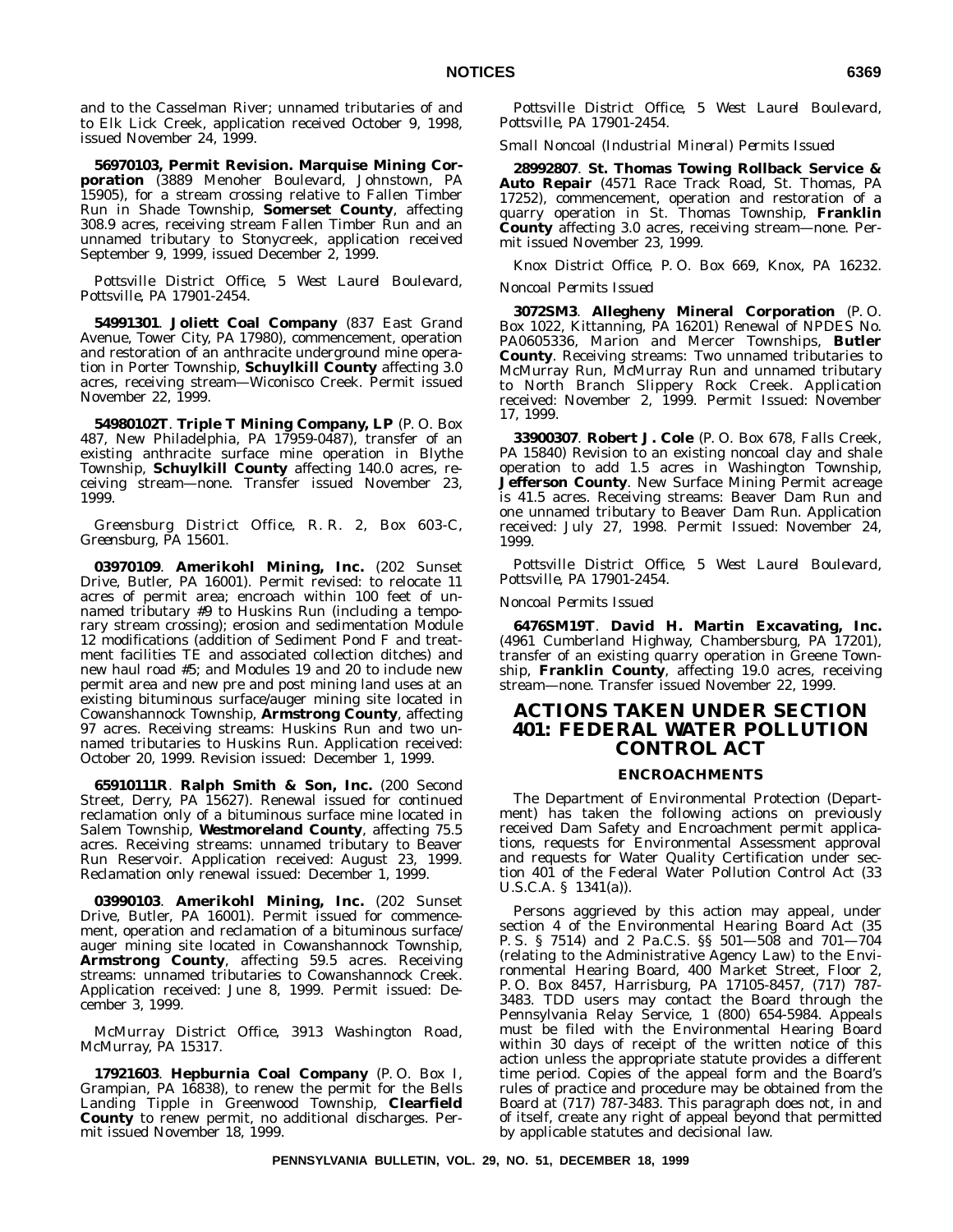**Actions on applications filed under the Dam Safety and Encroachments Act (32 P. S. §§ 693.1—693.27) and section 302 of the Flood Plain Management Act (32 P. S. § 679.302) and sections 5 and 402 of The Clean Streams Law (35 P. S. §§ 691.5 and 691.402) and notice of final action for certification under section 401 of the Federal Water Pollution Control Act (33 U.S.C.A. § 1341(a)).** (*Note*: Permits issued for Small Projects do not include 401 Certification, unless specifically stated in the description.)

*Northeast Regional Office: Soils and Waterways Section, 2 Public Square, Wilkes-Barre, PA 18711-0790, (570) 826-2511.*

**E35-317.** Encroachment. **Abington Heights School District**, 218 East Grove Street, Clarks Summit, PA 18411. To maintain additions to the existing school facility with a total of approximately 14,000 square feet within the floodplain of Leggetts Creek and Lackawanna Trail Tributary. The project, known as the Renovation and Expansion of South Abington Elementary School, includes the construction of sidewalks, parking areas and a basketball court. The project is located on the east side of S. R. 0006, approximately 0.2 mile north of the intersection with S. R. 4032 (Scranton, PA Quadrangle N: 18.5 inches; W: 8.0 inches) in South Abington Township, **Lackawanna County**.

**E39-369.** Encroachment. **North Whitehall Township Board of Supervisors**, 3256 Levans Road, Coplay, PA 18037. To maintain the existing twin span, steel I-beam bridge with spans of 14-feet, 10-inches and 15-feet, 9-inches and an average underclearance of 3 feet across Coplay Creek. The project involves construction of a new wooden deck and railings and is located at the former Conrail Railroad Bridge over Coplay Creek approximately  $0.2$  mile downstream of the T-695 bridge over Coplay Creek (Cementon, PA Quadrangle N: 8.7 inches; W: 5.7 inches) in North Whitehall Township, **Lehigh County**.

**E39-370.** Encroachment. **Cedar Fair, L. P.**, 3830 Dorney Park Road, Allentown, PA 18104. To construct and maintain a stream enclosure in a Tributary to Cedar Creek and in a portion of the floodway of Cedar Creek having a total length of 1,261.3 linear feet as follows: 122 feet of 36-inch diameter HDPE pipe, 743 feet of dual 36-inch diameter HDPE pipe, 376.5 feet of dual 42-inch diameter HDPE pipe and associated inlet/junction boxes; To place and maintain fill within the floodway of Cedar Creek associated with the expansion of the lower midway of Dorney Park and Wildwater Kingdom. The project is located at Dorney Park and Wildwater Kingdom, approximately 0.3 mile north of the intersection of S. R. 0309 and S. R. 0222 (Hamilton Boulevard) (Allentown West, PA Quadrangle N: 14.0 inches; W: 5.0 inches) in South Whitehall Township, **Lehigh County**.

**E40-527.** Encroachment. **Pennsylvania Department of Transportation, Engineering District 4-0**, P. O. Box 111, Scranton, PA 18501. To remove the existing structure and to construct and maintain a road crossing of Huntington Creek, approximately 40 feet downstream of the existing structure, consisting of twin 16.0-foot  $\times$  7.0-foot box culverts with their inverts depressed 1.0-foot below streambed elevation. The southern culvert will have a 1.0-foot high concrete weir at its inlet. The project is located on S. R. 4024, Section 270, approximately 1.1 miles south of the intersection of S. R. 4024 (Grassy Pond Road) and S. R. 0118 (Sweet Valley, PA Quadrangle N: 8.2 inches; W: 5.9 inches) in Ross Township, **Luzerne County**.

**E48-285**. Encroachment. **John and Susan Carl**, 1970 Bridge Lane, Bethlehem, PA 18015. To modify and maintain an existing single-span private bridge across Black River by replacing the existing deck and beams with a 12-inch thick pre-cast concrete deck to provide access to three private residences. The proposed superstructure will be attached to the existing stone abutments and the bridge will have a span of 12.5 feet and an underclearance of approximately 3.9 feet. The project is located along Bridge Lane, northwest of the intersection of Friedensville Road and Meadows Road (Hellertown, PA Quadrangle N: 14.3 inches; W: 16.3 inches) in Lower Saucon Township, **Northampton County**.

**E64-206.** Encroachment. **Pennsylvania Department of Transportation, Engineering District 4-0**, P. O. Box 111, Scranton, PA 18501. To remove the existing structure and to construct and maintain a road crossing of Little Keen Creek consisting of an 18.0-foot (5.48-meter)  $\times$ 8.0-foot (2.43-meter) reinforced concrete box culvert with its invert depressed 1.0 foot (0.30 meter) below the streambed elevation. Also authorized is a temporary road crossing consisting of two 42-inch (1.05 meter) diameter CMP culverts. The project includes the placement of fill in a de minimis area of wetlands equal to 0.01 acre. The project is located on S. R. 0296, Section 671, Segment 0240, Offset 1311 (Waymart, PA Quadrangle N: 18.2 inches; W: 5.1 inches), in Clinton Township, **Wayne County**.

*Southcentral Regional Office: Section Chief, Water Management Program, Soils and Waterways Section, 909 Elmerton Avenue, 2nd Floor, Harrisburg, PA 17110, (717) 705-4707.*

**E05-274.** Encroachment. **Bedford County Commissioners**, 230 S. Juliana Street, Bedford, PA 15522. To rehabilitate and maintain Hewitt Covered Bridge having a clear span of 79.39 feet with an underclearance of 11.29 feet over Town Creek (HQ-CWF) on T-305 located in the Village of Hewitt (Beans Cove, PA Quadrangle N: 0.8 inch; W: 1.6 inches) in Southampton Township, **Bedford County**. This permit also includes 401 Water Quality Certification.

**E06-526.** Encroachment. **Pioneer Crossing Landfill**, Ryan Inch, 727 Red Ln. Rd., Birdsboro, PA 19508. To construct and maintain a 200 foot extension of an existing twin 48-inch stream enclosure and to construct and maintain a 48-foot section of a 24-inch culvert in the channel of a tributary to the Schuylkill River (WWF) at a point at the Pioneer Crossing Landfill (Birdsboro, PA Quadrangle N: 4.99 inches; W: 8.79 inches) for the purpose of relocating the landfill entrance road in Exeter Township, **Berks County**. This permit also includes 401 Water Quality Certification.

**E31-154.** Encroachment. **PA Department of Transportation, Engineering District 9-0**, 1620 N. Juniata Street, Hollidaysburg, PA 16648. To remove an existing bridge and to (1) construct and maintain a single span prestressed concrete spread box beam bridge having a normal clear span of 31.16 feet and an underclearance of 6.48 feet in an unnamed tributary to Sideling Hill Creek (HQ-CWF), (2) excavate about 90 feet of stream channel to construct an armored elevated floodplain channel upstream, downstream and through the bridge, and (3) construct permanent rock lined channels on both streambanks below the bridge to convey stormwater drainage into the stream along with the construction of a temporary road crossing and a temporary sand bag cofferdam in the stream channel to facilitate construction of the bridge located on SR 0655, Segment 0020, Offset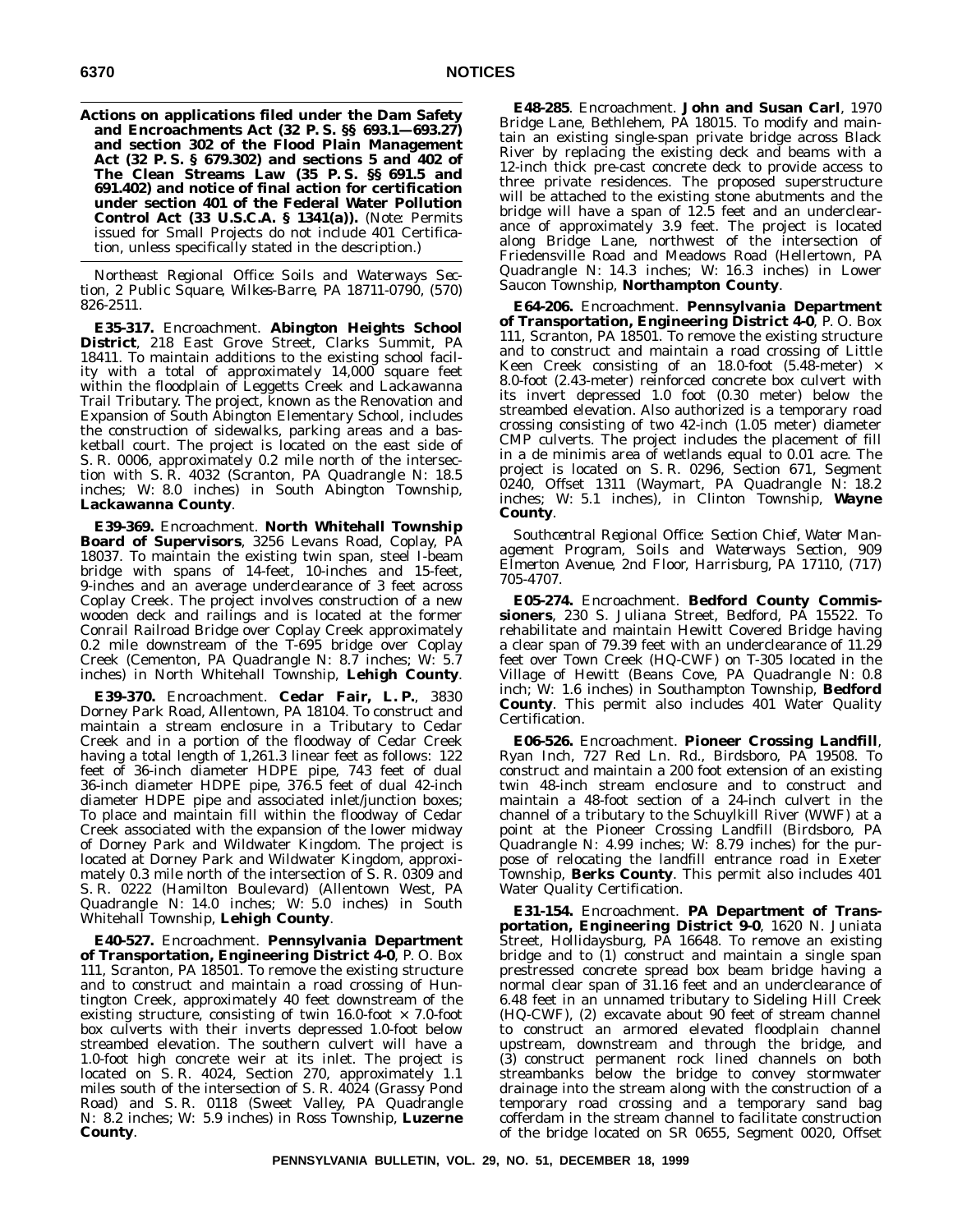1607 (Saltillo, PA Quadrangle N: 2.2 inches; W: 6.0 inches) in Clay Township, **Huntingdon County**. This permit also includes 401 Water Quality Certification.

**E36-659.** Encroachment. **City of Lancaster**, 120 N. Duke Street, Lancaster, PA 17608. To remove the existing pump station structure and construct and maintain a new Susquehanna (Sewage) Pump Station with a valve vault and wet well to be located within the 100-year floodplain of the Conestoga River. The purpose of the project is to increase the station capacity which conveys flows to the Lancaster City WWTP. The facility is located at the northeast corner of Chesapeake and Strawberry Streets (Lancaster, PA Quadrangle, N: 5.25 inches; W: 6.5 inches) in the City of Lancaster, **Lancaster County**. This permit was issued under Chapter 106 Floodplain Management.

*Southwest Regional Office: Soils & Waterways Section, 400 Waterfront Drive, Pittsburgh, PA 15222-4745.*

**E03-382.** Encroachment. **Pennsylvania Department of Transportation, Engineering District 10-0**, P. O. Box 429, Route 286 S, Indiana, PA 15701. To remove the existing structure and to construct and maintain a single span bridge having a normal span of 43.467 meters and an underclearance of 5.7 meters across Crooked Creek (WWF) for the purpose of improving the roadway standards and transportation safety. This permit also authorizes the construction, maintenance and removal of a temporary causeway in Crooked Creek (WWF) for the purpose of removing the existing bridge piers. The project is located on S. R. 156, Segment 0362, Offset 2777, Station 7+009.00 m at the Village of South Bend (Elderton, PA Quadrangle N: 0.6 inch; W: 16.7 inches) in South Bend Township, **Armstrong County**.

**E26-262.** Encroachment. **Pennsylvania Department of Transportation Engineering District 12-0**, P. O. Box 459, Uniontown, PA 15401. To remove the existing structure and to construct and maintain a bridge having a normal clear span of 42 feet and an underclearance of 3.5 feet across Dunlap Creek (WWF) located on S. R. 4004 Section C01 approximately 200 feet west of its intersection with S. R. 3023. Also, to construct and maintain an 18-inch diameter CMP outfall structure in Dunlap Creek; to conduct channel cleaning within 70 feet upstream and 60 feet downstream of the bridge; to permanently place and maintain fill within a de minimis area of wetland totaling 0.033 acre (PEM/PFO); and to temporarily place and maintain fill within 0.017 acre of PEM/PFO wetlands (New Salem, PA Quadrangle N: 8.5 inches; W: 13.0 inches) in German and Menallen Townships, **Fayette County**.

*Northwest Regional Office: Soils and Waterways Section, 230 Chestnut Street, Meadville, PA 16335-3481, (814) 332-6942.*

**E20-481.** Encroachment **Conneaut Valley Economic and Industrial Development Authority**, 103 Main Street, P. O. Box 33, Springboro, PA 16435. To dredge approximately 812 cubic yards of accumulated sediment and maintain the channel capacity of a tributary to Conneaut Creek (CWF-MF) beginning at S. R. 18 and extending downstream approximately 850 feet and to construct and maintain a levee having a top elevation of 937 feet beginning at S. R. 18 and extending upstream along the right (north) bank approximately 637 feet to provide flood protection to the Logan Drive Trailer Court along S. R. 18 approximately 0.7 mile north of S. R. 198 (Conneautville, PA Quadrangle N: 2.8 inches; W: 16.9 inches) located in Spring Township and Conneautville Borough, **Crawford County**.

**E20-483.** Encroachment. **PA Department of Transportation**, 255 Elm Street, Oil City, PA 16301. To remove the existing bridge and to construct and maintain a prestressed concrete adjacent box beam bridge having two clear spans of 30.6 meters and an underclearance of 8.824 meters on an 83 degree skew across French Creek on S. R. 1025, Section B00 (Grant Street) (Cambridge Springs, PA Quadrangle N: 10.25 inches; W: 8.34 inches) located in Cambridge Springs Borough, **Crawford County**. This project includes impact to a de minimis area of wetland (0.01 hectare) associated with roadway approach fill.

**E20-484.** Encroachment. **Beaver Township**, 725 Artman Road, Conneautville, PA 16406. To remove the existing bridge and to construct and maintain a steel stringer bridge having a span of 25 feet and an underclearance of 5 feet across a tributary to Conneaut Creek on T-348 (Cole Road) approximately 500 feet south of S. R. 198 (Beaver Center, PA Quadrangle N: 1.35 inches; W: 4.9 inches) located in Beaver Township, **Crawford County**.

**E25-588.** Encroachment. **Level 3 Communication, L.L.C.**, 14023 Denver West Parkway, Golden, CO 80401- 3107. To install and maintain a fiber optic cable communications line across the following streams and wetlands from the OH-PA state line approximately 1,800 feet north of S. R. 20 and crossing Erie County to the PA-NY state line approximately 2,700 feet south of S. R. 20, a distance of approximately 44 miles located within the existing Norfolk Southern Railroad right-of-way:

1. A tributary to Turkey Creek by open trench disturbing approximately 16 square feet (Conneaut OH-PA Quadrangle N: 13.9 inches; W: 12.5 inches) in Springfield Township, **Erie County**.

2. Turkey Creek within the existing railroad ballast (East Springfield, PA Quadrangle N: 14.8 inches; W: 15.8 inches) in Springfield Township, **Erie County**.

3. A tributary to Turkey Creek and adjoining EV wetlands by open trench disturbing approximately 13 square feet (East Springfield, PA Quadrangle N: 15.2 inches; W: 14.95 inches) in Springfield Township, **Erie County**.

4. A tributary to Turkey Creek and adjoining EV wetlands by open trench disturbing approximately 36 square feet (East Springfield, PA Quadrangle N: 15.35 inches; W: 14.6 inches) in Springfield Township, **Erie County**.

5. A tributary to Lake Erie and adjoining EV wetlands by open trench disturbing approximately 6 square feet (East Springfield, PA Quadrangle N: 18.7 inches; W: 5.2 inches) in Springfield Township, **Erie County**.

6. A tributary to Elk Creek and adjoining wetlands by open trench disturbing approximately 30 square feet (Albion, PA Quadrangle N: 21.1 inches; W: 14.6 inches) in Girard Township, **Erie County**.

7. Elk Creek by bridge attachment (Fairview, PA Quadrangle N: 0.6 inch; W: 13.3 inches) in Girard Township, **Erie County**.

8. A tributary to Elk Creek and adjoining wetlands by open trench disturbing approximately 12 square feet (Fairview, PA Quadrangle N: 2.5 inches; W: 9.5 inches) in Girard Borough, **Erie County**.

9. A tributary to Lake Erie (Godfrey Run) by directional drilling (Fairview, PA Quadrangle N: 3.5 inches; W: 7.8 inches) in Girard Township, **Erie County**.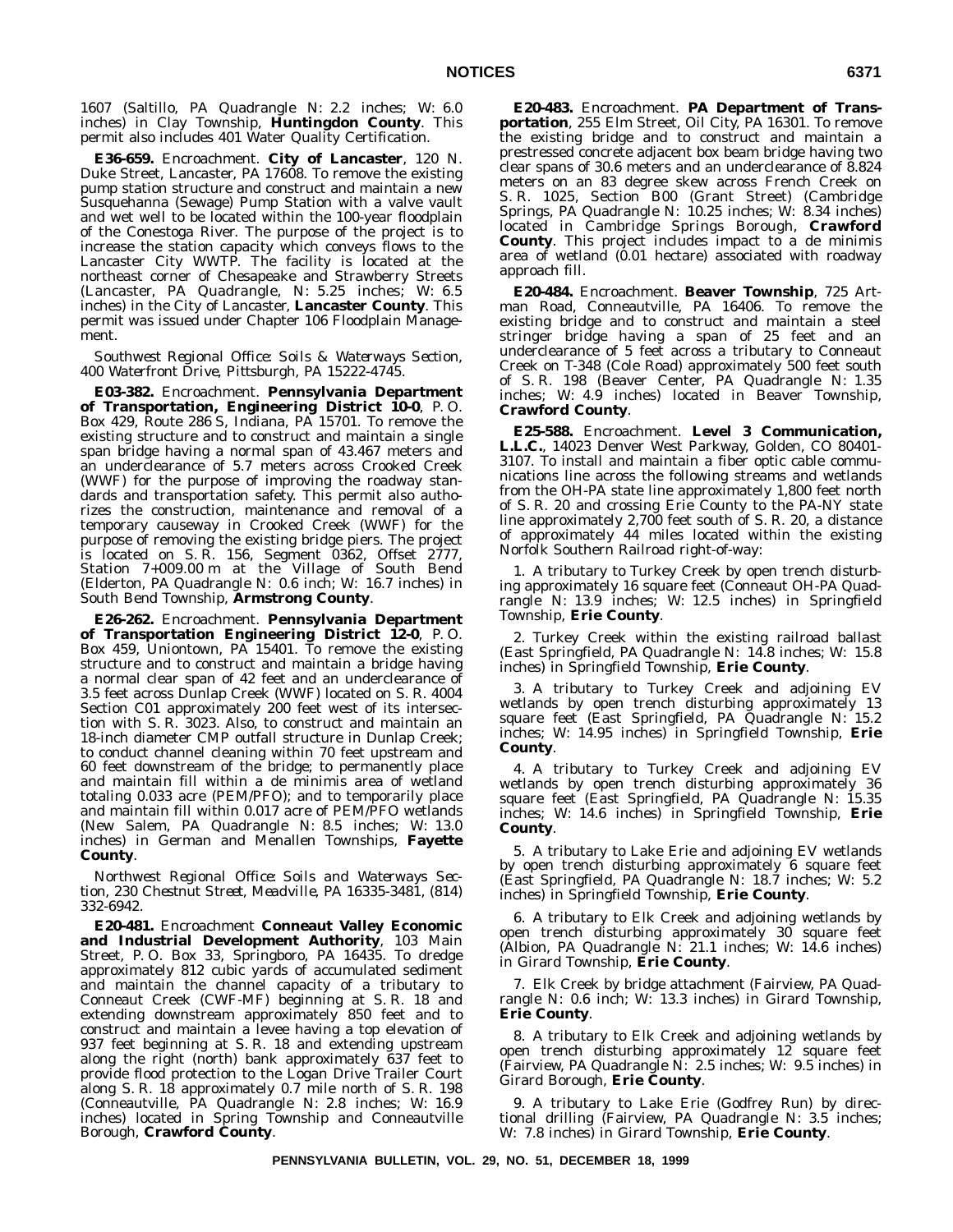10. A tributary to Lake Erie (Godfrey Run) by open trench disturbing approximately 10 square feet (Fairview, PA Quadrangle N: 3.9 inches; W: 7.3 inches) in Girard Township, **Erie County**.

11. Walnut Creek by bridge attachment (Swanville, PA Quadrangle N: 10.5 inches; W: 13.5 inches) in Fairview Township, **Erie County**.

12. A tributary to Lake Erie by bridge attachment (Swanville, PA Quadrangle N: 16.9 inches; W: 2.2 inches) in Millcreek Township, **Erie County**.

13. West Branch Cascade Creek by directional boring (Swanville, PA Quadrangle N: 17.8 inches; W: 0.5 inch) in the City of Erie, **Erie County**.

14. Fourmile Creek by bridge attachment (Erie North, PA Quadrangle N: 3.6 inches; W: 1.9 inches) in Lawrence Park Borough, **Erie County**.

15. A tributary to Fourmile Creek and adjoining wetlands by open trench disturbing approximately 38 square feet (Harborcreek, PA Quadrangle N: 4.7 inches; W: 16.7 inches) in Harborcreek Township, **Erie County**.

16. Sixmile Creek by bridge attachment (Harborcreek, PA Quadrangle N: 6.0 inches; W: 13.9 inches) in Harborcreek Township, **Erie County**.

17. A tributary to Sixmile Creek by open trench disturbing approximately 10 square feet (Harborcreek, PA Quadrangle N: 6.7 inches; W: 12.5 inches) in Harborcreek Township, **Erie County**.

18. A tributary to Sevenmile Creek by directional bore (Harborcreek, PA Quadrangle N: 7.1 inches; W: 11.6 inches) in Harborcreek Township, **Erie County**.

19. Sevenmile Creek by bridge attachment (Harborcreek, PA Quadrangle N: 7.5 inches; W: 11.0 inches) in Harborcreek Township, **Erie County**.

20. A tributary to Elliots Run by open trench disturbing approximately 6 square feet (Harborcreek, PA Quadrangle N: 8.1 inches; W: 9.7 inches) in Harborcreek Township, **Erie County**.

21. Elliots Run and adjoining wetlands by open trench disturbing approximately 30 square feet (Harborcreek, PA Quadrangle N: 8.8 inches; W: 8.3 inches) in Harborcreek Township, **Erie County**.

22. A tributary to Elliots Run and adjoining wetlands by open trench disturbing approximately 16 square feet (Harborcreek, PA Quadrangle N: 8.9 inches; W: 8.1 inches) in Harborcreek Township, **Erie County**.

23. A tributary to Eightmile Creek by open trench disturbing approximately 26 square feet (Harborcreek, PA Quadrangle N: 9.5 inches; W: 6.75 inches) in Harborcreek Township, **Erie County**.

24. Eightmile Creek and adjoining wetlands by open trench disturbing approximately 34 square feet (Harborcreek, PA Quadrangle N: 10.0 inches; W: 5.9 inches) in Harborcreek Township, **Erie County**.

25. A tributary to Scott Run and adjoining wetland by open trench disturbing approximately 38 square feet (Harborcreek, PA Quadrangle N: 10.35 inches; W: 5.2 inches) in Harborcreek Township, **Erie County**.

26. Scott Run and adjoining wetland by open trench disturbing approximately 20 square feet (Harborcreek, PA Quadrangle N: 10.8 inches; W: 4.2 inches) in Harborcreek Township, **Erie County**.

27. A tributary to Twelvemile Creek (HQ-CWF) and adjoining wetland by open trench disturbing approximately 48 square feet (Harborcreek, PA Quadrangle N: 11.0 inches; W: 3.8 inches) in Harborcreek Township, **Erie County**.

28. Twelvemile Creek (HQ-CWF) by bridge attachment (Harborcreek, PA Quadrangle N: 12.1 inches; W: 1.6 inches) in Harborcreek Township, **Erie County**.

29. A tributary to Twelvemile Creek (HQ-CWF) by directional boring (North East, PA-NY Quadrangle N: 13.0 inches; W: 16.7 inches) in North East Township, **Erie County**.

30. A tributary to Sixteenmile Creek and adjoining wetland by open trench disturbing approximately 12 square feet (North East, PA-NY Quadrangle N: 13.5 inches; W: 15.8 inches) in North East Township, **Erie County**.

31. A tributary to Sixteenmile Creek and adjoining wetland by open trench disturbing approximately 8 square feet (North East, PA-NY Quadrangle N: 13.9 inches; W: 15.0 inches) in North East Township, **Erie County**.

32. Sixteenmile Creek by bridge attachment (North East, PA-NY Quadrangle N: 15.0 inches; W: 12.7 inches) in North East Borough, **Erie County**.

33. A tributary to Sixteenmile Creek by open trench disturbing approximately 20 square feet (North East, PA-NY Quadrangle N: 16.1 inches; W: 10.4 inches) in North East Borough, **Erie County**.

34. A tributary to Lake Erie and adjoining wetland by open trench disturbing approximately 30 square feet (North East, PA-NY Quadrangle N: 17.7 inches; W: 7.4 inches) in North East Township, **Erie County**.

35. Eighteenmile Creek by bridge attachment (North East, PA-NY Quadrangle N: 19.0 inches; W: 3.8 inches) in North East Township, **Erie County**.

36. Twentymile Creek by bridge attachment (North East, PA-NY Quadrangle N: 19.3 inches; W: 2.8 inches) in North East Township, **Erie County**.

**E25-591.** Encroachment. **Amity Township**, 15030 Casler Road, Union City, PA 16438, **Venango Township**, 9141 Townhall Road, Wattsburg, PA 16442, **Wattsburg Borough**, 14431 Main Street, Wattsburg, PA 16442. To construct and maintain a total of approximately 3,500 feet of bank stabilization consisting of root wads, grading and plantings and a total of 1,000 feet of 20-foot-wide high flow channel impacting 0.4 acre of wetland (PSS/ EM) at various locations along a total reach of approximately 1.5 miles of French Creek extending upstream from S. R. 8 (Union City, PA Quadrangle N: 22.4 inches; W: 8.3 inches) to near S. R. 474 (Wattsburg, PA-NY Quadrangle N: 1.1 inches; W: 5.8 inches) located in Amity and Venango Townships and Wattsburg Borough, **Erie County**.

**E25-593**. Encroachment. **PA Department of Transportation, District 1-0**, 255 Elm Street, P. O. Box 398, Oil City, PA 16301. To construct the following work in and along Walnut Creek on S. R. 79, Section A01 approximately 2,200 feet north of the Kearsarge Intyerchange (S. R. 4012) (Erie South, PA Quadrangle N: 13.2 inches; W: 14.5 inches) located in Millcreek Township, **Erie County**:

1. Remove the existing northbound and southbound bridges.

2. Remove a gravel bar extending upstream from the southbound bridge along the north bank approximately 180 feet.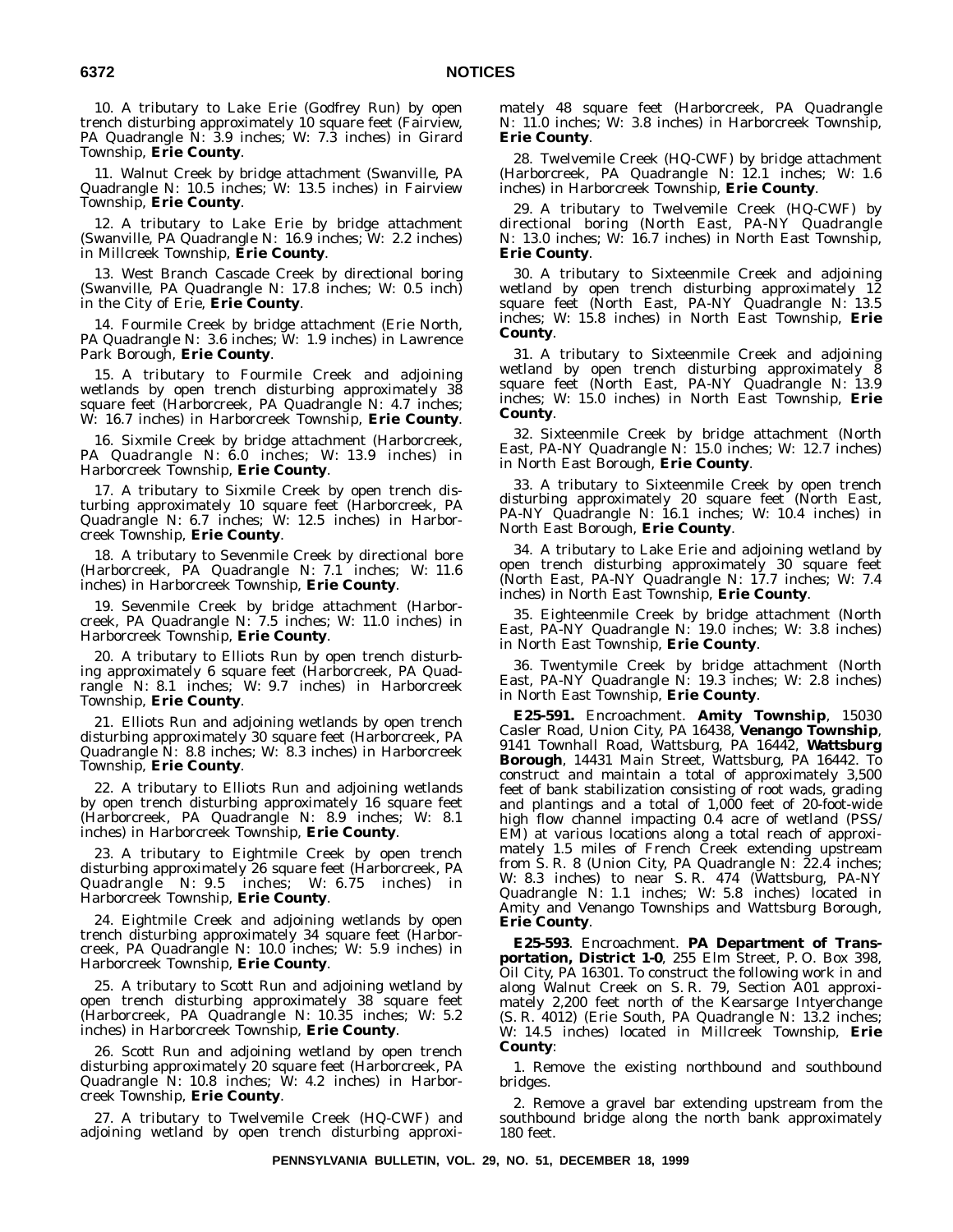3. Install and maintain rock riprap bank protection along both banks beginning approximately 50 feet upstream of the northbound bridge and extending downstream approximately 265 feet.

4. To construct and maintain two prestressed concrete composite I-beam bridges having clear spans of 90.5 feet with the northbound bridge having an underclearance of 14 feet and the southbound bridge having an underclearance of 12.25 feet.

**E37-128.** Encroachment. **Mitcheltree Brothers**, P. O. Box 332, Pulaski, PA 16143. To construct and maintain a 90-foot-long, 142-inch-wide by 91-inch-high corrugated steel pipe arch culvert in a tributary to Buchanan Run on an access roadway to Mitcheltree Brothers Sawmill extending west from Route 551 (T-649) approximately 1 mile north of S. R. 208 (Edinburg, PA Quadrangle N: 22.6 inches; W: 7.5 inches) located in Pulaski Township, **Lawrence County**.

**E61-226.** Encroachment. **Cranberry Township**, P. O. Box 378, Seneca, PA 16346. To remove the existing superstructure, modify and extend the existing abutments approximately 7 feet upstream, install new wingwalls, steel I-beam superstructure and rock riprap scour protection and to maintain the bridge having a clear span of 30 feet and an underclearance of 8.9 feet across Lower Twomile Run on Aires Road approximately 500 feet south

of Deep Hollow Road (Franklin, PA Quadrangle N: 0.4 inches; W: 1.3 inches) located in Cranberry Township, **Venango County**.

**E62-350.** Encroachment. **Cochran and Zandi Lumber Company**, P. O. Box 547, Sheffield, PA 16347. To construct and maintain a steel beam bridge having a clear span of 24 feet and an underclearance of 4 feet across Arnot Run (EV, Wild Trout) for a private timber access road 800 feet west of T-524 approximately 3,200 feet south of the intersection of Cherry Grove Road (S. R. 2001) and Sorenon Road (Cherry Grove, PA Quadrangle N: 3.3 inches; W: 1.8 inches) located in Cherry Grove Township, **Warren County**.

**E62-351.** Encroachment. **Allegheny Partners, L. P. c/o Forest Investment Associates**, Box 1474, 312 W. Main Street, Smethport, PA 16749. To remove the existing structure, remove a gravel bar, stabilize the stream banks and to construct and maintain a pre-fabricated steel bridge having a span of 22.5 feet and a maximum underclearance of 5.4 feet across tributary to Andrews Run for a private timber access road extending east from S. R. 3007 (Davy Hill Road) approximately 1.5 miles south of S. R. 27 (Pittsfield, PA Quadrangle N: 11.0 inches; W: 1.1 inches) located in Pittsfield Township, **Warren County**.

# **STORAGE TANKS SITE SPECIFIC INSTALLATION PERMITS**

**The following Storage Tank Site Specific Installation Permits under the authority of the Storage Tank and Spill Prevention Act, (35 P. S. §§ 6021.304, 6021.504, 6021.1101—1102) and 25 Pa. Code Chapter 245, Subchapter C have been issued by the Bureau of Watershed Conservation, Director, P. O. Box 8555, Harrisburg, PA 17105-8555, (717) 787-5267.**

| <b>SSIP</b><br>Permit No. | <i>Applicant Name</i><br>and Address                                                                     | County and<br>Municipality                  | Tank Type<br>and Capacity                              |
|---------------------------|----------------------------------------------------------------------------------------------------------|---------------------------------------------|--------------------------------------------------------|
| 99-02-004                 | <b>Barry Atkins</b><br><b>Neville Chemical Company</b><br>2800 Neville Road<br>Pittsburgh, PA 15225-1496 | <b>Allegheny County</b><br>Neville Township | 1 AST storing<br>aka LP-220<br>100,000 gallons         |
| 99-02-005                 | Robert Spargal<br>U. S. Steel, Clairton Works<br>400 State Street<br>Clairton, PA 15025-1855             | <b>Allegheny County</b><br>Clairton         | 2 ASTs storing<br>Methanol<br>50,000 gallons each      |
| 99-02-006                 | Dale Dodson<br>U.S. Steel Group<br>P. O. Box 878 MS #160<br>Dravosburg, PA 15034                         | <b>Allegheny County</b><br>West Mifflin     | 1 AST storing<br>Hydrochloric Acid<br>$40,000$ gallons |

# **SPECIAL NOTICES**

#### **102/NPDES Stormwater Public Hearing**

The Department of Environmental Protection (Department) Water Management Program will be holding a fact finding hearing on the following Stormwater NPDES permit applications: General Residential Properties, Lowland Farm, PAS10-G387, Carl Wright, Welsh Tract Subdivision, PAS10-G389, F. Brian Forcine, Forcine Concrete, PAS10-G393.

The hearing is scheduled for January 26, 2000, at 1:30 p.m. at the Chester County Conservation District Office, Conference Room 240, 601 Westtown Road, West Chester, PA 19382-4519, Chester County. The hearing is being held to solicit pertinent comments on these applications.

The applications are for stormwater construction activities, with a discharge to Valley Creek, Broad Run and Little Valley Creek respectively. A copy of the applications are available for review in the Southeast Regional Office's Record Management Section, (610) 832-6268. Those interested in reviewing the applications should call to schedule a date to review the file. The project sponsors are General Residential Properties, 666 Exton Commons, Exton, PA 1934; Carl Wright, 532 Bryn Mawr Avenue, Swarthmore, PA 19081; F. Brian Forcine, 2403 Yellow Springs Road, Malvern, PA 19355.

Comments received will be considered by the Department in completing its review and prior to taking final actions concerning any of the applications. The hearing will not be a question and answer session.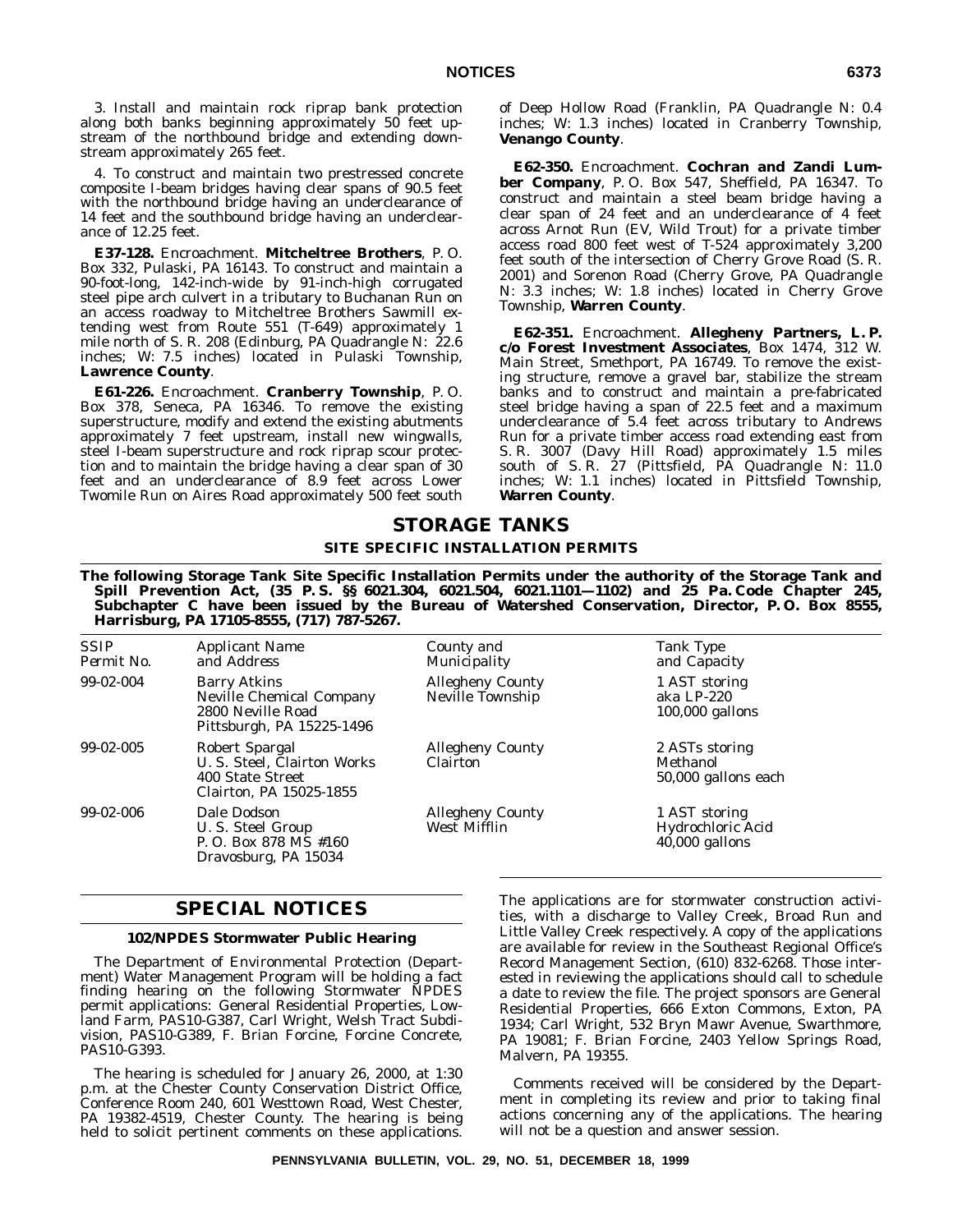Anyone intending to make a presentation at the hearing should submit written notice to the Regional Manager, Water Management Program at the above address. The notice should include your name, address and phone number, whether you are opposed or in favor of the project and a brief statement about your presentation. Comments should be kept brief and, depending on the number of speakers, may be limited to 10 minutes per speaker. Where groups are represented, a spokesperson is requested to present the group's concern. Anyone wishing to present written material directly to the Department may do so within 30 days following the hearing.

Persons with a disability who wish to attend the hearing and require an auxiliary aid, service or other accommodations to participate in the proceedings should contact Sharon Moore, at (610) 832-6073. TDD users may contact the Department through the Pennsylvania AT&T Relay Service at (800) 654-5984.

#### **Availability of Grants for the Remediation of Waste Tire Piles in Pennsylvania under the Waste Tire Recycling Act (Act 190 of 1996)**

The Department of Environmental Protection (Department) hereby announces the availability of grants under the Waste Tire Recycling Act (Act 190 of 1996) for fiscal year 99/00 for the remediation of waste tire piles in Pennsylvania. Act 190 provides a grant program, tax credits and enforcement provisions to reduce the stockpiles of waste tires. The Waste Tire Pile Remediation Grant Program is funded through the Used Tire Pile Remediation Restricted Account, which may receive up to \$1 million annually from the Recycling Fund established by Act 101, the Municipal Waste Planning, Recycling and Waste Reduction Act. The total grants funds available is \$200,000 that may be awarded to remediate the waste tire piles listed. Only those waste tire piles listed are eligible under this grant offering.

In order to be considered for a grant, an applicant: 1) must propose to remediate any of the following waste tire piles, Norman K. Lady located in Butler Township, Adams County, Moulstown Road located in Heidelberg Township, York County, and Beltrami located in Foster Township, Luzerne County (copies of this list is available from the Division of Municipal and Residual Waste, (717) 787-7381, or may be obtained electronically via the DEP Internet site on the world wide web at: http//www.dep.state.pa.us under the Municipal and Residual Waste page); 2) must not have contributed, in any manner, to the creation of a noncompliant waste tire pile; and 3) must have an identifiable end-use for the waste tires to be remediated.

Grant funds are to be used for activities directly related to the remediation of priority waste tire sites (such as employe wages, operation of equipment, transportation, processing costs, and the like). Grants may not be used for the purchase of equipment and grant recipients shall use funds only for those activities approved by the Department.

All applicants must complete and submit an official two-part application for each proposed tire pile remediation. The Waste Tire Remediation Grant Application Parts A and B include all the materials and instructions necessary for applying for a grant. Copies of these documents are available by contacting the Division of Municipal and Residual Waste at (717) 787-7381 or may be obtained electronically from the DEP Internet site on the world wide web at: http://www.dep.state.pa.us (choose subject and select T). Six copies of the application containing both Parts A and B must be completed and submitted by 4 p.m. on January 28, 2000, to: Department of Environmental Protection, Division of Municipal and Residual Waste, 14th Floor—Rachel Carson State Office Building, 400 Market Street, P. O. Box 8472, Harrisburg, PA 17105-8472. Applications, which are incomplete or arrive after the deadline, will not be considered.

At a minimum, all applications must contain: (1) a description of the applicant's experience in waste tire remediation, (2) markets or end-uses for the remediated tires, (3) a schedule for the remediation of tires at the site, (4) proposed cost of the waste tire pile remediation, and (5) any additional information the Department deems necessary. Please follow the instructions in the Part A and B Grant Application to assure you are submitting all of the necessary information in the correct format.

Persons who have any questions about this grant program should contact the Division of Municipal and Residual Waste (717) 787-7381.

#### **Certification to Perform Radon-Related Activities in Pennsylvania**

In the month of November 1999 the Department of Environmental Protection of the Commonwealth of Pennsylvania, under the authority contained in the Radon Certification Act (63 P. S. §§ 2001—2014) and regulations promulgated thereunder at 25 Pa. Code Chapter 240, has certified the persons listed to perform radon-related activities in Pennsylvania. The period of certification is 2 years. For a complete list of persons currently certified to perform radon-related activities in Pennsylvania and for information as to the specific testing devices that persons certified for testing or laboratory are certified to use, contact the Bureau of Radiation Protection, Radon Division, P. O. Box 8469, Harrisburg, PA 17105-8469, (800) 23RADON.

| Type of Certification |
|-----------------------|
|                       |
|                       |
|                       |
|                       |
|                       |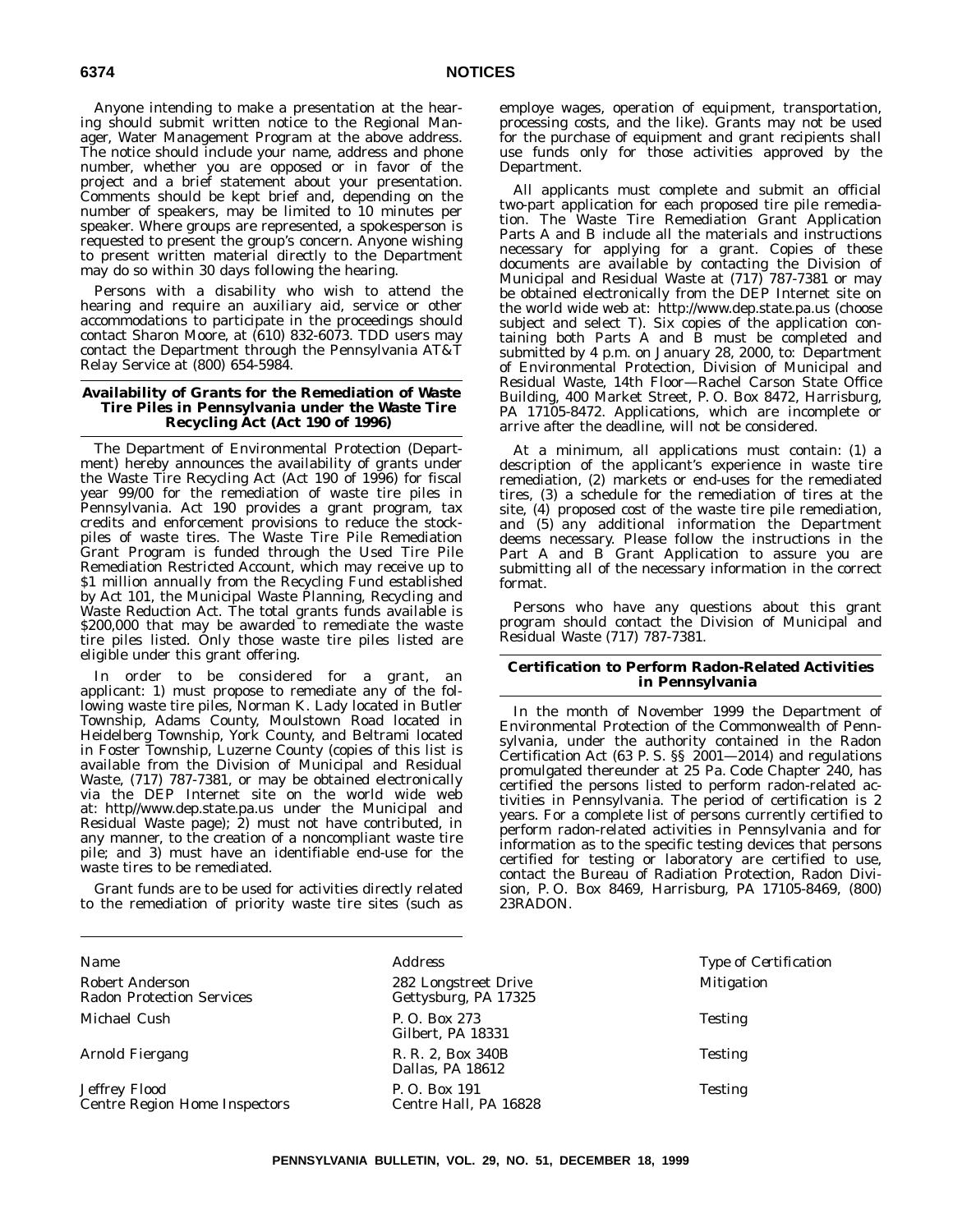# **NOTICES 6375**

| <b>Name</b>                                                   | <i>Address</i>                                                                     | <i>Type of Certification</i>        |
|---------------------------------------------------------------|------------------------------------------------------------------------------------|-------------------------------------|
| <b>Steven Gorman</b><br>Mason Dixon Home Insp. Services, Inc. | 282 Longstreet Drive<br>Gettysburg, PA 17325                                       | <b>Testing</b>                      |
| David Grammer<br>Radata, Inc.                                 | 27 Ironia Road, Unit 2<br>Flanders, NJ 07836                                       | Laboratory                          |
| Robert Latorra                                                | RR 1, Box 241<br><b>Benton, PA 17814</b>                                           | <b>Testing</b>                      |
| Juan Lluna-Garces                                             | 1324 Crestmont Drive<br>Downingtown, PA 19335                                      | <b>Testing</b><br><b>Mitigation</b> |
| John Mallon, Jr.<br>Radon Detection & Control                 | P.O. Box 419/153 Jordan Street<br>South Heights, PA 15081                          | <b>Testing</b><br><b>Mitigation</b> |
| <b>Mid-State Inspections Service</b>                          | 2020 Bellemeade Drive<br>Altoona, PA 16602                                         | <b>Testing</b>                      |
| <b>Bess Naylor</b><br>Quality Testing Services, Inc.          | 1660 Camp Betty Washington Road<br>York, PA 17402                                  | <b>Testing</b><br><b>Mitigation</b> |
| Randolph Ragland<br>Radon Test, Inc.                          | 145 Derr Drive<br>Collegeville, PA 19426                                           | <b>Testing</b>                      |
| John Trusa                                                    | 454 Dana Street<br>Wilkes-Barre, PA 18702                                          | <b>Mitigation</b>                   |
| Malcolm Whipkey                                               | 1934 Overland Court<br>Allison Park, PA 15101                                      | <b>Testing</b>                      |
|                                                               | [Pa.B. Doc. No. 99-2136. Filed for public inspection December 17, 1999, 9:00 a.m.] |                                     |

# **Availability of Technical Guidance**

Technical Guidance Documents are on DEP's World Wide Web site (www.dep.state.pa.us) at the Public Participation Center. The "1999 Inventory" heading is the Governor's List of Nonregulatory Documents. The ''Search the Inventory of Technical Guidance Documents'' heading is a database of the Inventory. The "Final Documents" heading is the link to a menu of the various DEP bureaus and from there to each bureau's final technical guidance documents. The ''Draft Technical Guidance'' heading is the link to DEP's draft technical guidance documents.

DEP will continue to revise its documents, as necessary, throughout 1999.

#### *Ordering Paper Copies of DEP Technical Guidance*

Persons can order a bound paper copy of the latest Inventory or an unbound paper copy of any of the final documents listed on the Inventory by calling DEP at (717) 783-8727.

In addition, bound copies of some of DEP's documents are available as DEP publications. Please check with the appropriate bureau for more information about the availability of a particular document as a publication.

#### *Changes to Technical Guidance Documents*

Here is the current list of recent changes. Persons who have any questions or comments about a particular document should call the contact person whose name and phone number is listed with each document. Persons who have questions or comments in general should call Joe Sieber at (717) 783-8727.

#### *Draft Guidance—Substantive Revision*

DEP ID: 362-0300-007 Title: Alternate and Experimental Systems Guidance Description: This document identifies alternate and experimental onlot wastewater treatment systems and technologies that are acceptable under Chapter 73. Chapter 73 allows for the use of these alternate and experimental systems for new land development and when applying the "best technical guidance" available for correcting a malfunction or making a repair of an existing onlot wastewater system. The revised guidance includes additional systems and proposes modifications to existing systems. This guidance was last published in 1997. The Sewage Advisory Committee reviewed this draft guidance in October 1999. Anticipated Effective Date: January 31, 2000 Comment Period Ends: January 18, 2000 Contact: Milton Lauch at (717) 787- 8184, fax number is (717) 772-5156, or E-mail at Lauch.Milton@dep.state.pa.us

> JAMES M. SEIF, *Secretary*

[Pa.B. Doc. No. 99-2137. Filed for public inspection December 17, 1999, 9:00 a.m.]

# **Coal Mining: Water Supply Replacement and Bond Release**

The Department of Environmental Protection (Department), Bureau of Mining and Reclamation announces the development of several new forms that may affect coal mine operators. Use of these forms is consistent with the Surface Mining Conservation and Reclamation Act (52 P. S. §§ 1396.1—1396.31) and the Department's regulations in 25 Pa. Code Chapters 86—88 (relating to surface and underground coal mining: general; surface mining of coal; and anthracite coal). The new forms should be used immediately; the forms that they replace will not be accepted after December 31, 1999.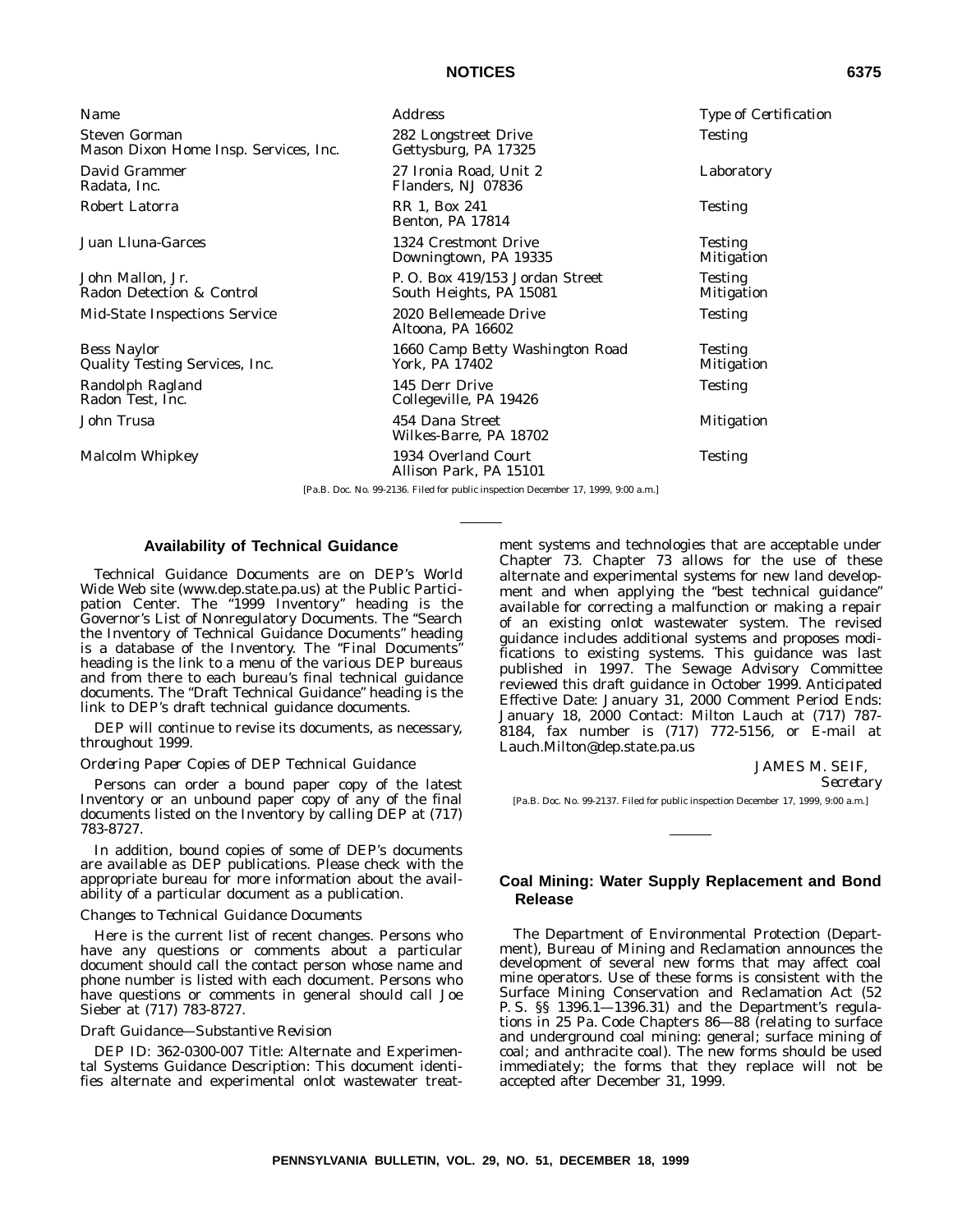#### *Water Supply Waivers*

Coal mine operators whose surface mining activities and bituminous underground mining activities affect a water supply must replace or restore the affected supply with an alternate source of water. The alternate water source must be adequate in quantity and quality for the purposes served by the original supply. Water supply waiver forms are used to document a landowner's acceptance of a lesser replacement supply or the landowner's intent to abandon the original water supply. On May 9, 1998, the Department amended its regulations to require water supply replacement waivers to be on forms developed by the Department and, most importantly, to be recorded with the appropriate recorder of deeds. These requirements can be found in 25 Pa. Code § 87.119 (relating to hydrologic balances: water rights and replacement for bituminous coal surface mining activities; and § 88.107 (relating to hydrologic balance: water rights and replacement) for anthracite coal surface mining activities and bank removal.

Copies of the waiver forms, "Consent to a Lesser Water Supply Agreement" (5600-FM-MR0110) and "Abandonment of Water Supply Agreement" (5600-FM-MR0111), may be obtained from the District Mining Office. The forms may also be downloaded from the Department's web page at www.dep.state.pa.us (choose Subjects/Mineral Resources/Bureau of Mining and Reclamation). The District Mining Offices will continue to accept properly recorded waivers on other forms until December 31, 1999. However, beginning January 1, 2000, the Department will accept only waivers that are on the new Department form.

#### *Bond Release Completion Report*

The Department has revised the "Coal Completion Report" (5600-FM-MR0370). Permittees use this form when applying for a bond release. The form was revised because of changes to the regulations and to provide the Department more complete information on the amount of remining performed by the permittee. Copies of the new "Coal Completion Report" may be obtained from the District Mining Office. The form may also be downloaded from the Department's web site at www.dep.state.pa.us (choose Subjects/Mineral Resources/Bureau of Mining and Reclamation).

The new form may be used immediately. The District Offices will accept the old forms until December 31, 1999. After January 1, 2000, the District Mining Offices will accept only the new forms.

JAMES M. SEIF,

*Secretary*

[Pa.B. Doc. No. 99-2138. Filed for public inspection December 17, 1999, 9:00 a.m.]

# **DEPARTMENT OF PUBLIC WELFARE**

# **Expansion of the Long Term Care Capitated Assistance Program; Request for Information**

The Long Term Care Capitated Assistance Program (LTCCAP) is a replication of the On Lok Model Program of All-inclusive Care for the Elderly (PACE). Under this Request for Information (RFI), the Department of Public

Welfare (Department) is asking organizations interested in participating as an LTCCAP provider during Fiscal Year 1999-2000 to contact the Department. Providers will be responsible to provide a specific package of services to individuals who are eligible for both Medicare and Medicaid and have been determined to require nursing facility services. To be considered for an LTCCAP site during Fiscal Year 1999-2000, organizations must be enrolled in the Medical Assistance Program, meet the requirements included in the PACE Protocols, and have a completed feasibility study through a PACE Technical Assistance Center.

The Department will consider, among other things, the following factors when determining site selection for LTCCAP:

• Medical Assistance service need

• Medical Assistance service availability (underbedded, overbedded, home and community based services, and the like)

• Project location (suburban v. urban, existing project sites, and the like)

• Uniqueness of project design (closing existing nursing facility beds, collaboration efforts, and the like)

Questions regarding PACE Protocols or the feasibility study through a PACE Technical Assistance Center should be directed to Cindy M. Proper at (717) 772-2525.

Individuals who feel they meet the above criteria, and are interested in being considered to provide services during Fiscal Year 1999-2000, should submit a letter of interest, along with a copy of their completed feasibility study within 30 days from the date of this publication to: LTCCAP, Division of LTC Client Services, Department of Public Welfare, 4th Floor Bertolino Building, P. O. Box 2675, Harrisburg, PA 17105.

> FEATHER O. HOUSTOUN, *Secretary*

**Fiscal Note:** 14-NOT-229. No fiscal impact; (8) recommends adoption.

[Pa.B. Doc. No. 99-2139. Filed for public inspection December 17, 1999, 9:00 a.m.]

# **Payments to Nursing Facilities October 1, 1999 Final Rates**

The purpose of this notice is to announce final payment rates for nursing facilities beginning October 1, 1999, in accordance with Section  $1902(a)(13)(A)$  of the Social Security Act (42 U.S.C.A. § 1902(a)(13)(A)), as amended by Section 4711 of the Balanced Budget Act of 1997, P. L. 105-33, § 4711. An October 1, 1999 Proposed Rates Notice was published at 29 Pa.B. 5556 (October 23, 1999) and provided for a 30-day comment period. The Department did not receive any comments on the proposed October 1, 1999 rate notice.

#### *Rates*

The final October 1, 1999 rates are available through the Bulletin Board System (BBS) at (800) 833-5091, at the local County Assistance Offices throughout this Commonwealth, or by contacting Tom Jayson in the Policy Section of the Bureau of Long Term Care Programs at (717) 772-2570.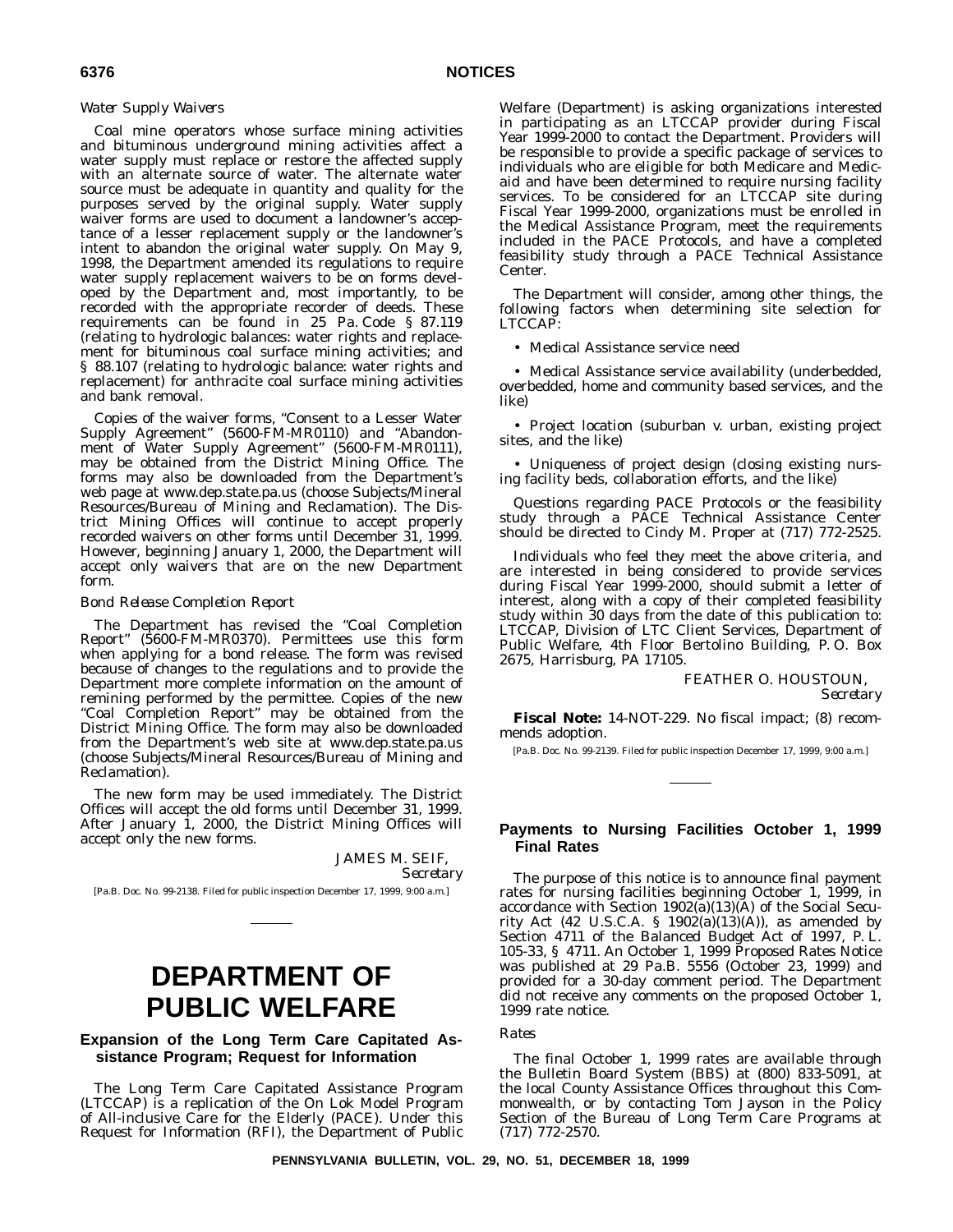#### *Methodology*

The methodology that the Department used to set the final rates is contained in 55 Pa. Code Chapter 1187, Subchapter G (relating to rate setting) and the Commonwealth's approved Title XIX State Plan.

#### *Justification*

The justification for establishing the final rates is that the regulations at 55 Pa. Code Chapter 1187 and the Commonwealth's approved Title XIX State Plan require that rates be set on a quarterly basis.

The estimated increase in annual aggregate expenditures for Medical Assistance nursing facility services for FY 1999-2000 based on these final rates is \$9.340 million (\$4.314 million in State funds).

Interested persons are invited to submit written comments about the final rates to the Department within 30 days of publication of this notice in the *Pennsylvania Bulletin*. Comments should be addressed to: Department of Public Welfare, Office of Medical Assistance Programs, Attention: Suzanne Love, Room 515 Health and Welfare Building, Harrisburg, PA 17105.

Persons with a disability may use the AT&T Relay Services by calling (800) 654-5984 (TDD Users) or (800) 654-5968 (Voice Users). Persons who require another alternative should contact Thomas Vracarich in the Office of Legal Counsel at (717) 783-2209.

FEATHER O. HOUSTOUN,

*Secretary*

**Fiscal Note**: 14-NOT-230. (1) General Fund; (2) Implementing Year 1999-00 is \$4.314 Million; (3) 1st Succeeding Year 2000-01 is \$6.040 Million; 2nd Succeeding Year 2001-02 is \$6.342 Million; 3rd Succeeding Year 2002-03 is \$6.659 Million; 4th Succeeding Year 2003-04 is \$6.992 Million; 5th Succeeding Year 2004-05 is \$7.341 Million; (4) 1998-99 Program—\$721.631 Million; 1997-98 Program—\$617.252 Million; 1996-97 Program—\$591.910 Million; (7) Medical Assistance—Long Term Care; (8) recommends adoption. There are funds available in the Department's budget to cover the cost of this increase.

[Pa.B. Doc. No. 99-2140. Filed for public inspection December 17, 1999, 9:00 a.m.]

# **DEPARTMENT OF REVENUE**

# **Interest Rate Notice**

Under the provisions of section 806 of the Fiscal Code (72 P. S. § 806), the Secretary of Revenue announces that, for the year commencing January 1, 2000, all unpaid taxes which became due and payable to the Commonwealth on and after January 1, 1982, shall bear interest at the rate of 8% per annum. This rate will remain constant until December 31, 2000. Under the provisions of section 6621(a)(2) of the Internal Revenue Code, this rate has been established by the Secretary of the Treasury of the United States, to be effective January 1, 2000.

This rate will be codified under 61 Pa. Code § 4.2(a) (relating to rate of interest).

Although the Tax Reform Act of 1986 amended Internal Revenue Code section 6621, by requiring that the Secretary of the Treasury of the United States establish quarterly rates of interest to become effective for Federal purposes on the first month of each calendar quarter, these amendments do not affect Commonwealth law. The Fiscal Code requires that the interest rate be established effective January 1 of each calendar year without regard to any change in the Federal interest rate during the calendar year.

ROBERT A. JUDGE, Sr.,

*Secretary*

[Pa.B. Doc. No. 99-2141. Filed for public inspection December 17, 1999, 9:00 a.m.]

#### **Pennsylvania \$30,000 Clubs**

Under the State Lottery Law (72 P. S. §§ 3761-101— 3761-314) and 61 Pa. Code § 819.203 (relating to notice of instant game rules), the Secretary of Revenue hereby provides public notice of the rules for the following instant lottery game:

1. *Name*: The name of the game is Pennsylvania \$30,000 Clubs.

2. *Price*: The price of a Pennsylvania \$30,000 Clubs instant lottery game ticket is \$2.00.

3. *Play Symbols*: Each Pennsylvania \$30,000 Clubs instant lottery game ticket will contain one play area. The play symbols and their captions located in the play area are: Heart Symbol (HEART), Spade Symbol (SPADE), Diamond Symbol (DIAMND) and Club Symbol (CLUB).

4. *Prizes*: The prizes that can be won in this game are \$2, \$3, \$9, \$12, \$30, \$60, \$90, \$120, \$300 and \$30,000.

5. *Approximate Number of Tickets Printed For the Game*: Approximately 5,040,000 tickets will be printed for the Pennsylvania \$30,000 Clubs instant lottery game.

6. *Determination of Prize Winners*:

(a) Holders of tickets with ten Club Symbol (CLUB) play symbols in the play area, on a single ticket, shall be entitled to a prize of \$30,000.

(b) Holders of tickets with nine Club Symbol (CLUB) play symbols in the play area, on a single ticket, shall be entitled to a prize of \$300.

(c) Holders of tickets with eight Club Symbol (CLUB) play symbols in the play area, on a single ticket, shall be entitled to a prize of \$120.

(d) Holders of tickets with seven Club Symbol (CLUB) play symbols in the play area, on a single ticket, shall be entitled to a prize of \$90.

(e) Holders of tickets with six Club Symbol (CLUB) play symbols in the play area, on a single ticket, shall be entitled to a prize of \$60.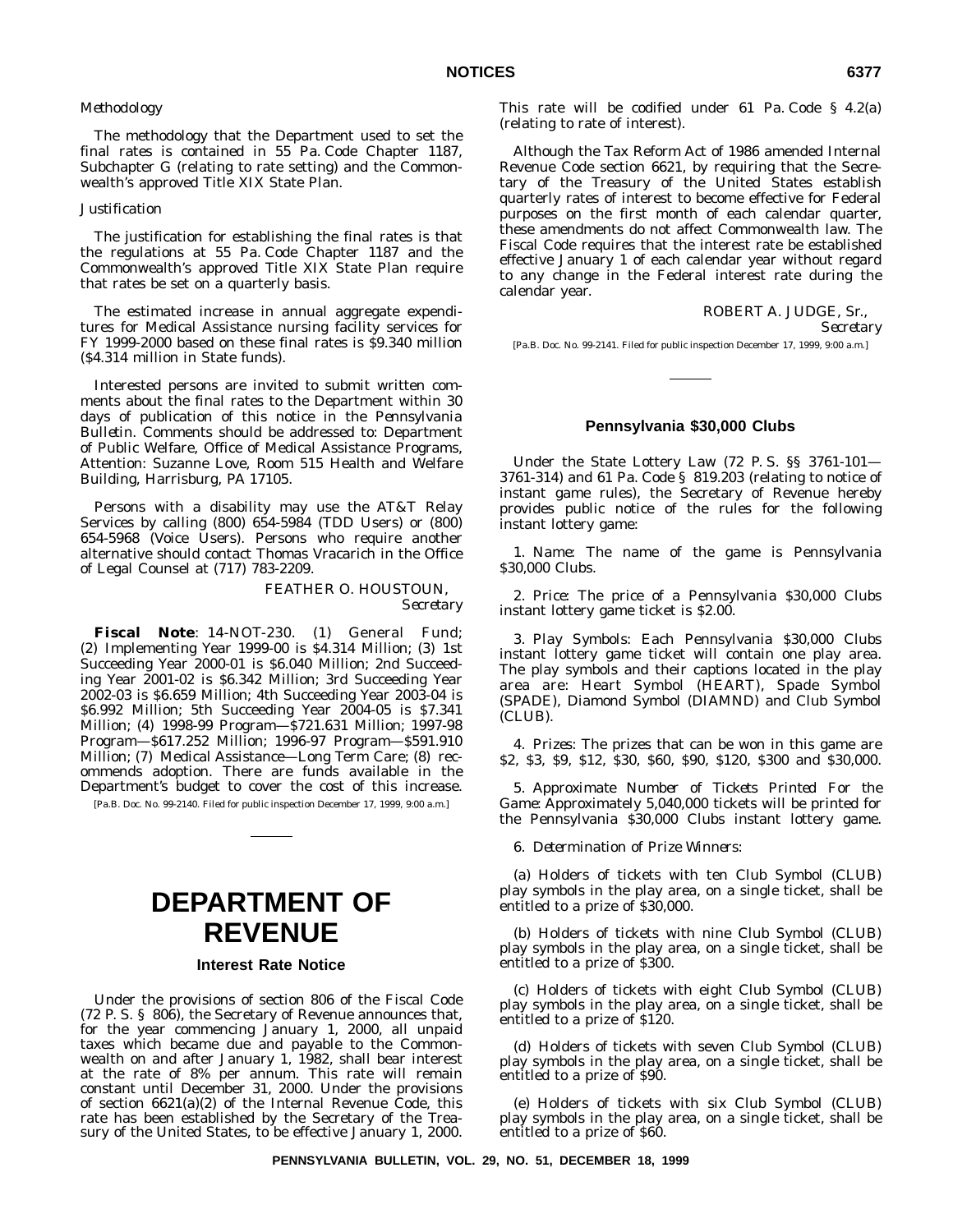(f) Holders of tickets with five Club Symbol (CLUB) play symbols in the play area, on a single ticket, shall be entitled to a prize of \$30.

(g) Holders of tickets with four Club Symbol (CLUB) play symbols in the play area, on a single ticket, shall be entitled to a prize of \$12.

(h) Holders of tickets with three Club Symbol (CLUB) play symbols in the play area, on a single ticket, shall be entitled to a prize of \$9.

(i) Holders of tickets with two Club Symbol (CLUB) play symbols in the play area, on a single ticket, shall be entitled to a prize of \$3.

| Get      | Win         | Approximate<br><i>Odds</i> | - <i>----</i> --------------<br>Winners Per 5.04<br>Tickets |
|----------|-------------|----------------------------|-------------------------------------------------------------|
| 1 Club   | \$2         | 1:6.00                     | 840,000                                                     |
| 2 Clubs  | \$3         | 1:18.75                    | 268,800                                                     |
| 3 Clubs  | \$9         | 1:75                       | 67,200                                                      |
| 4 Clubs  | <b>S12</b>  | 1:150                      | 33,600                                                      |
| 5 Clubs  | <b>S30</b>  | 1:75                       | 67,200                                                      |
| 6 Clubs  | \$60        | 1:600                      | 8,400                                                       |
| 7 Clubs  | <b>S90</b>  | 1:6,000                    | 840                                                         |
| 8 Clubs  | \$120       | 1:30,000                   | 168                                                         |
| 9 Clubs  | <b>S300</b> | 1:120,000                  | 42                                                          |
| 10 Clubs | \$30,000    | 1:1.008.000                | 5                                                           |

8. *Retailer Incentive Awards*: The Lottery may conduct a separate Retailer Incentive Game for retailers who sell Pennsylvania \$30,000 Clubs instant lottery game tickets. The conduct of the game will be governed by 61 Pa. Code § 819.222 (relating to retailer bonuses and incentives).

9. *Unclaimed Prize Money*: For a period of 1 year from the announced close of Pennsylvania \$30,000 Clubs, prize money from winning Pennsylvania \$30,000 Clubs instant lottery game tickets will be retained by the Secretary for payment to the persons entitled thereto. If no claim is made within 1 year of the announced close of the Pennsylvania \$30,000 Clubs instant lottery game, the right of a ticket holder to claim the prize represented by the ticket, if any, will expire and the prize money will be paid into the State Lottery Fund and used for purposes provided for by statute.

10. *Governing Law*: In purchasing a ticket, the customer agrees to comply with and abide by the State Lottery Law (72 P. S. §§ 3761-101—3761-314), the regulations contained in 61 Pa. Code Part V (relating to State Lotteries) and the provisions contained in this notice.

11. *Termination of the Game*: The Secretary may announce a termination date, after which no further tickets from this game may be sold. The announcement will be disseminated through media used to advertise or promote Pennsylvania \$30,000 Clubs or through normal communications methods.

ROBERT A. JUDGE, Sr., *Secretary* [Pa.B. Doc. No. 99-2142. Filed for public inspection December 17, 1999, 9:00 a.m.]

(j) Holders of tickets with one Club Symbol (CLUB) play symbol in the play area, on a single ticket, shall be entitled to a prize of \$2.

(k) A prize will be paid only for the highest Pennsylvania \$30,000 Clubs instant lottery game prize won on the ticket if the ticket meets the criteria established in 61 Pa. Code § 819.213 (relating to ticket validation and requirements).

7. *Number and Description of Prizes and Approximate Odds*: The following table sets forth the approximate number of winners, amounts of prizes, and approximate odds of winning:

|                    | Approximate No. of           |
|--------------------|------------------------------|
| <i>Approximate</i> | <i>Winners Per 5,040,000</i> |
| Odds               | <b>Tickets</b>               |
| 1:6.00             | 840,000                      |
| 1:18.75            | 268,800                      |
| 1:75               | 67.200                       |
| 1:150              | 33.600                       |
| 1:75               | 67,200                       |
| 1:600              | 8,400                        |
| 1:6,000            | 840                          |
| 1:30,000           | 168                          |
| 1:120,000          | 42                           |
| 1:1.008.000        | 5                            |

# **DEPARTMENT OF TRANSPORTATION**

# **Finding**

#### **Bradford County**

Pursuant to the provisions of 71 P. S. Section 2002(b), the Secretary of Transportation makes the following written finding:

The Department of Transportation has designated the River Street Extension Alternative as the selected alternative for the Central Bradford County Traffic Improvement Project. The project involves the construction of a new roadway and intersection to connect S.R. 2027 to River Street, just south of the US 6 bridge in Towanda. Existing River Street would be reconstructed to provide a two-lane, two-direction roadway from just south of the US 6 bridge north along the west side of the Susquehanna River to Chestnut Street. This alternative would also include the construction of a new two-lane, two-direction roadway extension along the Susquehanna River from Chestnut Street to Pratt Avenue. The extension would then follow a northwesterly direction to the intersection of US 6 and Patterson Boulevard.

The River Street Extension Alternative best meets the identified project needs to reduce traffic/truck volume and congestion on Main Street and York Avenue, improve safety on Main Street and York Avenue, improve the quality of life in downtown Towanda, and support community enhancements. All practicable means to avoid or minimize harm to the environment have been adopted.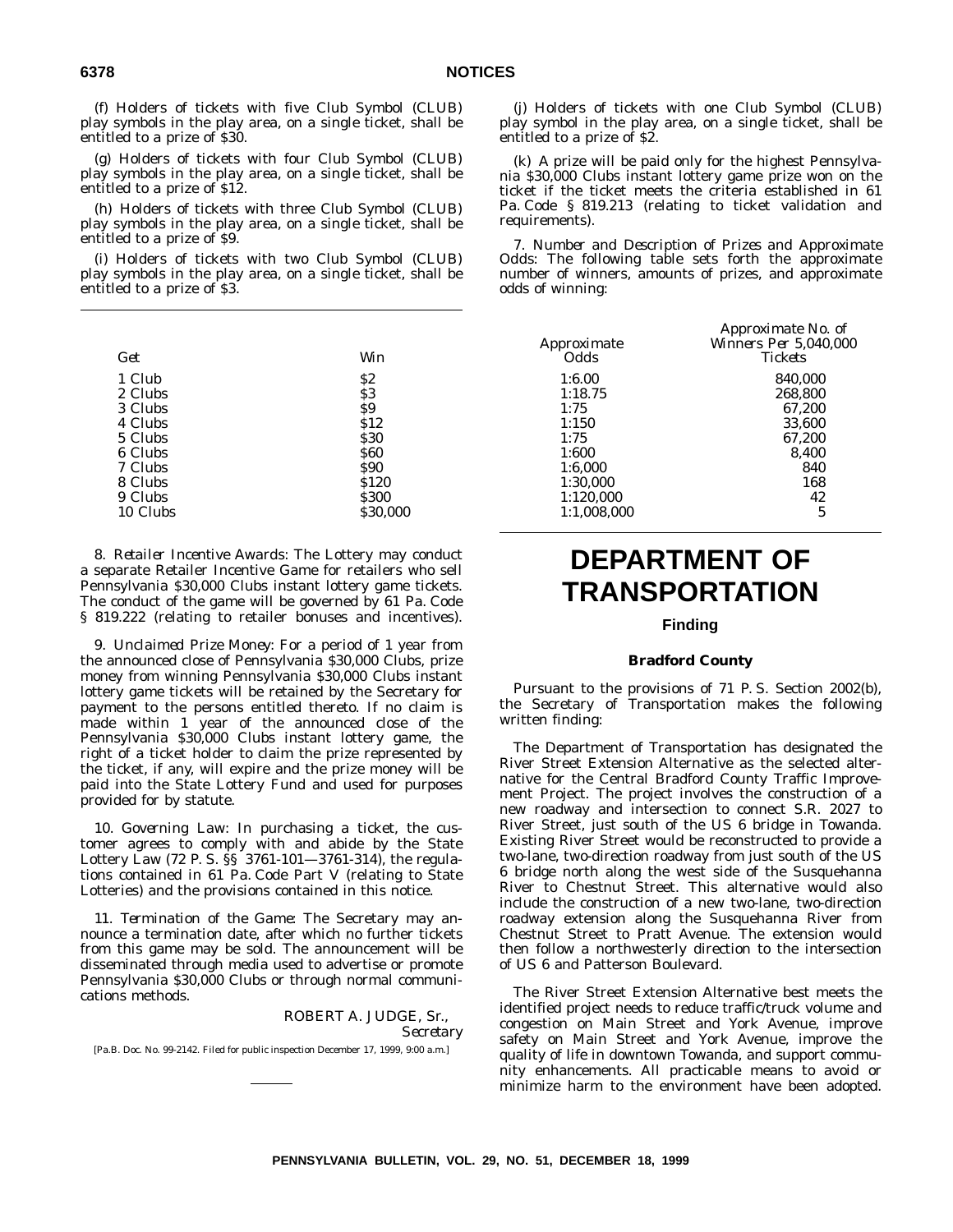No adverse environmental effect is likely to result from the subject project.

> BRADLEY L. MALLORY, *Secretary*

[Pa.B. Doc. No. 99-2143. Filed for public inspection December 17, 1999, 9:00 a.m.]

#### **Retention of Engineering Firms**

#### **Centre County**

#### **Project Reference No. 08430AG2462**

The Department will retain an engineering firm to provide final design services for S.R. 0080, Section B18 and S.R. 0080, Section A18 in Spring and Marion Townships, Centre County. These projects include the construction of two (2) interchanges between Interstates 80 and 99 and Interstate 80 and PA Route 26, respectively. The Department reserves the right to add construction consultation and shop drawing review at a later date.

S.R. 0080, Section B18 is the high-speed interchange between Interstates 80 and 99. This project includes the analysis/design of four (4) culverts, the replacement of two (2) sets of dual bridges (two 104', 112' and 105') and seven (7) new structures whose lengths are approximately 230', 197', 131', 131,' 230', 1755' and 1165'. This Interchange is designed for continuity with the associated ramps. S.R. 0080, Section A18 is the construction of a new interchange between Interstate 80 and PA Route 26. This project includes one (1) structure approximately 328' in length. Approximately 3.5 miles of Interstate 80 will be designed using I-4R standards. Traffic for S.R. 0080 will be maintained using temporary crossovers. Traffic for S.R.'s 0026, 1005, 1008 will be maintained using temporary roadways, lane closures, flagging operations, and detours as necessary. Wetland mitigation will be required. The estimated construction cost is \$80 million for both Interchanges and the I-4R construction.

The selected engineering firm will be required to perform surveys; refine preliminary design/Step 9; utility coordination; archaeology; final roadway design; final right-of-way plans; structure design; culvert analysis/ design; signing, pavement marking and delineation design/plans; erosion and sedimentation control plan; traffic control plan; wetland mitigation plan and necessary permits; geo-technical engineering; interchange lighting plan; incident management plan; and the construction plans, specifications, and estimates. This project will be performed in English units.

The letters of interest, at a minimum, will indicate the following; how the firm will accomplish the tasks outlined or provide the services required, and the names and resumes of key individuals that will provide the services. The anticipated time duration for this Agreement is eighteen (18) months. The Department reserves the right to change the Agreement duration to meet project needs.

The Department will establish an order of ranking of a minimum of three (3) firms. The following factors, listed in order of importance, will be considered by the Consultant Selection Committee during the evaluation of the firms submitting letters of interest:

a. Proposed methodology to accomplish the required services within the proposed schedule.

b. Specialized experience and technical competence of firm.

c. Specialized experience, previous experience, technical competence of individuals who constitute the firm.

d. Current workload and capacity of firm to perform work.

e. Past record of performance with respect to cost control, work quality, and ability to meet schedules.

The goal for Disadvantaged Business Enterprise (DBE) participation in this Agreement shall be fifteen (15%) percent of the total contract price. Additional information concerning DBE participation in this Agreement is contained in the General Requirements and Information section after the advertised project(s).

The shortlisting for this project will be done at the District. All firms submitting letters of interest will be notified by the District of the shortlisting date.

This project reference assignment is considered. The letter of interest shall be limited to a maximum of five (5) pages,  $8 \frac{1}{2}$  x  $11$ ", one sided, plus an organizational chart (up to  $11''$  x  $17''$  size), and additional resumes, if applicable. (See the General Requirements and Information Section).

The Letter of Interest submission shall be sent to:

Mr. George M. Khoury, P.E., District Engineer Engineering District 2-0 1924-30 Daisy Street, P. O. Box 342 Clearfield, PA 16830

The Letter of Interest submission for this project reference number must be received at the address listed above by 4:30 P.M. prevailing time on the twentieth (20th) day following the date of this Notice.

Any technical questions concerning the requirements for this project should be directed to: Mr. Mark L. Kucherer, P.E., District 2-0, at (814) 765-0440.

#### **Perry County Project Reference No. 08430AG2463**

The Department will retain an engineering firm for a multi-phase, specific project agreement to provide preliminary studies, environmental studies, preliminary engineering, final design, including preparation of bridge and roadway plans, specifications and estimates; shop drawing review and consultation during construction. This project is of the bridge replacement or bridge rehabilitation of three (3) covered bridges. The approved construction cost of these three (3) bridges is approximately \$2 million total. All three (3) projects will be together through the cultural resource process but may end up with separate environmental documents. Their locations are as follows:

\* S.R. 3005, Section 003 Over Shermans Creek Southwest Madison Township

S.R. 3008, Section 005 Adairs, Cisna mill bridge over Shermans Creek Southwest Madison Township

S.R. 4001, Section 007 Saville Bridge over Buffalo Creek Saville Township

The required services will include preparation of intent to enter notices; field surveys; Categorical Exclusion Evaluation with emphasis on cultural resources and the potential for state and federal threatened and endangered species; public meetings; plotting of topography and cross sections; pavement and drainage design; submission of utility verification and relocation engineering; field view;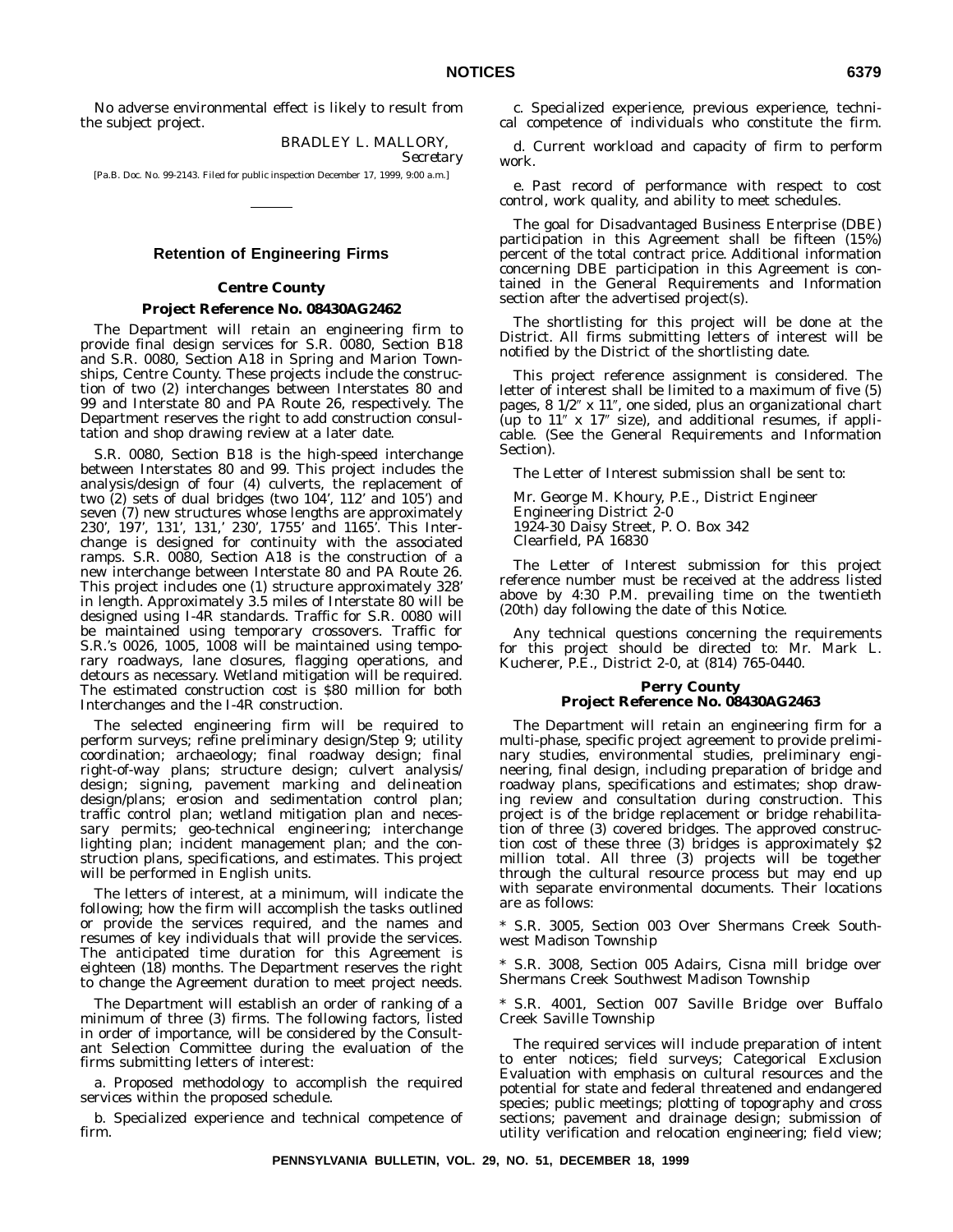safety review meeting; Step 9 and value engineering; hydraulic report including Wetland Identification and Delineation report; type, size and location submissions; structure plans; line and grade submissions; right-of-way plans; viewers plans; erosion and sedimentation control plans and narratives; Environmental Assessment Form (4f) and the Application Checklist for Water Obstruction and Encroachment Permit; development of the soil and foundation engineering report; erosion and sedimentation control plans and narrative investigation of utility and property involvement; development of maintenance and protection of traffic plans and narratives; preparation of construction plans; specifications and estimates, and consultation services during construction.

\* The design of each project will be developed using metric units.

\* Welcom's Open Plan software will be used for project management and tracking.

\* A project specific Quality Development Plan will be prepared for each project.

The Department is seeking a multi-disciplined team with environmental, geotechnical, highway design, and structure design experience.

The following factors, listed in order of importance, will be considered by the Department during the evaluation of the firms submitting letters of interest:

a. Specialized experience and technical competence with replacement and rehabilitation of covered bridge projects and their ability to provide innovative solutions to complex technical problems.

b. Experience in environmental, highway design, structure design, geotechnical design, and hydrological/ hydraulic analysis and design.

c. Past record with respect to cost control, work quality, and ability to meet schedules.

d. The project team including subconsultants.

The goal for Disadvantaged Business Enterprise (DBE) participation in this Agreement shall be fifteen (15%) percent of the total contract price. Additional information concerning DBE participation in this Agreement is contained in the General Requirements and Information section after the advertised project(s).

This project reference assignment is considered complex. The letter of interest shall be limited to a maximum of five (5) pages,  $8 \frac{1}{2}$  x  $11$ ", one sided, plus an organizational chart (up to  $11''$  x  $17''$  size), and additional resumes, if applicable. (See the General Requirements and Information Section).

The Letter of Interest submission shall be sent to:

Mr. Barry G. Hoffman, P.E., District Engineer

Engineering District 8-0

2140 Herr Street

Harrisburg, PA 17103

Attention: Mr. Divyang P. Pathak

The Letter of Interest submission for this project reference number must be received at the address listed above by 4:30 P.M. prevailing time on the twentieth (20th) day following the date of this Notice.

Any technical questions concerning the requirements for this project should be directed to: Mr. Divyang P. Pathak, District 8-0, at (717) 787-7883.

#### **Chester and Delaware Counties Project Reference No. 08430AG2464**

The Department will retain an engineering firm to provide supplementary construction inspection staff of approximately thirteen (13) inspectors, under the Department's Inspector(s)-in-Charge for construction inspection and documentation services on the following projects:

1. S.R. 0029, Section L02, Chester County This project consists of traffic signal installation, widening and resurfacing the intersections of S.R. 0029 with Phoenixville Pike and White Horse Road and installation of drainage in Charlestown Township.

2. S.R. 0029, Section 50S, Chester County This project consists of replacement of the existing three (3) span reinforced concrete bridge carrying State Road over Pickering Creek along with minor approach reconstruction and widening on T.R. 29 from a point north of Pickering Dam Road to a point south of Pot House Road in Charlestown Township.

3. S.R. 0030, Section M05, Chester and Delaware Counties This project consists of adding drainage, reconstruct drainage and reconstruct the entire highway of U.S. 30 from Route 252 to Old Eagle Road in Tredyffrin, Eastown and Radnor Townships.

4. S.R. 0322, Section 01L, Chester County This project consists of intersection improvement, widening, extending structure (culvert and arch bridge) and signals on Route 322 west of Copeland School Road and east of Highland Road in East Bradford Township.

5. S.R. 0926, Section S42, Chester County This project consists of realigning and reprofiling Street Road to improve the geometric alignment and sight distance. Adding 4' shoulders, bituminous curbing and drainage. Flattening side slopes to 1.5.1 or flatter. Performing minor bridge rehabilitation to the structure over the Pocopson Creek.

The Department will establish an order of ranking of a minimum of three (3) firms for the purpose of negotiating an Engineering Agreement based on the Department's evaluation of the acceptable letters of interest received in response to this solicitation. The ranking will be established directly from the letters of interest. Technical proposals will not be requested prior to the establishment of the ranking.

The following factors, listed in order of importance, will be considered by the Department during the evaluation of the firms submitting letters of interest:

a. Review of inspectors' resumes with emphasis on construction inspection capabilities. Department and District experience and supervisory experience.

b. Specialized experience in roadway and structure construction.

c. Number of NICET and NECEPT certified inspectors in each payroll classification.

d. Understanding of Department's requirements, policies, and specifications.

e. Ability to provide three (3) ''CDS'' operators or persons capable of inputing data into a personal computer (TCIS Classification).

f. Past performance.

The qualifications and experience required of the firm's inspectors will be established by the Department, and the qualifications of the firm's proposed employees will be reviewed and approved by the Department.

A minimum of four (4) individuals submitted as part of your inspection staff must have a NECEPT Bituminious Field Technician Certification.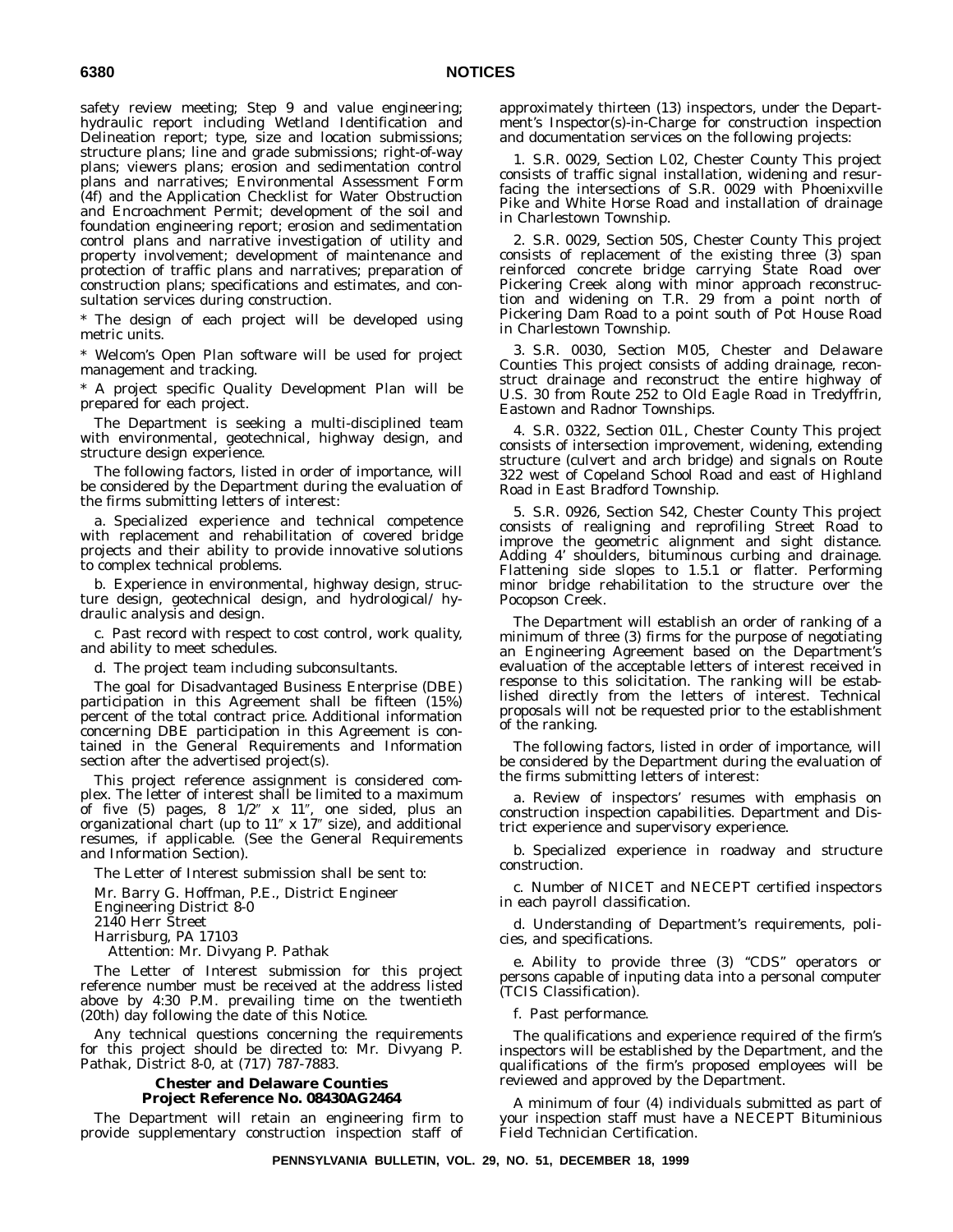It is anticipated that the supplementary construction inspection staff for this assignment will consist of the following number of inspectors who meet the requirements for the following inspection classifications:

| Classification                                                                                          | $No.$ of<br><i>Inspectors</i> |
|---------------------------------------------------------------------------------------------------------|-------------------------------|
| Transportation Construction Ins. Super.<br>(TCIS) (NICET Highway Construction<br>Level 3 or equivalent) | 7(5)                          |
| Transportation Construction Inspector (TCI)<br>(NICET Highway Construction Level 2 or                   | 6 $(4)$                       |

equivalent)

The numbers in parenthesis above indicate the number of inspectors in each Classification that must meet at least one of the following requirements:

1. Be certified by the National Institute for Certification in Engineering Technologies (NICET) in the field of Transportation Engineering Technology, subfield of Highway Construction, or subfield of Highway Materials, at the Level required for the Inspection Classification.

2. Be registered as a Professional Engineer by the Commonwealth of Pennsylvania with the required highway experience specified for the Inspection Classification.

3. Be certified as an Engineer-in-Training by the Commonwealth of Pennsylvania with the required highway experience specified for the Inspection Classification.

4. Hold a Bachelor of Science Degree in Civil Engineering or a Bachelor of Science Degree in Civil Engineering Technology with the required highway experience specified for the Inspection Classification.

5. Hold an Associate Degree in Civil Engineering Technology with the required highway experience specified for the Inspection Classification.

The maximum reimbursement per hour of inspection for each Department Payroll Classification for calendar year of 2000:

| Payroll Classification | Maximum Straight Time<br>Reimbursement Per Hour |
|------------------------|-------------------------------------------------|
|                        | Of Inspection                                   |
| (TCIS)                 | S <sub>41.75</sub>                              |
| (TCI)                  | \$36.53                                         |

The maximum reimbursement per hour of inspection includes all costs for providing construction inspection services at the project site during the normal work week.

Maximum reimbursement per hour of inspection for subsequent calendar years, if applicable, will be established at the scope of work meeting.

The firm selected may be required to attend a preconstruction conference with the Department and the construction contractor for this project. Under the supervision and direction of the Department, the selected firm will be required to keep records and document the construction work; prepare current and final estimates for payment to the construction contractor; assist the Department in obtaining compliance with the labor standards, safety and accident prevention, and equal opportunity provisions of the contract item; and perform other duties as may be required.

The firm selected will be required to supply the following equipment at no direct cost to the Department:

a. 35 MM camera (one per project)

b. Safety vests-high visability for inspectors

c. Three (3) cellular phones on each of the S.R. 0030, Section M05 and S.R. 0926, Section S42 projects.

The goal for Disadvantaged Business Enterprise (DBE) participation in this Agreement shall be fifteen percent (15%) of the total contract price. Additional information concerning DBE participation in this Agreement is contained in the General Requirements and Information Section after the advertised project(s).

Letters of interest for this project must include a letter, signed by the individuals you propose for all TCIS positions, giving their approval to use their name in your letter of interest for this specific project.

The maximum number of resumes to be included in the letter of interest shall be as follows:

| <i><b>Classification</b></i> | No. of Resumes |
|------------------------------|----------------|
| <b>TCIS</b>                  |                |
| TCI                          |                |

No resumes are required for the TA Classification.

This project reference assignment is considered noncomplex. The letter of interest shall be limited to a maximum of three (3) pages,  $8 \frac{1}{2}$  x  $11$ ", one sided, plus an organizational chart (up to  $11''$  x  $17''$  size), and additional resumes, if applicable. (See the General Requirements and Information Section).

The Letter of Interest submission shall be sent to:

Mr. Andrew L. Warren, District Administrator Engineering District 6-0 7000 Geerdes Blvd.

King of Prussia, PA 19406-1525

The Letter of Interest submission for this project reference number must be received at the address listed above by 4:30 P.M. prevailing time on the twentieth (20th) day following the date of this Notice.

Any technical questions concerning the requirements for this project should be directed to: Mr. Russ Swallow, District 6-0 at (610) 964-6686 or after December 17, 1999 at (610) 205-6677.

#### **Chester County Project Reference No. 08430AG2465**

The Department will retain an engineering firm to provide supplementary construction inspection staff of approximately fourteen (14) inspectors, under the Department's Inspector(s)-in-Charge for construction inspection and documentation services on the following projects:

1. S.R. 0030, Section PM1, Chester County This project consists of reconstructing inside shoulders, placing concrete median barrier, modifying drainage, concrete pavement rehabilitation, resurfacing and bridge deck patching on T.R. 30 from Bell Tavern Road to west of T.R. 340 in E. Caln, Caln Townships and Downingtown Boro.

2. S.R. 0030, Section S26, Chester County This project consists of the construction of an off-ramp from eastbound U.S. 30 to northbound T.R. 113 and installing a median barrier from T.R. 113 to Creek Road at the intersection of U.S. 30 Coatesville Downingtown Bypass and T.R. 113 (Uwchaln Avenue) in East Caln Township.

3. S.R. 0162, Section 51S, Chester County This project consists of bridge rehabilitation by milling existing bituminous deck and replacing it with a reinforced concrete deck overlay, reshaping parapets, work on bridge approach slabs and reconstruction of roadway approaches on T.R. 162 over west branch of Brandywine Creek in Newlin Township.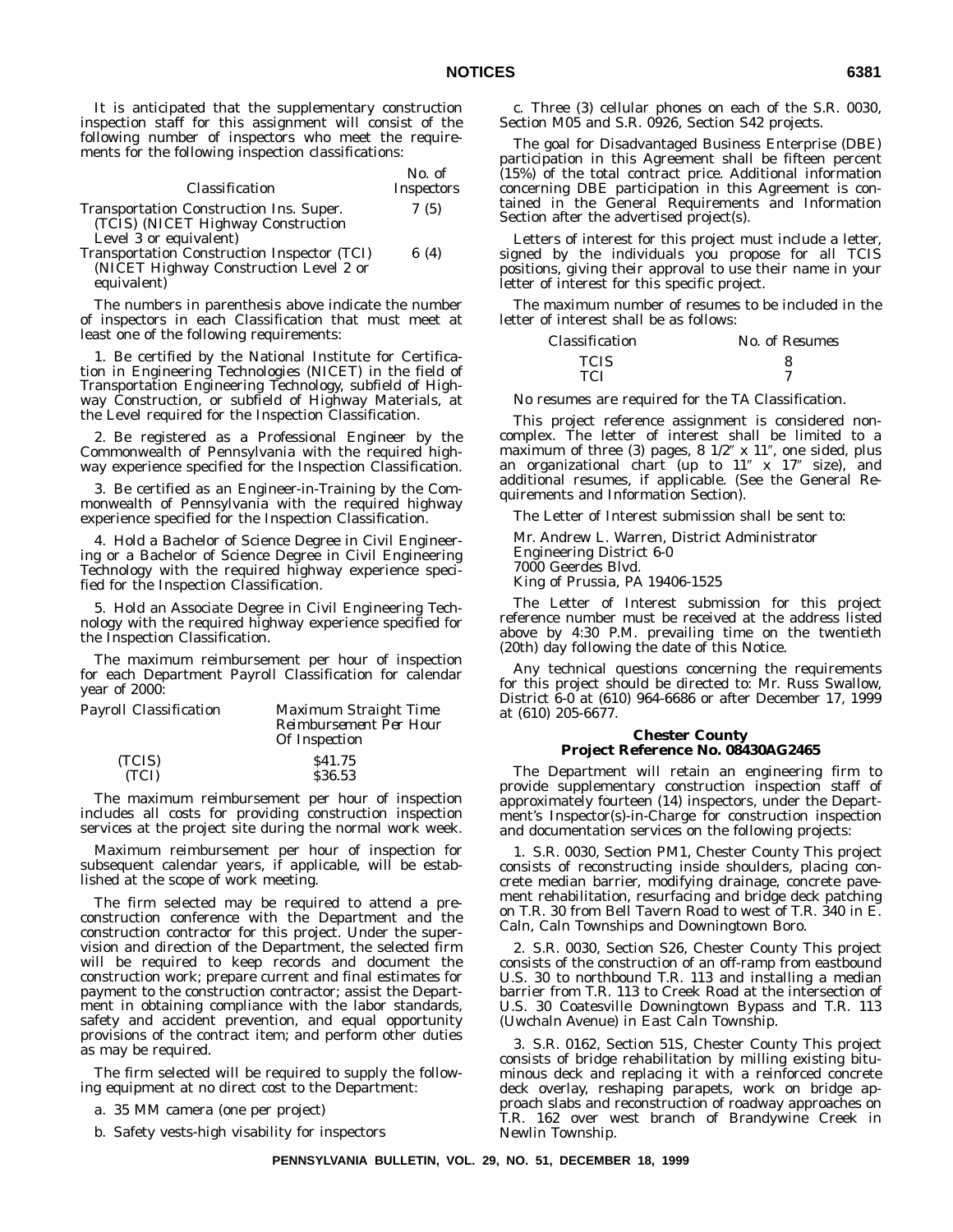4. S.R. 3077, Section 67S, Chester County This project consists of replacing a two (2) lane bridge over Buck Run with no shoulders with a two (2) lane bridge with shoulders and realigning S.R. 3077 (Park Avenue) to improve horizontal curve in East Fallowfield and Highland Townships.

5. S.R. 4021, Section 39M, Chester County This project consists of replacing box culvert and minor roadway realignment on Springton Road over Indian Run Creek in Wallace Township.

The Department will establish an order of ranking of a minimum of three (3) firms for the purpose of negotiating an Engineering Agreement based on the Department's evaluation of the acceptable letters of interest received in response to this solicitation. The ranking will be established directly from the letters of interest. Technical proposals will not be requested prior to the establishment of the ranking.

The following factors, listed in order of importance, will be considered by the Department during the evaluation of the firms submitting letters of interest:

a. Review of inspectors' resumes with emphasis on construction inspection capabilities. Department and District experience and supervisory experience.

b. Specialized experience in roadway and structure construction.

c. Number of NICET and NECEPT certified inspectors in each payroll classification.

d. Understanding the Department's requirements, policies, and specifications.

e. Ability to provide three (3) ''CDS'' operators or persons capable of inputing data into a personal computer (TCIS Classification).

f. Past performance.

The qualifications and experience required of the firm's inspectors will be established by the Department, and the qualifications of the firm's proposed employees will be reviewed and approved by the Department.

A minimum of two (2) individuals submitted as part of your inspection staff must have a NECEPT Bituminious Field Technician Certification.

Since the contractor may be performing some construction operations during the night, the engineering firm must be able to provide inspectors to meet this staffing need.

It is anticipated that the supplementary construction inspection staff for this assignment will consist of the following number of inspectors who meet the requirements for the following inspection classifications:

| Classification                                                                                                  | $No.$ of<br><i>Inspectors</i> |
|-----------------------------------------------------------------------------------------------------------------|-------------------------------|
| Transportation Construction Ins. Super.<br>(TCIS) (NICET Highway Construction                                   | 7(5)                          |
| Level 3 or equivalent)<br>Transportation Construction Inspector (TCI)<br>(NICET Highway Construction Level 2 or | 6 $(4)$                       |
| equivalent)                                                                                                     |                               |

Technical Assistant (TA) (NICET Highway Construction Level 1 or equivalent) 1 (0)

The numbers in parenthesis above indicate the number of inspectors in each Classification that must meet at least one of the following requirements:

1. Be certified by the National Institute for Certification in Engineering Technologies (NICET) in the field of Transportation Engineering Technology, subfield of Highway Construction, or subfield of Highway Materials, at the Level required for the Inspection Classification.

2. Be registered as a Professional Engineer by the Commonwealth of Pennsylvania with the required highway experience specified for the Inspection Classification.

3. Be certified as an Engineer-in-Training by the Commonwealth of Pennsylvania with the required highway experience specified for the Inspection Classification.

4. Hold a Bachelor of Science Degree in Civil Engineering or a Bachelor of Science Degree in Civil Engineering Technology with the required highway experience specified for the Inspection Classification.

5. Hold an Associate Degree in Civil Engineering Technology with the required highway experience specified for the Inspection Classification.

The maximum reimbursement per hour of inspection for each Department Payroll Classification for calendar year of 2000:

| Payroll Classification | Maximum Straight Time<br><b>Reimbursement Per Hour</b><br>Of Inspection |
|------------------------|-------------------------------------------------------------------------|
| (TCIS)                 | \$41.75                                                                 |
| (TCI)                  | \$36.53                                                                 |
| (TA)                   | \$25.10                                                                 |

The maximum reimbursement per hour of inspection includes all costs for providing construction inspection services at the project site during the normal work week.

Maximum reimbursement per hour of inspection for subsequent calendar years, if applicable, will be established at the scope of work meeting.

The firm selected may be required to attend a preconstruction conference with the Department and the construction contractor for this project. Under the supervision and direction of the Department, the selected firm will be required to keep records and document the construction work; prepare current and final estimates for payment to the construction contractor; assist the Department in obtaining compliance with the labor standards, safety and accident prevention, and equal opportunity provisions of the contract item; and perform other duties as may be required.

The firm selected will be required to supply the following equipment at no direct cost to the Department:

a. 35 MM camera (one per project)

b. Safety vests-high visability for inspectors

c. Three (3) cellular phones on S.R. 0030, Section PM1

The goal for Disadvantaged Business Enterprise (DBE) participation in this Agreement shall be fifteen percent (15%) of the total contract price. Additional information concerning DBE participation in this Agreement is contained in the General Requirements and Information Section after the advertised project(s).

Letters of interest for this project must include a letter, signed by the individuals you propose for all positions, giving their approval to use their name in your letter of interest for this specific project.

The maximum number of resumes to be included in the letter of interest shall be as follows: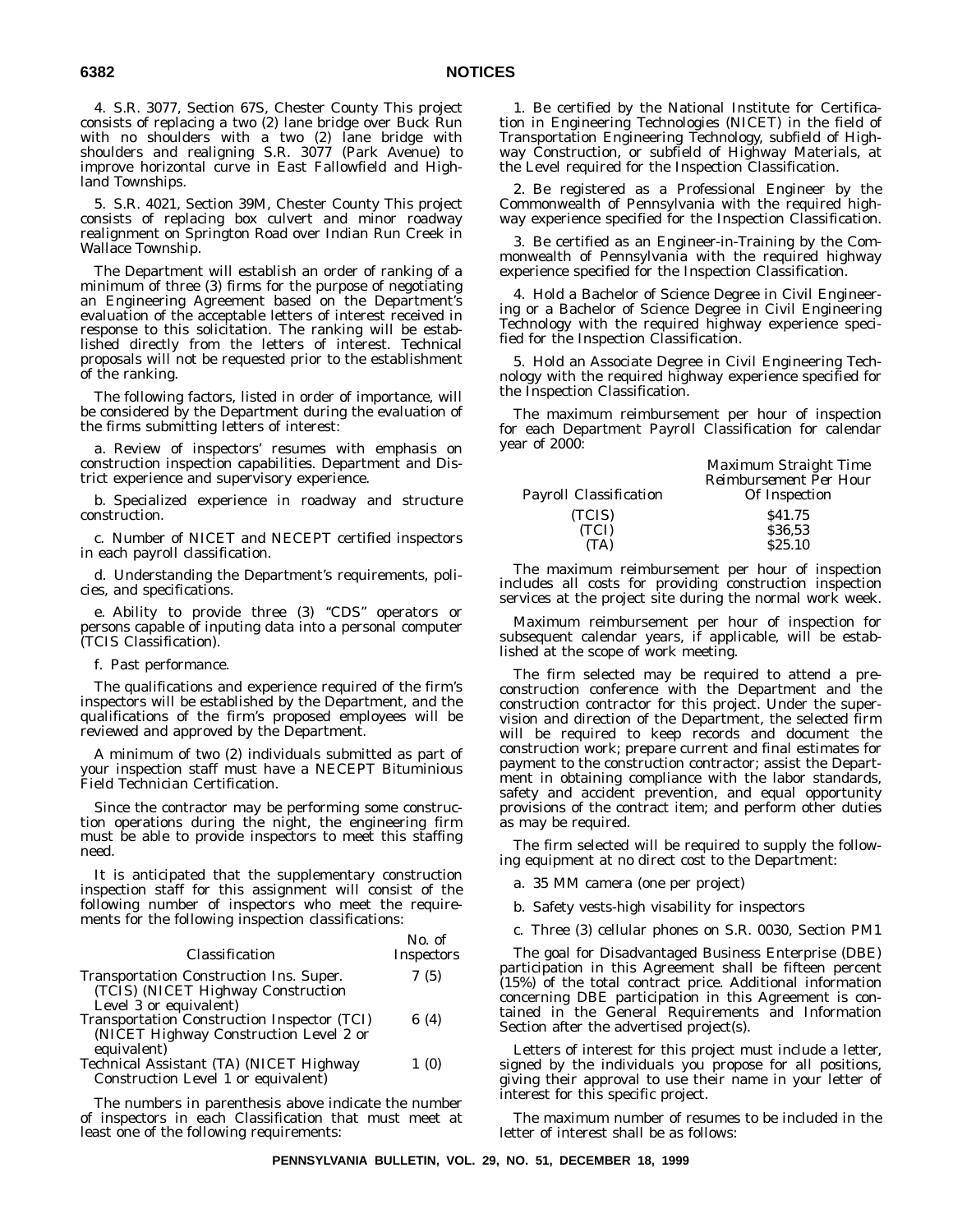| <i><b>Classification</b></i> |  | No. of Resumes                                           |
|------------------------------|--|----------------------------------------------------------|
| <b>TCIS</b>                  |  |                                                          |
| TCI                          |  | $\cdot$ 10 $\cdot$ 1 $\cdot$ $\cdot$ 1 $\cdot$ $\cdot$ 1 |

No resumes are required for the TA Classification.

This project reference assignment is considered noncomplex. The letter of interest shall be limited to a maximum of three (3) pages,  $8 \frac{1}{2}$  x  $11$ ", one sided, plus an organizational chart (up to  $11^{\circ}$  x  $17^{\circ}$  size), and additional resumes, if applicable. (See the General Requirements and Information Section).

The Letter of Interest submission shall be sent to:

Mr. Andrew L. Warren, District Administrator Engineering District 6-0 7000 Geerdes Blvd. King of Prussia, PA 19406-1525

The Letter of Interest submission for this project reference number must be received at the address listed above by 4:30 P.M. prevailing time on the twentieth (20th) day following the date of this Notice.

Any technical questions concerning the requirements for this project should be directed to: Mr. Russ Swallow, District 6-0 at (610) 964-6686 or after December 17, 1999 at (610) 205-6677.

#### **General Requirements and Information**

Firms interested in providing the above work and services are invited to submit a Letter of Interest with the required information for each Project Reference Number for which the applicant wishes to be considered.

The Letter of Interest and required information must be submitted to the person designated in the individual advertisement.

The Letter of Interest and required information must be received by the Deadline indicated in the individual advertisement.

All consultants, both prime consultants and subconsultants, who desire to be included in a Letter of Interest must have an Annual Qualification Package on file with the appropriate District Office, by the deadline stipulated in the individual advertisements.

For Statewide projects, all consultants, both prime consultants and subconsultants, who desire to be included in a Letter of Interest must have an Annual Qualification Package on file with the Central Office, Bureau of Design by the deadline stipulated in the individual advertisements.

By submitting a letter of interest for the projects that request engineering services, the consulting firm is certifying that the firm is qualified to perform engineering services in accordance with the laws of the Commonwealth of Pennsylvania. A firm not conforming to this requirement may submit a letter of interest as a part of a joint venture with an individual, firm or corporation which is permitted under State law to engage in the practice of engineering.

Information concerning the Annual Qualification Package can be found in Strike-off Letter No. 433-99-04 or under the Notice to all Consultants published in the February 27, 1999 issue of the *Pennsylvania Bulletin*.

The requirements for Letters of Interest, in addition to the requirements stipulated in the individual advertisement, are as follows:

1. The Letter of Interest must include the project reference number, the firm's legal name, and the firm's federal identification number.

2. Identify the project manager.

3. Identify subconsultants, if any, including DBE/WBE, if required.

4. Identify key project staff.

If a Joint Venture responds to a project advertisement, the Department of Transportation will not accept separate Letters of Interest from the Joint Venture constituents. A firm will not be permitted to submit a Letter of Interest on more than one (1) Joint Venture for the same Project Reference Number. Also a firm that responds to a project as a prime may not be included as a designated subcontractor to another firm that responds as a prime to the project. Multiple responses under any of the foregoing situations will cause the rejection of all responses of the firm or firms involved. The above does not preclude a firm from being set forth as a designated subcontractor to more than one (1) prime responding to the project advertisement.

If a goal for Disadvantaged Business Enterprise (DBE) participation is established for an advertised project, firms expressing interest in the project must agree to ensure that Disadvantaged Business Enterprise (DBE) firms as defined in the Transportation Equity Act for the 21st century (TEA-21) and currently certified by the Department of Transportation shall have the opportunity to participate in any subcontracting or furnishing supplies or services approved under Form 442, Section 1.10(a). The TEA-21 requires that firms owned and controlled by women (WBEs) be included, as a presumptive group, within the definition of Disadvantaged Business Enterprise (DBE). The goal for DBE participation shall be as stated in the individual project advertisement. Responding firms shall make good faith efforts to meet the DBE goal using DBEs (as they are defined prior to the act, WBEs or combinations thereof).

Proposing DBE firms must be certified at the time of submission of the Letter of Interest. If the selected firm fails to meet the established DBE participation goal, it shall be required to demonstrate its good faith efforts to attain the goal.

Responses are encouraged by small firms, Disadvantaged Business Enterprise (DBE) firms, and other firms who have not previously performed work for the Department of Transportation.

The assignment of the agreement/contract for the above advertisement(s) will be made to one of the firms who submitted an acceptable Letter of Interest in response to the project advertisement. The assignment will be made based on the Department's evaluation of the firm's qualification and capabilities. The Department reserves the right to reject all letters submitted, to cancel the solicitations requested under this Notice, and/or to readvertise solicitation for the work and services.

BRADLEY L. MALLORY,

*Secretary*

[Pa.B. Doc. No. 99-2144. Filed for public inspection December 17, 1999, 9:00 a.m.]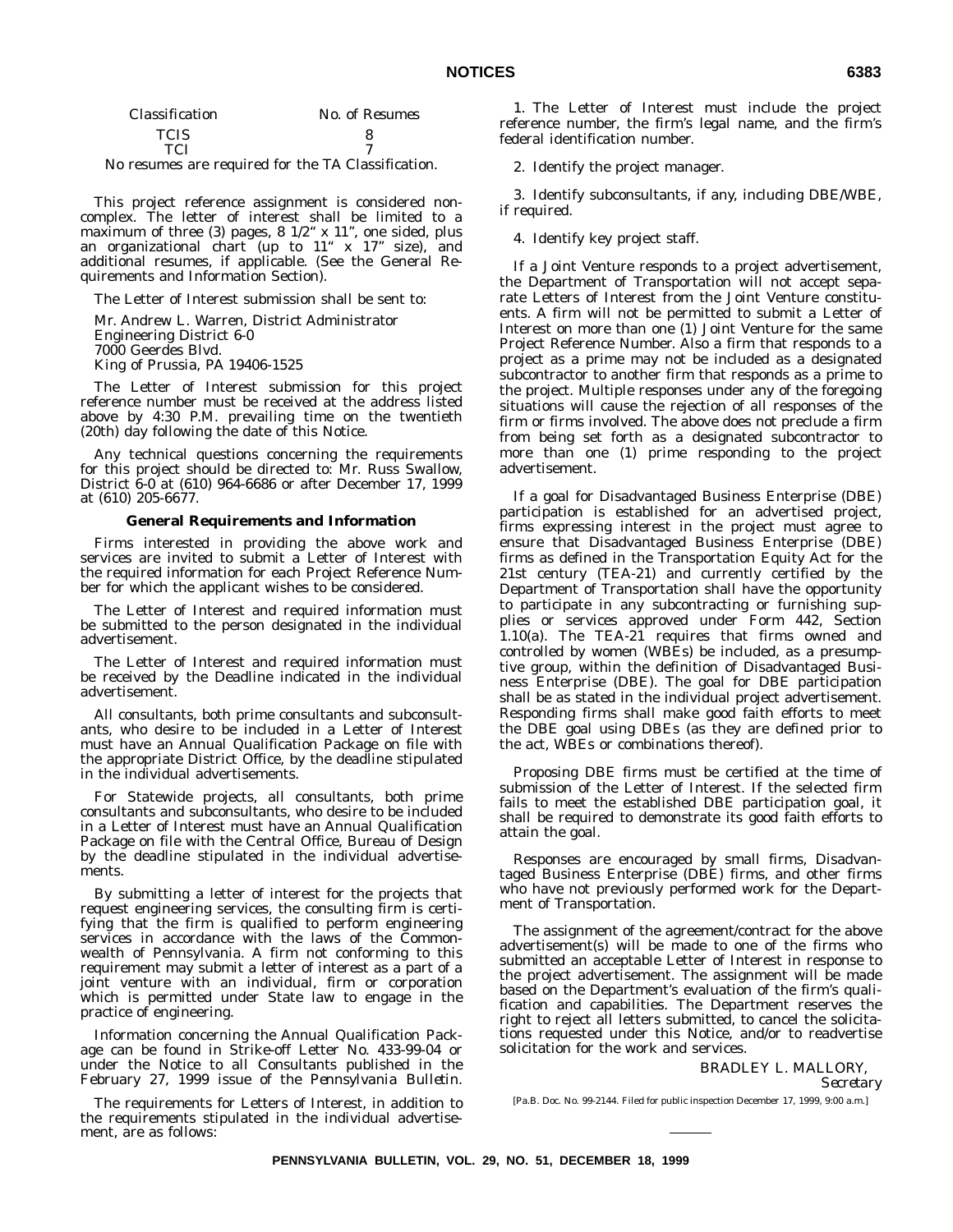# **ENVIRONMENTAL HEARING BOARD**

# **Nazareth Borough Municipal Authority v. DEP; EHB Doc. No. 99-240-K**

Nazareth Borough Municipal Authority has appealed the issuance by the Department of Environmental Protection of an NPDES permit to same for a facility in Lower Nazareth Township, Northampton County. A date for the hearing on the appeal has not yet been scheduled.

The appeal is filed with the Environmental Hearing Board at its office on the Second Floor, Rachel Carson State Office Building, 400 Market Street, P. O. Box 8457, Harrisburg, PA 17105-8457, and may be reviewed by any interested party on request during normal business hours. If information concerning this notice is required in an alternative form, please contact the Secretary to the Board at (717) 787-3483. TDD users may telephone the Board through the AT&T Pennsylvania Relay Center at (800) 654-5984.

Petitions to intervene in the appeal may be filed with the Board by interested parties under 25 Pa. Code § 1021.62. Copies of the Board's rules of practice and procedure are available upon request from the Board.

> GEORGE J. MILLER, *Chairperson*

[Pa.B. Doc. No. 99-2145. Filed for public inspection December 17, 1999, 9:00 a.m.]

# **INDEPENDENT REGULATORY REVIEW COMMISSION**

# **Actions Taken by the Commission**

The Independent Regulatory Review Commission met publicly at 10:30 a.m., Thursday, December 2, 1999, and took the following actions:

#### *Regulations Approved*:

Pennsylvania Liquor Control Board # 54-56: Vendor's Registration and New Year's Eve Meal Package (amends 4055 Pa. Code Chapters 3, 11 and 13).

Pennsylvania Securities Commission # 50-113: National Securities Market Improvement Act of 1996 Amendments (amends 64 Pa. Code Chapters 202—205, 207, 209, 211, 504, 513, 603, 606 and 609).

State Real Estate Commission # 16A-567: Disclosure Summary (amends 49 Pa. Code §§ 35.201 and 35.336).

*Commissioners Voting*: John R. McGinley, Jr., Chairperson; Alvin C. Bush, Vice Chairperson; Arthur Coccodrilli; Robert J. Harbison, III; John F. Mizner

> Public Meeting held December 2, 1999

*Liquor Control Board—Vendor Registration and New Year's Eve Meal Package; Regulation No. 54-56*

# **Order**

On November 8, 1999, the Independent Regulatory Review Commission (Commission) received this regulation from the Liquor Control Board (LCB). This rulemaking amends 40 Pa. Code Chapters 3, 11 and 13. The authority for this regulation is section 207(i) of the Liquor Code (47 P. S. § 2-207(i)). Notice of proposed rulemaking was omitted for this regulation; it will become effective upon publication in the *Pennsylvania Bulletin*.

This regulation eliminates the registration and issuance of identification cards to vendors' agents and permits hotels to offer an open bar with a meal package to their overnight guests on December 31, 1999.

The LCB estimates that approximately 330 promotional/sales agents licensed in Pennsylvania will benefit from the regulation. Vendors will save an estimated \$21,450 in registration fees and additional costs associated with photograph and application requirements. The LCB will realize savings by not processing the applications and issuing identifications. Hotels in the Commonwealth will benefit by being able to compete with hotels in neighboring states.

This regulation meets the criteria of the Regulatory Review Act.

#### *Therefore, It Is Ordered That*:

1. Regulation No. 54-56 from the Pennsylvania Liquor Control Board, as submitted to the Commission on November 8, 1999, is approved; and

2. The Commission will transmit a copy of this Order to the Legislative Reference Bureau.

*Commissioners Voting*: John R. McGinley, Jr., Chairperson; Alvin C. Bush, Vice Chairperson; Arthur Coccodrilli; Robert J. Harbison, III; John F. Mizner

> Public Meeting held December 2, 1999

*Pennsylvania Securities Commission—National Securities Market Improvement Act of 1996 Amendments; Regulation No. 50-113*

#### **Order**

On July 1, 1999, the Independent Regulatory Review Commission (Commission) received this proposed regulation from the Pennsylvania Securities Commission (PSC). This rulemaking amends 64 Pa. Code Chapters 202—205, 207, 209, 211, 504, 513, 603, 606 and 609. The authority for this regulation is section 609(a) of the Pennsylvania Securities Act (70 P. S. § 1-609(a)). The proposed regulation was published in the July 24, 1999 *Pennsylvania Bulletin* with a 30-day public comment period. The finalform regulation was submitted to the Commission on November 4, 1999.

This rulemaking amends various provisions of 12 chapters of the PSC's regulations. The changes are based on the Federal National Securities Markets Improvement Act of 1996 and Pennsylvania Act 109 of 1998. Hence, the rulemaking implements statutory changes and updates existing regulations.

This regulation meets the criteria of the Regulatory Review Act.

#### *Therefore, It Is Ordered That*:

1. Regulation No. 50-113 from the Pennsylvania Securities Commission, as submitted to the Commission on November 4, 1999, is approved; and

**PENNSYLVANIA BULLETIN, VOL. 29, NO. 51, DECEMBER 18, 1999**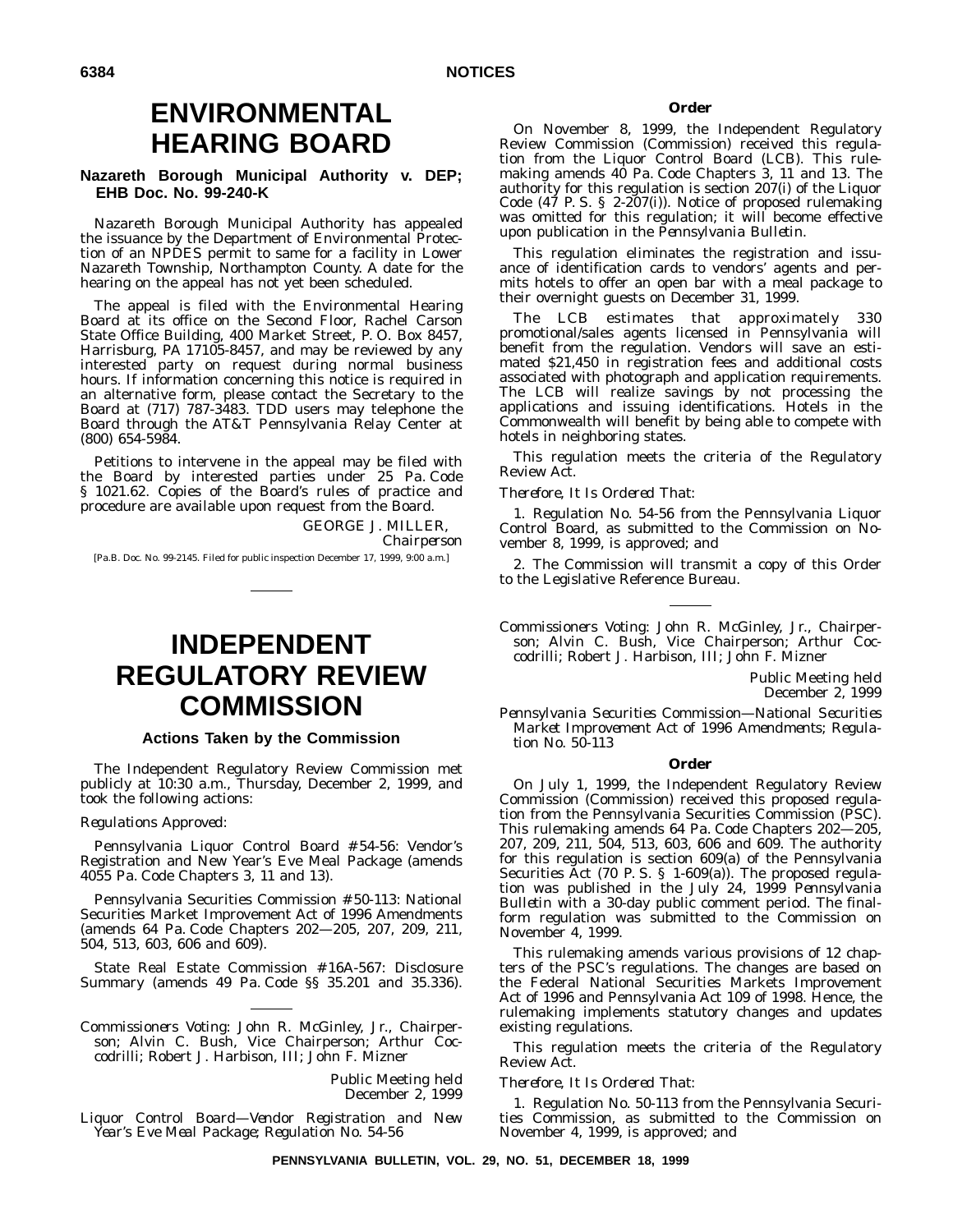2. The Commission will transmit a copy of this Order to the Legislative Reference Bureau.

*Commissioners Voting*: John R. McGinley, Jr., Chairperson; Alvin C. Bush, Vice Chairperson; Arthur Coccodrilli; Robert J. Harbison, III; John F. Mizner

> Public Meeting held December 2, 1999

*State Real Estate Commission—Disclosure Summary; Regulation No. 16A-567*

# **Order**

On August 9, 1999, the Independent Regulatory Review Commission (Commission) received this proposed regulation from the State Real Estate Commission (SREC). This rulemaking amends 49 Pa. Code §§ 35.201 and 35.336. The authority for this regulation is found in section 608 of the Real Estate Licensing and Registration Act (63 P. S. § 455.608). The proposed regulation was published in the August 21, 1999 *Pennsylvania Bulletin* with a 30-day public comment period. The final-form regulation was submitted to the Commission on November 3, 1999.

Act 112 requires SREC to adopt a disclosure notice (notice) by regulation. Licensees must provide the notice to consumers at the initial interview where a substantive discussion about the consumer's real estate needs occurs. The notice must disclose information about the agency relationships between the licensee and the consumer; the broker's duties to the consumer; items which are negotiable; the purpose of the Real Estate Recovery Fund; and the telephone number of SREC.

This regulation meets the criteria of the Regulatory Review Act.

#### *Therefore, It Is Ordered That*:

1. Regulation No. 16A-567 from the State Real Estate Commission, as submitted to the Commission on November 3, 1999, is approved; and

2. The Commission will transmit a copy of this Order to the Legislative Reference Bureau.

JOHN R. MCGINLEY, Jr.,

*Chairperson*

[Pa.B. Doc. No. 99-2146. Filed for public inspection December 17, 1999, 9:00 a.m.]

# **Notice of Comments Issued**

Section 5(g) of the Regulatory Review Act (act) (71 P. S. § 745.5(g)) provides that the designated standing committees may issue comments within 20 days of the close of the public comment period, and the Independent Regulatory Review Commission (Commission) may issue comments within 10 days of the close of the committee comment period. The Commission comments are based upon the criteria contained in section 5a(h) and (i) of the act (75 P. S. § 745.5a(h) and (i)).

The Commission has issued comments on the following proposed regulations. The agency must consider these comments in preparing the final-form regulation. The final-form regulations must be submitted by the dates indicated.

| Reg. No. | Agency                                                                                                                                                                                                                            | Submission<br>Issued Deadline |
|----------|-----------------------------------------------------------------------------------------------------------------------------------------------------------------------------------------------------------------------------------|-------------------------------|
| 16A-499  | State Board of Nursing 12/2/99 11/01/01<br>& State Board of<br>Medicine Joint<br>Regulation<br><b>Certified Registered</b><br><b>Nurse Practitioners</b><br><b>Prescriptive</b><br>Authority<br>(29 Pa.B. 5101 (October 2, 1999)) |                               |
| 16A-600  | State Board of Vehicle<br>Manufacturers<br>Dealers &<br>Salespersons<br><b>Application Fees</b><br>(29 Pa.B. 5105 (October 2, 1999))                                                                                              | 12/2/99 11/01/01              |
| 57-207   | Pennsylvania Public<br><b>Utility Commission</b><br>Natural Gas Choice<br>and Competition<br>(29 Pa.B. 5098 (October 2, 1999))                                                                                                    | 12/2/99 11/01/01              |

**State Board of Nursing & State Board of Medicine Joint Regulation No. 16A-499**

# **Certified Registered Nurse Practitioners Prescriptive Authority**

#### **December 2, 1999**

We have reviewed this joint proposed regulation from the State Board of Nursing and the State Board of Medicine (Boards) and submit for consideration the following objections and recommendations. Subsection 5.1(h) and (i) of the Regulatory Review Act (71 P. S. § 745.5a(h) and (i)) specify the criteria the Commission must employ to determine whether a regulation is in the public interest. In applying these criteria, our Comments address issues that relate to protection of the public health, safety and welfare, reasonableness, implementation procedures and clarity. We recommend that these Comments be carefully considered as you prepare the final-form regulation.

# 1. **Sections 18.53 and 21.283 Prescribing and dispensing drugs.—Protection of the Public Health, Safety and Welfare, Implementation Procedures and Clarity.**

## *Collaborative Agreements*

Under existing regulations, a certified registered nurse practitioner (CRNP) works in collaboration with and under the direction of a physician. Collaborative agreements establish the conditions of the working relationship.

We have three concerns. First, the term ''collaborative agreement'' as used in this regulation should be defined. Second, §§ 18.53 and 21.283 should specifically require a collaborative agreement to be established and signed by the physician and CRNP before the CRNP can prescribe and dispense drugs. Finally, the regulations should also specify the required content of a collaborative agreement.

# *Subsection (1)*

Subsection (1) allows a CRNP to prescribe and dispense drugs if the CRNP has completed an equivalent CRNP program in another state. However, how equivalency will be determined is not clear. The regulation should provide the criteria or standards the Board will use to establish reciprocal equivalency.

*Final-Form*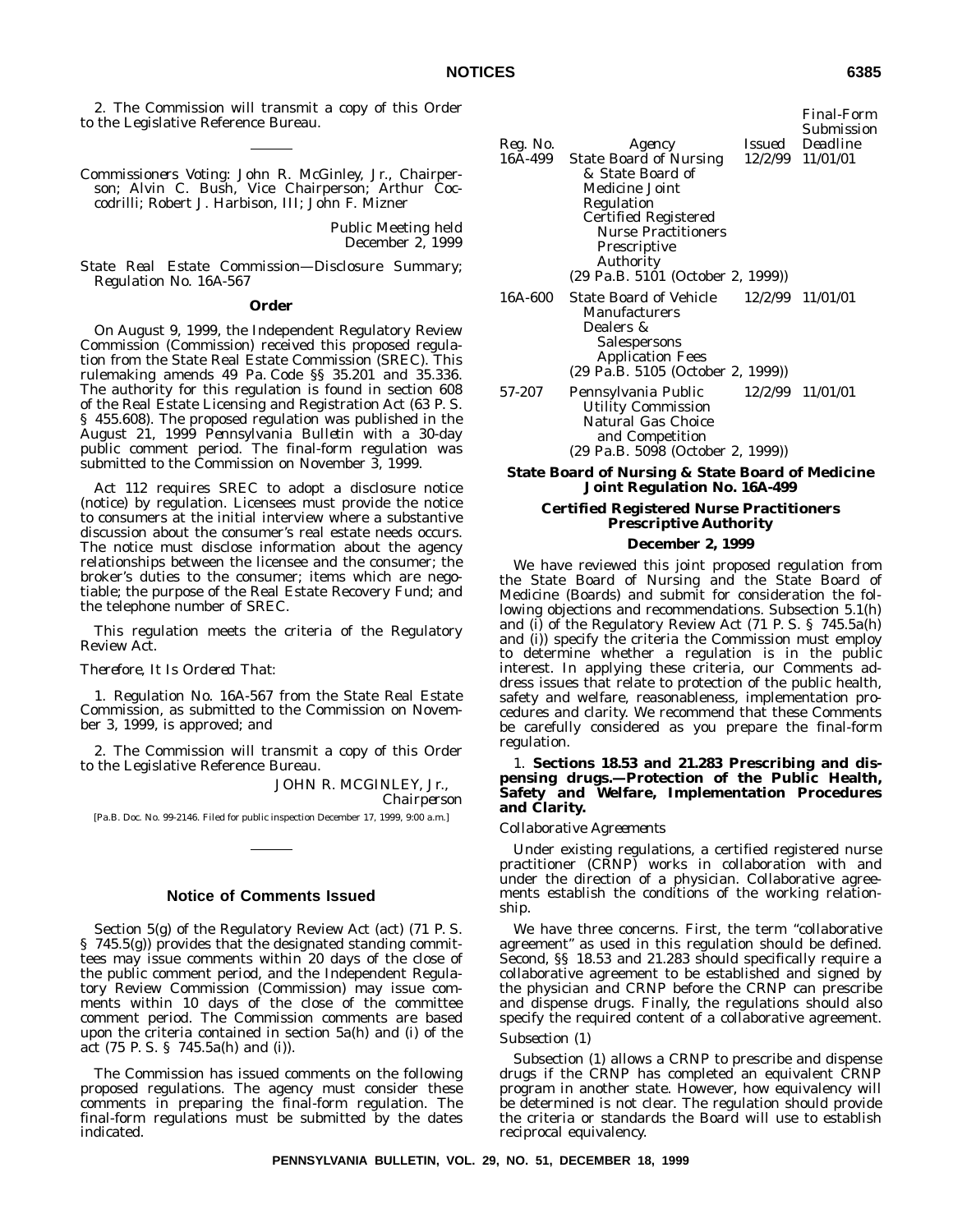# *Subsection (2)*

Subsection (2) requires a CRNP to complete an advanced pharmacology course. We have two concerns with this requirement.

First, some CRNP programs have specific advanced pharmacology courses while others integrate the course material into the overall curriculum. It is unclear what qualifies as an advanced pharmacology course.

Second, how will practicing CRNPs meet this requirement if their formal education did not specifically include an advanced pharmacology course? The Boards should specify the training required before a CRNP can prescribe and dispense drugs.

# 2. **Sections 18.54 and 21.284 Prescribing and dispensing parameters.—Protection of the Public Health, Safety and Welfare, Reasonableness, Consistency with Existing Regulations and Clarity.**

# *General*

Physicians, hospitals and CRNPs have expressed concerns with the inclusion and exclusion of certain types of drugs. The Preamble does not provide background information concerning how the Boards developed the lists of drugs to be permitted, restricted or excluded. The enabling statutes do not specify the types of drugs that CRNPs can prescribe. Instead, the statutes direct the Boards to jointly promulgate regulations authorizing CRNPs to perform medical diagnosis and prescription. For this reason, the Boards should explain the basis for restrictions and prohibitions of certain drugs in this proposed regulation.

# *Subsection (a)*

This subsection states that the *American Hospital Formulary Service Pharmacologic-Therapeutic Classification* will be used to identify drugs that the CRNP may prescribe and dispense. The statement seems to contradict the subsections that follow.

Subsection (a) seems to incorporate by reference a document listing the drugs that a CRNP is allowed to prescribe and dispense. Yet, the following subsections specifically list those drugs. It is our understanding that the purpose of this subsection is to provide a reference document for the types of drugs discussed in this section. If this is the case, the words ''which the CRNP may prescribe and dispense subject to the parameters identified'' should be deleted.

# *Subsection (b)*

This subsection states that a CRNP may prescribe and dispense a drug from the following categories ''without limitation.'' What is the purpose of the phrase ''without limitation''? What impact will it have on collaborative agreements?

In existing regulations at 49 Pa. Code §§ 18.21 and 21.251, the Boards state that a CRNP:

. . . performs acts of medical diagnosis or prescription of medical therapeutic or corrective measures in collaboration with and under the direction of a physician licensed to practice medicine in this Commonwealth.

Depending on how it is implemented, the phrase "without limitation'' could be seen as inconsistent with existing regulations. The Boards should clarify their intent.

# *Subsection (c)*

This subsection states that a CRNP may prescribe and dispense a drug from the following lists or categories if that authorization is documented in the collaborative agreement. What documentation will be required to meet this requirement?

# *Subsection (e)*

This subsection sets forth the procedures to follow when a collaborating physician discovers that a CRNP is prescribing or dispensing a drug inappropriately. There are two concerns with this subsection.

First, why does the regulation use the word ''learn'' to describe a physician's method of determining that a CRNP is prescribing or dispensing a drug inappropriately? What is required of a physician under a collaborative agreement?

Second, when a collaborating physician finds that a CRNP has inappropriately prescribed a drug, this subsection directs the CRNP to stop prescribing the drug and immediately advise the patient to stop taking the drug. This is the only course of action available under the regulation. Is it appropriate in all instances for a patient to immediately stop taking a drug? For example, some drug prescriptions come with warnings that abruptly stopping the therapy is dangerous and should only be done in consultation with a physician. Shouldn't the regulation require corrective action on behalf of the patient rather than simply requiring the CRNP to end the therapy?

# *Subsection (f)*

The second sentence of paragraph (1) is confusing. When a CRNP writes a prescription for a Schedule II controlled substance, the CRNP must notify the collaborating physician ''immediately (within 24 hours).'' The subsection is unclear on whether the notice must be immediate or within 24 hours.

# *Subsection (g)*

Subsection (g)(2) states that a CRNP may not prescribe a drug for a use not ''permitted'' by the United States Food and Drug Administration (FDA). The FDA does not prohibit or regulate the use of drugs once they are approved and released for general clinical practice. Therefore, the Boards intent in using the word "permitted" is unclear. The Boards should explain the purpose of this paragraph.

# *Subsection (h)*

This subsection requires that the prescription blank bear the name and certification number of the CRNP and also identify the collaborating physician. The House Professional Licensure Committee expressed the concern that a CRNP who prescribes medications should also provide a clear and conspicuous notice to patients that he or she is a CRNP. The Boards should review what additional CRNP identification requirements are needed in the regulation.

# **State Board of Vehicle Manufacturers, Dealers and Salespersons Regulation No. 16A-600**

# **Application Fees**

# **December 2, 1999**

We have reviewed this proposed regulation from the State Board of Vehicle Manufacturers, Dealers and Salespersons (Board) and submit for consideration the following objections and recommendations. Subsections 5.1(h)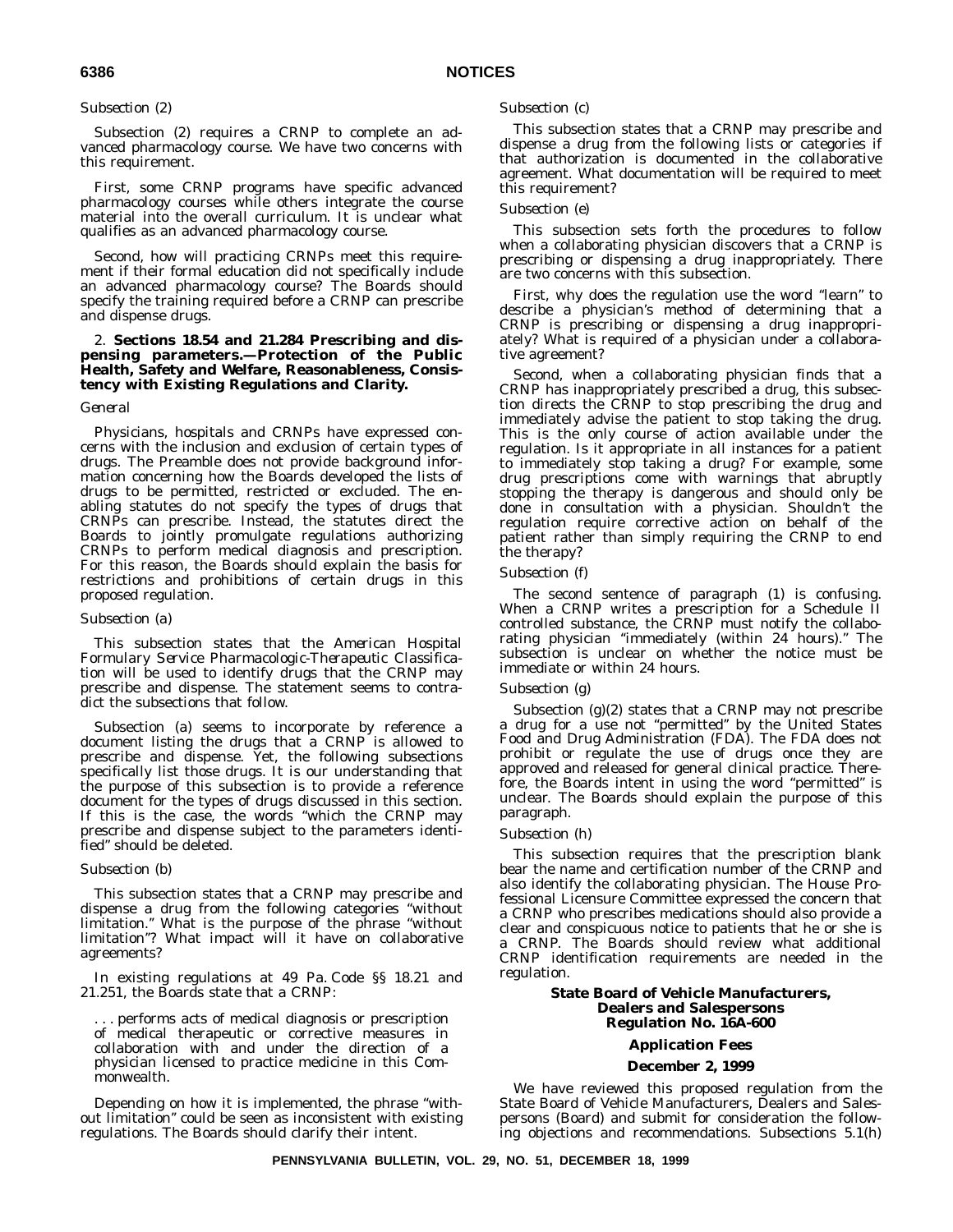and (i) of the Regulatory Review Act (71 P. S. § 745.5a(h) and (i)) specify the criteria the Commission must employ to determine whether a regulation is in the public interest. In applying these criteria, our Comments address issues that relate to fiscal impact and clarity. We recommend that these Comments be carefully considered as you prepare the final-form regulation.

#### 1. **General.—Clarity.**

The Regulatory Analysis Form (RAF) doesn't contain the past 3-year expenditure history for programs affected by the regulation. This information is required in item # 20b. The Board should include this information in the RAF accompanying the final-form regulation.

### 2. **Section 19.4. Fees.—Fiscal Impact and Clarity**

## *Administrative overhead costs*

In the proposed regulation's fee report forms, there are significant differences in the costs covered by different fees except for ''Administrative Overhead'' costs. According to staff at the Department of State and its Bureau of Professional and Occupational Affairs (BPOA), the allocated share of overhead cost for each fee category is calculated by dividing total overhead costs by the number of active licensees. This methodology for overhead cost allocation is not unreasonable and has been consistently applied. On the other hand, the staff cost allocations are based on estimates of the actual time BPOA staff spends performing the tasks related to each fee.

For overhead cost allocations, there appears to be no relationship to the services covered by the fees or frequency of fee payments. Therefore, there is no indication that the fees will recover actual or projected overhead costs. In addition, the allocated costs are based on past expenditures rather than estimates or projections of future expenditures. Hence, there is no certainty that the fees' ''projected revenues will meet or exceed projected expenditures'' under section 30(b) of the Board of Vehicles Act (63 P. S. § 818.30(b)).

We question the use of a constant overhead cost allocation that appears to be unrelated to the actual costs of activities covered by different fees. Even though this process was used to determine other fees, why should BPOA maintain this approach? The Board and BPOA should specifically identify the overhead costs, or portion of the total overhead, to be recouped by these fees, and review their methodology for allocating these overhead costs. Is it the Board's goal to allocate all overhead costs by category to each fee? If so, we do not believe the current allocation formula gives the desired result.

#### *Differing overhead costs*

The administrative overhead costs for all fees are \$11.53, except for the certification of license history and verification of license fees, which are \$9.76. The Board should explain why these administrative costs are different.

# *''Business name or post office address change'' and ''Business physical location change'' fees*

We have two concerns about these fees. One, the Board increased the ''Business name or post office address change'' fee by 100%, and the ''Business physical location change'' fee by 200%. We understand that these fees haven't changed since 1989, and that the Board utilized a recent performance audit when computing the new fees. However, the Board should provide a more detailed explanation of the fee increases for these services.

Two, the fee report form for the "Business name or post office address change'' fee includes the phrase ''No Inspection Required.'' The fee report form for ''Business physical location change'' includes the phrase ''Inspection Required.'' The regulation doesn't make it clear that one application requires an inspection, while the other does not. For increased clarity, the Board should consider adding these two phrases to their respective fee titles.

# **Pennsylvania Public Utility Commission Regulation No. 57-207**

# **Natural Gas Choice and Competition**

#### **December 2, 1999**

We have reviewed this proposed regulation from the Pennsylvania Public Utility Commission (PUC) and submit for your consideration the following objections and recommendations. Subsections 5.1(h) and (i) of the Regulatory Review Act (71 P. S. § 745.5a(h) and (i)) specify the criteria the Commission must employ to determine whether a regulation is in the public interest. In applying these criteria, our Comments address issues that relate to statutory authority, legislative intent, fiscal impact and clarity. We recommend that these Comments be carefully considered as you prepare the final-form regulation.

# 1. **Section 53.69. Fixed rate option—Clarity.**

# *Applicable Revenue Threshold*

This proposed regulation is based on Section 1307(f) of the Natural Gas Choice Competition Act (Act). Section 1307(f) of the Act applies to distribution companies with annual operating revenues over \$40 million. However, the Regulatory Analysis Form indicates that distribution companies with revenues in excess of \$6 million must comply with this regulation. The PUC should explain this discrepancy and clarify the applicability of  $\dot{\S}$  53.69 in the final regulation.

# 2. **Section 53.69 (a), (b) and (e)—Statutory Authority, Legislative Intent, Fiscal Impact, Clarity.**

#### *Subsection (a)*

This subsection allows a natural gas distribution company to offer the fixed rate option for either the heating season or another time period, as long as the time period does not exceed 12 months. It appears to be in direct conflict with the act. The following statutory provisions illustrate that the Legislature did not contemplate allowing a distribution company to offer the fixed rate option for a time period shorter than 12 months.

Section  $1307(f)(1)(ii)$  of the act establishes "a fixed rate option which recovers natural gas costs *over a 12-month period*.'' Additionally, Section 1307(f)(3) provides that ''*at the end of such 12-month period*,'' the distribution company shall file a statement with the PUC, indicating the difference between rates charged and the cost of natural gas. Finally, Section 1307(f)(5) provides that the PUC shall determine the amount of refund to the consumer by the distribution company by evaluating actual natural gas costs ''*in the previous 12-month period*.'' (Emphasis added.)

Therefore, we question the PUC's statutory authority to offer the fixed rate option for less than 12 months.

If the PUC can demonstrate its statutory authority for a time period less than 12 months, it must clarify what it means by ''another time period.'' The regulation should include minimum and maximum time frames.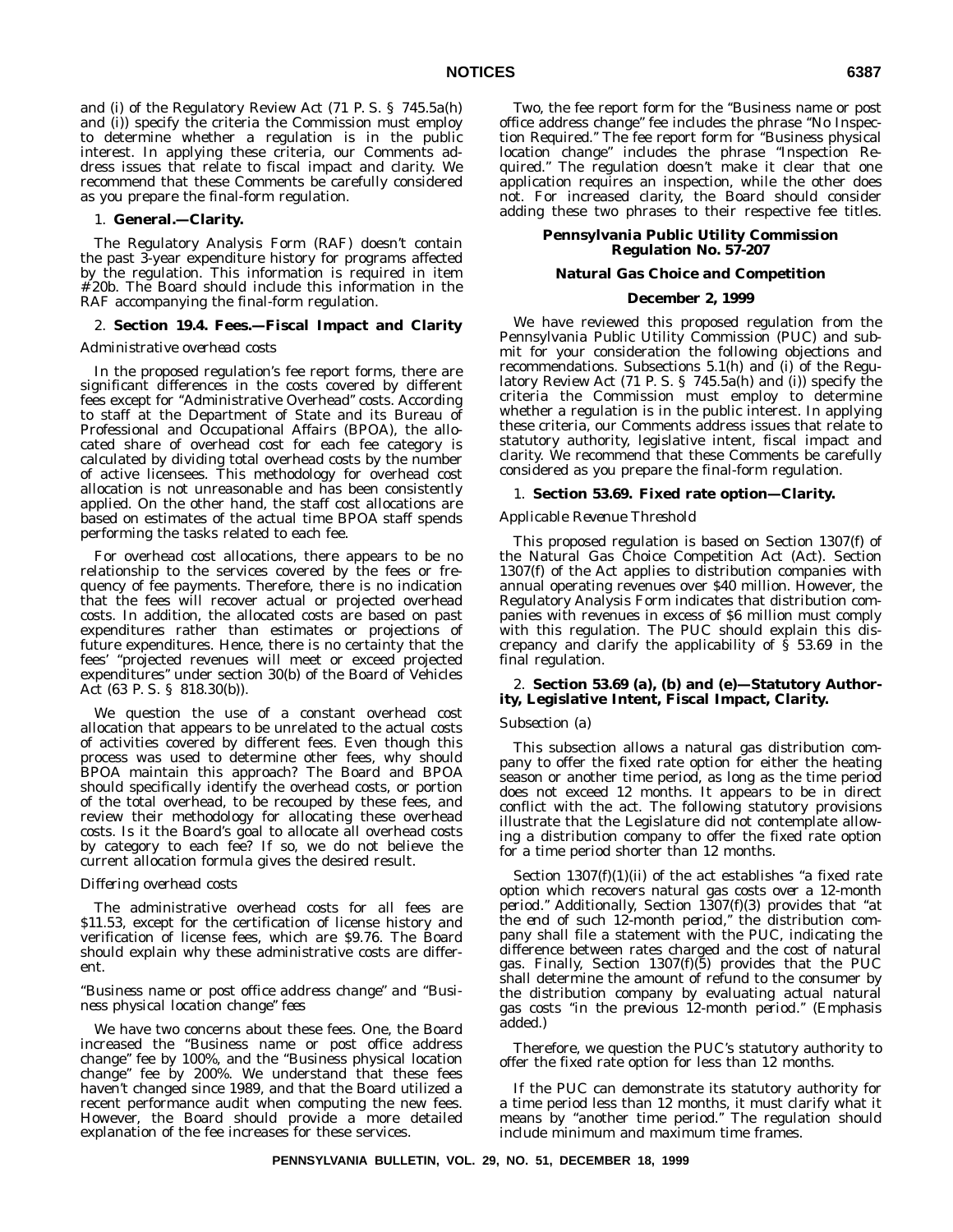# *Subsection (b)*

This subsection requires a separate reconciliation of the fixed rate option sales. We understand that separate reconciliation of these sales refers to a distinct calculation within a single 1307(f) proceeding. The PUC should clarify this point in the final regulation.

# *Subsection (c)*

How is the date determined for the time period that ''ends on the 1st day of the 12-month fixed rate option contract period?'' Additionally, letter (E) of the Preamble states: ''The process of when and how customers may elect to sign up for participation in a fixed rate offering needs to be established.'' These two statements are confusing.

Does the time period, as well as the sign up period, begin on the first day of the 1307(f) filing period? If so, nothing in the regulation supports that statement. For clarity, the PUC should specify this time frame in the final regulation.

In addition, letter (E) of the Preamble lists particular items that would be included on a customer's application form for the fixed rate option. These requirements should be included in a new proposed regulation with an opportunity for public comment.

# 3. **Response to the PUC's Request for Comments—Statutory Authority.**

#### *Fixed rate option with no reconciliation*

Section  $1307(f)(1)(ii)$  of the Act requires the fixed rate option be ''subject to annual reconciliation'' if the natural gas distribution company adjusts its rates more often than quarterly. However, the PUC has requested comments on allowing the fixed rate option with no reconciliation. Since the Act requires annual reconciliation of the fixed rate option, the PUC does not have the statutory authority to allow the fixed rate option without reconciliation.

*Fixed rate option for companies with annual operating revenues less than \$40 million and greater than \$6 million*

The PUC requested comments on the appropriate reconciliation period for the fixed rate option for natural gas distribution companies with annual operating revenues less than \$40 million and greater than \$6 million. The PUC specifically asked if these companies could apply their current gas cost rate reconciliation period to the fixed rate option.

Can the PUC allow companies with revenues less than \$40 million to offer a fixed rate option? As noted above, Section  $1307(f)(1)(ii)$  of the Act only applies to companies with annual operating revenues greater than \$40 million.

JOHN R. MCGINLEY, Jr., *Chairperson*

[Pa.B. Doc. No. 99-2147. Filed for public inspection December 17, 1999, 9:00 a.m.]

# **Notice of Filing of Final Rulemakings**

The Independent Regulatory Review Commission received, on the dates indicated, the following regulations for review. To obtain the date and time of the meeting, interested parties may contact the office of the Commission at (717) 783-5417. To obtain a copy of the regulation, interested parties should contact the agency promulgating the regulation.

#### *Final-Form*

| Reg. No. | Agency/Title                                                             | Received |
|----------|--------------------------------------------------------------------------|----------|
| 16A-5310 | <b>State Board of Osteopathic</b><br>Medicine<br><b>Application Fees</b> | 12/7/99  |
| 59-06    | <b>Office of Attorney General</b><br>Dog Purchaser Protection            | 12/7/99  |
|          | JOHN R. MCGINLEY. Jr                                                     |          |

*Chairperson*

[Pa.B. Doc. No. 99-2148. Filed for public inspection December 17, 1999, 9:00 a.m.]

# **INSURANCE DEPARTMENT**

# **Allstate Insurance Company; Private Passenger Automobile Insurance Program; Revised Rules, Rates and Rating Plans**

On December 3, 1999, the Insurance Department (Department) received from Allstate Insurance Company a filing for a rate level change for private passenger automobile insurance.

The company requests an overall 1.6% decrease amounting to -\$9.3 million annually, to be effective April 15, 2000.

Unless formal administrative action is taken prior to February 1, 2000, the subject filing may be deemed approved by operation of law.

Copies of the filing will be available for public inspection, by appointment, during normal working hours at the Department's offices in Harrisburg, Philadelphia, Pittsburgh and Erie.

All interested parties are invited to submit written comments, suggestions or objections to Michael W. Burkett, Pennsylvania Insurance Department, Office of Rate and Policy Regulation, Room 1311 Strawberry<br>Square, Harrisburg, PA 17120 (E-mail at Square, Harrisburg, PA 17120 (E-mail at mburkett@ins.state.pa.us) within 15 days after publication of this notice in the *Pennsylvania Bulletin*.

M. DIANE KOKEN,

*Insurance Commissioner*

[Pa.B. Doc. No. 99-2149. Filed for public inspection December 17, 1999, 9:00 a.m.]

# **Application and Request for Approval to Redomesticate**

The Orthodox Society of America has filed an application for a plan of redomestication whereby the state of domicile would change from Pennsylvania to Ohio. The initial filing was made under the requirements set forth under 15 Pa.C.S. §§ 1101—1997 (relating to Business Corporation Law of 1988). Persons wishing to comment on the grounds of public or private interest to the issuance of the Department's order approving the redomestication are invited to submit a written statement to the Pennsylvania Insurance Department within 7 days

**PENNSYLVANIA BULLETIN, VOL. 29, NO. 51, DECEMBER 18, 1999**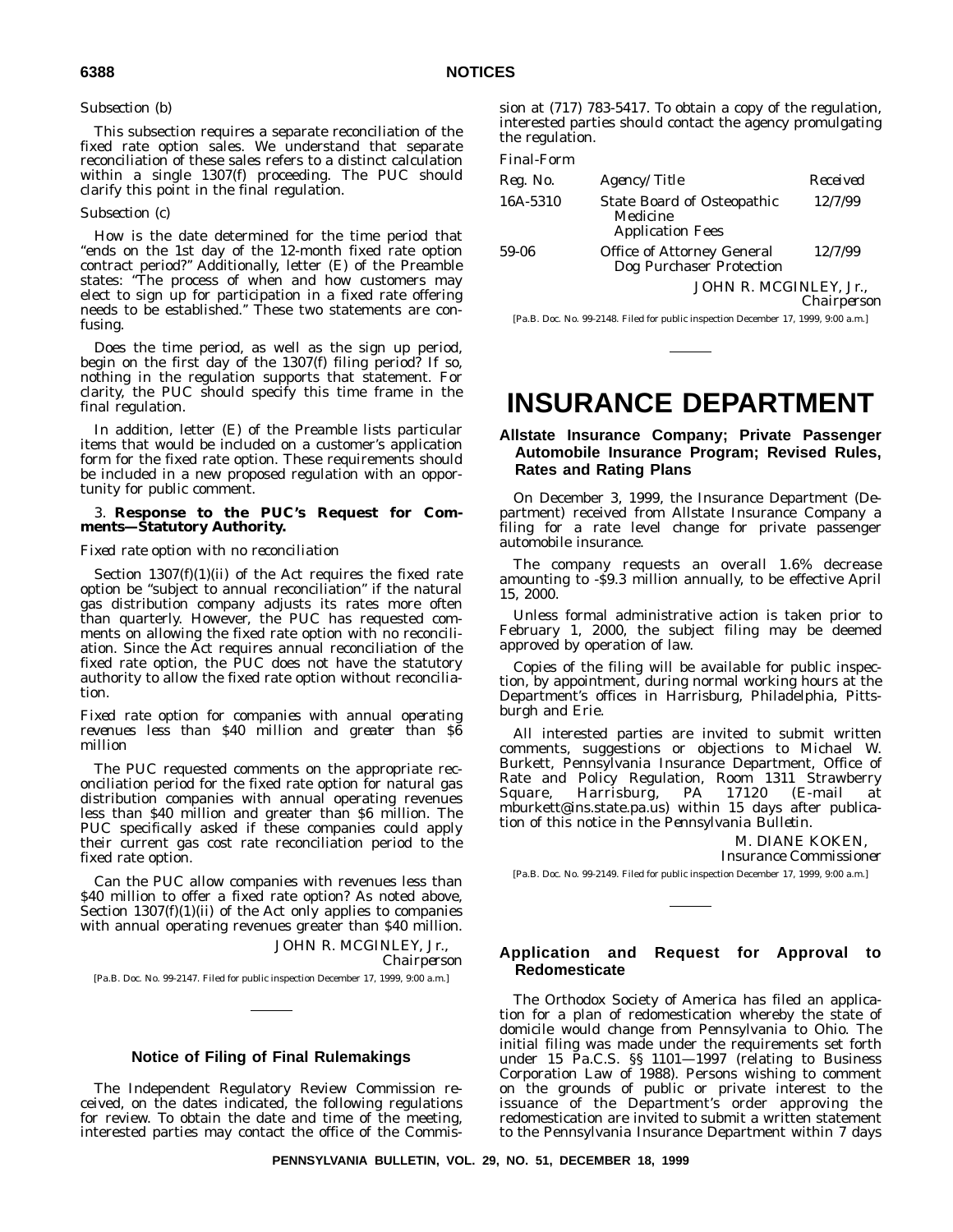from the date of this issue of the *Pennsylvania Bulletin*. Each written statement must include name, address and telephone number of the interested party, identification of the application to which the statement is addressed, and a concise statement with sufficient detail and relevant facts to inform the Insurance Department of the exact basis of the statement. Written statements should be directed to Robert Brackbill, Company Licensing Division, Pennsylvania Insurance Department, 1345 Strawberry Square, Harrisburg, PA 17120, by fax to (717) 787-8557 or by E-mail to rbrackbi@ins.state.pa.us.

> M. DIANE KOKEN, *Insurance Commissioner*

[Pa.B. Doc. No. 99-2150. Filed for public inspection December 17, 1999, 9:00 a.m.]

# **Highmark Inc., d/b/a Highmark Blue Cross Blue Shield, d/b/a Pennsylvania Blue Shield; Filing No. 99090000**

Highmark Inc., d/b/a Highmark Blue Cross Blue Shield, d/b/a Pennsylvania Blue Shield submitted filing number 99090000 seeking authority to reduce the allowances for therapuetic drugs and biologicals (excluding immunizations) from 115% (AWP) to 100% of the average wholesale price (AWP). This request is applicable to all Blue Shield coverage where the drugs are a covered benefit. The filing seeks approval to implement the change March 6, 2000.

Copies of the filing will be available for public inspection, by appointment, during normal working hours at the Insurance Department's office in Harrisburg, Philadelphia, Pittsburgh and Erie.

Interested parties are invited to submit written comments, suggestions or objections to Bharat Patel, Actuary, Bureau of Accident and Health, Insurance Department, 1311 Strawberry Square, Harrisburg, PA 17120, within 30 days after publication of this notice in the *Pennsylvania Bulletin*.

> M. DIANE KOKEN, *Insurance Commissioner*

[Pa.B. Doc. No. 99-2151. Filed for public inspection December 17, 1999, 9:00 a.m.]

# **LEGISLATIVE REFERENCE BUREAU**

# **Documents Filed but Not Published**

The Legislative Reference Bureau (Bureau) accepted the following documents during the preceding calendar month for filing without publication under  $\tilde{I}$  Pa. Code § 3.13(b) (relating to contents of Bulletin). The Bureau will continue to publish on a monthly basis either a summary table identifying the documents accepted during the preceding calendar month under this subsection or a statement that no such documents have been received. For questions concerning or copies of documents filed, but not published, please call (717) 783-1530.

# *Executive Board*

Resolution #CB-99-286, Dated November 5, 1999. Authorizes the Collective Bargaining Agreement between the Commonwealth of Pennsylvania and the Instructional Tenured Unit (Scotland School for Veterans' Children and Scranton School for the Deaf) effective 8/16/99 through 8/15/2003.

Resolution #CB-99-287, Dated November 5, 1999. Authorizes the Collective Bargaining Agreement between the Commonwealth of Pennsylvania and the Instructional Tenured Unit (Thaddeus Stevens State College) effective 8/16/99 through 8/15/2003.

Resolution #CB-99-300, Dated November 16, 1999. Authorizes the provisions of the interest arbitration award between the Commonwealth of Pennsylvania and the AFSCME, Game Commission Act 111 bargaining unit for the years 1999 through 2002.

Resolution #CB-99-305, Dated November 17, 1999. Authorizes three side letters between the Commonwealth of Pennsylvania and the Pennsylvania State Education Association regarding conducting a job analysis for the appropriate pay for teachers, the impact of distance learning on faculties, and lunchroom monitoring duties for faculty members at Scranton State School for the Deaf.

#### *Governor's Office*

Manual M310.2 Definitions of Major and Minor Objects of Expenditures, Revision No. 1, Dated October 15, 1999.

Management Directive No. 305.9—Use of Forms STD-419/419L, Refund of Expenditures, and STD-420/C420/ 420L, Transmittal of Revenue, When Unaccompanied by Remittances, Amended November 5, 1999.

Management Directive No. 505.20—Wage Complement Management and Control, Amended November 10, 1999.

Administrative Circular No. 99-35—Placing of Decals and Logos on Commonwealth Vehicles, Dated November 2, 1999.

Administrative Circular No. 99-36—Winterization of State Vehicles and Commonwealth Garage Parking and Hours of Operation, Dated November 2, 1999.

Administrative Circular No. 99-37—Christmas Trees and Decorations, Dated November 8, 1999.

> GARY R. HOFFMAN, *Director*

*Pennsylvania Code and Bulletin* [Pa.B. Doc. No. 99-2152. Filed for public inspection December 17, 1999, 9:00 a.m.]

# **PENNSYLVANIA PUBLIC UTILITY COMMISSION**

**Investigation into the Year 2000 Compliance by Public Utilities; Doc. I-00980076; Default Orders Re: Complaints Filed by the Law Bureau Prosecutory Staff**

On December 3, 1999, the Pennsylvania Public Utility Commission entered default orders at the following dockets revoking the Certificates of Public Convenience for the named telecommunications service resellers listed: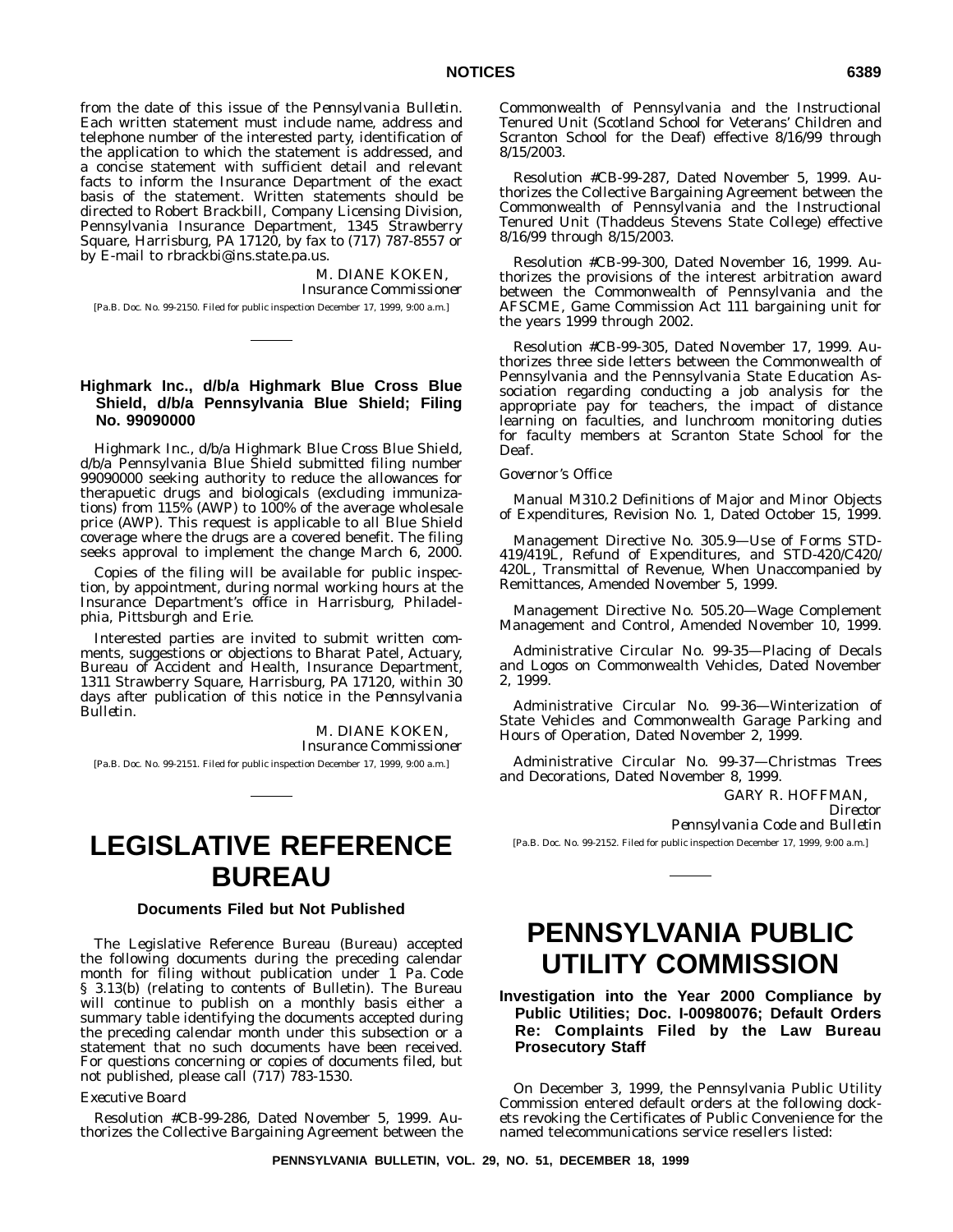| Company                                                                   | A-Number C-Number |            |
|---------------------------------------------------------------------------|-------------------|------------|
| <b>AccuTel Communications Inc.</b>                                        | 310587            | 134        |
| Activetel Assoc Business Telephone                                        | 310251            | 175        |
| Systems                                                                   |                   |            |
| <b>Advanced Telecom Network</b><br><b>AIS Telecommunications Services</b> | 310363<br>310218  | 144<br>89  |
| American Automated Telecom Inc                                            | 310014            | 145        |
| <b>American Telecommunications</b>                                        | 310077            | 54         |
| American Telecommunications Sys-                                          | 310507            | 95         |
| tems                                                                      |                   |            |
| Amerishare Communication Inc.                                             | 310033            | 55         |
| <b>AmTel Communications</b>                                               | 310239            | 120        |
| Applied Signal Technologies<br><b>Coastal Automated Communication</b>     | 310134<br>310076  | 96<br>52   |
| <b>Communications Buying Group Inc</b>                                    | 310173            | 117        |
| <b>Compath Communications</b>                                             | 310411            | 128        |
| Comptel Computer Corp.                                                    | 310101            | 58         |
| Conetco Corp                                                              | 310315            | 86         |
| Corporate Calling Services Inc.                                           | 310629            | 188        |
| CPS Operator Services, Inc.<br><b>Fiberline Network Communications</b>    | 310094            | 53         |
| LP.                                                                       | 310102            | 59         |
| Fone America Inc.                                                         | 310081            | 64         |
| <b>Future Telephone Communication</b>                                     | 310330            | 100        |
| <b>Great Lakes Telecom Corp</b>                                           | 310199            | 171        |
| Hebron Communications Corp.                                               | 310468            | 140        |
| Hi-Rim Communications Inc.                                                | 310292            | 123        |
| <b>Host Network Inc</b>                                                   | 310396            | 169        |
| <b>Hotel Communications</b><br>Hotelco                                    | 310208<br>310048  | 185<br>62  |
| <b>Integrated Teletechnologies</b>                                        | 310229            | 88         |
| International Tele Exchange Corp.                                         | 310023            | 135        |
| <b>International Telecommunications</b>                                   | 310402            | 193        |
| Interstate Savings Inc.                                                   | 310240            | 103        |
| <b>LECNET</b> Inc                                                         | 310065            | 146        |
| Lightcom International Inc.                                               | 310548<br>310427  | 79<br>129  |
| Long Distance Direct Holdings<br>North American Comm Control              | 310393            | 127        |
| Northeast Payphones, Inc.                                                 | 310015            | 197        |
| Ocom Corp.                                                                | 310297            | 106        |
| <b>One to One Communications</b>                                          | 310246            | 147        |
| PATel Inc                                                                 | 310241            | 165        |
| Payline Systems Inc.                                                      | 310096            | 66         |
| Petracom Corp.<br>Preferred Telecom Inc.                                  | 310178<br>310384  | 108<br>148 |
| Princeton Telecom Corp                                                    | 310049            | 76         |
| Providian Group LLC                                                       | 310466            | 162        |
| Quarter Call                                                              | 310276            | 122        |
| RD&J Communications Inc                                                   | 310164            | 159        |
| Satellink Paging LLC                                                      | 310656            | 158        |
| Satlink 3000 Inc.<br><b>Silverado Communications</b>                      | 310439<br>310066  | 157<br>67  |
| Sonic Communications Inc                                                  | 310249            | 109        |
| Telecomp Technologies Network                                             | 310070            | 69         |
| TeleDebit LP                                                              | 310128            | 149        |
| The Nova Telecommunications                                               | 310556            | 133        |
| Group                                                                     |                   |            |
| Total Telecommunications Inc.                                             | 310192            | 150        |
| <b>Trans National Communications</b><br><b>UMG Communications Group</b>   | 310063<br>310227  | 74<br>156  |
| United Telephone Technologies                                             | 310057            | 70         |
| US Digital Network Ltd Partner-                                           | 310193            | 118        |
| ship                                                                      |                   |            |
| <b>USA Tele Corp</b>                                                      | 310576            | 155        |
| <b>UStel Inc</b>                                                          | 310360            | 84         |
| <b>VIP Telephone Network</b>                                              | 310274<br>310327  | 152<br>124 |
| Vista Group International<br><b>VNI Communications Inc</b>                | 310041            | 72         |
| Voice Telephone CO                                                        | 310382            | 83         |
|                                                                           |                   |            |

| Company                  | A-Number C-Number |     |
|--------------------------|-------------------|-----|
| WATS International Corp. | 310214            | 142 |
| World Telecom Group Inc  | 310140            | 164 |

Each of the above-listed resellers must notify its customers of the revocation of its certificate of public convenience within 30 days of the date of publication of this notice and must cease providing telecommunication services to customers in this Commonwealth within 90 days of the date of publication of this notice.

Questions regarding this notice should be directed to Pennsylvania Public Utility Commission Assistant Counsel Patricia Krise Burket at (717) 787-3464.

> JAMES J. MCNULTY, *Secretary*

[Pa.B. Doc. No. 99-2153. Filed for public inspection December 17, 1999, 9:00 a.m.]

# **Service of Notice of Motor Carrier Applications**

The following temporary authority and/or permanent authority application for the right to render service as a common carrier or contract carrier in this Commonwealth has been filed with the Pennsylvania Public Utility Commission. Publication of this notice shall be considered as sufficient notice to all carriers holding authority from this Commission. The application will be considered without hearing in the absence of protests to the application. Protests to the application published herein are due on or before January 10, 2000, as set forth in 52 Pa. Code § 3.381 (relating to the applications for the transportation of property and persons). The protests shall also indicate whether it applies to the temporary authority application or the permanent application or both.

**Application of the following for approval of the** *beginning* **of the exercise of the right and privilege of operating as a common carrier for transportation of** *persons* **as described under each application.**

**A-00116420. Andrew Miller, t/d/b/a Miller's Transportation Service** (324 West Gay Street, West Chester, Chester County, PA 19380)—persons in paratransit service, between points in the counties of Montgomery and Delaware, and the city and county of Philadelphia.

JAMES J. MCNULTY,

*Secretary*

[Pa.B. Doc. No. 99-2154. Filed for public inspection December 17, 1999, 9:00 a.m.]

#### **Telecommunications**

**A-310513F0002. GTE North Incorporated and Sprint Spectrum L.P.** Joint Petition of GTE North Incorporated and Sprint Spectrum L.P. for Approval of an Interconnection Agreement.

GTE North Incorporated and Sprint Spectrum L.P., by its counsel, filed on December 3, 1999, at the Pennsylvania Public Utility Commission (Commission), a Joint Petition for approval of an Interconnection Agreement under sections 251 and 252 of the Telecommunications Act of 1996.

Interested parties may file comments concerning the petition and agreement with the Secretary, Pennsylvania

**PENNSYLVANIA BULLETIN, VOL. 29, NO. 51, DECEMBER 18, 1999**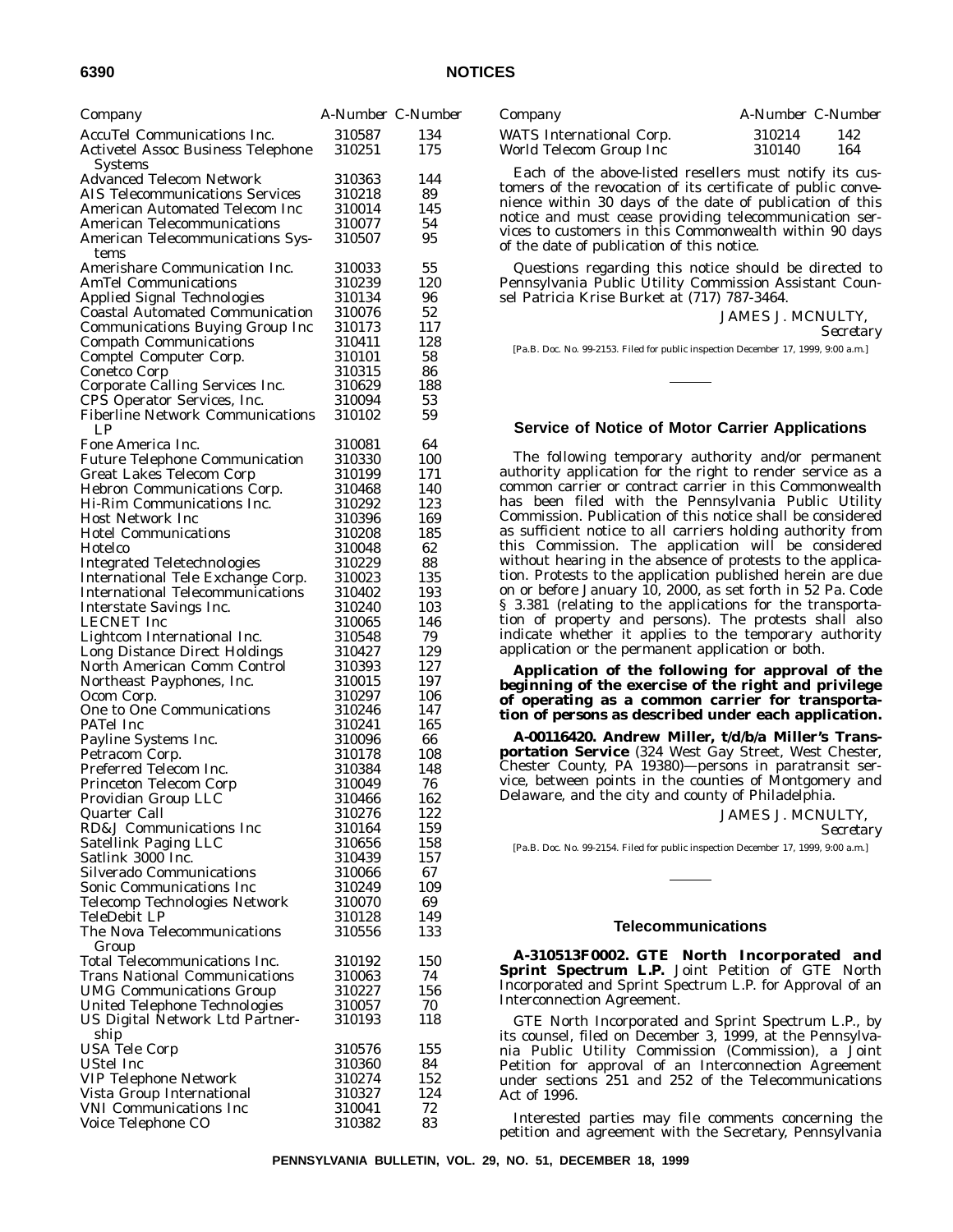Public Utility Commission, P. O. Box 3265, Harrisburg, PA 17105-3265. All comments are due on or before 10 days after the date of publication of this notice. Copies of the GTE North Incorporated and Sprint Spectrum L.P. Joint Petition are on file with the Commission and are available for public inspection.

Contact person is Cheryl Walker Davis, Director, Office of Special Assistants, (717) 787-1827.

JAMES J. MCNULTY,

*Secretary*

[Pa.B. Doc. No. 99-2155. Filed for public inspection December 17, 1999, 9:00 a.m.]

# **TURNPIKE COMMISSION**

**Retention of an Aerial Photogrammetric Mapping Firm for an Open End Contract**

# **Systemwide**

# **Reference No. 3-123**

The Turnpike Commission (Commission) will retain one aerial photogrammetric mapping firm for an Open End Contract to provide analytical aerial triangulation, digital and conventional map compilation, cross section readout and conventional map drafting services. The work to be performed on each specific project may include any or all of the above phases of work on various projects located throughout the entire length of the Turnpike System. The Commission will provide mapping control. The contract will be for a maximum cost of \$750,000, or for a period of 3 years, whichever occurs first.

The photogrammetric mapping work must be performed in accordance with the requirements of applicable sections of the ''Specifications For Aerial Photography, Field Control Surveys, and Topographic Mapping'' contained in Form 442, Department of Transportation, Bureau of Design Specifications For Consultant Engineering Agreements and/or the ''Surveying And Mapping Manual,'' Publication 122M, Department of Transportation, Bureau of Design as directed by the Commission. The services will encompass a wide range of design related mapping efforts with the possibility of several different types of projects being mapped under short completion schedules.

The firm may be required to: provide digital data in AutoCAD, DXF, ARC/INFO and Microstation formats; provide topographic mapping, GIS data, digital orthophoto mapping; provide low altitude photography for high accuracy aerial surveys; provide DTM and DEM collection; and Light Detection and Ranging (LIDAR) mapping.

The firm will provide analytically determined supplemental mapping control points meeting Commission specifications and a captured points file of existing roadway centerline in ASCII format. Map compilation may be in digital format with drafting by automated processes. Translation capability to other CADD systems will be required.

The following factors will be considered by the Commission during the evaluation of the firms submitting Letters of Interest for this project:

a. Specialized experience and technical competence of prime consultant and subconsultants. Firms should have prior experience in large-scale photogrammetric mapping,

low altitude photography for high accuracy aerial surveys for highway design and LIDAR mapping.

b. Past record of performance with respect to cost control, work quality, ability to meet schedules and previous experience on similar projects. The consultant should identify similar projects that have been completed by that firm as the prime, the magnitude of the project, and the client.

c. The specific experience and number of individuals who constitute the firm. Firms should have sufficient qualified permanent full-time personnel to complete mapping work assignments with short delivery schedules utilizing current state-of-the-art photogrammetric instruments, equipment and software.

d. Location of consultant's office where the work will be performed.

e. Workload of the prime consultant and subconsultants for all Department of Transportation and Turnpike Commission projects.

f. Other factors, if any, specific to the project.

Address these items and any necessary further details in a brief yet comprehensive manner in the letter of interest.

Direct inquiries to Thomas E. Farcht, Jr., PLS at (717) 939-9551, Ext. 5761; or by e-mail at tfarcht@paturnpike. com.

# **General Requirements and Information**

Firms interested in providing the above work and services are invited to submit a Letter of Interest with the required information. The Letters of Interest must include the following:

One page transmittal letter clearly identifying the project reference number, brief description of the project from the advertisement, the firm's Federal identification number, the firm's legal name, contact person or project manager, address of corporate office and project office. (If the firm has multiple offices, the location of the office performing the work must be identified)

Three page expression of interest in the advertised project. Each firm should demonstrate their ability to perform the specific requirements indicated for this project and provide explanation that the firm has successfully completed similar type projects of the same magnitude.

An organization chart for the Project, identifying key personnel and any subconsultants and their roles. Any deviation from the subconsultant's listed in the letter of interest will require written approval from the Commission.

Tabulation of workload for the prime consultant and all subconsultants for all Department of Transportation and Turnpike Commission projects.

A copy of the Annual Qualification Package submitted to the Department of Transportation for the current year that is in the same District as this project or one that is best suited for this project.

The Annual Qualification Package should contain at a minimum, the following information for the prime consultant and all subconsultants which should be attached to the back of the letter of interest (subs to follow primes):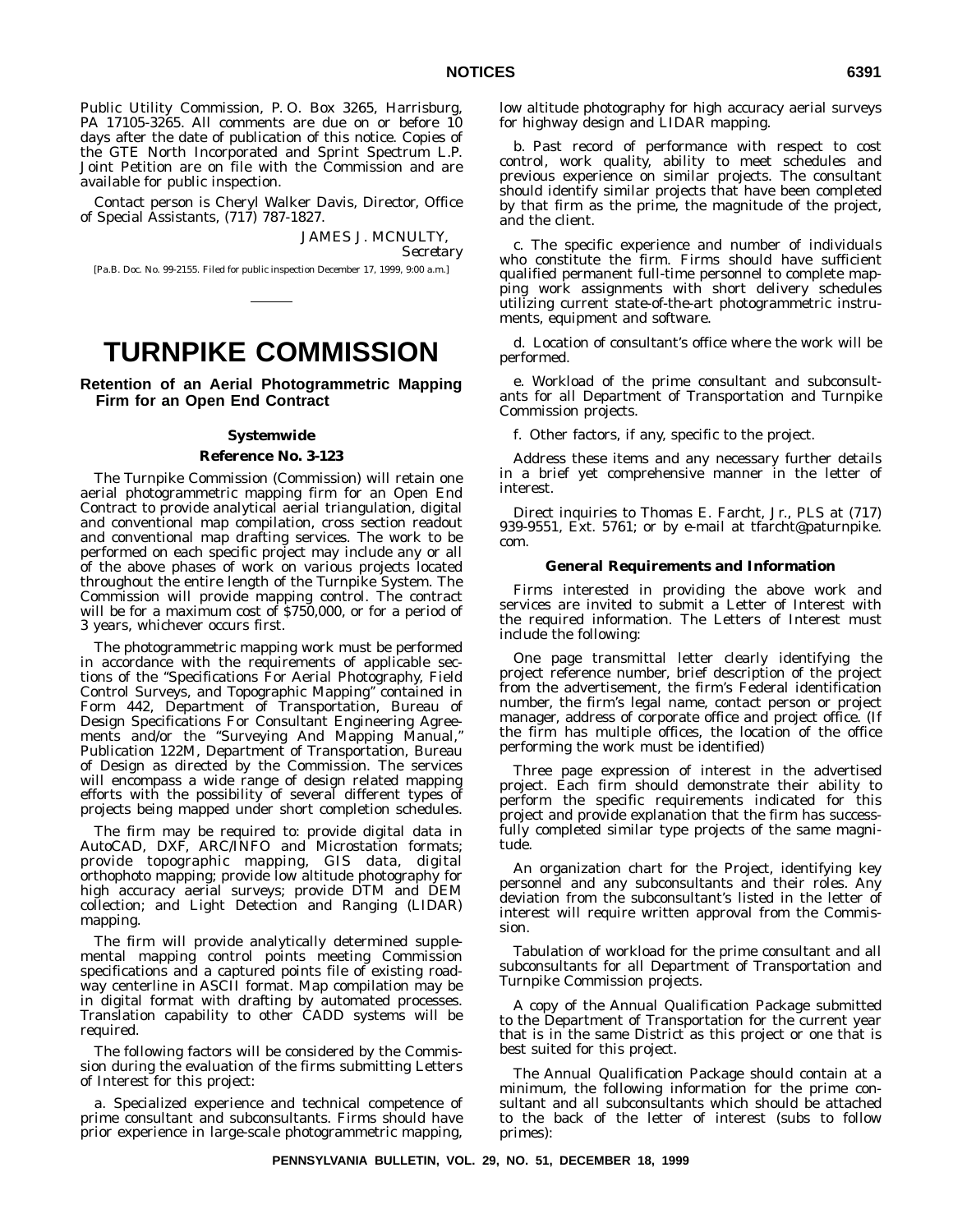Standard Form (SF) 254—Architect-Engineer and Related Services Questionnaire in is entirety, not more than 1 year old as of the date of the advertisement.

Resumes of key personnel expected to be involved in the project. (limit to one 8 1/2 x 11 page, one side, per person). Only resumes of key personnel should be included.

Copy of the firm's registration to do business in the Commonwealth as provided by the Department of State for firms with out-of-State headquarters or corporations not incorporated in Pennsylvania.

A copy of the Department's DBE/WBE Certification, if applicable.

If a Joint Venture responds to a project advertisement, the Commission will not accept separate letters of interest from joint venture constituents. A firm will not be permitted to submit a letter of interest on more than one joint venture for the same project reference number. Also, a firm that responds to a project as a prime may not be included as a designated subconsultant to another firm that responds to the same project advertisement. This does not preclude a firm from being set forth as a designated subconsultant to more than one prime consultant responding to the project advertisement.

Firms interested in performing the above services are invited to submit a letter of interest and required information to Barry L. Troup, P.E., Assistant Chief Engineer for Design, at the Turnpike Commission Administration Building located at 176 Kost Road, Carlisle, PA 17013- 9779 (parcel delivery address) (Mailing Address: P. O. Box 67676, Harrisburg, PA 17106-7676).

The letter of interest and required information must be received by 12 p.m. (noon), Friday, January 7, 2000. Any letters of interest received after this date and time will be time-stamped and returned.

Based on an evaluation of acceptable letters of interest received in response to this solicitation, one firm will be selected for this project. The order of preference will be established for the purpose of negotiating an agreement with the highest ranked firm established by the Technical Review Committee and approved by the Selection Committee. Technical Proposals or Requests for Proposals will not be requested prior to selection.

The Commission reserves the right to reject all letters of interest, to cancel solicitation requested under this notice, and/or to re-advertise solicitation for the work and services.

> JAMES F. MALONE, III, *Chairperson*

[Pa.B. Doc. No. 99-2156. Filed for public inspection December 17, 1999, 9:00 a.m.]

# **Retention of an Engineering or Construction Management Firm**

# **Construction Management and Inspection Services Gettysburg Pike Interchange Reconstruction and Expansion Cumberland County, PA**

# **Reference No. 3-121**

The Turnpike Commission (Commission) will retain an Engineering or Construction Management firm with interchange rehabilitation inspection experience to provide a staff of approximately four field inspection personnel for the complete construction inspection, management, administration and documentation for the Gettysburg Pike Interchange, in Cumberland County. Construction will include the modification and expansion of the Gettysburg Pike Interchange. The total cost of this construction contract is \$8,000,000. The Construction Management Agreement is anticipated to start in October of 2000, and terminate in February of 2002.

The selected firm will be required to provide a full time onsite construction inspection staff, with sufficient office personnel, managers, engineers, technicians and clerical staff to support the field functions, and also be capable of incorporating and utilizing Commission inspectors if the Commission, at its discretion, chooses to assign one or more Commission inspectors to this Project. The selected firm will also be required to perform constructability reviews of the project documents, attend the prebid meeting and preconstruction conference, write all project correspondence, and review and approve contractor's submissions. In addition, the selected firm will be required to keep records utilizing the Turnpike's Construction Documentation System (CDS) to document the construction work, prepare current and final estimates for payment to the construction contractor, prepare change orders, conduct monthly job conferences, monitor the monthly progress, provide liaison with affected utilities and communities, conduct semifinal and final inspections, determine the final quantities of each contract item, and perform other duties as may be required.

Eighty percent (80%) of the inspection staff assigned to this Commission constructed project must meet the following Requirements:

1. Be certified by the National Institute for Certification in Engineering Technologies, (NICET) as a Transportation Engineering Technician—Construction Level 2 or higher.

2. Be registered as a professional engineer by the Commonwealth of Pennsylvania with 1 year highway inspection experience acceptable to the Commission.

3. Be certified as an Engineer-in-Training by the Commonwealth of Pennsylvania with 2 years of highway inspection experience acceptable to the Commission.

4. Hold a Bachelor of Science Degree in Civil Engineering or Civil Engineering Technology with 2 years of highway inspection experience acceptable to the Commission.

5. Hold an Associate Degree in Civil Engineering Technology with 3 years of highway inspection experience acceptable to the Commission.

The remaining 20% assigned to this project shall meet the following education and experience requirements:

*Education*—Graduation from High School or equivalent certification or formal training. Completion of a training program in construction inspection approved by the Commission may be substituted for High School graduation.

*Experience*—One year of experience in construction inspection or workmanship which requires reading and interpreting construction plans and specifications, or 1 year of experience in a variety of assignments involving the testing of materials used in highway or similar construction projects. A 2 to 4 year engineering college degree may be substituted for 1 year of experience.

The following factors will be considered by the Commission during the evaluation of the firms submitting Letters of Interest for this project: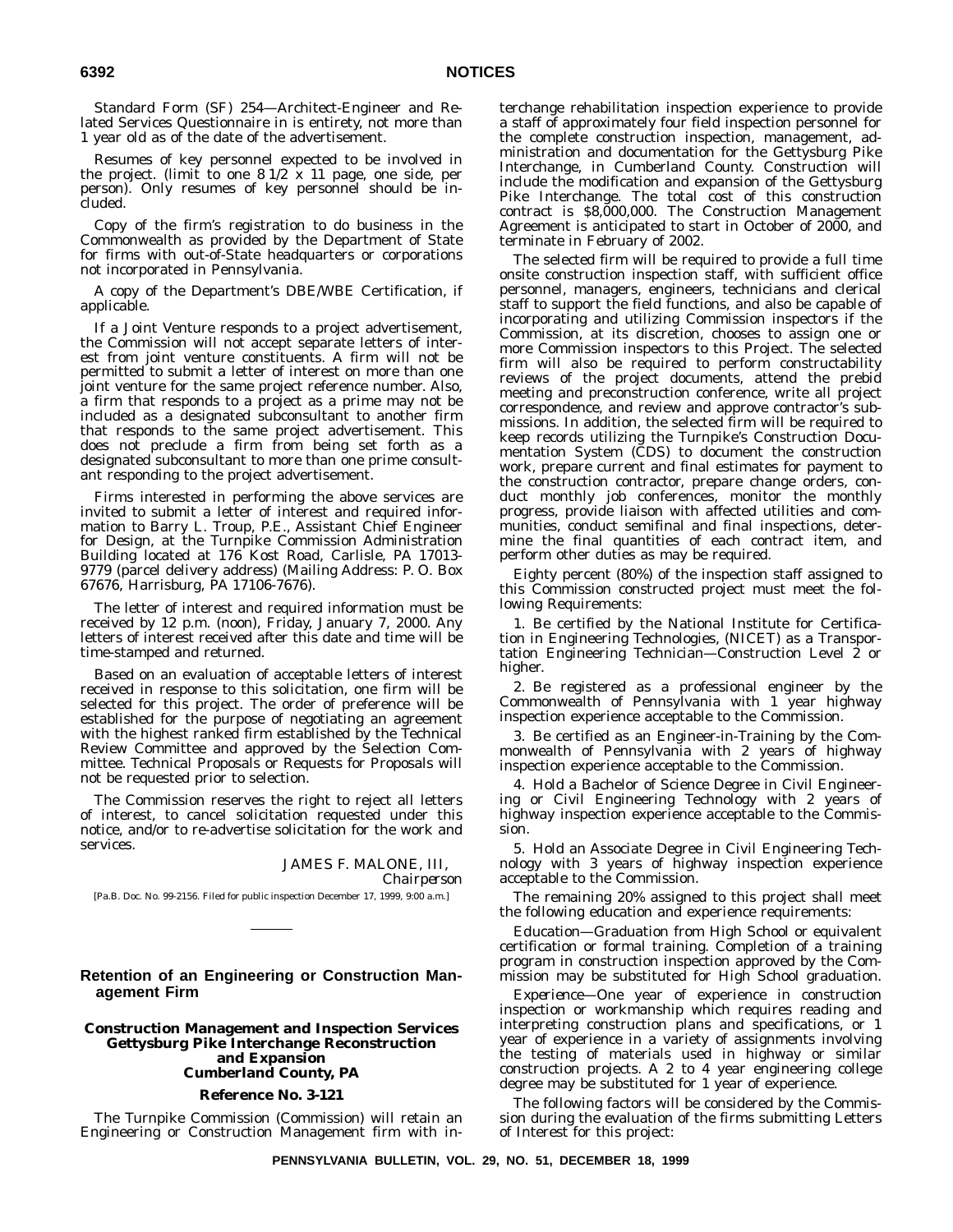a. Specialized experience and technical competence of prime consultant and subconsultants. The Team must clearly demonstrate an ability to analyze available data to make decisions, completing the project in a timely and cost effective manner.

b. Past record of performance with respect to cost control, work quality, ability to meet schedules and previous experience on similar projects. The consultant should identify similar projects that have been completed by that firm as the prime, the magnitude of the project, and the client.

c. The specific experience and number of individuals who constitute the firm.

d. Location of consultant's office where the work will be performed.

e. Workload of the prime consultant and subconsultants for all Department of Transportation and Turnpike Commission projects.

f. Other factors, if any, specific to the project.

Address these items and any necessary further details in a brief yet comprehensive manner in the letter of interest.

Questions and inquiries concerning this Project should be directed to Matthew J. Wagner, P.E., at (717) 939-9551, Ext. 5210, or by email at mwagner@paturnpike.com.

# **Construction Management and Inspection Services Delaware River Bridge Redecking Project—Phase 3, Girder Spans**

# **Bucks County, PA/Burlington County, NJ**

#### **Reference No. 4-053**

The Turnpike Commission (Commission) will retain an Engineering or Construction Management firm with bridge redecking and rehabilitation inspection experience to provide a staff of approximately four field inspection personnel for the complete construction inspection, management, administration and documentation for phase 3 of the Delaware River bridge redecking project in Bucks County, PA. Construction will include redecking of the Girder Spans on the Pennsylvania side of the structure. The estimated cost of this construction contract is \$8,300,000. The Construction Management Agreement is anticipated to start in May of 2001, and terminate in December of 2002.

The selected firm will be required to provide a full time onsite construction inspection staff, with sufficient office personnel, managers, engineers, technicians and clerical staff to support the field functions, and also be capable of incorporating and utilizing Commission inspectors if the Commission, at its discretion, chooses to assign one or more Commission inspectors to this Project. The selected firm will also be required to perform constructability reviews of the project documents, attend the prebid meeting and preconstruction conference, write all project correspondence, and review and approve contractor's submissions. In addition, the selected firm will be required to keep records utilizing the Turnpike's Construction Documentation System (CDS) to document the construction work, prepare current and final estimates for payment to the construction contractor, prepare change orders, conduct monthly job conferences, monitor the monthly progress, provide liaison with affected utilities and communities, conduct semifinal and final inspections, determine the final quantities of each contract item, and perform other duties as may be required.

Eighty percent of the inspection staff assigned to this Commission constructed project must meet the following Requirements:

1. Be certified by the National Institute for Certification in Engineering Technologies, (NICET) as a Transportation Engineering Technician—Construction Level 2 or higher.

2. Be registered as a professional engineer by the Commonwealth of Pennsylvania with 1 year highway inspection experience acceptable to the Commission.

3. Be certified as an Engineer-in-Training by the Commonwealth of Pennsylvania with 2 years of highway inspection experience acceptable to the Commission.

4. Hold a Bachelor of Science Degree in Civil Engineering or Civil Engineering Technology with 2 years of highway inspection experience acceptable to the Commission.

5. Hold an Associate Degree in Civil Engineering Technology with 3 years of highway inspection experience acceptable to the Commission.

The remaining 20% assigned to this project shall meet the following education and experience requirements:

*Education*—Graduation from High School or equivalent certification or formal training. Completion of a training program in construction inspection approved by the Commission may be substituted for High School graduation.

*Experience*—One year of experience in construction inspection or workmanship which requires reading and interpreting construction plans and specifications, or 1 year of experience in a variety of assignments involving the testing of materials used in highway or similar construction projects. A 2 to 4 year engineering college degree may be substituted for 1 year of experience.

The following factors will be considered by the Commission during the evaluation of the firms submitting Letters of Interest for this project:

a. Specialized experience and technical competence of prime consultant and subconsultants. The Team must clearly demonstrate an ability to analyze available data to make decisions, completing the project in a timely and cost effective manner.

b. Past record of performance with respect to cost control, work quality, ability to meet schedules and previous experience on similar projects. The consultant should identify similar projects that have been completed by that firm as the prime, the magnitude of the project, and the client.

c. The specific experience and number of individuals who constitute the firm.

d. Location of consultant's office where the work will be performed.

e. Workload of the prime consultant and subconsultants for all Department of Transportation and Turnpike Commission projects.

f. Other factors, if any, specific to the project.

Address these items and any necessary further details in a brief yet comprehensive manner in the letter of interest.

Questions and inquiries concerning this Project should be directed to Matthew J. Wagner, P.E., at (717) 939-9551, Ext. 5210, or by email at mwagner@paturnpike.com.

**PENNSYLVANIA BULLETIN, VOL. 29, NO. 51, DECEMBER 18, 1999**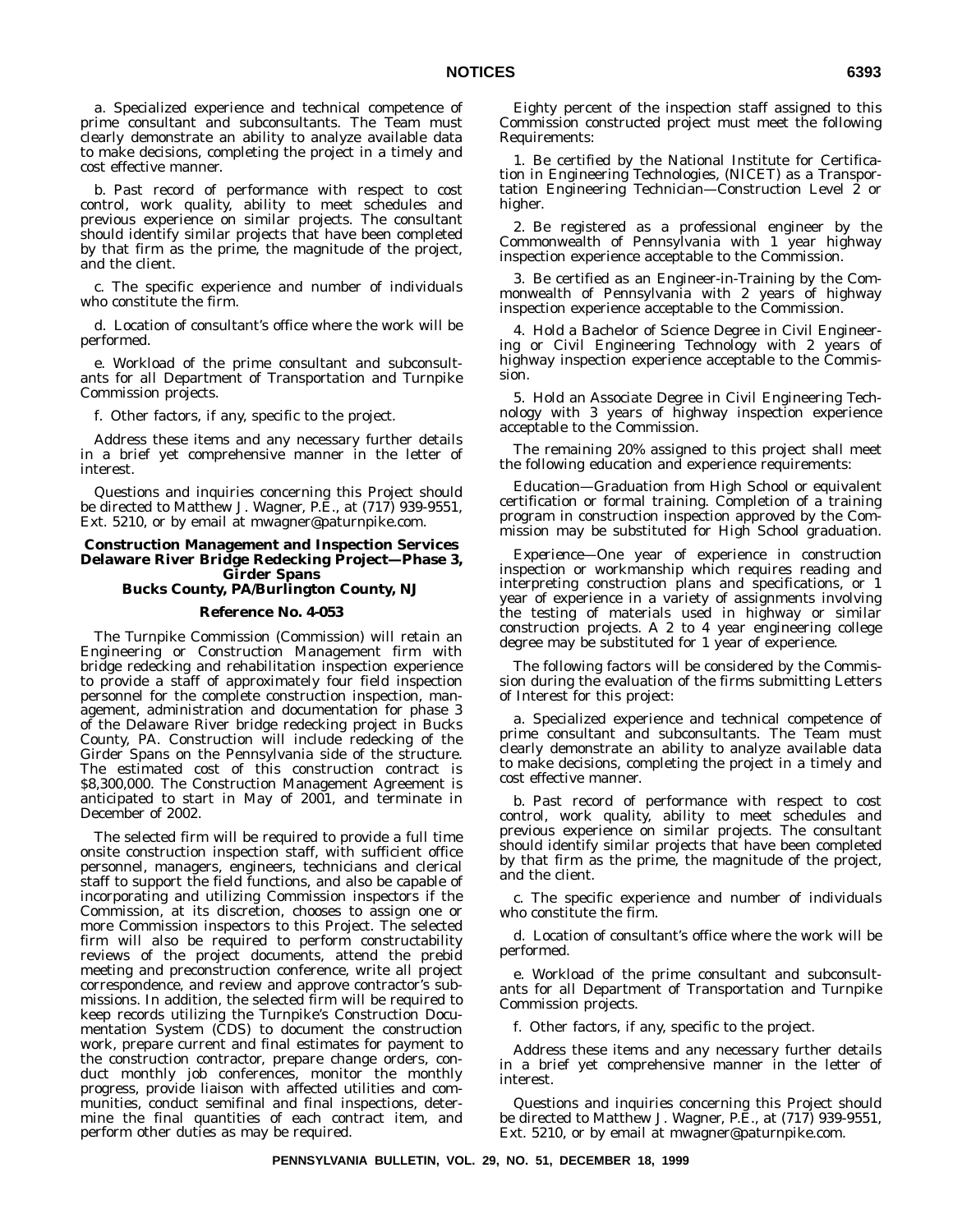# **General Requirements and Information**

Firms interested in providing the above work and services are invited to submit a Letter of Interest with the required information. The Letters of Interest must include the following:

1. One page transmittal letter clearly identifying the project reference number, brief description of the project from the advertisement, the firm's Federal identification number, the firm's legal name, contact person or project manager, address of corporate office and project office. (If the firm has multiple offices, the location of the office performing the work must be identified)

2. Three page expression of interest in the advertised project. Each firm should demonstrate their ability to perform the specific requirements indicated for this project and provide explanation that the firm has successfully completed similar type projects of the same magnitude.

3. An organization chart for the Project, identifying key personnel and any subconsultants and their roles. Any deviation from the subconsultant's listed in the letter of interest will require written approval from the Commission.

4. Tabulation of workload for the prime consultant and all subconsultants for all Department of Transportation and Turnpike Commission projects.

5. A copy of the Annual Qualification Package submitted to the Department of Transportation for the current year that is in the same District as the project or one that is best suited for the project.

The Annual Qualification Package should contain at a minimum, the following information for the prime consultant and all subconsultants which should be attached to the back of the letter of interest (subs to follow primes):

• Standard Form (SF) 254—Architect-Engineer and Related Services Questionnaire in its entirety, not more than 1 year old as of the date of the advertisement.

• Resumes of key personnel expected to be involved in the project. (limit to one  $8 \frac{1}{2} \times 11$  page, one side, per person). Only resumes of key personnel should be included.

• Copy of the firm's registration to do business in the Commonwealth as provided by the Department of State for firms with out-of-State headquarters or corporations not incorporated in Pennsylvania.

• A copy of the Department's DBE/WBE Certification, if applicable.

If a Joint Venture responds to a project advertisement, the Commission will not accept separate letters of interest from joint venture constituents. A firm will not be permitted to submit a letter of interest on more than one joint venture for the same project reference number. Also, a firm that responds to a project as a prime may not be included as a designated subconsultant to another firm that responds to the same project advertisement. This does not preclude a firm from being set forth as a designated subconsultant to more than one prime consultant responding to the project advertisement.

Firms interested in performing the above services are invited to submit a letter of interest and required information to Michael W. Flack, P.E., Assistant Chief Engineer for Construction, at the Turnpike Commission Administration Building located at 176 Kost Road, Carlisle,

PA 17013-9779 (parcel delivery address) (Mailing Address: P. O. Box 67676, Harrisburg, PA 17106-7676).

The letter of interest and required information must be received by 12 p.m. (noon), Friday, January 7, 2000. Any letters of interest received after this date and time will be time-stamped and returned.

Based on an evaluation of acceptable letters of interest received in response to this solicitation, one firm will be selected for each project. The order of preference will be established for the purpose of negotiating an agreement with the highest ranked firm established by the Technical Review Committee and approved by the Selection Committee. Technical Proposals or Requests for Proposals will not be requested prior to selection.

The Commission reserves the right to reject all letters of interest, to cancel solicitation requested under this notice, and/or to re-advertise solicitation for the work and services.

JAMES F. MALONE, III,

*Chairperson*

[Pa.B. Doc. No. 99-2157. Filed for public inspection December 17, 1999, 9:00 a.m.]

# **Retention of Two Surveying Firms**

# **Open End Contracts to Provide Surveying Services**

## **Reference No. 3-124**

The Turnpike Commission (Commission) will retain two engineering/surveying firms for Open End Contracts to provide surveying services. One Contract will be for surveying services throughout the Eastern portion of the Turnpike System, generally Districts 3, 4 and 5 and one Contract will be for surveying services throughout the Western portion, generally Districts 1 and 2 of the Turnpike System. These surveying services may include: baseline stakeout, level runs, metes and bounds surveys, Right-of-Way surveys, topographic surveys, cross-section surveys, wetland location surveys, GPS surveys, aerial photogrammetry control surveys and construction surveys. The work to be performed on each specific project may include any or all of the above phases of work on various projects located throughout the Eastern or Western portions of the Turnpike System. Each contract will be for a maximum cost of \$500,000, or for a period of 2 years, whichever occurs first. Please specify interest in the western contract, eastern contract, or both.

The surveying work must be performed in accordance with the requirements of applicable sections of the "Surveying And Mapping Manual,'' Publication 122M, Department of Transportation, Bureau of Design and/or the ''Specifications For Aerial Photography, Field Control Surveys, and Topographic Mapping'' contained in Form 442, Department of Transportation, Bureau of Design Specifications For Consultant Engineering Agreements as directed by the Commission. The services will encompass a wide range of design related surveying efforts with the possibility of several different types of survey projects under short simultaneous completion schedules.

The firm may be required to provide topographic surveys; GIS data, aerial photogrammetry control surveys, survey worksheets, and GPS survey data in AutoCAD,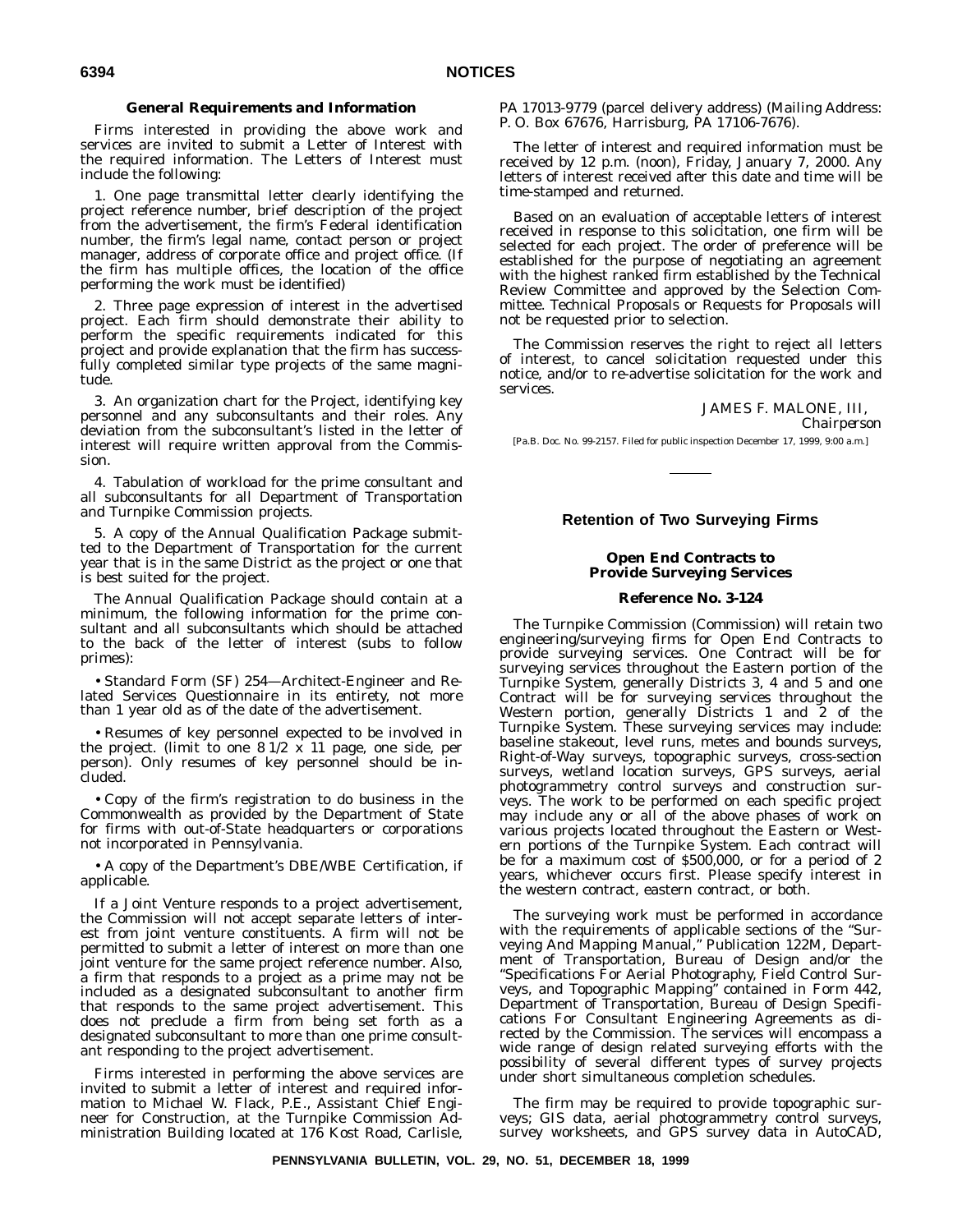DXF, ARC/INFO and Microstation formats. Translation capability to other CADD systems may be required.

The following factors will be considered by the Commission during the evaluation of the firms submitting Letters of Interest for this project:

a. Specialized experience and technical competence of prime consultant and subconsultants. Firms should have prior experience in large-scale GPS control surveys for highway design.

b. Past record of performance with respect to cost control, work quality, ability to meet schedules and previous experience on similar projects. The consultant should identify similar projects that have been completed by that firm as the prime, the magnitude of the project, and the client.

c. The specific experience and number of individuals who constitute the firm. Firms should have sufficient qualified permanent full-time personnel to complete survey assignments with short delivery schedules utilizing current state-of-the-art surveying instruments, equipment and software under the direct supervision of a PA registered Professional Land Surveyor.

d. Location of consultant's office where the work will be performed.

e. Workload of the prime consultant and subconsultants for all Department of Transportation and Turnpike Commission projects.

f. Other factors, if any, specific to the project.

Address these items and any necessary further details in a brief yet comprehensive manner in the letter of interest.

Direct inquiries to Thomas E. Farcht, Jr., PLS at (717) 939-9551, Ext. 5761; or by e-mail at tfarcht@paturnpike. com.

#### **General Requirements and Information**

Firms interested in providing the above work and services are invited to submit a Letter of Interest with the required information. The Letters of Interest must include the following:

1. One page transmittal letter clearly identifying the project reference number, brief description of the project from the advertisement, the firm's Federal identification number, the firm's legal name, contact person or project manager, address of corporate office and project office. (If the firm has multiple offices, the location of the office performing the work must be identified)

2. Three page expression of interest in the advertised project. Each firm should demonstrate their ability to perform the specific requirements indicated for this project and provide explanation that the firm has successfully completed similar type projects of the same magnitude.

3. An organization chart for the Project, identifying key personnel and any subconsultants and their roles. Any deviation from the subconsultant's listed in the letter of interest will require written approval from the Commission.

4. Tabulation of workload for the prime consultant and all subconsultants for all Department of Transportation and Turnpike Commission projects.

A copy of the Annual Qualification Package submitted to the Department of Transportation for the current year that is in the same District as this project or one that is best suited for this project.

The Annual Qualification Package should contain at a minimum, the following information for the prime consultant and all subconsultants which should be attached to the back of the letter of interest (subs to follow primes):

• Standard Form (SF) 254—Architect-Engineer and Related Services Questionnaire in its entirety, not more than 1 year old as of the date of the advertisement.

• Resumes of key personnel expected to be involved in the project. (limit to one  $8 \frac{1}{2} \times 11$  page, one side, per person). Only resumes of key personnel should be included.

• Copy of the firm's registration to do business in the Commonwealth as provided by the Department of State for firms with out-of-State headquarters or corporations not incorporated in Pennsylvania.

• A copy of the Department's DBE/WBE Certification, if applicable.

If a Joint Venture responds to a project advertisement, the Commission will not accept separate letters of interest from joint venture constituents. A firm will not be permitted to submit a letter of interest on more than one joint venture for the same project reference number. Also, a firm that responds to a project as a prime may not be included as a designated subconsultant to another firm that responds to the same project advertisement. This does not preclude a firm from being set forth as a designated subconsultant to more than one prime consultant responding to the project advertisement.

Firms interested in performing the above services are invited to submit a letter of interest and required information to Barry L. Troup, P.E., Assistant Chief Engineer for Design, at the Turnpike Commission Administration Building located at 176 Kost Road, Carlisle, PA 17013- 9779 (parcel delivery address) (Mailing Address: P. O. Box 67676, Harrisburg, PA 17106-7676).

The letter of interest and required information must be received by 12 p.m. (noon), Friday, January 7, 2000. Any letters of interest received after this date and time will be time-stamped and returned.

Based on an evaluation of acceptable letters of interest received in response to this solicitation, one firm will be selected for each contract. The order of preference will be established for the purpose of negotiating an agreement with the highest ranked firm established by the Technical Review Committee and approved by the Selection Committee. Technical Proposals or Requests for Proposals will not be requested prior to selection.

The Commission reserves the right to reject all letters of interest, to cancel solicitation requested under this notice, and/or to re-advertise solicitation for the work and services.

JAMES F. MALONE, III,

*Chairperson*

[Pa.B. Doc. No. 99-2158. Filed for public inspection December 17, 1999, 9:00 a.m.]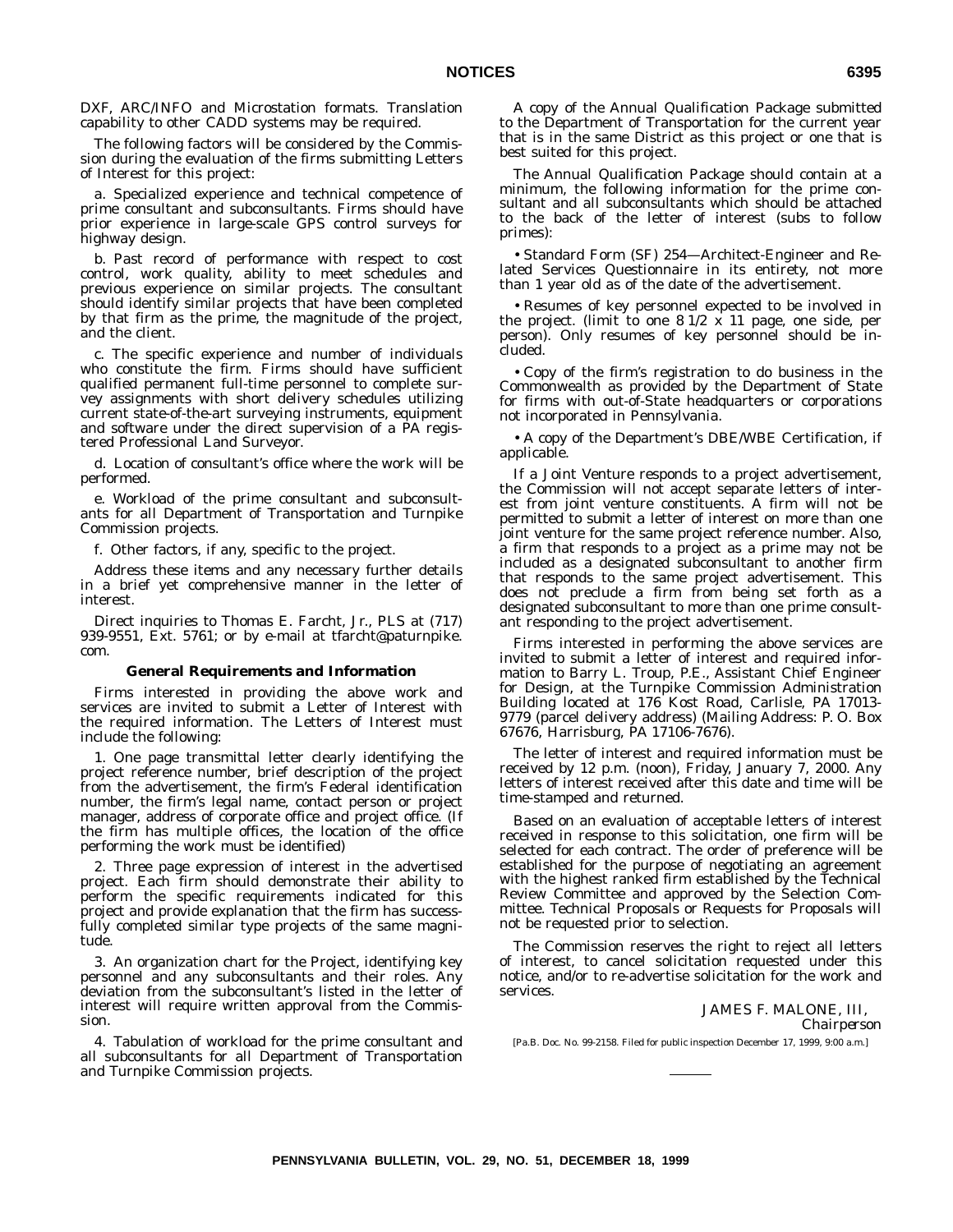# **STATE CONTRACTS INFORMATION DEPARTMENT OF GENERAL SERVICES**

Notices of invitations for bids and requests for proposals on State contracts for services and commodities for which the bid amount is reasonably expected to be over \$10,000, are published in the State Contracts Information Section of the *Pennsylvania Bulletin* prior to bid opening date. Information in this publication is intended only as notification to its subscribers of available bidding and contracting opportunities, and is furnished through the Department of General Services, Vendor Information and Support Division. No action can be taken by any subscriber or any other person, and the Commonwealth of Pennsylvania is not liable to any subscriber or any other person, for any damages or any other costs incurred in connection with the utilization of, or any other reliance upon, any information in the State Contracts Information Section of the *Pennsylvania Bulletin*. Interested persons are encouraged to call the contact telephone number listed for the particular solicitation for current, more detailed information.

**EFFECTIVE JULY 1, 1985, A VENDOR'S FEDERAL IDENTIFICATION NUMBER (NUMBER ASSIGNED WHEN FILING INCOME TAX DOCUMENTS) OR SOCIAL SECURITY NUMBER IF VENDOR IS AN INDIVIDUAL, MUST BE ON ALL CONTRACTS, DOCUMENTS AND INVOICES SUBMITTED TO THE COMMONWEALTH.**

Act 266 of 1982 provides for the payment of interest penalties on certain invoices of ''qualified small business concerns''. The penalties apply to invoices for goods or services when payments are not made by the required payment date or within a 15 day grace period thereafter.

Act 1984-196 redefined a ''qualified small business concern'' as any independently owned and operated, for-profit business concern employing 100 or fewer employees. See 4 Pa. Code § 2.32. The business must include the following statement on every invoice submitted to the Commonwealth: ''(name of business) is a qualified small business concern as defined in 4 Pa. Code 2.32.

A business is eligible for payments when the required payment is the latest of:

The payment date specified in the contract.

30 days after the later of the receipt of a proper invoice or receipt of goods or services.

The net payment date stated on the business' invoice.

A 15-day grace period after the required payment date is provided to the Commonwealth by the Act.

For more information: contact: Small Business Resource Center

PA Department of Community and Economic Development

374 Forum Building

Harrisburg, PA 17120 800-280-3801 or (717) 783-5700

| <b>Reader's Guide</b>                                                                                                                                                                                                                                                                                                                                                                                                                                                                                                                                                                                                                                                                                                                  | <b>REQUIRED DATA</b><br><b>DESCRIPTIONS</b>                                                                                                                                                                                                                                                                                                                                                                                                                                                                                                                                                                                                                                                                                                                                                                |
|----------------------------------------------------------------------------------------------------------------------------------------------------------------------------------------------------------------------------------------------------------------------------------------------------------------------------------------------------------------------------------------------------------------------------------------------------------------------------------------------------------------------------------------------------------------------------------------------------------------------------------------------------------------------------------------------------------------------------------------|------------------------------------------------------------------------------------------------------------------------------------------------------------------------------------------------------------------------------------------------------------------------------------------------------------------------------------------------------------------------------------------------------------------------------------------------------------------------------------------------------------------------------------------------------------------------------------------------------------------------------------------------------------------------------------------------------------------------------------------------------------------------------------------------------------|
| <b>Legal Services &amp; Consultation—26</b>                                                                                                                                                                                                                                                                                                                                                                                                                                                                                                                                                                                                                                                                                            | Service Code Identification Number:<br>(1)<br>There are currently 39 state service<br>and contractural codes. See descrip-<br>tion of legend.                                                                                                                                                                                                                                                                                                                                                                                                                                                                                                                                                                                                                                                              |
| <b>Service Code</b><br><b>Identification Number</b><br>Commodity/Supply or<br>Contract Identification No.<br>(2)<br><b>B-54137.</b> Consultant to provide three 2-day training sessions, covering<br>the principles, concepts, and techniques of performance appraisal and<br>standard setting with emphasis on performance and accountability,<br>with a knowledge of State Government constraints.<br><b>General Services</b><br>Department:<br>Contract<br>$\left(3\right)$<br>Location:<br>Harrisburg, Pa.<br>Information<br>Duration:<br>$12/1/93 - 12/30/93$<br><b>Procurement Division</b><br>Contact:<br>Department<br>787-0000<br>Location<br>(For Commodities: Contact:)<br><b>Vendor Services Section</b><br>Duration<br>6) | Commodity/Supply or Contract Iden-<br>(2)<br>tification No.: When given, number<br>should be referenced when inquiring<br>of contract of Purchase Requisition.<br>If more than one number is given,<br>each number represents an addi-<br>tional contract.<br>Contract Information: Additional in-<br>(3)<br>formation for bid preparation may be<br>obtained through the departmental<br>contracting official.<br>Department: State Department or<br>$\left( 4\right)$<br>Agency initiating request for adver-<br>tisement.<br>(5)<br>Location: Area where contract perfor-<br>mance will be executed.<br>Duration: Time estimate for perfor-<br>(6)<br>mance and/or execution of contract.<br>Contact: (For services) State Depart-<br>(7)<br>ment or Agency where vendor inquir-<br>ies are to be made. |
| 717-787-2199 or 717-787-4705                                                                                                                                                                                                                                                                                                                                                                                                                                                                                                                                                                                                                                                                                                           | (For commodities) Vendor Services<br>Section (717) 787-2199 or (717)<br>787-4705                                                                                                                                                                                                                                                                                                                                                                                                                                                                                                                                                                                                                                                                                                                           |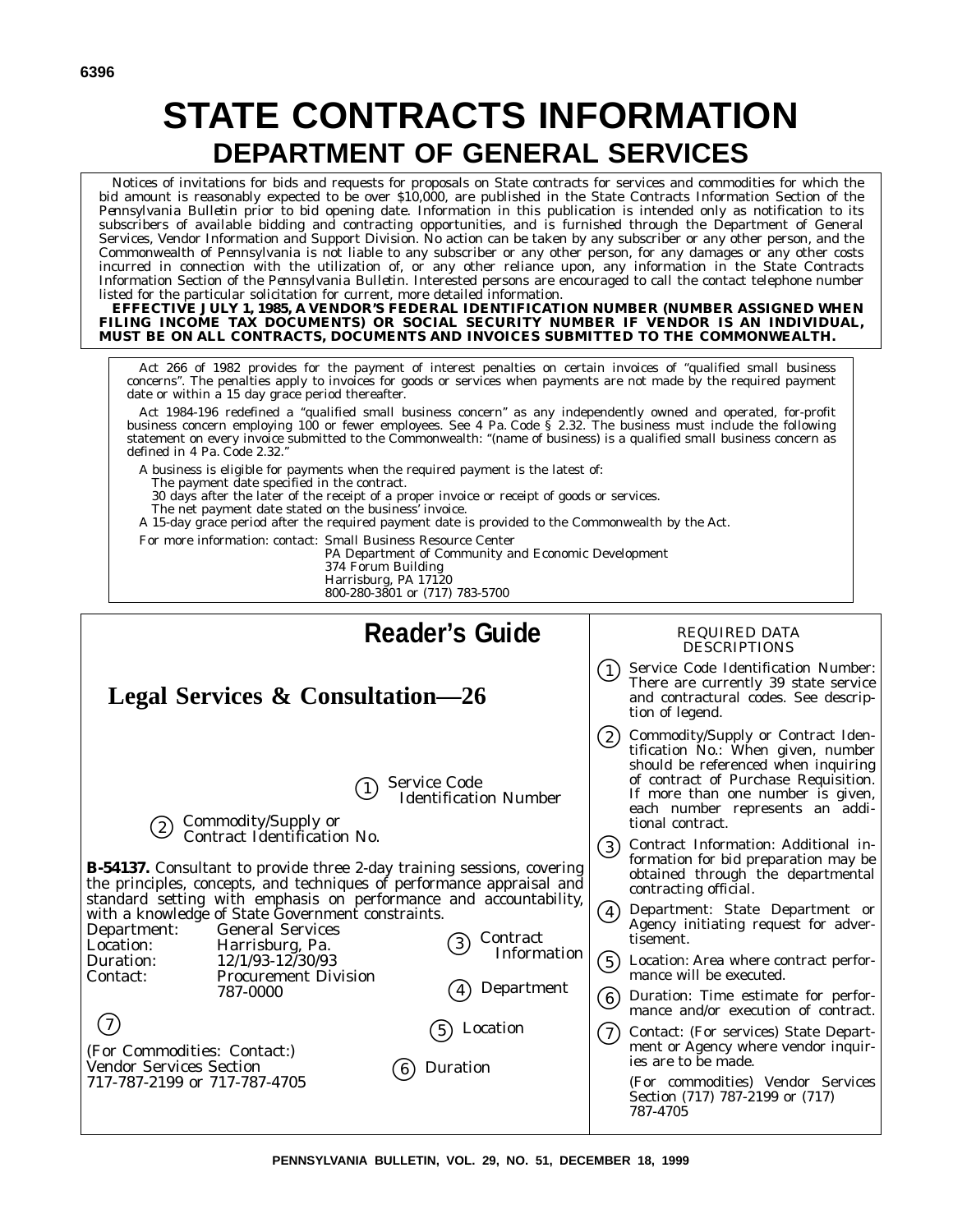# **GET A STEP AHEAD IN COMPETING FOR A STATE CONTRACT!**

The Treasury Department's Bureau of Contracts and Public Records can help you do business with state government agencies. Our efforts focus on guiding the business community through the maze of state government offices. The bureau is, by law, the central repository for all state contracts over \$5,000. Bureau personnel can supply descriptions of contracts, names of previous bidders, pricing breakdowns and other information to help you submit a successful bid on a contract. We will direct you to the appropriate person and agency looking for your product or service to get you ''A Step Ahead.'' Services are free except the cost of photocopying contracts or dubbing a computer diskette with a list of current contracts on the database. A free brochure, *''Frequently Asked Questions About State Contracts,''* explains how to take advantage of the bureau's services.

# Contact: **Bureau of Contracts and Public Records** Pennsylvania State Treasury Room G13 Finance Building Harrisburg, PA 17120 717-787-2990 1-800-252-4700

BARBARA HAFER, *State Treasurer*

**5850-03** Customer Service System & Supplies. For a copy of the bid package fax

| <b>Commodities</b>                                                                                                                                                                                                                                                                                                                                                                                                                                       | request to (717) 787-0725.<br><b>Department:</b> General Services<br><b>Location:</b><br><b>Various</b><br>4/1/2000-3/31/2001<br><b>Duration:</b><br><b>Contact:</b><br>Vendor Services, (717) 787-2199<br>8345-01 Flags, United States & PA. For a copy of the bid package fax request to (717)<br>787-0725.<br><b>Department:</b> General Services<br>Location:<br><b>Various</b><br><b>Duration:</b><br>4/15/2000-4/14/2001<br><b>Contact:</b><br>Vendor Services, (717) 787-2199 |
|----------------------------------------------------------------------------------------------------------------------------------------------------------------------------------------------------------------------------------------------------------------------------------------------------------------------------------------------------------------------------------------------------------------------------------------------------------|--------------------------------------------------------------------------------------------------------------------------------------------------------------------------------------------------------------------------------------------------------------------------------------------------------------------------------------------------------------------------------------------------------------------------------------------------------------------------------------|
| 1187219 Install new carpet in chapel. For a copy of the bid package fax request to                                                                                                                                                                                                                                                                                                                                                                       | 5805-03 Miscellaneous Telephone Equipment. For a copy of the bid package fax<br>request to (717) 787-0725.<br>Department: General Services<br>Location:<br><b>Various</b><br><b>Duration:</b><br>7/1/2000-6/30/2001<br><b>Contact:</b><br>Vendor Services, (717) 787-2199                                                                                                                                                                                                            |
| $(717)$ 787-0725.<br>Department: Public Welfare<br>Location:<br>North Warren, PA<br>FY 1999-2000<br><b>Duration:</b><br>Vendor Services, (717) 787-2199<br><b>Contact:</b><br>0031-11 Agriculture News. For a copy of the bid package fax request to (717)                                                                                                                                                                                               | 9330-01 Sheets, polycarbonate and acrylic. For a copy of the bid package fax request<br>to (717) 787-0725.<br><b>Department:</b> General Services<br>Location:<br><b>Various</b><br><b>Duration:</b><br>4/1/2000-3/31/2001                                                                                                                                                                                                                                                           |
| 787-0725.<br>Department: Agriculture<br><b>Location:</b><br><b>Various</b><br><b>Duration:</b><br>4/15/2000-4/14/2001<br><b>Contact:</b><br>Vendor Services, (717) 787-2199                                                                                                                                                                                                                                                                              | <b>Contact:</b><br>Vendor Services, (717) 787-2199<br>9905-04 Pavement Markings Legends. For a copy of the bid package fax request to<br>(717) 787-0725.<br><b>Department:</b> Transportation<br>Location:<br><b>Various</b>                                                                                                                                                                                                                                                         |
| 7485-01 Ribbons: Printer/Typewriter. For a copy of the bid package fax request to<br>$(717)$ 787-0725.<br><b>Department:</b> General Services<br>Location:<br><b>Various</b><br><b>Duration:</b><br>4/1/2000-3/31/2001<br><b>Contact:</b><br>Vendor Services, (717) 787-2199<br>3610-07 Multi-Function Office Equipment Lease with Purchase Option/Outright Pur-<br>chase. For a copy of the bid package fax request to (717) 787-0725.                  | $4/1/2000 - 3/31/2001$<br><b>Duration:</b><br><b>Contact:</b><br>Vendor Services, (717) 787-2199<br><b>3610-04</b> Offset Printing Equipment. For a copy of the bid package fax request to (717)<br>787-0725.<br><b>Department:</b> General Services<br><b>Location:</b><br><b>Various</b><br>4/1/2000-3/31/2001<br><b>Duration:</b><br><b>Contact:</b><br>Vendor Services, (717) 787-2199                                                                                           |
| Department: General Services<br>Location:<br><b>Various</b><br><b>Duration:</b><br>4/1/2000-3/31/2001<br>Vendor Services, (717) 787-2199<br><b>Contact:</b><br>1302119 Razor ribbon. For a copy of the bid package fax request to (717) 787-0725.<br>Department: General Services                                                                                                                                                                        | <b>7920-06</b> Dilution Control Systems Contact. For a copy of the bid package fax request<br>to (717) 787-0725.<br><b>Department:</b> General Services<br>Location:<br><b>Various</b><br><b>Duration:</b><br>12/1/1999-11/30/2000<br><b>Contact:</b><br>Vendor Services, (717) 787-2199                                                                                                                                                                                             |
| Location:<br><b>Various</b><br><b>Duration:</b><br>FY 1999-2000<br>Vendor Services, (717) 787-2199<br><b>Contact:</b><br>0091-12 PennDOT Envelopes. For a copy of the bid package fax request to (717)<br>787-0725.                                                                                                                                                                                                                                      | 8177330 Wizard Work Zone Alert and information radio system Model AR-103.<br><b>Department:</b> Transportation<br>Location:<br>Harrisburg, PA<br><b>Duration:</b><br>FY 1999-2000<br>Vendor Services, (717) 787-2199<br><b>Contact:</b>                                                                                                                                                                                                                                              |
| <b>Department:</b> Transportation<br>Location:<br><b>Various</b><br>4/1/2000-3/31/2001<br><b>Duration:</b><br><b>Contact:</b><br>Vendor Services, (717) 787-2199<br>0071-12 Keystone Wild Notes. For a copy of the bid package fax request to (717)<br>787-0725.<br><b>Department:</b> Conservation and Natural Resources<br>Location:<br><b>Various</b><br>5/1/2000-4/30/2001<br><b>Duration:</b><br>Vendor Services, (717) 787-2199<br><b>Contact:</b> | 1309119 Furnish and install three sections of new cutler hammer motor control center<br>with a 42 circuit panelboard. For a copy of the bid package fax request to (717)<br>787-0725.<br><b>Department:</b> Corrections<br>Camp Hill, PA<br>Location:<br><b>Duration:</b><br>FY 1999-2000<br>Vendor Services, (717) 787-2199<br><b>Contact:</b>                                                                                                                                      |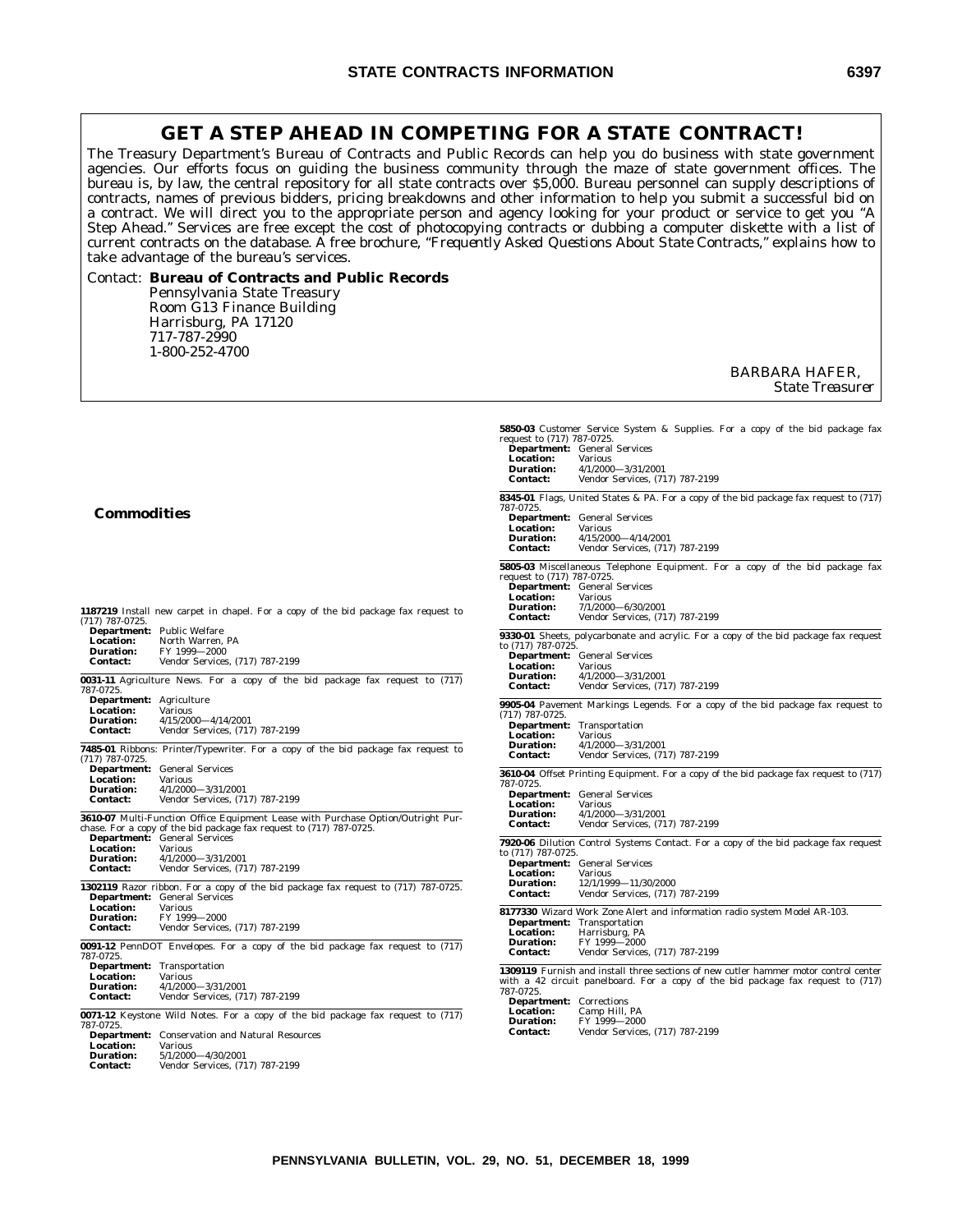# **6398 STATE CONTRACTS INFORMATION**

#### **Computer Related Services—08**

**99-1000-26** The Office of Administration is seeking bidders who can provide Primaver Project Planner (P3) Software. Price should include maintenance covering telephone support, and any upgrades or enhancements to the software for the period of 1 year from date of purchase. Interested bidders should fax their requests to be placed on the bidders list to Jane Benfer (FAX: (717) 787-0776).

**Department:** Office of the Budget/Executive Offices **Location:** Office of Administration, Radio Project Office, 1 Technology Park, Harrisburg, PA 17110-2913 **Duration:** FY 1999—2000 **Contact:** Jane L. Benfer, (717) 787-8767

**KURFP-0016**: Kutztown University is seeking qualified leading personal computer consulting firms to submit proposals for the purpose of installing personal computers, peripherals and software on campus. The scope of work will include but not be limited to: installation of new equipment, move computer should request an RFP package in writing and direct it to: Barbara Reitz, Director of<br>Purchasing, Kutztown University, Kutztown, PA 19530, Phone: (610) 683-4132, Fax:<br>(610) 683-4674, email: reitz@kutztown.edu. Packages wil Proposals are due on January 31, 2000.

|                  | <b>Department:</b> State System of Higher Education              |
|------------------|------------------------------------------------------------------|
| <b>Location:</b> | Kutztown University, Kutztown, PA 19530                          |
| <b>Duration:</b> | 1 year option with option to renew for 4 additional 1 year terms |
| <b>Contact:</b>  | Barbara Reitz, (610) 683-4132                                    |

**1891810046** The Commonwealth of PA, Department of Revenue, Bureau of Imaging & Document Management desires to engage vendor services to provide data entry and<br>key verification of PA State Income Tax records, bid proposals to be submitted for<br>PA-41 (Long Form) clean and establish, price per thousand, track 1600 B.P.1. magnetic tape (Required), or on 3480 or 3490 Data Cartridge, and<br>possibly will migrate to File Transfer Protocol (FTP) during the term of this contract.<br>One contract will be awarded. The Department of Rev the contractor.

| <b>Department:</b> | Revenue                                     |
|--------------------|---------------------------------------------|
| <b>Location:</b>   | 1854 Brookwood Street, Harrisburg, PA 17104 |
| <b>Duration:</b>   | March 1, 2000 to December 31, 2000          |
| <b>Contact:</b>    | William Lupp, (717) 705-6745                |

# **Construction & Construction Maintenance—09**

**FBP-10-0033,35,36,37R** Remove four existing structures; construct two reinforced box culverts; construct two steel-I beams w/glulam timber superstructures; reinforced concrete substructures and wing walls; clearing, grubbing and grading; excavating, backfilling, and compacting; dewatering; E & S measures; site drainage; paving; signing; architectural surface treatment; landscaping, Work

**Department:** Conservation and Natural Resources<br> **Location:** East Keating and Noyes Townships<br> **Duration:** Complete all work by October 31, 20 **Location:** East Keating and Noyes Townships **Duration:** Complete all work by October 31, 2000

**Contact:** Construction Management Section, (717) 787-5055

**FDC-009-660** Scarifying, grading and compacting; bituminous paving (ID-2 & BCBC); 2A shoulder material; concrete curb and sidewalks. Work is at the Moshannon State<br>Forest Headquarters, north of 1-80 near Clearfield. Note: Bid Documents may be<br>requested on or after December 20, 1999.<br>**Department:** Conser

|                  | <b>Department:</b> Conservation and Natural Resources |
|------------------|-------------------------------------------------------|
| <b>Location:</b> | Pine Township                                         |
| <b>Duration:</b> | Complete all work within 180 days                     |
| <b>Contact:</b>  | Construction Management Section, (717) 787-5055       |

**015DGS412-46** Project Title: Upgrade Sanitary Sewer System. Brief Description: All related work to install new sanitary sewer main. Rehabilitation of existing sewer main and pump station, replacement of a standby generator and all other related work for<br>the rehabilitation. Estimated Range: \$100,000 to \$500,000. General, Plumbing and<br>Electrical Construction. Plans Deposit: \$65 per set Payab tion documents within 15 days after the bid opening date. Bidder is responsible for the cost of delivery of the plans and specifications. Contact the office listed to arrange for delivery of documents. A separate check for \$20 per set or provide your express mail<br>account number to the office listed. Mail requests to: Goodkind & O'Dea, Inc., 101<br>Noble Boulevard, P. O. Box 340, Carlisle, PA 17013-034 Conference.

**Department:** General Services

| ------------     |                                                              |  |
|------------------|--------------------------------------------------------------|--|
| <b>Location:</b> | Shippensburg University, Shippensburg, Cumberland County, PA |  |
| <b>Duration:</b> | 280 Calendar Days from date of initial job conference        |  |
| <b>Contact:</b>  | Contract and Bidding Unit, (717) 787-6556                    |  |

#### **Elevator Maintenance—13**

**00872003** Elevator maintenance.

|                  | <b>Department:</b> Public Welfare                               |
|------------------|-----------------------------------------------------------------|
| <b>Location:</b> | Danville State Hospital, 200 State Hospital Drive, Danville, PA |
|                  | 17821                                                           |
| <b>Duration:</b> | Anticipated to begin July 1, 2000-June 30, 2003                 |
| <b>Contact:</b>  | Pamela Bauman, (570) 271-4578                                   |

#### **Engineering Services—14**

**08430AG2462** To provide final design services on S. R. 0080, Section B18, Bellefonte Interchange, and S. R. 0080, Section A18, T. R. 80 Interchange, in Centre County.

| Department:      | Transportation                                |
|------------------|-----------------------------------------------|
| <b>Location:</b> | <b>Engineering District 2-0</b>               |
| <b>Duration:</b> | Eighteen (18) Months (Minimum)                |
| <b>Contact:</b>  | Consultant Agreement Division, (717) 783-9309 |

**08430AG2463** To provide preliminary engineering, environmental studies, final design<br>and services during construction on S. R. 3005, Section 003 (covered bridge), S. R.<br>3008, Section 005 (Cisna Mill Covered Bridge) and S. Covered Bridge), in Perry County.

|                  | <b>Department:</b> Transportation              |
|------------------|------------------------------------------------|
| <b>Location:</b> | <b>Engineering District 8-0</b>                |
| <b>Duration:</b> | Thirty (30) days after construction completion |
| <b>Contact:</b>  | Consultant Agreement Division, (717) 783-9309  |

**08430AG2464** To provide construction inspection and documentation services for S. R. 0029, Section L02; S. R. 0029, Section 50S; S. R. 0322, Section 01L; and S. R. 0030, Section M05 in Chester and Delaware Counties.

**Department:** Transportation

| <b>Location:</b> | <b>Engineering District 6-0</b>                |
|------------------|------------------------------------------------|
| <b>Duration:</b> | Thirty (30) days after construction completion |
| <b>Contact:</b>  | Consultant Agreement Division, (717) 783-9309  |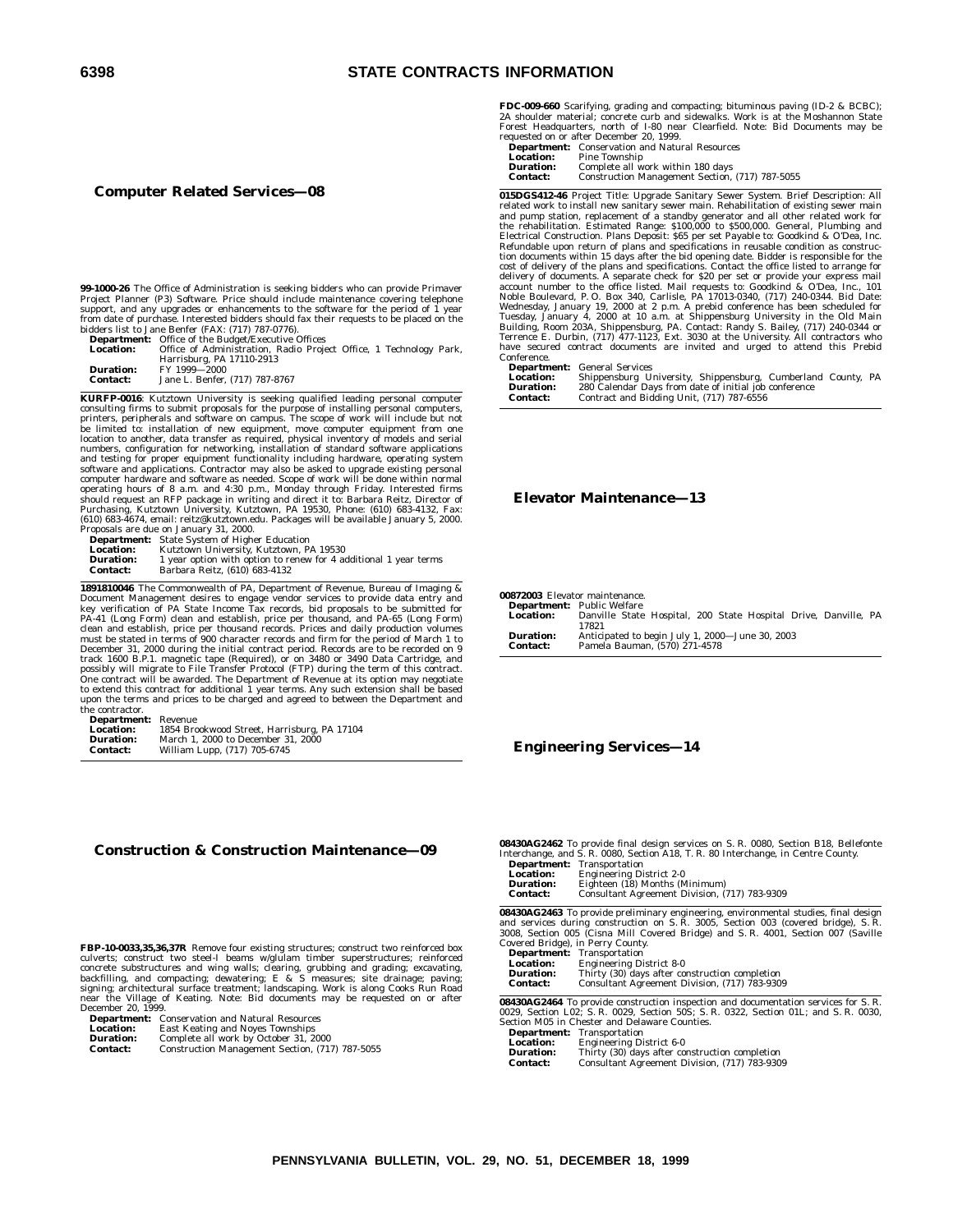**08430AG2465** To provide construction inspection and documentation services for S. R. 0030, Section PM1; S. R. 0030, Section S26; S. R. 0162, Section 51S; S. R. 3077, Section 67S and S. R. 4021, Section 39M, in Chester County.

|                  | <u>vid dini di ivi tveti duvcivil vvijil ili ulicotul ovdileji</u> |
|------------------|--------------------------------------------------------------------|
|                  | <b>Department:</b> Transportation                                  |
| <b>Location:</b> | <b>Engineering District 6-0</b>                                    |
| <b>Duration:</b> | Thirty (30) days after construction completion                     |
| Contact:         | Consultant Agreement Division, (717) 783-9309                      |

**Environmental Maintenance Services—15**

**BF 448-101.1** Under Act 181 of 1984, the Department of Environmental Protection solicits letters of interest from the landowners and/or licensed mine operators for the reclamation of abandoned strip mine projects. Letters of interest must be received by Ernest F. Giovannitti, Director, Bureau of Abandoned Mine Reclamation, Department<br>of Environmental Protection, 400 Market Street, P. O. Box 8476, Harrisburg, PA<br>17105-8476, no later than 4 p.m. Local Time, January 18, 2000

| 17100 0170, no nucl than 1 p.m. Local Thirt, Januar |                                             |  |
|-----------------------------------------------------|---------------------------------------------|--|
|                                                     | <b>Department:</b> Environmental Protection |  |
| <b>Location:</b>                                    | 20 acres in Mt. Pleasant Township           |  |
| Duration:                                           | N/A                                         |  |
| <b>Contact:</b>                                     | Joe Schueck, (717) 783-5649                 |  |

**SW 026-101.1** Passive Landfill Gas Venting System Installation, Richards Landfill molves installation of a passive landfill gas venting system consisting of approximately 30 vent wells, each to a depth of approximately 3

| то наз веси тесствен. |                                                |
|-----------------------|------------------------------------------------|
|                       | <b>Department:</b> Environmental Protection    |
| <b>Location:</b>      | Connellsville Township                         |
| <b>Duration:</b>      | April 30, 2000                                 |
| <b>Contact:</b>       | Construction Contracts Section. (717) 783-7994 |
|                       |                                                |

**OSM 02(1935)101.1** Mine Subsidence Control, Revenue Street involves an estimated drilling of 104 boreholes, 15,600 tons of injection material and sealing 104 boreholes.<br>One hundred percent of this project is financed by the Federal government from the<br>Pennsylvania's 1999 AML Grant in the amount of S8.7 December 20, 1999; bid documents will not be sent until payment has been received.

|                  | <b>Department:</b> Environmental Protection    |
|------------------|------------------------------------------------|
| Location:        | West Homestead                                 |
| <b>Duration:</b> | 190 calendar davs                              |
| Contact:         | Construction Contracts Section, (717) 783-7994 |
|                  |                                                |

**BR 452-101.1** Under Act 181 of 1984, the Department of Environmental Protection solicits letters of interest from the landowners and/or licensed mine operators for the reclamation of abandoned strip mine projects. Letters of interest must be received by<br>Ernest F. Giovannitti, Director, Bureau of Abandoned Mine Reclamation, Department<br>of Environmental Protection, 400 Market Street, P. O. 17105-8476, no later than 4 p.m., local time, January 18, 2000, to be considered.

| <b>Department:</b> | <b>Environmental Protection</b>  |
|--------------------|----------------------------------|
| Location:          | 11 acres in Springfield Township |
| <b>Duration:</b>   | N/A                              |
| <b>Contact:</b>    | Ray Desai, (717) 783-5641        |

**BF 449-101.1** Under Act 181 of 1984, the Department of Environmental Protection solicits letters of interest from the landowners and/or licensed mine operators for the<br>reclamation of abandoned strip mine projects. Letters of interest must be received by<br>Ernest F. Giovannitti, Director, Bureau of Aband 17105-8476, no later than 4 p.m., local time, January 18, 2000, to be considered.

| <b>Department:</b> | <b>Environmental Protection</b>    |
|--------------------|------------------------------------|
| <b>Location:</b>   | 49 acres in Little Beaver Township |
| <b>Duration:</b>   | N/A                                |
| <b>Contact:</b>    | Ray Desai, (717) 783-5641          |

**BF 446-101.1** Under Act 181 of 1984, the Department of Environmental Protection<br>solicits letters of interest from the landowners and/or licensed mine operators for the<br>reclamation of abandoned strip mine projects. Letters of Environmental Protection, 400 Market Street, P.O. Box 8476, Harrisburg, PA<br>17105-8476, no later than 4 p.m., local time, January 18, 2000, to be considered.<br>**Department:** Environmental Protection

**Location:** 35 acres in Luzerne Township<br>**Duration:** 35 acres in Luzerne Township **Duration:**<br>Contact: **Contact:** Joe Schueck, (717) 783-5649

**BF 444-101.1** Under Act 181 of 1984, the Department of Environmental Protection solicits letters of interest from the landowners and/or licensed mine operators for the reclamation of abandoned strip mine projects. Letters of interest must be received by Ernest F. Giovannitti, Director, Bureau of Abandoned Mine Reclamation, Department<br>of Environmental Protection, 400 Market Street, P. O. Box 8476, Harrisburg, PA<br>17105-8476, no later than 4 p.m., local time, January 18, 200

**Location:** 24 acres in Highland Township<br>**Duration:** N/A **Duration:**<br>Contact: **Contact:** Ray Desai, (717) 783-5641

**BF 442-101.1** Under Act 181 of 1984, the Department of Environmental Protection solicits letters of interest from the landowners and/or licensed mine operators for the reclamation of abandoned strip mine projects. Letters of interest must be received by Ernest F. Giovannitti, Director, Bureau of Abandoned Mine Reclamation, Department of Environmental Protection, 400 Market Street, P. O. Box 8476, Harrisburg, PA 17105-8476, no later than 4 p.m., local time, January 18, 2000, to be considered. **Department:** Environmental Protection

**Location:** 12 acres in Boggs Township<br> **Duration:** N/A **Duration:**<br>Contact: **Contact:** Ray Desai, (717) 783-5641

**BF 441-101.1** Under Act 181 of 1984, the Department of Environmental Protection solicits letters of interest from the landowners and/or licensed mine operators for the reclamation of abandoned strip mine projects. Letters of Environmental Protection, 400 Market Street, P. O. Box 8476, Harrisburg, PA 17105-8476, no later than 4 p.m., local time, January 18, 2000, to be considered.

| Department:      | <b>Environmental Protection</b> |
|------------------|---------------------------------|
| <b>Location:</b> | 9.6 acres in Brady Township     |
| <b>Duration:</b> | N/A                             |
| <b>Contact:</b>  | Ray Desai, (717) 783-5641       |

**BF 275-102.1** Under Act 181 of 1984, the Department of Environmental Protection solicits letters of interest from the landowners and/or licensed mine operators for the reclamation of abandoned strip mine projects. Letters of interest must be received by Ernest F. Giovannitti, Director, Bureau of Aband

|                    | 17103-8470, 110 later than 4 p.m., local time, Jai |
|--------------------|----------------------------------------------------|
| <b>Department:</b> | <b>Environmental Protection</b>                    |
| <b>Location:</b>   | 72 acres in Beaver Township                        |
| Duration:          | N/A                                                |
| Contact:           | Joe Schueck. (717) 783-5649                        |

**BF 451-101.1** Under Act 181 of 1984, the Department of Environmental Protection solicits letters of interest from the landowners and/or licensed mine operators for the reclamation of abandoned strip mine projects. Letters of interest must be received by<br>Ernest F. Giovannitti, Director, Bureau of Abandoned Mine Reclamation, Department<br>of Environmental Protection, 400 Market Street, P. O.

| Department:      | <b>Environmental Protection</b> |
|------------------|---------------------------------|
| <b>Location:</b> | 3 acres in Hempfield Township   |
| Duration:        | N/A                             |
| <b>Contact:</b>  | Ray Desai, (717) 783-5641       |

# **Extermination Services—16**

|                                 | <b>Bid #186</b> Rockwell Tester, Instron #2001T or equal.                                    |
|---------------------------------|----------------------------------------------------------------------------------------------|
|                                 | <b>Department:</b> General Services                                                          |
| <b>Location:</b>                | Penn State University/General Services Research Building at Uni-<br>versity Park.            |
| Duration:                       | Indeterminate 1999-2000                                                                      |
| <b>Contact:</b>                 | Steven Blazer, (814) 865-5418                                                                |
|                                 | <b>Bid #187</b> Genie Model TMZ - 34/19 Lift or equal.                                       |
|                                 | <b>Department:</b> General Services                                                          |
| <b>Location:</b>                | Penn State University/General Services Research Building at Uni-                             |
|                                 | versity Park.                                                                                |
| Duration:                       | Indeterminate 1999-2000                                                                      |
| <b>Contact:</b>                 | Steven Blazer, (814) 865-5418                                                                |
|                                 | <b>Bid #185</b> Universal Test Machine, ATS Model #905 or equal.                             |
|                                 | <b>Department:</b> General Services                                                          |
| <b>Location:</b>                | Penn State University/General Services Research Building at Uni-<br>versity Park.            |
| Duration:                       | Indeterminate 1999-2000                                                                      |
| <b>Contact:</b>                 | Steven Blazer, (814) 865-5418                                                                |
|                                 | <b>Bid #8014</b> Pest control (extermination) services at the Gettysburg Station. Service to |
|                                 | be rendered quarterly with initial visit to include installation of two Vector light fly     |
|                                 | traps. Services will be rendered March 1, 2000 to February 28, 2001.                         |
| <b>Department:</b> State Police |                                                                                              |

**Location:** Gettysburg Station, 3033 Old Harrisburg Pike, Gettysburg, PA 17325<br>**Duration:** 3/1/2000 to 2/28/2001 **Duration:** 3/1/2000 to 2/28/2001<br>**Contact:** Donna Enders. (717) **Contact:** Donna Enders, (717) 783-5484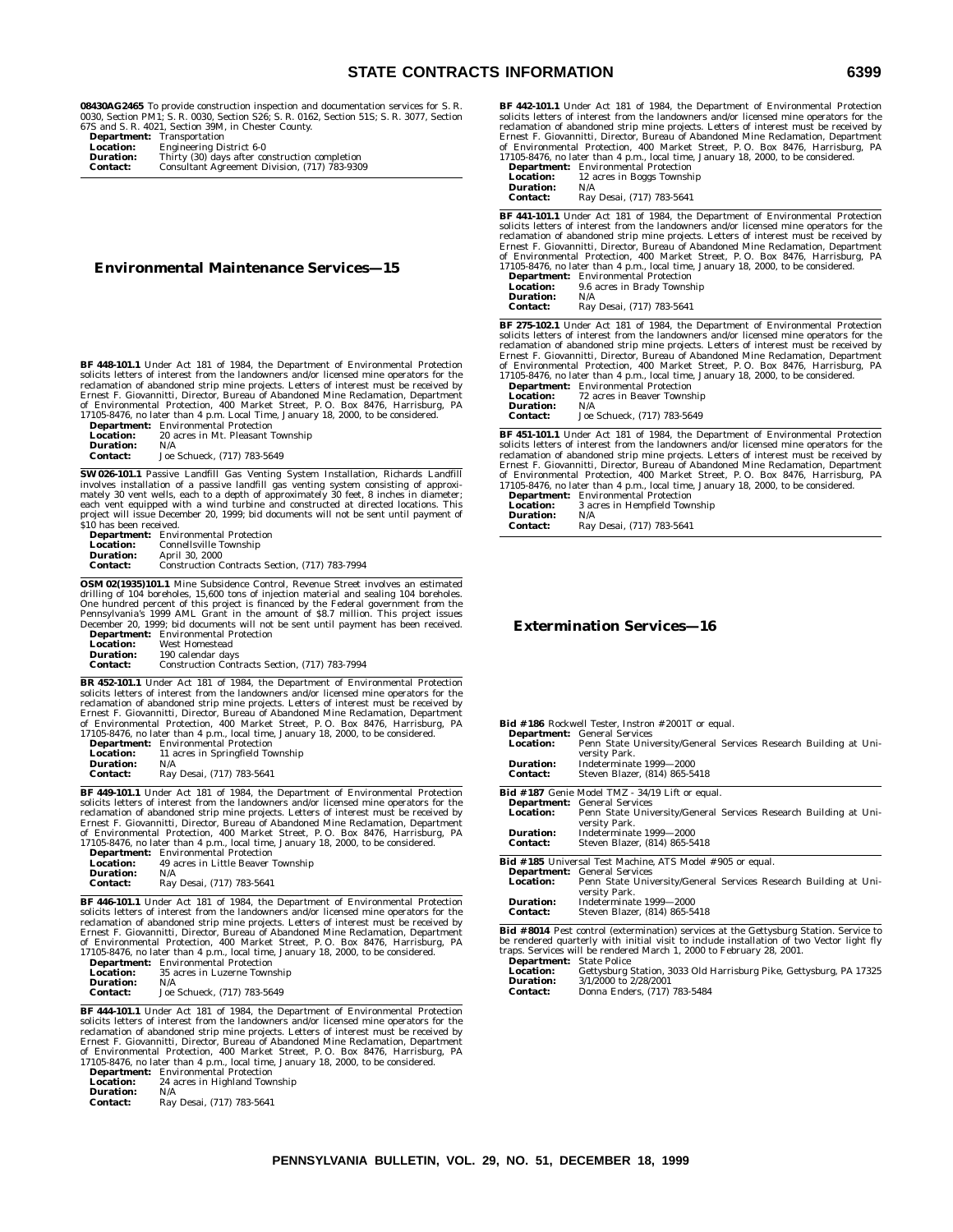# **6400 STATE CONTRACTS INFORMATION**

**Food—19**

**Dairy-01** Vendor to provide to State Correctional Inst. dairy products—milk 1/2 pints<br>(average monthly use 240,000 each) and bulk milk (average monthly use 400 gallons),<br>ice cream products—slices/sandwich (average mon cheese (average monthly use 600 pounds) and any other related product. This is bid out monthly.

| <b>Department:</b> Corrections |                                                                      |
|--------------------------------|----------------------------------------------------------------------|
| Location:                      | State Correctional Inst. Graterford, Box 246, Rt. 29, Graterford, PA |
|                                | 19426                                                                |

| <b>Duration:</b> | 1 year                           |  |
|------------------|----------------------------------|--|
| <b>Contact:</b>  | Kelly Richardson, (610) 489-4151 |  |

**Frozen-01** Vendor to provide to State Correctional Inst. frozen food items. Pancakes, french toast, waffles (equal to Aunt Jemima frozen products), pastry to include danish, muffins, doughnuts, cupcakes and any other related item can not contain any pork products. To be bid out monthly or as needed.<br>Product

| <b>Department:</b> Corrections                                          |
|-------------------------------------------------------------------------|
| State Correctional Institution at Graterford, P. O. Box 246 off Rt. 29. |
| Graterford, PA 19426                                                    |
| 1 Year                                                                  |
| Kelly Richardson, (610) 489-4151, Ext. 2429                             |
|                                                                         |
|                                                                         |

**Frozen-02** Vendor to provide to State Correctional Inst. frozen food items. Frozen vegetables, fresh frozen, PA Spec. V-14 packed 20 to 60 lb. bulk. Approx. Ib used permonth 4,000 lbs. frozen cheese pizza ready to bake ma in product) to be bid out on an as needed basis.

| <b>Department: Corrections</b> |                                                                         |
|--------------------------------|-------------------------------------------------------------------------|
| Location:                      | State Correctional Institution at Graterford, P. O. Box 246 off Rt. 29. |
|                                | Graterford, PA 19426                                                    |
| Duration:                      | 1 Year                                                                  |
| <b>Contact:</b>                | Kelly Richardson. (610) 489-4151. Ext. 2429                             |

**Eggs-01** Vendor to provide to State Correctional Inst. fresh shell eggs, white grade a class 1, medium natural 30 dozen per case. pa spec. E-10 approx. monthly usage 9,000 dozen frozen eggs, average monthly usage 10,000 lbs. To include any other relate products to be bid out monthly or on an as needed basis.

| <b>Department:</b> Corrections |                                                                                             |
|--------------------------------|---------------------------------------------------------------------------------------------|
| Location:                      | State Correctional Institution at Graterford, P. O. Box 246 off Rt. 29.                     |
|                                | Graterford, PA 19426                                                                        |
| <b>Duration:</b>               | 1 Year                                                                                      |
| <b>Contact:</b>                | Kelly Richardson. (610) 489-4151. Ext. 2429                                                 |
|                                | <b>Meat-01</b> Vendor to provide to State Correctional Institution meat items to be bid out |

monthly on an as needed basis. To include any other related items. **Department:** Corrections **Location:** SCI Graterford, P. O. Box 246 off Rt. 29, Graterford, PA 19426<br>**Duration:** 1 Year **Duration:**<br>Contact: **Contact:** Kelly Richardson, (610) 489-4151

**Veggie-01** Vendor to provide to State Correctional Institution fresh fruit and vegetables, items to be bid out monthly. To include any other related items.

| <b>Department:</b> Corrections |                                                                                             |
|--------------------------------|---------------------------------------------------------------------------------------------|
| Location:                      | SCI Graterford, P. O. Box 246 off Rt. 29. Graterford, PA 19426                              |
| Duration:                      | 1 Year                                                                                      |
| <b>Contact:</b>                | Kelly Richardson, (610) 489-4151                                                            |
|                                | <b>Oleo-01</b> Vendor to provide to State Correctional Institution Oleo, type II style a in |

**Oleo-01** Vendor to provide to State Correctional Institution Oleo, type II style a, in 30<br>lb. plastic buckets. pa spec. C-94 eff amended, # 1 21 May 1973. To include any other<br>related items. To bid out on an as needed bas **Department:** Corrections

| Location: | SCI Graterford, P. O. Box 246 off Rt. 29. Graterford, PA 19426 |
|-----------|----------------------------------------------------------------|
| Duration: | 1 Year                                                         |
| Contact:  | Kelly Richardson, (610) 489-4151                               |

**Cheese-01** Vendor to provide to State Correctional Institution processed white American cheese, solid block, pre-sliced or shredded, 30 lb. containers or any other related products as required. To be bid out on an as needed basis. **Department:** Corrections

| рератишени.     | COLLECTIONS                                                    |
|-----------------|----------------------------------------------------------------|
| Location:       | SCI Graterford, P. O. Box 246 off Rt. 29. Graterford, PA 19426 |
| Duration:       | 1 Year                                                         |
| <b>Contact:</b> | Kelly Richardson. (610) 489-4151. Ext. 2429                    |

**G-2000-09** Fresh fruits and vegetables: Bids will be issued quarterly for the period<br>specified. Delivery of the product(s) specified shall be made as needed and requested<br>by the institution's dietary manager. Listing of s **Department:** Corrections

| <b>Location:</b> | Department of Corrections SCI Greene, 1030 East Roy Furman      |
|------------------|-----------------------------------------------------------------|
|                  | Highway, Waynesburg, PA 15370                                   |
| <b>Duration:</b> | Bids to be issued quarterly for the time period January 1, 2000 |
|                  | through December 31, 2000                                       |
| <b>Contact:</b>  | Pat Nichols. (724) 852-5533                                     |

**G-2000-10** Bread and related products: Bids for bread will be issued semi-annually for the period specified. Related products will be bid on an as needed basis. Listing of specific commodities and estimated quantities can be obtained by contacting the institutional contact person. **Department:** Corrections

| <b>Department.</b> Corrections |                                                               |
|--------------------------------|---------------------------------------------------------------|
| <b>Location:</b>               | Department of Corrections SCI Greene, 1030 East Roy Furman    |
|                                | Highway, Waynesburg, PA 15370                                 |
| <b>Duration:</b>               | Bids will be issued during the time period of January 1, 2000 |
|                                | through December 31, 2000                                     |
| <b>Contact:</b>                | Pat Nichols. (724) 852-5533                                   |
|                                |                                                               |

**G-2000-07** Shell Eggs: Bids will be issued on a quarterly basis. Delivery of the<br>product(s) specified shall be made as needed and requested by the institution. Listing<br>of specific commodities and estimated quantities can institutional contact person.

| <b>Department:</b> Corrections |                                                                    |
|--------------------------------|--------------------------------------------------------------------|
| <b>Location:</b>               | Department of Corrections SCI Greene, 1030 East Roy Furman         |
|                                | Highway, Waynesburg, PA 15370                                      |
| <b>Duration:</b>               | Quarterly bid will be issued during the time periods of January 1, |
|                                | 2000 through December 31, 2000                                     |
| <b>Contact:</b>                | Pat Nichols. (724) 852-5533                                        |
|                                |                                                                    |

**G-2000-08** Miscellaneous Frozen Foods: Bids will be issued on an as needed basis as determined by the dietary manager. Listing of specific commodities and estimated quantities can be obtained by contacting the institutional contact person.

| <b>Department:</b> Corrections |                                                                      |
|--------------------------------|----------------------------------------------------------------------|
| <b>Location:</b>               | Department of Corrections SCI Greene, 1030 East Roy Furman           |
|                                | Highway, Waynesburg, PA 15370                                        |
| <b>Duration:</b>               | Bids to be issued during the time periods of January 1, 2000 through |
|                                | December 31, 2000                                                    |
| <b>Contact:</b>                | Pat Nichols, (724) 852-5533                                          |

**G-2000-05** Margarine: Bids proposal will be issued on an as needed basis for the referenced item. Listing of specific commodities and estimated quantities can be obtained by contacting the institutional contact person. **Department:** Corrections

| <b>Department:</b> Corrections |                                                                  |
|--------------------------------|------------------------------------------------------------------|
| <b>Location:</b>               | Department of Corrections SCI Greene, 1030 East Roy Furman       |
|                                | Highway, Waynesburg, PA 15370                                    |
| <b>Duration:</b>               | January 1, 2000 through December 31, 2000 on an as needed basis. |
| <b>Contact:</b>                | Pat Nichols. (724) 852-5533                                      |

**G-2000-04** Dairy and related products: Bids will be issued on a semi-annual (or more frequent) basis. Delivery of the products specified shall be made approximately one or two days each week, or more often if deemed neces institutions contact person.

| <b>Department: Corrections</b> |                                                                   |
|--------------------------------|-------------------------------------------------------------------|
| <b>Location:</b>               | Department of Corrections SCI Greene, 1030 East Roy Furman        |
|                                | Highway, Waynesburg, PA 15370                                     |
| <b>Duration:</b>               | Bidding period December 1, 1999 through November 30, 2000 on an   |
|                                | as needed basis                                                   |
| <b>Contact:</b>                | Pat Nichols, (724) 852-5533                                       |
| $-$                            | $\sim$ $\sim$ $\sim$ $\sim$ $\sim$ $\sim$ $\sim$<br>$\sim$ $\sim$ |

**G-2000-06** Cheese products: Bid will be issued on an as needed basis as determined by the dietary manager. Listing of specific commodities and estimated quantities can be obtained by contacting the institutional contact person. **Department:** Corrections

| <b>Department:</b> Corrections |                                                               |
|--------------------------------|---------------------------------------------------------------|
| <b>Location:</b>               | Department of Corrections SCI Greene, 1030 East Roy Furman    |
|                                | Highway, Waynesburg, PA 15370                                 |
| <b>Duration:</b>               | Bid will be issued on an as needed basis during the period of |
|                                | January 1, 2000 through December 31, 2000                     |
| <b>Contact:</b>                | Pat Nichols. (724) 852-5533                                   |

# **Hazardous Material Services—21**

**120003** Qualified Waste Management Firms to provide services to dispose of hazardous and non-hazardous wastes located at county sites and within roadway right of ways within the Counties of Fayette, Greene, Washington and Westmoreland. Services include sampling, testing, identifying, providing overpacks when necessary, transport-ing and disposal. Bids must be submitted on the Commonwealth's Service Purchase Proposal/Contract form with required attachments which are to be obtained from PennDOT Engineering District 12-0, phone (724) 439-7236. This will be a 1 year contract with an annual renewal option of 4 consecutive years. **Department:** Transportation

**Location:** Fayette, Greene, Washington and Westmoreland Counties<br>**Duration:** August 1, 2000 through July 31, 2001<br>**Contact:** Lonnie J. Mangus, (724) 439-7236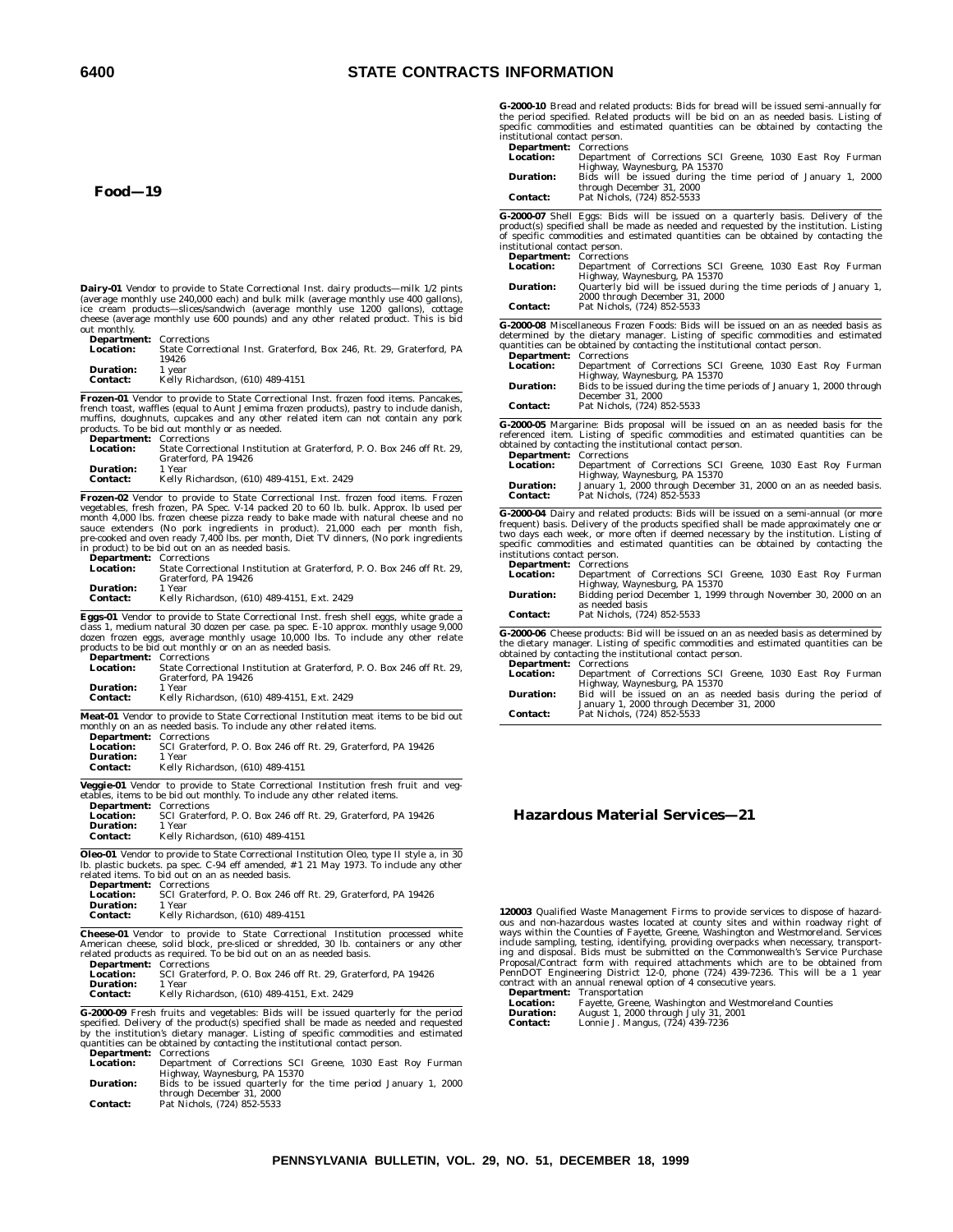# **STATE CONTRACTS INFORMATION 6401**

# **HVAC—22**

**00972005** Duct work in dietary areas at Mayview State Hospital. Contractor shall<br>furnish all labor, materials and all necessary items needed to inspect, interior clean,<br>sanitize and fireproof duct work equipment located i 257-6761.

|                  | <b>Department:</b> Public Welfare                                 |
|------------------|-------------------------------------------------------------------|
| <b>Location:</b> | Mayview State Hospital, 1601 Mayview Road, Bridgeville, PA 15017- |
|                  | 1599                                                              |
| <b>Duration:</b> | 7/1/2000 through 6/30/2005                                        |
| Contact:         | Fred Molisee. (412) 257-6215                                      |

**00872005** Control/Metering equipment maintenance (maintain, calibrate, adjust, repair and/or replace components of the Boiler Plant Control System). Site visit required. **Department:** Public Welfare

| <b>Location:</b> | Danville State Hospital, 200 State Hospital Drive, Danville, PA<br>17821 |
|------------------|--------------------------------------------------------------------------|
| <b>Duration:</b> | Anticipated to begin July 1, 2000-June 30, 2003                          |
| Contact:         | Pamela Bauman, (570) 271-4578                                            |

# **Janitorial Services—23**

**Bid 8013** Furnish all equipment, materials and labor to perform janitorial services.<br>Two visits per week at the PA State Police, Punxsutawney Headquarters, 445 N.<br>Findley Street, Punxsutawney, PA 15767. Detailed Work Sche

**Department:** State Police<br>**Location:** Punxsutawn **Location:** Punxsutawney Headquarters, 445 N. Findley Street, Punxsutawney, PA 15767 **Duration:**  $\begin{array}{r} 4/1/2000 \text{ to } 6/30/2003 \\ \text{Constant:} \qquad \text{Domain:} \qquad \text{Fnders.} \end{array}$ 

**Contact:** Donna Enders, (717) 783-5484

#### **Legal Services—26**

**081-OGC-ITQ-99-01** The Commonwealth of Pennsylvania is extending the time to<br>accept qualifications from law firms for participation in bond counsel pools established<br>by the Governor's Office of General Counsel (OGC). As p jdemko@state.pa.us, or by fax at (717) 787-1788. Law firms should address questions pertaining to this ITQ to M. Jane Demko at the above-listed address, e-mail, or fax. All preject as submissions to this ITQ are due by 2 p

PA 17101 **Duration:** 12/1/1999—12/31/2002

| риганон.        | $16/1/1333 - 16/31/6006$ |                               |
|-----------------|--------------------------|-------------------------------|
| <b>Contact:</b> |                          | M. Jane Demko, (717) 787-6563 |

# **Medical Services—29**

**00872007** Physical therapy service.

|                  | <b>Department:</b> Public Welfare                               |
|------------------|-----------------------------------------------------------------|
| <b>Location:</b> | Danville State Hospital, 200 State Hospital Drive, Danville, PA |
|                  | 17821                                                           |
| <b>Duration:</b> | Anticipated to begin July 1, 2000-June 30, 2001                 |
| <b>Contact:</b>  | Pamela Bauman, (570) 271-4578                                   |

**SP3596000001 (revised)** The Northwest Regional Office of the Dept. of Environmental Protection requires a fixed site contractor to administer physical examinations and provide certification for Dept. employes. Facility shall be located within 100 miles of the regional office in downtown Meadville.

| <b>Department:</b> | <b>Environmental Protection</b>                     |
|--------------------|-----------------------------------------------------|
| <b>Location:</b>   | Within 100 miles of downtown Meadville. PA          |
| <b>Duration:</b>   | January 1, 2000-June 30, 2000 with options to renew |
| <b>Contact:</b>    | Doug Higby, (814) 332-6816                          |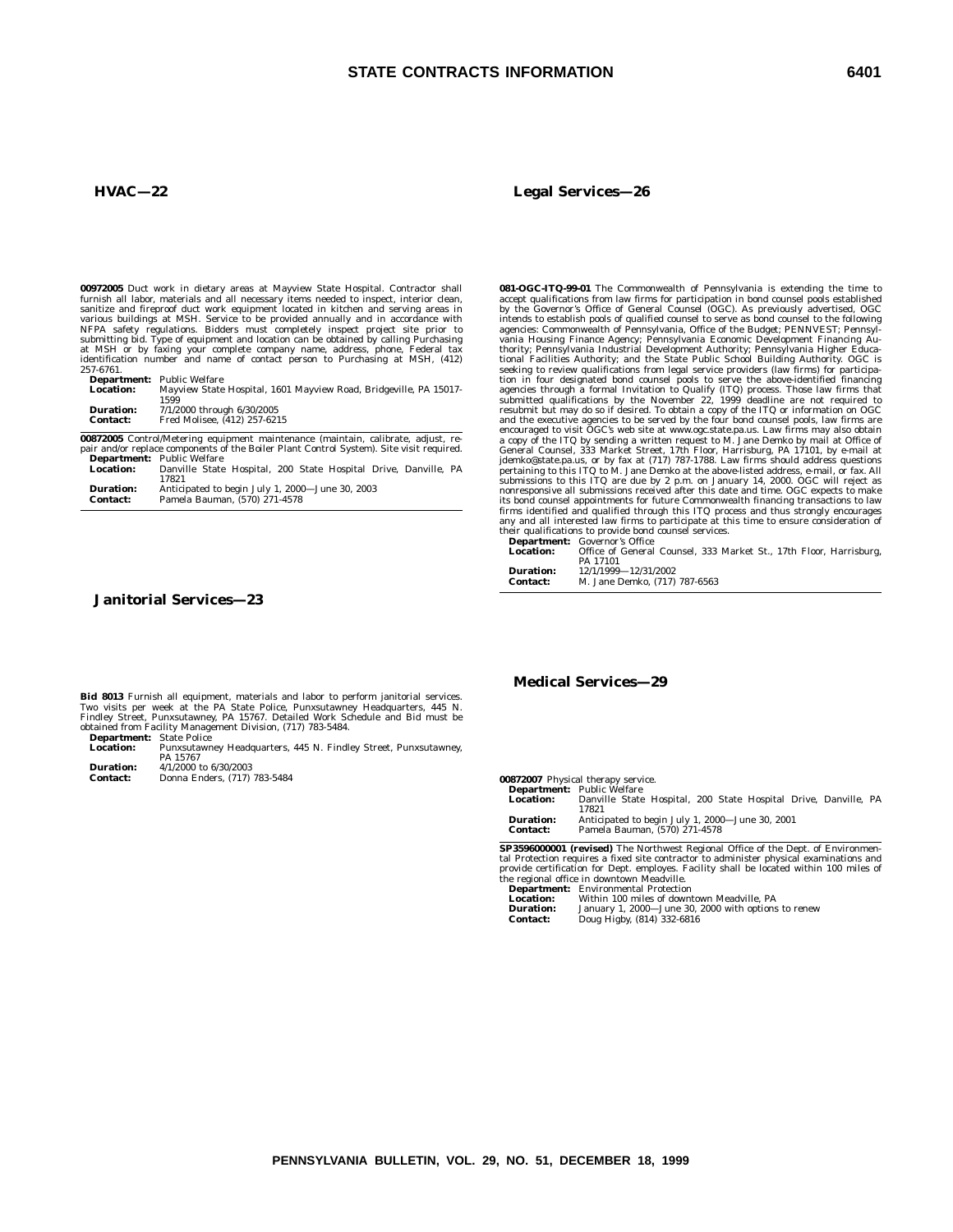# **Property Maintenance—33**

#### **Security Services—37**

**3881109005** Service to plant hardwood and conifer seedlings. Approximately 127,800 seedlings to be planted on 599 acres in Sproul State Forest. There will be 19 separate planting sites. Seedlings to be planted are as foll

**Department:** Conservation and Natural Resources **Location:** Sproul State Forest, HCR 62, Box 90, Renovo, PA 17764

**Duration:** June 30, 2000 **Contact:** Richard Kugel, (570) 923-6011

**090-000236** Roadside Mowing: Cambria County (T. R.'s 22 and 219) and 17 inter-changes. Two guaranteed mowing cycles and one optional cycle per year (2-year contract), 312.7 acres per cycle. (Possible renewals).

|                  | <b>Department:</b> Transportation                             |
|------------------|---------------------------------------------------------------|
| <b>Location:</b> | Cambria County (T. R.'s 22 and 219 including 17 interchanges) |
| <b>Duration:</b> | July 1, 2000 to June 30, 2002 (2 years)                       |
| <b>Contact:</b>  | Sean C. Alexander, Roadside Specialist, (814) 696-7116        |

**090-000235** Roadside Mowing: Bedford County (I-99, S. R. 0220, limited access). Two<br>guaranteed mowing cycles and two optional cycles. (2-year contract), 274.1 acres per<br>cycle. Item 804-0057 (flail mowers).<br>Department: Tra

| <b>Department:</b> | Transportation                                         |
|--------------------|--------------------------------------------------------|
| <b>Location:</b>   | Bedford County-I-99, S. R. 0220 (limited access)       |
| <b>Duration:</b>   | May 1, 2000 to April 30, 2002 (2 years)                |
| <b>Contact:</b>    | Sean C. Alexander, Roadside Specialist, (814) 696-7116 |

**090-000237** Roadside Mowing: Somerset County (S. R. 0219 limited access). Two guaranteed mowing cycles and two optional mowing cycles (2-year contract), 253.5 acres per cycle. Item 804-0057 (flail mowers). (Possible renewals).

| <b>Department:</b> | Transportation                                         |
|--------------------|--------------------------------------------------------|
| <b>Location:</b>   | Somerset County-S. R. 0219                             |
| <b>Duration:</b>   | May 1, 2000 to April 30, 2002 (2 years)                |
| <b>Contact:</b>    | Sean C. Alexander, Roadside Specialist, (814) 696-7116 |

**120R031** Roadside mowing of Department maintained state routes located south of SR 0030 in Westmoreland County. All mowing will be performed according to contract specifications. This will be a 1 year contract with an option for five 2 year renewal periods.

| <b>Department:</b> | Transportation                       |
|--------------------|--------------------------------------|
| <b>Location:</b>   | Westmoreland County South of SR 0030 |
| Duration:          | 5/1/2000 to 4/30/2001                |
| Contact:           | Michael D. Maurer, (724) 439-7374    |

# **Sanitation—36**

**SP 00650001** Provide security guard services for the Westmoreland County Assistance Office—5 days per week (Monday through Friday) except State holidays. The hours are from 7:30 a.m. to 5 p.m. with 1 hour unpaid lunch fr **Department:** Public Welfare

| <b>Location:</b> | Department of Public Welfare, Westmoreland County Assistance<br>Office, 587 Sells Lane, Greensburg, PA 15601 |  |
|------------------|--------------------------------------------------------------------------------------------------------------|--|
|                  |                                                                                                              |  |
| <b>Duration:</b> | July 1, 2000 to June 30, 2003                                                                                |  |
| <b>Contact:</b>  | Rose Wadlinger, (717) 783-3767                                                                               |  |

# **Vehicle, Heavy Equipment & Powered Machinery—38**

**00872006** Backhoe/bulldozer service. Contractor shall supply a backhoe and/or bulldozer with qualified operator. **Department:** Public Welfare

|                  | <b>Department</b> . Tublic wellare                              |
|------------------|-----------------------------------------------------------------|
| <b>Location:</b> | Danville State Hospital, 200 State Hospital Drive, Danville, PA |
|                  | 17821                                                           |
| <b>Duration:</b> | Anticipated to begin July 1, 2000-June 30, 2004                 |
| <b>Contact:</b>  | Pamela Bauman, (570) 271-4578                                   |

# **Miscellaneous—39**

**99-806** The contractor shall provide services to clean, vacuum and view clogged sewer lines, sanitary sewer lines, manhole, bar screen at the State Correctional Institution at Camp Hill. **Department:** Corrections

L**ocation:** State Correctional Institution at Camp Hill, 2500 Lisburn Road,<br>P. O. Box 8837, Camp Hill, PA 17001-8837<br>**Duration:** July 1, 2000 to June 30, 2003

**Contact:** Delores Stephens, (717) 975-5200

# **00872004** Electric motor repair service.

|                                                                                     | <b>Department:</b> Public Welfare                               |  |  |  |
|-------------------------------------------------------------------------------------|-----------------------------------------------------------------|--|--|--|
| <b>Location:</b>                                                                    | Danville State Hospital, 200 State Hospital Drive, Danville, PA |  |  |  |
|                                                                                     | 17821                                                           |  |  |  |
| Anticipated to begin July 1, 2000-June 30, 2003<br><b>Duration:</b>                 |                                                                 |  |  |  |
| Pamela Bauman, (570) 271-4578<br><b>Contact:</b>                                    |                                                                 |  |  |  |
|                                                                                     |                                                                 |  |  |  |
| 00872001 Fire equipment maintenance, hydrostatic testing and recharging of special- |                                                                 |  |  |  |

**00872001** Fire equipment maintenance, hydrostatic testing and recharging of special-ized portable and automatic fire suppression equipment/devices. **Department:** Public Welfare **Location:** Danville State Hospital, 200 State Hospital Drive, Danville, PA

17821

| <b>Duration:</b> | Anticipated to begin July 1, 2000—June 30, 2003 |
|------------------|-------------------------------------------------|
| Contact:         | Pamela Bauman, (570) 271-4578                   |

**180582** Repair service for Fujitsu 9600M PBX and associated equipment. Equipment includes analog line ports, digital line ports, analog trunk ports, voice mail ports,<br>terminal, battery back up system and sentinel monitoring. Complete specifications can<br>be obtained from facility.<br>**Department:** Public We

**Location:** Warren State Hospital, 33 Main Drive, N. Warren, PA 16365-5099 **Duration:** 1/1/2000—12/31/2000 **Contact:** Bobbie D. Muntz, PA III, (814) 726-4496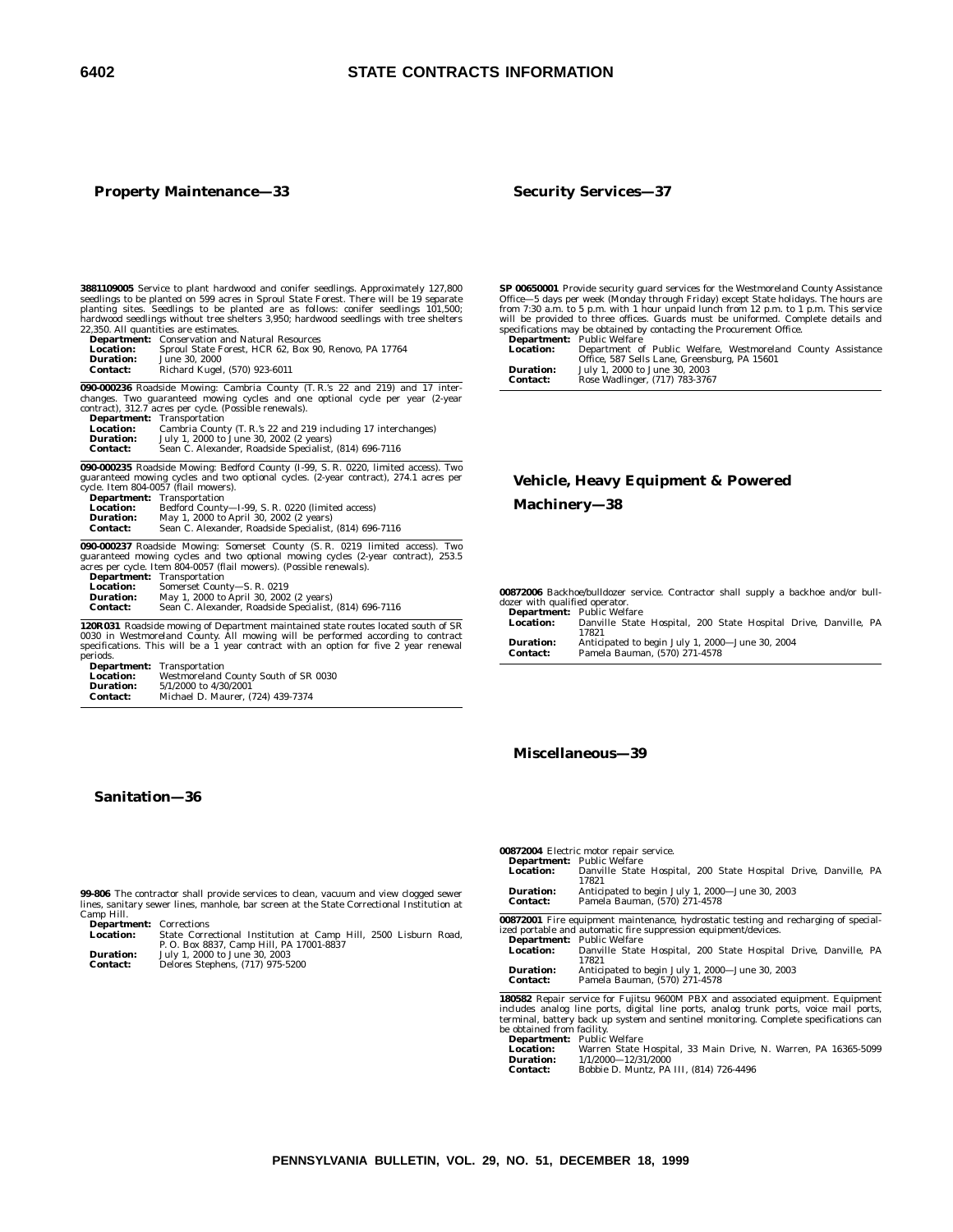# **STATE CONTRACTS INFORMATION 6403**

**00872002** Fire alarm system service. **Department:** Public Welfare

|                  | <b>Department:</b> Public welfare                               |
|------------------|-----------------------------------------------------------------|
| <b>Location:</b> | Danville State Hospital, 200 State Hospital Drive, Danville, PA |
|                  | 17821                                                           |
| <b>Duration:</b> | Anticipated to begin July 1, 2000-June 30, 2003                 |
| <b>Contact:</b>  | Pamela Bauman. (570) 271-4578                                   |

**00873021** Lease of two pinball machines: To lease two pinball machines (flipper<br>operated) on a monthly basis. The machines must have plexiglass instead of glass. The<br>machines shall be replaced at the end of every sixth mo campus.

|                  | <b>Department:</b> Public Welfare                                   |
|------------------|---------------------------------------------------------------------|
| <b>Location:</b> | Harrisburg State Hospital, Cameron & Maclay Streets, Harrisburg,    |
|                  | PA 17105-1300                                                       |
| <b>Duration:</b> | The estimated contract period if from July 1, 2000 through June 30, |
|                  | 2003, a period of 3 years                                           |
| <b>Contact:</b>  | Jack W. Heinze, Purchasing Agent III, (717) 772-7435                |
|                  |                                                                     |

**Bid 8015** Trash and rubbish removal services for the PA State Police, Clearfield Station. Service to be rendered twice a month. Recycling, if applicable. **Department:** State Police

| Location:       | Clearfield Station, R. D. 2, Box 314, Woodland, PA 16881-9781 |
|-----------------|---------------------------------------------------------------|
| Duration:       | 3/1/2000 to 6/30/2002                                         |
| <b>Contact:</b> | Donna Enders, (717) 783-5484                                  |
|                 |                                                               |

**GIARFP-2000** This Request for Proposal provides Pennsylvania intermediate units, institutions of higher education and private not-for-profit entities with information<br>that enables them to prepare and submit proposals for consideration by the Common-<br>wealth of Pennsylvania to serve in a partnership capa Education as a facilitator for site management for one or more Governor's Institutes or Academies for Educators.

**Department:** Education

| <b>Location:</b> | Throughout Pennsylvania           |  |  |  |
|------------------|-----------------------------------|--|--|--|
| <b>Duration:</b> | July 1, 2000-June 30, 2001        |  |  |  |
| <b>Contact:</b>  | Monica Washington, (717) 772-3817 |  |  |  |

**HUN 337** Vendor to supply 128 each custom made windows manufactured for 9/16"<br>GCP. This Bid is for materials only, installation to be done by Agency personnel.<br>Detailed material requirements and dimensional specifications Bid.

**Department:** Corrections<br> **Location:** State Corre

**Location:** State Correctional Institution, 1100 Pike Street, Huntingdon, PA **Duration:** 12/6/99 to 6/30/2000 **Contact:** Robert Jessell, Purchasing Agent, (814) 643-2400

**7300** Decentralized Driver Licensing and Vehicle Registration Services by Messenger Service Center Mainframe connection. In accordance with Act 92-166, the Department of Transportation has installed several types of pilot programs of private sector, decentralized services for motor vehicle and driver license services. It also gave the Department the authority to expand the pilot program on a permanent basis. The Department will allow authorized messenger services to provide some vehicle registra-<br>tion and driver licensing services via a mainframe connection with the Department at<br>up to 50 additional sites. Each of the service vend vania since April 14, 1998. Applicants shall not have been sanctioned by the Department for violations of 75 Pa.C.S. for Department regulations since April 14, 1998. The term of the project will be July 3, 2000—July 3, 200 phone number (717) 787-3430. Questions should be submitted in writing to Laurie Cohrac by 4 p.m., January 19, 2000. In addition, a meeting will be held at 10 a.m. on February 9, 2000 on the 2nd floor of the Rachel Carson B Street, 4th Floor, Riverfront Office Center, Harrisburg, PA 17104 or should be<br>delivered to Ms. Cohrac at 1101 South Front Street, 4th Floor, Riverfront Office<br>Center, Harrisburg, PA. Late applications will not be consider

| Location:                      | Various                                                                             |
|--------------------------------|-------------------------------------------------------------------------------------|
| <b>Duration:</b>               | July 3, 2000-July 3, 2005                                                           |
| <b>Contact:</b>                | Laurie Cohrac, (717) 787-3430                                                       |
|                                | <b>SCID NRM</b> #2 Repair spalled brick over bottom 18" of radial brick chimney and |
|                                | spalled brick around throat area of incinerator. Site visit is required.            |
| <b>Department: Corrections</b> |                                                                                     |
| <b>Location:</b>               | State Correctional Institution. Follies Road. Dallas, PA 18612                      |
| Duration:                      | 6/30/2000                                                                           |
| <b>Contact:</b>                | Chris Chollak, (570) 675-1101, Ext. 359                                             |

**M99-11** Contractor shall furnish two 60 lb. washer/extractors for our laundry at S.C.I. Cambridge Springs. Installation, start up, test, maintenance and operation instruction to be included.

**Department:** Corrections<br>**Location:** S.C.I. Caml **Location:** S.C.I. Cambridge Springs, 451 Fullerton Avenue, Cambridge Springs, PA 16403 **Duration:** Estimated time of delivery and installation 1/1/2000 to 2/29/2000 **Contact:** Quentin Hargenrater, Jr., (814) 398-5400

[Pa.B. Doc. No. 99-2159. Filed for public inspection December 17, 1999, 9:00 a.m.]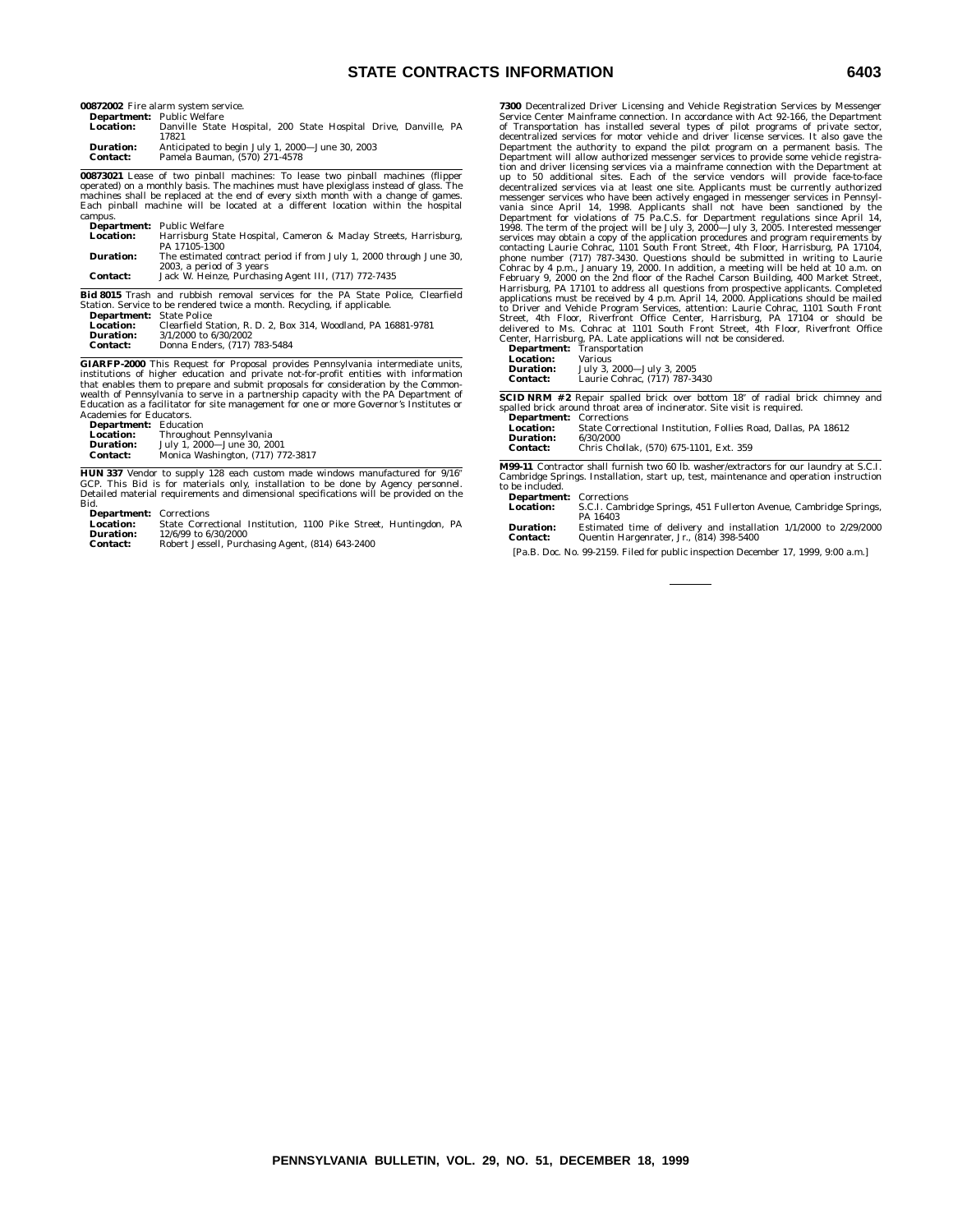# **DESCRIPTION OF LEGEND**

- **1** Advertising, Public Relations, Promotional **Materials**
- **2** Agricultural Services, Livestock, Equipment, Supplies & Repairs: Farming Equipment Rental & Repair, Crop Harvesting & Dusting, Animal Feed, etc.
- **3** Auctioneer Services
- **4** Audio/Video, Telecommunications Services, Equipment Rental & Repair
- **5** Barber/Cosmetology Services & Equipment
- **6** Cartography Services
- **7** Child Care
- **8** Computer Related Services & Equipment Repair: Equipment Rental/Lease, Programming, Data Entry, Payroll Services, **Consulting**
- **9** Construction & Construction Maintenance: Buildings, Highways, Roads, Asphalt Paving, Bridges, Culverts, Welding, Resurfacing, etc.
- **10** Court Reporting & Stenography Services
- **11** Demolition—Structural Only
- **12** Drafting & Design Services
- **13** Elevator Maintenance
- **14** Engineering Services & Consultation: Geologic, Civil, Mechanical, Electrical, Solar & Surveying
- **15** Environmental Maintenance Services: Well Drilling, Mine Reclamation, Core & Exploratory Drilling, Stream Rehabilitation Projects and Installation Services
- **16** Extermination Services
- **17** Financial & Insurance Consulting & Services
- **18** Firefighting Services
- **19** Food
- **20** Fuel Related Services, Equipment & Maintenance to Include Weighing Station Equipment, Underground & Above Storage Tanks
- **21** Hazardous Material Services: Abatement, Disposal, Removal, Transportation & **Consultation**
- **22** Heating, Ventilation, Air Conditioning, Electrical, Plumbing, Refrigeration Services, Equipment Rental & Repair
- **23** Janitorial Services & Supply Rental: Interior
- **24** Laboratory Services, Maintenance & Consulting
- **25** Laundry/Dry Cleaning & Linen/Uniform Rental
- **26** Legal Services & Consultation
- **27** Lodging/Meeting Facilities
- **28** Mailing Services
- **29** Medical Services, Equipment Rental and Repairs & Consultation
- **30** Moving Services
- **31** Personnel, Temporary
- **32** Photography Services (includes aerial)
- **33** Property Maintenance & Renovation—Interior & Exterior: Painting, Restoration, Carpentry Services, Snow Removal, General Landscaping (Mowing, Tree Pruning & Planting, etc.)
- **34** Railroad/Airline Related Services, Equipment & Repair
- **35** Real Estate Services—Appraisals & Rentals
- **36** Sanitation—Non-Hazardous Removal, Disposal & Transportation (Includes Chemical Toilets)
- **37** Security Services & Equipment—Armed Guards, Investigative Services & Security Systems
- **38** Vehicle, Heavy Equipment & Powered Machinery Services, Maintenance, Rental, Repair & Renovation (Includes ADA Improvements)
- **39** Miscellaneous: This category is intended for listing all bids, announcements not applicable to the above categories

GARY E. CROWELL, *Secretary*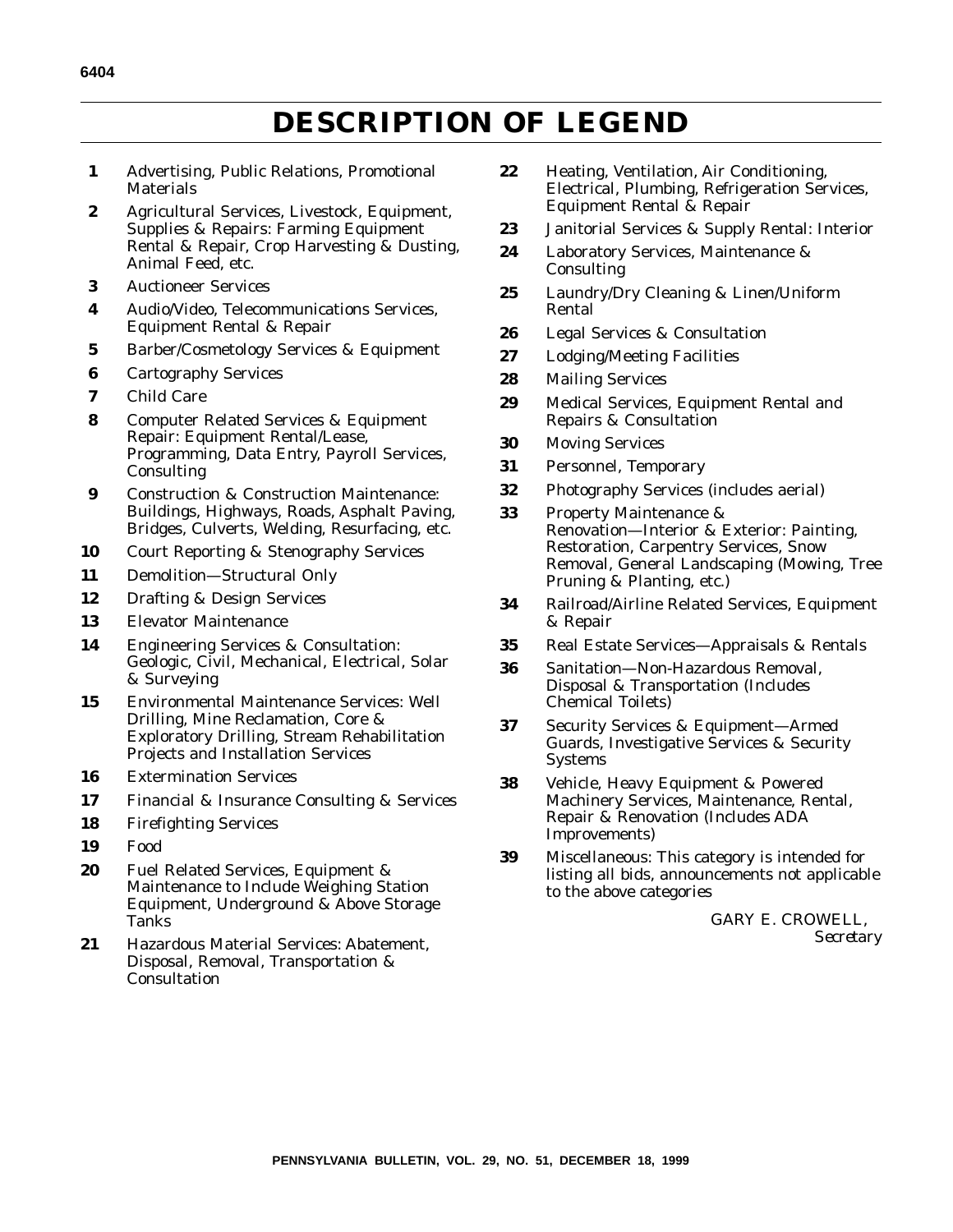# **Contract Awards**

The following awards have been made by the Department of General Services, Bureau of Purchases:

| In the<br><b>Amount Of</b> | To                              | PR<br><b>Award</b><br>Date or<br><b>Contract</b><br><b>Effective</b><br>Date | Requisition<br>or<br>Contract # |
|----------------------------|---------------------------------|------------------------------------------------------------------------------|---------------------------------|
| 294,267.26                 | <b>XPEDX</b>                    | 12/09/99                                                                     | 7350-09                         |
| 8,692.50                   | Feeser's Inc.                   | 12/09/99                                                                     | 7350-09                         |
| 30,000,000.00              | Green Moun-<br>tain Com.<br>Co. | 12/03/99                                                                     | 9120-04<br>SUP#1                |
| 126,287.70                 | Foster F.<br>Wineland<br>Inc.   | 12/07/99                                                                     | 1140239-01                      |
| 88,000.00                  | Galey & Lord<br>Inc.            | 12/07/99                                                                     | 1146119-01                      |
| 17,631.00                  | Dick's<br>Homecare<br>Inc.      | 12/07/99                                                                     | 1177219-01                      |
| 310,402.50                 | <b>DSM Machin-</b><br>ery       | 12/07/99                                                                     | 1190159-01                      |
|                            |                                 |                                                                              |                                 |

| Requisition<br>or<br>Contract # | <b>PR</b><br>Award<br>Date or<br><b>Contract</b><br><b>Effective</b><br><b>Date</b> | To                                                                                                  | In the<br>Amount Of           |
|---------------------------------|-------------------------------------------------------------------------------------|-----------------------------------------------------------------------------------------------------|-------------------------------|
| 1194149-01                      | 12/07/99                                                                            | <b>News Sports</b><br><b>Microwave</b><br>Rental Inc.<br>$d/b/a$ NS<br>Microwave                    | 38,500.00                     |
| 8215740-01                      | 12/07/99                                                                            | Varitech Ind.                                                                                       | 9,350.00                      |
| 8505020-01                      | 12/07/99                                                                            | AC Miller<br>Concrete<br>Prod. Inc.                                                                 | 68,115.00                     |
| 8505060-01                      | 12/07/99                                                                            | Creative<br>Litho Sys-<br>tems Inc.                                                                 | 260,100.00                    |
|                                 |                                                                                     |                                                                                                     | GARY E. CROWELL.<br>Secretary |
|                                 |                                                                                     | $D = D - D = M - 00.0100, E(1, 1, 0, \ldots, 1)$ , $(1, 1, 0, \ldots, 1)$ , $(2, 1, 0, 0, 0, 0, 0)$ |                               |

[Pa.B. Doc. No. 99-2160. Filed for public inspection December 17, 1999, 9:00 a.m.]

 $\overline{\phantom{a}}$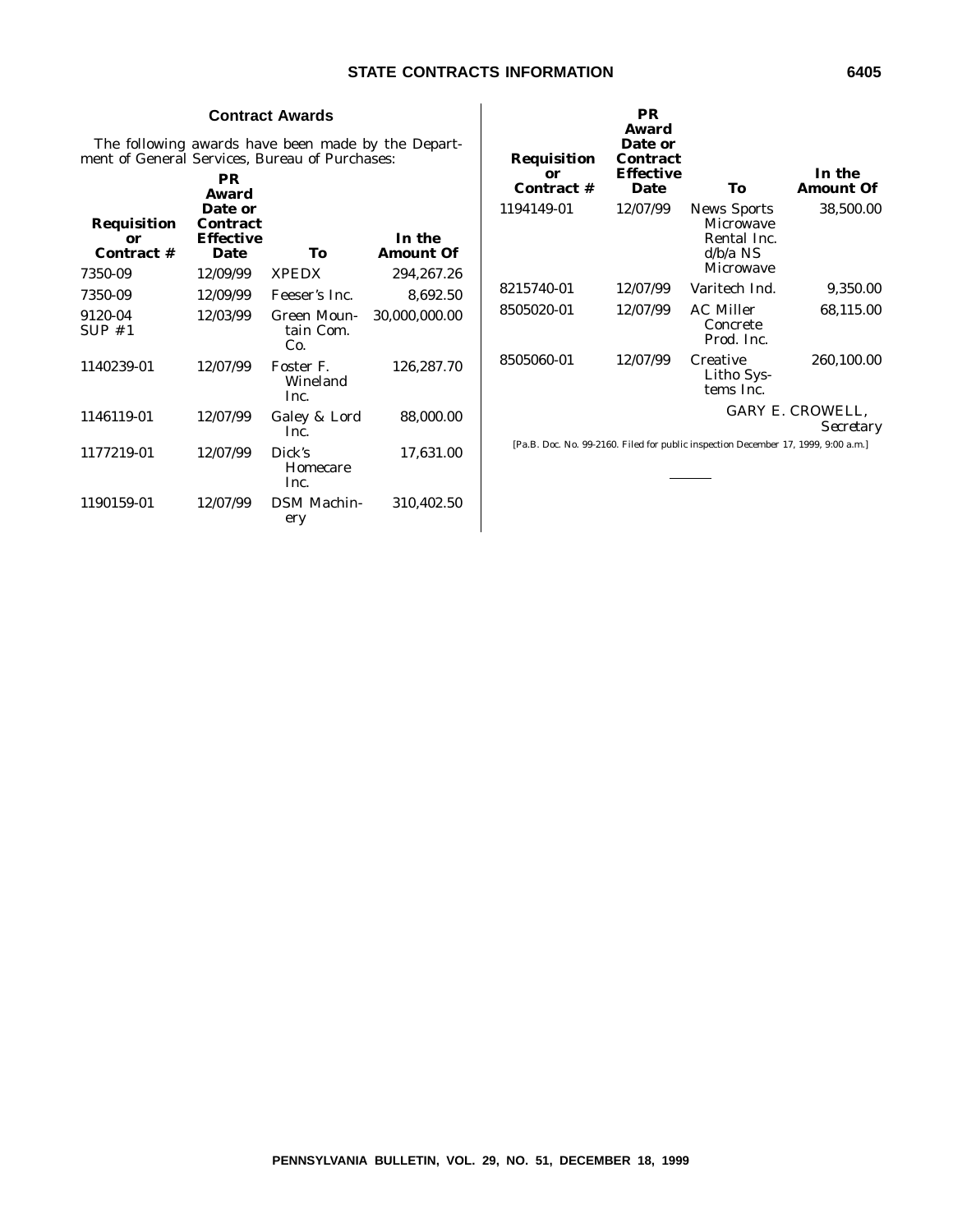# **PROPOSED RULEMAKING**

# **DEPARTMENT OF HEALTH**

# **[28 PA. CODE CH. 9] Managed Care Organizations**

The Department of Health (Department) proposes to amend Chapter 9 (relating to managed care organizations) by deleting the existing regulations in Subchapter A (relating to health care organizations), the statement of policy in Subchapter D (relating to PHOs, POs and IDSs) and the statement of policy in Subchapter E (relating to quality health care accountability and protection). The Department proposes to replace these regulations and statements of policy with the proposed rulemaking regulations in Annex A.

# *Purpose of the Proposed Rulemaking*

The Department's regulations governing health maintenance organizations (HMOs) in Chapter 9 (HMO regulations) were adopted in 1983. The rapid growth in the industry of managed care and the changes in the entities that may deliver and finance health services in the managed care field have caused the Department to supplement those regulations over time through statements of policy. One statement of policy addresses an HMO's ability to contract for certain services through an integrated delivery system. See §§ 9.401—9.416. Another provides guidelines for the implementation of Article XXI of the Insurance Company Law of 1921 amended by the act of June 17, 1998 (P. L. 464, No. 68) (40 P. S. §§ 991.2101—991.2361) (Act 68). See §§ 9.501—9.519.

In 1996, Governor Ridge issued Executive Order 1996-1, which required all State agencies under the Governor's jurisdiction to review their existing regulations. In response to Executive Order 1996-1, the Department convened managed care policy work groups on the following seven topics: consumers; providers; special needs; behavioral health; data collection and standards; quality assurance, utilization and credentialing; and risk assignment, fiscal and financial issues. Included in the work groups were representatives from health plans, providers, purchasers and consumers, as well as Department staff and select staff from the Departments of Public Welfare, Aging, Insurance, Education and the Health Care Cost Containment Council. These groups met from July 1997 to December 1997 for the explicit purpose of providing public input to the Department regarding managed care public policy, in preparation for the revision of the HMO regulations.

In 1998, before revisions to the HMO regulations were completed, the General Assembly passed amendments to The Insurance Company Law of 1921. Act 68 set out specific requirements for managed care plans, which it specifically defined to include any health care plan using a gatekeeper to manage the utilization of health care services. See 40 P. S. § 991.2102 (definition of ''managed care plan''). In October of 1998, the Department issued a statement of policy providing interim guidance on implementation of The Insurance Company Law of 1921 (Article XXI). The Department also stated that in 1999 it would adopt formal regulations facilitating the implementation of Article XXI. In May 1999, the Department provided to stakeholders draft regulations combining revisions to the HMO regulations and new provisions facilitating the implementation of Article XXI, and received

comments from those entities. The Department has also received input, comments and suggestions from stakeholders concerning their experiences during the implementation stage of Article XXI.

In drafting its proposed regulations, the Department has taken into account the recommendations of the managed care work groups as well as the comments received on the draft regulations from stakeholders. The Department's proposed regulations are intended to address both those areas which specifically impact HMOs, and those requirements which managed care plans (other than managed care plans subject to ERISA) shall meet under Article XXI. These proposed regulations do not apply to traditional indemnity products or preferred provider organizations without gatekeepers, except with respect to proposed § 9.672 (relating to emergency services). Proposed § 9.742 (relating to CREs) reiterates the requirement of section 2151 of Article XXI (40 P. S. § 991.2152) concerning operational standards for utilization review (UR). Section 2151 requires licensed insurers and managed care plans with certificates of authority performing UR to comply with the operational standards for certified utilization review entities (CREs) in section 2152, although it does not require them to be certified by the Department. See 40 P. S. § 991.2151(e).

In proposing these regulations, the Department is attempting to address changes in the managed care industry, to include the statements of policy in regulation as necessary, and to implement the accountability and protection provisions of Act 68. Subchapter A is proposed to be repealed because the Department is updating its regulations governing health maintenance organizations. Subchapters D and E are proposed to be repealed, and relevant sections are being included in the proposed regulations.

# *Summary of the Proposed Rulemaking*

# *Subchapter F. General*

# *Section 9.601. Applicability.*

This section would deal with new subject matter. Proposed § 9.601 defines the purpose of Chapter 9, and clarifies what entities are governed by the chapter. Chapter 9 is intended to apply to managed care plans as defined by Act 68, except when its application is specifically limited to HMOs. Chapter 9 would not apply to plans and HMOs exempted by the exception and preemption provisions of Act 68 (40 P. S. § 991.2193) and the HMO Act (40 P. S. § 1566). Generally, nothing in Chapter 9 is intended to prohibit plans from providing administrative services and health care provider networks to selffunded employers and other licensed insurers.

Subsection (a) would also put plans on notice that the Department also has pertinent regulations on these topics, and that plans shall be in compliance with both sets of regulations.

Subsection (b) would clarify that Chapter 9 applies to entities, including integrated delivery systems (IDS), which undertake plan functions through contracting arrangements. In some instances, the proposed regulations apply specifically to HMO-IDS arrangements.

Subsection (c) would clarify that Chapter 9 would not apply to licensed insurers, except with respect to those licensed insurers performing UR.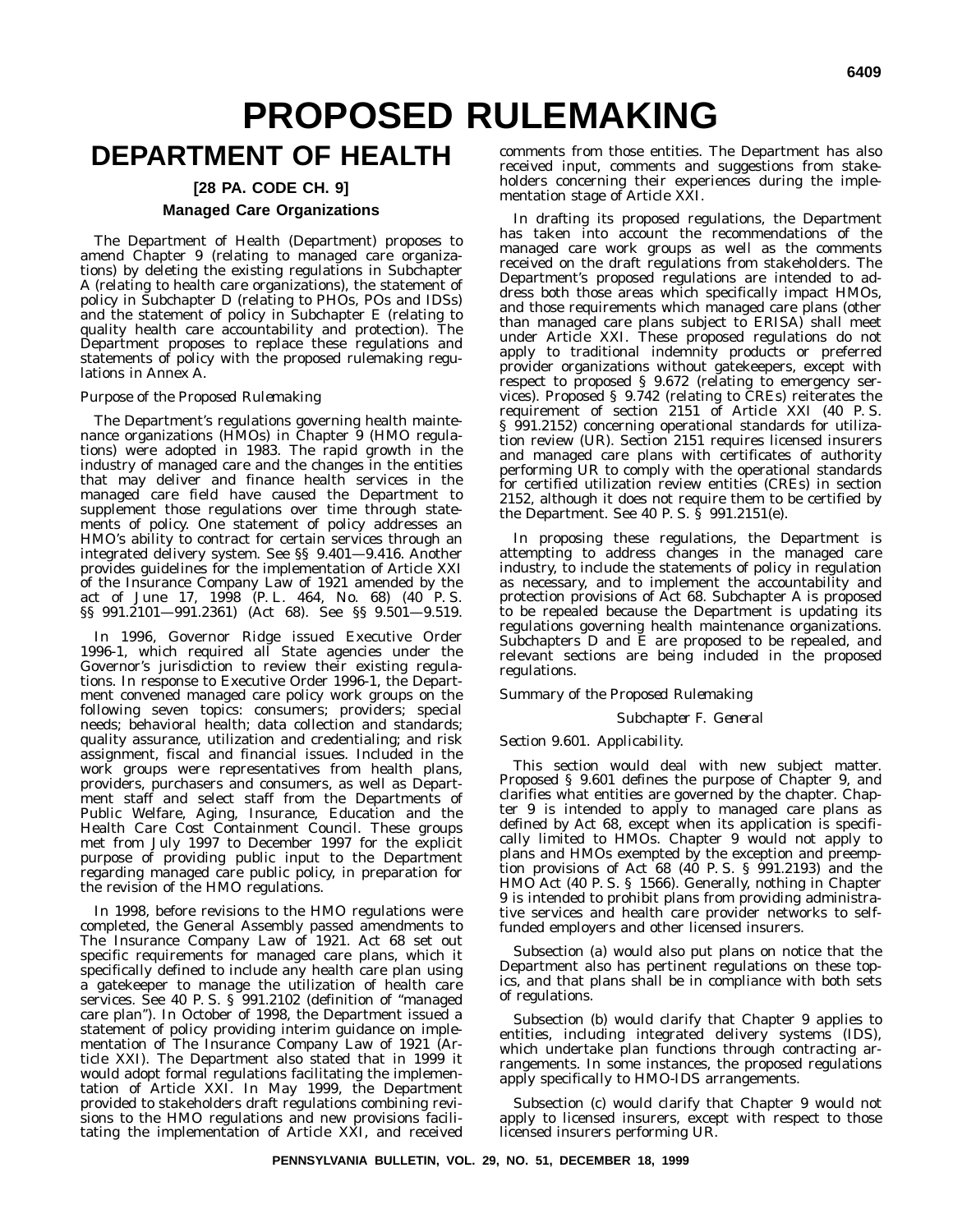Subsection (d) would also clarify that Chapter 9 would not apply to ancillary services.

# *Section 9.602. Definitions.*

The definition section would do two things: update and replace the current definitions relating to the HMO regulations in § 9.2 (relating to definitions); and add definitions relevant to the Department's responsibilities under Act 68.

In proposing changes to the current HMO regulations, the Department is proposing to eliminate outdated and unnecessary definitions, and to revise and add other definitions to reflect current industry trends. For example, the Department is proposing to delete the definitions of three types of HMOs: group practice HMOs, individual practice association HMOs and staff HMOs. Distinguishing these different types of HMOs by definition is no longer relevant for purposes of regulations; the Department applies the same regulations to all HMOs. Further, it is possible that listing only three types could give the impression that only three types of HMOs exist. That is not the case.

The Department is also proposing to delete the definition of the term, "Federally qualified health maintenance organization.'' Since Federal law no longer provides that a Federally qualified HMO may require an employer to offer it to employes, Federally qualified HMOs are no longer the dominant market force, and need not be addressed specifically in the Department's regulations.

The Department has attempted to recognize industry trends by proposing to add a definition for ''IDS integrated delivery system.'' An IDS is a method of provider contracting which has evolved since the passage of the HMO Act, and the promulgation of regulations under that act. This arrangement also allows a plan to delegate functions, including medical management oversight, to an entity more closely associated with and expert in those matters. An HMO-IDS arrangement also allows providers to benefit from the additional bargaining power provided by group activity. The Department's proposal to include IDSs in its proposed regulations is recognition that IDS arrangements exist, and are growing in size, scope and responsibility. The Department's responsibilities under the HMO Act require that it have the ability to regulate the arrangements and activities of these entities insofar as they perform the functions of and for HMOs.

The Department's proposal to add a definition for "medical management" is also intended to address the actual manner of doing business in the managed care industry. Medical management is a comprehensive term incorporating the full range of UR, quality assurance, and disease and case management activities. These services have been traditionally performed by HMOs, but with increasing frequency are being delegated by the HMO to IDSs and other entities, such as CREs.

The Department is also proposing to add definitions of terms used but not defined in the HMO Act. These terms include, ''external quality assurance assessment,'' ''external quality review organization," "foreign HMO," "inpatient services," "outpatient services," "preventive health care services,'' ''provider network'' and ''service area.'' These definitions would add clarity to the regulations.

The Department is proposing to delete the term ''primary care physician,'' and replace it with the term, "primary care provider." "Primary care provider" is the term used by Act 68. The term does not limit a primary care provider to a physician. By changing and broadening the term used, the Department intends to address concerns over enrollee access and availability to physicians in medically underserved areas, and to recognize the ability of licensed professionals other than physicians to perform certain primary care functions by the terms of their licenses.

The Department is proposing to add definitions for the following terms: ''ancillary service plans,'' ''complaint,'' "drug formulary," "emergency service," "grievance," health care provider,'' ''health care service,'' ''managed care plan,'' ''utilization review'' and ''utilization review entity.'' These definitions are included in Act 68.

The Department is also proposing to add a definition for the term ''ancillary services'' since the industry usage of that term encompasses more than what is included by definition in the term ''ancillary service plans.''

Act 68 does not specifically define the term "gatekeeper." That term, however, is intrinsic to the determination of what entities are managed care plans for the purposes of the act. Act 68 specifically defines a managed care plan covered by the act as, among other things, "a health care plan that uses a gate keeper  $\dots$ In proposing a definition for the term, ''gatekeeper,'' the Department has attempted to include the description of a gatekeeper included in definition of ''managed care plan.'' Further, the Department would define "gatekeeper" to include an agent of a managed care plan. These agents may be entities acting on behalf of the plan as well as natural persons.

Along with the proposed definition of ''gatekeeper,'' the Department is proposing to include definitions for two types of managed care plans covered by Act 68: ''gatekeeper PPOs'' and ''POS—point-of-service'' plans.

# *Section 9.603. Technical advisories.*

This section would deal with new subject matter. It is intended to provide the Department with the flexibility to address the issues of a rapidly changing industry. A technical advisory issued by the Department would be guidance from the Department on how to meet statutory and regulatory requirements, but would not in and of itself set legally binding standards.

# *Section 9.604. Plan reporting requirements.*

This section would revise and replace current §§ 9.91 and 9.92 (relating to annual reports; and quarterly reports). The Department is proposing to expand the requirements of annual and quarterly reporting, currently applicable only to HMOs, to all managed care plans covered by Act 68. This will enable the Department to fulfill its monitoring and enforcement responsibilities under that article.

The Department is proposing to add several items to the list of reportable items included in § 9.91. Subsection (a)(1) would request enrollment and disenrollment data by product line and county, rather than simply request enrollment and disenrollment data, as does § 9.91. The Department does ask for similar data with this specificity and clarity at the current time. The proposed regulation would merely require what HMOs are now doing voluntarily. Similarly, subsection (a)(4) would require a plan to provide, in an annual report, copies of enrollee literature, including any documents that contain information concerning complaint and grievance rights and procedures. The Department currently requests this information so that the information is available to Department staff to aid enrollees calling for assistance. The proposed regulation would also enable the Department to fulfill its responsibilities relating to the complaint and grievance procedures under Act 68.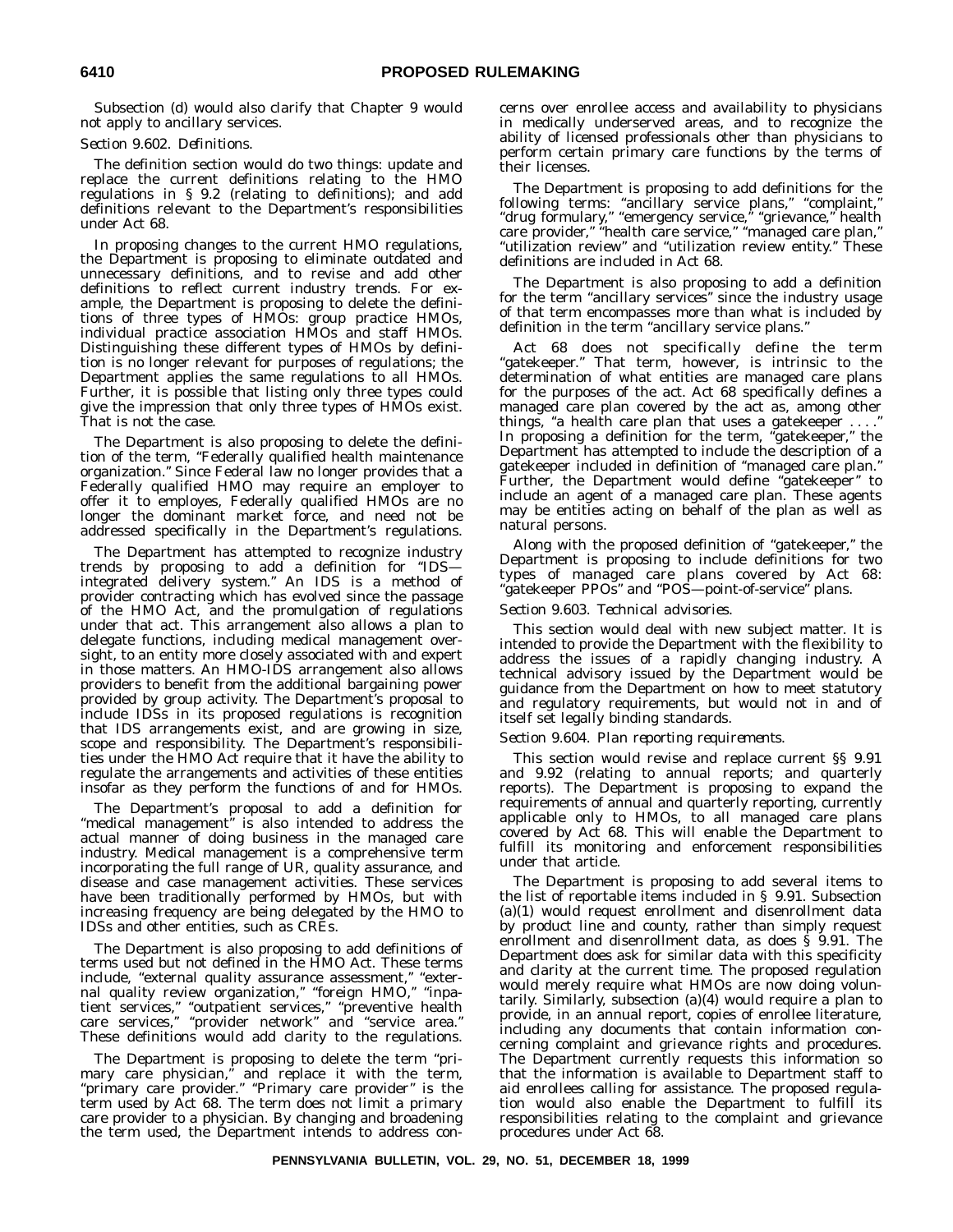In subsection  $(a)(2)$ , the Department is proposing to ask for utilization data annually as well as quarterly. The Department would also require the plan to provide a copy of its current provider directory, (see subsection (a)(5)) and a listing of all IDS arrangements and enrollment. See subsection (a)(7)). The former is required by section 2111(12) of Article XXI (40 P. S. § 991.2111(12)) concerning responsibilities of managed care plans. The latter is a necessary part of ensuring that the HMO entering into the arrangement remains in compliance with the HMO Act. Since IDSs perform functions originally required of the HMO, the Department must ensure that the HMO-IDS arrangement has sufficient resources and oversight to provide adequate services based on the population being served. Requiring and reviewing reports including specific enrollment and disenrollment data is one way of ensuring that compliance.

In subsection (a)(10), the Department is also proposing to add the requirement that a plan provide a listing of all CREs that perform UR for the plan or a contracted IDS. This would limit possible conflicts of interest by enabling the Department to determine whether a CRE assigned by the Department to review external grievances had provided services to the plan in the past.

Current § 9.91 requires the submission of copies of the HMO's quality assurance report and grievance resolution system. The Department is proposing to extend these requirements to all managed care plans by virtue of Act 68 and the PPO Act. Section  $5.1(b)(1)(ii)$  of the HMO Act (40 P. S. § 1555.1(b)(1)(ii)) provides the Department with authority to determine whether an HMO has demonstrated it has arrangements for an ongoing quality of health care assurance program. Section 10(e) of the HMO Act (40 P. S. § 1560(e)), requires that an HMO establish and maintain a grievance resolution system satisfactory to the Secretary. Section 630 of The Insurance Company Law of 1921, known as the PPO Act  $(40 \text{ P. S. }$  §  $764a(e)$ ), provides the Department with the authority to review and approve grievance resolution systems and to require quality and utilization controls of certain preferred provider organizations (PPOs).

The Department is proposing to delete references to Federally qualified HMOs since that distinction is no longer relevant.

#### *Section 9.605. Department investigations.*

This section would replace and revise § 9.94 (relating to Departmental investigation) of the HMO regulations. The Department is proposing to extend the section to managed care plans covered by Act 68, under the authority given to it by that act to ensure compliance. See 40 P. S. § 991.2181(d) concerning Departmental powers and duties and 40 P. S. § 2131(c) $\ddot{Q}$ )(ii) concerning confidentiality and Department access to medical records.

Subsection (b) would also expand onsite inspection to any IDS with which an HMO has contracted. This provision is included since an IDS is taking over functions which could have been reviewed during an onsite inspection of the Department if those functions were still being performed by the HMO.

Subsection (d) would allow the Department access to medical records for the purposes of quality assurance, investigation of complaints or grievances, enforcement or other activities related to ensuring an HMO's compliance with Article XXI, the regulations and the laws of the Commonwealth. Section 2131(c)(2)(ii) of Article XXI (40 P. S. § 991.2131(c)(2)(ii)) provides for the Department's review of medical records for this purpose.

### *Section 9.606. Penalties and sanctions.*

Authority for this provision is contained in, and the language is taken directly from, section 15 of the HMO Act (40 P. S. § 1565) and section 2182 of Article XXI (40 P. S. § 991.2182).

#### *Subchapter G. HMOs*

This subchapter would be applicable to any corporation that proposes to undertake to establish, maintain and operate an HMO within this Commonwealth, with the exception of an HMO exempted under sections 16 and 17(b) of the HMO Act (40 P. S. §§ 1566 and 1567(b)).

The proposed regulations in this subchapter would be, for the most part, revisions of the regulations in existing Chapter 9, Subchapter A (HMO regulations). The Department proposes to delete several of the provisions altogether. Section 9.31 of the HMO regulations, refers to the Certificate of Need process. Chapter 701 of the Health Care Facilities Act (35 P. S. §§ 448.701—448.712) sunset in December of 1996, therefore, this provision is no longer relevant.

Sections 9.55 and 9.95 (relating to alternative application format for Federally-qualified health maintenance organizatios; and Federally-qualified health maintenance organizations) would also be deleted as irrelevant. Since Federally-qualified HMOs are no longer relevant to the market, they no longer need to be regulated as a distinct entity.

Several of the current regulations add nothing to the Department's regulatory scheme. Retaining similar provisions in the new regulations would be unnecessary. Section 9.54 (relating to standards regarding approval of certificate of authority) merely states that an HMO must meet the minimum operating standards in the regulations. Section 9.71 (relating to operational standards), restates the HMO Act. The Department is proposing not to retain these provisions in the proposed rulemaking.

The Department is also proposing to not retain provisions in § 9.76 (relating to professional staffing) because specific staffing ratios contained in that section are obsolete. Staff model HMOs are no longer prevalent in the industry. Staffing requirements are dealt with at the individual HMO level through credentialing requirements, and provider network recruiting. The requirements for primary care physicians and health care providers would be incorporated into proposed §§ 9.678 and 9.681 (relating to primary care providers; and health care providers). So long as the HMO provides accessibility and access to personnel and facilities in a way that enhances the availability and accessibility of services, and provides for quality assurance mechanisms to ensure the safety of the enrollees, the Department would have no need to dictate staffing in this detail.

# *Section 9.622. Prohibition against uncertified HMOs.*

This section would be substantially similar to current § 9.51 of the HMO regulations (relating to prohibition against uncertified health maintenance organizations). The Department proposes to clarify the language by adding provisions relating to foreign HMOs.

# *Section 9.623. Preapplication development activities.*

This section would revise and replace current § 9.32 of the HMO regulations (relating to preapplication development activities). The revisions would not be substantive except for language stating that a certificate of authority would not be issued until the HMO is able to demonstrate that it has an adequate provider network. The Depart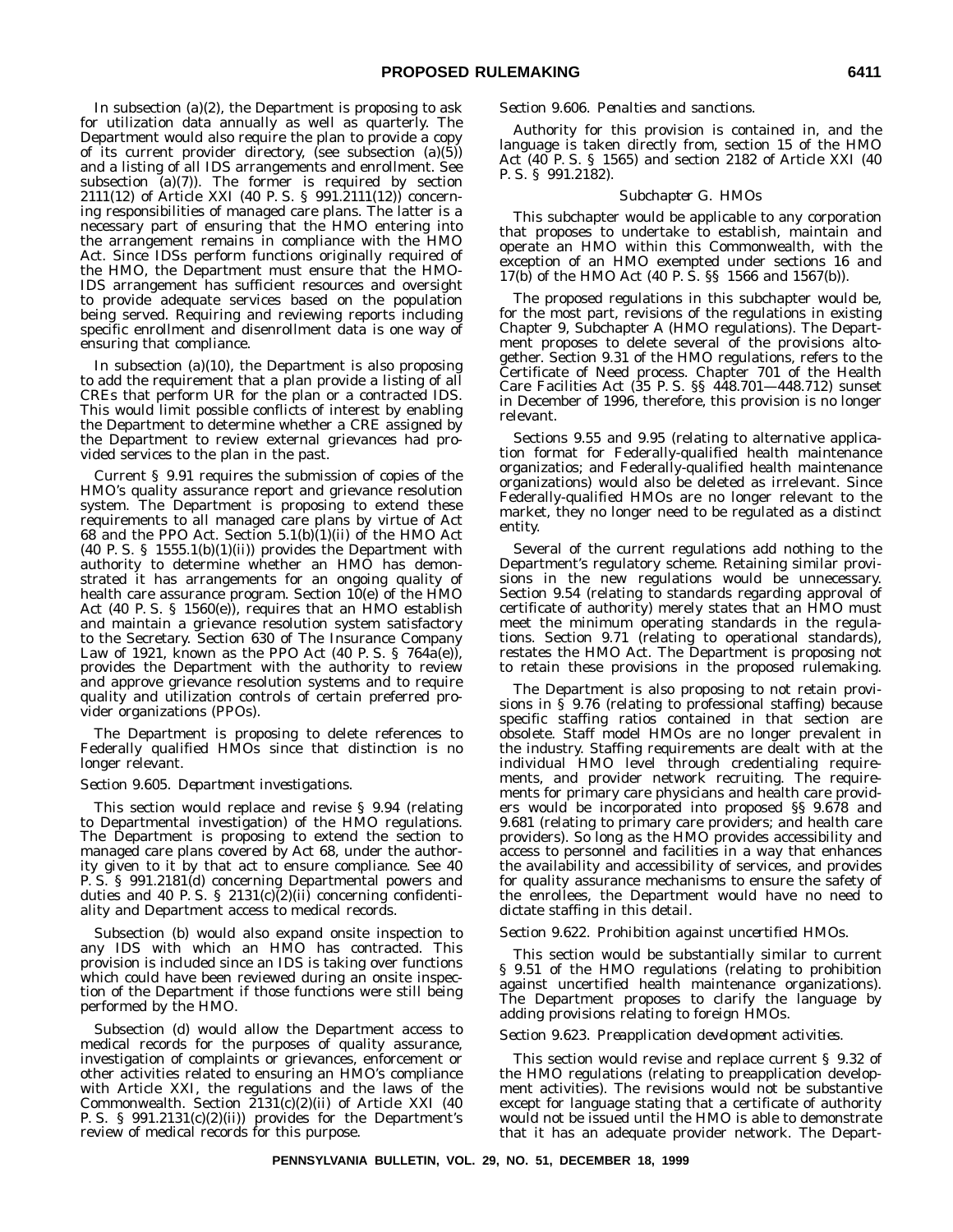ment has been deeming applications complete even though the applicant has not provided all necessary relevant information relating to provider networks.

# *Application for Certificate of Authority*

*Section 9.631. Content of an application for an HMO certificate of authority.*

This section would revise and replace current § 9.52 of the HMO regulations (relating to content of an application for certificate of authority). The proposed section would be substantially the same as § 9.52, with changes to reflect requirements of Act 68. For example, the Department would require the HMO to provide a copy of its policy on confidentiality (see § 9.631(10)), a description of its provider credentialing system, (see § 9.631(11)), and a description of its complaint and grievance systems. See § 9.631(7).

The Department is proposing to eliminate the requirement that the applicant provide a description of the manner in which subscribers would be selected to the HMO's board. The HMO Act requires that at least one-third of the board be subscribers. The Department is concerned with the outcome of the selection procedure, and not the procedure itself.

The Department is also proposing to eliminate current requirements that an HMO provide a detailed description or reasonable incentives for cost control within the structure and function of the HMO (§ 9.52(11) of the HMO regulations), a job description for the position of medical director, (§ 9.52(16) of the HMO regulations), a procedure for referral of subscribers to nonparticipating specialists (§ 9.52(17) of the HMO regulations), and written procedures for payment of emergency services provided by other than a participating provider (§ 9.52(18) of the HMO regulations). The Department has eliminated these requirements because they have been superceded by requirements in Act 68, or the Department believes they are no longer critical to the review of an applicant.

The Department also proposes to eliminate the requirement that HMOs provide a description of Federal grant or loan funds  $(§ 9.52(12)$  of the HMO regulations), since Federal qualification is no longer a relevant distinction.

The Department is also proposing to delete from its proposed regulations governing certificate of authority applications, requirements that the application include a copy of the applicant's most recent financial statement (§ 9.52(13) of the HMO regulations) and a copy of proposed subscriber literature § 9.52(15) of the HMO regulations. These two items are still required on the joint application developed by the Department and the Insurance Department. However, because they pertain to matters within the purview of the Insurance Department, the Department is proposing to remove them from its regulations.

# *Section 9.632. HMO certificate of authority review by the Department.*

This section would be substantially similar to current § 9.53 of the HMO regulations (relating to review by the Department). This section would emphasize the fact that no application for a certificate of authority would be complete for purposes of the HMO Act until all requests for further information are adequately answered by the applicant, and there is evidence of a contracted and credentialed provider network of sufficient capacity to serve the proposed number of enrollees.

The Department is also proposing not to include in this section some of the language from § 9.53(f) of the HMO regulations (relating to public meetings on the application). Since the decision to hold a meeting is within the discretion of the Department, the time frames included in § 9.53(f), which are regulatory and not statutory, are unnecessary.

# *Section 9.633. HMO board requirements.*

This section would be substantially the same as current § 9.96 of the HMO regulations (relating to board composition). The Department is proposing to remove the requirement that the board be composed of one-third enrollees within 1 year from the date of receipt of the certificate of authority, since this is an artificial deadline. The HMO is required to have a board made up of one-third enrollees by the HMO Act (40 P. S. § 1557). The board must reflect the requirements of the act as soon as an HMO has enrollees.

# *Section 9.634. Location of HMO activities, staff and materials.*

This section would deal with new subject matter. Paragraph (1) would require an HMO to make books, records and other documents relevant to it maintaining its certification and complying with Act 68, available to the Department at a location within this Commonwealth, within 48 hours of a Department request. This requirement would ensure that the Department has access to information necessary for it to perform its responsibilities, while allowing the HMO to run its operations as it finds its business requires. The Department is proposing, however, in paragraph (2), that the HMO's medical director responsible for overseeing UR and quality assurance activities would be licensed to practice in this Commonwealth, and qualified to oversee the delivery of health care services here. In paragraph (3), the Department is proposing that the HMO's quality assurance/ improvement committee include Pennsylvania licensed health care providers. The Department believes these requirements would be essential for the provision of adequate services to enrollees of this Commonwealth.

# *Section 9.635. Delegation of HMO operations.*

This section would deal with new subject matter. Subsection (a) would address a growing industry trend of the managed care organization delegating certain functions to a contractor with expertise in performing the function. HMOs have never been prohibited from this delegation. The Department asks for delegation information in § 9.52(7) of the HMO regulations (relating to content of application for a certificate of authority).

Although the ''management'' contracts are traditionally the province of the Insurance Department (see 40 P. S. § 1558(b)), they can impact upon the Department's ability to oversee the quality of health care services through review of provider contracts. See 40 P. S. § 1558(a) (The Secretary has the authority to require renegotiation of provider contracts when they are inconsistent with the purposes of the HMO Act). Subsection (a) would ensure that the Department is able to carry out its responsibilities under the HMO Act.

Further, the Department has the responsibility to ensure that an HMO can provide available and accessible services, and continuity of care. Since these are some of the responsibilities delegated to the contractor, the Department must have the same ability to oversee the contractor performing functions for which the HMO is responsible, as it would the HMO itself, if the functions were still performed directly by the HMO.

To ensure that delegation occurs in a controlled manner that protects both the enrollee and the participating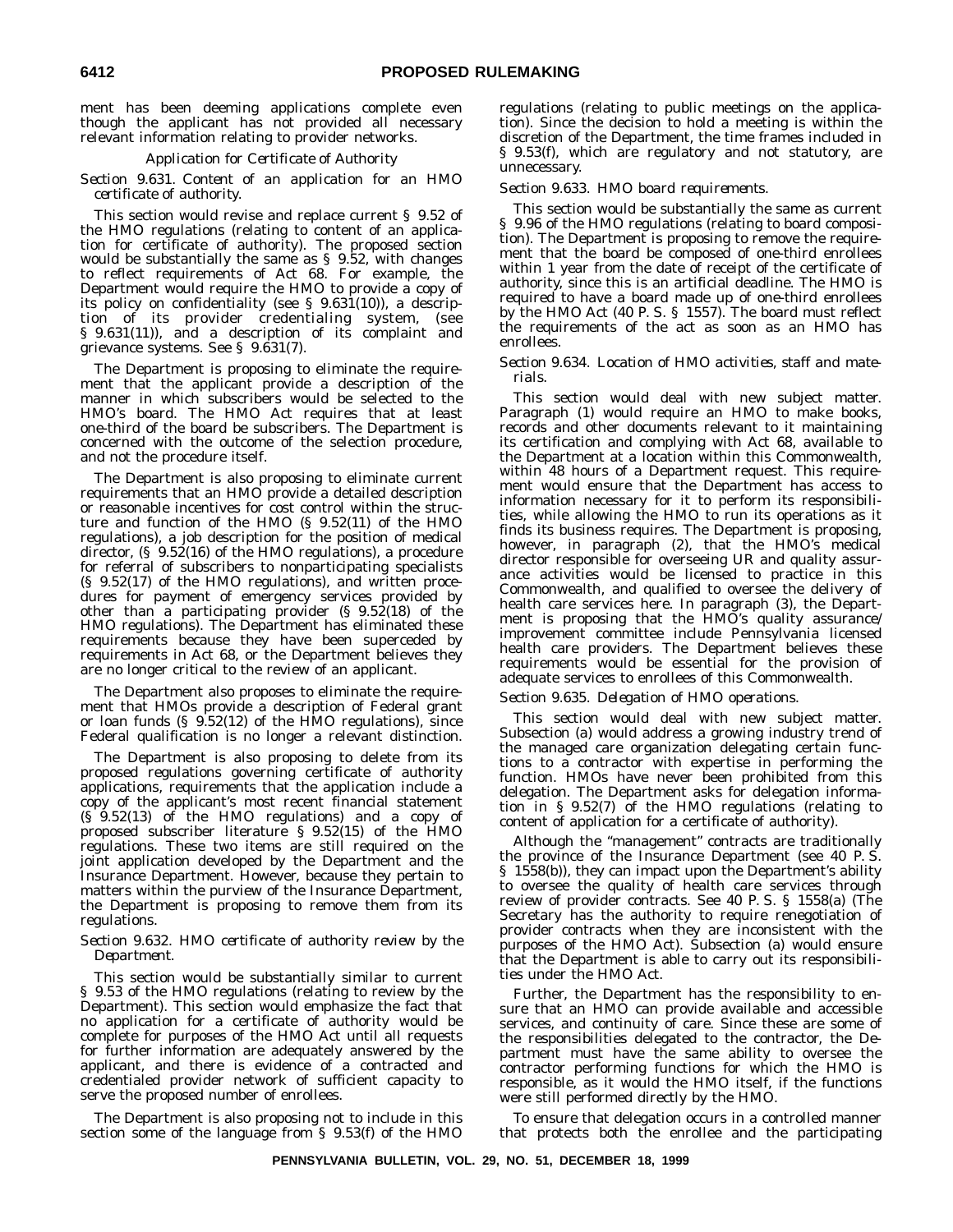health care provider, the Department is proposing standards for delegation of this authority in proposed Subchapter H (relating to access and availability), and would require an HMO to meet these standards before a delegation contract would be approved.

# *Section 9.636. Issuance of a certificate of authority to a foreign HMO.*

This section would deal with new subject matter. This proposed section tracks section 6.1 of the HMO Act (40 P. S. § 1556.1). The Department has received more inquiries in recent years from foreign HMOs seeking to do business in this Commonwealth. Therefore, the Department is proposing to include the HMO Act's requirements for a foreign HMO to obtain a certificate of authority in its regulations.

# *Operational Standards*

*Section 9.651. HMO provision and coverage of basic health services to enrollees.*

### *Section 9.652. HMO provision of other than basic health services to enrollees.*

These sections would revise and replace current § 9.72 of the HMO regulations (relating to basic health services). Section 9.72 implements the HMO Act's requirement that an HMO provide basic health services to the enrollee. See 40 P. S. § 1554. The Department is proposing to divide § 9.72 into several sections, one addressing the provision of basic health services, as defined by the HMO Act (see proposed § 9.651), and the other addressing nonbasic health services, as set out in § 9.72(d). See proposed § 9.652.

Section 9.651 would contain a listing of basic health services that the HMO Act requires an HMO to provide. The Department is proposing to eliminate the definitional language in § 9.72, and to expand, update and combine definitions when necessary. For example, the Department proposes to include physician services in the definition for ''inpatient services.'' See proposed definition of ''inpatient services'' in proposed § 9.602 (relating to definition). The Department is also proposing to revise the definition of ''emergency services'' to reflect Act 68's definition of this term. See proposed definitions of "emergency care," "inpatient services,'' ''outpatient services'' and ''preventive care services'' in proposed § 9.602. Finally, the Department is proposing to insert the definitions, revised and updated, from current § 9.72 into proposed § 9.602.

The Department is also proposing to include the relevant material in § 9.72(b), which discusses co-pays and coinsurances, in a separate section specifically on those topics. See proposed § 9.653 (relating to use of copayments and co-insurances in HMOs).

# *Section 9.653. Use of co-payments and co-insurances in HMOs.*

This section would replace and revise § 9.72(b) of the HMO regulations (relating to basic health services). Section 9.72(b) prohibits unreasonable limitations as to time and cost on an HMO's provision of basic health services. It provides for the imposition of copayments only if those copayments do not exceed the maximum allowable percentages included in the regulations. The Department is proposing to eliminate those percentages because they are too confusing to be effective.

#### *Section 9.654. HMO provision of limited networks to select enrollees.*

This section would deal with new subject matter. In the current market, purchasers of health care looking to limit cost are willing to purchase limited networks of health care providers. The Department has the responsibility to ensure HMOs are able to provide access and availability of adequate health care services to enrollees. See 40 P. S. § 1555.1(b)(1)(i). The Department is proposing to add this section to ensure that the limited networks offered are not so circumscribed as to force enrollees out of network to obtain necessary services. If that were to happen, the enrollee could be continuously in a position of incurring maximum out-of-pocket expense for health care services. This situation would violate requirements of the HMO Act that the HMO be able to assure the accessibility and availability of adequate health care services.

In subsection (b)(1), the Department is proposing to require that enrollees in limited networks be fully informed by the HMO of out of network consequences. This would prevent enrollees from incurring unexpected costs.

# *Section 9.655. HMO external quality assurance assessment.*

This section would replace and revise § 9.93 of the HMO regulations (relating to external quality assurance assessment). In subsection (a), the Department is proposing to increase the time frame in which the quality assurance assessment would be required of the HMO from 1 year from the date the HMO receives its certificate of authority to 18 months from that date. This change would be in accordance with standards of Nationally recognized accrediting bodies. In subsection (e), the Department is also proposing to increase the time frame in which an HMO is required to submit a copy of the external quality assurance assessment report to it from 10 business days from the date of receipt by the HMO to 15 days from that date.

# *Section 9.656. Standards for approval of point-of-service options by HMOs.*

This section would deal with new subject matter. Subsection (a) would require an HMO to submit a formal filing in order to offer a POS option. In response to market forces and consumer demand, HMOs have developed benefit plans that provide for greater freedom of choice on the part of consumers. The Department has a responsibility to monitor POSs to ensure access and availability of provider networks to enrollees. The issues that could arise with POS plans would be the same as those that could arise from limited networks. There is the possibility that the primary care provider would perform an inadequate job of gatekeeping, so that enrollees would be forced to choose the higher-out-of pocket option. This situation would defeat the purpose of managed care, and would raise questions of violations of the HMO Act. In subsection (b), the Department is proposing to set out conditions under which POS options could be offered.

# *Subchapter H. Availability and Access*

# *Section 9.671. Applicability.*

This subchapter would be new, and would be derived mainly from the provisions of Act 68. Some sections would incorporate parts of the Department's current relating to HMOs; however, this subchapter would apply to all managed care plans as defined by Act 68, as well as to IDS arrangements with those managed care plans, for the services provided to enrollees of those plans.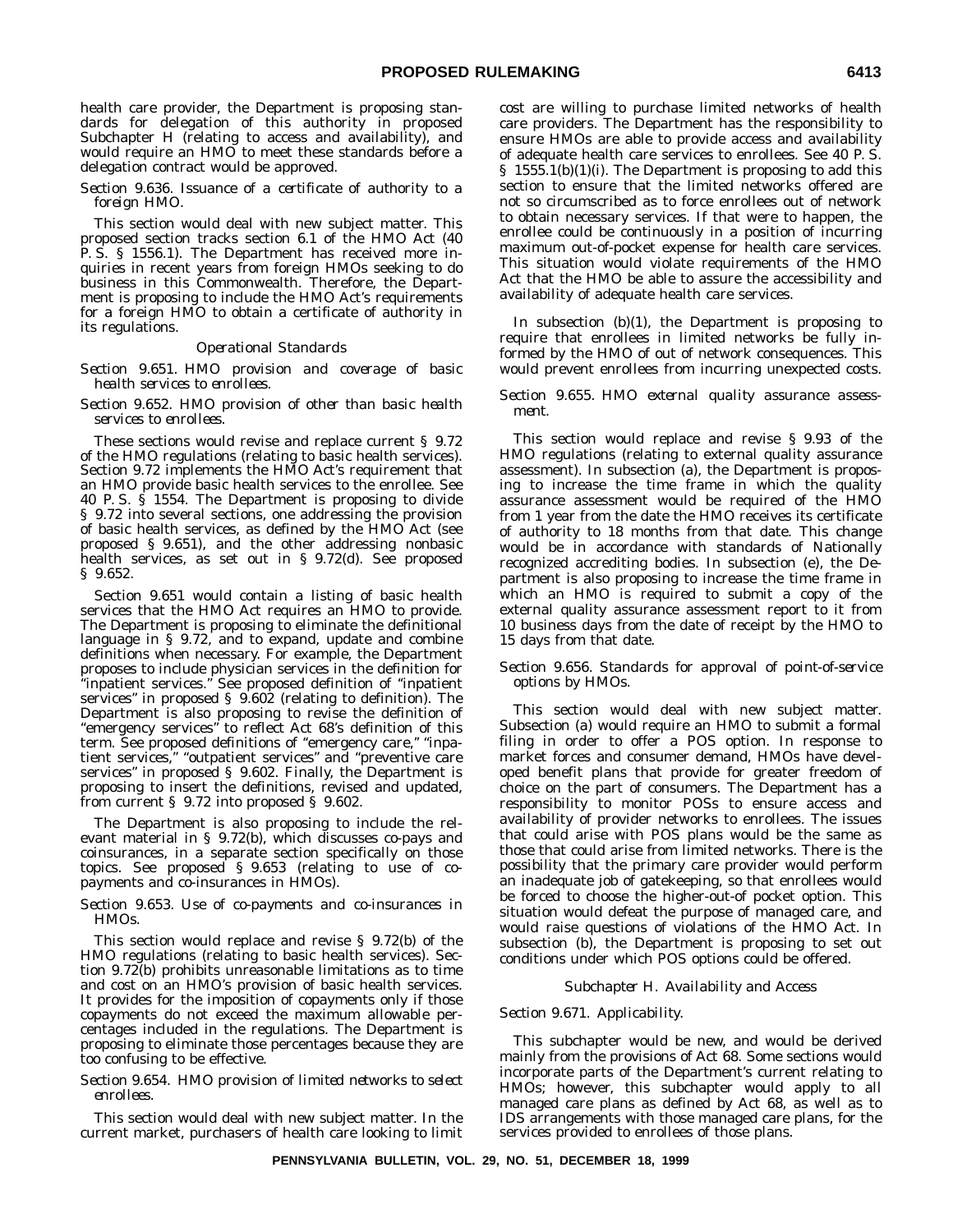# *Section 9.672. Emergency services.*

This section would deal with new subject matter. It would be based on sections 2111(4) and 2116 of Article XXI (40 P. S. §§ 991.2111(4) and 991.2116). Section 2114(g) of Article XXI sets time frames in which emergency services must be provided. Section 2116 of Article XXI eliminates the need for prior authorization for emergency services, and sets out the requirement that the plan pay necessary costs. Subsections (b)—(e) would track these requirements and emphasize the need for the plan to apply the prudent layperson standard to the enrollee's presenting symptoms.

Subsection (f) would be derived from § 9.75(f) of the HMO regulations. Act 68 does not limit coverage for emergency services to participating plan providers. Subsection (f) would require the plan to pay for services provided by a nonparticipating provider at the same rate as it pays to a participating provider, when the services are determined by the plan to be necessary based on the prudent layperson standard.

Emergency services are also referenced in § 9.72 of the HMO regulations. The language included in Act 68 and proposed here would replace and revise the language in this provision.

# *Section 9.673. Plan provision of prescription drug benefits to enrollees.*

Act 68 requires a plan to disclose to enrollees upon written request a description of the procedure by which prescribing providers may prescribe certain drugs. Subsection (c) would, among other things, clarify that a plan must have a procedure that allows for coverage of these prescriptions, and not merely a procedure for writing them.

The Department is also proposing, in subsection (b), to require that any refusal to permit an exception to the plan's formulary requirement would be handled by the plan as a grievance under Act 68. The Department is proposing this requirement because any decision not to provide a drug that is not on the formulary would be based on a determination that there is a prescription drug on the formulary that would be appropriate, and, therefore, would come within Act 68's definition of grievance. See 40 P. S. § 991.2102. Subsection (b) would require that a plan respond to an enrollee's written inquiry concerning whether a specific drug is on the formulary within 30 days of the receipt of the inquiry, and that the plan's response be in writing. This would aid the enrollee to prepare and timely file a grievance.

# *Section 9.674. Quality assurance standards.*

This section would revise and replace § 9.74 of the HMO regulations (relating to quality assurance systems), and extend it to all plans covered by Act 68. The proposed revisions would more closely match the quality assurance standards of Nationally recognized accrediting bodies than the provisions of  $\S$  9.74. The Department is proposing standards for a plan's quality assurance program, which are intended to be a counterweight to the potential for underservice and undertreatment which exists in a managed care system. Managed care restricts access and availability of enrollees to a plan-selected network of health care providers. Financial mechanisms used in managed care (for example, capitation) potentially are incentives for underservice and underutilization resulting in poor quality service. The Department, because of its responsibilities under the HMO Act, Act 68 and the PPO Act, has an obligation to set standards for the mechanism by which the plan is to monitor itself for the effectiveness

and quality of services being provided. Through subsection (b)(10), the Department proposes to monitor the plan's effectiveness in this area by requiring a copy of the plan's annual report of quality assurance activities.

# *Section 9.675. Delegation of medical management.*

This section would deal with new subject matter. It would set standards for a plan's delegation of medical management authority. The section would ensure that delegation would occur in a controlled manner that would protect both the enrollee and the participating health care provider. The purpose of this type of delegation is, as previously stated, to allow the plan to delegate certain responsibilities to health care providers and those entities with specialized expertise in particular disease groups or populations. Because of the Department's responsibility to ensure the quality of health care services, cost effectiveness, and access to services, the Department must have the same oversight over a contractor, which is performing a service otherwise performed by the plan, as it would have over the plan.

Subsection (b) would require any contractor performing UR, unless the contractor is a licensed insurer or a plan with a certificate of authority, to be certified in accordance with section 2151 of Article XXI.

# *Section 9.676. Standards for enrollee rights and responsibilities.*

This section would replace and revise § 9.77 of the HMO regulations (relating to subscriber rights), and would extend the requirement that an HMO have standards for enrollee rights to all managed care plans. Section 9.77 is a collection of personal rights provided enrollees by statutory and common law and regulation. This new section would require plans to develop procedures to implement enrollee rights and responsibilities. The Department is also proposing that a plan address the disclosure requirements in section 2136 of Article XXI (40 P. S. § 991.2136).

# *Section 9.677. Requirements of definitions of medical necessity.*

This section would deal with new subject matter. Based on information provided to the Department by various work groups involved in the examination of the HMO regulations, it became clear that plans use differing definitions of medical necessity in various documents related to operations of the plan. The Department is proposing language requiring that all definitions of ''medical necessity'' would be the same to ensure uniformity and consistency of decision making concerning coverage and exclusions.

# *Section 9.678. Primary care providers.*

This proposed section would be based upon the definitions in Act 68 relating to primary care providers. The Department has a similar requirement in  $\S$  9.75(c) of the HMO regulations (relating to assurance of access to care) that an HMO must make a primary care physician who is to supervise and coordinate the health care of the subscriber available to each subscriber. This section would establish minimum criteria for availability of a primary care provider to ensure that the provider would be able to fulfill responsibilities as a gatekeeper for the managed care plan. Failure of a primary care provider to perform adequately could seriously weaken the ability of the managed care plan to ensure access and availability of services.

Subsections (c) and (d) would allow a plan to consider, as a primary care provider, both a physician in a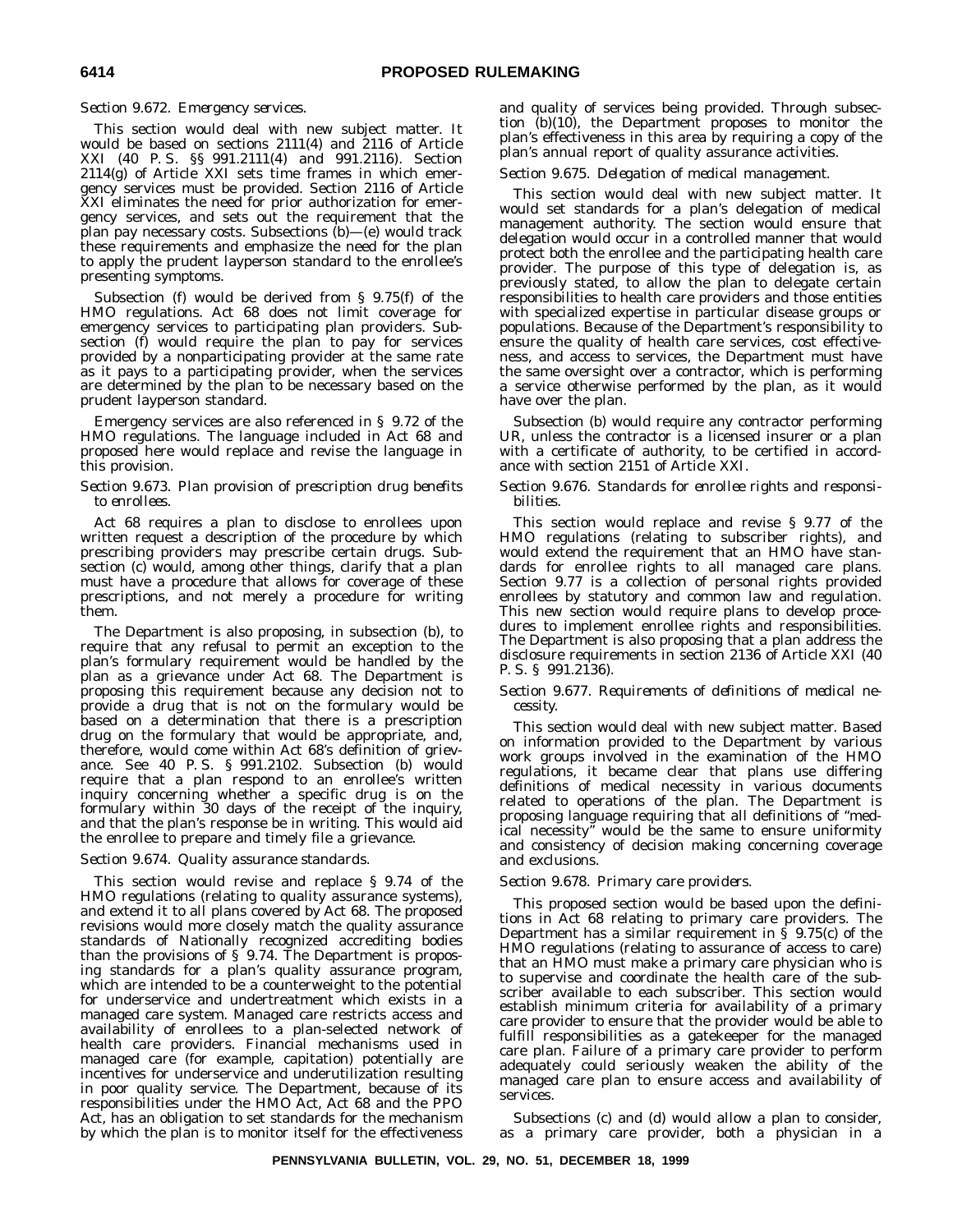nonprimary care specialty and a certified registered nurse practitioner, if those individuals meet certain standards, including the plan's certification requirements.

Subsection (f) would require plans to have in place policies and procedures allowing an individual to change a primary care provider.

# *Section 9.679. Access requirements in service areas.*

This section would deal with new subject matter. This section would require a plan to have adequate and accessible provider networks by service area before enrollment could be undertaken in those areas. Subsection (c) would require a plan to maintain an adequate number and range of health care providers by specialty and service area to ensure that enrollees would have adequate access to and availability of health care services in each area covered by the plan. Subsection (d) would require a plan to report a change in a service area significant enough to affect a substantial number of enrollees in that area. The Department is proposing it be notified upon an alteration which would affect 10% of enrollees in the service area, 10% being a change significant enough to cause collapse of a delivery system or to stress the delivery system to the point when services are not adequately available. Subsection (e) would require services to be available to enrollees within 20 minutes or 20 miles in urban areas and 30 minutes or 30 miles in rural areas. These times and distances would reflect Federal Health Care Financing Administration (HCFA) requirements for access.

#### *Section 9.680. Access for persons with disabilities.*

This proposed section would be new, and would be taken directly from section 2111(11) of Article XXI.

#### *Section 9.681. Health care providers.*

This section would replace and revise § 9.75(b), (c) and (e) of the HMO regulations (relating to assurance of access to care). Subsection (a) would require a plan to have a provider directory and distribute it to enrollees. The Department proposes subsection (b) to ensure that an enrollee would be informed that a plan cannot guarantee continued access to a particular health care provider. Subsection (d), which would require a plan to have written procedures governing the accessibility and availability of the enumerated health care services, would replace § 9.75(e), although the Department proposes to make that requirement applicable to all managed care plans. Subsection (c), which would be a simplification of the requirements in § 9.75(d), would require a plan to provide coverage for health care services provided by nonparticipating health care providers according to the same terms and conditions as participating providers when there are no participating health care providers that are capable of performing the service. This subsection would prevent an enrollee from incurring out-ofpocket costs because the plan does not have an adequate network.

# *Section 9.682. Direct access for obstetrical and gynecological care.*

This section would deal with new subject matter, and would be based on section 2111(7) of Article XXI. Subsection (d) would implement the requirements of direct access for obstetrical and gynecological care by requiring the plan's quality assurance committee to approve the terms and conditions under which a directly accessed provider could provide services without prior plan approval. Given the difficulty of defining clinical terms such as, ''routine gynecological care'' adequately and exhaustively in regulation, the Department proposes to refer the matter to the plan's committee of experts, the quality assurance committee.

## *Section 9.683. Standing referrals or specialists as primary care providers.*

This section would deal with new subject matter, and would be based on section 2111(6) of Article XXI. Section 2111(6) of Article XXI allows an enrollee with a life threatening, degenerative or disabling disease or condition to request and receive an evaluation and, if the plan's established standards are met, receive either a standing referral to a specialist with clinical expertise in the area in question, or the designation of a specialist as the primary care provider. As in proposed § 9.682 (relating to direct access for obstetrical and gynecological care), subsection (b)(1) would require the plan to develop policies, procedures and clinical criteria for conducting evaluations and submit them to its quality assurance committee. In this way, the Department would avoid attempting to regulate clinical criteria, which could quickly become obsolete. The Department also proposes subsection (c) to require that the plan assess these standards annually to monitor the effectiveness of the polices and procedures, as well as the quality of the resultant services provided.

Further, the Department proposes to make a denial of the decision to authorize an arrangement a grievance, in accordance with the definition of grievance in Act 68. See 40 P. S. § 991.2102. Therefore, in subsection (b)(6) and (7) the Department would require that the plan issue its decision on the request in writing within 45 days and include information about the right to appeal the matter as a grievance in the decision.

#### *Section 9.684. Continuity of care.*

This section would deal with new subject matter and be based upon section 2117 of Article XXI (40 P. S. § 991.2117). Section 2117 of Article XXI sets out conditions in three circumstances under which a plan must allow for an enrollee to continue with a provider: (1) when the provider has been terminated by the plan, but has not been terminated by the plan for cause (see 40 P. S. § 991.2117(a)); (2) when the enrollee is entering into a plan in which the provider does not participate (see 40 P. S.  $\S$  991.2117(d)); and (3) when the new enrollee is pregnant. Id.

Subsection (a)(3) and (4) would facilitate implementation of section 2117 of Article XXI by requiring the plan to notify the enrollees it is able to identify through available data and, in that notification, provide the enrollee with written notice of how to exercise the option to continue care for a transitional period. These requirements would ensure that the enrollee is aware of the option as required by the act, and that the plan is aware of the enrollee's intention to exercise his option under the act.

Subsection (b) would require a new enrollee to notify the plan of the enrollee's intention to continue with a nonparticipating provider. Since the plan has the option under Act 68 to require nonparticipating providers to meet the same terms and conditions as participating providers, this notification requirement would provide the plan with the opportunity to negotiate terms. In addition, however, subsections (g) and (h) would require the plan to give a nonparticipating provider notice of its terms and conditions at the earliest possible opportunity, and to ascertain a terminated provider's willingness to continue with services prior to termination.

The Department has concerns over the possibility that a plan could continue to negotiate with a provider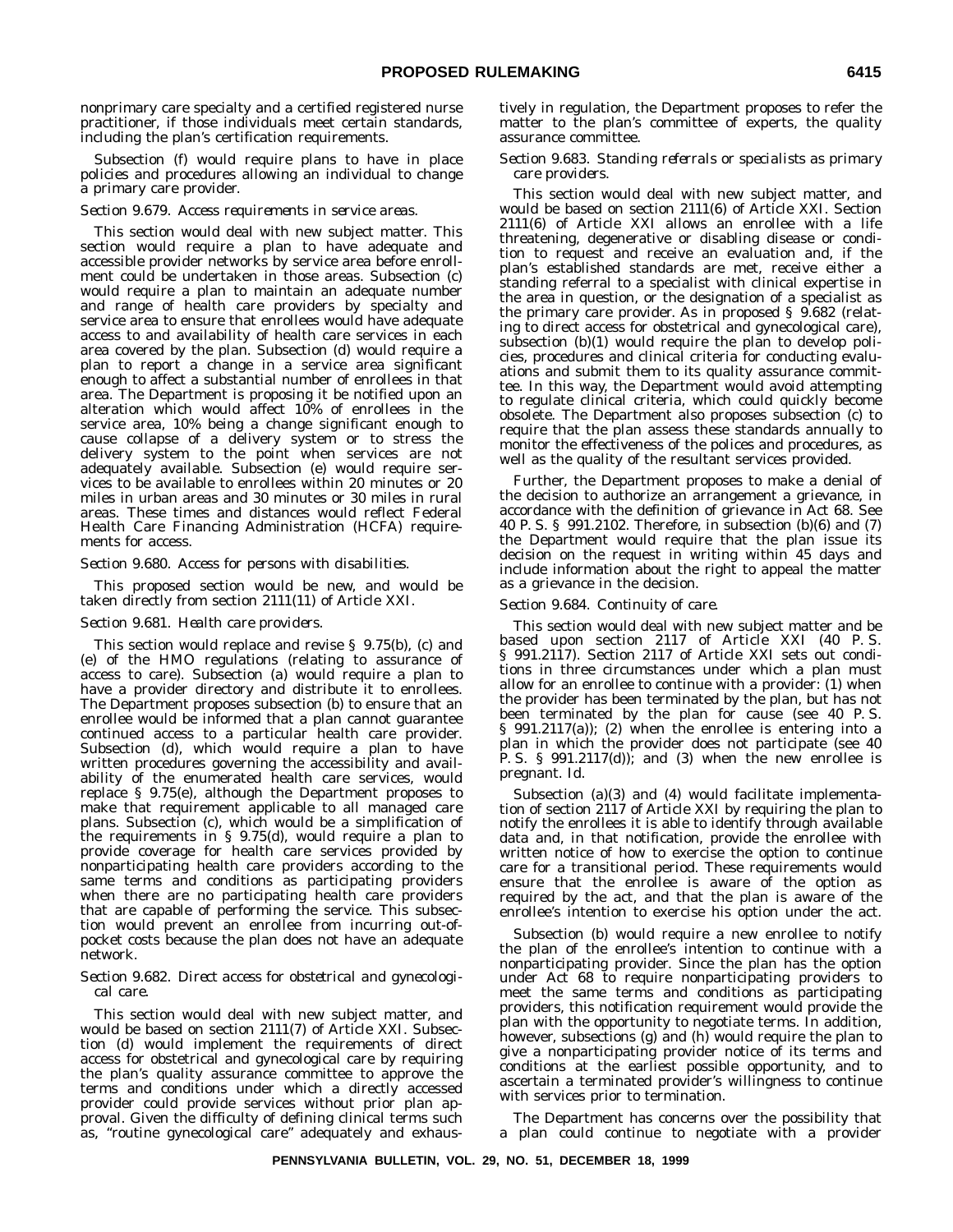throughout the 60-day transition period accorded to the enrollee by Act 68. If this were the case, since Act 68 provides that a plan may require a nonparticipating provider to meet the same terms and conditions as a participating provider, an enrollee continuing on with the ongoing course of treatment could find the plan ending negotiations and, therefore, not required to cover the services. To protect enrollees in this situation, subsection (i) would require that the plan hold the enrollee harmless during the period of negotiations with the nonparticipating provider, until the plan notifies the enrollee that the nonparticipating provider would not agree to its terms.

# *Subchapter I. Complaints and Grievances*

# *Section 9.701. Applicability.*

This subchapter applies to the review and appeal of complaints and grievances. This subchapter would be based upon the requirements of Act 68 relating to complaints and grievances. See 40 P. S. §§ 2141, 2142, 2161 and 2162. The Department derives its authority to approve the complaint and grievance process from Act 68, the HMO Act and the PPO Act. The HMO Act requires an HMO to have a grievance resolution process acceptable to the Secretary. See 40 P. S. § 1560(e). The PPO Act requires the Department of Insurance to consult with the Department to determine whether arrangements and provisions for a PPO which assumes financial risk which may lead to under-treatment or poor quality care are adequately addressed by a formal grievance system. See 40 P. S.  $\check{\mathbf{S}}$  764a(e). This subchapter would replace, in its entirety, the requirements in  $\S$  9.73 of the HMO regulations (relating to subscriber grievance systems) with new provisions required by Act 68. This section would clarify that.

# *Section 9.702. Complaints and grievances.*

This section would deal with new subject matter. Subsection (a) would require a plan to provide copies of its complaint and grievance procedures to the Department for review prior to implementation. Subsection (b) would require the plan to correct noncompliant procedures at the Department's direction. Because the plan is given the ability by Act 68 to classify a matter as either a complaint or grievance, the possibility exists that the plan could classify a matter in such a way as to confer an advantage on itself. Subsection (c) would permit either the Insurance Department or the Department to become involved at the classification stage to prevent this problem from arising.

Subsection (d) would allow a plan to set up its own time frames in which the initial grievance must be filed. The Department is proposing to require a plan to allow an enrollee or a health care provider filing a grievance with the consent of the enrollee to have the same amount of time to file first and second level complaints and grievances as a plan is given by the act to consider them.

# *Section 9.703. Health care provider initiated grievances.*

This section would deal with new subject matter. Act 68 allows for provider initiated grievances with the written consent of the enrollee. See 40 P. S. § 991.2161(a). Subsection (b) would protect the enrollee from coercion by not allowing the provider to require consent as a condition of service. Subsection (c) would require that once a provider assumes responsibility for a grievance, the provider must continue to prosecute the grievance through the second level review. Subsection (h) would allow the enrollee to rescind his consent at any time. Through these subsections, the Department would attempt to protect the enrollee from the provider that initially is willing to

grieve the matter, but makes a determination during the process that the matter is no longer cost effective for it to pursue. The grievance issue, however, may still represent significant out-of-pocket expense to the enrollee. The Department is not proposing to allow the enrollee to begin the grievance at the initial review, however. Subsection (h) would allow an enrollee to take over the grievance at the point the provider chose to discontinue it. This provision would protect the interests of both parties, and would not be detrimental to the managed care plan.

The Department is also concerned with billing aspects of the provider grievance. Subsections (c) and (d) would prohibit the provider from billing the enrollee until there is an outcome to the grievance. Allowing the provider to bill the enrollee prior to the outcome could result in a double recovery for the provider, or could cause the enrollee to expend time and money affirmatively seeking a refund from that provider.

Finally, subsection (f) would require the provider to clearly disclose to the enrollee the consequences of the enrollee consenting to the provider filing a grievance, and subsection (g) would require the consent form used by the plan to inform the enrollee of the right to rescind consent.

# *Section 9.704. Internal complaint process.*

This section would deal with new subject matter. Its requirements would be similar to those contained in section 2141 of Article XXI (40 P. S. § 991.2141). To ensure the fundamental fairness of the complaint review process, subsection  $(c)(1)(i)$  would require that the first level complaint review be made up of persons not involved in the initial decision. In the interests of fundamental fairness, subsection  $(c)(2)(ii)$  would require that the plan, during the second level review, provide reasonable flexibility in terms of the enrollee's time and travel distance when scheduling a second level review. The Department is also proposing that the plan provide the enrollee the opportunity to communicate with the review committee if the enrollee cannot attend. Finally, subsection  $(c)(2)(ii)(A)$  and  $(C)$  would require that the plan identify all persons present at the review for the enrollee. Subsection  $(c)(2)(iv)$  would require that the deliberations of the committee, including the enrollee's comments, either be transcribed verbatim or summarized, and forwarded to the Department as part of the complaint record. Subsection  $(c)(2)(vii)$  would specify what is to be included in the Act 68 notice to be sent to the enrollee. This information would be necessary for the individual to make a valid appeal to the Department. The Department is proposing that the plan be required to send the notice of the second level decision to the enrollee by a method which would permit the plan to document the enrollee's receipt of the decision. This would enable the Department to fulfill its responsibilities under section 2142 of Article XXI (40 P. S. § 991.2142) by determining whether the enrollee has appealed within 15 days of receipt of the decision.

# *Section 9.705. Appeal of a complaint decision.*

This section would deal with new subject matter, and would include substantially the same information as contained in section 2142 of Article XXI. Subsection (b) would require that an enrollee provide to it certain information along with the appeal, for example, the name of the plan and a description of the issue involved.

Because Act 68 provides authority over complaints to both the Insurance Department and the Department, the Department is proposing in subsection (f) that both agencies jointly determine which agency will hear the appeal.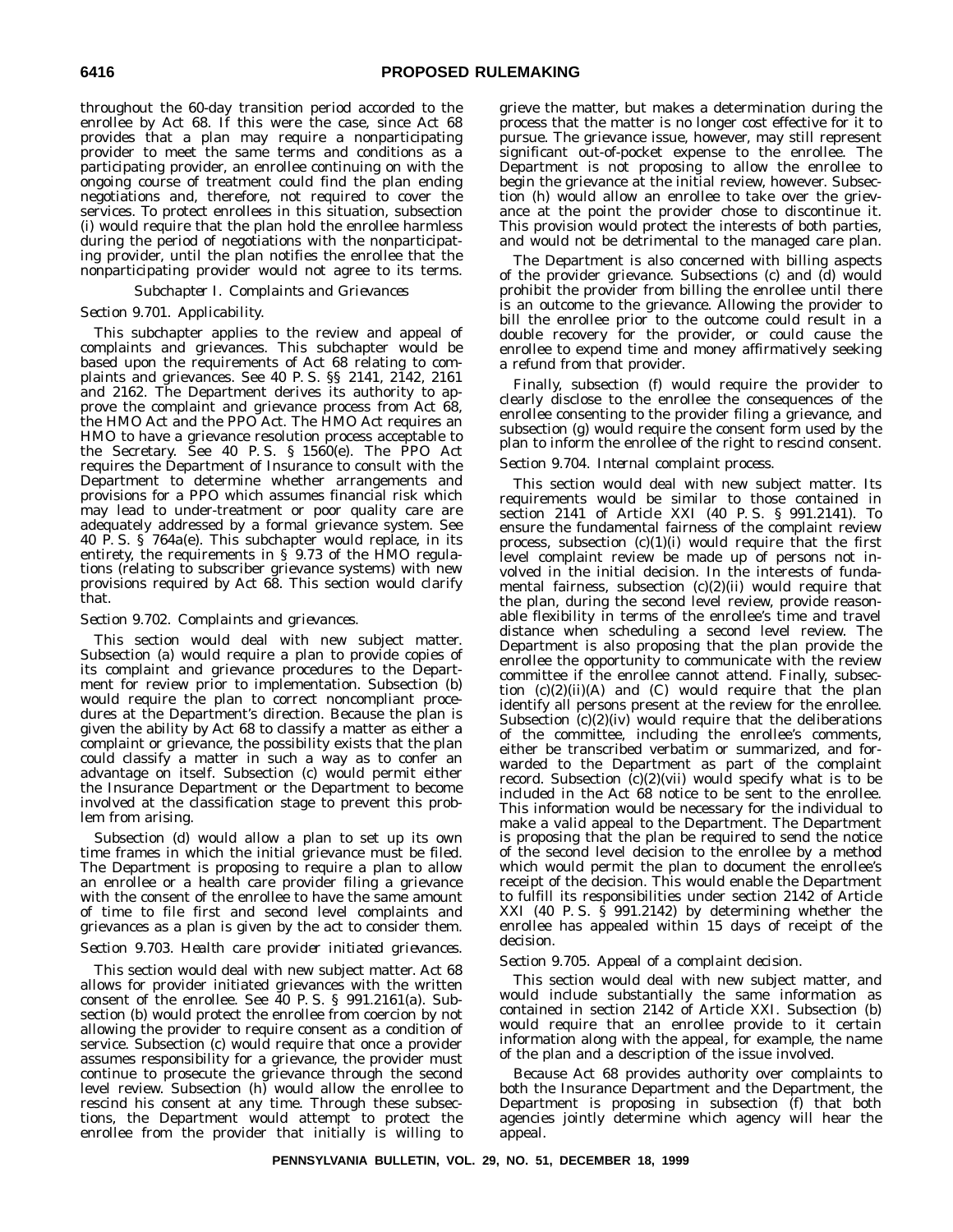Lastly, it should be noted that the proposed regulations on the complaint appeal would provide for an appeal to the Department. The proposed regulations would not require that the Department provide the enrollee or the plan an administrative hearing. Subsection (g) would provide that, if either department believes that a hearing is necessary to the resolution of the appeal, it would be able to require and conduct a hearing.

# *Section 9.706. Enrollee and provider grievance system.*

This section would deal with new subject matter. Its requirements would be similar to those contained in section 2161 of Article XXI (40 P. S. § 991.2161). To ensure the fundamental fairness of the process, subsection (c)(2)(ii) would impose similar requirements on the second level grievance review as it is proposing for the second level complaint review. Act 68 requires that the enrollee be afforded notice of the right to be present in the second level review committee meeting of both the complaint and the grievance process. Compare 40 P. S. § 991.2141(c)(2) with 40 P. S. § 991.2161(c)(2). Subsection  $(c)(2)(ii)(A)$ — $(c)$  would require that the plan provide reasonable flexibility in terms of the enrollee's time and travel distance when scheduling the second level review, that it provide the enrollee the opportunity to communicate with the review committee if he cannot attend, and that it identify all persons present at the review for the enrollee. Subsection  $(c)(2)(iii)$  would require that the deliberations of the committee, including the enrollee's comments, either be transcribed verbatim or summarized, and forwarded to the CRE as part of the grievance record.

The provisions of Act 68 relating to internal grievances differ from those relating to internal complaints in a significant way, however. Act 68 requires inclusion in the first and second level grievance review of a licensed physician or, where appropriate, an approved licensed psychologist, in a same or similar specialty that typically manages or consults on the health care service in the first and second level grievance review. See 40 P. S. § 991.2161(d). To ensure that a plan would be able to obtain input of specialists most closely matched to the service in question, taking into account the calls on the specialist's time and practice, the Department has not read the term ''include'' to require the physical presence of the licensed physician or approved licensed psychologist referenced in section 2161(d) of Article XXI. Therefore, subsection (c)(3)(ii) proposes to allow this individual to be included in the review, discussion and decisionmaking by written report, telephone or video conference.

If the licensed physician or approved licensed psychologist would not be physically present, however, the Department is proposing in subsection (c)(3)(iii) to require the plan to provide that individual's report to the enrollee or health care provider in advance of the hearing, if the enrollee or health care provider requests the opinion in writing. The Department feels strongly that, to present the most comprehensive case, that the enrollee or the health care provider should be provided the opinion of the licensed physician or approved licensed psychologist prior to the date of the review. The Department is also proposing in subsection  $(c)(3)(iii)$  that the plan notify the enrollee or health care provider in advance of the review date of the fact that the licensed physician or approved licensed psychologist will not be physically present, and that that individual's report may be obtained in advance of the review.

# *Section 9.707. External grievance process.*

This section would deal with new subject matter. It would help implement the requirement in Act 68 that a plan establish an external grievance review process, in which the Department participates by the appointment of a CRE to perform the review. See generally 40 P. S. § 991.2162. Subsection (b)(4) would implement this requirement by requiring the plan to provide the Department with two contacts with whom the Department may communicate. Subsection (b)(5) would require that a request for external review contain a certain set of minimum information to aid in the assignment of the CRE and the oversight of the external grievance.

Subsection (b)(7) would require that the plan provide the enrollee or health care provider with its description of the issue, the remedy it believes the enrollee or health care provider is seeking, and list of documents which it is to forward to the CRE. This information would be provided the enrollee within 15 days of the plan's receipt of the enrollee's or health care provider's request for an external grievance review. The Department proposes to require this exchange of information so that the enrollee or health care provider would know what information the plan has provided to the CRE, and would be able to determine whether additional information is necessary. The Department proposes this section in the interests of a full and fair resolution of the grievance without requiring the CRE to sift through duplicate documentation provided both by the plan and the enrollee or health care provider.

Subsection (g) would allow the parties the ability to challenge the appointment of a CRE based on conflict of interest. The parties would be able to object to the appointment until both parties agree on an acceptable CRE. Objection on the part of a plan to a CRE would not alleviate the proposed requirement that, or alter the time frames within which, the plan would be required to provide information to the enrollee. The Department's objective in proposing to allow objections to the appointment is to ensure that all parties agree that the services have been reviewed in an unbiased manner. The Department sees no benefit to having one party or the other believe a bias existed in the procedure. This would taint the outcome of the review and be more likely to force the matter to litigation.

Subsections (c) and (d) would provide for the Department to provide to the plan the name, address and telephone number of the appointed CRE. The plan would provide this information to the enrollee or health care provider. Subsection (e) allows either party, if they desire additional information, to request from the Department additional information from the CRE application. This would provide both parties with sufficient information with which to determine whether challenge of the appointment is necessary.

Subsection (f) would allow a plan to select a CRE if the Department is unable to do so within 2 business days of its receipt of the request. This would avoid inadvertent delay in the system. The enrollee would still be able to object to the plan's choice.

# *Section 9.708. Grievance reviews by CRE.*

This section would deal with new subject matter. It would be base on the requirements for CRE review of an external grievance in section  $2162(c)(2)$ —(5) of Article XXI. Subsections (a) and (b) would set out the time frame for the CRE decision, to whom the decision is to be sent, the basis and clinical rationale for the decision and the standard of review. These two proposed subsections would be based upon language included in section  $2162(c)(5)$  of Article XXI. Subsection (c), which would set out information that the CRE is required to consider, would be based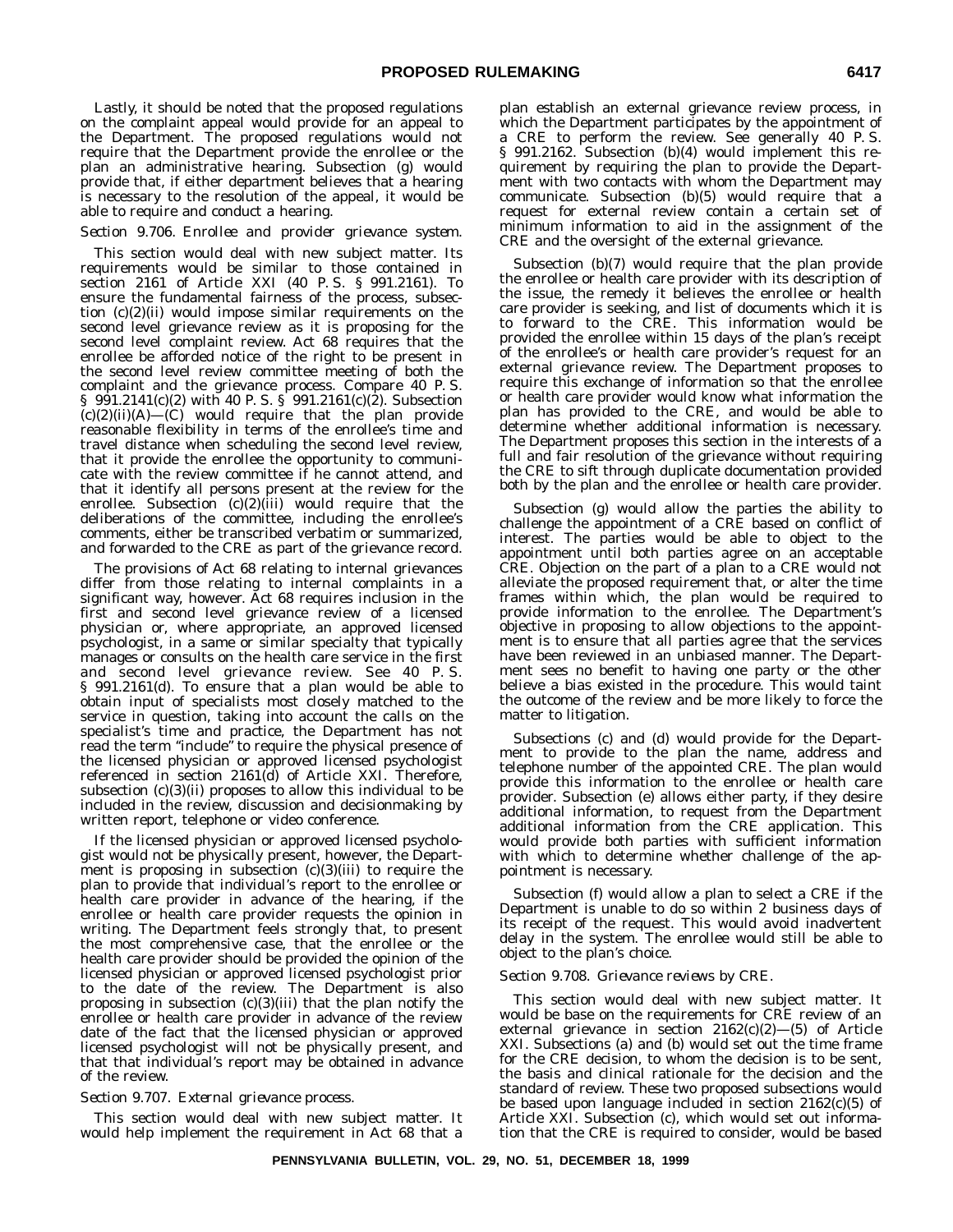upon section 2162(c)(2) and (3) of Article XXI. Subsection (d), which would set requirements for who can make the decision on the CRE's behalf, is taken from section 2162(c)(4) of Article XXI.

Subsection (e) would reiterate the applicable definition of ''emergency services'' which is to be used in reviewing the grievance decision.

# *Section 9.709. Expedited review.*

This section would deal with new subject matter. Act 68 creates an expedited process for any enrollee whose life, health or ability to regain maximum function would be would be placed in jeopardy by the delay occasioned by the normal review process. See 40 P. S. § 991.2161(e). Subsections (a)—(d) would allow an enrollee to have access to an expedited review process at any time these extreme circumstances arise, regardless of whether the appeal would be classified as a complaint or grievance, or whether the review is an internal or external one.

Further, because of the intent to provide a rapid response due to the extreme circumstances, subsection (i) would require the external review agency to issue a rapid response. This would prevent severe and irreparable harm to the enrollee before the decision can be made.

In the interests of expediting the review, the Department is taking steps to ensure that its own processes for appointing CREs do not prohibit the use of an expedited system. Under subsection (f), the Department would make available to the plan methods by which a CRE may be contacted directly by the plan on weekends and State holidays.

# *Section 9.710. Approval of plan enrollee complaint and enrollee and provider grievance systems.*

This section would deal with new subject matter. The Department is proposing to review the enrollee complaint and grievance systems to ensure these systems meet the approval of the Secretary.

# *Section 9.711. Alternative provider dispute resolution systems.*

This section would deal with new subject matter. Prior to Act 68, issues involving procedural errors and administrative denials involving the level or type of health care services provided were handled strictly between the health care plan and the health care provider. The denials occur daily through the routine operations of the plan. With the passage of Act 68, these denials have been interpreted as grievances by some plans, requiring consent of the enrollee for the provider to challenge the denial. This draws the enrollee into an administrative dispute to which the enrollee had not previously been a party since services would generally already have been provided and the enrollee not billed. The Department is attempting to address these issues by proposing this § 9.711. In this section, the Department is proposing to allow for alternative dispute resolution procedures, subject to the Department's approval, (see 40 P. S. § 991.2162(f)), that create mechanisms for routine procedural errors and denials to be addressed by providers and plans without the need for enrollee consent. However, the provider may still opt to obtain enrollee consent and file a grievance.

# *Subchapter J. Health Care Provider Contracts Section 9.721. Applicability.*

This section would explain that Subchapter J applies to contracts between plans and health care providers, between HMOs and IDSs, and between IDSs and health care providers. The Department is proposing this subchapter, relating to health care provider contracts, under its authority to promulgate regulations relating to contractual relationships between the managed care plan and health care providers under Act 68, the HMO Act and the PPO Act. Section 2111(1) of Article XXI requires a managed care plan to assure availability and access of adequate health care providers to enable enrollees to have access to quality and continuity of care. Section 8(a) of the HMO Act (40 P. S. § 1558(a)) gives the Secretary the authority to require renegotiation of provider contracts when they require excessive payments, fail to include reasonable incentives or contribute to cost escalation.

The PPO Act also requires that the Insurance Department consult with the Department in determining whether arrangements and provisions for a PPO which assumes financial risk which may lead to undertreatment or poor quality care are adequately addressed by quality and utilization controls as well as by a formal grievance system. See 40 P. S. § 764a(e).

The Department's authority to review and approve IDS arrangements comes from these same provisions.

# *Section 9.722. Plan and health care provider contracts.*

This section would deal with new subject matter. This section would inform a plan of what minimum requirements are necessary in a provider contract to make it acceptable to the Department, and to obviate the possibility that the plan will be required to renegotiate the document. Subsections (c) and (d) would include a requirement that provisions related to gag clauses are prohibited. Subsection (e) would require certain consumer protection language, for example, subsection (e)(1) would require a contract to include enrollee hold harmless language, before the contract could be approved. Subsection  $(e)(7)$  would require language relating to enrollee notice of plan termination of the provider contract, and language relating to reimbursement which would address the financial incentives prohibition of Act 68. See 40 P. S. § 991.2112.

# *Section 9.723. IDS.*

# *Section 9.724. HMO-IDS provider contract.*

# *Section 9.725. IDS provider contracts.*

In 1996, the Department issued a policy statement addressing IDS. This policy statement, entitled, ''PHOs, POs, and IDSs—Statement of Policy,'' (§§ 9.401—9.416), would be replaced by §§ 9.723—9.725 (relating to IDS; HMO-IDS provider contract; and IDS-provider contracts). The Department is proposing to combine certain provisions of that policy statement, and include those provisions in these sections as discussed as follows.

Section 9.723 would require that IDS contracts meet the terms and conditions of provider contracts in proposed § 9.722. Section 9.723 would require the HMO and its contracted IDS to notify the Department of any action occurring which would prevent the IDS's participating providers from ensuring adequate services. This is in keeping with the Department's responsibility to ensure the accessibility and availability of adequate personnel and facilities. See 40 P. S. § 1555.1(b)(1)(i).

Section 9.724(c)(5) would reinforce the fact that the HMO, as the regulated entity, would be responsible at all times for the services it contracts to have provided. Subsection (c)(6) and (7) would require the IDS to agree to be subject to monitoring by both the HMO and the Department.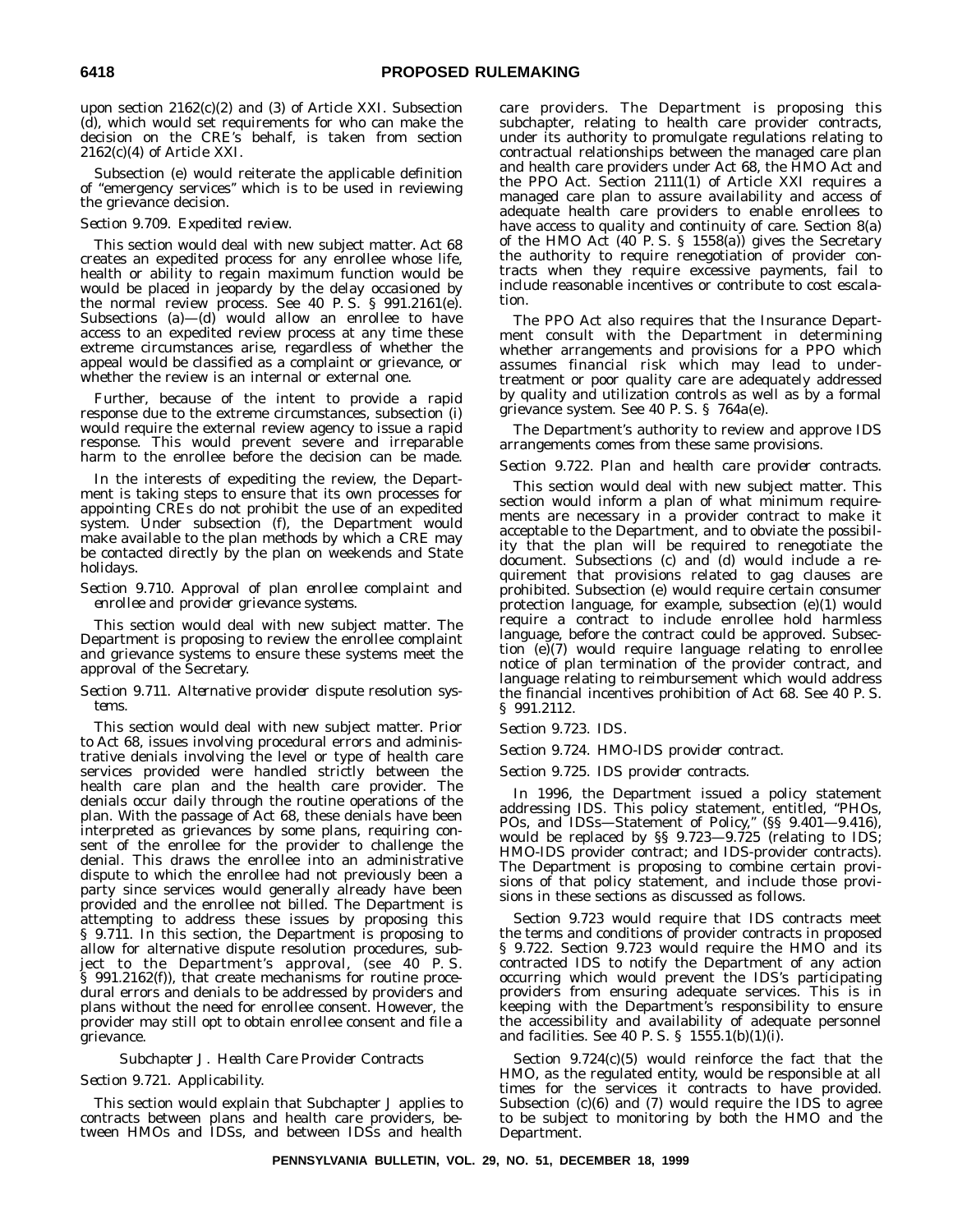Further, § 9.724 would protect the enrollee who is subject to a relationship. Subsection (c)(3) would prohibit the delay, reduction, denial or hindrance in any way of the provision of covered services to enrollees because of the contractual relationship between the IDS and the HMO. Subsection (c)(13) would require termination provisions that would be consistent with, and would enable enrollees to obtain the benefits of, the continuity of care requirements of Act 68. See 40 P. S. § 991.2117.

Section 9.725 would ensure that the contracts between the IDS and its providers make clear the chain of responsibility. This section would require language in the HMO—provider contracts that would ensure that all 3 parties, the provider, the IDS and the plan, would agree and concur that the HMO would have the ultimate responsibility. Further, the language would make clear that the Department would have the authority to review all 3 entities as it would the operations of HMO. Section 9.725 would prohibit language in the contract that would prevent the Department or the HMO from carrying out its functions and duties. Finally, paragraph (4) would require the inclusion in the contract of enrollee hold harmless language protecting enrollees from unexpected out-of-pocket costs.

#### *Subchapter K. CREs*

## *Section 9.741. Applicability.*

This section would explain that this subchapter applies to entities seeking certification to practice as CREs in this Commonwealth. This section also applies to licensed insurers for a limited purpose. Sections 2151 and 2152 of Article XXI give the Department the authority to set standards for and approve certification of CREs.

#### *Section 9.742. CREs.*

This section would deal with new subject matter. It would reflect the requirements of Act 68 regarding the certification of CREs. See 40 P. S. § 991.2151. Subsection (c) would also clarify that licensed insurers and managed care plans with certificates of authority may perform UR in accordance with the requirements of Act 68, but that it need not obtain a certification from the Department to do so.

#### *Section 9.743. Content of an application for certification as a CREs.*

This section would deal with new subject matter. It would establish requirements for the certification application of an entity seeing to perform UR within this Commonwealth. Among other things, subsection (c) would require the applicant to submit information concerning its organization, structure and function, including information concerning location, officers, directors and senior management, and a list of the plans in this Commonwealth for whom the entity currently performs UR. The Department is proposing to have this information provided because the Department will need to communicate with these organizations during external reviews. Also, the Department will need information to prevent conflict of interest situations from arising when it appoints CREs to undertake external reviews.

This section would also require the applicant to describe how it would be able to meet the terms and conditions in section 2152 of Article XXI. For example, subsection  $(c)(5)(i)$ —(iv) and (vi) would require the applicant to describe its ability to respond to telephone calls within the period of time set out in the act, its reviewer credentialing process, its ability to arrange for a wide range of health care providers to conduct the reviews, its procedures for ensuring confidentiality and its capacity for maintaining written records for a 3-year period. Subsection (c)(5)(viii) and (ix) would also require the applicant to provide information relating to its experience, including the length of time it has operated in the Commonwealth, if applicable, and a list of three clients for whom the applicant has performed UR.

The Department wants the application to provide it with sufficient information to ensure the applicant is capable of providing the services in accordance with Act 68.

Further, section 2151(c) of Article XXI permits the Department to adopt the standards for certification of CREs of a Nationally recognized accrediting body to the extent the standards meet and exceed the standards set forth in Act 68. Subsection  $(c)(5)(vi)$  would require an entity seeking certification to provide evidence of this accreditation if the applicant has undergone the accreditation.

#### *Section 9.744. CREs participating in internal and external grievance reviews.*

This section would deal with new subject matter. The Department is proposing to set additional requirements for a CRE wishing to participate in external grievance reviews as contemplated by Act 68. See 40 P. S. § 991.2162. Since this entity may have to participate in expedited reviews, subsection (a)(4) would provide additional information relevant to its ability to conduct an external review.

# *Section 9.745. Responsible applicant.*

This section would deal with new subject matter. This section would require an applicant to be a responsible person. Subsection (a) would define what this term would require. Subsection (b) would require the applicant to be able to utilize the appropriate standard of review in performing reviews, and would further require the applicant to be unbiased in its review.

# *Section 9.746. Fees for certification and recertification of CREs.*

This section would deal with new subject matter. The Department has the authority to establish fees for certification and recertification applications under section 2151(d) of Article XXI. Subsection (a) would require a fee of \$1,000 for the initial application for an entity seeking to perform internal URs, and an additional \$1,000 for any entity seeking to perform external reviews as well. Subsection (b) would require a fee of \$500 for any recertification application. These fees would be commensurate with the amount of administrative time and resources required to review and verify the information in the application (including site visits) and to periodically monitor compliance with the standards.

# *Section 9.747. Department review and approval of a certification request.*

This section would deal with new subject matter. This section would clarify the Department's authority to obtain additional information, inspect the books and records of the applicant and to perform site visits as it finds necessary to determine the applicant's compliance with Act 68 and the regulations. In lieu of a site visit by the Department, subsection (b) would permit the applicant to provide evidence of accreditation by a Nationally recognized accrediting body whose standards meet or exceed the standards of Act 68. If the applicant is not accredited, subsection (c) provides the applicant with the option to undergo a site inspection by a Nationally recognized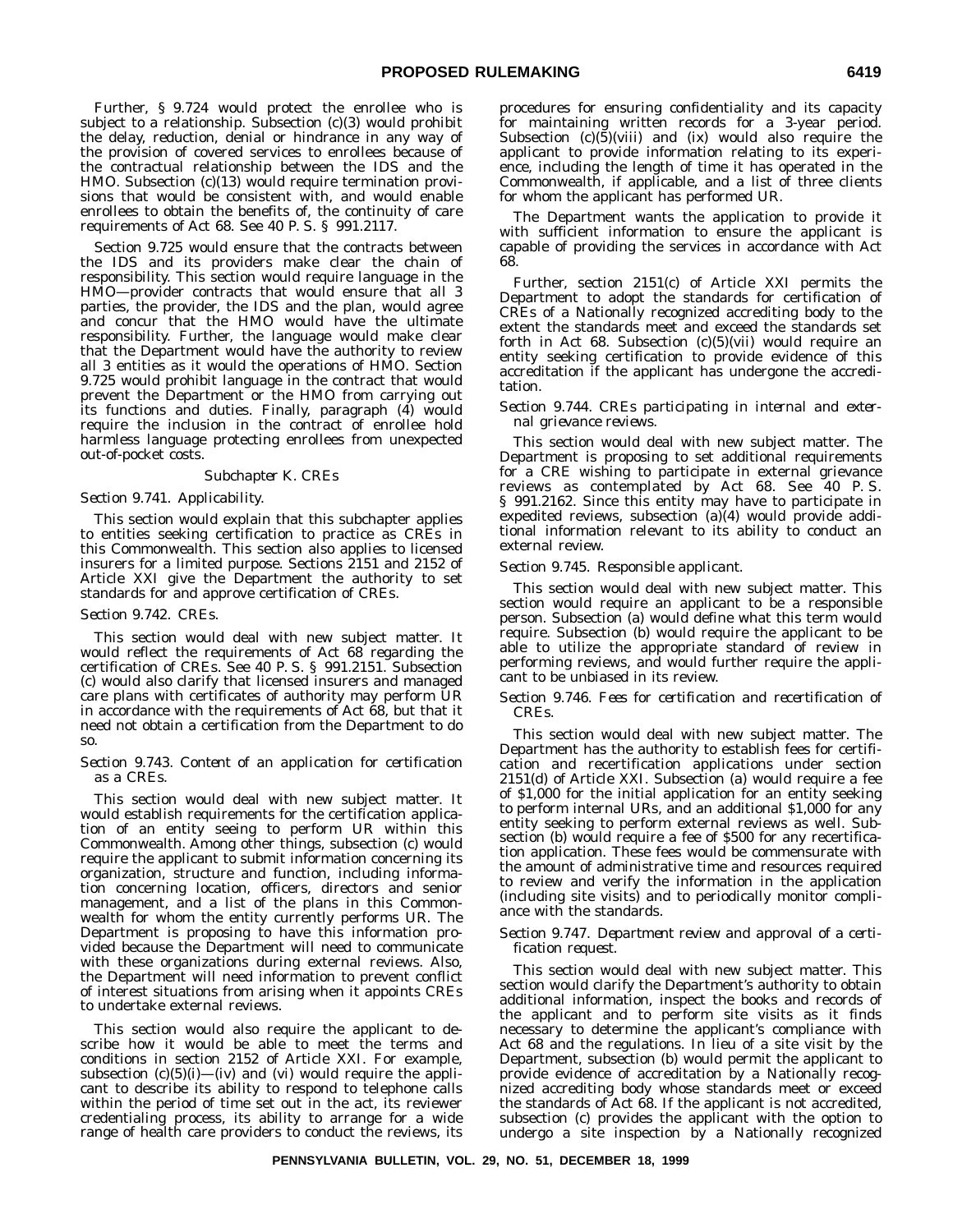accrediting body whose standards meet or exceed the standards of Act 68. The cost of a site visit would be borne by the applicant.

# *Section 9.748. Maintenance and renewal of CRE certification.*

This section would deal with new subject matter. It would allow the Department to monitor a CRE during the 3-year certification period to ensure compliance with Act 68 and proposed regulations, and for purposes of renewal of certification. Subsection (a) would provide for monitoring in several ways: periodic onsite inspections, proof of the CRE's continuing accreditation by a Nationally recognized accrediting body whose standards meet or exceed the standards of Act 68 or an onsite inspection by an accrediting body.

Subsection (b) would require the CRE to submit a renewal application to the Department 60 days prior to the end of the 3-year certification period. The renewal application would include evidence of the CRE's continued accreditation by a Nationally recognized accrediting body whose standards meet or exceed the standards of Act 68, a certification that the CRE has complied with and will continue to comply with Act 68 and the regulations and an updating of the CRE's originally filed list of conflicts of interest and list of CRE contracts with plans. The Department could perform the onsite inspection, or the CRE could opt to have the onsite inspection done by a Nationally recognized accrediting body.

# *Subchapter L. Credentialing*

# *Section 9.761. Provider credentialing.*

This section would deal with new subject matter. It would contain standards that would be modeled after standards utilized by a Nationally recognized accrediting body. The proposed standards would create a process by which a plan may critically evaluate credentials of new health care providers, and reevaluate the credentials and performance of currently contracted health care providers. Because managed care plans limit access to plan-selected and credentialed health care providers, these standards would ensure that the plan has an objective process by which it establishes and monitors its health care provider network. This further would ensure the provision of quality health care services to enrollees.

# *Affected Parties*

The proposed regulations would affect HMOs certified to do business in this Commonwealth; managed care plans as defined by Act 68; including certified HMOs, and enrollees served by and providers who participate in these managed care plans. The proposed regulations would also affect entities, which conduct or want to conduct internal or external URs, since Act 68 requires these CREs to be certified by the Department. Licensed insurers would also be affected by proposed § 9.742. Licensed insurers and managed care plans with certificates of authority performing UR are required to comply with section 2152 of Article XXI. See 40 P. S. § 991.2151(e). Licensed insurers and managed care plans with certificates of authority are not required to seek certification.

# *Cost and Paperwork Estimates*

# A. *Cost*

The proposed regulations would have no measurable fiscal impact on local governments or the general public. The members of the general public enrolled in managed care plans governed by the regulations may ultimately

experience some increase in health care costs due to the statutory requirements, and the concurrent increase in monitoring of those plans by the Department and the Department of Insurance.

The replacement and revision of the current regulations in Chapter 9 would create no additional cost to the Commonwealth, since these revisions are intended to reflect the current operations of the Department. There will be no additional cost to the Commonwealth, however, there may be additional monitoring duties placed on the Department by Act 68. Those duties are reflected in provisions of the proposed regulations relating to health care accountability and access, complaints and grievances, provider contracts, accreditation of CREs and credentialing.

The proposed regulations relating to HMOs should not have a significant fiscal impact upon HMOs since comprehensive revision and updating of the HMO regulations should make compliance with those regulations easier. With respect to the requirements of Act 68, which the Department proposes to implement through its proposed regulations, there may be some increased cost to managed care plans. The proposed regulations and Act 68 would require a certain composition of review committees, which may add to the cost of the review. The additional disclosure requirements of Act 68 may also have a fiscal impact upon managed care plans, including HMOs.

The proposed regulations would also create a fiscal impact on entities wishing to be certified as CREs. Act 68 authorizes the Department to adopt an application fee for entities requesting certification. The Department is proposing to do so in its proposed regulations. This certification requirement would not apply either to licensed insurers wishing to perform this function, or managed care entities with certificates of authority.

# B. *Paperwork*

There would be changes in paperwork requirements associated with the proposed regulations. While the proposed regulations relating solely to HMOs would not alter paperwork requirements for those entities to obtain and maintain certificates of authority, the proposed regulations intended to implement Article XXI would require submission of documents from entities not previously regulated. These requirements would impact the Department, which would be required to review additional contracts and grievance and complaint procedures submitted by managed care plans, and requests for certification from CREs. The Department would also coordinate the external review procedure in Act 68, which would require the Department to appoint and oversee the operations of the CRE conducting the review.

There may be additional paperwork for managed care plans that are not HMOs, since they would be required for the first time to submit complaint and grievance procedures and data to the Department. HMOs are required by current regulations to make these submissions. Act 68 itself creates additional paperwork, since the plans must comply with the mandated complaint and grievance systems detailed in that act. Depending upon how plans operated their grievance systems prior to Act 68, that act and the Department's proposed regulations could require additional paperwork of the plans. Further, again depending upon how managed care plans operated prior to Act 68, that act's requirement that certain disclosures be made to enrollees could result in an increase in paperwork.

Act 68 also creates additional paperwork for CREs. Under Act 68, CREs are required to obtain certification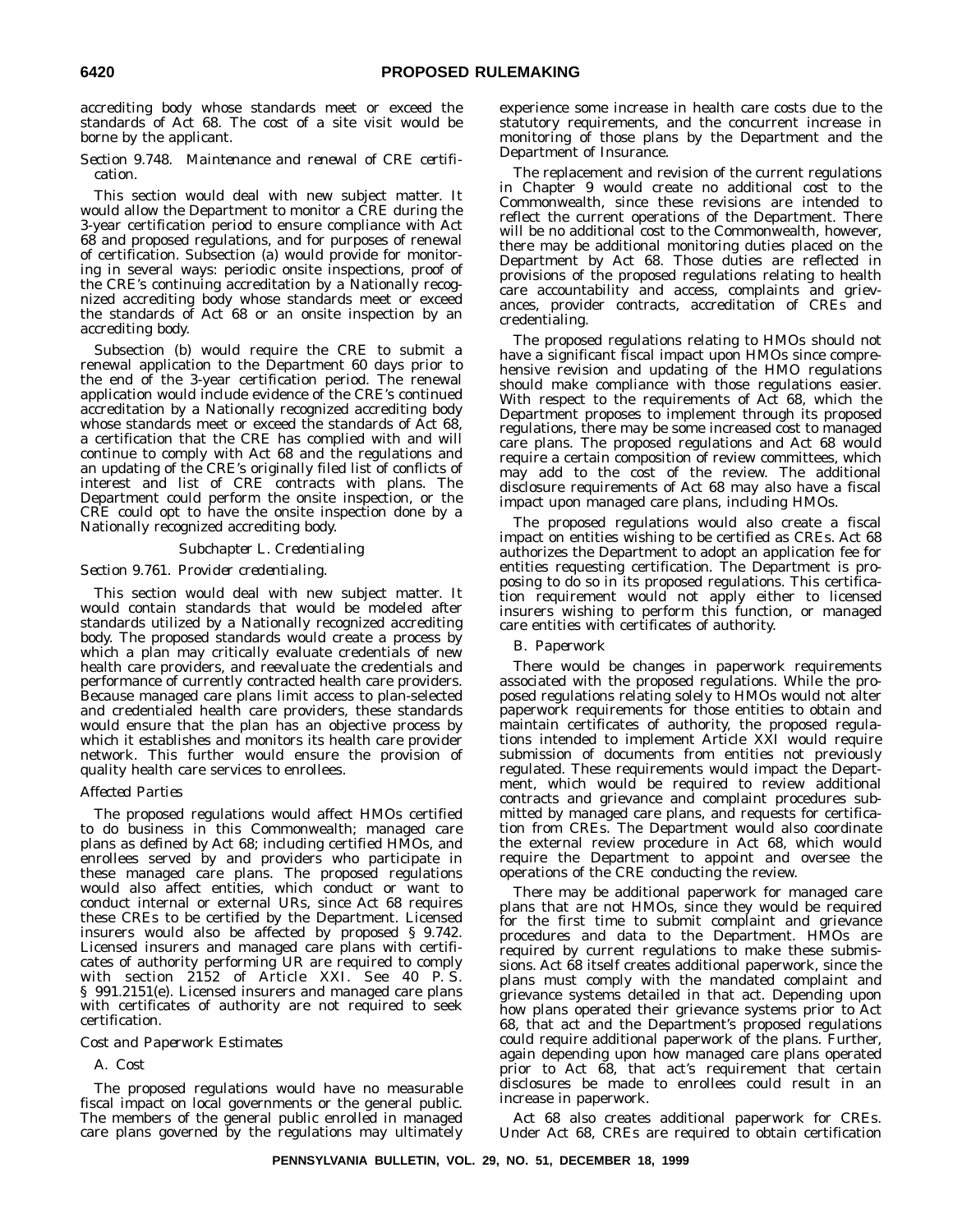from the Department to perform utilization reviews of health care services delivered or proposed to be delivered in this Commonwealth. Prior to the passage of Act 68, this requirement did not exist.

Act 68 and the proposed regulations might also create some different or additional paperwork for those members of the general public who obtain health care through managed care plans covered by Act 68. Depending upon the dispute resolution system established by plans prior to Act 68, there might be alterations in the manner in which an enrollee must utilize these procedures.

# *Effective Dates/Sunset Date*

The proposed regulations will become effective upon publication of final-form regulations in the *Pennsylvania Bulletin*. No sunset date has been established. The Department will continually review and monitor the effectiveness of these regulations.

#### *Statutory Authority*

The Department's authority to promulgate these proposed regulations is based upon three statutes: the HMO Act (40 P. S. §§ 1551—1567); section 630 of The Insurance Company Law of 1921, known as the PPO Act (40 P. S. § 764a(e)); and Act 68.

The Department has authority to promulgate regulations relating to the certification and operations of HMOs under section 14 of the HMO Act (40 P. S. § 1564). Section 5.1(a) of the HMO Act provides the Department with the authority to determine what information to require in a corporation's application for certification as an HMO. Section  $5.1(b)(1)(i)$  of the HMO Act provides the Department with authority to determine whether an HMO has demonstrated potential ability to assure both availability and accessibility of adequate personnel and facilities in manner enhancing availability, accessibility and continuity of services. Section  $5.1(b)(1)(ii)$  of the HMO Act provides the Department with authority to determine whether an HMO has demonstrated it has arrangements for an ongoing quality of health care assurance program. Section  $5.1(b)(1)(iii)$  of the HMO Act provides the Department with authority to determine whether an HMO has appropriate mechanisms to effectively provide or arrange for provision of basic health care services on a prepaid basis. Section  $8(a)$  of the HMO Act  $(40 \text{ P. S. } \S \quad 1558(a))$ allows the Secretary to require renegotiation of provider contracts when those contracts provide for excessive payments, fail to include reasonable incentives or contribute to escalation of costs of health care services to enrollees. Section 8(a) of the HMO Act also permits the Secretary to require renegotiation when determined that the contracts are inconsistent with the purposes of the HMO Act. Section 10(e) of the HMO Act (40 P. S. § 1560(e)) requires that an HMO establish and maintain a grievance resolution system satisfactory to the Secretary. Section  $11(c)$  of the HMO Act  $(40 \t{P} S. \t{S} 1561(c))$ provides the Secretary and his agents with free access to all books, records, papers and documents that relate to the nonfinancial business of the HMO. Finally, section 15 of the HMO Act (40 P. S. § 1565) provides the Department with the authority to suspend or revoke an HMO's certificate of authority, or to fine the HMO for violations of the HMO Act.

The Department has authority to promulgate regulations relating to the health care accountability and protection provisions of Act 68 under section 2181(e) of Article XXI (40 P. S. § 991.2181(e)). Act 68 governs managed care plans, which include, by definition, HMOs and gatekeeper PPOs. See the definition of ''managed care

plan'' in 40 P. S. § 991.2102. Act 68 also regulates CREs operating or wishing to operate in this Commonwealth. See 40 P. S. §§ 991.2151 and 991.2152. The Department has authority to enforce compliance with Article XXI under section 2181(d) of Article XXI (40 P. S. § 991.2181(d)), and to impose fines, obtain injunctions, require plans of correction and ban enrollment under section 2182 of Article XXI (40 P. S. § 991.2182).

Section 2102(g) of The Administrative Code of 1929 (71 P. S. § 532(g)) provides the Department with general authority to promulgate its regulations.

The Department also has authority to review and approve grievance resolution systems and to require quality and utilization controls of certain PPOs under the PPO Act. Section 630 of The Insurance Company Law of 1921 requires that the Insurance Department consult with the Department in determining whether arrangements and provisions for a PPO which assumes financial risk which may lead to undertreatment or poor quality care are adequately addressed by quality and utilization controls as well as by a formal grievance system.

### *Regulatory Review*

Under section 5(a) of the Regulatory Review Act (71 P. S. § 745.5(a)), on December 8, 1999, the Department submitted a copy of this proposed rulemaking to the Independent Regulatory Review Commission (IRRC) and to the Chairpersons of the House Health and Human Services Committee and the Senate Public Health and Welfare Committee. In addition to submitting the proposed rulemaking, the Department has provided IRRC and the Committees with a copy of a Regulatory Analysis Form prepared by the Department in compliance with Executive Order 1996-1, ''Regulatory Review and Promulgation.'' A copy of this material is available to the public upon request.

If IRRC has objections to any portion of the proposed rulemaking, it will notify the Department by February 17, 2000. The notifications shall specify the regulatory review criteria, which have not been met by that portion. The Regulatory Review Act specifies detailed procedures for review, prior to final publication of the regulation by the Department, the General Assembly and the Governor, of objections raised.

## *Contact Person*

Interested persons are invited to submit written comments, suggestions or objections regarding the proposed regulations to Stacy Mitchell, Director, Bureau of Managed Care, Pennsylvania Department of Health, P. O. Box 90, Harrisburg, PA 17108-0090 (717) 787-5193, within 30 days after publication of this proposed rulemaking in the *Pennsylvania Bulletin.* Persons with a disability who wish to submit comments, suggestions or objections regarding the proposed rulemaking to Ms. Mitchell may do so in an alternative format (such as, audio tape, Braille) or by using V/TT (717) 783-6514 for speech or hearing impaired persons or the Pennsylvania AT&T Relay Service at (800) 654-5984[TT]. Persons who require an alternative format of this document may contact Ms. Mitchell at the above address or telephone numbers so that necessary arrangements may be made.

> ROBERT S. ZIMMERMAN, Jr., *Secretary*

**Fiscal Note:** 10-160. No fiscal impact; (8) recommends adoption.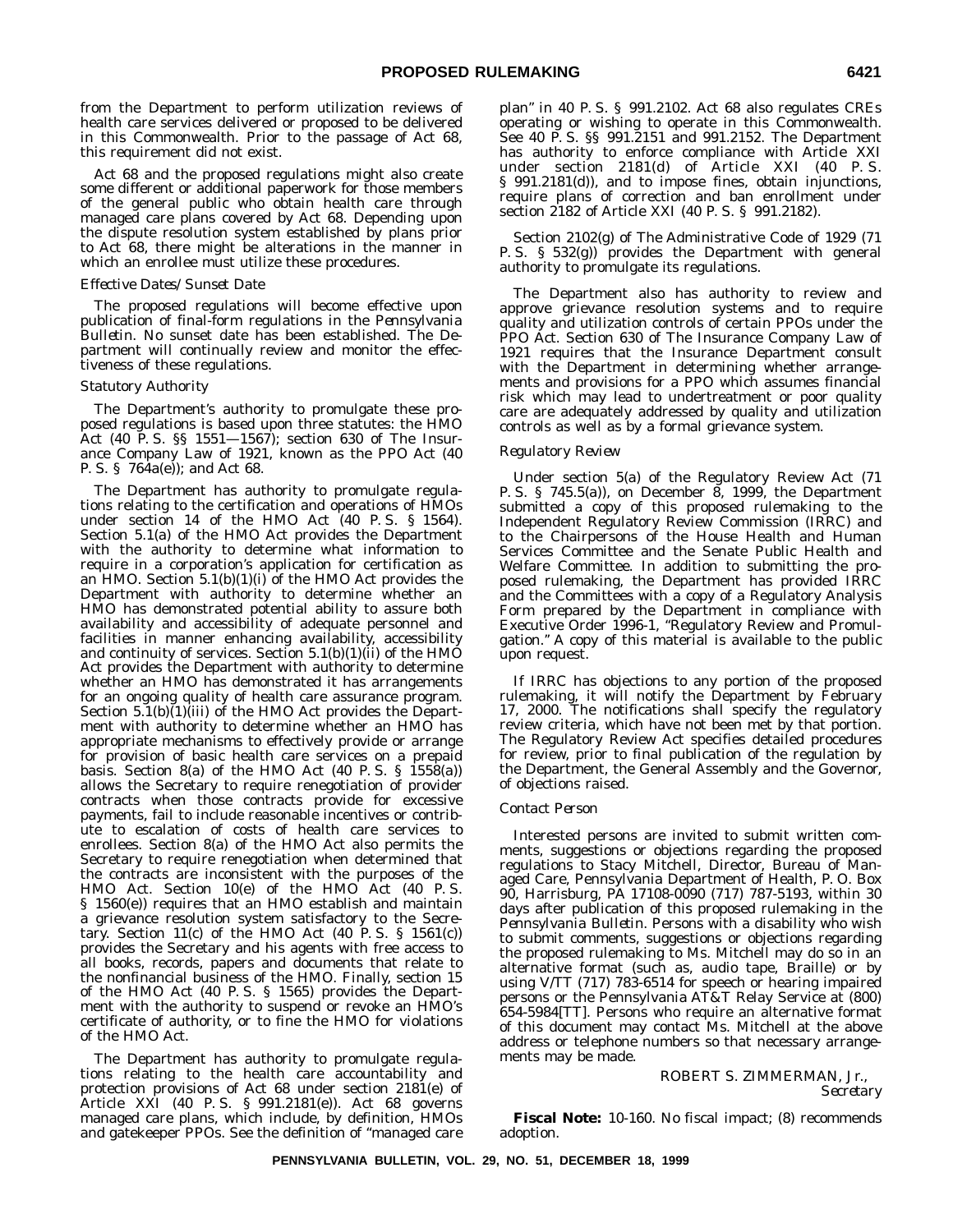## **Annex A**

## **TITLE 28. HEALTH AND SAFETY PART I. GENERAL HEALTH**

## **CHAPTER 9. MANAGED CARE ORGANIZATIONS**

## **Subchapter A. (Reserved)**

(*Editor's Note:* Sections 9.1, 9.2, 9.31, 9.32, 9.51—9.55, 9.71—9.77 and 9.91—9.97 as they appear in 28 Pa. Code pages 9-2 to 9-18, serial pages (248720), (229397) to (229399), (213093) to (213096), (248721) to (248722), (213099) to (213104) and (239541) to (239542) are proposed to be deleted in their entirety.)

#### **§ 9.1. (Reserved).**

**§ 9.2. (Reserved).**

**§ 9.31. (Reserved).**

**§ 9.32. (Reserved).**

**§§ 9.51—9.55. (Reserved).**

**§§ 9.71—9.77. (Reserved).**

**§§ 9.91—9.97. (Reserved).**

## **Subchapter D. (Reserved)**

(*Editor's Note:* Sections 9.401—9.415 as they appear at 28 Pa. Code pages 9-41 to 9-53, serial pages (213130), (248723) to (248724), (213133) to (213140) and (248725) as proposed to be deleted in their entirety.)

## **§§ 9.401—9.416. (Reserved).**

#### **Subchapter E. (Reserved)**

(*Editor's Note:* Sections 9.501—9.519 as they appear at 28 Pa. Code pages 9-54 to 9-70, serial pages (248726) to (248742).)

#### **§§ 9.501—9.519. (Reserved).**

## **Subchapter F. GENERAL**

Sec.<br>9.601. 9.601. Applicability.<br>9.602. Definitions.

- 9.602. Definitions.<br>9.603. Technical a
- 9.603. Technical advisories.<br>9.604. Plan reporting required
- Plan reporting requirements. 9.605. Department investigations.
- 9.606. Penalties and sanctions.

## **§ 9.601. Applicability.**

(a) This chapter applies to managed care plans as defined by section  $2102$  of the act  $(40 \text{ P. S. } § 991.2102)$ unless expressly stated otherwise. Plans are advised to consult the regulations of the Insurance Department on these topics. See 31 Pa. Code Chapters 154 and 301 (relating to quality health care accountability and protection; and health maintenance organizations) to ensure complete compliance with Commonwealth requirements.

(b) An entity, including an IDS, subcontracting with a managed care plan to provide services to enrollees shall meet the requirements of Article XXI of the act and Subchapters H—L for services provided to those enrollees.

(c) Section 9.742 (relating to CREs) applies to licensed insurers and managed care plans with certificates of authority.

(d) This chapter does not apply to ancillary service plans.

## **§ 9.602. Definitions.**

The following words and terms, when used in this chapter, have the following meanings, unless the context clearly indicates otherwise:

*Act—*The Insurance Company Law of 1921 (40 P. S. §§ 361—991.2361).

*Act 68*—The act of June 17, 1998 (P. L. 464, No. 68) (40 P. S. §§ 991.2001—991.2361) which added Articles XX and XXI of the act.

*Ancillary service plan*—

(i) An individual or group health insurance plan, subscriber contract or certificate, that provides exclusive coverage for dental services or vision services.

(ii) The term also includes Medicare Supplement Policies subject to section 1882 of the Social Security Act (42 U.S.C.A. § 1395ss) and the Civilian Health and Medical Program of the Uniformed Services (CHAMPUS) supplement.

*Ancillary services*—A health care service that is not directly available to enrollees but is provided as a consequence of another covered health care service, such as radiology, pathology, laboratory and anesthesiology.

Article XXI—Sections 2101—2193 of the act (40 P. S. §§ 991.2101—991.2193) relating to health care accountability and protection.

*Basic health services*—The health care services in § 9.651 (relating to HMO provision and coverage of basic health care services to enrollees).

*Certificate of authority*—The document issued jointly by the Secretary and the Commissioner that permits a corporation to establish, maintain and operate an HMO.

*CRE*—Certified utilization review entity. An entity certified under this chapter to perform UR on behalf of a plan.

*Commissioner*—The Insurance Commissioner of the Commonwealth.

#### *Complaint*—

(i) A dispute or objection by an enrollee regarding a participating health care provider, or the coverage (including contract exclusions and noncovered benefits), operations or management policies of a managed care plan, which has not been resolved by the managed care plan and has been filed with the plan or the Department or the Insurance Department.

(ii) The term does not include a grievance.

*Department*—The Department of Health of the Commonwealth.

*Drug formulary*—A listing of a managed care plan's preferred therapeutic drugs.

#### *Emergency service*—

(i) A health care service provided to an enrollee after the sudden onset of a medical condition that manifests itself by acute symptoms of sufficient severity or severe pain so that a prudent layperson who possesses an average knowledge of health and medicine could reasonably expect the absence of immediate medical attention to result in one or more of the following:

(A) Placing the health of the enrollee or, with respect to a pregnant woman, the health of the woman or her unborn child in serious jeopardy.

(B) Serious impairment to bodily functions.

(C) Serious dysfunction of any bodily organ or part.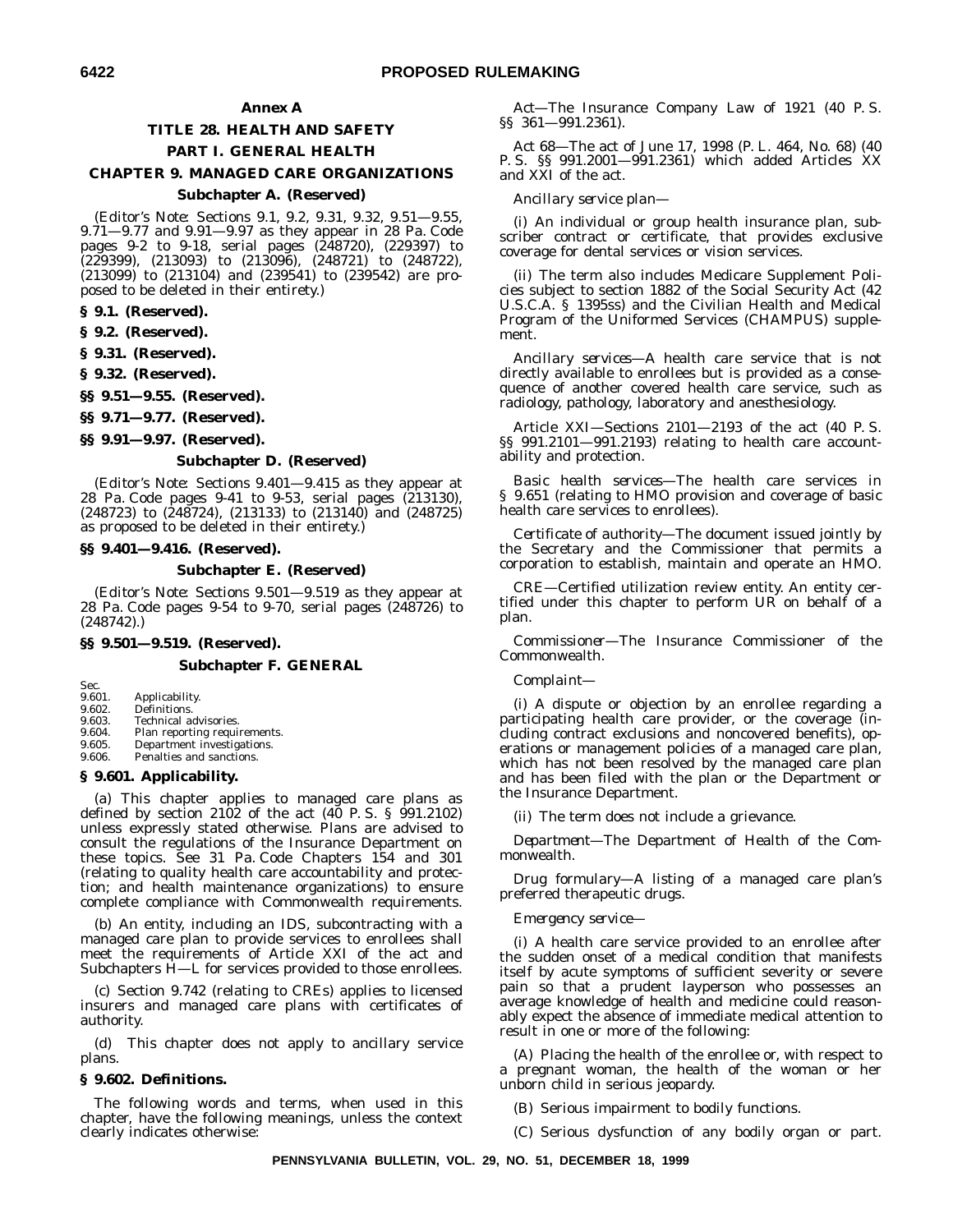(ii) Transportation and related emergency care provided by a licensed ambulance service shall constitute an emergency service if the condition is as described in subparagraph (i).

*Enrollee*—A policyholder, subscriber, covered person, member or other individual who is entitled to receive health care services under a managed care plan.

*External quality assurance assessment*—A review of an HMO's ongoing quality assurance program and operations conducted by a nonplan reviewer such as a Departmentapproved external quality review organization.

*External quality review organization*—An entity approved by the Department to conduct an external quality assurance assessment of an HMO.

*Foreign HMO*—An HMO incorporated, approved and regulated in a state other than the Commonwealth.

*Gatekeeper*—A health care provider, managed care plan or agent of a managed care plan, from which an enrollee must receive referral or approval for covered health care services as a requirement for payment of the highest level of benefits.

*Gatekeeper PPO*—A PPO requiring enrollee use of a gatekeeper from which an enrollee must receive referral or approval for covered health care services as a requirement for payment of the highest level of benefits.

*Grievance*—

(i) A request by an enrollee, or a health care provider with the written consent of the enrollee, to have a managed care plan or CRE reconsider a decision solely concerning the medical necessity and appropriateness of a health care service. If the managed care plan is unable to resolve the matter, a grievance may be filed regarding the decision that does one of the following:

(A) Disapproves full or partial payment for a requested health service.

(B) Approves the provision of a requested health care service for a lesser scope or duration than requested.

(C) Disapproves payment of the provision of a requested health care service but approves payment for the provision of an alternative health care service.

(ii) The term does not include a complaint.

*HMO—Health maintenance organization*—An organized system that combines the delivery and financing of health care and which provides basic health services to voluntarily enrolled members for a fixed prepaid fee.

*HMO Act*—The Health Maintenance Organization Act (40 P. S. §§ 1551—1568).

*Health care provider*—A licensed hospital or health care facility, medical equipment supplier or person who is licensed, certified or otherwise regulated to provide health care services under the laws of the Commonwealth, including a physician, podiatrist, optometrist, psychologist, physical therapist, certified nurse practitioner, registered nurse, nurse midwife, physician's assistant, chiropractor, dentist, pharmacist or an individual accredited or certified to provide behavioral health services.

*Health care service*—A covered treatment, admission, procedure, medical supply, equipment or other service, including behavioral health, prescribed or otherwise provided or proposed to be provided by a health care provider to an enrollee under a managed care plan contract.

*IDS—Integrated delivery system*—A partnership, association, corporation or other legal entity which does each of the following:

(i) Enters into a contractual arrangement with a plan.

(ii) Employs or contracts with health care providers.

(iii) Agrees under its arrangement with the plan to provide or arrange for the provision of covered health care services to enrollees.

(iv) Assumes under the arrangement with the plan full or partial responsibility for conducting any or all of the following activities: quality assurance, UR, credentialing, provider relations or enrollee services.

*Inpatient services*—Care at a licensed hospital, skilled nursing or rehabilitation facility, including preadmission testing, diagnostic testing performed during an inpatient stay, nursing care, room and board, durable medical equipment, ancillary services, inpatient drugs, meals and special diets, use of operating room and related facilities, use of intensive care and cardiac units and related services.

*Licensed insurer*—An individual, corporation, association, partnership, reciprocal exchange, inter-insurer, Lloyds insurer and other legal entity engaged in the business of insurance; fraternal benefit societies as defined in the Fraternal Benefit Societies Code (40 P. S. §§ 1142-101—1142-701), and PPOs as defined in section 630 of the act (40 P. S. § 764a).

*Managed care plan* or *plan*—

(i) A health care plan that uses a gatekeeper to:

(A) Manage the utilization of health care services.

(B) Integrate the financing and delivery of health care services to enrollees by arrangements with health care providers selected to participate on the basis of specific standards.

(C) Provide financial incentives for enrollees to use the participating health care providers in accordance with procedures established by the plan.

(ii) A managed care plan includes health care arranged through an entity operating under any of the following:

(A) Section 630 of the act.

(B) The HMO Act.

(C) The Fraternal Benefit Society Code.

(D) 40 Pa.C.S. §§ 6102—6127 which relates to hospital plan corporations.

(E) 40 Pa.C.S. §§ 6301—6334 which relates to professional health services plan corporations.

(iii) The term includes an entity, including a municipality, whether licensed or unlicensed, that contracts with or functions as a managed care plan to provide health care services to enrollees.

(iv) The term does not include ancillary service plans or an indemnity arrangement which is primarily fee for service.

*Medical management*—A function that includes any aspect of UR, quality assurance, case management and disease management and other activities for the purposes of determining, arranging, monitoring or providing effective and efficient health care services.

*Member*—An enrollee.

*Outpatient services*—Outpatient medical and surgical, emergency room and ancillary services including ambula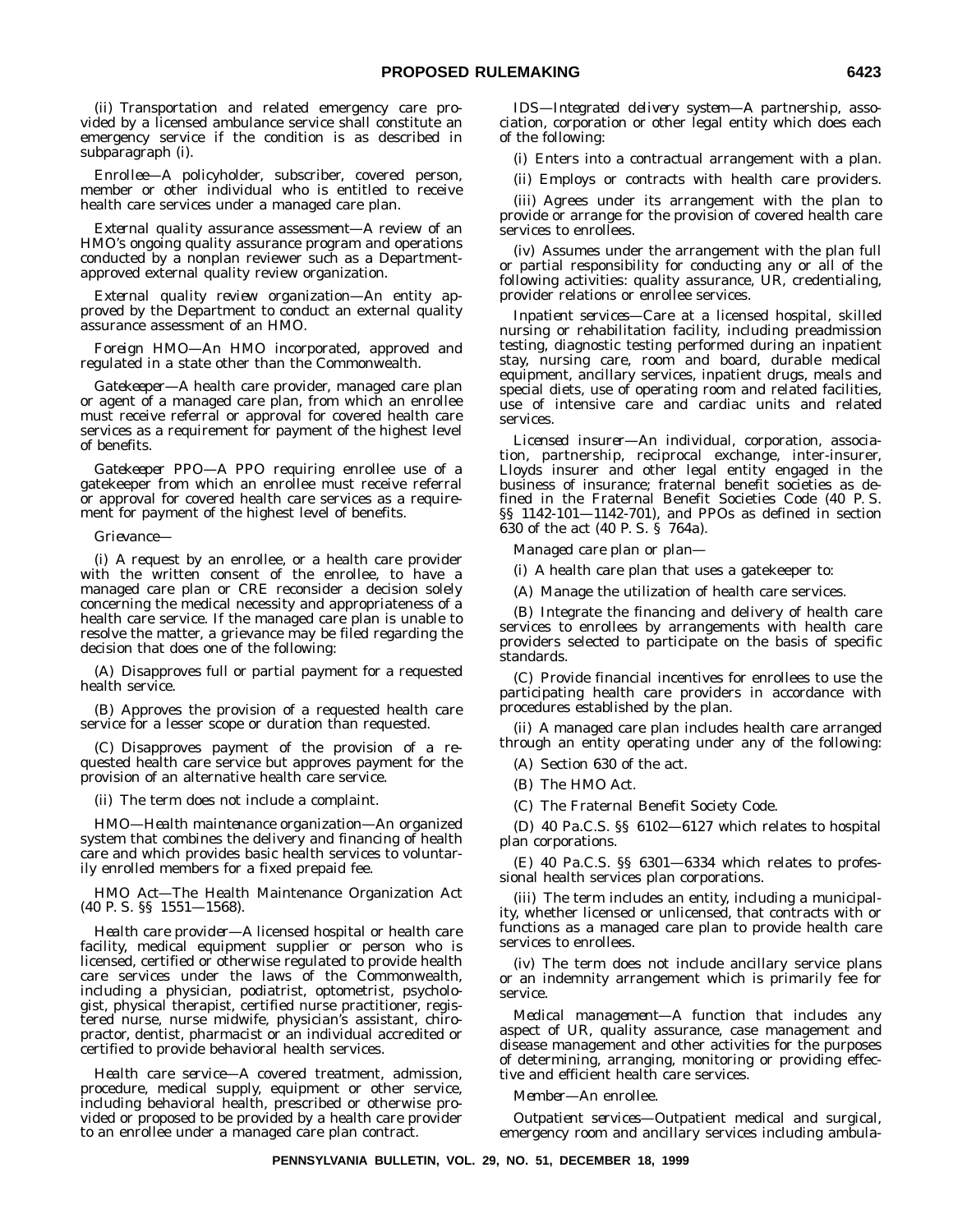tory surgery and all ancillary services pursuant to ambulatory surgery, outpatient laboratory, radiology and diagnostic procedures, emergency room care that does not result in an admission within 24 hours of the delivery of emergency room care and other outpatient services covered by the plan.

*Outpatient setting*—A physician's office, outpatient facility, ambulatory surgical facility or a hospital when a patient is not admitted for inpatient services.

*PCP—Primary care provider*—A health care provider who, within the scope of the provider's practice, supervises, coordinates, prescribes or otherwise provides or proposes to provide health care services to an enrollee; initiates enrollee referral for specialist care; and maintains continuity of enrollee care.

*POS plan—Point-of-service plan—*

(i) A health care plan which requires an enrollee to select and utilize a gatekeeper to obtain the highest level of benefits with the least amount of out-pocket expense for the enrollee.

(ii) A POS plan may be provided by an HMO or by a gatekeeper PPO.

*PPO—*A preferred provider organization.

*Preventive health care services*—

(i) Services provided by the plan to provide for the prevention, early detection and minimization of the ill effects and causes of disease or disability.

(ii) The services include prenatal and well baby care, immunizations and periodic physical examinations.

*Provider network*—The health care providers designated by a plan to provide health care services to enrollees.

*Secretary*—The Secretary of Health of the Commonwealth.

*Service area*—The geographic area in which the plan has received approval to operate from the Department.

*UR—Utilization review*—

(i) A system of prospective, concurrent or retrospective UR, performed by a utilization review entity or health care plan, of the medical necessity and appropriateness of health care services prescribed, provided or proposed to be provided to an enrollee.

(ii) The term does not include any of the following:

(A) Requests for clarification of coverage, eligibility or health care service verification.

(B) A health care provider's internal quality assurance or UR process unless the review results in denial of payment for a health care service.

## **§ 9.603. Technical advisories.**

The Department may issue technical advisories to assist plans in complying with the HMO Act, Article XXI and this chapter. The technical advisories do not have the force of law or regulation, but will provide guidance on how a plan may maintain compliance with the HMO Act, Article XXI and this chapter.

## **§ 9.604. Plan reporting requirements.**

(a) *Annual reports.* A plan shall submit to the Department on or before April 30 of each year, a detailed report of its activities during the preceding calendar year. The plan shall submit the report in a format specified by the Department in advance of the reporting date, and shall include, at a minimum, the following information:

(1) Enrollment and disenrollment data by product line—for example, commercial, Medicare and Medicaid and by county.

(2) Health care services utilization data.

(3) Data relating to complaints and grievances.

(4) A copy of the current enrollee literature, including subscription agreements, enrollee handbooks and any mass communications to enrollees concerning complaint and grievance rights and procedures.

(5) A copy of the plan's current provider directory.

(6) A statement of the number of physicians leaving the plan and of the number of physicians joining the plan.

(7) A listing of all IDS arrangements and enrollment by each IDS.

(8) Copies of the currently utilized generic or standard form health care provider contracts including copies of any deviations from the standard contracts and reimbursement methodologies.

(9) A copy of the quality assurance report submitted to the plan's Board of Directors.

(10) A listing, including contacts, addresses and phone numbers, of the contracted CREs that perform UR on behalf of the plan or a contracted IDS.

(11) Other information which the Department may request, upon advance notice to the plan.

(b) *Quarterly reports.* Four times per year, a plan shall submit to the Department two copies of a brief quarterly report summarizing key utilization, enrollment, and complaint and grievance system data. Each quarterly report shall be filed with the Department within 45 days following the close of the preceding calendar quarter. The plan shall submit each quarterly report in a format specified by the Department for that quarterly report.

## **§ 9.605. Department investigations.**

(a) The Department may investigate information contained in annual, quarterly or special reports, enrollee complaints relating to quality of care or service, or the deficiencies identified in the course of external quality reviews.

(b) Investigation may include onsite inspection of an HMO's facilities and records, and may include onsite inspection of the facilities and records of any IDS subcontractor.

(c) The Department or its agents shall have free access to all books, records, papers and documents that relate to the business of the HMO, other than financial business.

(d) The Department will have access to medical records of HMO enrollees for the sole purpose of determining the quality of care, investigating complaints or grievances, enforcement, or other activities relating to ensuring compliance with Article XXI, this chapter or other laws of the Commonwealth.

(e) The Department may request submission by the HMO of a special report detailing any aspect of its operations relating to the provision of health care services to enrollees, provider contracting or credentialing, operation of the enrollee complaint and grievance system, or quality assessment.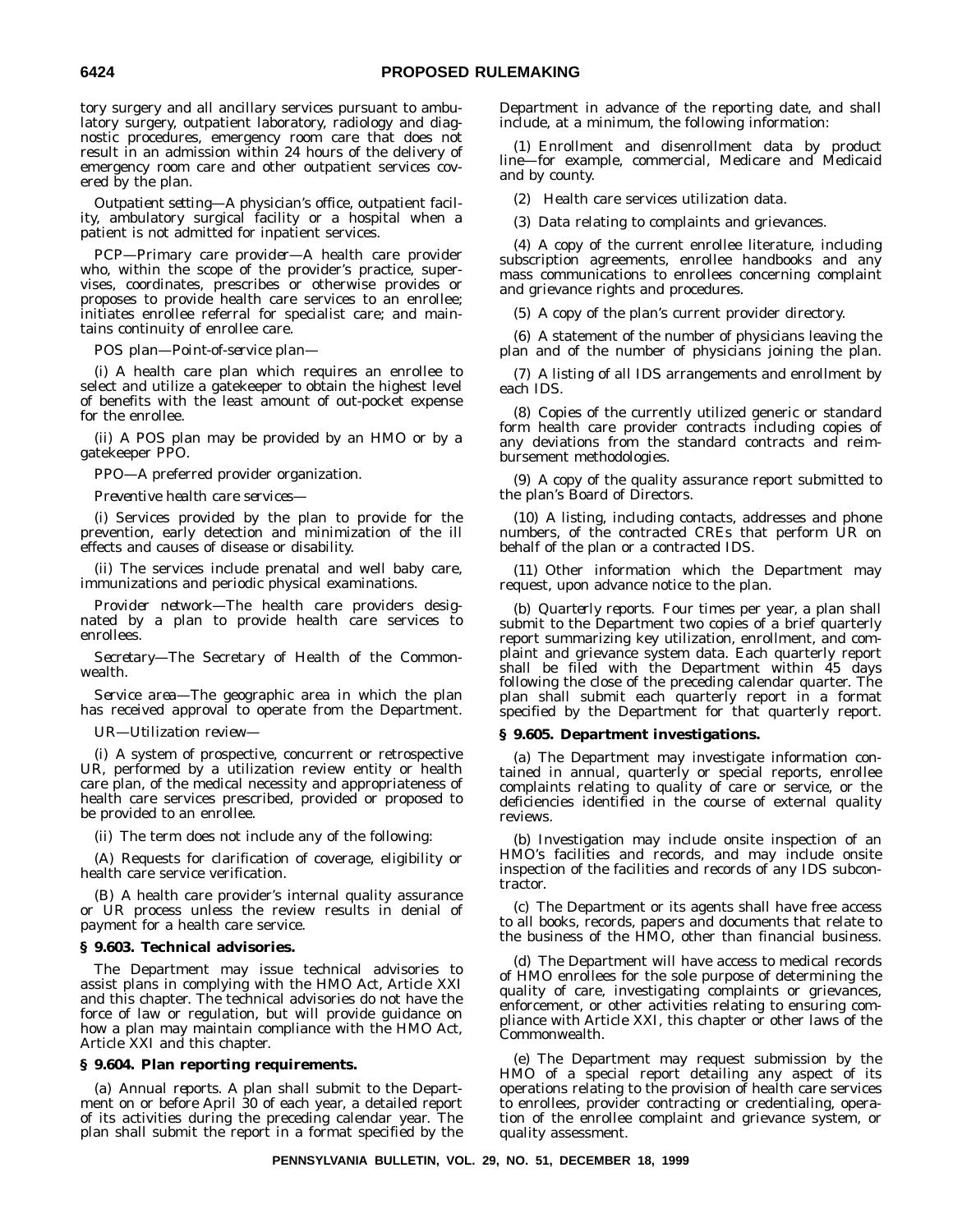## **§ 9.606. Penalties and sanctions.**

(a) For violations of Article XXI and this chapter, the Department may take one or more of the following actions:

(1) Impose a civil penalty of up to \$5,000 per violation.

(2) Maintain an action in the name of the Commonwealth for an injunction to prohibit the activity that violates the provisions.

(3) Issue an order temporarily prohibiting the plan from enrolling new members.

(4) Require the plan to develop and adhere to a plan of correction approved by the Department which the plan shall make available to enrollees upon written request. The Department will monitor compliance with the plan of correction.

(b) For violations of the HMO Act and this chapter, the Department may suspend or revoke a certificate of authority or impose a penalty of not more than \$1,000 for each unlawful act committed if the Department finds that one or more of the following conditions exist:

(1) The HMO is providing inadequate or poor quality care, either directly, through contracted providers or through the operations of the HMO, thereby creating a threat to the health and safety of its enrollees.

(2) The HMO is unable to fulfill its contractual obligations to its enrollees.

(3) The HMO has advertised its services in an untrue, misrepresentative, misleading, deceptive or unfair manner either directly or through any person on its behalf.

(4) The HMO has substantially failed to comply with the HMO Act.

(c) Before the Department may act under subsection (b), the Department will provide the HMO with written notice specifying the nature of the alleged violation and fixing a time and place, at least 10 days thereafter, when a hearing of the matter shall be held. Hearing procedures and appeals shall be conducted in accordance with 2 Pa.C.S. (relating to administrative law and procedure).

(d) A plan may appeal the decision to impose a penalty under subsection  $(a)(1)$  or to issue an order under subsection (a)(3) under 2 Pa.C.S. Chapter 5, Subchapter A (relating to practice and procedure of Commonwealth agencies).

# **Subchapter G. HMOS**

**GENERALLY**

Sec.<br>9.621.

9.621. Applicability.<br>9.622. Prohibition a

9.622. Prohibition against uncertified HMOs.<br>9.623. Preapplication development activities. Preapplication development activities.

## **APPLICATION FOR CERTIFICATE OF AUTHORITY**

- 9.631. Content of an application for an HMO certificate of authority.<br>9.632. HMO certificate of authority review by the Department.
- 9.632. HMO certificate of authority review by the Department.<br>9.633. HMO board requirements.
- 9.633. HMO board requirements.<br>9.634. Location of HMO activities 9.634. Location of HMO activities, staff and materials.<br>9.635. Delegation of HMO operations.
- 9.635. Delegation of HMO operations.

9.636. Issuance of a certificate of authority to a foreign HMO.

## **OPERATIONAL STANDARDS**

- 9.651. HMO provision and coverage of basic health services to enrollees.
- 9.652. HMO provision of other than basic health services to enrollees.<br>9.653. Use of co-payments and co-insurances in HMOs.
- 9.653. Use of co-payments and co-insurances in HMOs.<br>9.654. HMO provision of limited networks to select enr
- 9.654. HMO provision of limited networks to select enrollees.<br>9.655. HMO external quality assurance assessment.
- 9.655. HMO external quality assurance assessment.<br>9.656. Standards for approval of point-of-service of
- Standards for approval of point-of-service options by HMOs.

## **GENERALLY**

## **§ 9.621. Applicability.**

(a) This subchapter applies to corporations that propose to undertake to establish, maintain and operate an HMO within this Commonwealth, with the exception of an HMO exempted under sections 16 and 17(b) of the HMO Act (40 P. S. §§ 1566 and 1567(b)).

(b) This subchapter is intended to ensure that HMOs certified by the Commonwealth offer increased competition and consumer choice which serve to advance quality assurance, cost effectiveness and access to health care services.

## **§ 9.622. Prohibition against uncertified HMOs.**

(a) A corporation may not, within this Commonwealth, solicit enrollment of members, enroll members or deliver prepaid basic health services, by or through an HMO, unless it has received a certificate of authority from the Secretary and Commissioner to operate and maintain the HMO.

(b) A foreign HMO may not, within this Commonwealth, solicit enrollment of members, enroll members or deliver prepaid basic health care services unless it has received a certificate of authority from the Secretary and the Commissioner to operate and maintain an HMO.

## **§ 9.623. Preapplication development activities.**

The Department will, upon request, provide technical advice and assistance to persons proposing to develop an HMO, including review of health care services provider contracts to be used to establish and maintain an acceptable health care services provider network. A network is required for approval of a certificate of authority.

#### **APPLICATION FOR CERTIFICATE OF AUTHORITY**

## **§ 9.631. Content of an application for an HMO certificate of authority.**

An application for a certificate of authority under the HMO Act shall include completed application forms as the Secretary and Commissioner may require. An application for a certificate of authority will not be deemed complete unless it includes at least the following information:

(1) Organizational information including a copy of the applicant's articles of incorporation, bylaws that include a description of the manner by which subscribers will be selected and appointed to the board of directors, an organization chart and clear disclosure of the relationship between the applicant and any affiliated entities owned or controlled by the applicant or which directly or indirectly own or control the applicant.

(2) A list of names, addresses and official positions of the board of directors of the applicant, and of persons who are responsible for the affairs of the applicant, including: President/Chief Executive Officer; Medical Director; Chief Financial Officer; Chief Operating Officer; Directors of Quality Assurance, Utilization Review, Provider Relations, Member Services; and the Director of the Enrollee Complaint and Grievance Process if this responsibility does not fall under one of the previous directorships listed. Resumes shall be included for Chairperson of the Board and the positions listed in this paragraph.

(3) The address of the registered office, in this Commonwealth, where the HMO can be served with legal process.

(4) A copy of each proposed standard form health care services provider contract and each IDS contract includ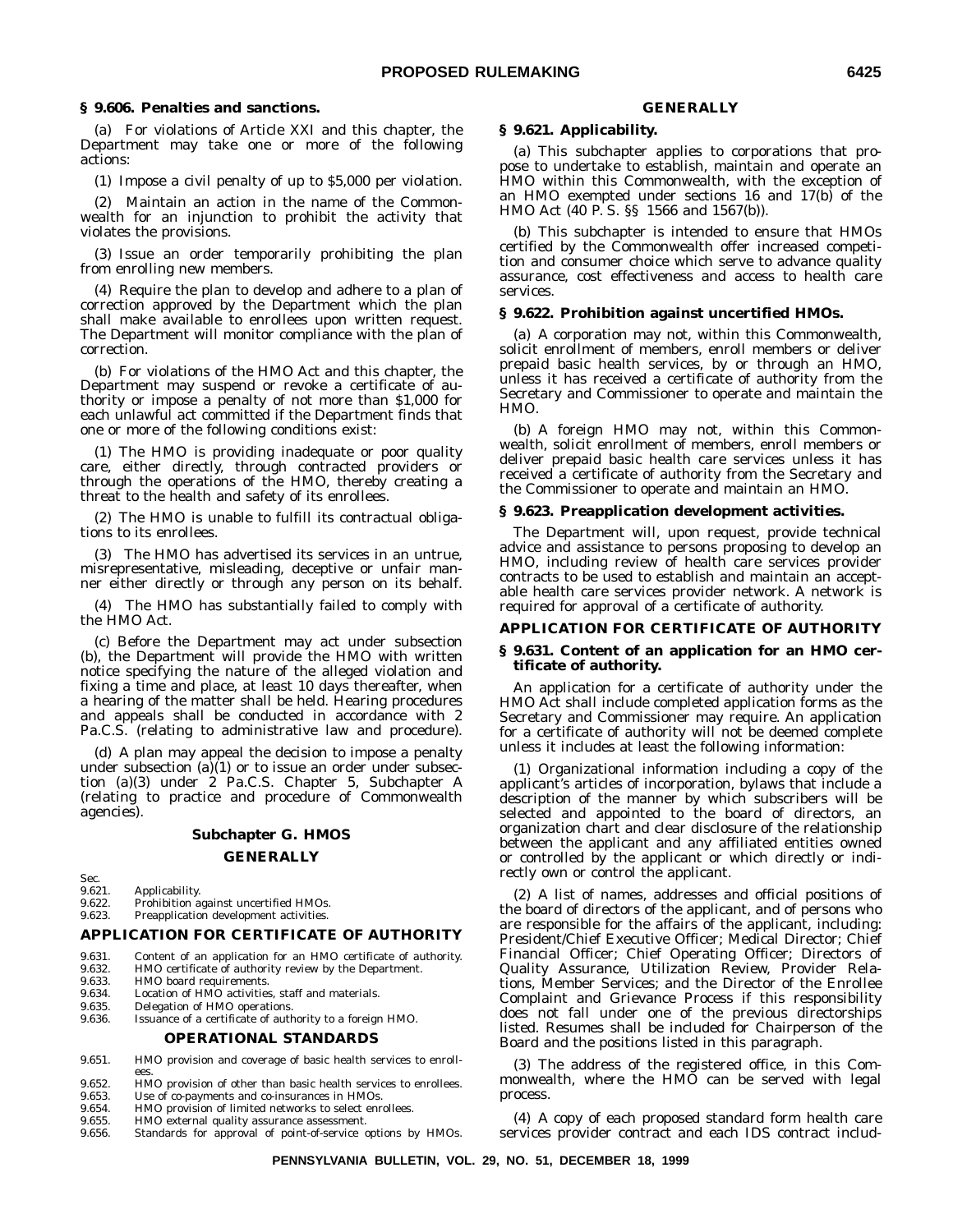ing a detailed description of the types of financial incentives that the HMO may utilize.

(5) A copy of the HMO's proposed contracts with individual enrollees and groups of enrollees describing the health care coverage to be provided to each individual or group.

(6) A description of the proposed plan services area by county, including demographic data of prospective enrollees and location of contracted providers.

(7) A detailed description of the applicant's proposed enrollee complaint and grievance systems.

(8) A detailed description of the applicant's proposed system for ongoing quality assurance.

(9) A detailed description of the applicant's proposed UR system.

(10) A copy of the applicant's proposed confidentiality policy.

(11) A detailed description of the applicant's proposed provider credentialing system, and standards for ongoing recredentialing activities incorporating quality assurance, UR and enrollee satisfaction measures.

(12) A description of the applicant's capacity to collect and analyze necessary data related to utilization of health care services and to provide the Department with the periodic reports specified in § 9.604 (relating to plan reporting requirements), including a description of the system whereby the records pertaining to the operations of the applicant, including membership and utilization data, are identifiable and distinct from other activities the entity undertakes.

(13) If the applicant intends to delegate any UR functions to a subcontractor, evidence of the subcontractor's certification as a CRE under Subchapter K (relating to CREs) if the certification is required.

(14) A detailed description of the applicant's ability to assure both the availability and accessibility of adequate personnel and facilities to serve enrollees in a manner enhancing access, availability and continuity of covered health care services.

(15) A copy of each contract with an individual or entity for the performance on the HMO's behalf of necessary HMO functions, including marketing, enrollment and administration, and each contract with an insurance company, hospital plan corporation or professional health services corporation for the provision of insurance or indemnity or reimbursement against the cost of health care services provided by the HMO.

(16) A detailed description of the applicant's incentives and mechanisms for cost-control within the structure and function of the applicant.

(17) Other information the applicant may wish to submit for consideration.

(18) Other information the Department requests as necessary to review the applicant's application for compliance with the HMO Act, Act 68 and this chapter.

## **§ 9.632. HMO certificate of authority review by the Department.**

(a) The applicant shall submit a complete application to both the Department and the Insurance Department.

(b) Upon receipt of a complete application for a certificate of authority the Department will publish notification of receipt in the *Pennsylvania Bulletin.* The Department will accept public comments, suggestions or objections to the application for 30 days after publication. The Department may hold a public meeting concerning the application, with appropriate notification to the applicant, and notice to the public through publication of notice in the *Pennsylvania Bulletin.*

(c) Within 45 days of receipt of the application, the Department will notify the applicant of additional information required to complete the application, and of any part of the application which must be corrected by the applicant to demonstrate compliance with the HMO Act or this chapter. A copy of any requests for information sent to the applicant will be sent to the Commissioner.

(d) The Department will review the completed application for compliance with the HMO Act and this chapter. The application will not be considered complete until the required information is provided to the Department in writing, including evidence of a contracted and credentialed provider network of sufficient capacity to serve the proposed number of enrollees.

(e) The Department may visit or inspect the site or proposed site of the applicant's facilities or facilities of the applicant's contractors and its provider network, to ascertain its capability to comply with the HMO Act, Act 68 and this chapter.

(f) The Department will complete its review within 90 days of submission of the completed application.

(g) Within 90 days of receipt of a completed application for a certificate of authority, the Secretary and Commissioner will jointly take action as set forth in paragraph (1) or (2). A disapproval of an application may be appealed in accordance with 2 Pa.C.S. (relating to administrative law and procedure).

(1) Approve the application and issue a certificate of authority.

(2) Disapprove the application and specify in writing the reasons for the disapproval.

## **§ 9.633. HMO board requirements.**

(a) A corporation that has received a certificate of authority shall, within 1 year of its receipt of the certificate, establish and maintain a board of directors at least one-third of whom are enrollees of the HMO. The process to select enrollee members of the board shall be structured to prevent undue influence in the selection process by nonenrollee members of the board and to obtain diverse representation of broad segments of the enrollees covered under HMO contracts issued by the corporation.

(b) A member of the board shall execute a conflict of interest statement certifying that the board member will not engage in forms of self-dealing including the sale, exchange, leasing or furnishing of property, goods, services or facilities between the HMO and the board member, the board member's employer or an organization substantially controlled by the board member, in a manner more favorable to the board member or to the HMO than would be provided to the general public.

(c) The board of the HMO shall be responsible for the operations of the HMO, and shall have the ability to take corrective action when deficiencies are noted in any of its functions regardless of where and by whom the function is performed.

(d) The board shall review and approve the quality assurance plan of the HMO on an annual basis.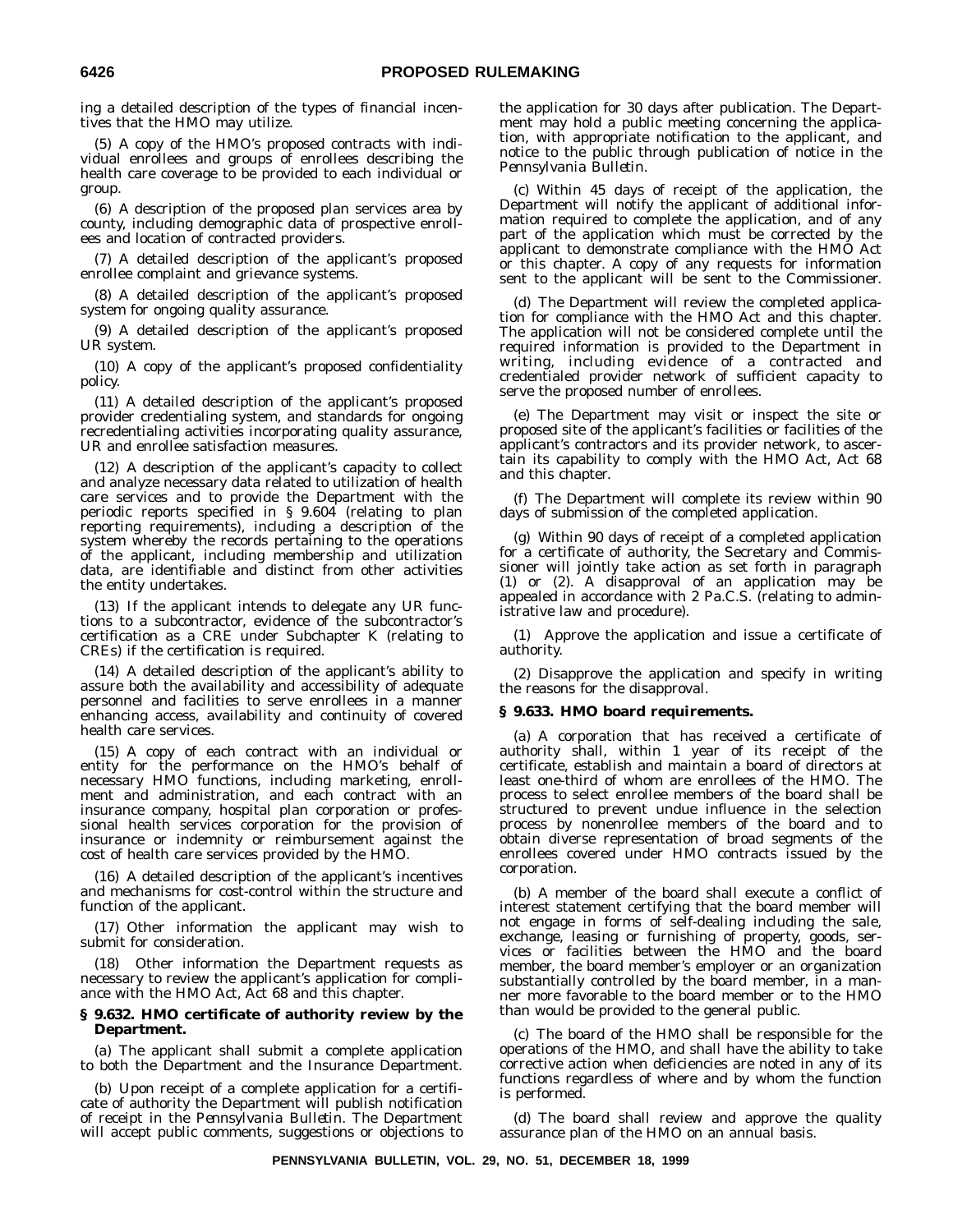## **§ 9.634. Location of HMO activities, staff and materials.**

To demonstrate its ability to assure both availability and accessibility of adequate personnel and facilities to effectively provide or arrange for the provision of basic health services in a manner enhancing access, availability and continuity of care, the HMO shall meet the following minimum standards:

(1) The HMO shall make available for review at a location within in this Commonwealth, by the Department or an agent of the Department, the books and records of the corporation and the essential documents as the Department may require, including signed provider contracts, credentialing files, complaint and grievance files, committee meeting (quality assurance and credentialing) minutes and hearing transcriptions. Documents need not be permanently maintained in this Commonwealth but shall be made available within this Commonwealth within 48 hours.

(2) The HMO shall ensure that the medical director responsible for overseeing the UR and quality assurance activities regarding coverage and services provided to enrollees who are residents of this Commonwealth is appropriately licensed in this Commonwealth, and qualified to oversee the delivery of health care services in this Commonwealth.

(3) The HMO's quality assurance/improvement committee shall include health care providers licensed in this Commonwealth.

## **§ 9.635. Delegation of HMO operations.**

(a) An HMO may contract with any individual, partnership, association, corporation or organization for the performance of HMO operations. A contract for delegation of HMO operations shall be filed with the Commissioner and does not in any way diminish the authority or responsibility of the board of directors of the HMO, or the ability of the Department to monitor quality of care and require prompt corrective action of the HMO when necessary.

(b) An HMO shall delegate medical management authority in accordance with § 9.675 (relating to the delegation of medical management).

## **§ 9.636. Issuance of a certificate of authority to a foreign HMO.**

(a) A foreign HMO may be authorized by issuance of a certificate of authority to operate or to do business in this Commonwealth if the Department is satisfied that it is fully and legally organized and approved and regulated under the laws of its state and that it complies with the requirements for HMOs organized within and certified by the Commonwealth.

(b) A foreign HMO shall submit a completed Commonwealth application for a certificate of authority in accordance with §§ 9.631 and 9.632 (relating to content of an application for an HMO certificate of authority; and HMO certificate of authority review by the Department).

(1) In lieu of the Commonwealth application, a foreign HMO may submit to the Department and the Insurance Department a copy of the application submitted and approved for certificate of authority or licensure in another state with cross references to requirements contained in the Commonwealth's application.

(2) The foreign HMO shall provide, along with the out-of-State application, documentation of any change or modification occurring since that certificate of authority or license was approved.

(3) The foreign HMO shall otherwise affirm that the information submitted to the Department remains current and accurate at the time of submission.

(c) The Department may waive or modify its requirements under the HMO Act and this chapter following a written request from the foreign HMO for the modification or waiver and upon determination by the Department that the requirements are not appropriate to the particular foreign HMO, and that the waiver or modification will be consistent with the purposes of the HMO Act, and that it would not result in unfair discrimination in favor of the HMO of another state.

(d) Foreign HMOs are required to comply on the same basis as Commonwealth certified HMOs with all ongoing reporting and operational requirements, including external quality assurance assessments.

## **OPERATIONAL STANDARDS**

## **§ 9.651. HMO provision and coverage of basic health services to enrollees.**

(a) An HMO shall maintain an adequate network of health care providers through which it provides coverage for basic health services to enrollees as medically necessary and appropriate without unreasonable limitations as to frequency and cost.

(b) An HMO may exclude coverage for the services as are customarily excluded by indemnity insurers, except to the extent that a service is required to be covered by State or Federal law.

(c) An HMO shall provide and cover the following basic health services as the HMO determines to be medically necessary and appropriate according to its definition of medical necessity:

(1) Emergency services on a 24-hour-per-day, 7-day-perweek basis. The plan may not require an enrollee, or a participating health care provider advising the enrollee regarding the existence of an emergency, to utilize a participating health care provider for emergency services, including ambulance services.

(2) Outpatient services.

- (3) Inpatient services.
- (4) Preventive services.

(d) An HMO shall provide other benefits as may be mandated by State and Federal law.

## **§ 9.652. HMO provision of other than basic health services to enrollees.**

An HMO may provide coverage for other than basic health services including dental services, vision care services, prescription drug services, durable medical equipment or other health care services, provided:

(1) The HMO establishes, maintains and operates a network of participating health care providers sufficient to provide reasonable access to and availability of the contracted nonbasic health services to enrollees.

(2) The health care provider contracts it uses to contract with participating providers meets the requirements of § 9.722 (relating to plan and health care provider contracts).

(3) The provision of those health services is subject to the same complaint and grievance procedures applicable to the provision of basic health services.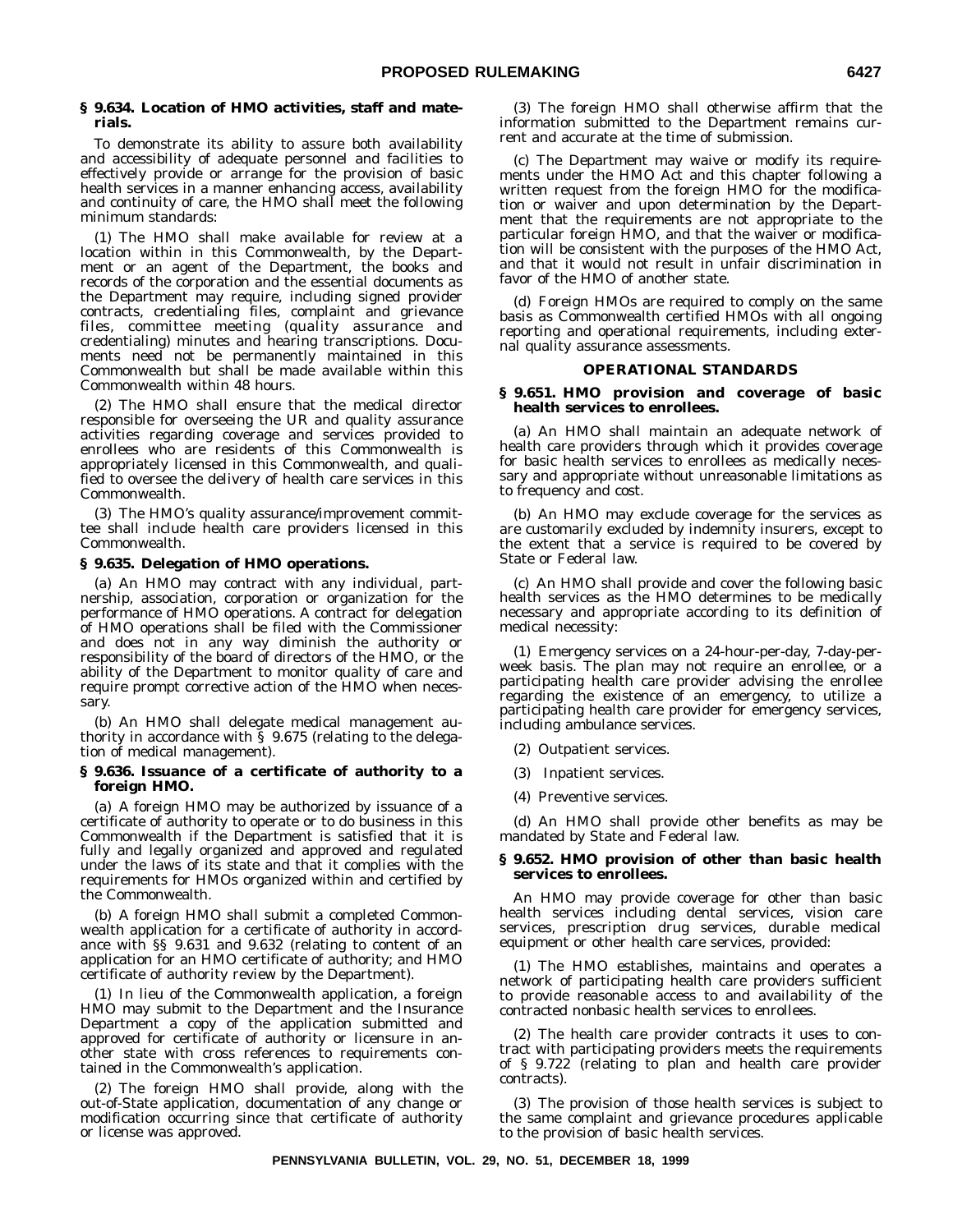## **§ 9.653. Use of co-payments and co-insurances in HMOs.**

Upon the request of the Insurance Department, the Department will review requests by an HMO to incorporate co-payments and co-insurance in the HMO benefit structure, to determine whether these requests would detract from availability, accessibility or continuity of services and to ensure that the request constructively advances the purposes of quality assurance, costeffectiveness and access.

## **§ 9.654. HMO provision of limited networks to select enrollees.**

(a) An HMO that wants to offer limited subnetworks which include only selected health care providers, shall request approval from the Department to do so.

(b) The Department will approve a request to offer limited subnetworks if the proposal meets the following requirements:

(1) There is adequate disclosure to potential enrollees of the limitations in the number of the HMO's participating providers.

(2) If a covered service is not available within the limited network, the HMO shall provide or arrange for the provision of the service at no additional cost to the enrollee, other than the routine co-payments which would have been applicable if the service had been provided within the limited network.

(3) The limited network has an adequate number and distribution of network providers to provide care which is available and accessible to enrollees within a defined area.

(4) Enrollment is limited to enrollees within a reasonable traveling distance to limited participating network providers.

#### **§ 9.655. HMO external quality assurance assessment.**

(a) Within 18 months of receipt of a certificate of authority, and every 3 years thereafter unless otherwise required by the Department, an HMO shall have an external quality assessment conducted using an external quality review organization acceptable to the Department. Department personnel may participate in the external quality assurance assessment.

(b) Costs for the required external review shall be paid by the HMO.

(c) An HMO may combine the external quality assurance assessment with an accreditation review offered by an external quality review organization acceptable to the Department, if the review adequately incorporates assessment factors required by the Department, and allows for Department staff to actively participate in the external review process.

(d) The assessment shall study the quality of care being provided to enrollees and the effectiveness of the quality assurance program established by the HMO.

(e) The external quality review organization shall issue a copy of its findings to the HMO's senior management. It is the responsibility of the HMO to ensure that a copy of all interim and final reports regarding the external quality assessment are filed within 15 days with the Department, either directly by the HMO, or by the external quality review organization.

## **§ 9.656. Standards for approval of point-of-service options by HMOs.**

(a) An HMO shall submit a formal product filing for a POS product to the Department and the Insurance Department.

(b) An HMO may offer POS options to groups and enrollees, if the HMO:

(1) Has a system for tracking, monitoring and reporting enrollee self-referrals for the following purposes:

(i) Periodically informing an enrollee's primary care provider of enrollee self-referred services.

(ii) Promptly investigating any PCP practice in which enrollees are utilizing substantially higher levels of non-PCP referred care than average, to ensure that enrollee self-referrals are not a reflection of access or quality problems on the part of the PCP practice.

(2) Provides clear disclosure to enrollees of out-ofpocket expenses.

(3) Does not directly or indirectly encourage enrollees to seek care without a PCP referral or from out-ofnetwork providers due to an inadequate network of participating providers in any given specialty.

## **Subchapter H. AVAILABILITY AND ACCESS**

- Sec.<br>9.671
	- 9.671. Applicability.<br>9.672. Emergency so
- 9.672. Emergency services. 9.673. Plan provision of prescription drug benefits to enrollees. 9.674. Quality assurance standards.
- 
- 9.675. Delegation of medical management.<br>9.676. Standards for enrollee rights and re
- 9.676. Standards for enrollee rights and responsibilities.<br>9.677. Requirements of definitions of "medical necessity."
- 9.677. Requirements of definitions of "medical necessity.<br>9.678. Primary care providers.
- 9.678. Primary care providers.<br>9.679. Access requirements in
- Access requirements in service areas. 9.680. Access for persons with disabilities.
- 9.681. Health care providers.
- 
- 9.682. Direct access for obstetrical and gynecological care.<br>9.683. Standing referrals or specialists as primary care pr Standing referrals or specialists as primary care providers.
- 9.684. Continuity of care.

## **§ 9.671. Applicability.**

This subchapter is applicable to managed care plans, including HMOs and gatekeeper PPOs, and subcontractors of managed care plans, including IDSs, for services provided to enrollees.

## **§ 9.672. Emergency services.**

(a) A plan shall utilize the definition of ''emergency service'' in section 2102 of the act (40 P. S. § 991.2102) in administering benefits, adjudicating claims and processing complaints and grievances.

(b) A plan may not deny any claim for emergency services on the basis that the enrollee did not receive permission, prior approval, or referral from a gatekeeper or the plan itself prior to seeking emergency service.

(c) A plan may apply the prudent layperson standard to the enrollee's presenting symptoms and services provided in adjudicating related claims for emergency services.

(d) Coverage for emergency services shall include emergency transportation and related emergency care provided by a licensed ambulance service. Use of an ambulance as transportation to an emergency facility for a condition that does not satisfy the definition of ''emergency service'' does not constitute an emergency service and does not require coverage as an emergency service.

(e) A plan may not require an enrollee to utilize any particular emergency transportation services organization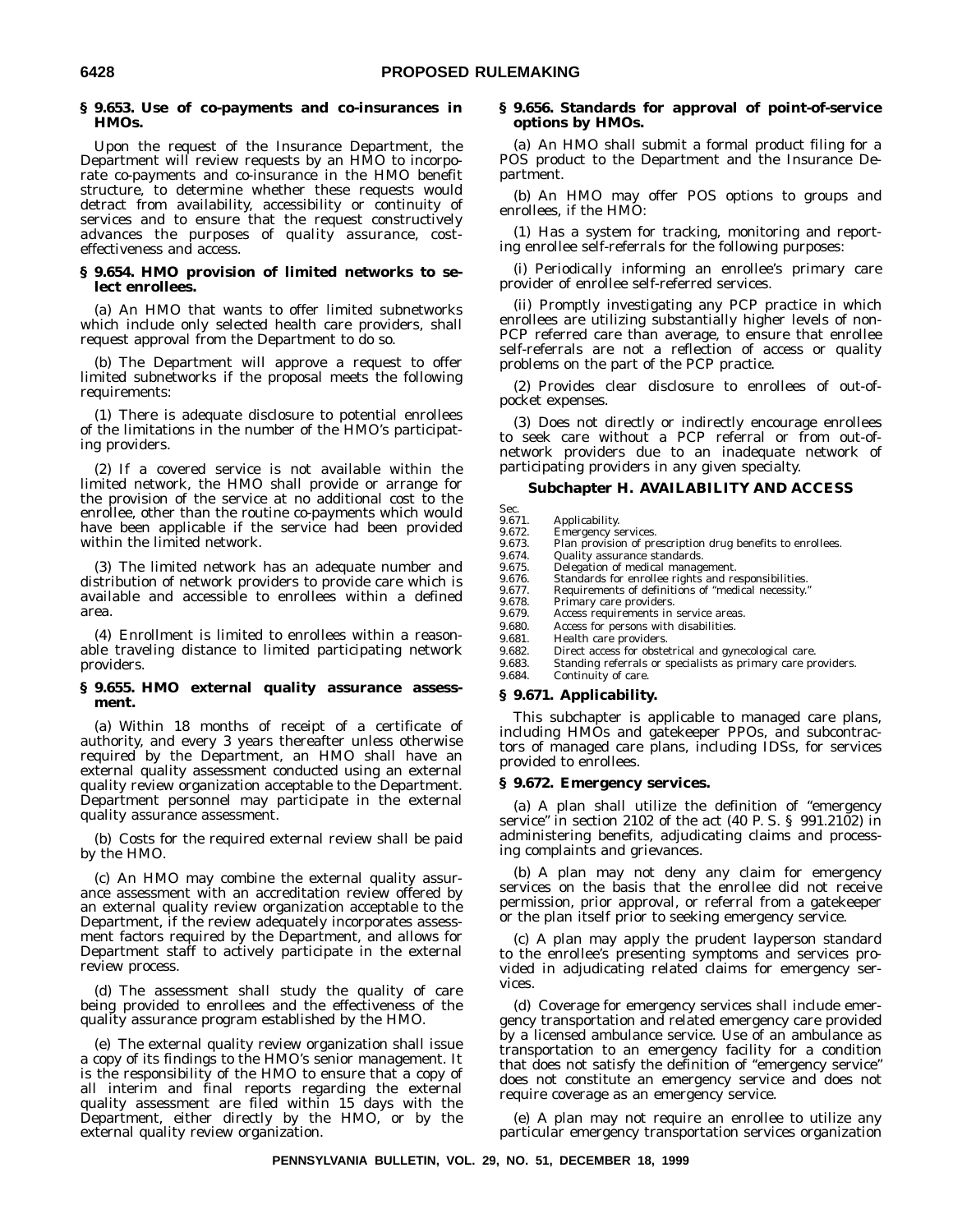or a participating emergency transportation services organization for emergency care.

(f) A plan shall cover emergency services provided by a nonparticipating health care provider at the same level of benefit as that provided by a participating health care provider when the plan determines the emergency services were necessary based on the prudent layperson standard.

## **§ 9.673. Plan provision of prescription drug benefits to enrollees.**

(a) A plan providing prescription drug benefit coverage to enrollees, either as a basic benefit or through the purchase of a rider or additional benefit package, and using a drug formulary which lists the plan's preferred therapeutic drugs, shall clearly disclose in its marketing material and enrollee literature that restrictions in drug availability may result from use of a formulary.

(b) An enrollee or a prospective enrollee may make a written inquiry to a plan asking whether a specific drug is on the plan's formulary. The plan shall respond in writing to the request within 30 days from the date of its receipt of the request.

(c) A plan utilizing a drug formulary shall have a written policy that includes an exception process by which a health care provider may prescribe and obtain coverage for the enrollee for specific drugs, drugs used for an off-label purpose, biologicals and medications not included in the formulary for prescription drugs or biologicals when the formulary's equivalent has been ineffective in the treatment of the enrollee's disease or if the drug causes or is reasonably expected to cause adverse or harmful reactions to the enrollee.

(d) The plan shall distribute its policy and process to each participating health care provider who prescribes.

(e) If the plan does not approve a health care provider's request for an exception, the enrollee or the health care provider with the written consent of the enrollee may file a grievance under Subchapter I (relating to complaints and grievances).

## **§ 9.674. Quality assurance standards.**

(a) A plan shall have an ongoing quality assurance program that includes review, analysis and assessment of the access, availability and provision of health care services. The quality assurance program shall provide for a mechanism allowing feedback to be reviewed and used for continuous quality improvement programs and initiatives by the plan.

(b) The quality assurance program shall meet the following standards:

(1) The plan shall maintain a written description of its quality assurance program, documenting studies undertaken, evaluation of results, subsequent actions recommended and implemented, and aggregate data, and shall make this information available to the Department upon request.

(2) The plan shall document all quality assurance activities and quality improvement accomplishments.

(3) The activities of the plan's quality assurance program shall be overseen by a quality assurance committee that includes plan participating physicians in active clinical practice.

(4) The plan's quality assurance structures and processes shall be clearly defined, with responsibility assigned to appropriate individuals.

(5) The plan shall demonstrate dedication of adequate resources, in terms of appropriately trained and experienced personnel, analytic capabilities and data resources for the operation of the quality assurance program.

(6) The plan shall ensure that all participating health care providers maintain current and comprehensive medical records which conform to standard medical practice.

(7) The plan's review of quality shall include consideration of clinical aspects of care, access, availability and continuity of care.

(8) The plan's quality assurance program shall have mechanisms that provide for the sharing of results with health care providers in an educational format to solicit input and promote continuous improvement.

(9) The plan shall provide to the Department a description of the annual quality assurance work plan, or schedule of activities, which includes the objectives, scope and planned projects or activities for the year.

(10) The plan shall present a report of the plan's quality assurance activities annually to the plan's board of directors, and shall provide a copy of the report to the Department.

## **§ 9.675. Delegation of medical management.**

(a) A plan may contract with an entity for the performance of medical management relating to the delivery of health care services to enrollees. The plan shall submit the medical management contract to the Department for review and approval prior to implementation.

(b) If the contractor is to perform UR, the contractor shall be certified in accordance with Subchapter K (relating to utilization review entities).

(c) To secure Department approval, a medical management contract shall include the following:

(1) Reimbursement methods being used to reimburse the contractor which complies with section 2152(b) of the act (40 P. S. § 991.2152(b)) which relates to operational standards for CREs compensation.

(2) The standards for the plan's oversight of the contractor.

(d) Acceptable plan oversight shall include:

(1) Written review and approval by the plan of the explicit standards to be utilized by the contractor in conducting quality assurance, UR or related medical management activities.

(2) Reporting by the contractor to the plan regarding the delegated activities on at least a quarterly basis and the impact of the delegated activities on the quality and delivery of health care to the plan's enrollees.

(3) Random sample re-review and validation of the results of delegated responsibilities to ensure that the decisions made and activities undertaken by the contractor meet the agreed-upon standards in the contract.

(4) A written description of the relationship between the plan's medical management staff and the contractor's medical management staff.

(5) A requirement that the contractor submit written reports of activities and accomplishments to the plan's quality assurance committee on at least a quarterly basis.

(e) With respect to medical management arrangements involving an HMO, the medical management contract shall include a statement by the contractor agreeing to submit itself to review as a part of the HMO's external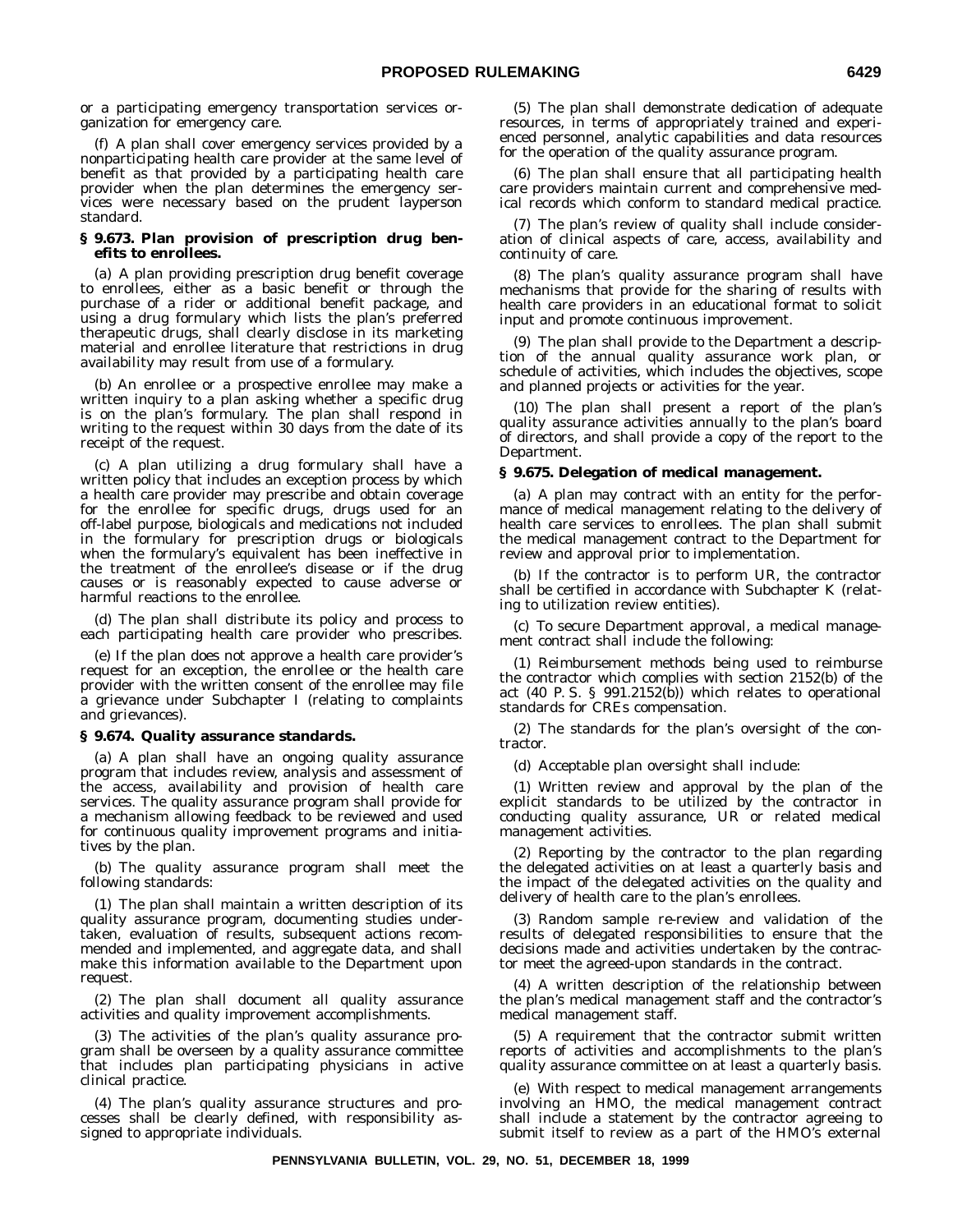quality assurance assessment. See § 9.655 (relating to HMO external quality assurance assessment). A contractor may receive a separate review of its operations by an external quality review organization approved by the Department. The Department will consider the results of the review in its overall assessment provided the review satisfies the requirements of § 9.674 (relating to quality assurance standards).

## **§ 9.676. Standards for enrollee rights and responsibilities.**

The plan shall adopt policies and procedures to assure implementation of enrollee rights and responsibilities which shall include:

(1) Access to the information required by Act 68 and the Insurance Department regulations pertaining to enrollee disclosures.

Instructions as to how non-English speaking and visually-impaired enrollees may obtain the information in an alternative format.

(3) An affirmation that enrollees have the right to be treated with dignity and respect, that medical records will be maintained in a confidential manner, and that enrollees have the right to information and participation with decisionmakers concerning their health care services regardless of whether or not the services are benefits covered by the plan.

(4) Other rights and responsibilities mandated by State and Federal law.

## **§ 9.677. Requirements of definitions of ''medical necessity.''**

The definition of ''medical necessity'' shall be the same in the plan's provider contracts, enrollee contracts and other materials used to evaluate appropriateness and to determine coverage of health care services.

## **§ 9.678. Primary care providers.**

(a) A plan shall make available to each enrollee a primary care provider to supervise and coordinate the health care of the enrollee.

(b) A primary care provider shall meet the following minimum standards, unless a specialty health care provider is approved by the plan to serve as a designated primary care provider as provided for in § 9.683 (relating to standing referrals or specialists as primary care providers):

(1) Provide office hours of a minimum of 20 hours-perweek.

(2) Be available directly or through on-call arrangements with other qualified plan participating health care providers, 24 hours-per-day, 7 days-per-week for urgent and emergency care and to provide triage and appropriate treatment or referrals for treatment.

(3) Maintain medical records in accordance with plan standards and accepted medical practice.

(4) Maintain hospital admitting privileges or an alternate arrangement for admitting an enrollee, approved by the plan, that provides for timeliness of information and communication to facilitate the admission, treatment, discharge and follow-up care necessary to ensure continuity of services and care to the enrollee.

(5) Possess an unrestricted license to practice in this Commonwealth.

(c) A plan may consider a physician in a nonprimary care specialty as a primary care provider if the physician meets the plan's credentialing criteria and has been found by the plan's quality assurance committee to demonstrate, through training, education and experience, equivalent expertise in primary care.

(d) A plan may consider a certified registered nurse practitioner (CRNP), practicing in an advanced practice category generally accepted as a primary care area, as a primary care provider, if the CRNP meets the plan's credentialing criteria and practices in accordance with State law.

(e) A plan shall include in its provider directory a clear and adequate disclosure of the applicable referral limitations caused by the choice of a given provider as a primary care provider.

(f) A plan shall establish and maintain a policy and procedure to permit an enrollee to change a designated primary care provider with appropriate advance notice to the plan.

## **§ 9.679. Access requirements in service areas.**

(a) A plan shall provide services to enrollees only in those service areas in which it has been approved to operate by the Department.

(b) A plan seeking to expand its service area beyond that which was initially approved shall file with the Department a service area expansion request.

(c) A plan shall demonstrate at all times that it has an adequate number and range of health care providers by specialty and service area to ensure that enrollees have adequate access to and availability of health care services covered by the plan.

(d) A plan shall immediately report to the Department any serious potential change in the plan's ability to provide services in a particular service area through termination, cancellation or nonrenewal of health care provider contracts potentially affecting 10% or more of the plan's enrollees in the service area.

(e) A plan shall ensure that services for hospitalization, primary care and frequently utilized specialty services shall be available to enrollees within 20 minutes or 20 miles in urban areas, and 30 miles or 30 minutes in rural areas, or based on the availability of health care providers, unless otherwise approved by the Department.

## **§ 9.680. Access for persons with disabilities.**

(a) A plan shall file with the Department its policies, plans and procedures for ensuring that it has within its provider network participating health care providers that are physically accessible to people with disabilities, in accordance with Title III of the Americans with Disabilities Act of 1990 (42 U.S.C.A. §§ 12181—12188.)

(b) A plan shall file with the Department its policies, plans and procedures for ensuring that it has within its provider network participating health care providers who can communicate with individuals with sensory disabilities, in accordance with Title III of the Americans with Disabilities Act of 1990.

## **§ 9.681. Health care providers.**

(a) A plan shall provide to enrollees a provider directory that shall include the name, address and telephone number of each participating health care provider by speciality.

(b) A plan shall include a clear disclaimer in the provider directories it provides to enrollees that the plan cannot guarantee continued access during the term of the enrollee's enrollment to a particular health care provider,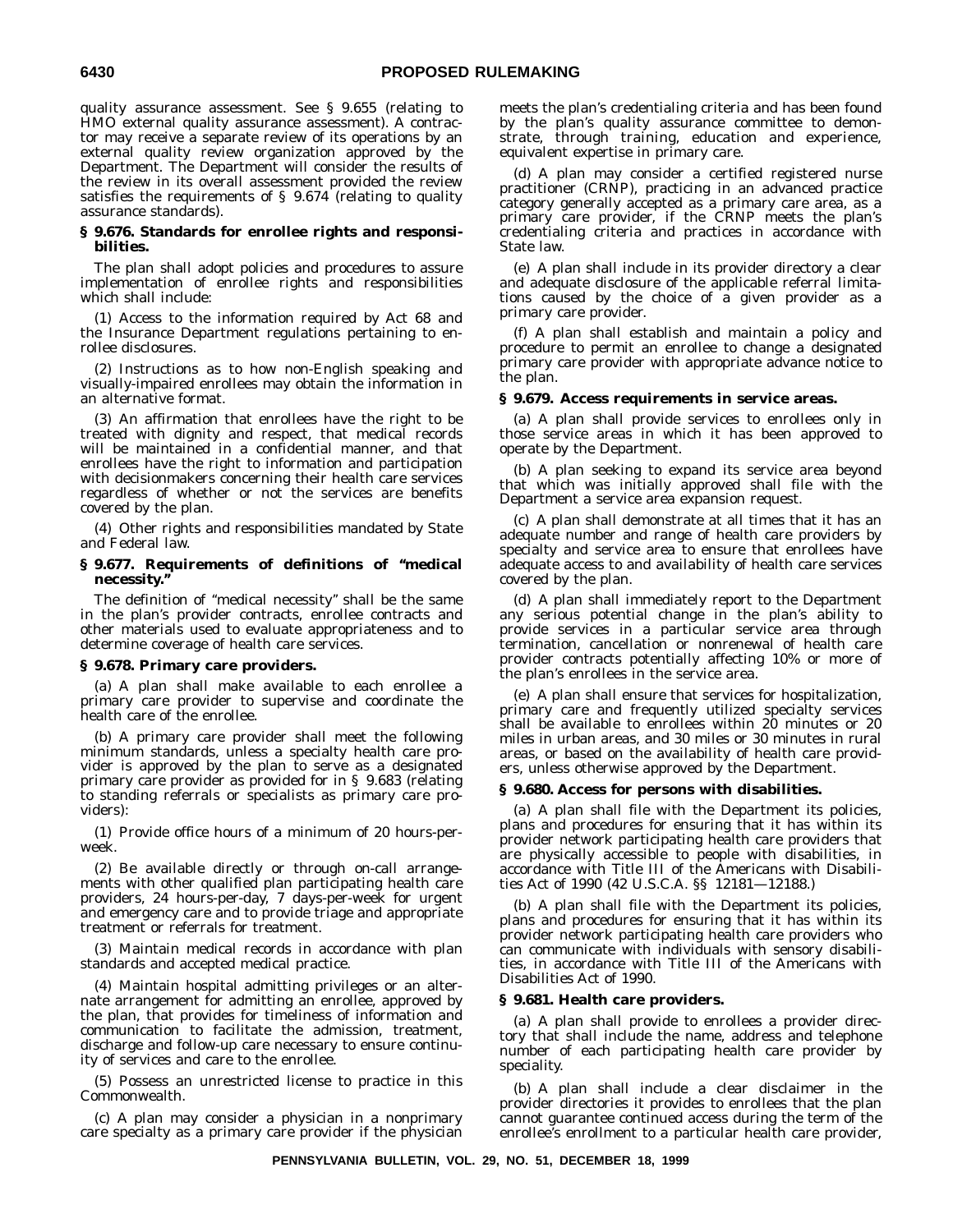and that if a participating health care provider used by the enrollee ceases participation, the plan will provide access to alternative providers with equivalent training and experience.

(c) A plan that has no participating health care providers available to provide covered health care services shall arrange for and provide coverage for services provided by a nonparticipating health care provider. The plan shall cover the nonnetwork services at the same level of benefit as if a network provider had been available.

(d) A plan shall have written procedures governing the availability and accessibility of frequently utilized health care services, including the following:

(1) Well-patient examinations and immunizations.

(2) Emergency telephone consultation on a 24 hour-perday, 7 day-per-week basis.

(3) Treatment of acute emergencies.

(4) Treatment of acute minor illnesses.

## **§ 9.682. Direct access for obstetrical and gynecological care.**

(a) The plan shall permit an enrollee direct access to participating health care providers for maternity and gynecological care without referral from a primary care provider.

(b) A plan may not require prior authorization for these services or any aspect of services considered as a routine part of obstetrical and gynecological care including related laboratory or diagnostic procedures.

(c) A plan may require that directly accessed participating health care providers seek prior plan authorization for nonroutine procedures or services and elective inpatient hospitalization.

(d) A plan shall develop policies and procedures that describe the terms and conditions under which a directly accessed health care provider may provide and refer for health care services with and without obtaining prior plan approval. The plan shall have these policies and procedures approved by its quality assurance committee. The plan shall provide these terms and conditions to all health care providers who may be directly accessed for maternity and gynecological care.

## **§ 9.683. Standing referrals or specialists as primary care providers.**

(a) A plan shall adopt and maintain procedures whereby an enrollee with a life-threatening, degenerative or disabling disease or condition shall, upon request, receive an evaluation by the plan and, if the plan's established standards are met, the procedures shall allow for the enrollee to receive either a standing referral to a specialist with clinical expertise in treating the disease or condition, or the designation of a specialist to assume responsibility to provide and coordinate the enrollee's primary and specialty care.

(b) The plan's procedures shall:

(1) Ensure the plan has established standards, including policies, procedures and clinical criteria for conducting the evaluation and issuing or denying the request, including a process for reviewing the clinical expertise of the requested specialist. The plan shall have its standards approved by its quality assurance committee.

(2) Provide for evaluation by appropriately trained and qualified personnel.

(3) Be under a treatment plan approved by the plan and provided in writing to the specialist who will be serving as the primary care provider or receiving the standing referral.

(4) Be subject to the plan's utilization management requirements and other established utilization management and quality assurance criteria.

(5) Ensure that a standing referral to, or the designation of a primary care provider as, a specialist will be made to participating specialists when possible. Nonparticipating specialists may be utilized as appropriate.

(6) Ensure the plan issues a written decision regarding the request for a standing referral or designation of a specialist as a primary care provider within a reasonable period of time taking into account the nature of the enrollee's condition, but within 45 days after the plan's receipt of the request.

(7) Ensure the written decision denying the request provides information about the right to appeal the decision through the grievance process.

(c) A plan shall have mechanisms in place to review the effect of this procedure, and shall present the results to its quality improvement committee on an annual basis.

#### **§ 9.684. Continuity of care.**

(a) Provider terminations initiated by the plan shall be governed as follows:

(1) An enrollee may continue an ongoing course of treatment, at the option of the enrollee, for 60 days from the date the enrollee is notified by the plan of the termination or pending termination of a participating health care provider.

(2) If the terminating provider is a primary care provider, the plan shall provide written notice of the termination to each enrollee assigned to that primary care provider and shall request and facilitate the enrollee's transfer to another primary care provider.

(3) If the terminating provider is not a primary care provider, the plan shall notify the affected enrollees identified through referral and claims data.

(4) Written notice from the plan shall include instructions as to how to exercise the continuity of care option, including qualifying criteria, the procedure for notifying the plan of the enrollee's intention and how the enrollee will be notified that a continuing care arrangement has been agreed to by the provider and the plan.

(b) A new enrollee seeking to continue care with a nonparticipating provider shall notify the plan of the enrollee's request to continue an ongoing course of treatment for the transitional period.

(c) The transitional period for an enrollee who is a woman in the second or third trimester of pregnancy as of the effective date of coverage, if she is a new enrollee, or as of the date the termination notice was provided by the plan, shall extend through the completion of postpartum care.

(d) The transitional period may be extended by the plan if extension is determined to be clinically appropriate. The plan shall consult with the enrollee and the health care provider in making this determination.

(e) A plan shall cover health care services provided under this section under the same terms and conditions as applicable for services provided by participating health care providers.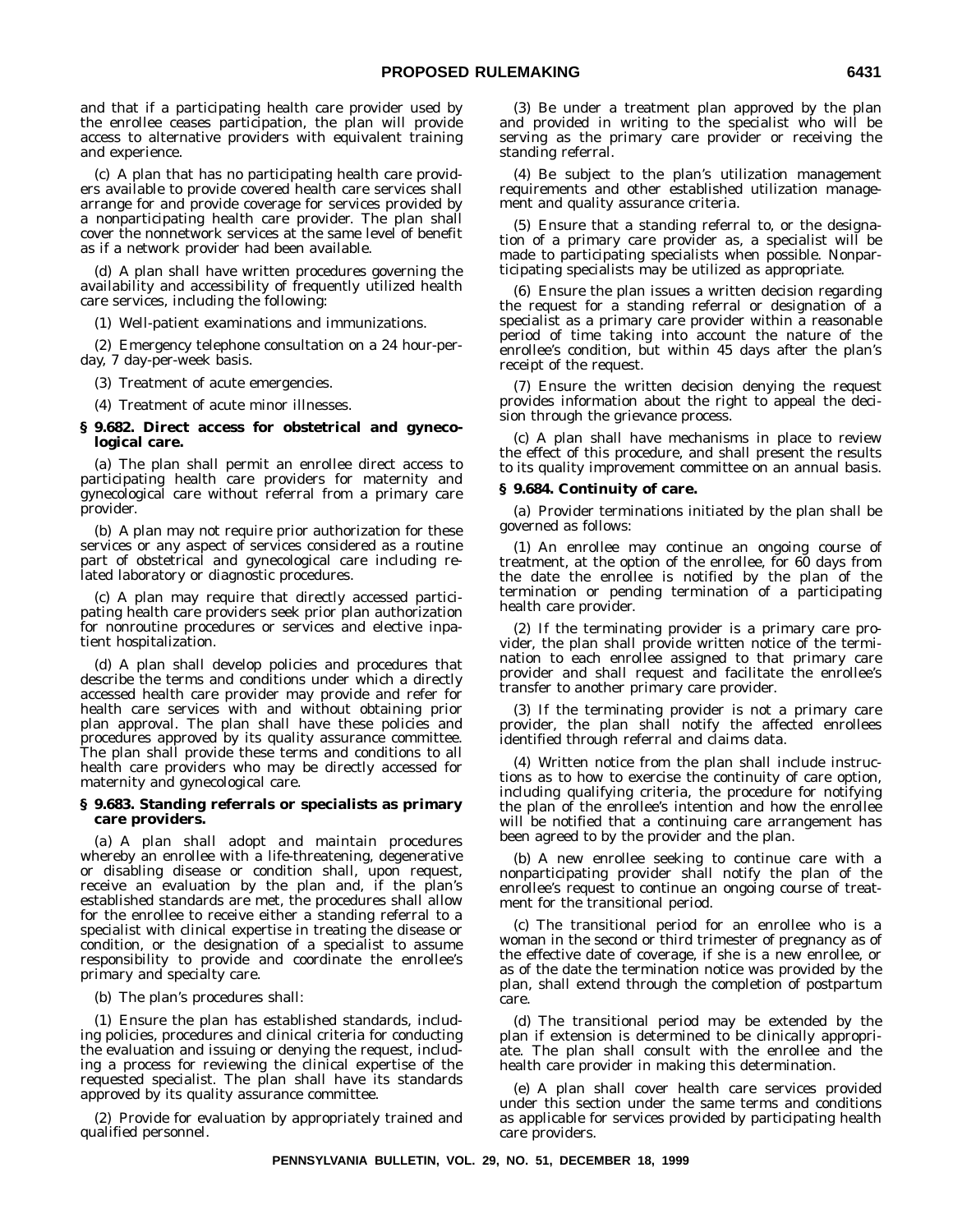(f) A plan may require nonparticipating health care providers to meet the same terms and conditions as participating health care providers with the exception that a plan may not require nonparticipating health care providers to under go full credentialing.

(g) A plan shall provide the nonparticipating health care provider with written notice of the terms and conditions to be met at either the earliest possible opportunity following notice of termination to the provider, or immediately upon request from an enrollee to continue services with a nonparticipating health care provider.

(h) A plan shall use best efforts to ascertain the health care provider's willingness to continue to provide health care services for the transitional period prior to the actual termination date.

(i) An enrollee shall be held harmless by the plan for services provided by nonparticipating providers posttermination of a participating provider, during the period of negotiations between the plan and the health care provider under subsection (f) up to the time affected enrollees are notified by the plan in writing that agreement is not possible.

(j) This section does not require a plan to provide health care services that are not covered under the terms and conditions of the plan.

(k) If the plan terminates a participating health care provider for cause, the plan will not be responsible for the health care services provided to the enrollee following the date of termination.

## **Subchapter I. COMPLAINTS AND GRIEVANCES**

- Sec.<br>9.701. Applicability.
- 9.702. Complaints and grievances.<br>9.703. Health care provider initiat
- 9.703. Health care provider initiated grievances.<br>9.704. Internal complaint process.
- Internal complaint process.
- 9.705. Appeal of a complaint decision.
- 9.706. Enrollee and provider grievance system.
- 9.707. External grievance process.
- 9.708. Grievance reviews by CREs.<br>9.709. Expedited review.
- 9.709. Expedited review.<br>9.710. Approval of plan Approval of plan enrollee complaint and enrollee and provider grievance systems.
- 9.711. Alternative provider dispute resolution systems.

## **§ 9.701. Applicability.**

This subchapter applies to the review and appeal of complaints and grievances under Act 68.

## **§ 9.702. Complaints and grievances.**

(a) *General.*

(1) A plan shall have a two-level complaint and a two-level grievance procedure which meets the requirements of sections 2141, 2142, 2161 and 2162 of Article XXI of the act (40 P. S. §§ 991.2141, 991.2142, 991.2161 and 991.2162) and this subchapter and is satisfactory to the Secretary.

(2) The plan may not incorporate administrative requirements, time frames or tactics to directly or indirectly discourage the enrollee from, or disadvantage the enrollee in utilizing the procedures.

(3) A plan shall provide copies of its complaint and grievance procedures to the Department for review and approval. The Department will use the procedures as a reference when assisting enrollees who contact the Department directly.

(b) *Correction of plan.* A plan shall immediately correct any procedure found by the Department to be noncompliant or to create unacceptable administrative burdens on the enrollee.

(c) *Complaints versus grievances.*

(1) The plan may not classify the appeal as either a complaint or a grievance with the intent to adversely affect or deny the enrollee's access to the process.

(2) If there is any doubt as to whether the appeal is a complaint or a grievance, the plan shall consult with the Department or the Insurance Department as to the most appropriate classification.

(3) An enrollee may contact the Department or the Insurance Department directly for consideration and intervention with the plan, if the enrollee disagrees with the plan's classification of an appeal.

(4) If the Department determines that a grievance has been improperly classified as a complaint, the Department will notify the plan and the enrollee and the case will be redirected to the appropriate level of grievance review. Filing fees shall be waived by the plan.

(5) If the Department determines that a complaint has been improperly classified as a grievance, the Department will notify the plan and the enrollee, and the case will be redirected to the appropriate level of complaint review.

(6) The Department will monitor plan reporting of complaints and grievances and may conduct audits and surveys to verify compliance with Article XXI and this subchapter.

(d) *Time frames.*

(1) A plan may not impose unreasonable time limitations on an enrollee's ability to file an appeal or grievance.

(2) If a plan establishes a time limit for an enrollee to file the initial complaint or grievance, the plan shall allow the enrollee at least 30-calendar days to file the complaint or grievance from the date of the occurrence of the issue being complained about.

(3) If a plan establishes a time frame for an enrollee to file a second level complaint or grievance, the plan shall allow the enrollee at least 45 days to file the second level complaint or grievance from the date of the enrollee's receipt of notice of the plan's decision.

(4) A health care provider seeking to file a grievance with enrollee consent under § 9.703 (relating to health care provider initiated grievances) shall have the same time frames in which to file as an enrollee.

## **§ 9.703. Health care provider initiated grievances.**

(a) A healthcare provider may, with the consent of the enrollee, file a written grievance with a plan.

(b) A health care provider may not require an enrollee to sign an document authorizing the health care provider to file a grievance as a condition of providing a health care service.

(c) Once a health care provider assumes responsibility for filing a grievance, the health care provider may not refuse to grieve the issue through the second level grievance review.

(d) The health care provider may not bill the enrollee for services provided that are the subject of the grievance until the external grievance review has been completed.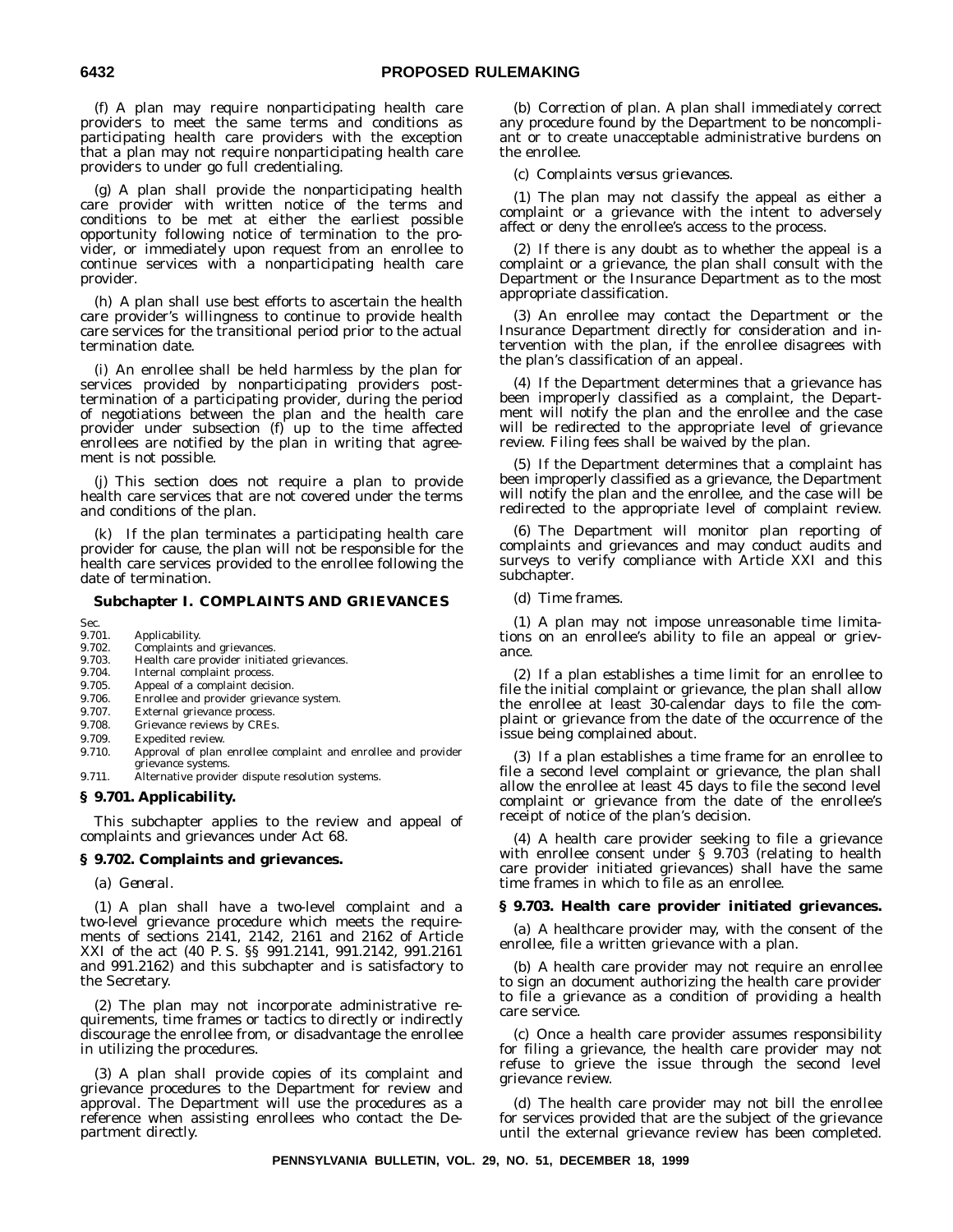(e) If the health care provider elects to appeal an adverse decision of a CRE, the health care provider may not bill the enrollee for services provided that are the subject of the grievance until it chooses not to appeal an adverse decision to a court of competent jurisdiction.

(f) A health care provider, seeking to obtain written consent from an enrollee to file a grievance on behalf of the enrollee, shall clearly disclose to the enrollee in writing that the consent precludes the enrollee from filing a grievance on the same issue unless the enrollee, during the course of the grievance, rescinds in writing the previous written consent.

(g) The written consent form shall inform the enrollee in writing of the right to rescind a consent at any time during the grievance process.

(h) The enrollee may rescind consent to a health care provider, to file a grievance on behalf of the enrollee, at any time during the grievance process. If the enrollee rescinds consent, the enrollee may continue with the grievance at the point at which consent was rescinded. The enrollee may not file a separate grievance. An enrollee who has filed a grievance may, at any time during the grievance process, choose to provide consent to a health care provider to allow the health care provider to continue with the grievance instead of the enrollee.

## **§ 9.704. Internal complaint process.**

(a) A plan shall establish, operate and maintain an internal complaint process which meets the requirements of section 2141 of the act (40 P. S. § 991.2141), and this subchapter, and is acceptable to the Secretary. The process shall address complaints concerning matters including participating health care providers, health plan coverage, plan operations and plan management policies.

(b) A plan shall permit an enrollee to file with it a written or oral complaint.

(c) A plan's internal complaint process shall include the following standards:

(1) *First level review.*

(i) The first level complaint review shall be performed by an initial review committee which shall include one or more employes. The members of the committee may not have been involved in a prior decision to deny the enrollee's complaint.

(ii) A plan shall permit an enrollee to provide written data or other material in support of the complaint. The enrollee may specify the remedy or corrective action being sought.

(iii) The plan shall complete its review and investigation of the complaint within 30 days of receipt of the complaint.

(iv) The plan shall notify the enrollee in writing of the decision of the initial review committee within 5 business days of the committee's decision. The notice shall include the basis for the decision and the procedures and time frame to file a request for a second level review of the decision of the initial review committee.

#### (2) *Second level review.*

(i) The second level complaint review shall be performed by a second level review committee made up of three or more individuals who did not participate in the first level review. At least one third of the second level review committee may not be employes of the plan. The members of the second level review committee shall have the duty to be unbiased in their review and decision.

(ii) The plan shall notify the enrollee in writing of the right to appear before the second level review committee. The second level review committee shall satisfy the following:

(A) The plan shall provide reasonable flexibility in terms of time and travel distance when scheduling a second level review to facilitate the enrollee's attendance.

(B) If an enrollee cannot appear in person at the second level review, the plan shall provide the enrollee the opportunity to communicate with the review committee by telephone or other appropriate means.

(C) Attendance at the second level review shall be limited to members of the review committee; the enrollee or the enrollee's representatives, or both; the enrollee's provider or applicable witnesses; and appropriate representatives of the plan. Persons attending the second level review and their respective roles at the review shall be identified for the enrollee.

(iii) The decision of the second level review committee shall be binding upon the parties unless appealed by the enrollee.

(iv) The deliberation of the second level review committee, including the enrollee's comments, shall be either by transcribed verbatim or summarized, and maintained as a part of the complaint record to be forwarded to the Department or the Insurance Department upon appeal.

(v) The plan shall complete the second level review within 45 days of the plan's receipt of the enrollee's request for review.

(vi) The plan shall notify the enrollee of the decision of the second level review committee in writing, within 5 business days of the committee's decision.

(vii) The plan shall include in its notice to the enrollee the basis for the decision and the procedures and time frame for the enrollee to file an appeal to the Department or the Insurance Department, including the addresses and telephone numbers of both agencies. The decision shall be sent in a manner so that the plan can document the enrollee's receipt of the decision.

(d) The Department of Health address for purposes of this section is: Bureau of Managed Care, Pennsylvania Department of Health, P. O. Box 90, Harrisburg, PA 17108, (717) 787-5193. The Department may change this address upon prior notification in the *Pennsylvania Bulletin.*

## **§ 9.705. Appeal of a complaint decision.**

(a) An enrollee shall have 15 days from receipt of the second level review decision of a complaint to file an appeal of the decision, in writing, with either the Department or the Insurance Department.

(b) The appeal from the enrollee shall include the following:

(1) The enrollee's name, address and telephone number.

(2) Identification of the plan.

(3) The enrollee's plan ID number.

(4) A brief description of the issue being appealed.

(5) Correspondence from the plan concerning the complaint.

(c) Upon receipt of the appeal, the Department will verify with the plan that the appeal was submitted within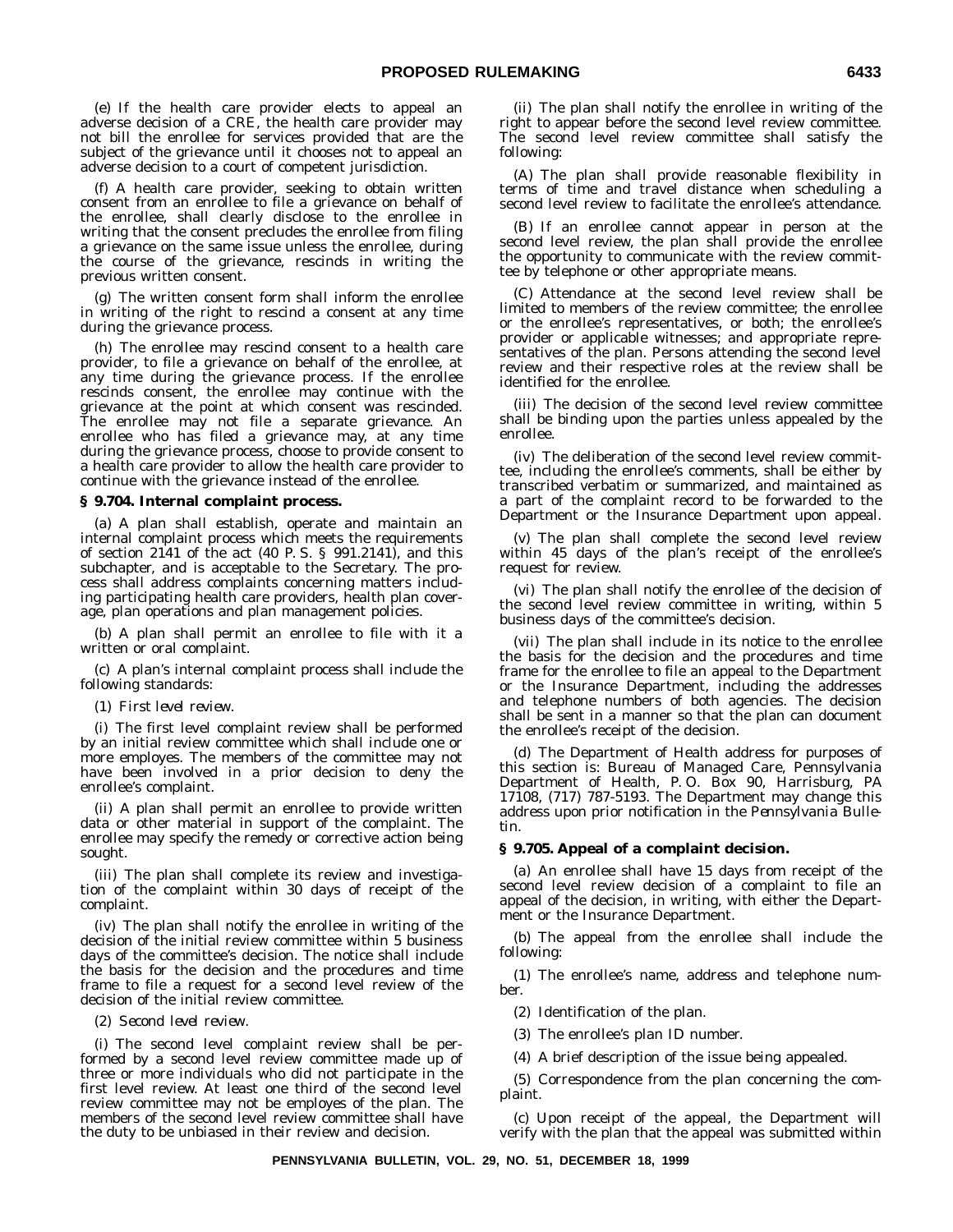15 days of the enrollee's receipt of the notice of the decision by the second level review committee.

(d) The plan shall forward the complaint file within 5 business days of the Department's request. Upon confirmation that the appeal was filed within the appropriate time frame, the Department will request the complaint file from the plan.

(e) The plan and the enrollee may provide additional information for review and consideration as appropriate.

(f) Both the Department and the Insurance Department will determine the appropriate agency for the review.

(g) The Department may decide to hold an administrative hearing on the appeal. The hearing shall be conducted in accordance with the procedures in 1 Pa. Code Part II (relating to General Rules of Administrative Practice and Procedure).

(h) The enrollee may be represented by an attorney or other individual before the Department.

## **§ 9.706. Enrollee and provider grievance system.**

(a) A plan shall establish, operate and maintain an internal enrollee grievance system in compliance with sections 2161 and 2162 of the act (40 P. S. §§ 991.2161 and 991.2162) and this subchapter and acceptable to the Secretary, for the purposes of reviewing a denial of coverage for a health care service on the basis of medical necessity and appropriateness.

(b) The enrollee, or a health care provider with written consent of the enrollee, may file a written grievance with the plan.

(c) The plan's grievance process shall include the following standards:

## (1) *First level review.*

(i) The first level grievance review shall be performed by an initial review committee which shall include one or more individuals selected by the plan. The members of the committee may not have been involved in any prior decision relating to the grievance.

(ii) The plan shall permit the enrollee or the health care provider to provide written data or other material in support of the grievance. The enrollee or health care provider may specify the remedy or corrective action being sought.

(iii) The investigation and the review of the grievance shall be completed within 30 days of receipt of the grievance.

(iv) The plan shall notify the enrollee or the health care provider of the decision of the internal review committee in writing, within 5 business days of the committee's decision. The notice shall include the basis and clinical rationale for the decision and the procedures and time frame for the enrollee or provider to file a request for a second level review of the decision of the initial review committee.

#### (2) *Second level review.*

(i) The second level review committee reviewing a grievance appealed to the second level of review shall be made up of 3 or more individuals who did not previously participate in the decision to deny coverage or payment for health care services. The members of the second level review committee have the duty to be unbiased in their review and decision.

(ii) The plan shall notify the enrollee or health care provider in writing of the right to appear before the second level review committee. The second level review committee shall satisfy the following:

(A) The plan shall provide reasonable flexibility in terms of time and travel distance when scheduling a second level review to facilitate the enrollee's attendance.

(B) If an enrollee or health care provider cannot appear in person at the second level review, the plan shall provide the enrollee or the health care provider the opportunity to communicate with the review committee by telephone or other appropriate means.

(C) Attendance at the second level review shall be limited to members of the review committee; the enrollee, or the enrollee's representatives, or both; the health care provider; applicable witnesses; and appropriate representatives of the plan. Persons attending and their respective roles at the review shall be identified for the record.

(iii) The deliberation of the second level review committee, including the enrollee's comments, shall be either transcribed verbatim or summarized, and maintained as a part of the grievance record to be forwarded upon appeal.

(iv) The plan shall complete the second level grievance review within 45 days of receipt of the request for the review.

(v) The plan shall notify the enrollee, or in the case of a grievance filed by a health care provider, the provider, of the decision of the second level review committee in writing within 5 business days of the committee's decision.

(vi) The plans shall include the basis and clinical rationale for the decision, and the procedures and time frames for the enrollee or the health care provider to file a request for an external grievance review in its response to the enrollee or health care provider. The decision shall be sent in a manner so that the plan can document the enrollee's or health care provider's receipt of the decision.

(3) *Same or similar specialty.*

(i) Both the initial and second level grievance review committees shall include a licensed physician or an approved licensed psychologist, in the same or similar specialty as that which would typically manage or consult on the health care service in question.

(ii) The physician or approved licensed psychologist, in the same or similar specialty, need not personally attend at the review, but shall be included in the hearing, discussion and decisionmaking by written report, telephone or videoconference.

(iii) If the licensed physician or approved licensed psychologist, in the same or similar specialty, will not be present or included by telephone or videoconference at the review attended by the enrollee or health care provider, the plan shall notify the enrollee or health care provider of that fact in advance of the review and of the enrollee or health care provider right to request a copy of the report. The plan shall provide the enrollee or the health care provider, upon written request, a copy of the report of the licensed physician or approved licensed psychologist at least 7 days prior to the review date.

## **§ 9.707. External grievance process.**

(a) The plan shall establish and maintain an external grievance process by which an enrollee, or a health care provider with the written consent of the enrollee, may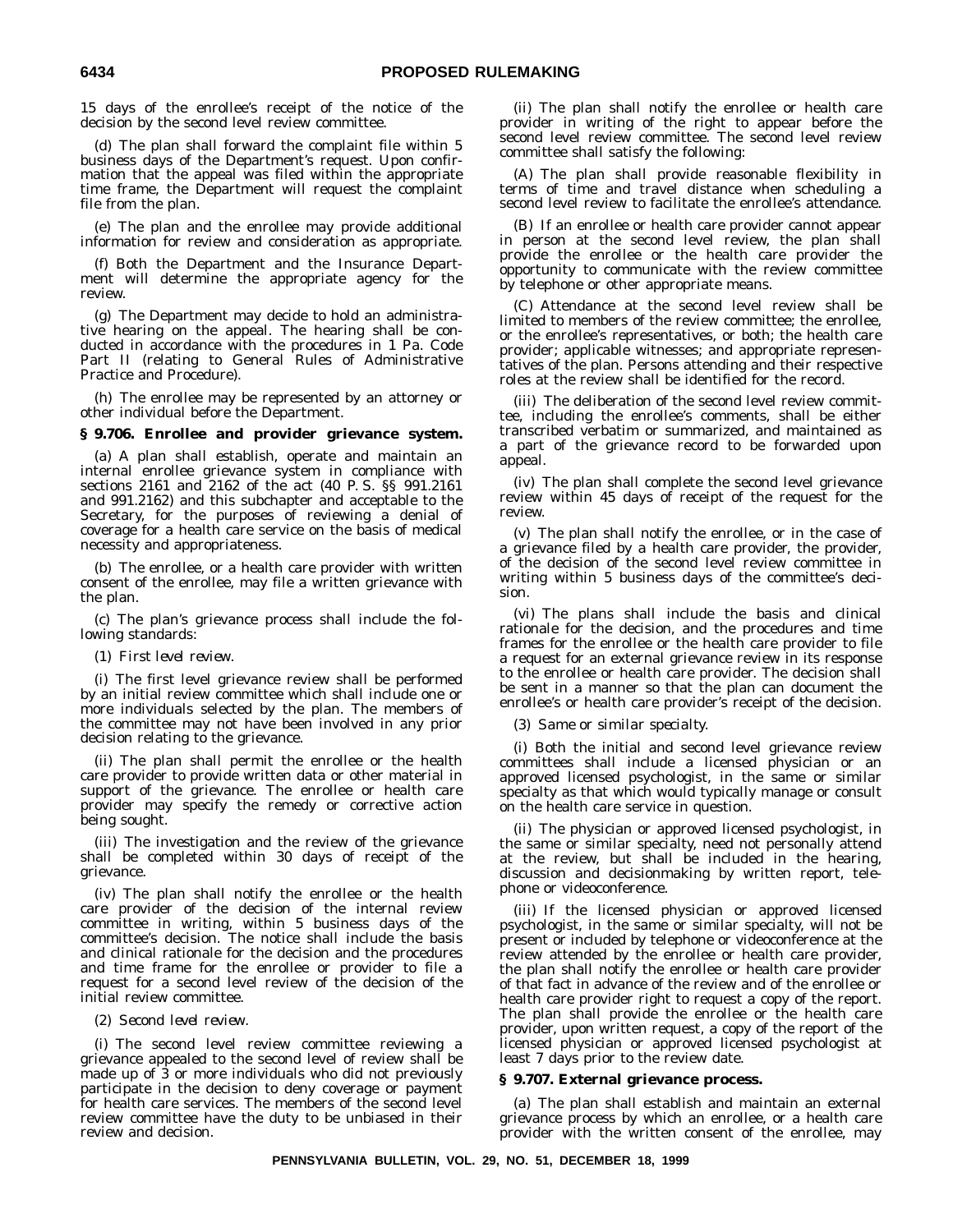appeal the denial of a second level grievance following receipt of the second level grievance review decision.

(b) The external grievance process shall adhere to the following standards:

(1) An enrollee or health care provider shall have 15 days from receipt of the second level grievance review decision to file an appeal of the decision with the plan.

(2) Within 5 business days of receiving the external grievance request, the plan shall notify the Department, the enrollee or health care provider, and a CRE that conducted the internal grievance review that a request for an external grievance review has been filed.

(3) The plan's notification to the Department shall include a request for assignment of a CRE.

(4) Along with the request, and the information in subsection (k), the plan shall provide the Department with the name, title and phone numbers of both a primary and alternative external grievance coordinator. One of these individuals shall be available to the Department so that expeditious communication may be had regarding the assignment of a CRE both for the purpose of performing external grievance reviews and of tracking the status of the reviews.

(5) The request to the Department shall include the following:

(i) The enrollee's name, address and telephone number.

(ii) If the external grievance is being filed by a health care provider, the health care provider shall provide both the name of the enrollee involved, and its own identifying information.

(iii) The name of the plan.

(iv) The enrollee's plan ID number.

(v) A brief description of the issue being appealed.

(vi) The remedy being sought.

(vii) Correspondence from the plan relating to the matter in question.

(viii) Other reasonably necessary supporting documentation.

(ix) If the external grievance is being requested by a health care provider, verification that the plan and the health care provider have both established escrow accounts in the amount of half the anticipated cost of the review.

(6) Within 15 days of receipt of the external grievance, the plan or the CRE that conducted the internal grievance review shall forward to the CRE the written documentation regarding the denial, including the following:

(i) The decision.

(ii) All reasonably necessary supporting information.

(iii) A summary of applicable issues.

(iv) The contractual language supporting the denial including the plan's definition of ''medical necessity'' used in the internal grievance reviews.

(7) Within the same 15-day period as provided by paragraph (6), the plan shall provide the enrollee or the health care provider with its description of the issue, the remedy being sought by the enrollee and the list of documents being forwarded to the CRE for the external review.

(8) The enrollee or the health care provider, within 15 days of receipt of notice of appeal sent by the plan, may supply additional information for consideration in the external review but shall route it through the plan to the CRE so that the plan has an opportunity to consider the additional information. The plan shall expeditiously provide the enrollee's or health care provider's information to the CRE.

(c) Within 2 business days of receiving a request for an external grievance review, the Department will assign a CRE from its list of CREs on a rotation basis and will provide notice of the assigned CRE to the plan and CRE.

(d) The plan shall notify the enrollee or health care provider with the name, telephone number and address of the CRE assigned within 2 business days of its receipt of that information from the Department.

(e) The Department will make available additional information from the CRE's accreditation application to the plan, the enrollee or health care provider upon request.

(f) If the Department fails to select a CRE within 2 business days of receipt of the external grievance, the plan may designate a CRE to conduct a review from the list of CREs approved by the Department. A CRE affiliated directly or indirectly with the plan may not be selected by the plan to review the external grievance.

(g) Either party may have 3 business days from the date of its receipt of the notice of assignment of the CRE to object to the CRE assigned based on conflict of interest, and may request the assignment of another CRE. If the plan chooses to object to the CRE, this does not eliminate its responsibility to provide the required information to the enrollee or health care provider within the time frames in this section.

(h) If a party objects, the Department will assign a second CRE in accordance with this subsection. The parties may object to the second CRE in accordance with this subsection.

(i) If either party objects to the second CRE assigned, the 60-day time period allowed for the CRE's review will be calculated from the date on which the CRE is accepted by both parties.

(j) The Department will assign a uniform tracking number, which shall be utilized by the plan, CRE, enrollee and health care provider to communicate with or report data to the Department.

(k) The plan shall authorize a health care service and pay a claim determined to be medically necessary and appropriate by the CRE whether or not the plan has appealed the CRE's decision to a court of competent jurisdiction.

(l) If the health care provider that filed the external grievance is not the prevailing party, the health care provider shall pay the fees and costs associated with the external grievance. If the plan is not the prevailing party, the plan shall pay the fees and costs associated with the external grievance review regardless of the identity of the grievant. For purposes of this section, fees do not include attorney's fees.

## **§ 9.708. Grievance reviews by CRE.**

(a) The assigned CRE shall review and issue a written decision within 60 days of the filing of the request for an external grievance review request. The decision shall be sent to the enrollee, health care provider, plan and the Department. The decision shall include the basis and clinical rationale for the decision.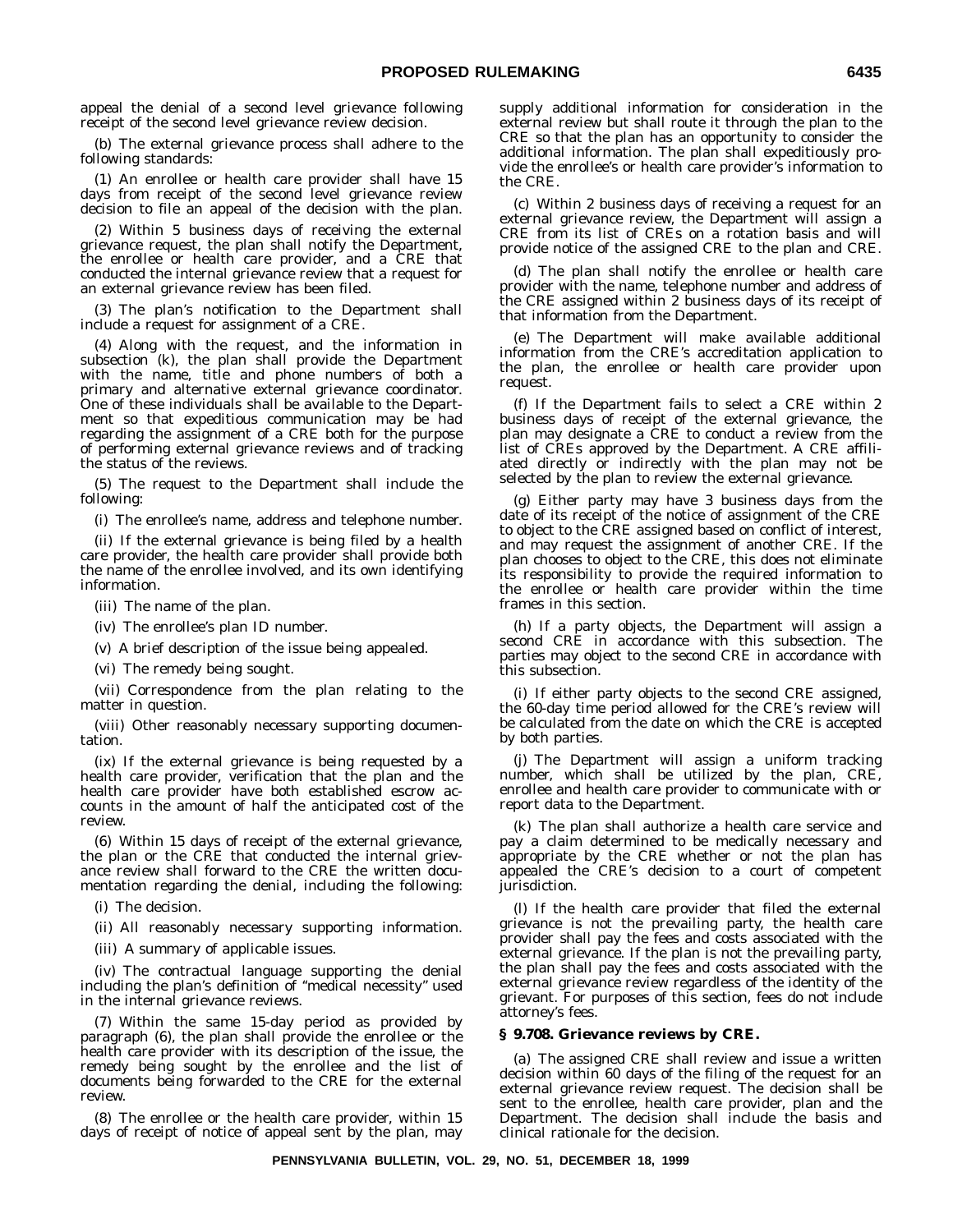(b) The assigned CRE shall review the second level grievance review decision based on whether the health care service denied by the internal grievance process is medically necessary and appropriate under the terms of the plan.

(c) The assigned CRE shall review all information considered by the plan in reaching any prior decision to deny coverage for the health care service in question, and information provided under § 9.707 (relating to external grievance process).

(d) The assigned CRE's decision shall be made by either of the following:

(1) One or more physicians certified by a board approved by the American Board of Medical Specialties or the American Board of Osteopathic Specialties, practicing within the same or similar specialty that typically manages or recommends treatment for the health care service being reviewed.

(2) One or more licensed physicians or approved licensed psychologists in active clinical practice or in the same or similar specialty that typically manages or recommends treatment for the health care service being reviewed.

(e) In reviewing a grievance decision relating to emergency services, the CRE shall utilize the emergency service standards of Act 68 and this chapter, and the definition of ''medical necessity'' and ''emergency'' in the enrollee's certificate of coverage.

## **§ 9.709. Expedited review.**

(a) A plan shall make an expedited review procedure available to an enrollee if the enrollee's life, health or ability to regain maximum function would be placed in jeopardy by delay occasioned by the review process in this subchapter. An enrollee may request from the plan an expedited review at any stage of the plan's review process.

(b) The plan's internal expedited review process shall be bound by the same rules and procedures as the second level grievance review process with the exception of time frames. It is the responsibility of the enrollee or the health care provider to provide information to the plan in an expedited manner to allow the plan to conform to this section.

(c) A plan shall conduct an expedited internal review and issue its decision within 48 hours of the enrollee's request for an expedited review.

(d) The notification to the enrollee shall state the basis for the decision, including any clinical rationale and the procedure for obtaining an expedited external review.

(e) The enrollee has 2 business days from the receipt of the expedited internal review decision to contact the plan to request an expedited external review.

(f) Within 1 business day of the enrollee request, the plan shall submit a request for an expedited external review to the Department by Fax transmission or telephone call. The Department will make information available to the plan to enable the plan to have direct access to a CRE on weekends and State holidays.

(g) The case will be referred to an external review entity and the Department will assign a CRE within 1 business day of receiving the request for an expedited review.

(h) When assigning a CRE, the Department will rely on information provided by the CRE as to any affiliations or contractual relationships with plans to avoid conflicts of interest.

(i) In all cases, the plan will transfer a copy of the case file to the review entity for receipt on the next business day and the CRE has 2 business days to issue a response.

(j) External expedited review decisions may be appealed to a court of competent jurisdiction.

## **§ 9.710. Approval of plan enrollee complaint and enrollee and provider grievance systems.**

(a) The Department will review the plan's enrollee complaint and grievance systems under its authority to review the operations of the plan and its quality assurance systems, and complaint and grievance resolution systems, to ensure that they are satisfactory to the Secretary.

(b) If changes are made by the plan in procedure or in the description of the enrollee and provider complaint and grievance systems to ensure continued compliance, the plan shall submit a copy of the proposed changes to the Department for prior review.

(c) Complaint and grievance procedures for special populations, such as Medicaid and Medicare HMO enrollees, shall comply with Act 68 to the extent permitted by Federal law and regulation.

## **§ 9.711. Alternative provider dispute resolution systems.**

(a) A plan and a health care provider may agree to an alternative dispute resolution system for the review and resolution of disputes between the health care provider and the plan. These disputes include denials based on procedural errors and administrative denials involving the level or types of health care service provided.

(b) Procedural errors and administrative denials in which the enrollee is held harmless by virtue of the provider contract or when the enrollee has never been advised by the plan in writing that continued health care services would not be covered benefits, will not be automatically viewed as grievances for the purposes of this subchapter and may be addressed by alternate dispute systems.

(c) The alternative dispute resolution procedure shall be included in the health care provider contract with the plan, and shall be enforceable. The contract shall contain a provision that a decision from the alternative dispute resolution system shall be final and binding on both the plan and health care provider.

(d) Nothing in this subchapter precludes a plan and its participating health care providers from creating and maintaining informal dispute resolution systems aimed at expediting the review and determination of problems prior to utilization of the formal grievance procedure.

(e) To be acceptable to the Department, a proposed alternative dispute solution system shall:

(1) Be impartial.

(2) Include specific and reasonable time frames in which to initiate appeals, receive written information, conduct hearings and render decisions.

(3) Provide for final review and determination of provider grievances.

(f) An alternative dispute resolution system may not be utilized for any external grievance filed by an enrollee.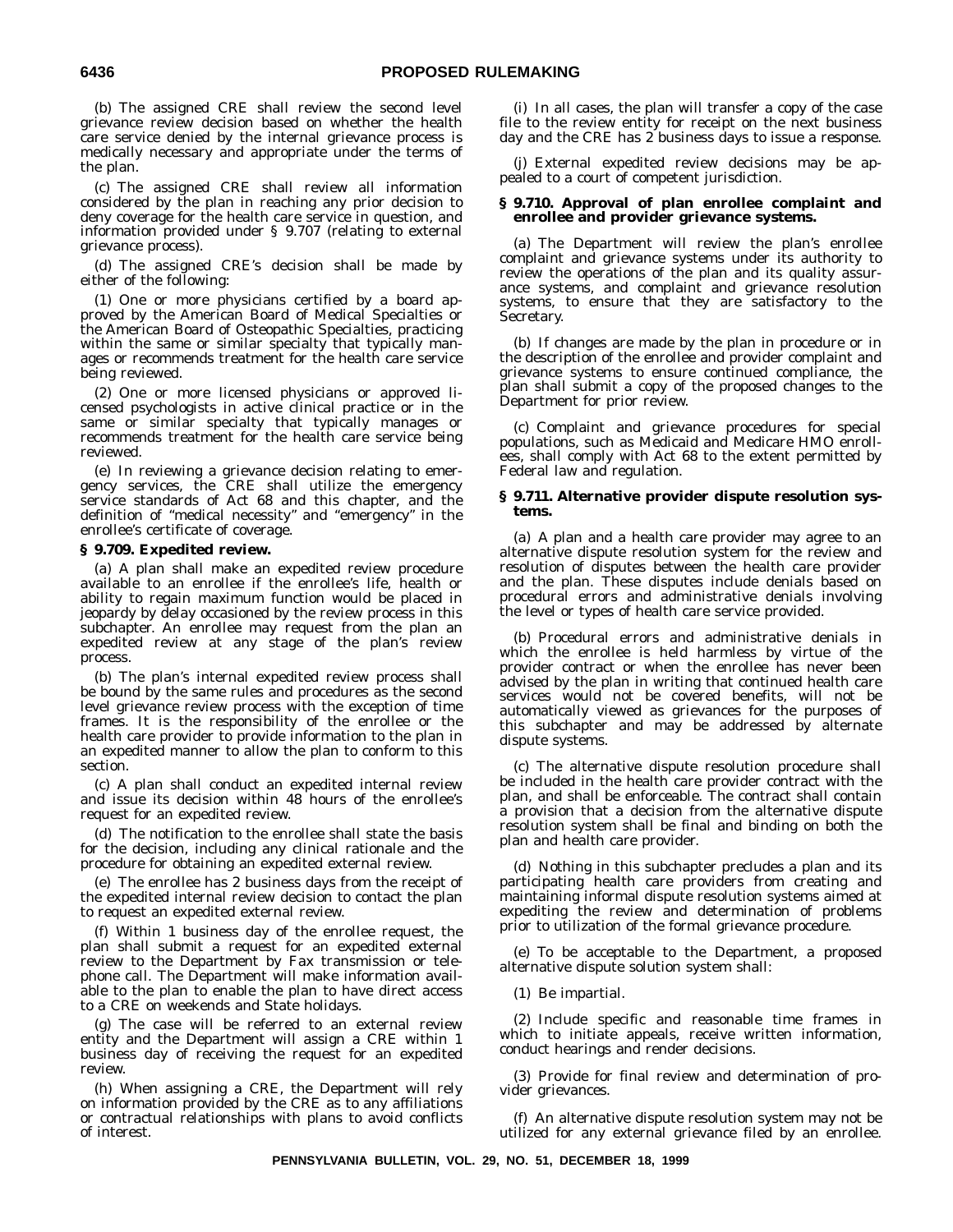## **Subchapter J. HEALTH CARE PROVIDER CONTRACTS**

Sec.<br>9.721.

9.721. Applicability.<br>9.722. Plan and hea

Plan and health care provider contracts.<br>IDS.

9.723.<br>9.724.

9.724. HMO-IDS provider contract. 9.725. IDS-provider contracts.

## **§ 9.712. Applicability.**

This subchapter applies to provider contracts between managed care plans subject to Act 68 and health care providers; HMOs subject to the HMO Act and IDSs; and IDSs and health care providers.

## **§ 9.722. Plan and health care provider contracts.**

(a) A plan shall submit the standard form of each type of health care provider contract to the Department for review and approval prior to implementation.

(b) The plan shall submit any change or amendment to a health care provider contract to the Department 10 days prior to implementation of the change or amendment.

(c) To be approved by the Department, a health care provider contract may not contain provisions permitting the plan to sanction, terminate or fail to renew a health care provider's participation for any of the following reasons:

(1) Advocating for medically necessary and appropriate health care services for an enrollee.

(2) Filing a grievance on behalf of and with the written consent of an enrollee, or helping an enrollee to file a grievance.

(3) Protesting a plan decision, policy or practice the health care provider believes interferes with its ability to provide medically necessary and appropriate health care.

(4) Taking another action specifically permitted by section 2113 the act (40 P. S. § 991.2113).

(d) To be approved by the Department, a health care provider contract may not contain any provision permitting the plan to penalize or restrict a health care provider from discussing any of the information health care providers are permitted to discuss under section 2113 of the act or other information the health care provider reasonably believes is necessary to provide to an enrollee full information concerning the health care of the enrollee.

(e) To be approved by the Department, a health care provider contract shall include the following consumer protection provisions:

(1) Enrollee hold harmless language which survives the termination of the health care provider contract regardless of the reason for termination, and includes the following:

(i) A statement that the hold harmless language is construed for the benefit of the enrollee.

(ii) A statement that the hold harmless language supersedes any written or oral agreement currently in existence, or entered into at a later date, between the health care provider and enrollee, or persons acting in their behalf.

(iii) Language to the following effect:

''In no event including, but not limited to, nonpayment by the plan, plan insolvency, or a breach of this contract, shall the provider bill, charge, collect a deposit from, seek compensation or reimbursement from, or have any recourse against the enrollee or persons other than the plan acting on the behalf of the enrollee for services listed in this agreement. This provision does not prohibit collecting supplemental charges or co-payments in accordance with the terms of the applicable agreement between the plan and the enrollee.''

(2) Language stating that enrollee records shall be kept confidential by the plan and the health care provider in accordance with section 2131 of the act (40 P. S. § 991.2131) and applicable State and Federal laws and regulations, which include:

(i) Language permitting the Department, the Insurance Department, and, when necessary, the Department of Public Welfare, access to records for the purpose of quality assurance, investigation of complaints or grievances, enforcement or other activities related to compliance with Article XXI, this chapter and other laws of the Commonwealth.

(ii) Language which states that records are only accessible to Department employes or agents with direct responsibilities under subparagraph (i).

(3) Language requiring the health care provider to participate in and abide by the decisions of the plan's quality assurance, UR and enrollee complaint and grievance systems.

(4) Language addressing any alternative dispute resolution systems.

(5) Language requiring the health provider to adhere to State and Federal laws and regulations, including State reporting requirements concerning communicable and noncommunicable diseases and conditions.

(6) Language concerning prompt payment of claims.

(7) Language requiring that the health care provider give at least 60 days advance written notice to the plan of termination of the provider contract.

(f) To be approved by the Department, a health care provider contract shall satisfy the following:

(1) Include the reimbursement method being used to reimburse a participating provider under the contract. If a provider reimbursement is subject to variability due to economic incentives, including bonus incentive systems, withhold pools or similar systems, the plan shall describe the systems and the factors being employed by the plan to determine reimbursement when the contract is submitted to the Department for review.

(2) Include no incentive reimbursement system for licensed professional health care providers which shall weigh utilization performance as a single component more highly than quality of care, enrollee services and other factors collectively.

(3) Include no financial incentive that compensates a health care provider for providing less than medically necessary and appropriate care to an enrollee.

## **§ 9.723. IDS.**

(a) IDS contracts between the IDS and the HMO and between the IDS and the health care provider shall meet the standards of health care provider contracts in § 9.722 (relating to plan and health care provider contracts).

(b) An HMO and an IDS entering into an arrangement under this subchapter shall notify the Department in writing at least 60 days in advance of any proposed action which would result in the IDS's participating providers being unavailable to provide covered services to enrollees,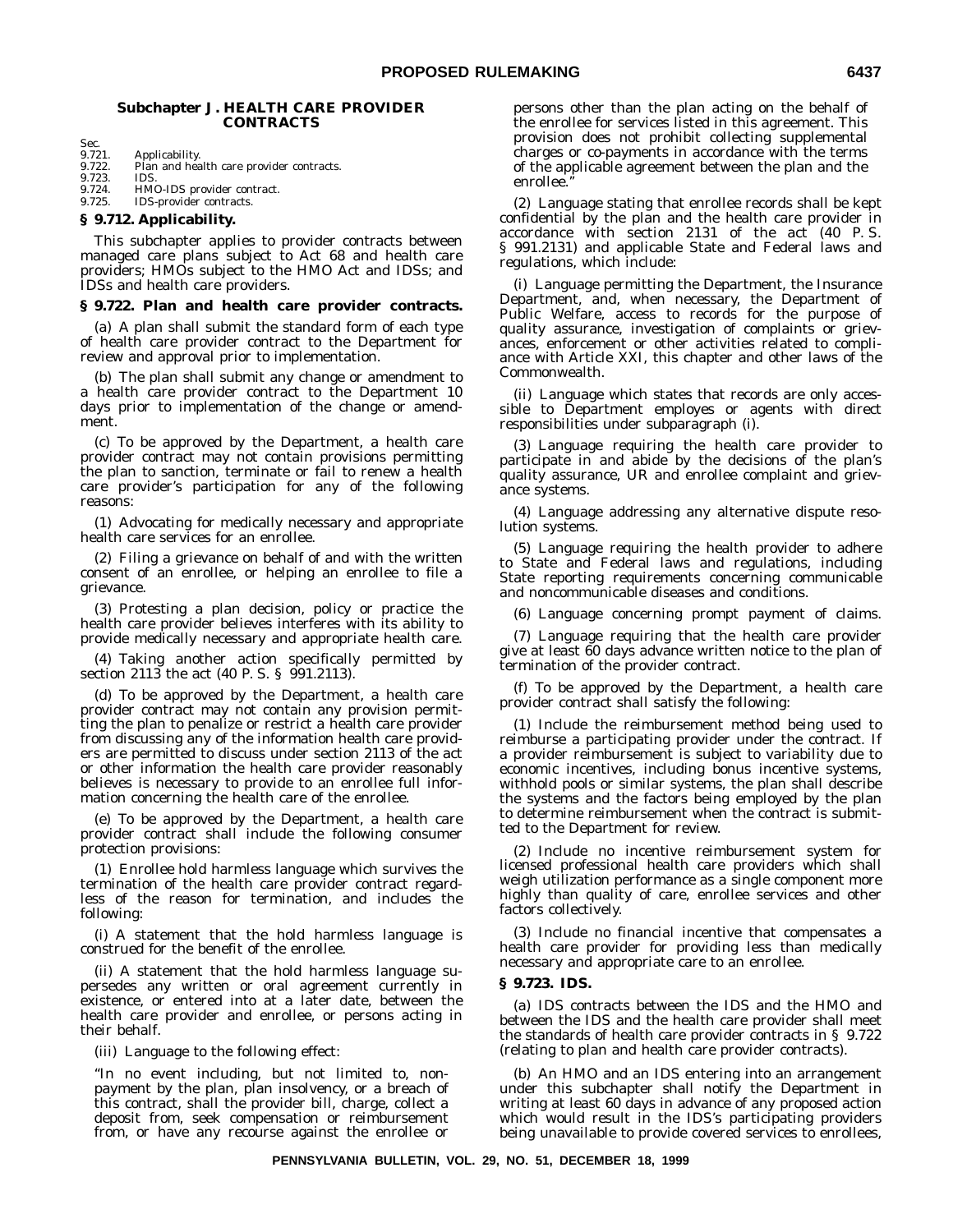including institution of litigation, termination or nonrenewal notice by either party.

## **§ 9.724. HMO-IDS provider contract.**

(a) An HMO may contract with an IDS for the provision of care by IDS participating health care providers to HMO enrollees.

(b) To avoid the necessity of renegotiation under section 8(a) of the HMO Act (40 P. S. § 1558(a)), the HMO shall provide a copy of the HMO-IDS contract for review and approval prior to implementation.

(c) Along with the HMO-IDS contract, the HMO shall provide copies of contracts between the IDS and its participating health care providers for the Department's review and approval. For the Department to approve a contract between the HMO and the IDS, the contract shall meet the following standards:

(1) An IDS, assuming financial risk from a HMO, is not required to obtain its own license to assume the risk, provided that the ultimate responsibility for provision of care to enrollees remains, as set forth in the enrollee contract, the responsibility of the HMO, unless the IDS does the following:

(i) Solicits or enrolls members in a plan that will deliver prepaid basic health care services.

(ii) Delivers prepaid basic health care services to those members.

(2) If a person or entity is delivering prepaid basic health care services to enrollees, but not soliciting or enrolling members in a plan, that person or entity is not required to obtain a certificate of authority. If the person or entity is delivering prepaid basic health care services and performing administrative services or other similar functions, but not soliciting or enrolling HMO members, that person or entity is not required to obtain a certificate of authority.

(3) The IDS shall acknowledge and agree that under no circumstance shall provision of covered services to enrollees be delayed, reduced, denied or otherwise hindered because of the financial or contractual relationship between the HMO and the IDS or between the IDS and the participating health care providers.

(4) The IDS shall acknowledge and agree that only those IDS participating health care providers who meet the HMO's credentialing and provider contracting standards may participate and provide services to enrollees and that the ultimate authority to approve or terminate IDS health care providers is retained by the HMO.

(5) The IDS shall acknowledge and agree that the HMO is required to establish, operate and maintain a health care services delivery system, quality assurance system, provider credentialing system, enrollee complaint and grievance system, and other systems meeting Department standards and that the HMO is directly accountable to the Department for compliance with the standards and for provision of high quality, cost-effective care to HMO enrollees. Nothing in the HMO-IDS contract may limit the HMO's authority or responsibility to meet standards or to take prompt corrective action to address a quality of care problem, resolve an enrollee complaint or grievance, or to comply with a regulatory requirement of the Department.

(6) The IDS shall agree to provide the HMO and the Department with access to medical and other records concerning the provision of services to enrollees by the IDS through its participating health care providers. The IDS shall agree to permit and cooperate with onsite reviews by the Department for purposes of monitoring the effectiveness of the IDS performance of any HMOdelegated functions.

(7) The IDS shall agree that any delegation of authority or responsibility, in part or in full, for provider credentialing and relations, quality assessment, UR and other HMO functions to the IDS shall be subject to performance monitoring by the HMO and Department, and is subject to independent validation by the HMO, the Department, or an independent quality review organization or CRE approved by the Department.

(8) The IDS shall agree to collect and provide the HMO with utilization, financial and other data for the purposes of monitoring and comparative performance analysis.

(9) The IDS shall agree to comply with data reporting requirements, including encounter, utilization and reimbursement methodology required by the Department.

(10) The IDS shall obtain and maintain Department certification as a CRE if performing UR activities in Subchapter F (relating to CREs) and sections 2151 and 2152 of the act (40 P. S. §§ 991.2151 and 991.2152).

(11) The HMO-IDS contract shall contain enrollee financial hold-harmless provisions acceptable to the Department which prevent the IDS and IDS participating health care providers from billing HMO enrollees for covered services (other than authorized co-payments, coinsurance or deductibles) under any circumstances including insolvency of the HMO or the IDS.

(12) The HMO-IDS contract shall safeguard patient access to care and avoid significant disruption of service delivery by adequately providing for continuation of services by IDS participating health care providers to HMO enrollees if the HMO-IDS contractual agreement is in any way jeopardized, suspended, terminated or unexpectedly not renewed. In the event of termination, the HMO shall ensure continuity of care for those affected enrollees, under Act 68 and § 9.684 (relating to continuity of care).

(13) The HMO-IDS contract shall contain a provision allowing either party to terminate without cause upon at least 60 days prior written notice.

(14) Any delegation of medical management shall meet the requirements of § 9.675 (relating to delegation of medical management).

## **§ 9.725. IDS-provider contracts.**

In addition to the HMO-IDS contract, the health care provider contracts between the IDS and its participating health care providers shall be submitted for review and approval to the Department. To secure Department approval of a contract between the HMO and the IDS, an IDS-health care provider contract shall meet the following standards:

(1) The health care provider shall acknowledge and agree that nothing in the IDS-provider contract limits the following:

(i) The authority of the HMO to ensure the health care provider's participation in and compliance with the HMO's quality assurance, utilization management, enrollee complaint and grievance systems and procedures or limits.

(ii) The Department's authority to monitor the effectiveness of the HMO's system and procedures or the extent to which the HMO adequately monitors any function delegated to the IDS, or to require the HMO to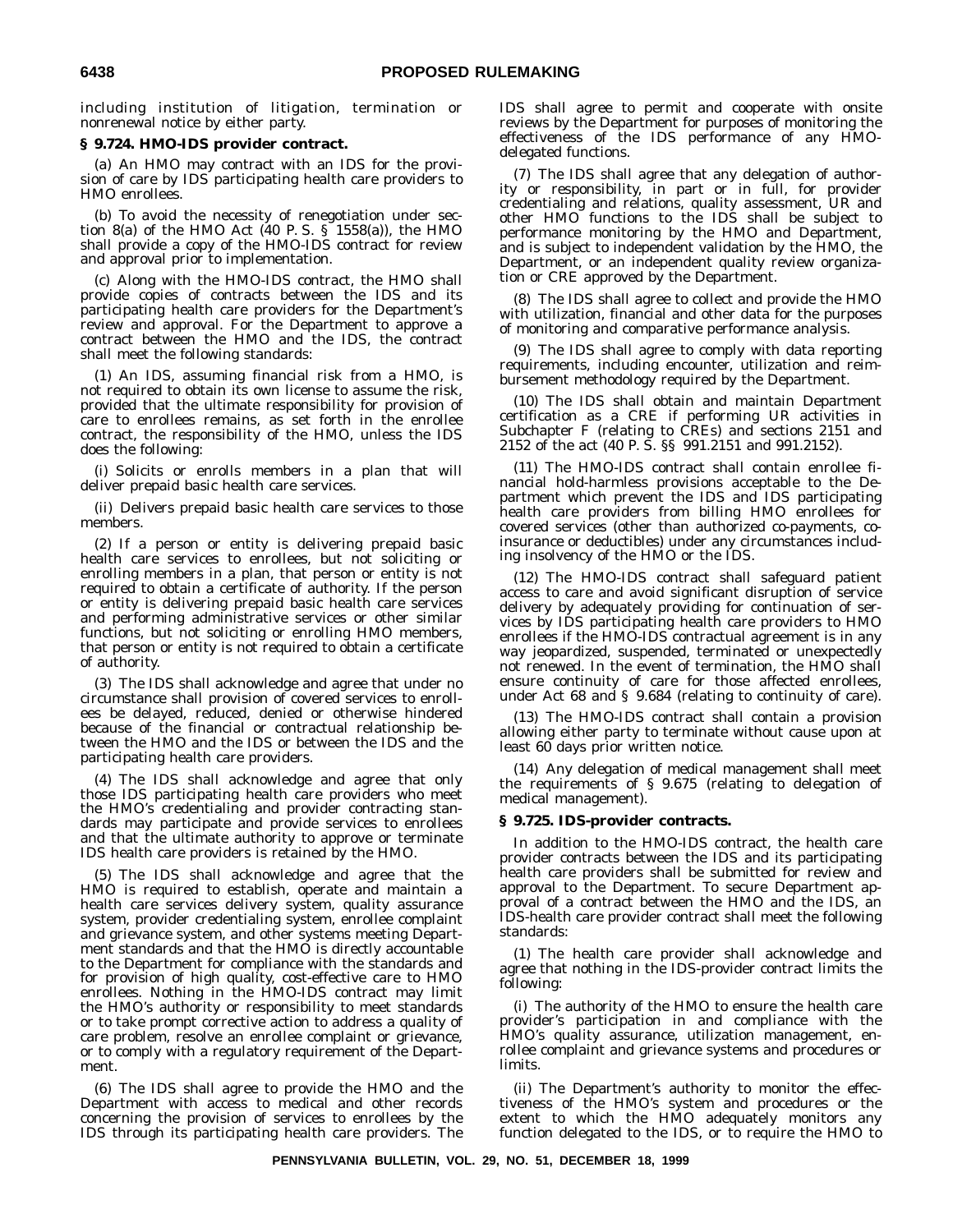take prompt corrective action regarding quality of care or consumer grievances and complaints.

(iii) The HMO's authority to sanction or terminate a health care provider found to be providing inadequate or poor quality care or failing to comply with HMO systems, standards or procedures as agreed to by the IDS.

(2) An IDS health care provider shall acknowledge and agree that any delegation by the HMO to the IDS for performance of quality assurance, utilization management, credentialing, provider relations and other medical management systems shall be subject to the HMO's oversight and monitoring of IDS performance.

(3) An IDS health care provider shall acknowledge and agree that the HMO, upon failure of the IDS to properly implement and administer the systems, or to take prompt corrective action after identifying quality, enrollee satisfaction or other problems, may terminate its contract with IDS, and that as a result of the termination, the health care provider's participation in the HMO may also be terminated.

(4) The IDS provider contract shall contain enrollee financial hold-harmless provisions acceptable to the Department which prevent the IDS and an IDS participating health care provider from billing HMO enrollees for covered services (other than authorized co-payments, coinsurance, or deductibles) under any circumstances including insolvency of the HMO or the IDS.

## **Subchapter K. CREs**

## Sec.<br>9.741. 9.741. Applicability. 9.742. CREs.

- 
- 9.743. Content of an application for certification as a CRE.<br>9.744. CREs participating in internal and external grievar
- 9.744. CREs participating in internal and external grievance reviews.<br>9.745. Responsible applicant.
- 9.745. Responsible applicant.<br>9.746. Fees for certification a
- 9.746. Fees for certification and recertification of UR entities.<br>9.747. Department review and approval of a certification requ
- 9.747. Department review and approval of a certification request.<br>9.748. Maintenance and renewal of CRE certification. Maintenance and renewal of CRE certification.

#### **§ 9.741. Applicability.**

This subchapter sets standards for the certification of CREs and the maintenance of that certification.

## **§ 9.742. CREs.**

(a) To conduct UR activities, including review of health care services delivered or proposed to be delivered in this Commonwealth for or on behalf of a plan, an entity shall be certified as a CRE by the Department.

(b) Certification shall be renewed every 3 years unless otherwise subjected to additional review, suspended or revoked by the Department. The Department may subject a CRE to additional review, suspend or revoke certification if it determines that the CRE is failing to comply with Act 68 and this chapter.

(c) A licensed insurer or a plan with a certificate of authority shall comply with section 2152 of the act (40 P. S. § 991.2152), but is not required to obtain separate certification as a CRE.

## **§ 9.743. Content of an application for certification as a CRE.**

(a) A CRE seeking certification shall submit two copies of the Department's application to the Department's Bureau of Managed Care.

(b) The Department may make changes to the application form. The changes shall be published in the *Pennsylvania Bulletin* at least 30 days prior to the effective date of the changes.

(1) The name, address and telephone number of the entity as it should appear on the Department's official list of certified CREs.

(2) Information relating to its organization, structure and function, including the following:

(i) The location of the principal office handling UR.

(ii) The articles of incorporation and bylaws, or similar documents regulating the internal affairs of the applicant.

(iii) The name of each owner of more than 5% of the shares of the corporation, if the applicant is a public corporation.

(iv) A chart showing the internal organization of the applicant's management and administrative staff.

(3) The names and resumes of each officer, director and senior management.

(4) A listing of each plan in this Commonwealth for which the applicant currently conducts UR.

(5) A description of the applicant's:

(i) Ability to respond to each telephone call received as required by section 2152 of the act (40 P. S. § 991.2152), including toll-free telephone numbers and the applicant's system to provide access during nonbusiness hours.

(ii) Acceptable selection and credentialing procedures and criteria for physician and psychologist clinical peer reviewers.

(iii) Ability to arrange for a wide range of health care providers to conduct reviews. The applicant shall have access to a pool of clinical peer reviewers sufficient to reasonably assure that appropriately qualified reviewers will be available on a timely basis.

(iv) Procedures for protecting the confidentiality of medical records and certification that the applicant will comply with the confidentiality provisions in section 2131 of the act (40 P. S. § 991.2131) and other applicable State and Federal laws and regulations imposing confidentiality requirements.

(v) Procedures to ensure that a health care provider is able to verify that an individual requesting information on behalf of the plan is a representative of the plan.

(vi) Capacity to maintain a written record of UR decisions adverse to enrollees for at least 3 years, including a detailed justification and the required notifications to the health care provider and enrollee.

(vii) Evidence of approval, certification or accreditation received by a Nationally recognized accrediting body in the area of UR, if it has secured the approval, certification or accreditation.

(viii) The length of time the applicant has been operating in this Commonwealth, if applicable.

(ix) A list of three clients for which the applicant has conducted UR including the name, address, position and telephone number of a contact person for each client. The Department may contact these references for an assessment of the applicant's past performance and its ability to meet the timeframes for prospective, concurrent and retrospective UR in section 2152 of the act.

(d) The applicant shall certify that:

(1) Decisions resulting in a denial shall be made by a licensed physician in a same or similar specialty to the health care provider of the service in question.

(2) An approved licensed psychologist in a same or similar specialty to the health care provider of the service

(c) The application shall contain the following: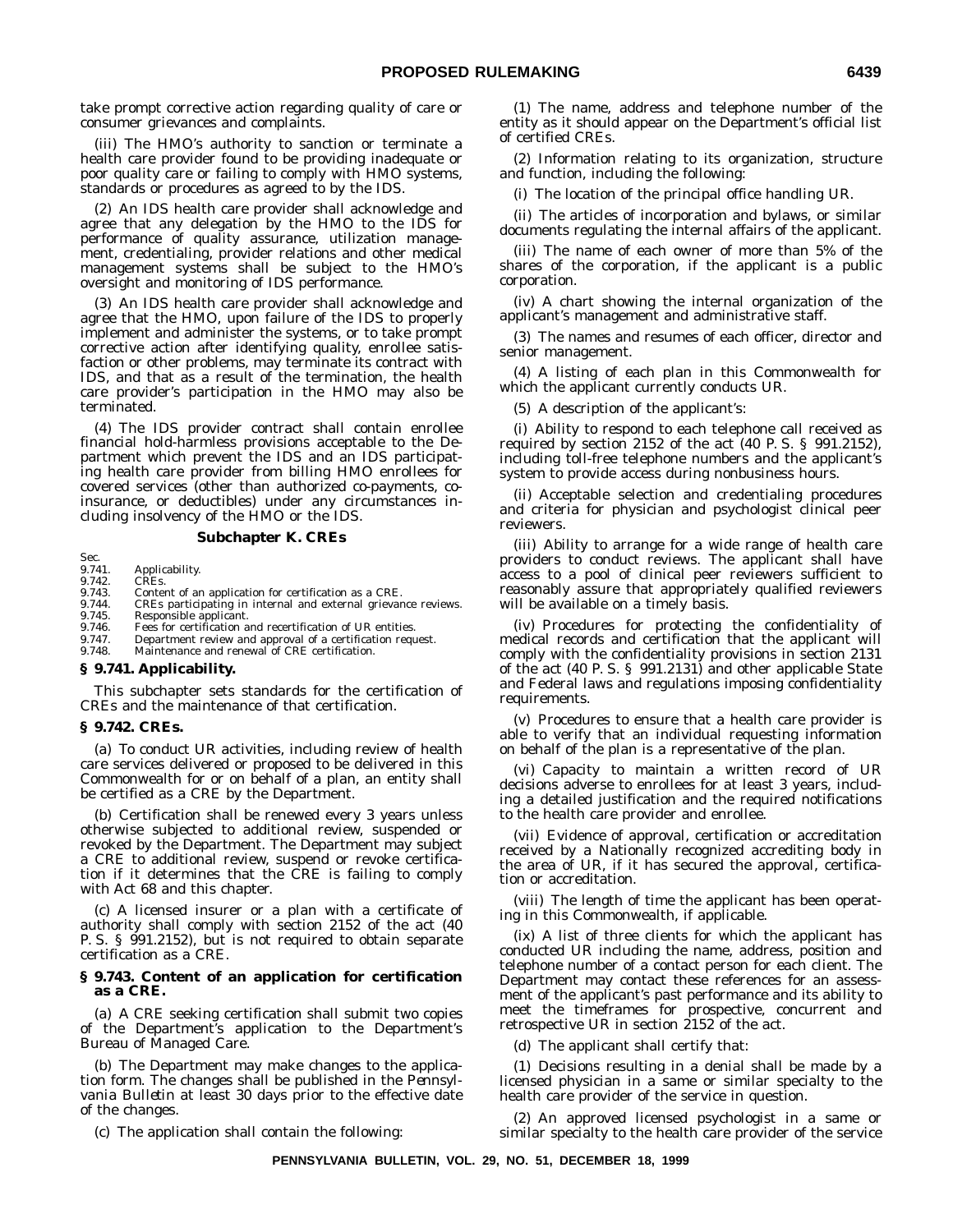in question, if the review is of behavioral health services within the psychologist's scope of practice, and the psychologist's clinical experience provides sufficient experience to review that specific behavioral health car service. A licensed psychologist may not review the denial of payment for a health care service involving inpatient care or a prescription drug.

(3) Compensation from a plan to a CRE, employe, consultant or other person performing UR on its behalf does not contain incentives, direct or indirect, to approve or deny payment for the delivery of any health care service.

## **§ 9.744. CREs participating in internal and external grievance reviews.**

(a) To be certified to review internal and external grievances, the applicant shall supply the following additional information to the Department for review, along with the application:

(1) The name and type of business of each corporation, affiliate or other organization that the applicant controls; the nature and extent of the affiliation or control; and a chart or list clearly identifying the relationship between the applicant and affiliates.

(2) The name, title, address and telephone number of a primary and at least one backup designee with whom the Department may communicate regarding assignment of external grievances and other issues.

(3) A disclosure of any potential conflict of interest which would preclude its review of an external grievance—for example, ownership of or affiliation with a competing plan or other health insurance company.

(4) A description of the applicant's:

(i) Capacity and procedures for notifying the health care provider of additional facts or documents required to complete the UR within 48 hours of receipt of the request for review.

(ii) Systems and procedures, including staffing and resources, to meet the time frames for decisions as specified in section 2152 of the act (40 P. S. § 991.2152). The applicant shall have access to a pool of clinical peer reviewers sufficient to reasonably assure that appropriately qualified reviewers will be available on a timely basis for internal and external grievance reviews.

(iii) Capability and agreement to receive and decide all external grievances, or just behavioral health grievances if so desired, and the process for ensuring that clinical peer reviewers, when making an external appeal determination concerning medical necessity, consider the clinical standards of the health care plan, the information provided concerning the enrollee, the attending physician's recommendation and applicable generally accepted practice guidelines developed by the Federal government, National or professional medical societies, boards and associations.

(iv) The capacity, procedures and agreement to maintain the information obtained in the review of the grievances, including outcomes, for at least 3 years in a manner that is confidential and unavailable to any affiliated entity or person who may be a direct or indirect competitor to the plan being reviewed.

(v) A fee schedule for the conduct of grievance reviews. An applicant will not be certified as CRE unless the proposed fees for external reviews are determined to be reasonable by the Department.

(5) A certification that the following conditions apply:

(i) The CRE is willing and able to participate on a rotational basis in grievance reviews.

(ii) Internal and external grievances and expedited grievances will be reviewed and processed in accordance with Act 68 and Subchapter F (relating to complaints and grievances).

(b) The Department will add the name of each certified CRE to its rotational list of CREs certified to conduct external grievances.

## **§ 9.745. Responsible applicant.**

(a) To be certified by the Department, an applicant for certification to perform UR seeking certification shall be a responsible person.

(1) To make this determination, the Department may review and verify the credentials of any officer, director or member of the management staff of the applicant.

(2) The Department may consider whether any of the officers, directors or management personnel have ever:

(i) Filed for bankruptcy.

(ii) Been convicted of a state or Federal offense related to health care.

(iii) Been listed by a state or Federal agency as debarred, excluded or otherwise ineligible for state or Federal program participation.

(iv) Been convicted of a criminal offense which would call in to question the individual's ability to operate a CRE.

(v) Have a history of malpractice or civil suits, penalties or judgments against them.

(b) To be determined a responsible person, an applicant shall demonstrate to the Department that it has the ability to perform URs and grievance reviews based on medical necessity and appropriateness, without bias.

## **§ 9.746. Fees for certification and recertification of CREs.**

(a) A CRE applying for certification shall include a fee of \$1,000 payable to the Commonwealth of Pennsylvania with its application. Applicants seeking certification for external grievance reviews shall include an additional \$1.000. By \_\_\_\_\_\_\_ (*Editor's Note:* The blank refers to \$1,000. By (*Editor's Note:* The blank refers to the effective date of adoption of this proposal.) each CRE that is already certified by the Department shall pay the fee to the Department.

(b) The fee for recertification is \$500.

## **§ 9.747. Department review and approval of a certification request.**

(a) The Department will review the application for certification as a CRE. If the Department finds deficiencies, it will notify the applicant, identifying the changes required to bring the applicant into compliance.

(b) The Department will have access to the applicant's books, records, staff, facilities and other information it finds necessary to determine an applicant's compliance with Act 68 and this subchapter. In lieu of a site visit and inspection, the Department may accept accreditation of the applicant by a Nationally recognized accrediting body whose standards meet or exceed the standards of Act 68 and this subchapter.

(c) If the applicant is not accredited by a Nationally recognized accrediting body whose standards are acceptable to the Department, the Department may provide the applicant with the option to undergo an onsite inspection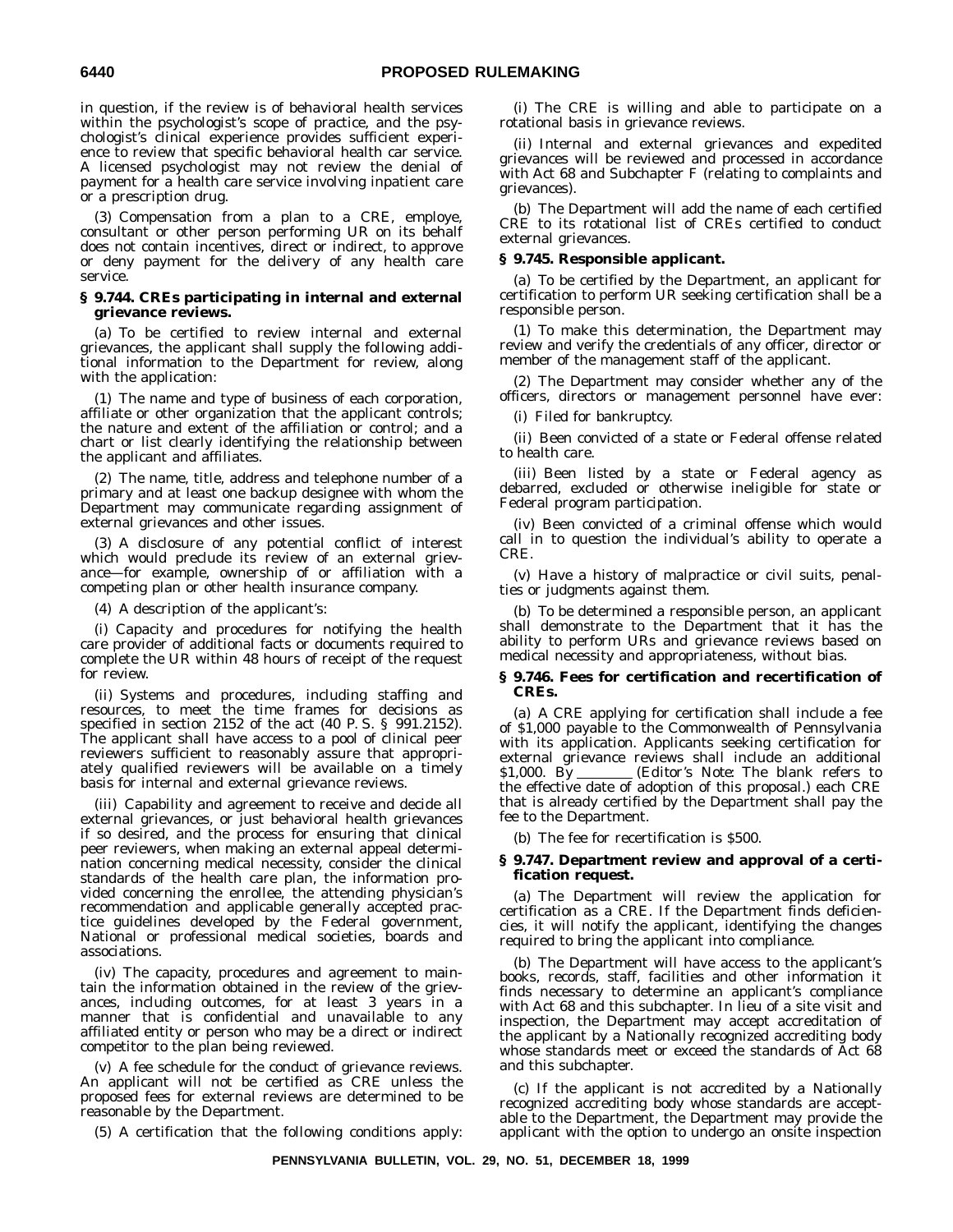by a Nationally recognized accrediting body whose standards meet or exceed the standards of Act 68 and this subchapter. The cost of the inspection shall be borne by the applicant.

#### **§ 9.748. Maintenance and renewal of CRE certification.**

(a) *Maintenance.* To determine whether a CRE is complying with Act 68 and this subchapter, and maintaining its certification during the 3-year certification period, the Department may do one or more of the following:

(1) Perform periodic onsite inspections.

(2) Require proof of the CRE's continuing accreditation by a Nationally recognized accrediting body whose standards meet or exceed the standards of Act 68 and this subchapter.

(3) Require an onsite inspection as set forth in § 9.747 (relating to Department review and approval of a certification request).

(b) *Renewal.*

(1) A CRE shall submit an application for renewal of certification to the Department along with the appropriate renewal fee at least 60 days prior to the expiration of the 3-year certification period.

(2) The renewal application shall include the following:

(i) Evidence of the CRE's continued accreditation by a Nationally recognized accrediting body whose standards meet or exceed the standards of Act 68 and this subchapter.

(ii) A certification that the CRE has complied with and will continue to comply with Act 68 and this subchapter.

(iii) An updating of the CRE's originally filed list of conflicts of interest and CRE contracts with plans.

(iv) A reaffirmation of certifications included in the CRE's original application.

(3) The Department may perform an onsite inspection at the CRE before approving renewal of certification, or may require an onsite inspection set forth in § 9.747.

## **Subchapter L. CREDENTIALING**

Sec.<br>9.761. Provider credentialing.

## **§ 9.761. Provider credentialing.**

(a) A plan shall establish and maintain a health care provider credentialing system to evaluate and enroll qualified health care providers for the purpose of creating an adequate health care provider network. The credentialing system shall include policies and procedures for the following:

(1) Initial credentialing.

(2) Recredentialing at least every 2 years.

(3) Including in the initial credentialing and recredentialing process, a plan assessment of the participating health care providers' ability to provide urgent care appointments, routine appointments and routine physical examinations to enrolled patients, and their ability to enroll additional patients in the practice in accordance with standards adopted by the plan.

(4) Inclusion of enrollee satisfaction and quality assurance data in the recredentialing review.

(5) Restrictions or limitations.

(6) Termination of a health care provider's participation.

(7) In cases of denial or nonrenewals, notification to health care providers that includes a clear rationale for the decision.

(8) Evaluating credentials of health care providers who may be directly accessed for obstetrical and gynecological care.

(9) Evaluating credentials for specialists who are being requested to serve as primary care providers, including standing referral situations, to ensure that access to primary health care services remain available throughout the arrangement.

(b) The plan shall submit its credentialing plan to the Department prior to implementation. Changes to the credentialing plan shall also be submitted to the Department prior to implementation.

(c) A plan may meet the requirements of this section by establishing a credentialing system that meets or exceeds standards of a Nationally recognized accrediting body acceptable to the Department. The Department will publish a list of these bodies annually in the *Pennsylvania Bulletin.*

(d) A plan may not require full credentialing of nonparticipating health care providers providing health care services to new enrollees under the continuity of care provision. A plan may require verification of basic credentials such as licensure, malpractice insurance, hospital privileges and malpractice history as basic terms and conditions.

(e) Upon written request, a plan shall disclose relevant credentialing criteria and procedures to health care providers that apply to become participating providers or who are already participating.

(f) A plan shall comply with section 2121 of the act (40 P. S. § 991.2121).

[Pa.B. Doc. No. 99-2161. Filed for public inspection December 17, 1999, 9:00 a.m.]